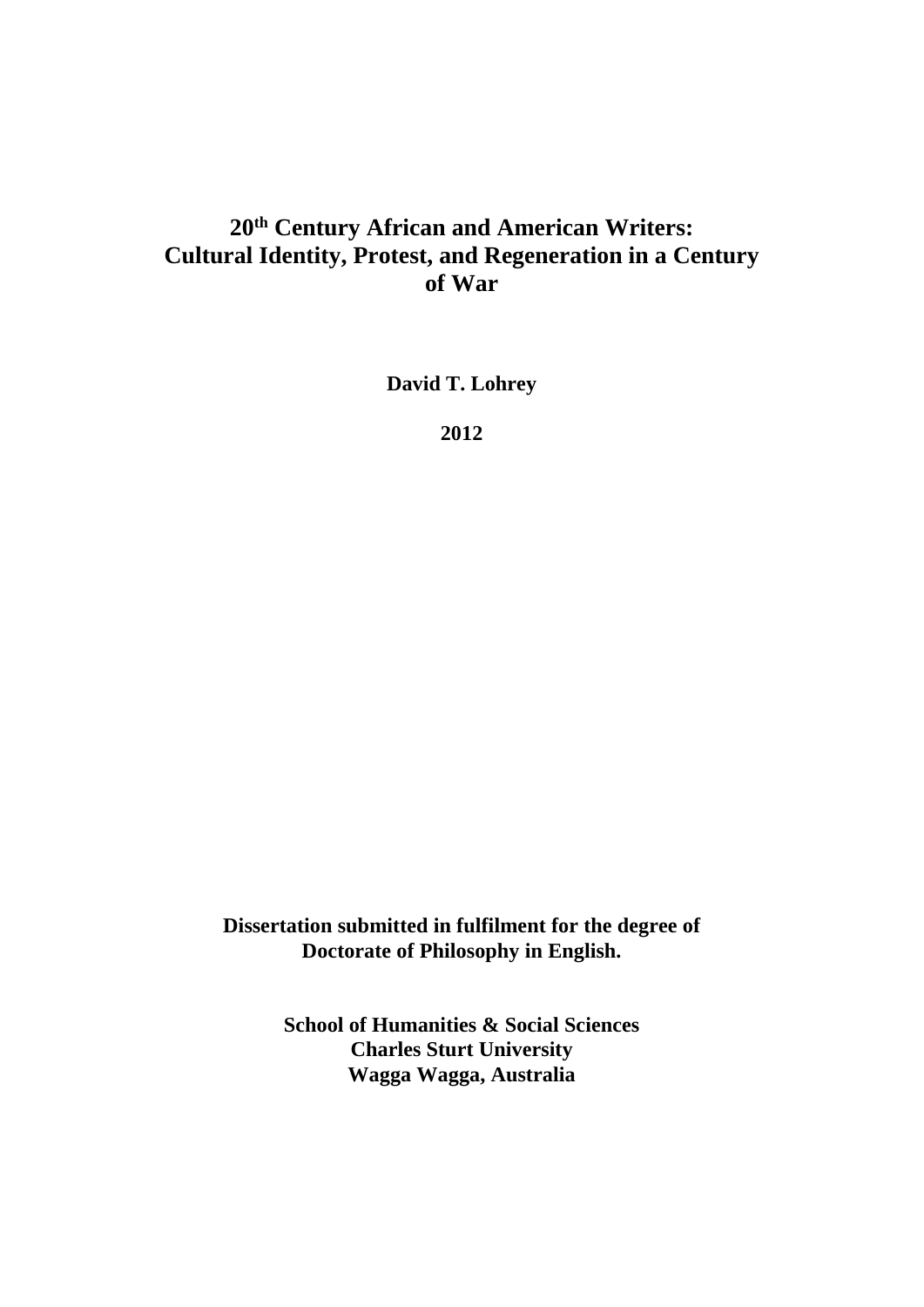## **Abstract**

This dissertation examines the relationship between war and postcolonial identity in a range of African and American literature. This inquiry focuses on twentieth century 'literature of the displaced author', as expressed in fictional writings which show the ways personal trauma are reflective of collective experience. This study explores the ways a number of indicative postcolonial writers have presented psychological and political consequences of postwar trauma across generations. It will analyse different forms of violence that animate the genealogy of the postcolonial past and how they impact on the present. It explores the relationship between imperialism and totalitarianism as it is manifested in the British, Nazi and American empires of the last century; it suggests continuities into the twenty-first. It argues that World War I and World War II have had a profound impact on shaping the way life has been lived as seen in work by African writers such as Chinua Achebe, J.M. Coetzee, Nadine Gordimer, and Doris Lessing, and Americans, such as Saul Bellow, Don DeLillo, Cormac McCarthy, Philip Roth, Leslie Marmon Silko, and John Edgar Wideman. Through the critical writings of Edward Said, Achille Mbembe, and Homi Bhabha, to name a few, my thesis considers the centrality of disorder to the formation of postcolonial response. My study develops a method for reading canonical texts of postcolonial writers as narratives of protest, transgression, and regeneration, and it seeks to produce an understanding of the problems of fictionalising complex relations of class, sexuality, gender and race in the context of upheaval.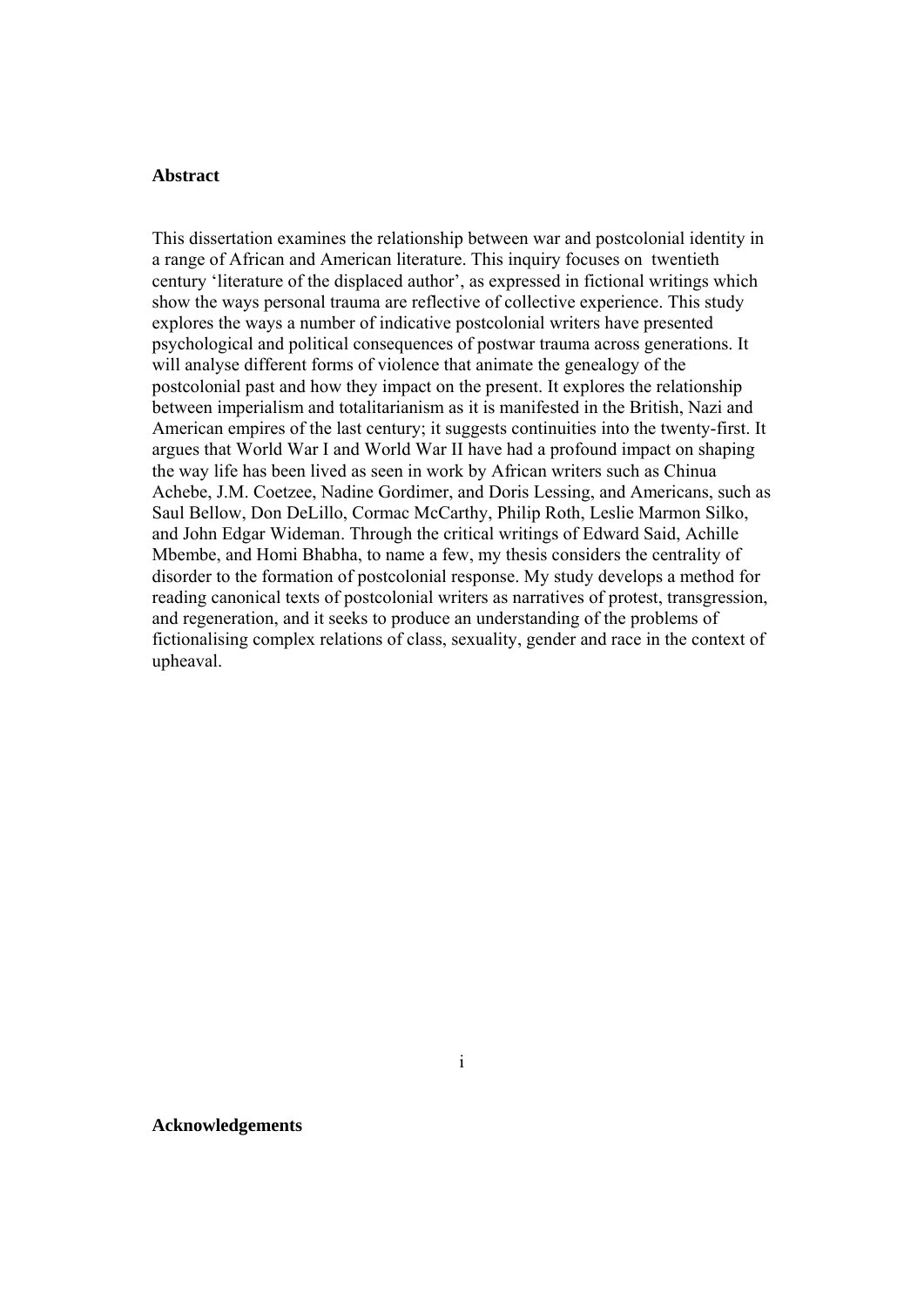It is a pleasure to thank those who made this thesis possible. I'm especially grateful to my wife Yuka who gave me the moral support I required. She contributed to this project in many ways. My friend Pien van Baggen who encouraged me over the years deserves special thanks. I also would like to thank David Gilbey whose guidance has been invaluable.

Lastly, I offer my regards to all of those who supported me in any respect during the completion of the project.

**Table of Contents**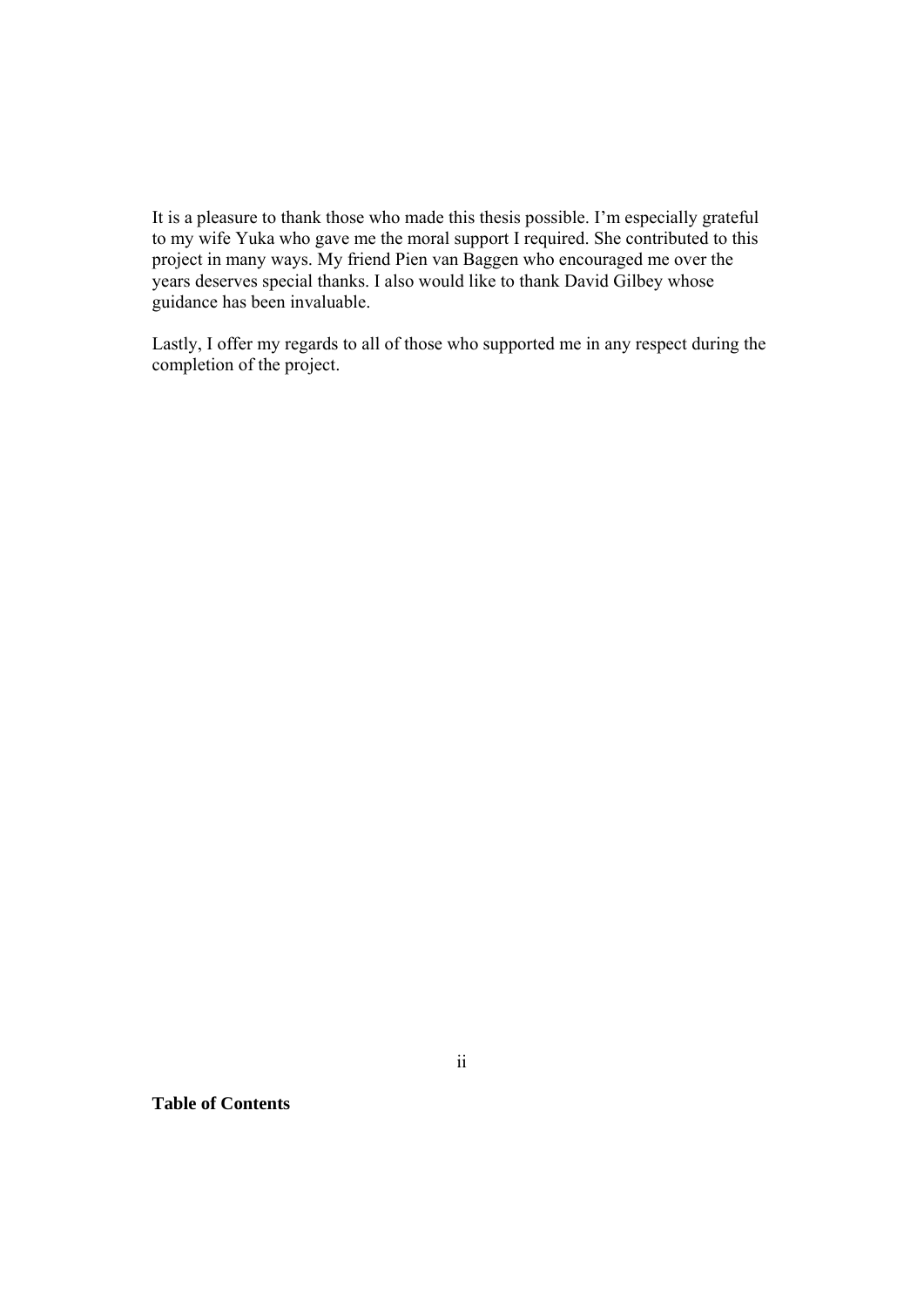| $\mathbf{i}$ |  |
|--------------|--|
|              |  |
|              |  |
|              |  |
|              |  |
|              |  |
|              |  |
|              |  |
|              |  |
|              |  |
|              |  |
| $\mathbf{a}$ |  |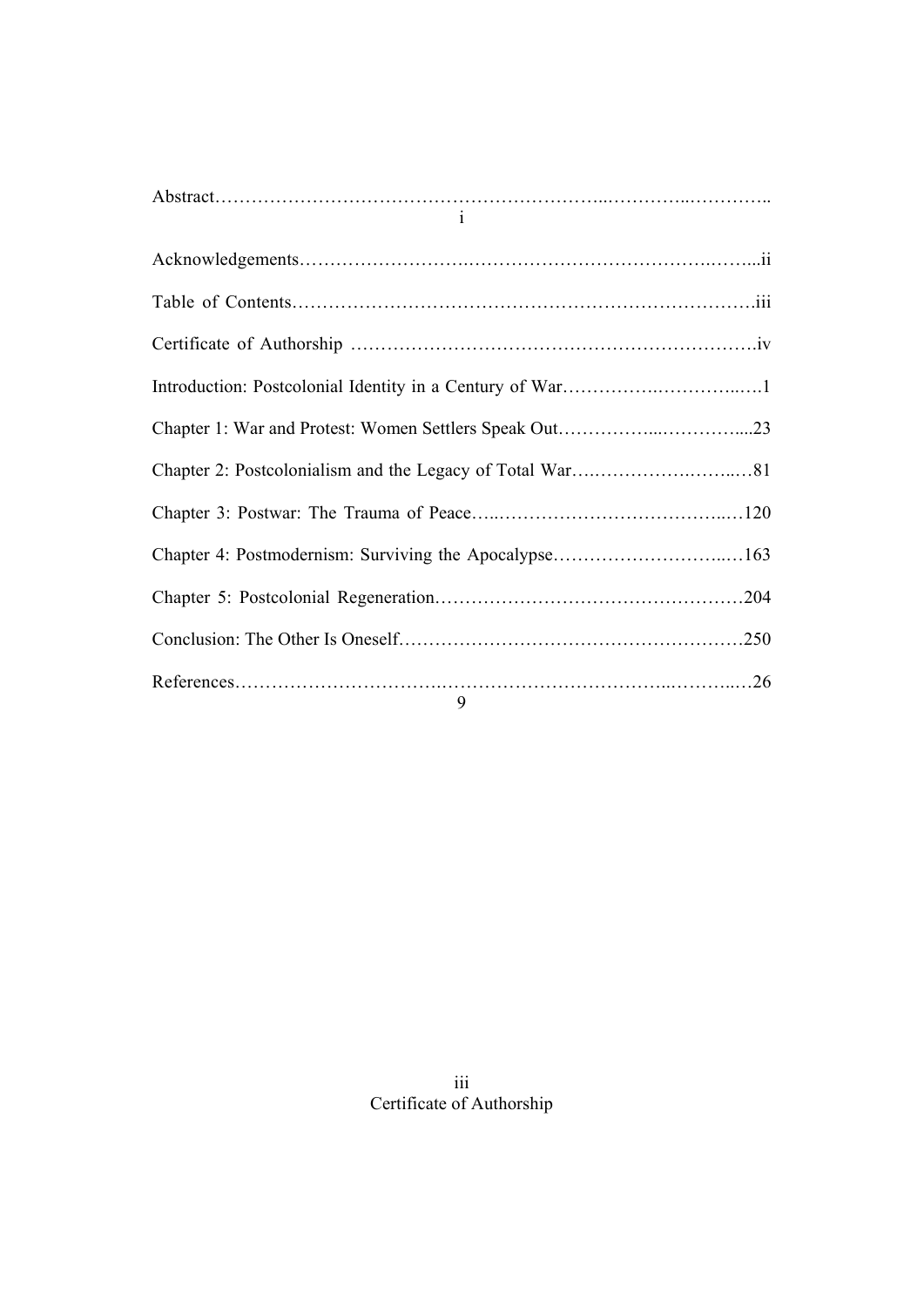I hereby declare that this submission is my own work and that, to the best of my knowledge and belief, it contains no material previously published or written by another person nor material which to a substantial extent has been accepted for the award of any other degree or diploma at Charles Sturt University or any other educational institution, except where due acknowledgment is made in the dissertation. Any contribution made to the research by colleagues with whom I have worked at Charles Sturt University or elsewhere during my candidature is fully acknowledged. I agree that this thesis be accessible for the purpose of study and research in accordance with the normal conditions established by the Executive Director, Library Services or nominee, for the care, loan and reproduction of theses.

**Signature** Date

David Lohrey #11366431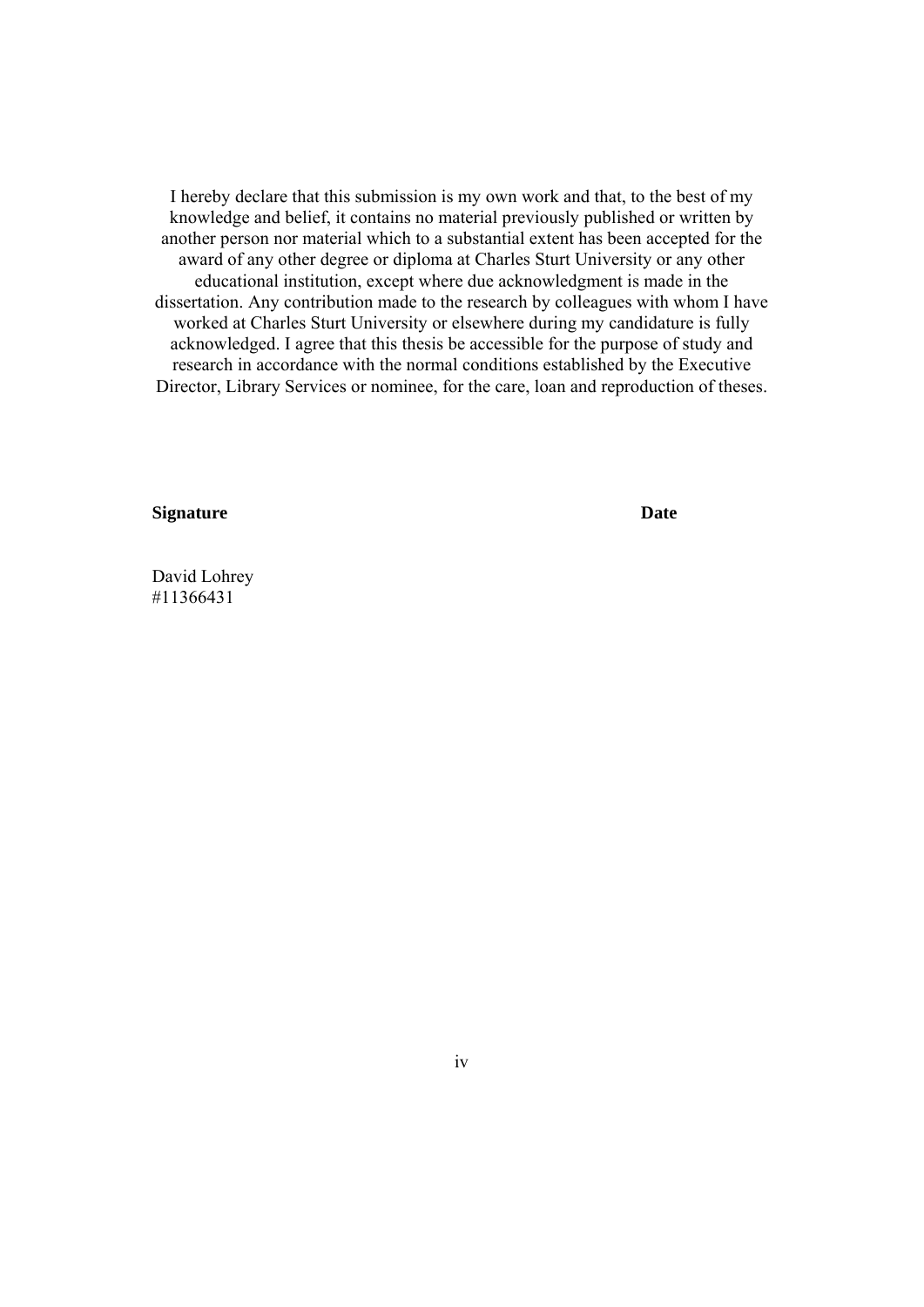## **Introduction: Postcolonial Identity in a Century of War**

In the years before the Great War, at the time the events chronicled in these pages took place, it was not yet a matter of indifference whether a man lived or died. When someone was expunged from the lists of the living, someone else did not immediately step up to take his place, but a gap was left to show where he had been, and those who knew the man who had died or disappeared, well or even less well, fell silent whenever they saw the gap (120).

---- Joseph Roth, *The Radetsky March* 

In a recent interview, Homi Bhabha addressed the emergence of cosmopolitanism from the rootless displacement experienced by exiles and refugees as a stimulating if not positive development:

One of the great things that modern literature does is to show you how the human imagination ranges across countries and cultures to extend its inspiration and imagination, so that, while we tend to study history or literature in national frames, writers and artists tend to consider themselves imaginatively to be citizens of the world. So I'm very interested in that aspect of literary culture and the cosmopolitan imagination – what would a global culture be? (Gewertz 2002: 2)

Bhabha's conception of a global culture is expressed with an enthusiasm that possibly diminishes the reality of the emergence in the  $20<sup>th</sup>$  century of a global culture built on memories of war and genocide; his vision focuses on a striving for the acknowledgement of essentially positive exchanges between cultures in conflict. 'What is theoretically innovative and politically crucial,' Bhabha says, 'is the need to think beyond narratives of originary and initial subjectivities and to focus on those moments or processes that are produced in the articulation of cultural differences' (1994: 2). His argument would seem to forbid dwelling on those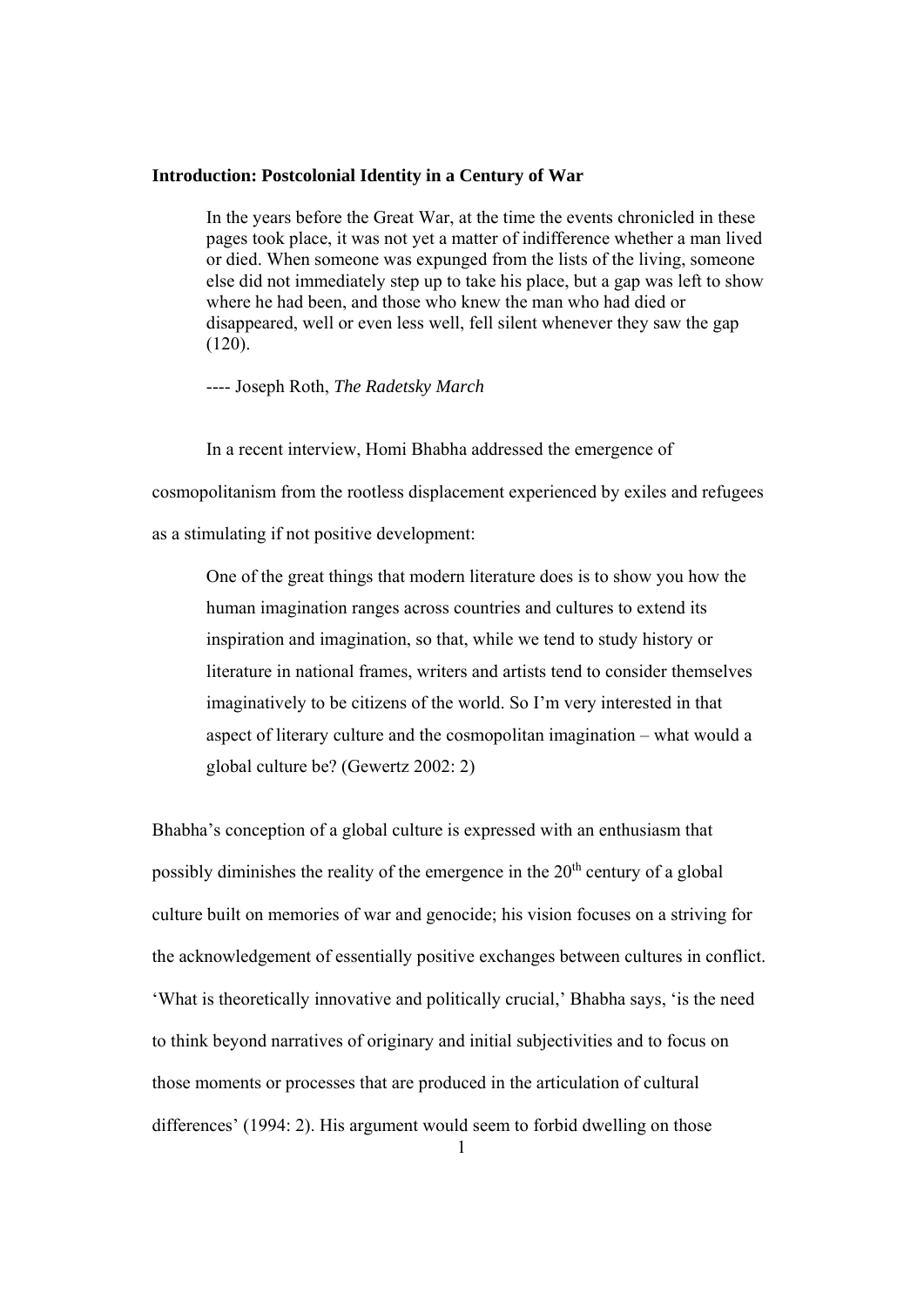memories which form 'a crucial but until now unexplored bridge between colonial and postcolonial literatures, discourses, and theories' (Bluemel 2005: 1).

 Taking my cue from David Chioni Moore (2006) in his 'Is the Post- in Postcolonial the Post- in Post-Soviet? Towards a Global Postcolonial Critique', I wish to consider the possible postcoloniality of known spheres of imperial domination and their attendant aftermaths. This inquiry examines arenas of displacement and estrangement. It takes as its starting point the proposal of a fully global postcolonial critique of those domains of oppression and liberation occupied by expanding empires: the British, the German, and most recently the American. Like Moore, I believe that expansion of the postcolonial to include the war-zones of clashing empires in the  $20<sup>th</sup>$  century is appropriate not as geographical areas but as common areas of grievance and trauma that continue to inform and haunt beyond their borders. One is not concerned with geography per se, but with defining areas of common experience and response in which characters move. I am reminded of Nadine Gordimer's sense of our living in an interregnum, to use her expression from *The Essential Gesture*: 'It is not for nothing that I chose as an epigraph for my novel *July's People* a quotation from Gramsci: 'The old is dying, and the new cannot be born; in this interregnum there arises a great diversity of morbid symptoms' (1988: 263).

 The reverberations of World War I and II have been largely neglected in postcolonial critiques, but close readings of key works of several writers of the postcolonial canon make clear that the postcolonial and the postwar cannot be easily separated. My argument takes for granted Stephen Slemon's (1995) warnings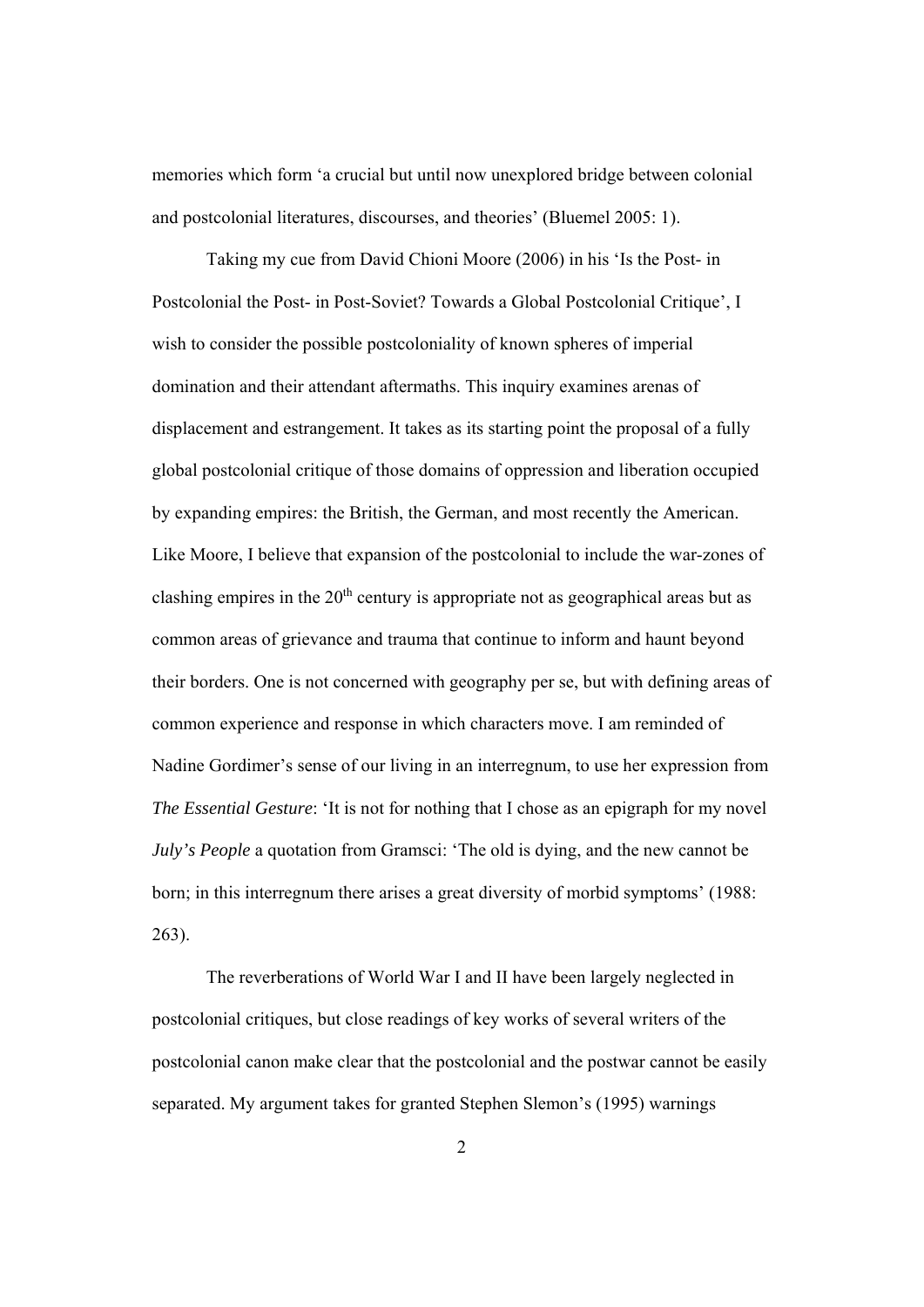against any form of absolutism in defining the postcolonial canon which excludes crucial texts (2006: 104). Violeta Kelertas (2006), Vitaly Chernetsky, et al (2006), and Agata Anna Lisiak (2010) have called for an expansion of the boundaries of postcolonialism, especially into Eastern Europe, where cities such as Berlin, Budapest, Prague, and Warsaw 'are not exclusively postcolonial or solely colonial: they are 'in-between' the two predicaments and, hence, are best described as (post)colonial' (Lisiak 2010: 2).

 The key texts studied perhaps test the boundaries of the postcolonial. The arguments of the authors themselves, however, can be said to call for a reevaluation of the discipline's self-imposed constraints. Writers as disparate as the African-American John Edgar Wideman and the daughter of British colonial settlers Doris Lessing see our age as one of having suffered the consequences of imperialism. Both writers draw a direct line from the Scramble for Africa to the New World Order of the American hegemon. It is this line that requires exploration. Indeed, I would go so far as to say that Benita Parry's insistence on an expansion of that territory of investigation be given consideration: 'The absence of such enquires is an index of an insufficient engagement with the conditions and practices of actually existing imperialism' (Parry (74). It is in this pursuit that temporal and geographical borders require expansion. One hopes to make comparisons and juxtapositions 'in the interests of extending to a global terrain the concept of discourse with the constant implication of textuality within networks of history, power, knowledge, and society'  $(69)$ .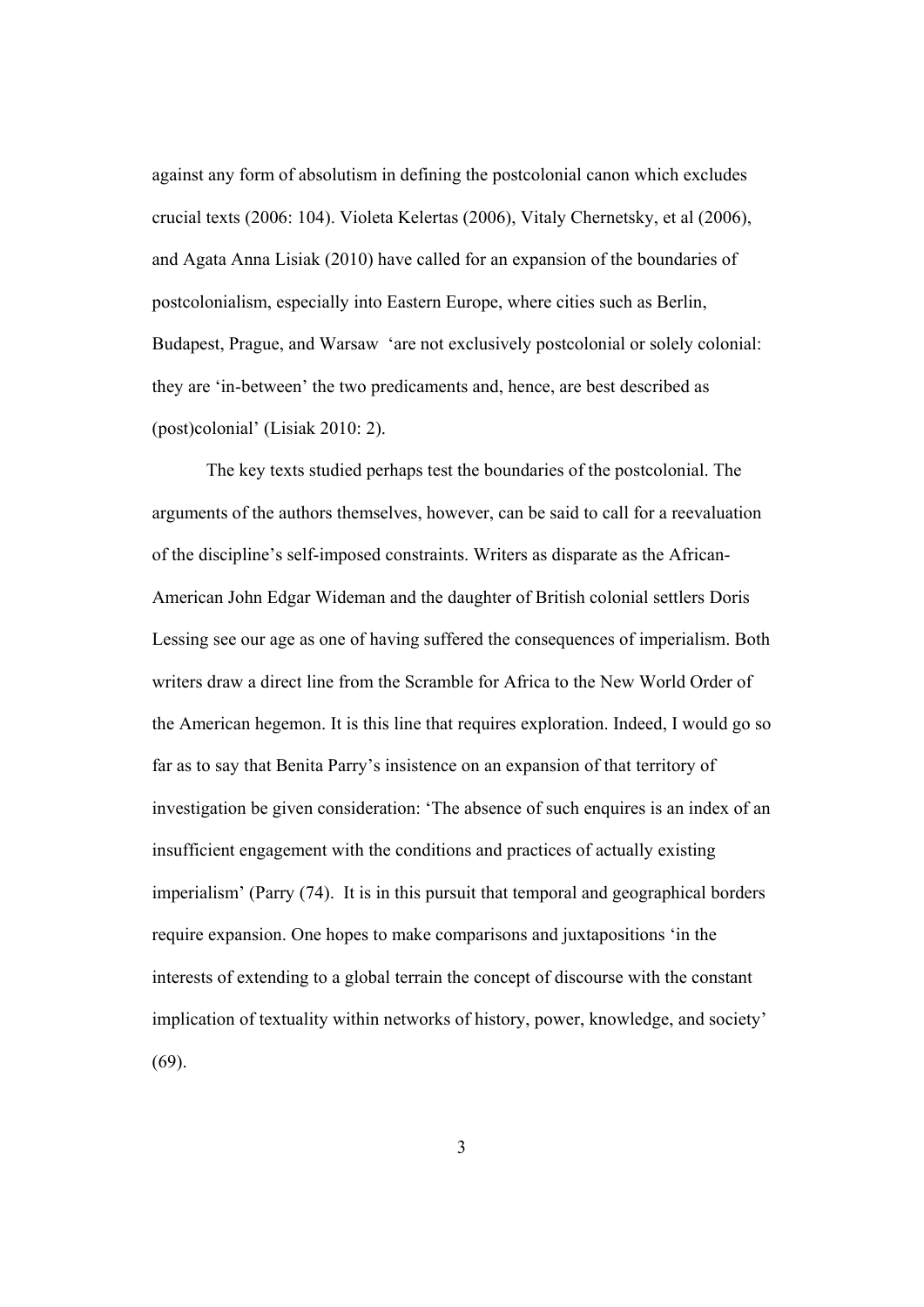Edward Said has spoken to this issue of an expanding, flexibly interpretive methodology by his use of a comparative scheme he calls a 'contrapuntal reading' (1994: 66-67). He calls for seeing texts as requiring a rereading based on his premise that they reveal the workings both known and unknown to the author, of that which the author intends to reveal, and that of which he or she may not be fully aware. Beyond that, Said calls for an expansion of the scope of postcolonial enquiry:

For the trained scholar of comparative literature, a field whose origin and purpose is to move beyond insularity and provincialism and to see several cultures and literatures together, contrapuntally, there is an already considerable investment in precisely this kind of antidote to reductive nationalism and uncritical dogma: after all, the constitution and early aims of comparative literature were to get a perspective beyond one's own nation, to see some sort of whole instead of the defensive little patch offered by one's own culture, literature, and history (43).

Beyond Said's call for expanding one's range and his emphasis on the need to see beyond preconceived boundaries, it is my hope that the writers of distant origins can usefully be compared because the worlds they describe share common features, their protagonists have had similar experiences or the political worlds they inhabit possess common traits. Again, Said states the case for expanding the boundaries of the postcolonial project:

I am talking about the way in which structures of location and geographical reference appear in the cultural languages of literature, history, or ethnography, sometimes allusively and sometimes carefully plotted, across several individual works that are not otherwise connected to one another or to an official ideology of "empire" (1994: 52).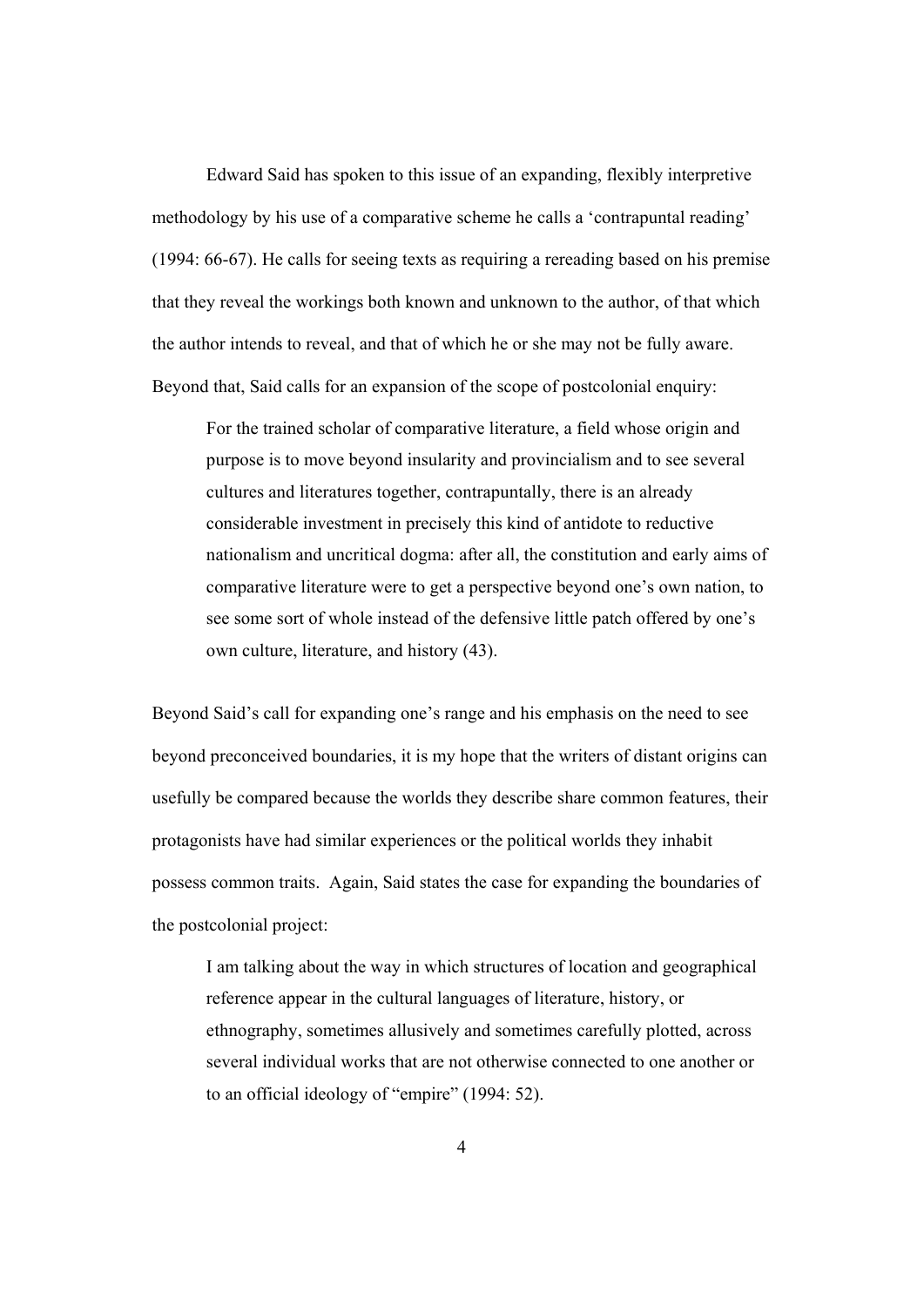Calling for the inclusion of American authors, Violeta Kelertas concurs with Spivak who has argued that new ideas are needed to bring clarity to the notion of a dynamic postcolonial project:

 Gayatri Chakravorty Spivak has stated 'my work has shown me that we must formulate new ideas of nationalism, postcoloniality, and multiculturalism in terms of the diversified, centuries-old imperial history of the Commonwealth of Independent States and the Russian Federation (2006: 4).

A formulation of postcoloniality can be made that embraces geographic expansion. 'The internationalisation of English literature overlaps with, and perhaps should be seen as encompassing, Commonwealth, Post-colonial, and multicultural literature' (King 10). Kelertas joins Moore and Spivak in calling for an acceptance of geographic expansion that was promoted by Bill Ashcroft, Gareth Griffiths and Helen Tiffin twenty years ago:

 …the literatures of African countries, Australia, Bangladesh, Canada, Caribbean countries, India, Malasia, Malta, New Zealand, Pakistan, Singapore, South Pacific countries, and Sri Lanka are all post-colonial countries. The literature of the USA should also be placed in this category. Perhaps because of its current position of power, and the neo-colonizing role it has played, its postcolonial nature has not been generally recognised. But its relationship with the metropolitan centre as it evolved over the last two centuries has been paradigmatic for post-colonial literature everywhere (1989: 2).

The inclusion in postcolonial literature of writers of varying backgrounds is justified by their shared experiences rather than their common national backgrounds, thus reinforcing the interdisciplinarity of postcolonial studies (King 1996: 16). It is also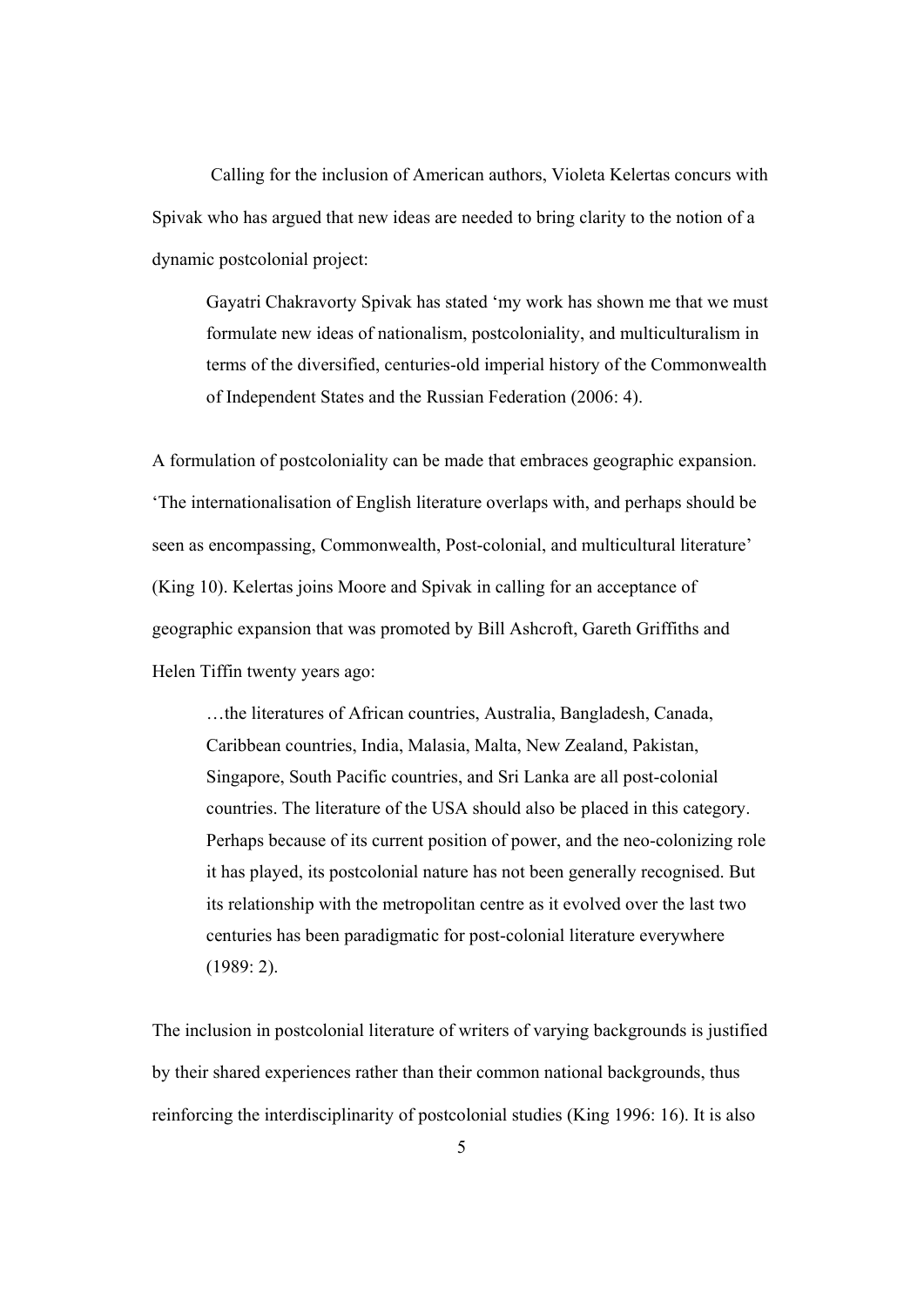crucial, especially in the United States, according to James Baldwin (1993), to something of even greater importance, namely, cultural healing and national reconciliation.

An effort will be made to show how policies and practices of imperialism link writers of disparate racial and national backgrounds whose characters frequently are forced to exist ambivalently between the familiar and unfamiliar. However, this is not meant as a survey or a catalogue of grievances or sufferings. What these writers have in common is their shared engagement 'in making sense of the radical restructuring of epistemic systems and political discourses round them' (Simoes da Silva 2005: 472). These discourses often express common values, or as Ashcroft, Griffiths and Tifflin have suggested, for 'the comparative nature of experience' that transcends national boundaries (1989: 28). One can look, they argue, 'for the shared psychic and historical conditions across the differences distinguishing one postcolonial society from another' (1989: 29). Yet, one remains aware of and must guard against seeking commonalities that gloss over real differences or seek an illdefined 'universal' that ignores differences. One should be mindful that crucial differences exist. As Boehmer (1995) has said:

A simple but serious recognition of difference is probably a good startingpoint: some preliminary acknowledgement that post-imperial realities are far more contradictory, agitated, and diverse than any one critical approach could hope to describe. As we saw, postcolonial critical discourse trusts to the translatability of texts taken from other cultures. The assumption, predicated on the global event of empire, is that some hybridized version of a Western language or syncretic cognitive framework will mediate gaps in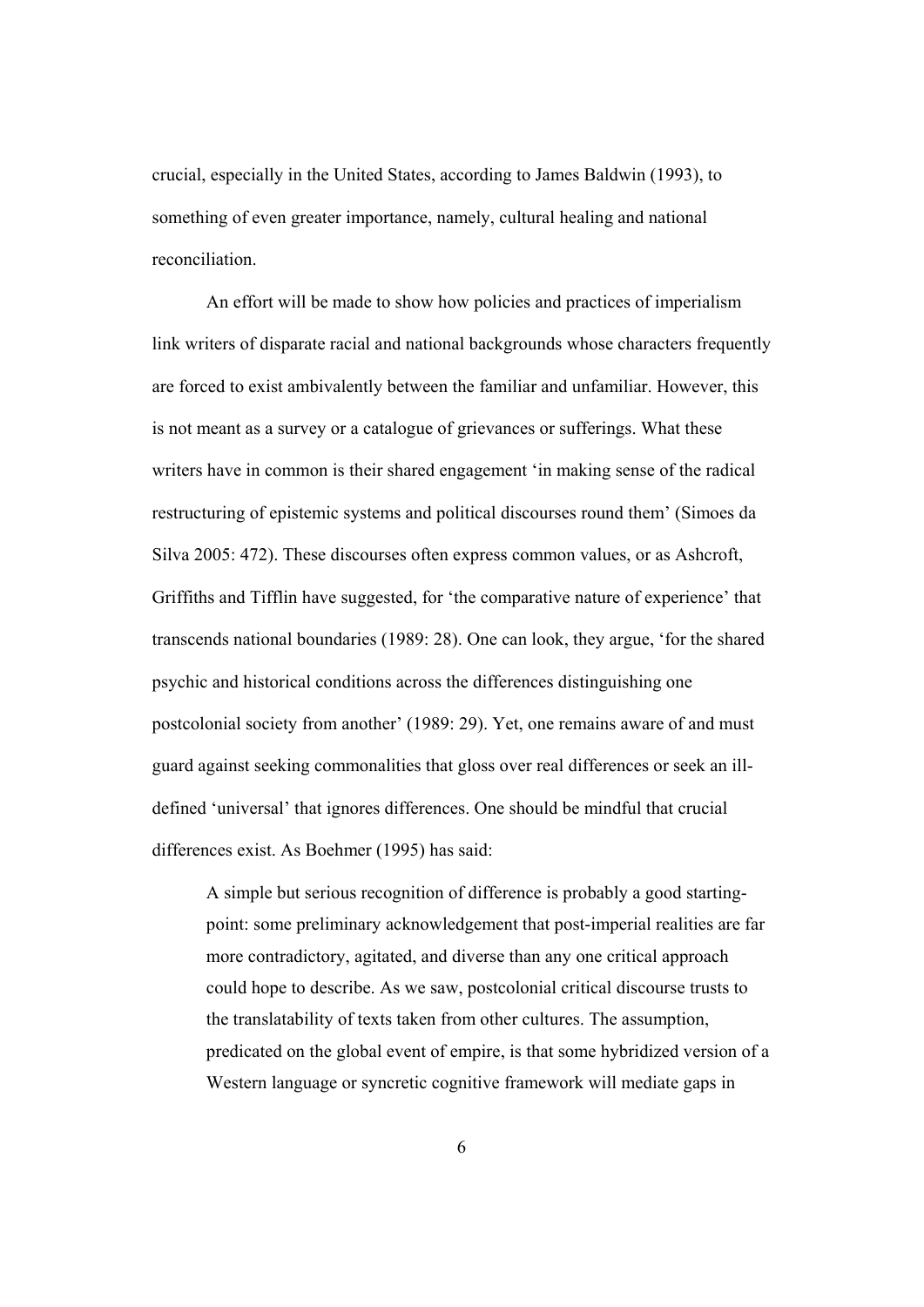understanding. The reality is, however, that there are utterances which remain out of reach of postcolonial interpretation (247).

It could certainly seem that the effort to expand the territory of postcoloniality expresses an arrogance of intent; a purpose guided by expansionist tendencies is bound to require restraint.

It is worth mentioning that the concept of a recurring, persistent past is not new. Raymond Williams (1971) emphasises how cultural development maintains a link to the past, describes what is left of the culture of the society as 'residual' influence. Williams finds cultural expression in the interaction of the past and present. It is in this interaction that the reverberations of war have their impact, both impeding and stimulating progress. Williams uses his concept of the residual to capture the effect the past has on the present and its hold on the present: 'The residual has been effectively formed in the past, but is still active in the cultural process as an effective element of the present' (1971: 122). It is what remains of the past. His notion of overlapping rather than sequential development is what Gillian Whitlock summarises here:

 Raymond Williams' notion of the residual element of cultural processes is useful here. Williams suggests that the residual is a set of values, practices, relationships which has been effectively formed in the past, but remains a significant element of the present. Certain experiences, meanings and values which are no longer expressed or substantially verified in terms of the dominant culture are nevertheless lived and practiced on the basis of the residue – cultural as well as social – of some previous social and cultural formation (2000: 117).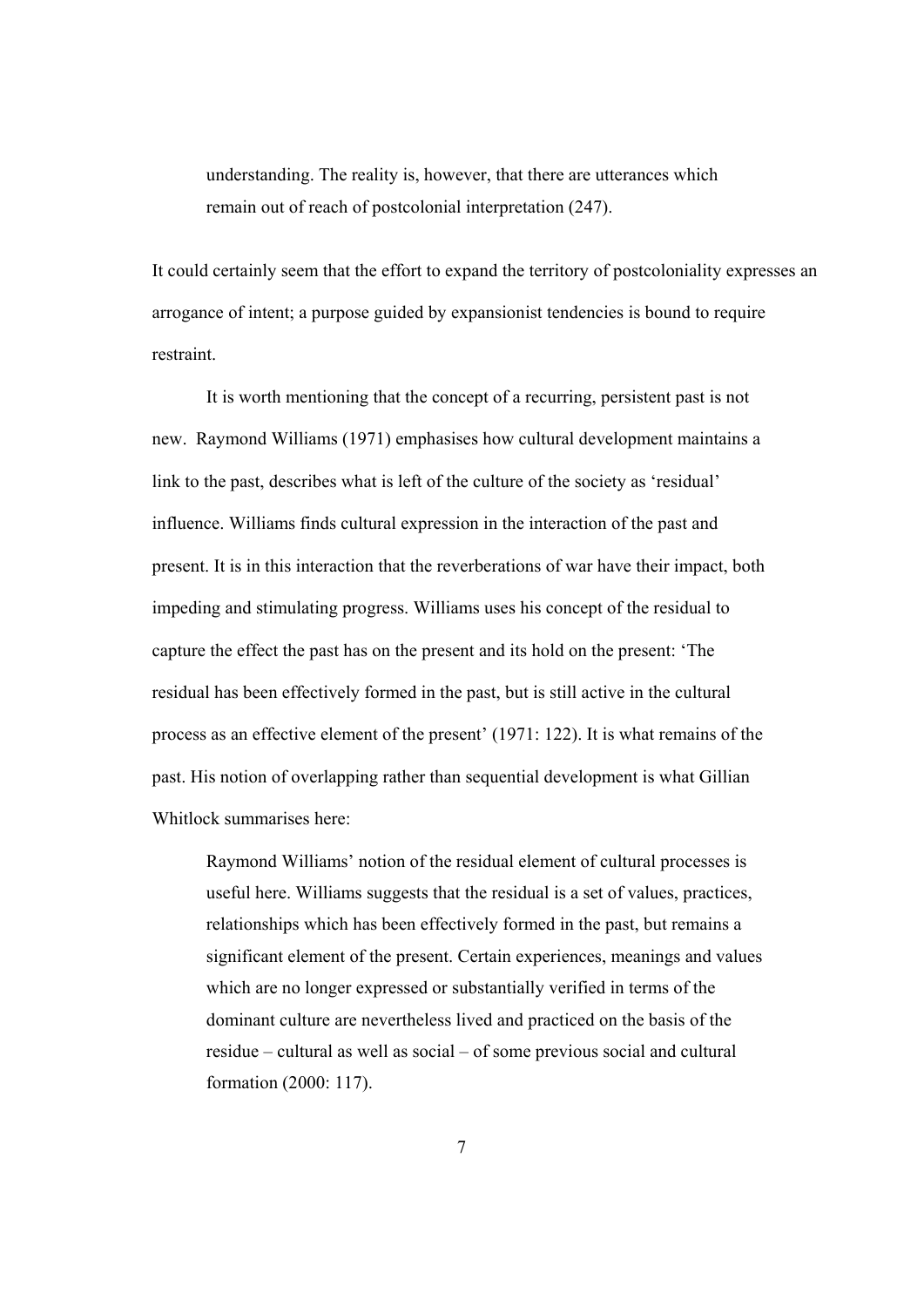As Whitlock makes clear, Williams' notion of the 'residual' in culture expresses the interplay between social and cultural heritage. He places emphasis on lasting economic influence, while I wish to focus on the way literature explores and expresses emotional consequences of past events, particularly on those that Cathy Caruth (1995) and Vijay Mishra (2006) define as traumatic. It is not a matter, in Caruth's terminology, of one living in the past, but of one being held in the grip of the past, of being unable to shake the past. 'The trauma of the original displacement' lasts a lifetime (Mishra 2006: 450).

 This has implications for the individual who has suffered and is suffering, but more crucially for the society whose culture is in a state of crisis:

 Consequently, there have been few attempts to relate the dominant phenomenon of twentieth-century barbarism to a more general theory of culture. Not very many have asked, or pressed home the question, as to the internal relations between the structures of the inhuman and the surrounding, contemporary matrix of high civilization. Yet the barbarism which we have undergone reflects, at numerous and precise points, the culture which it sprang from and set out to desecrate (Steiner 1974: 29).

When we look at the 'internal relations between the structures of the inhuman', what we find is that traditional notions of literary distinction and the ways we distinguish literatures of national origin are undermined. To address this, this study draws on Pascale Casanova's effort to point the way toward a redefinition of the study of literature (2007: 350). Casanova's tracing of the emergence of autonomous literatures and her characterisation of that process as a struggle suggests certain convergences that claim our attention.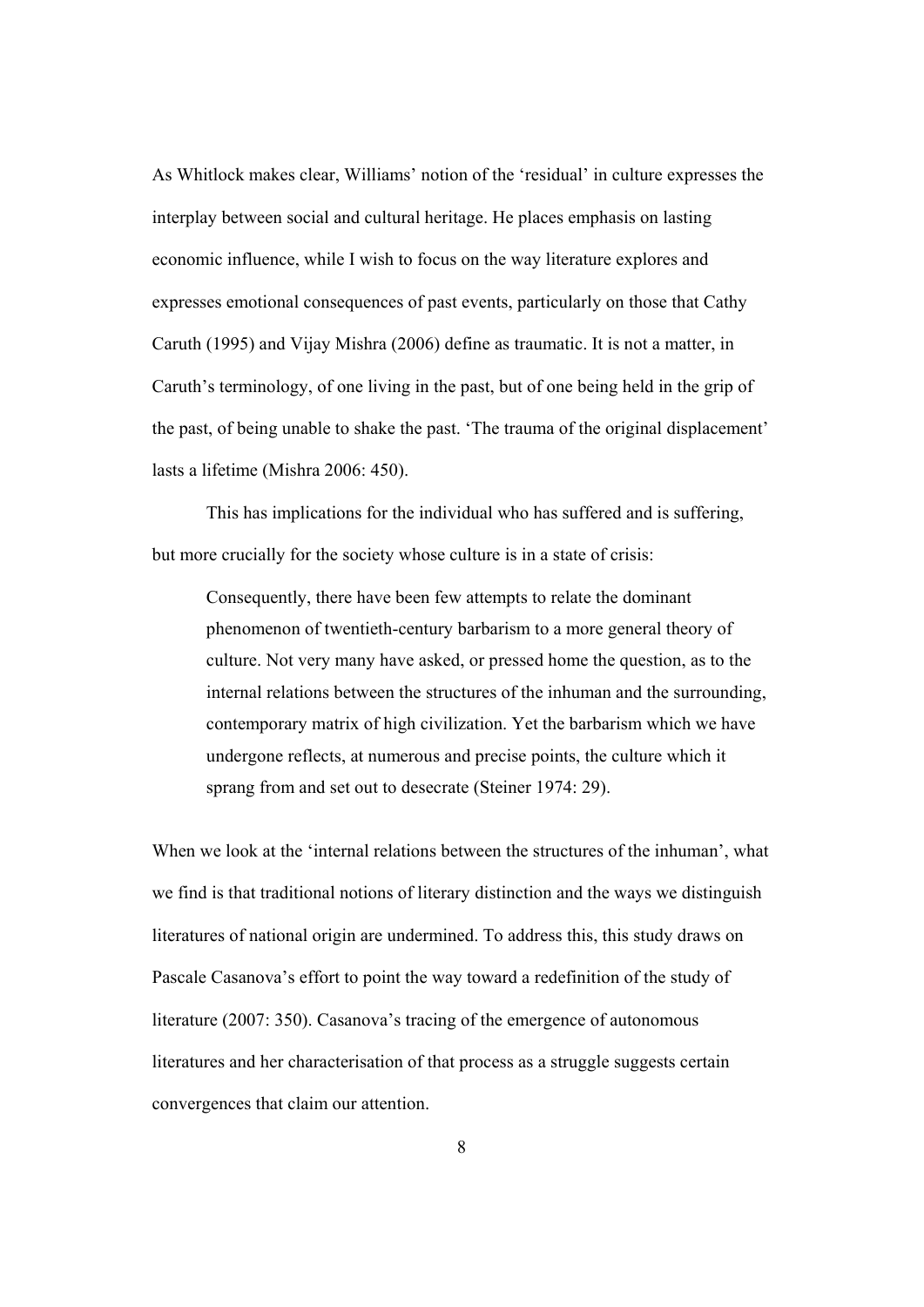Casanova's analysis of Kafka is suggestive. She locates in Kafka 'traits proper and common to writers from emerging and dominated nations that 'obliged him to invent a literature that ... raised a universal kind of questioning to its point of highest intensity' (354). Her reading of Kafka and, more importantly, of his reception by the literary community views his work as caught between critics who misrepresented his project and his work's true 'universal appeal' (354). Her analysis of Kafka, it seems to me, offers insight into writers of the postmodern and the postcolonial; the convergence lies precisely in 'the true principle of its universal appeal,' an appeal gained through the depiction of common acts of barbarism, political oppression, and the experiences of war, past and present. Casanova writes:

Writing the history of literature is a paradoxical activity that consists in placing it in historical time and then showing how literature gradually tears itself away from this temporality, creating in turn its own temporality, one that has gone unperceived until the present day (350).

Although coming at this from different perspectives, Casanova and Edward Said seek to draw one's attention to literatures whose study deserves comparison even when they lack obvious similarity. Their argument is that postcolonial criticism should welcome a transformation that embraces a broadening of horizons, methodological, geographical, and temporal. Said in particular welcomes discordant oppositions that may nonetheless be found illuminating:

Neither culture nor imperialism is inert, and so the connections between them as historical experiences are dynamic and complex. My principal aim is not to separate but to connect, and I am interested in this for the main philosophical and methodological reason that cultural forms are hybrid,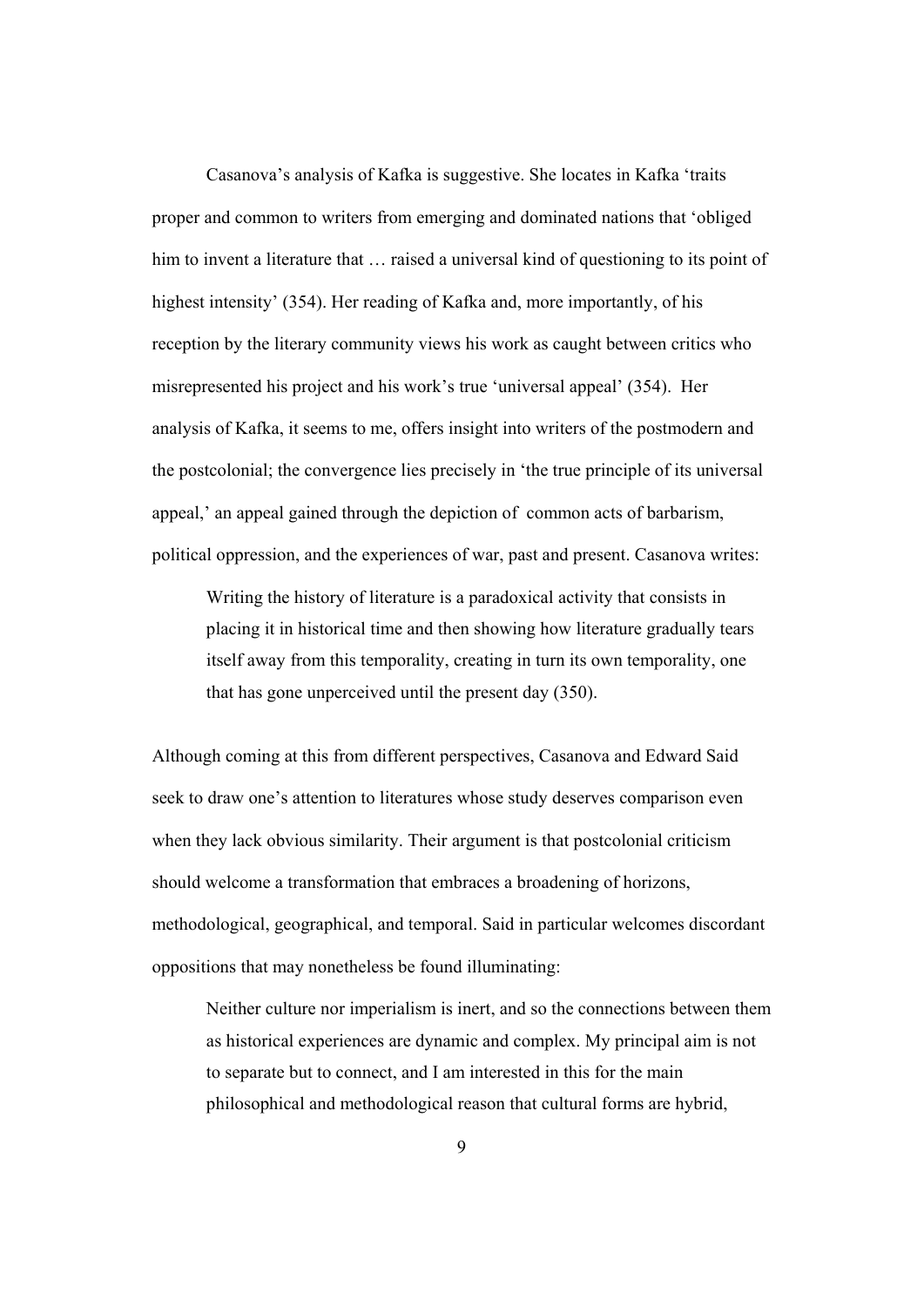mixed, impure, and the time has come in cultural analysis to reconnect their analysis with their actuality (1994: 14).

I embrace Said's point of view, mindful of the argument put forth by Boehmer that so wide a definition may invite a disregard for particularity and historical accuracy. She contends:

It is widely taken for granted that post-imperial cultural diversity is not only comparable across regions, but is all more or less equally transparent and accessible to a European, North American, or Australian reader, especially given a shared history of colonization. What we often find is that an ahistorical hybridity is set up as a universal category or structural principle bracketing together writing from very different countries (Boehmer 245).

This warning is worth keeping in mind, but what Boehmer calls 'a shared history' cannot be allowed to be disregarded, overlooked or mined for potentially distracting details that take one away from valuable commonalities deserving one's attention.

 In this connection, David Damrosch's suggestion is worth consideration (2003). He expresses a concern that an essentialist reduction is to be avoided at the same time as warning one to be alert to the temptation to read oneself into texts. Damrosch seeks to find a way to navigate between these risks:

The issue is to stay alive to the works' real difference from us without trapping them within their original context or subordinating them entirely to our own immediate moment and needs. An emphasis on universality can be a powerful aid in protecting the work from either of these extremes, as long as this universality isn't created by a process of striping away much of what is really distinctive about the work (135).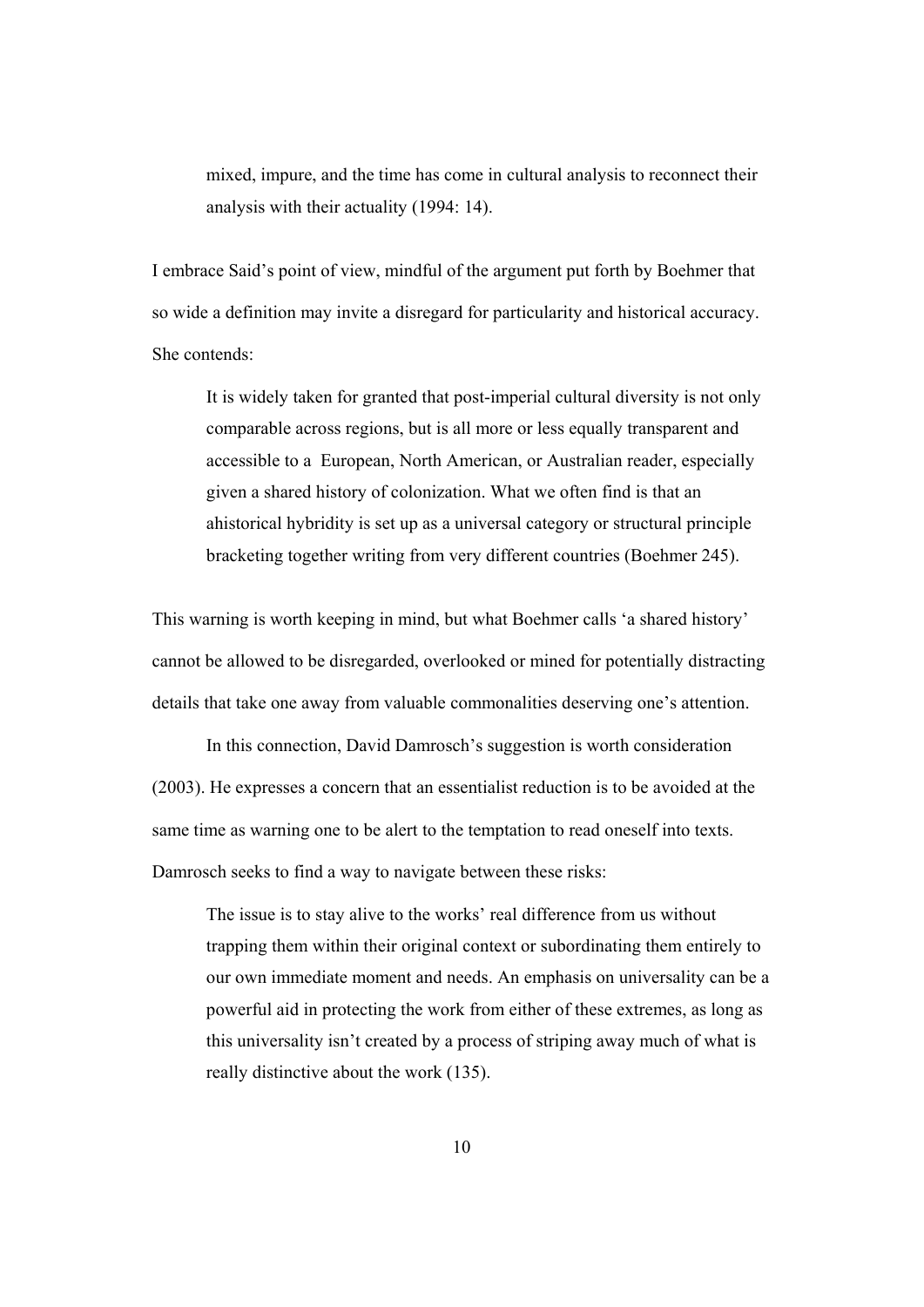It has been pointed out by Ashcroft, Griffiths and Tiffin that one can locate 'certain features' in postcolonial writing that, they argue, can be said to be 'characteristic' (28). They mention the distinctive use of allegory as one example but identify others as well, such as 'a predominant ironic mode' (29). Their analysis of exile as one such recurrent pattern is illuminating; it points one in the direction of locating war as another pattern of experience in need of exploration. It is in this connection that one might give consideration to the soldier as one of the various subaltern categories. As will be argued, there emerges through the literature considered patterns of experience and responses to imperial adventurism, war, and what emerges globally, namely, political domination. The war veteran from the trenches of the Great War to the jungles of Vietnam often proves unable to live again in domestic tranquility; often shell-shocked and now disregarded the veteran lives cut off from his surroundings. His presence, however, serves as evidence of inhuman suffering, unsettles and undermines what the state intended his actions to reinforce.

 Analysis can be coloured or even distorted by perspective. This insight has rightly been associated with Said's works (1994). Occasionally, however, Said's perceptions fall victim to an insistence on seeing things from one side. Said speaks, for example, to the issue of how the media offers a distorted view of the Arab world, rightly expressing dismay with the ways the media distorts facts for the purposes of entertainment, and is driven by 'the imperial dynamic and above all its separating, essentializing, dominating, and reactive tendencies' (37). Said, however, is less alert to the ways the media can be and is frequently turned against those who fail to perform their expected roles. That is, Said has a way of disregarding voices of those made to feel minoritarian by the regime that marginalises voices of discontent. He would be the first to admit that passions are mobilised for war, but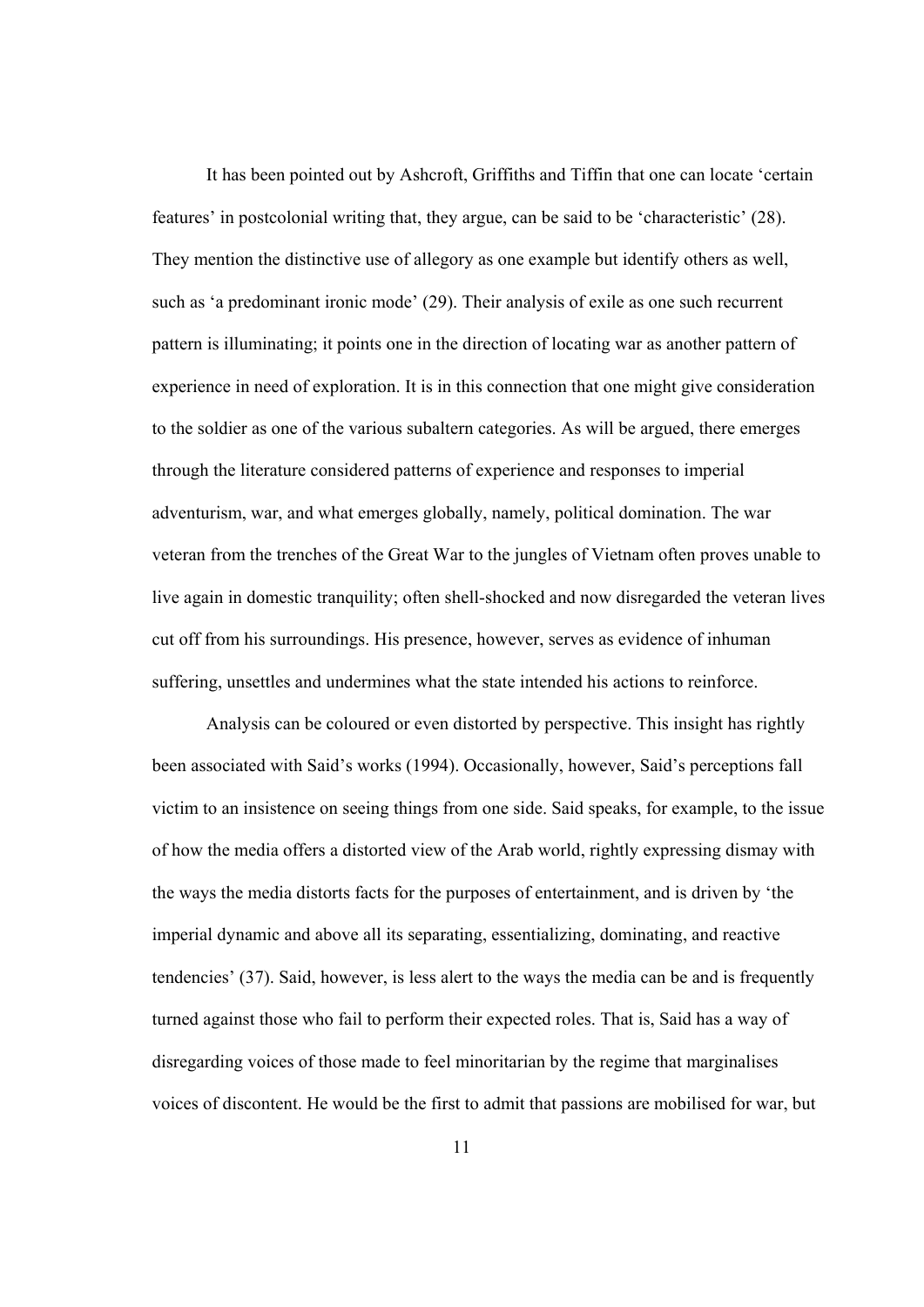insists that its victims are always to be found outside the West and not within, always among the colonised and not among the colonisers (37).

 Said has set out to make clear those 'processes of regulation and force by which cultural hegemony reproduces itself,' but he has paid less attention to the excavation of those voices silenced by that apparatus (1994: 304). Soldiers, their wives and children, Doris Lessing tells us, also had voices. In fact, the reverberations of the Great War included the creation of a generation of malcontents, laid waste physically, but through their rage and grief, left capable of spreading discontent, distrust, and suspicion of authority. What is found is that the imperial order grinds down many, but also sows ill will, an undermining product of its hegemony that is the source of its self-destruction.

The literary narratives that emerge from disparate cultures confirm Ella Shohat's point that colonial oppression has not ended, perhaps even that one can no longer differentiate between the colonised and the coloniser:

The 'post-colonial' implies a narrative of progression in which colonialism remains the central point of reference, in a march of time neatly arranged from the pre to the 'post,' but which leaves ambiguous its relation to new forms of colonialism, i.e. neo-colonialism (Shohat 1992:107).

Shohat and others make the argument that one ought not be misled by the promise implied in the term 'post-colonial,' perhaps mistakenly making a move beyond the degradations associated with colonialism. What Shohat suggests is confirmed by others, such as Arendt and Mbembe, whose historical analysis of colonial imperialism insists on linking the industrial revolution, the First World War, and the Nazi extermination camps (Mbembe 2003:18). Their point is that totalitarianism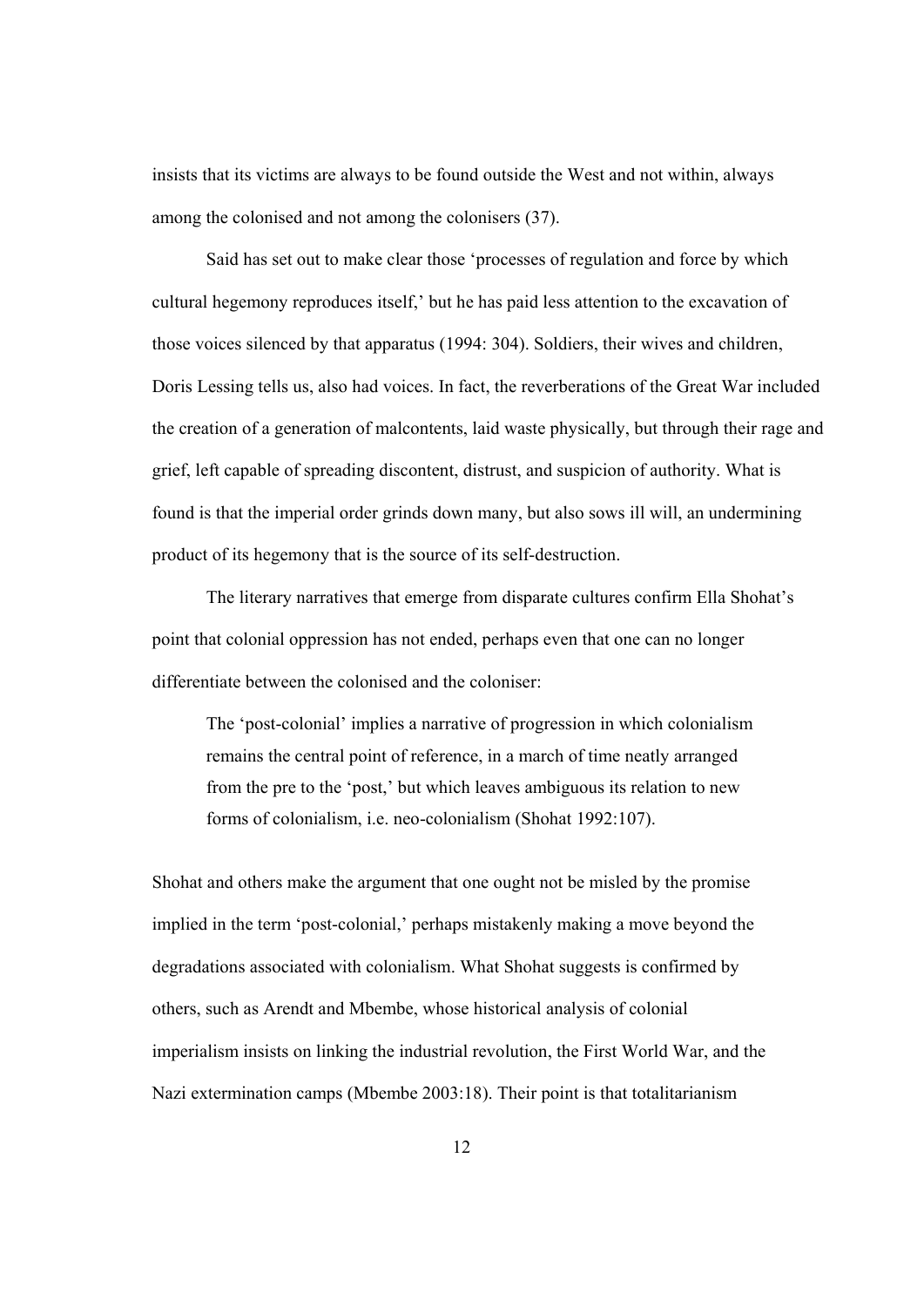does not exist only as part of an identifiable past but as a threatening possibility, as long as the 'technical mechanism for putting people to death' remains intact (18). Tony Judt (2008) takes up this question of how to remember the twentieth century and the dangers of allowing it to become no more than a mis-memory:

 The problem with this lapidary representation of the last century as a uniquely horrible time from which we have now, thankfully, emerged is not the description – it was in many ways a truly awful era, an age of brutality and mass suffering perhaps unequalled in the historical record. The problem is the message: that all of that is now behind us, that its meaning is clear, and that we may now advance – unencumbered by past errors – into a different and better era (2008: 16).

Is it any wonder that Shohat is reluctant to embrace an implied optimism in the postcolonial project?

 In Chapter 1, I want to show how settlers were alienated by their surroundings, but were also tormented by their pasts, that they were both perpetrators and victims of colonial presumption. While there were those who reinforced colonial myths, there were others who undermined them. As writers, many sought and succeeded in revealing the lies that sent them to Africa and around the globe, crippled by imperial expectation. Contrary to any sort of 'consolidated vision' as described by Edward Said (1993), settler literature is rich in nuanced, complex reflections and reactions to their surroundings and experiences that bear consideration. Said's interpretation, Benita Parry (2006) warns, limits our reception of voices which remain outside his conception of singularity (48). Parry suggests that Said's misreading 'unifies the subject of colonial enunciation in a fixed position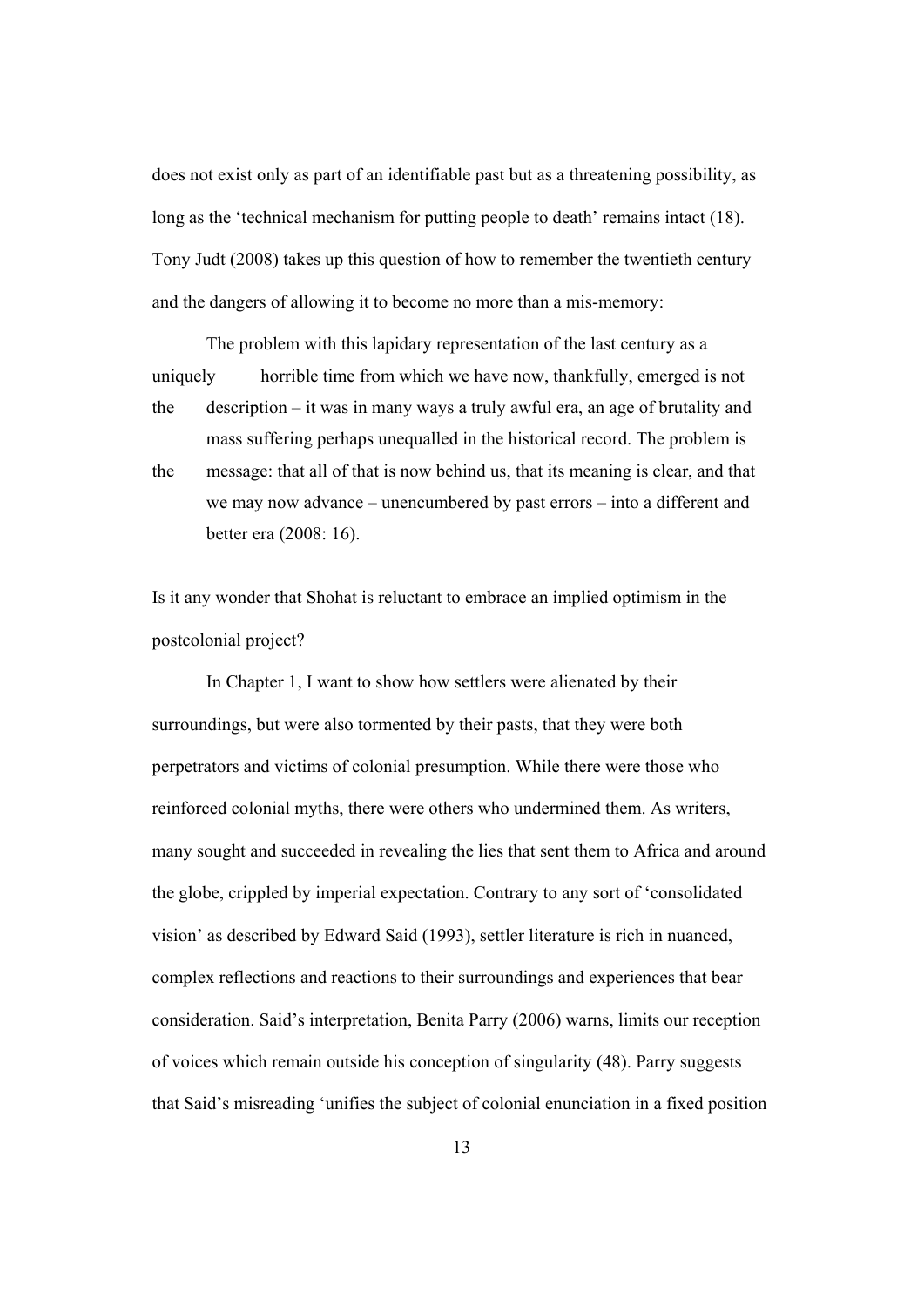as the passive object of discursive domination' (48). This will be shown to be true, especially of women writers. Edward Said's analysis of imperial hegemony fails to take into account the yearnings of women settlers; by ignoring them, it will be argued, he misses the anguish behind the transgressive spirit of settlers who were themselves victims of imperial conceit (Smith 2004: 243).

The notion of a community of the 'unsettled' captures in a word the wrecked lives of settlers, but the language of protest that is voiced by the writers expresses far more complex feelings than mere alienation or estrangement from new surroundings (Sakinofsky 2009: 4; Mishra 2006: 449). There are reasons why the inner lives of settlers are often neglected or perhaps unappreciated. Part of this is due to the persistence of binary conceptions of identity. C. L. Innes (1996) makes the point that certain nationalist ideas can be used to justify the settlers' sense of displacement: 'The claim being made in nationalist literature is that *the people and the land* belong to each other. The culture of the coloniser is not only alienated in general, but alien to that particular area: it does not belong *there*' (124).

 This sense of being alienated from one's surroundings and of not being welcome contributed to the setters' way of seeing their world. Disappointment and for some a sense of betrayal shaped their world-view. It is this hardening that I wish to excavate, as I consider the emotional consequences of imperial deceit as well as self-deception. Aritha Van Herk (1996) suggests that what one finds is a general pattern of expression in settler narratives:

The composition of any settler narrative, then, is inflected by both the journey and its self-conscious process, the arrival and its concomitant disappointments or euphorias, and the subsequent act of 'settling' which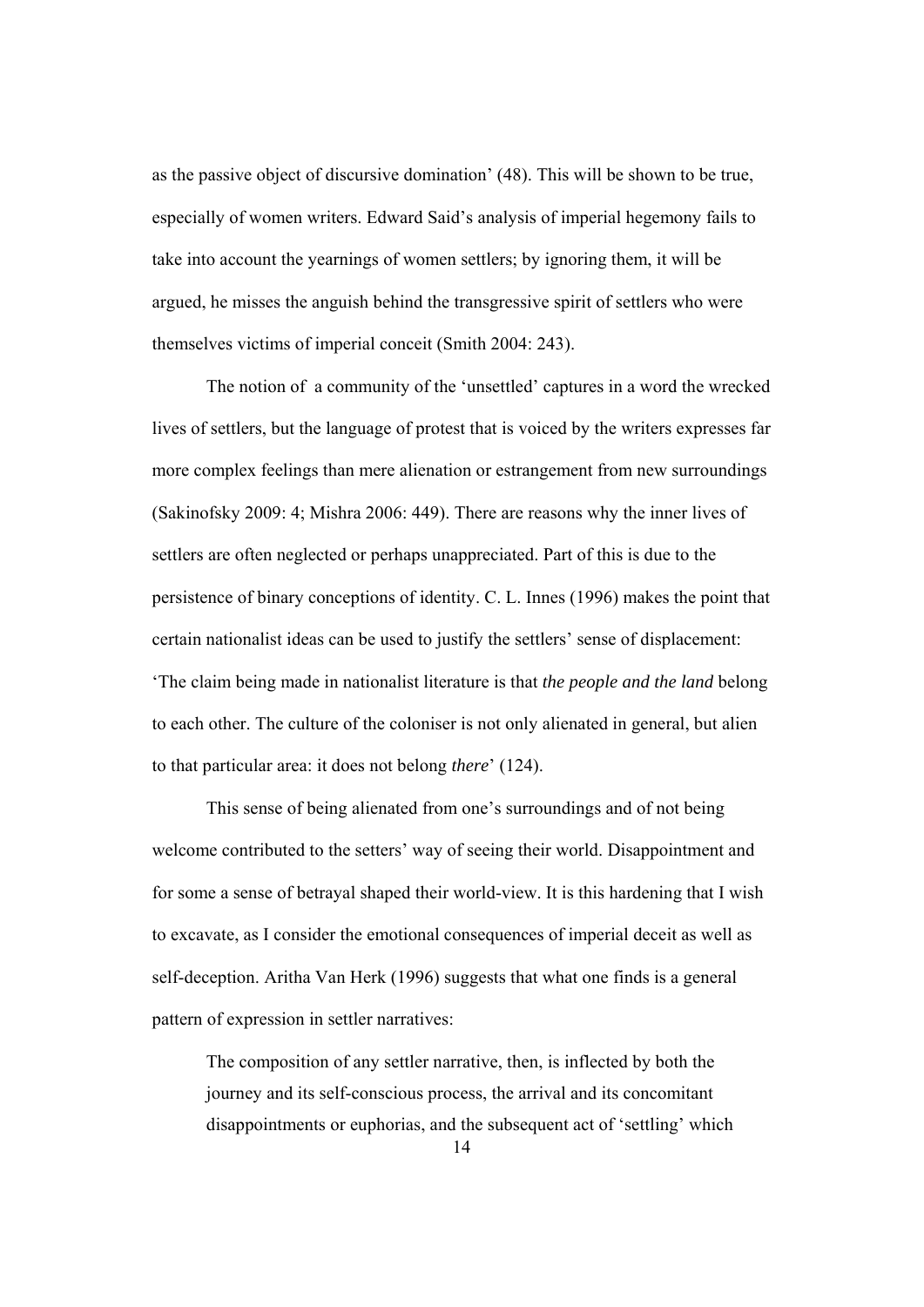is coloured by the trajectory of those previous experiences (1996: 100).

One of the themes that emerges from this trajectory and can continue to be traced through the century is the debasement of language, its hardening, its coarsening, and finally its gradual emptying of its relationship to communication.

Chapter 2, which focuses on imperialism as a part of the Third Reich's territorial ambitions and its racial policies, seeks to show Nazism as a refinement, albeit perverse, of that bureaucratic machinery seen in earlier decades, rather than as a twisted paradigm of dictatorship so easily dismissed as not being a paradigm for power but as a unique instance of the politically perverse. Following the lead of Hannah Arendt and others, I want to argue that the imperial mystique seen in the British Empire found its way into Germany's expansionist ambitions, but in this chapter I am concerned with the emotional costs of oppression. As in Chapter 1, the focus remains on three key writers of the  $20<sup>th</sup>$  century: Doris Lessing, Nadine Gordimer, and J. M. Coetzee, but their work will be analysed in the context of war trauma and the barbarities associated with  $20<sup>th</sup>$  century totalitarianism. This chapter's focus will further elucidate the relationship between postcoloniality and the wars that shaped that century. These narratives of distress will be juxtaposed with novels by Imre Kertész and Arnošt Lustig whose writings of the Holocaust and the war atmosphere on the Eastern Front illuminate scenes of trauma and personal anguish that are part of the world described Gordimer, Lessing, and Coetzee. When compared using the method of analysis Edward Said (1994) has called 'contrapuntal', these writers' works can be more fully understood to reveal patterns of personal destruction that are part of living under imperialism. They bring to the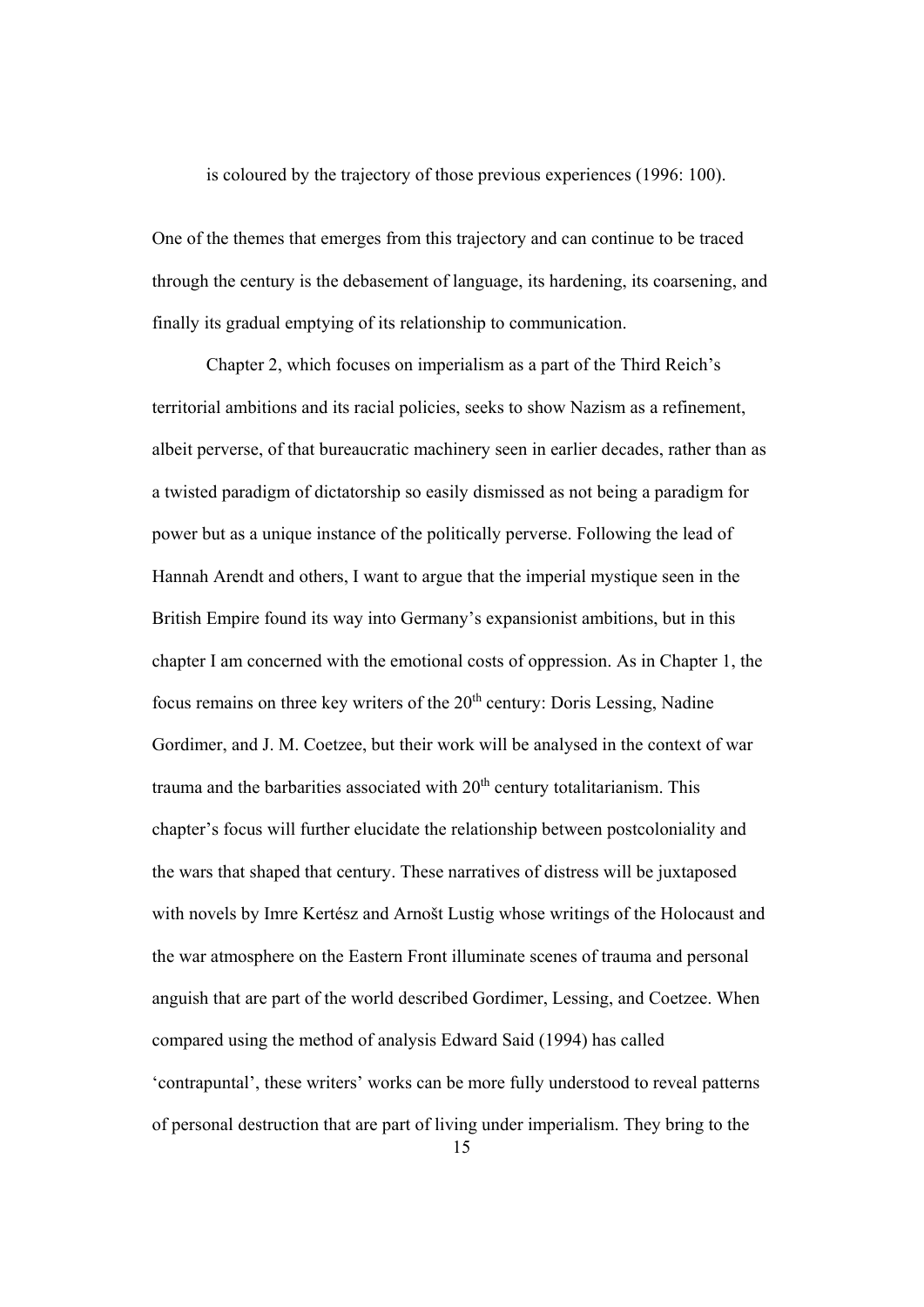forefront behaviours that expose the debasement and hardening witnessed in the early decades of the century. How does the hardening of the language and of sensibilities evolve into heartlessness; how does one respond to indifference?

The notion of lasting traumatic impact informs Chapter 3, which will focus on the trauma of war and how it comes to dominate the lives of war veterans and those who have intimate relations with those maimed, physically or mentally in battle. Key works by two American writers will be examined. Saul Bellow's *Henderson the Rain King* and Philip Roth's *America Pastoral* both concern veterans of World War Two. Postwar adjustment will be the focus. Despite his stereotyped images of indigenous Africans, Bellow succeeds in creating an American adventurer in an imagined African setting whose activities undermine rather than reinforce imperial conceit; Henderson's intent, despite himself, is to restore rather than destroy. Bellow and Roth create protagonists whose adult lives were dramatically changed by their war experiences. Henderson and the Swede return home with every intention of returning to the lives they had known, but they and the world around them had changed. Their failure to adjust and the ways they choose to respond to these changes are vital to understanding their challenges. Works by Chinua Achebe and José Saramago will be compared to the critical texts of Bellow and Roth. Achebe and Bellow have created heroes whose experiences dealing with postwar adjustment deserve attention, while Saramago's futuristic dystopia bears a resemblance to Roth's descriptions of present-day urban America and scenes of random sexual brutality.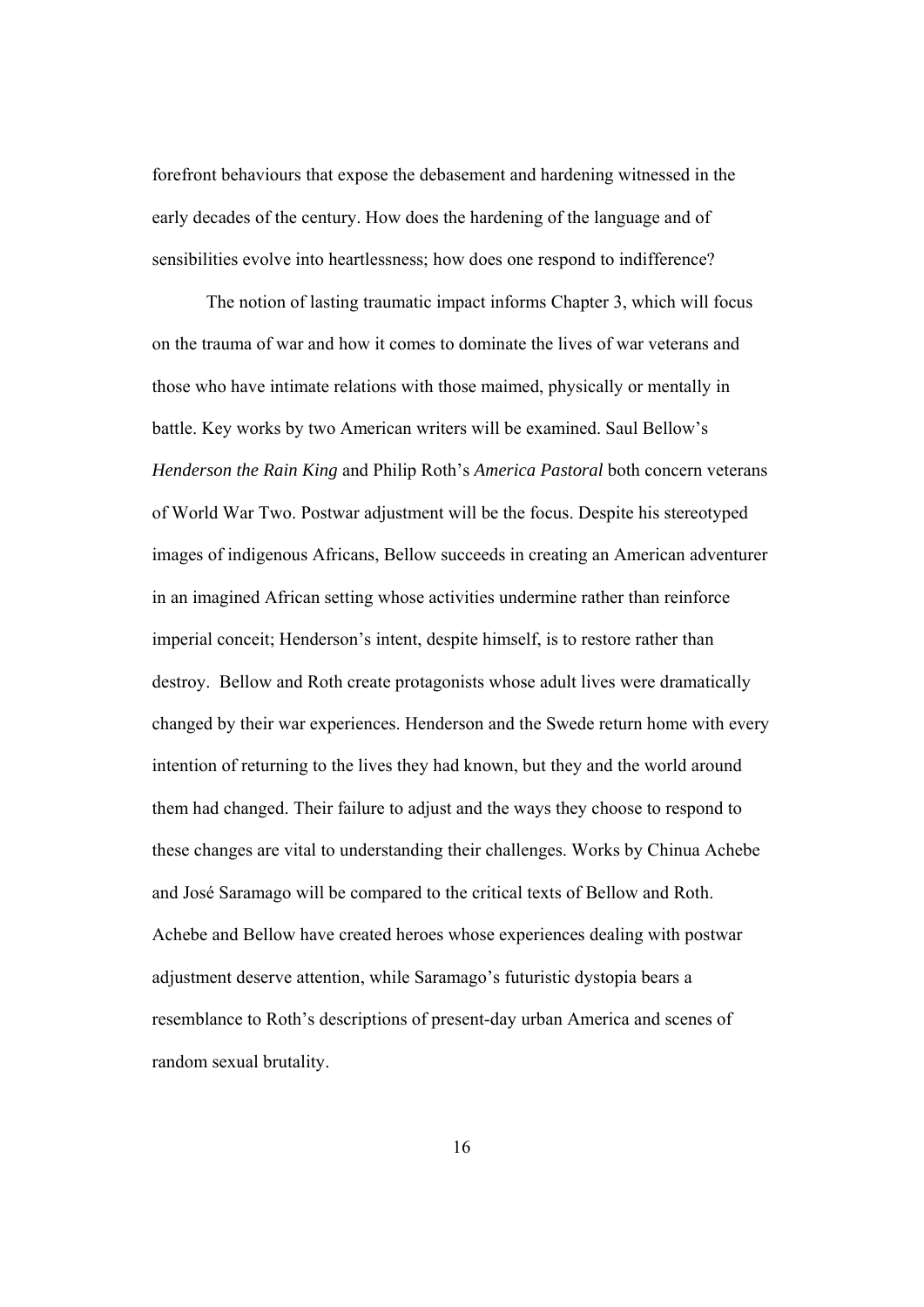Chapter 4 will show how urban collapse reflects America's continued involvement in foreign wars in the decades following the end of WWII. The war is brought home to America's inner cities and, according to DeLillo, to the suburbs as well. Wideman, Cormac McCarthy and DeLillo depict varying degrees of civic disorder, society at the brink of collapse; their narratives depict an America haemorrhaging as a result of a government no longer able to distinguish between domestic and foreign policies, its citizens victimised by postindustrial militarisation of civic space. Urban collapse is accompanied by the absence of political authority; the society is shown to have deteriorated or to have been destroyed. Bureaucratic neglect, political indifference, apathy and moral degeneration all play their part in what the writers depict as America today or in the near future.

 Wideman, McCarthy, and DeLillo create survival narratives with descriptions of America in the midst of imminent apocalyptic threat. Their works contribute to our understanding of the shape of contemporary life, revealing how we live in a hybrid, indeterminate set of interlocking relations, but manipulated by an indifferent state apparatus, and drained by an exploitative economic system. Postmodern depravity has a political dimension that is not unique to our time, but rather shows patterns of manipulation and paranoia that Giorgio Agamben has argued belong to the  $20<sup>th</sup>$  century (Humphreys 2006: 683). Colonial atrocity, trench warfare, concentration camps (in Kenya, in Germany, in Utah) are underwritten by the state's gradual but systematic stripping away of the civic rights of citizens, reducing them to the status of nonentities: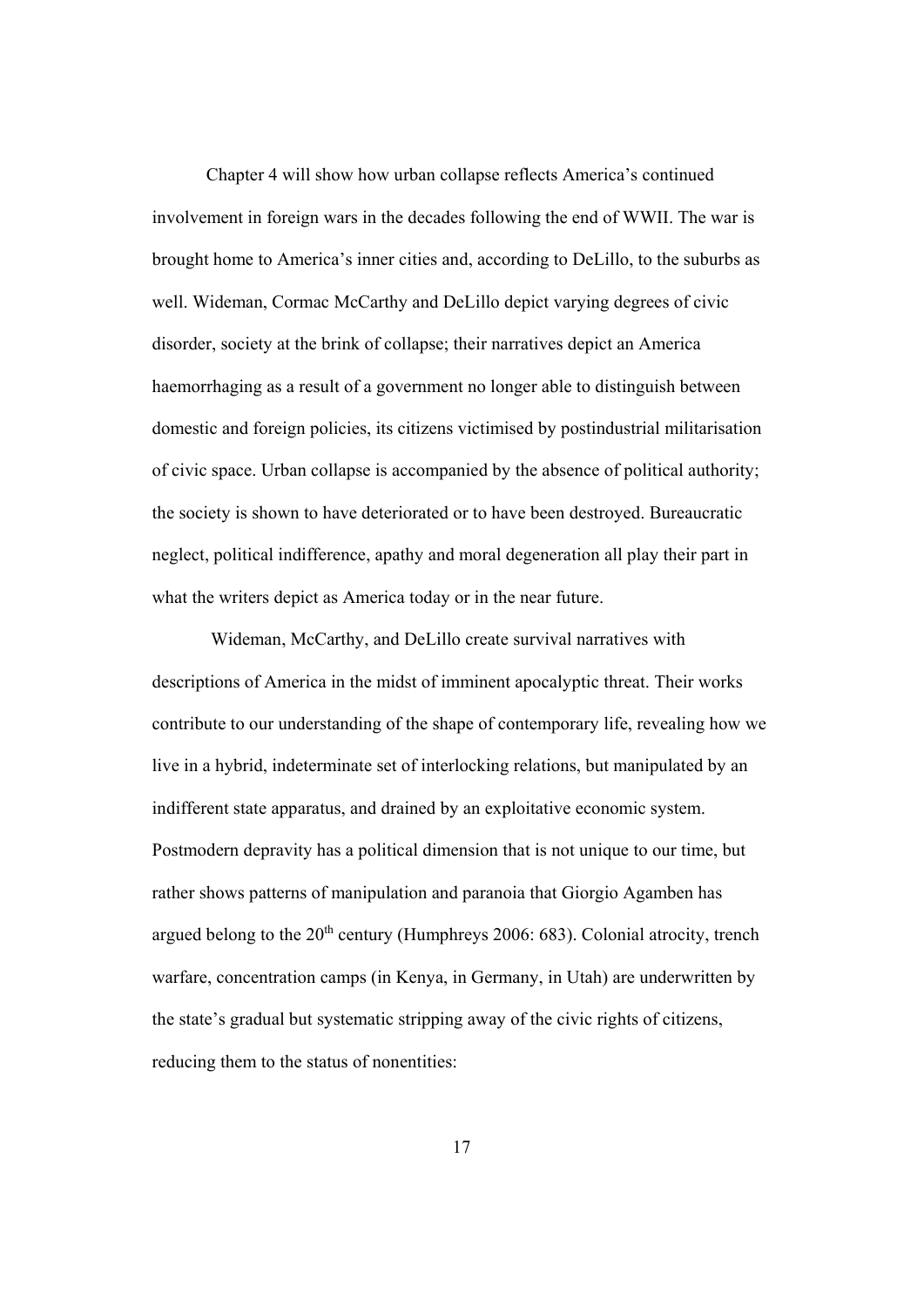The 'exceptional' sovereign designation of particular subjects, groups, places and even ideas as 'enemy' – inscribing a whole topology of friends and enemies, freedoms and dangers, norms and exceptions – is used to enable and legitimate forms of violence with little respect to established laws (Neal 2009: 30).

Drawing a direct line from Gallipoli to Guantanamo through Auschwitz, Agamben claims that it is not 'the rights-bearing citizen that marks the beginning of the modern age, but the entry of the 'bare life' of the basic human body into political calculations' (Neal 2007: 5). The postcolonial project faces a new state prepared to reduce the citizen to the status of the refugee, the prisoner killed with impunity. Andrew Neal argues:

 Agamben takes this radical crisis of rights and extends the analysis in terms of biopolitics. The exclusion of human life deprived of all belonging, citizenship and identity is not simply a paradox, but the 'hidden paradigm of the political space of modernity (Neal 2007: 8).

Wideman, McCarthy, and DeLillo consider the extent of this posthumanist turn, but are not resigned to it. While narrating the ultimate application and realisation of extinction discourse which anticipates the disappearance not of a single race but all of humankind, McCarthy seems confident that whatever else might be lost, one can count on familiar habits of thought and feelings to get through. DeLillo is less sure, as is Wideman. Both see modern men and women, people, stripped of citizenship and reduced by an indifferent government to minoritarian survival. Wideman, however, suggests that what is dismantled through analysis and investigation, what is unearthed and disclosed, can function as the transformative ingredient necessary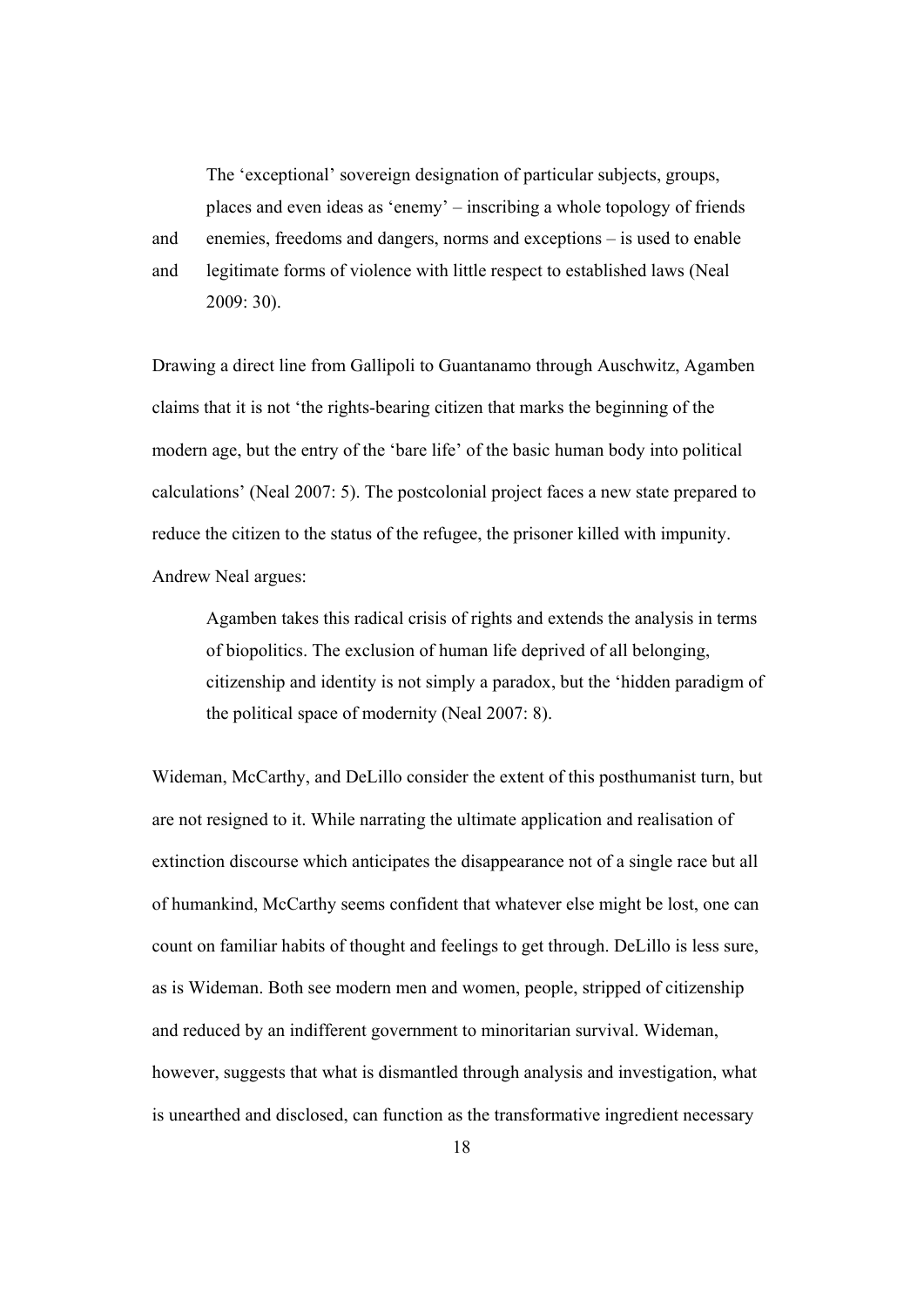for sustenance and revival. History is the agency for rebirth; an identity for human beings can be re-formed.

Chapter 5 focuses on Gordimer, Silko and Coetzee, novelists whose recent works consider issues relating to the means by which people adjust to living in new surroundings. These writers describe transformations taking place in response to upheaval, violence and destruction, but participate in a postcolonial project that recognises the destructive forces at work but put forward a radical hope as their response. The fears of the postmodernists are overcome through trials of communication. The postcolonial impulse believes in part in the possibility of recuperation through dialogue, although its premise is that misunderstandings have been wounding. The scope of disillusionment is formidable and acknowledged. This is the starting point. Unlike the apocalyptic authors who prophesy doom, these postcolonial authors, such as Gordimer, Silko and Coetzee, take as their starting point the notion that apocalyptic events threatening human ways of life have already taken place. Their protagonists are victims of such events; they have experienced political repression, been victims of racist policies, left their countries to go to war, or been forced to live in exile.

Exile, it is argued, takes on a different meaning in the context of an emerging international or transnational culture, a space marked by ambivalence, where the essential has been replaced by the negotiable (Bhabha 2004). This will be the focus of Chapter 5. Edward Said speaks of modern life shattering stable lives, and this is part of the story; it was undoubtedly his. When exile means leaving something solid behind, the trauma belongs to those who must live forever separated from what was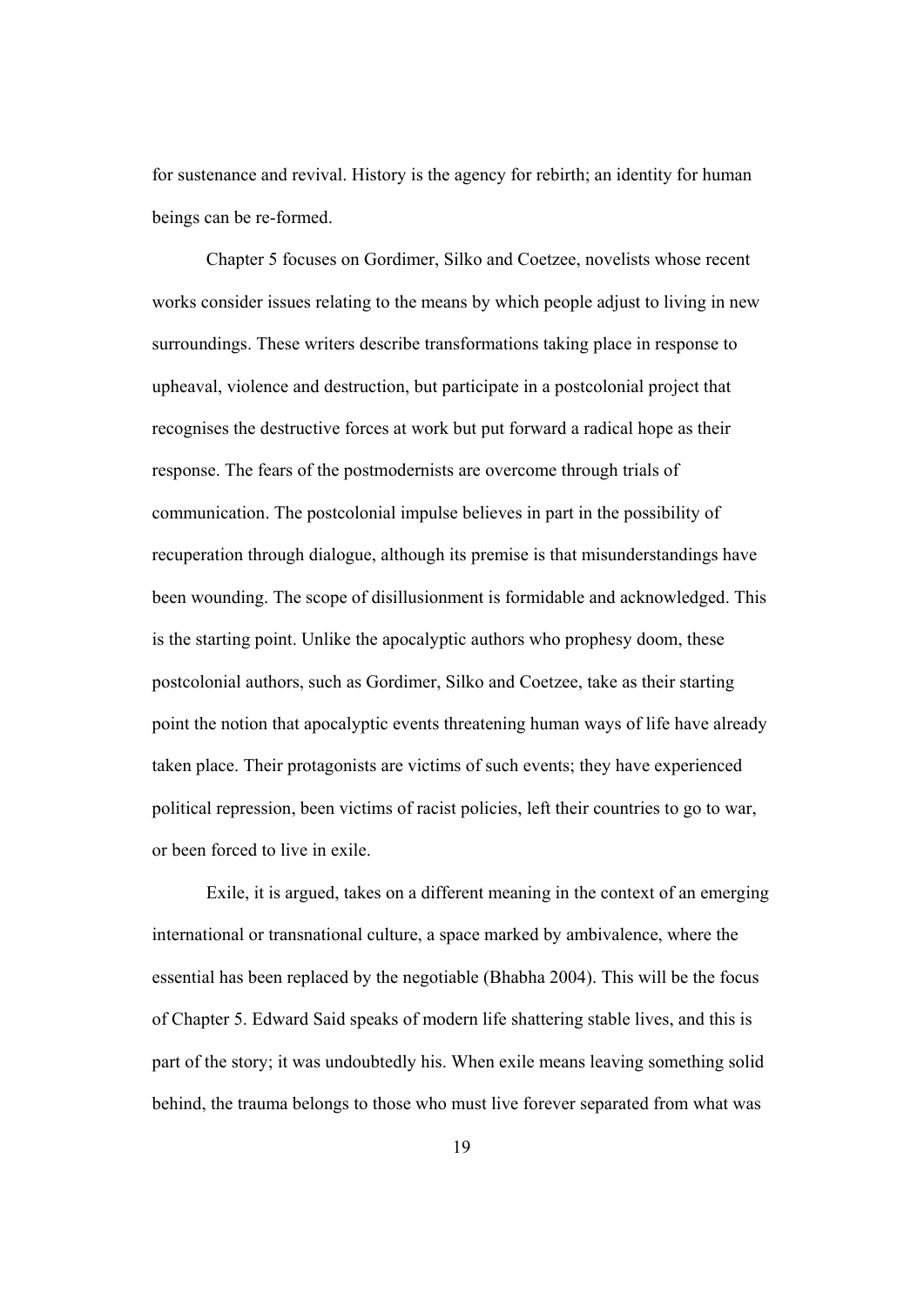once significant and fulfilling. Occasionally Said speaks otherwise, as though current events have forced him to rethink. In a recent essay, he speaks of exile as a contingency closer to what appears in recent fiction. He writes:

The exile knows that in a secular and contingent world, homes are always provisional. Borders and barriers, which enclose us within the safety of familiar territory, can also become prisons, and are often defended beyond reason or necessity. Exiles cross borders, break barriers of thought and experience (2000: 185).

Indeed, Said expresses his awareness of the fact that for some exile serves as a kind of invitation to a second chance rather than a foreclosure on what once was. Nadine Gordimer makes clear that there is a world of difference between wandering the world having lost everything and living as though one had nothing to lose. Displacements and negotiated identities bring promise as often as despair, as one finds in the later works of Gordimer, Silko, and Coetzee.

This sense of belonging or not belonging has gradually been replaced by a rootlessness that resembles Hannah Arendt's description of the 20<sup>th</sup> century mass. Elleke Boehmer (1995) describes this condition as increasingly endemic:

In post-independence literature, the result has been that the cosmopolitan rootlessness which developed in urban pockets at the time of early twentiethcentury modernism has in a sense 'gone global': Cultural expatriation is now widely regarded as intrinsic to the end-of-century postcolonial literary experience, impinging on writing and the making of literature world-wide  $(232-3)$ .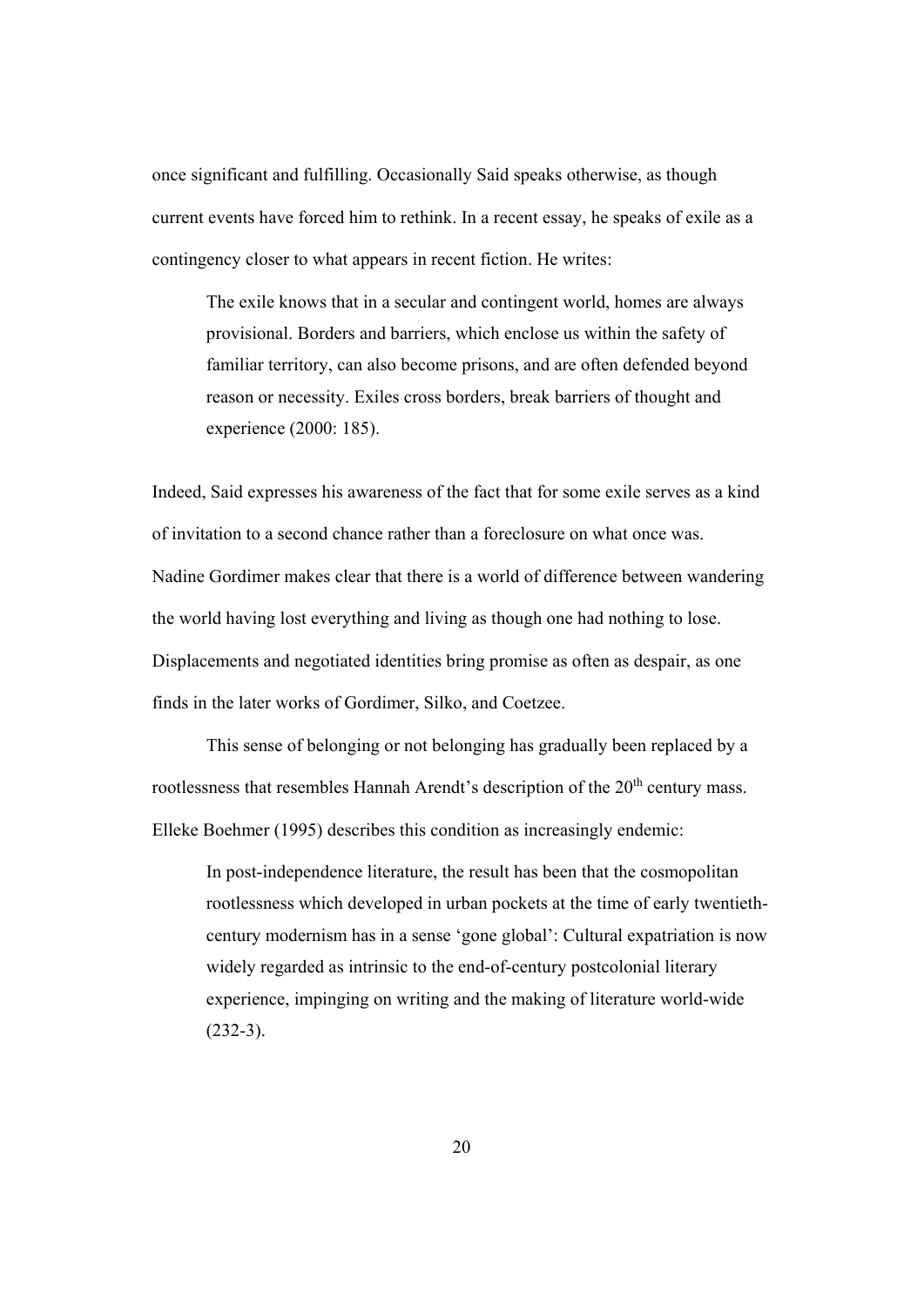European exiles of the kind Edward Said speaks, victims of what Said (2000) says characterise our age, namely 'modern warfare, imperialism, and the quasitheological ambitions of totalitarian rulers,' were in a very real sense sent into exile from what had once been a coherent cultural centre, to America and other parts of the world which had once been considered marginal. Said's notion of exile does not focus on what could be seen as the reverse process, whereby the children of empire set out from the periphery bound for the centre. Gordimer's *None to Accompany Me* focuses on exiles returning to South Africa, having left under apartheid as political exiles afraid at that time that they would be the next victims of the notorious state police. They find their politics confounded by the personal comforts they enjoyed during exile in Europe. Home offers challenges they had escaped having to face. This is true of Silko's protagonist who cannot easily adjust to home life after years away in the Pacific as an American soldier. Being a soldier offered if nothing else an identity that grew difficult to maintain back home. He is suddenly adrift. Coetzee in *Slow Man* gives his attention to Europeans who are often at a loss to find acceptance in their new environment as emigrants in Australia.

 Fragmentation seems the operative description for the postcolonial point of departure, its starting point. Ella Shohat (1992) articulates the need for turning such shards into an identifiable object, making sense of what has not so much been lost, but what has not been recognised, acknowledged, and rarely understood. Shohat rightly understands the project of understanding as urgent:

For communities which have undergone brutal ruptures, now in the process of forging a collective identity, no matter how hybrid that identity has been before, during, and after colonialism, the retrieval and reinscription of a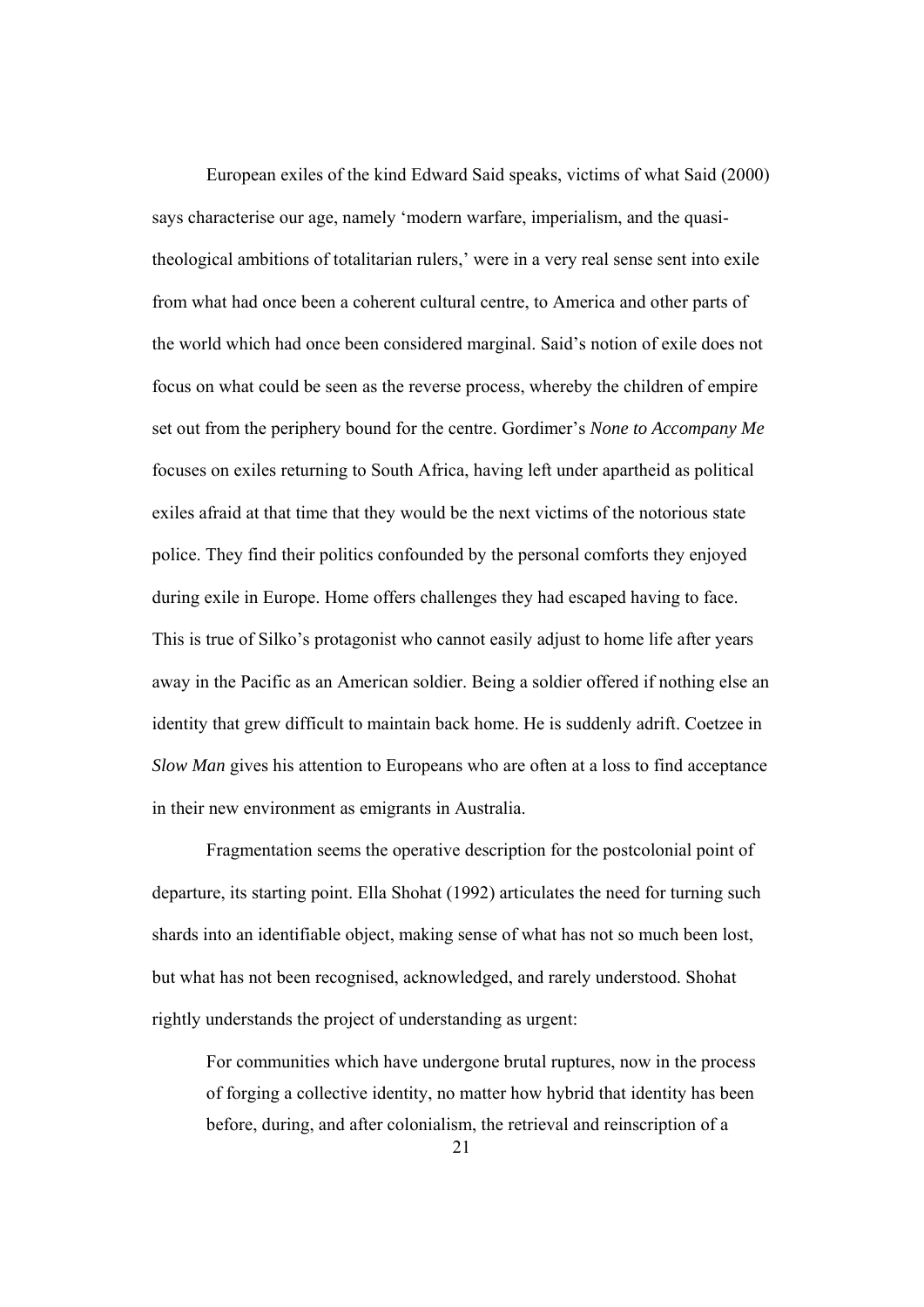fragmented past becomes a crucial contemporary site for forging a resistant collective identity (109).

It is one thing to argue that those cast about by modern events feel haunted by their pasts. It is quite another to argue that they necessarily feel deprived. This is what makes postcolonial literature forward-looking. 'A source of strength in the new literatures is the ways in which linguistic, artistic, moral, and mental structures are present in various combinations, fusions, conflicts, and contradictions' (King 1996: 14). A notion of 'retrieval and reinscription' has pervasive force. The author creates for the reader a desire to get to the bottom of things; there is a pressing political urge to set the record straight. Unlike the apocalyptic explorations which manoeuvre themselves towards an inevitable impotence, the postcolonial project voices its recovery of a language of defiance. According to writers as diverse as John Edgar Wideman, Nadine Gordimer, Leslie Marmon Silko, and J.M. Coetzee, the act of recollecting is itself a form of protest.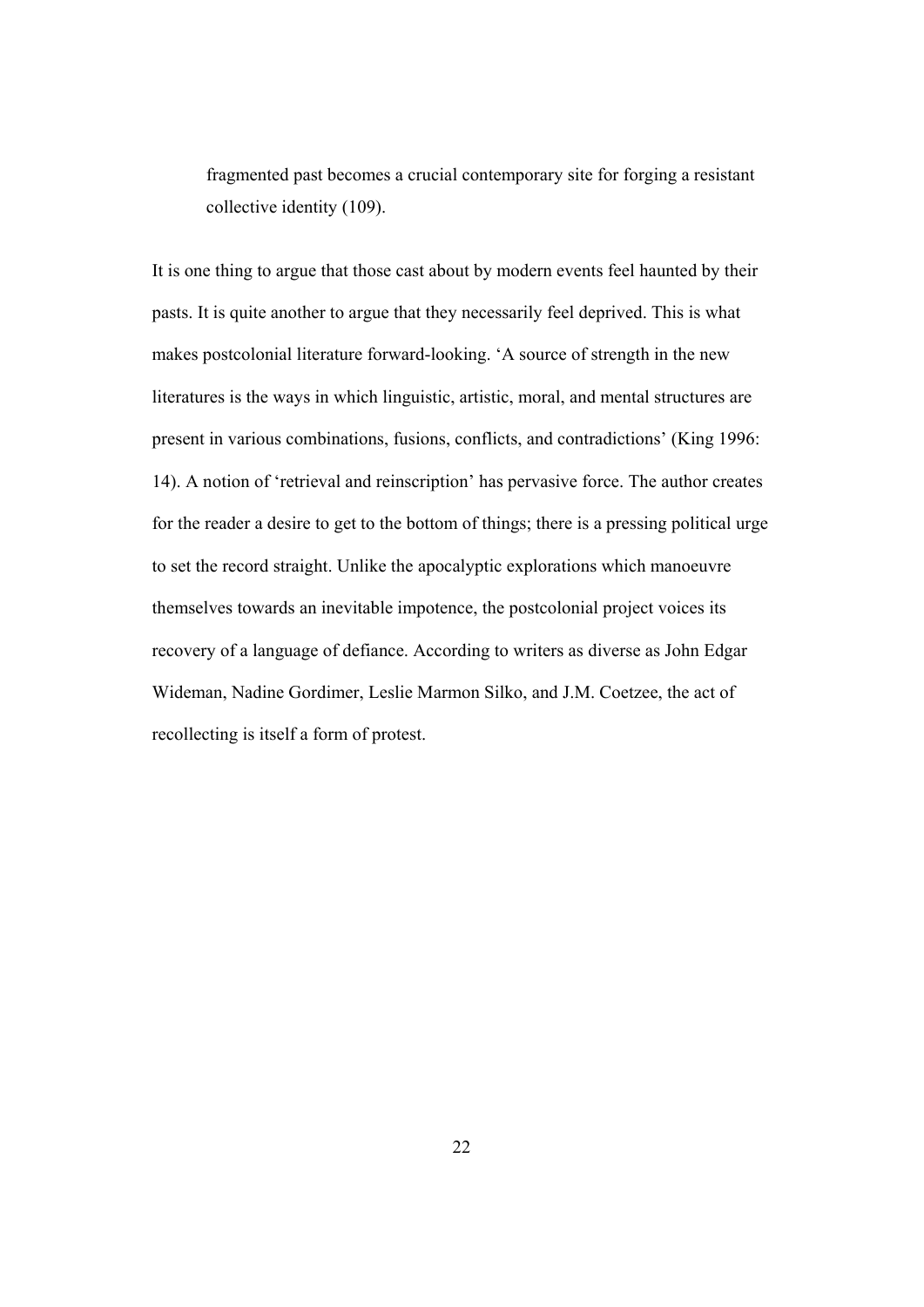## **Chapter 1: War and Protest: Women Settlers Speak Out**

This war, or phase of the Twentieth Century War, laid the bases for the next (84).

Doris Lessing, *Canopus in Argos: Archives* 

 The principal contention of this chapter is that the reverberations of World War I and II have been largely neglected in postcolonial writing on white settlers. This chapter focuses on literary works of Eastern and Southern Africa in English. Works by European immigrants and African natives of European descent are discussed in an effort to show how the authors of these texts responded to living in rural Southern and Eastern Africa. These authors' narratives describe characters caught between the world they inhabited in Africa and the lives they had left behind. The inhabitants of these disparate lands felt at once drawn to their new surroundings and at the same time estranged from it. An attempt has been made to understand the source and expression of this tension as seen in the work of writers such as Alyse Simpson, Doris Lessing and Nadine Gordimer.

An additional aim of this study is to capture the sense of mystery Europeans felt when confronted by the grandeur of the landscape of the African savannah. The beauty of the land has been demonstrated, not so much as something to be appreciated aesthetically, but also witnessed as a phenomenon testifying to human frailty. The authors provide evidence of the ways Europeans were transformed by their lives in Africa, but their efforts to adjust and make sense of their new surroundings should be seen in the context of the emotional baggage many of them carried. Much of their disillusionment can be traced to their unrealistic expectations.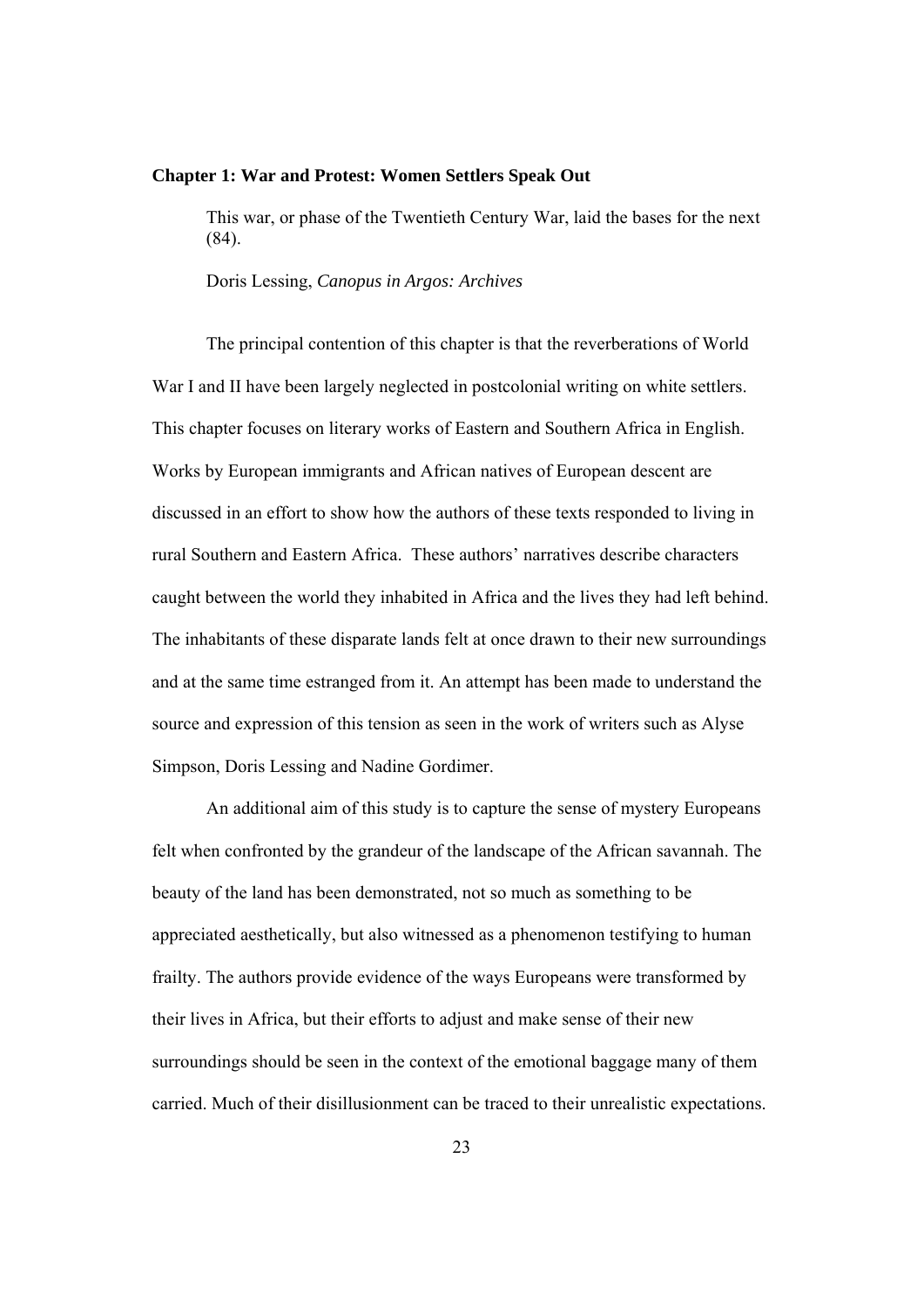Assimilation, finally, has been shown to have been the process of adjustment these writers themselves had to undergo in order to capture truthfully the experience of survival. In this chapter, my goal is to analyse the 'essential gesture', as Nadine Gordimer (1984) puts it, of writers living at the edge of vast continents distant from political and cultural centres but in the context of the two world wars of the  $20<sup>th</sup>$ century (1988: 286). These writers provide a voice to the silence and, by doing so, succeed, as André Brink has said, in creating a literature 'fully geared to the realities of Africa' and, by extension, to the postcolonial frontier but not free of the terrible events unfolding far away (1983: 15).

An alternative vision of imperial life emerges from settler literature. This vision can be partially explained by seeing their lives in the context of their generation's memories of world war and the expectations they had in coming to Africa. It is, then, all the more ironic that while postcolonial feminism, as shown by Katrak, continues to draw from Said's work, he himself has not made use of this significant body of work (1996: 234-5). The African frontier, as experienced by European settlers, was a specific experience and from it developed individual voices; nonetheless, generalisations can be made. Thematic coherence should not be confused with conformity. The literary voices of Lessing and Gordimer, and the narrative voice of Simpson, the autobiographer, remain distinct. The common vision of these authors' protagonists is one of yearning, constrained by despair. If the 'invention' of Africa has been placed in the public's mind by the Kenya's Happy Valley's generation of expatriates and their 'love affair' with Africa, this fantasy has privileged male white settlers over indigenous testimonies but also over female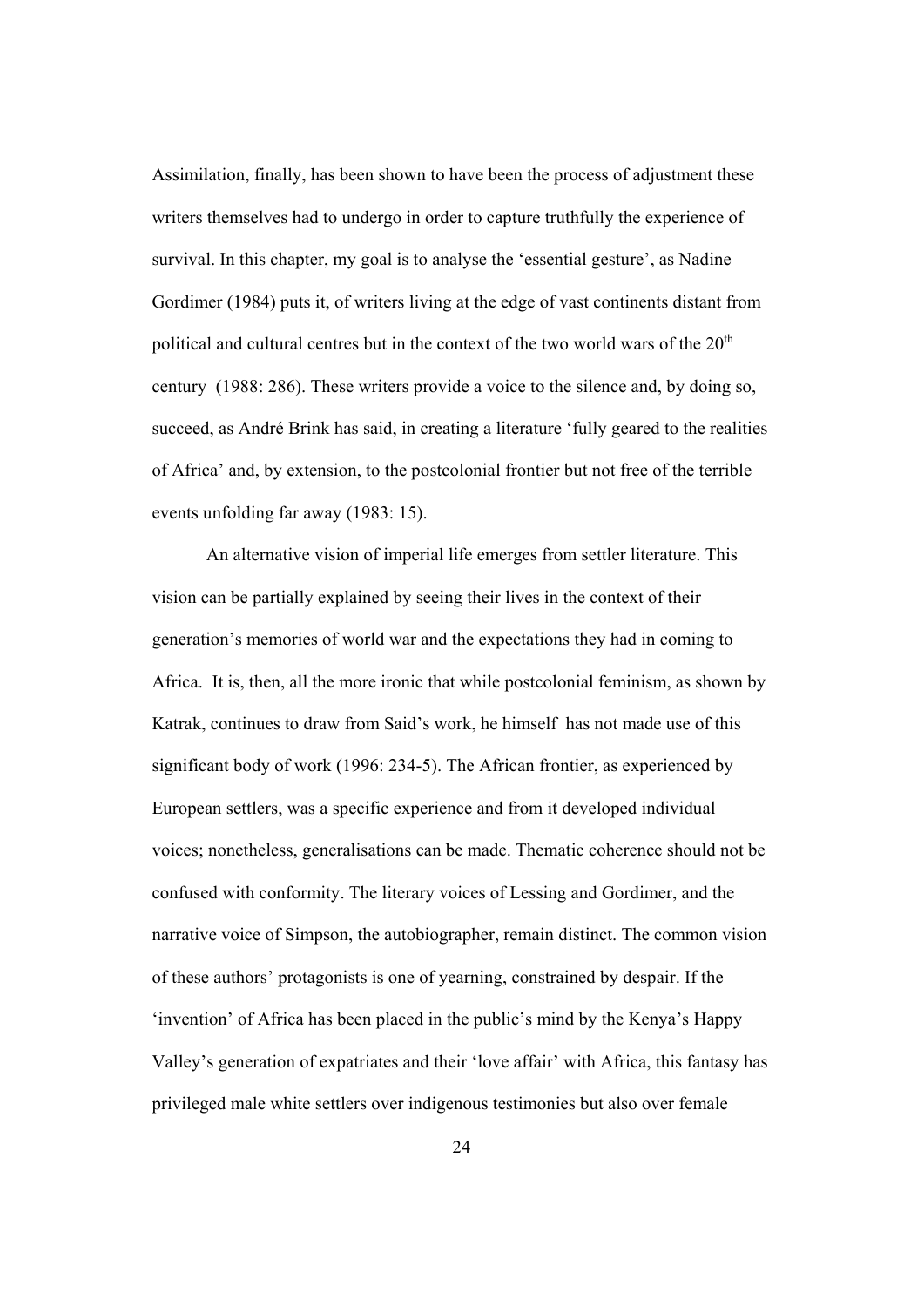narratives, whose work, taken together, cannot be so easily reduced to romanticised tropes.

Women's lives were profoundly altered by their confrontation with desolate landscapes in the context of unrealistic expectations. Simoes da Silva may be right to argue that 'both colonised and coloniser remain trapped in the hopelessness of their situations,' *(*2002: 5), but it is less persuasive to claim this for women writers whose protagonists have urges which point in the direction of emancipation. Africans of European descent contribute to what amounts to an assault on colonial discourse, not its affirmation; their 'projects are oriented towards the future, positing societies in which social and political hegemonic shifts have occurred' (Ashcroft 177).

The connection between subversion and subjugation is also worth one's attention. André Brink (1998), for example, has made the case for recognising the place of women in the emerging aesthetic of African letters, on the grounds that women of South Africa, black, white and coloured, have played keys roles in dismantling the 'walls of silence' that one associates with the historical evolution of southern Africa (14-28). These works by women authors, while not telling the whole story, laid the foundation for an emerging voice which has come to be associated with that of African writers, both male and female (Kossew 2005: 134). These voices of white settlers and their descendants function as an early expression of now-familiar protest writing against colonialist abuses (Kossew 2005: 138). They may not have belonged in the colonies, but neither did they belong back 'home' – forever divided and hybrid, their voices express a unique estrangement.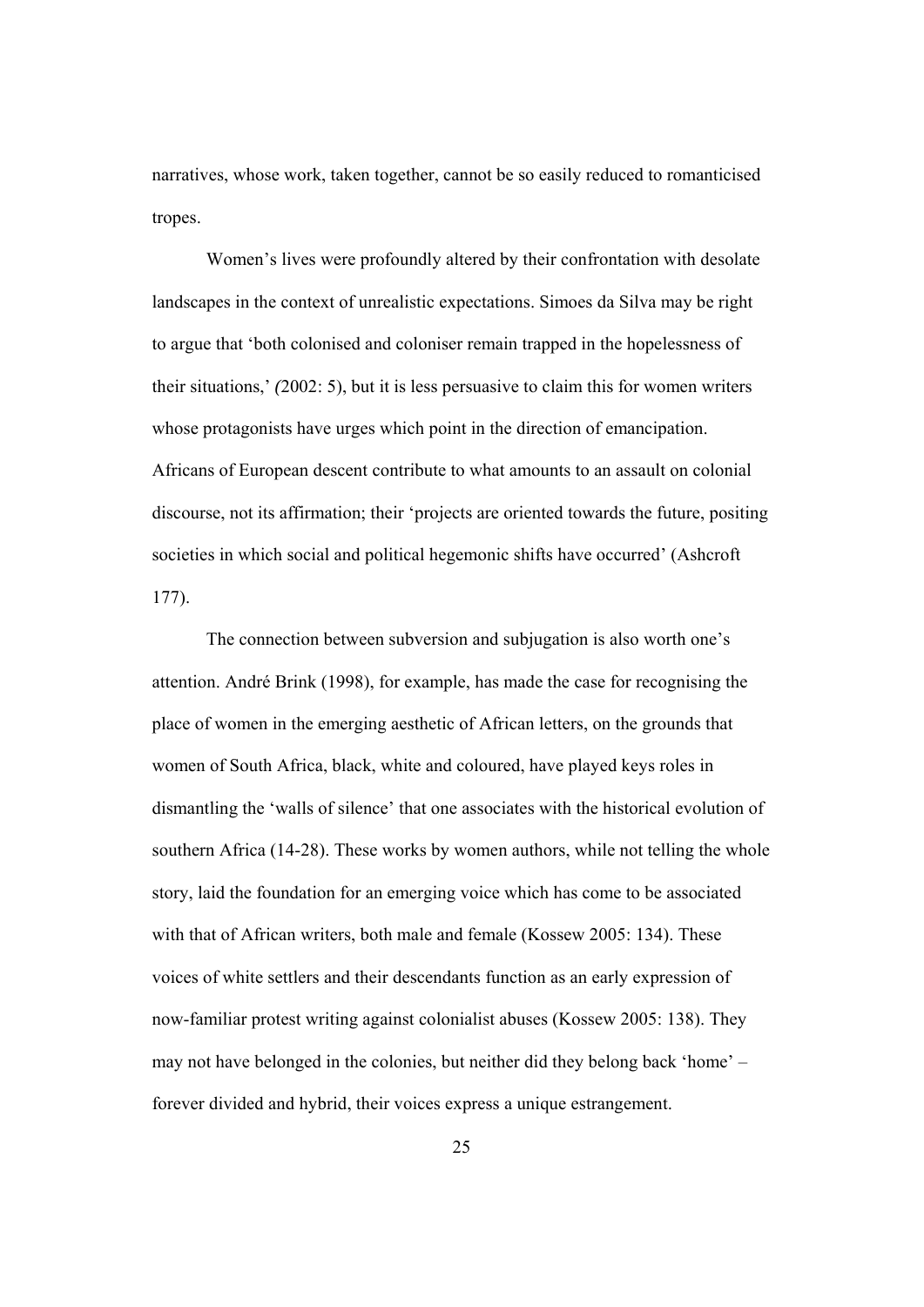Some settlers understood the ways their lives were being affected and changed by what could be characterised as an ordeal. These authors express a variety of possible responses one might have as a European living on the fringe of empire. In Kenya, of course, there existed an enormous range of homesteading experiences, the most well-known being the life of the aristocratic plantation owners, such as Isak Dinesen, Lord Delemere, Denys Finch Hatton, and the rest (Lewis 2009: 68). Simpson and Doris Lessing, however, came from lower-middleclass stock, the daughters or wives of men who were neither inclined nor successful enough to diversify. Each writes of the business of land ownership, the drudgery of farm labour, and the monotony of rural life. For them, it would have been impossible to understand the sentiment expressed by Dinesen in the opening of her memoir: 'Here I am, where I ought to be'; in fact, Simoes da Silva argues that 'these are writers for whom white mythographies in the mould of *Out of Africa* are abhorrent' (2002: 4). Instead, they wrote stories of persons who lacked options, whose lives were monotonous, who suffered from the inability to escape the back-breaking hardships of farming virgin soil. They were pioneers who wrote of their experience out of a bitterness that comes from the profound disappointment of failure.

Part of their disappointment came from their having come to Africa with expectations for renewal; World War I had sent many war veterans such as Doris Lessing's father to Africa in search of a new life. Simoes da Silva (1999) is right to argue that major postcolonial figures 'were the product of, or deeply immersed in the profound cultural and political transformations of post-WWII Europe. What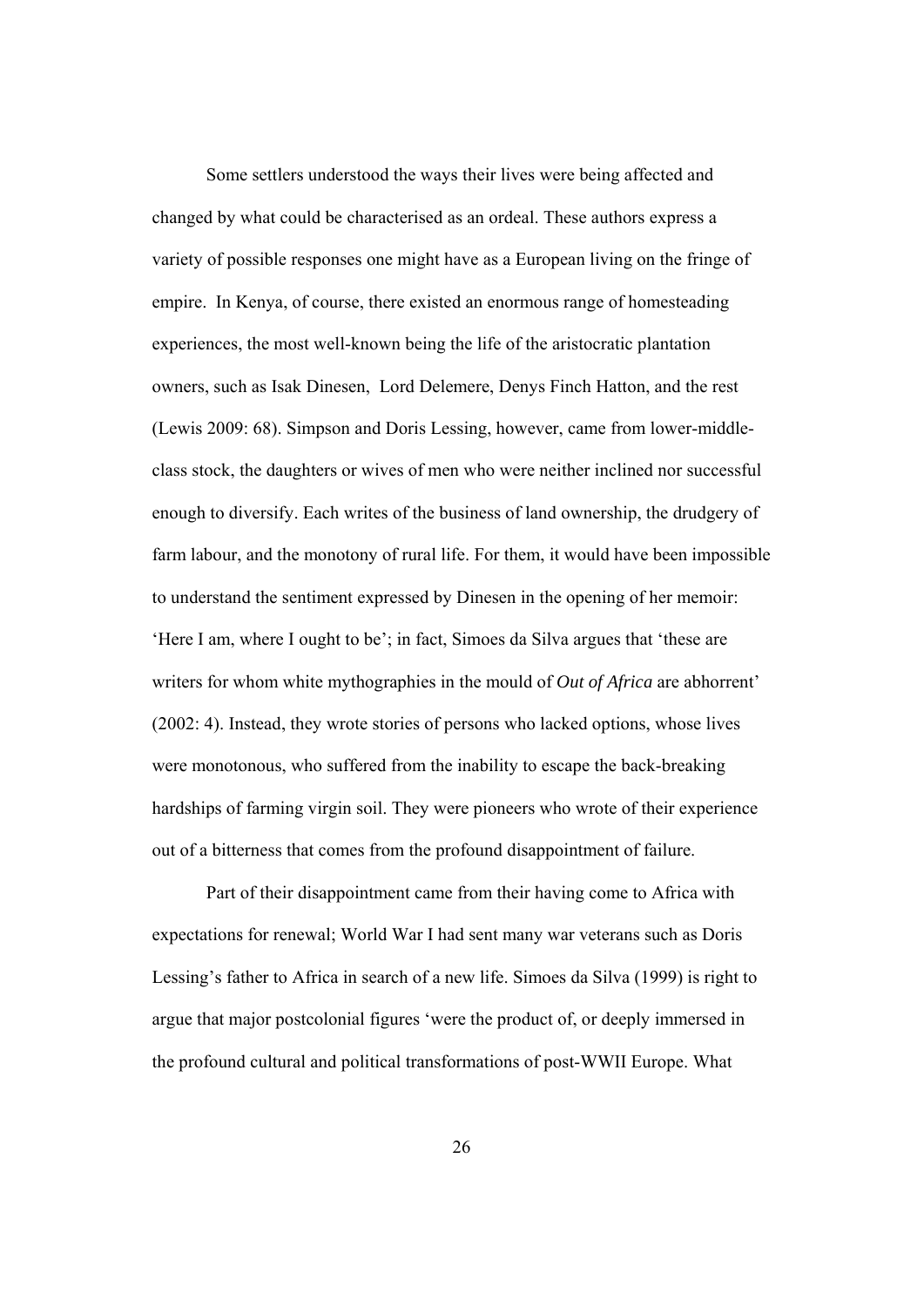needs emphasising is that this generation was often expressing and building on often-unexpressed feelings of earlier generations' (1999: 5).

When Said speaks of a 'consolidated vision,' what he leaves out is the seismic event of World War I. It makes sense for him to speak of writers 'before the great age of explicit, programmatic colonial expansion,' whom he characterises persuasively as expressing coherent visions of domestic order and moral values, but he never takes up how this vision was disordered by events in Europe in the first decades of the twentieth century (2000: 349). It is not clear how he would account for a narrative vision such as Simpson's whose work Whitlock characterises as transformative:

By transforming her own experiences into those of John and Joan, by using pseudonyms and fictitious places, Simpson is able to mimic and reverse the conventions and tropes of white settler imaginary quite ruthlessly (2000: 120).

Although not possessing the characteristics of magic realism, which are so often associated with the postcolonial corpus, this body of work nonetheless possesses disjunctions which may be said to narrate the long process of colonisation, while showing colonial authority undermined in ways less explicit than what is found in more contemporary narratives. As Sue Kossew (2004) has written, 'It is in their contemporary writing of self and place by these white women that many of these ambiguities, anxieties and dilemmas are articulated' (2004: 15). One does not dispute Said's well-articulated claim that 'there was virtual unity of purpose' in the maintenance of empire (53), but one misses in his argument an acknowledgment that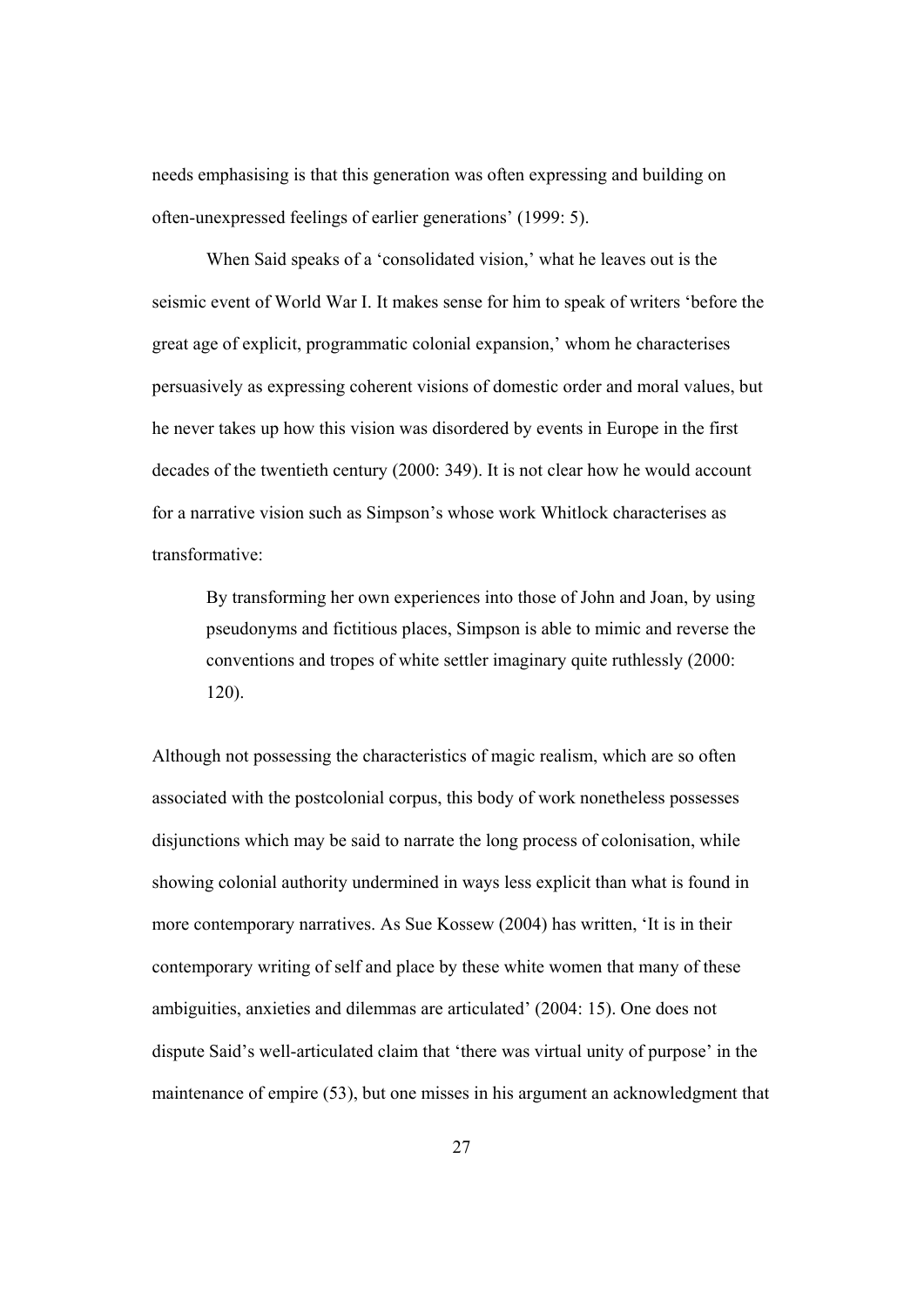this 'virtual unity of purpose' created an unsettling burden for those either unwilling and unable to carry it.

Critical studies of Chinua Achebe (1988), André Brink (1983), and J. M. Coetzee (1988) provide a context in which to comprehend some aspects of the estrangement Europeans felt living in isolated regions of Africa. Their insights into the gradual transformation of English usage to the African setting explain why settlers had trouble making sense of and giving expression to their impressions. Coetzee makes his point principally to show the process by which South Africa acquired its voice, while Achebe is, chiefly, determined to show how certain European authors, such as Joseph Conrad, used Africa as a setting while remaining outsiders. But Achebe's idea of an African 'voice' does not exclude non-native authors:

The first point is that the African novel has to be about Africa. A pretty severe restriction, I am told. But Africa is not only a geographical expression; it is also a metaphysical landscape – it is in fact a view of the world and of the whole cosmos perceived from a particular perspective (1988: 92).

Coetzee (1988), in *White Writing*, speaks of an African language as the product of a shared African experience:

The quest for an authentic language is pursued within a framework in which language, consciousness, and landscape are interrelated. For the European to learn an African language 'from the outside' will therefore not be enough: he must know the language 'from the inside' as well, that is, know it 'like a native,' sharing the mode of consciousness of the people born to it, and to that extent giving up his European identity (7).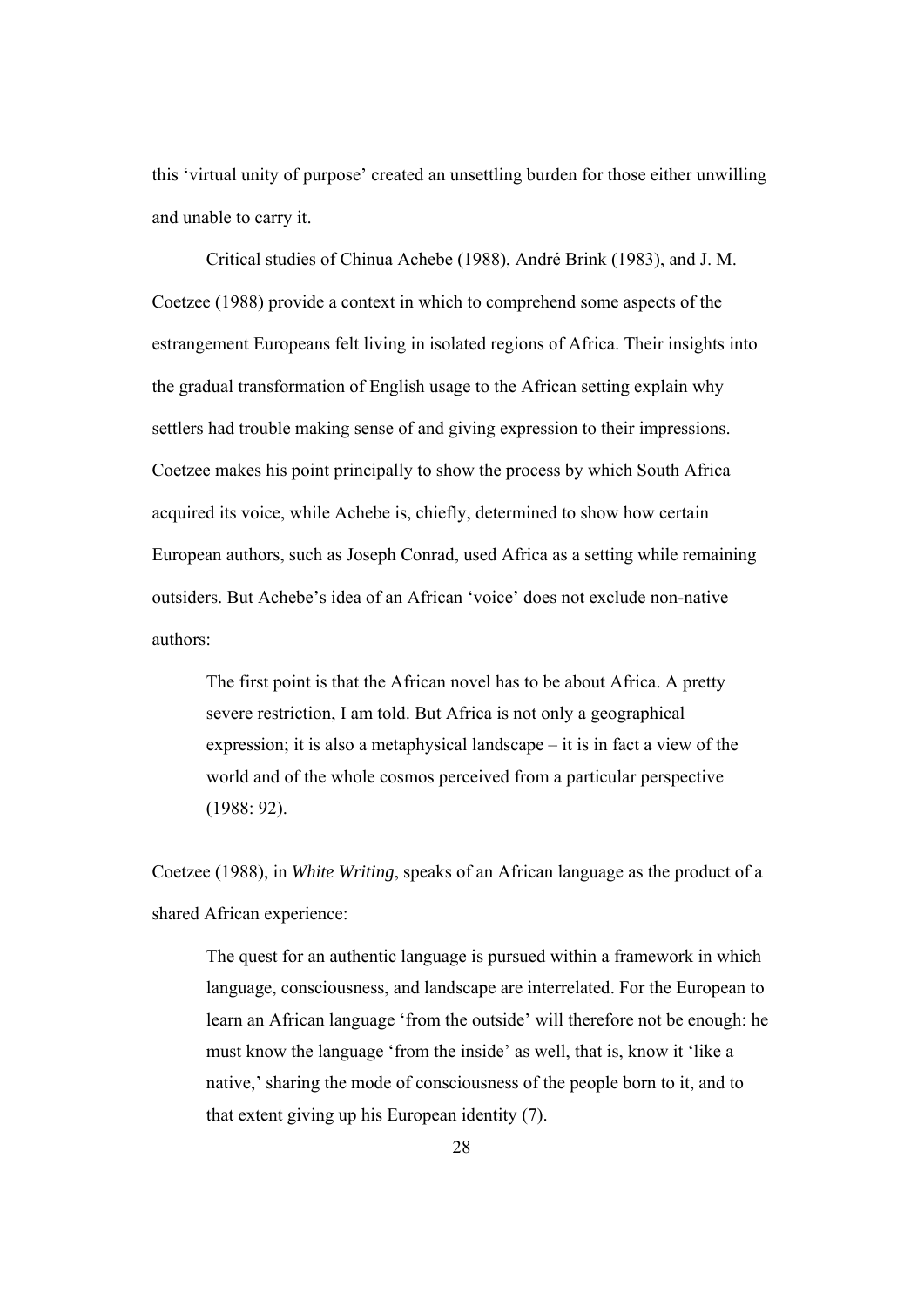The landscapes of these distinct but similar regions have been found to have had a profound impact on those living in isolation within them. References within the texts to Africa's vastness show how Europeans felt diminished and threatened living surrounded by the 'strangeness of the encircling veld.' The texts demonstrate how farmers were often fearful of their surroundings. The African plains, ancient and endless, remained a place of mystery for the settlers. Passages from the literature suggest that whites, regardless of the number of years they remained in Africa, continued to feel alienated. On the other hand, the children of European settlers, who grew attached to their surroundings, came to feel estranged from parents preoccupied by memories of their former homes.

The function of silence has been shown to have been complex and of profound importance (Achebe 1988; Brink 1998; Simoes da Silva 2005; Griffiths 2006). Silence accompanied the 'ancient terrors' and the 'hostile bush' in forming the mental landscape of European settlers on the African frontier. The relationship between the daily labours of farmers and the means they found for expressing themselves has been discussed. Taciturnity has been recognised as a response to the desolate landscape, as well as a product of social estrangement and violence (Griffiths 2006: 167).

The connection between silence and fear, combined with the relationship of silence to anger, shows how settlers expressed their anti-social prejudices. Silence reveals itself as a survival mechanism for the victims of prolonged suffering (Van Herk 1996). Alyse Simpson's comparison of her and her husband's return to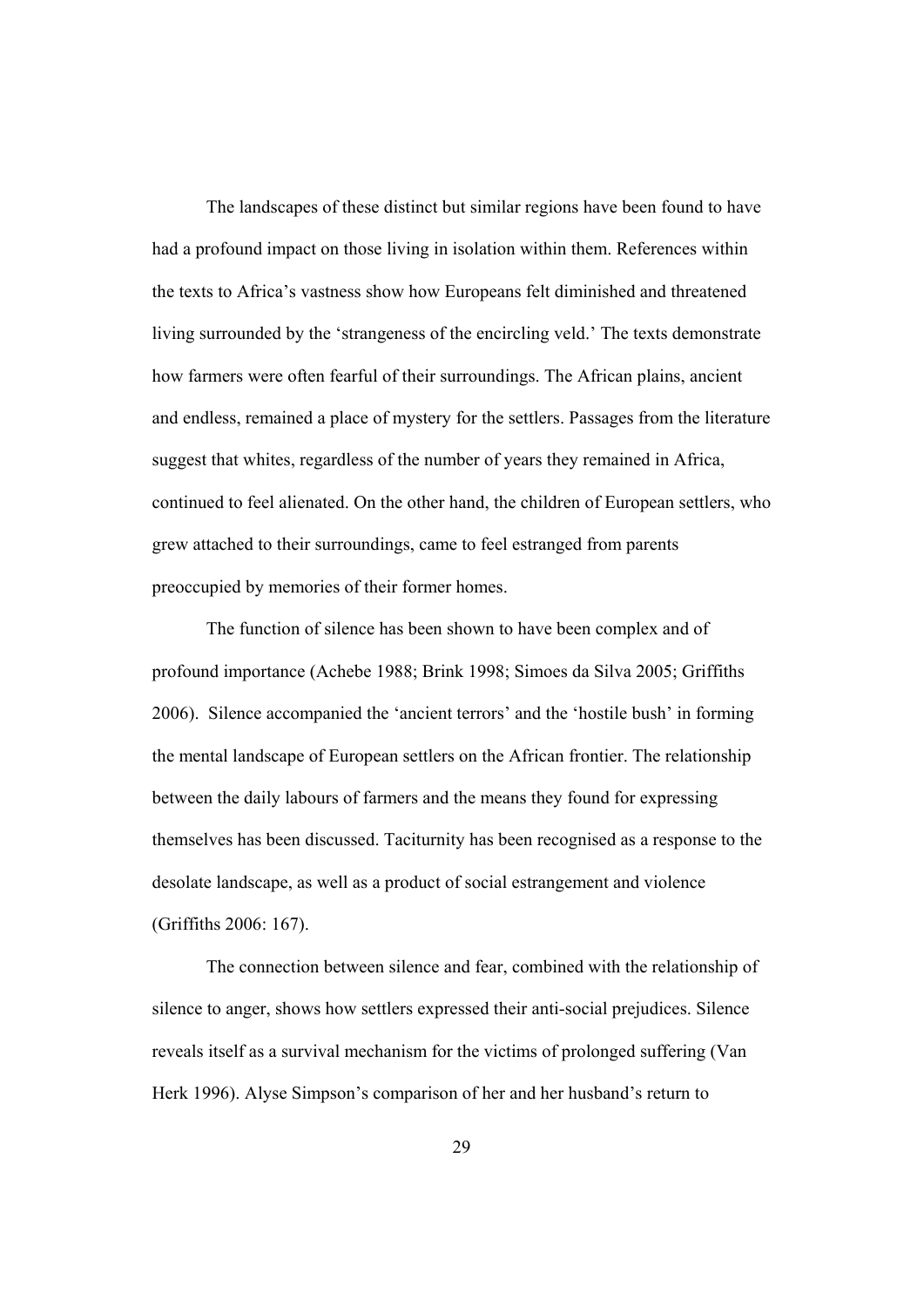England following six years in Kenya, to the experience of soldiers back from war, is significant because it captures the feeling settlers had that there were few words available to describe their sense of loss in the face of natural devastation and the wreckage of their own lives. Seeing themselves as a cross between victims and veterans is crucial to a generation haunted by memories of war (Fussell 31-33).

Alyse Simpson (1985), the author of *The Land That Never Was*, settled in Kenya as an immigrant, a landowner, with her husband from Mannington, England, during the years between the two World Wars. Her autobiography, published in 1937, tells the story of her and her husband's failure to make a success of their homesteading venture. It has been characterised as 'a direct inversion of the romance of Africa offered in *Out of Africa* [Dinesen]' by Tony Simoes da Silva (2002: 1).

Simpson's story and others like it can be found in fictional and autobiographical narratives written by settlers in Africa. This landscape produced a fictional world that Simoes da Silva has characterised as alternating 'between reminiscing and a coming to grips with brutal political contingencies' (2002: 2). I am arguing that the force of these narratives of rural life provides powerful evidence within colonial literatures of an alternative to the 'consolidated vision' Edward Said finds in European writers whose works he characterises as 'implicated in the rationale for imperialist expansion' (2000: 353). That writings can be found to support his argument is not in doubt, but his exclusion of other authors such as Simpson and Lessing from his study, *Culture and Imperialism* (1994), creates the impression that a single body of literature exists (75). I hope to clarify how the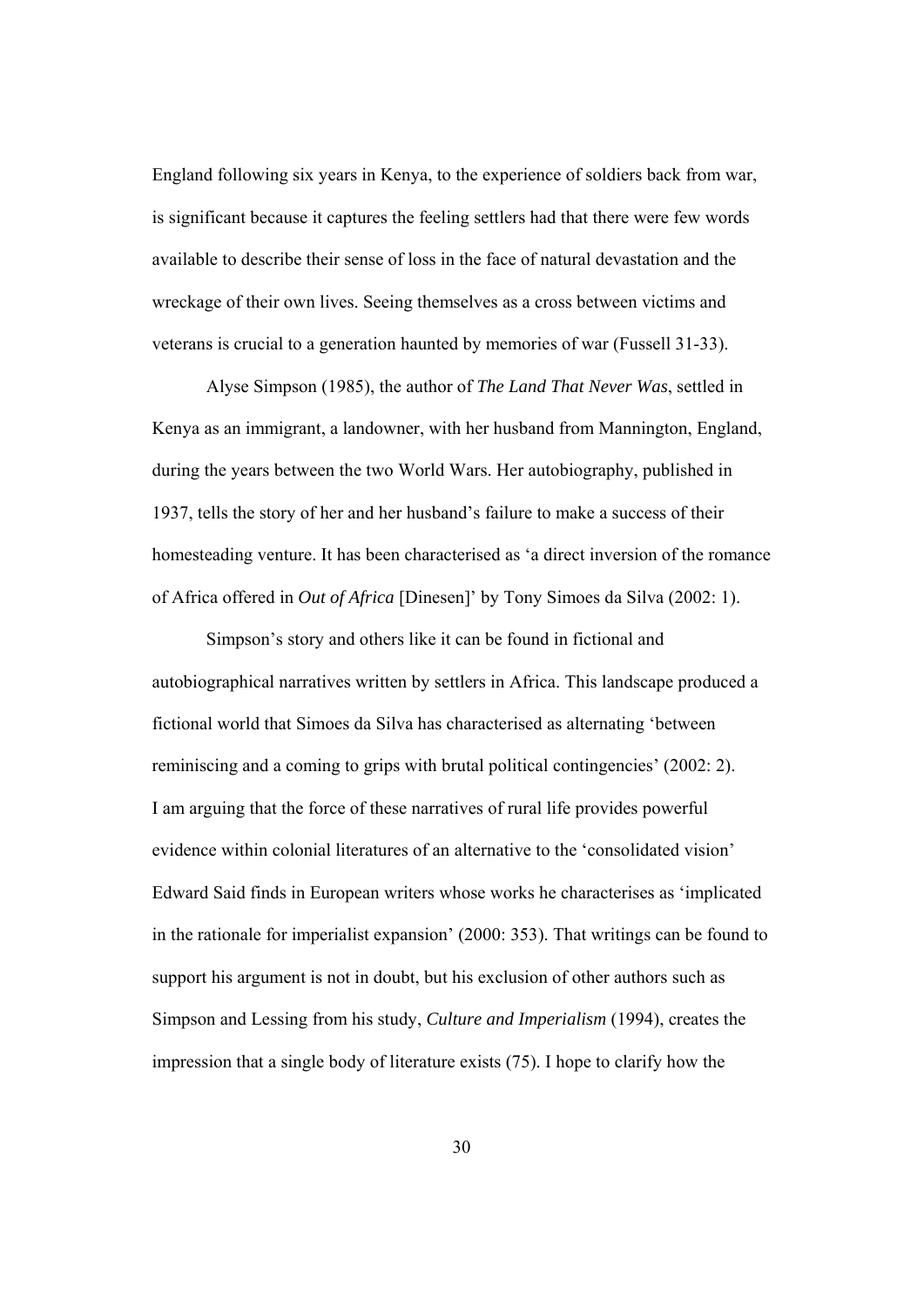'unsettled' among the white colonists, especially women, voiced their struggle to preserve their independence from imperial expectation (Sakinofsky 2009).

Colonialist writings undoubtedly supported the claims of Empire and, thus, served in large measure to give a clear conscience to those whose interests were furthered by it (New 1996). On this point, Said's argument can be said to be sound. However, a substantial body of literature can be shown to have existed side by side with those writings. One does not want to dismiss Said's central contention that an imperial culture flourished, maintained, in Homi Bhabha's terms, by 'its disciplinary generalisations, its mimetic narratives, its homologous empty time, its seriality, its progress, its customs and coherence,' but one also finds certain writers whose voices are 'distinctive, significatory, influential and identifiable' (1994: 195).

Part of Said's tendency to focus his attention away from rather than on the transgressive or discordant voices of women may be related to his sense of himself as part of Fanon's articulation of a rhetoric of independence, with its concomitant righteous binary. C.L. Innes (1996) states:

Long before Edward Said published *Orientalism*, Franz Fanon had described (in *Wretched of the Earth*) the colonial world as a Manichean world, win which the world of the native is the negation of the world of the settler (122).

In *Culture and Imperialism*, Said, after going to such lengths to define hegemony, or to extend and make use of Gramsci's initial concept, fails to analyse counterhegemonic influences, such as the works by the authors considered here. It is perhaps for this reason that one prefers the Edward Said of less ideologically driven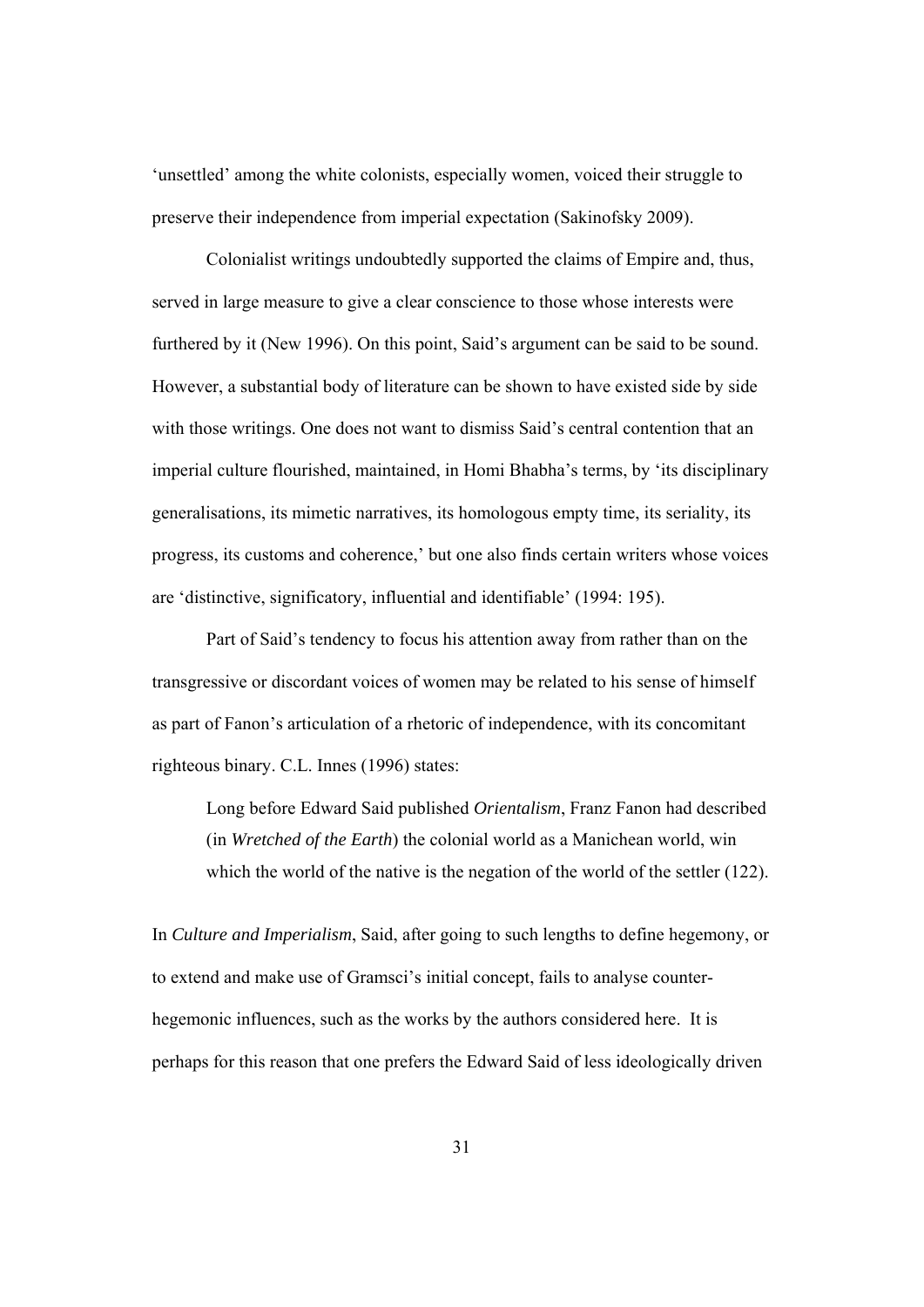works that privilege, but do not define, an arena of human endeavour that remains outside hegemonic categories. He acknowledges a domain such as this:

In human history there is always something beyond the reach of dominating systems, no matter how deeply they saturate society, and this is obviously what makes change possible, limits power in Foucault's sense, and hobbles the theory of that power' (2000: 216).

In the narratives of settler life, especially those of Simpson and Lessing, can be found voiced the anxieties and frustrations of women who found it impossible to make the adjustments necessary to find acceptance and peace expected of them by their husbands, colonial administrators, and even by distant relatives. As argued by John Kucich, 'we must not forget how powerful a role ideals of virtuous suffering in the consolidation of middle-culture culture[,]' even in the remotest outposts of empire (11). The women, unlike their husbands with their military training, were not equipped to suffer in silence as was expected.

It goes without saying, as Spivak (1986) argues, that it 'should not be possible to read nineteenth-century British literature without remembering that imperialism, understood as England's social mission, was a crucial part of the cultural representation of England to the English' (262). At the same time one should be mindful of the centrality of imperialism, one would like to suggest that it should be equally intolerable for one to read twentieth-century literature without being mindful of expressions of discontent. When one thinks of colonialism, one is apt to think of it as a 'by and large male enterprise,' but its depiction has not been limited to male authors (Naudé 2005: 4).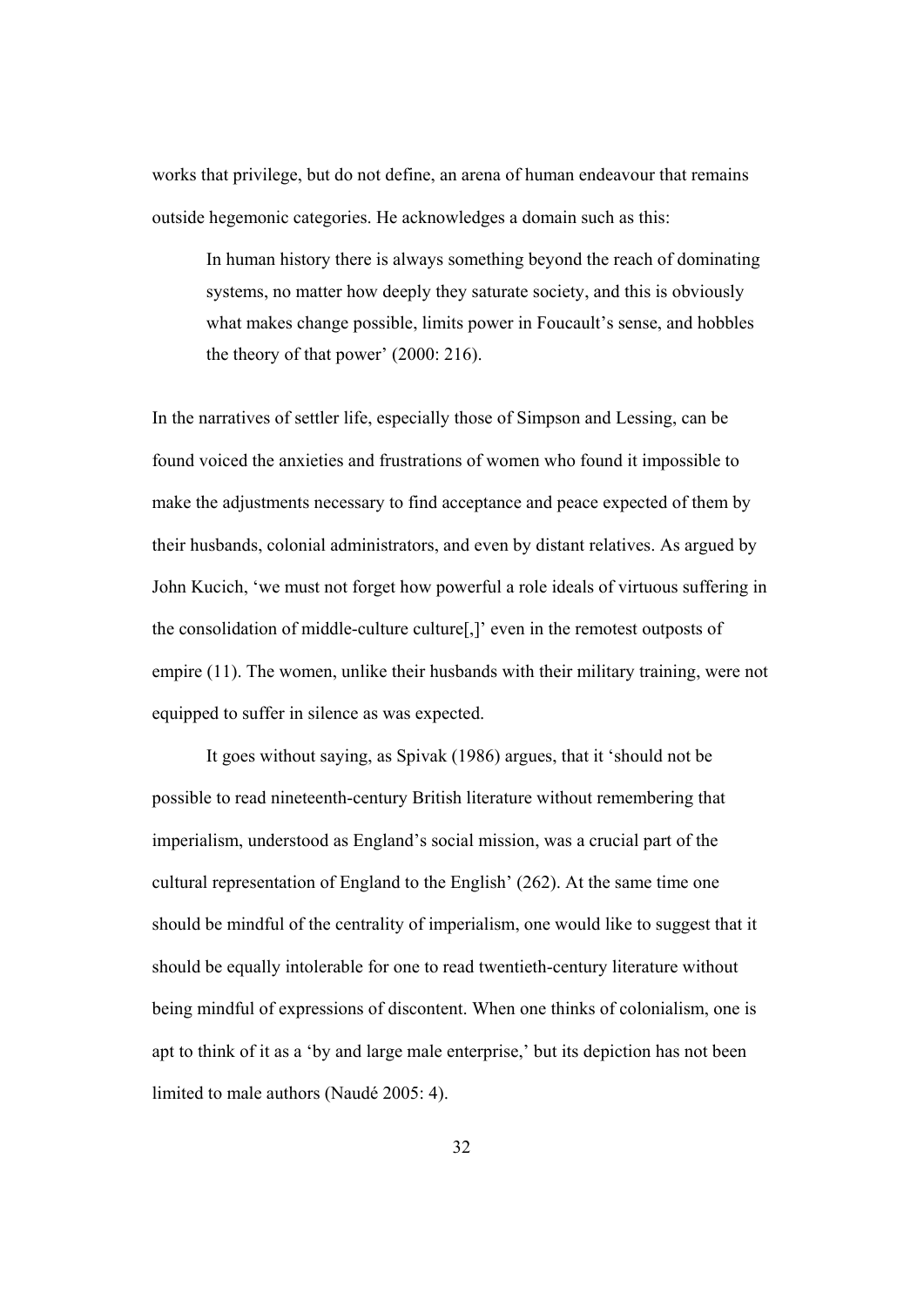Women authors form an articulate repudiation of the consolidated vision Said encounters. As Ketu H. Katrak (1996) puts it: '[P]ost-colonial women writers enable a reconceptualization of politics…' (234). This body of literature should not be ignored when seeking to explore how an area of conquest, such as Africa, was understood and experienced. They testify through their expressions of estrangement, and can be seen to form, along with anti-apartheid writers, a kind of counterhegemony (Kossew, 1996:5). Settler narratives have a voice that cannot easily be dismissed as expressions of hegemonic 'normality,' but voices of distress, trauma, and disarming perceptions:

[A] range of contemporary critical theories suggest that it is from those who have suffered the sentence of history – subjugation, domination, diaspora, displacement – that we learn our most enduring lessons for living and thinking (246).

They may be seen to contribute to a process of 'transnational dissemination,' according to Homi Bhabha, who sees in these disparate voices a coherence that defies Said's analysis:

For it is by living on the borderline of history and language, on the limits of race and gender, that we are in a position to translate the differences between them into a kind of solidarity (1994: 244).

Taken together, it can be said that their voices at the very least contest the colonial enterprise and as a result contribute to a significantly different view of colonial doctrine.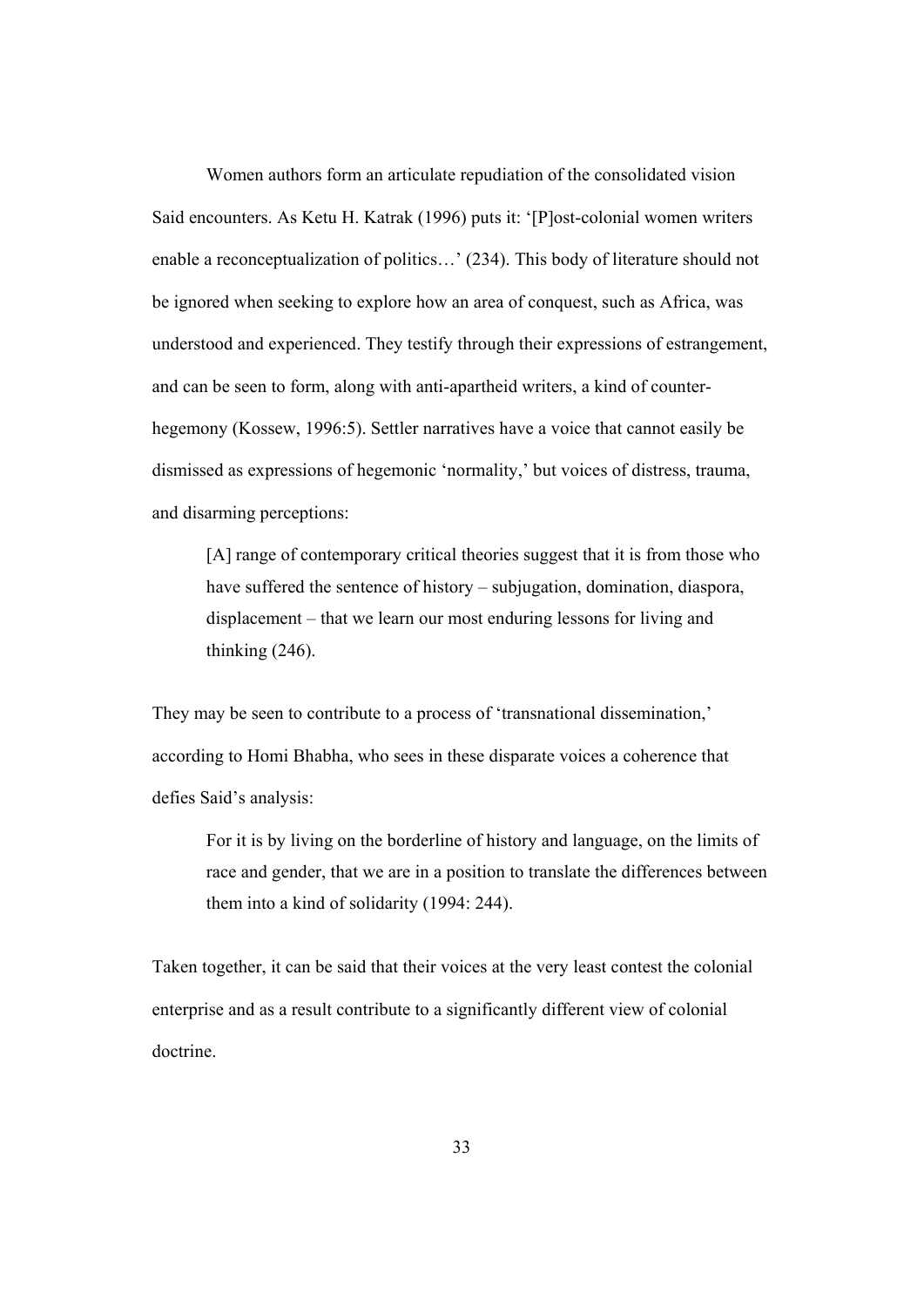The language of the African frontier emerged to meet many needs. Communication was not necessarily one of them. Coetzee (1988) argues persuasively that the language of the South African novel served to express an absence of social coherence:

What response do rocks and stones make to the poet who urges them to utter their true names? As we might expect, it is silence. Indeed, so self-evidently foredoomed is the quest that we may ask why it persists so long. The answer is perhaps that the failure of the listening imagination to intuit the true language of Africa, the continued apprehension of silence (by the poet) or blankness (by the painter) stands for, or in the place of, another failure, by no means inevitable: a failure to imagine a peopled landscape, an inability to conceive a society in South Africa in which there is a place for the self (9).

Alienation is the true experience of the white settler on the African veld. Silence, perhaps, is the appropriate response to feeling that one does not belong. As the African landscape was experienced as an inhospitable domain, it is all the more comprehensible that it was a challenge to conceive of an African 'society.' There was always just the self and the vastness of nature.

Africa for Alyse Simpson was a setting for despair. The landscape came to serve as a reminder of mental desolation, as she tells us in what Gillian Whitlock calls her 'autobiography of alienation' (119). The land was as empty as their lives, or of the lives of the characters they created. This is how she came to see her life and the land she came to know as her own:

On this, my way to Calvary, I felt profoundly critical of the whole of my existence, as well as my surroundings. It seemed a dead, unreal world…there is no magic in the middle of the day in Africa. A few white butterflies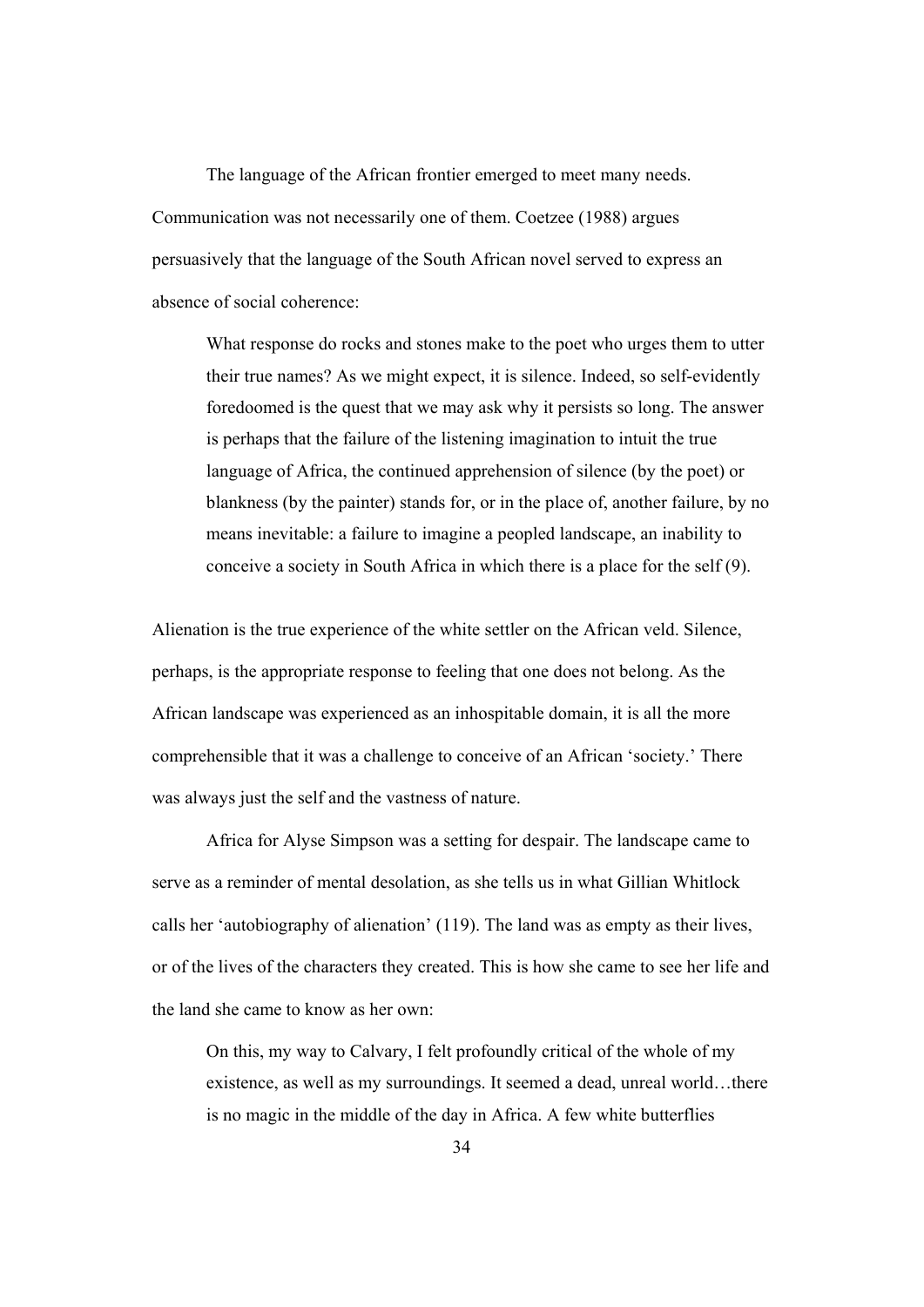hovered in the still air; that was all. At noon Kenya leaves you alone to your own devices; like a sleeping cat, it awakes and stretches itself at sunset. A couple of gazelles crossed our path; some vultures dropped from the sky, skimmed above us curiously and then flew off again. We had not met a single soul, white or black (112).

Alyse Simpson was the one for whom Africa never became a second home. It could be argued that her estrangement came precisely from the fact that her real home remained in England and, therefore, her sense of alienation grew from her inability to adjust to the alien terrain.

 War veterans and their children came to Africa to make a living, often heavily in debt, with little income and large mortgages; this in contrast to Isak Dinesen who, according to Shiva Naipaul (1980), expressed in her memoir an attitude that functioned as an 'act of arrogation, an assertion of implicit overlordship' (147-148). Naipaul, not unlike Said, reads the opening lines of *Out of Africa* (1937) ('I had a farm in Africa.') as an appropriative sensibility, expressing a sense of entitlement disguised as sentimentality (3). Unlike her lower-class neighbors, Dinesen belonged more to the hunter class, whose aristocratic sportsmen took delight in bagging lions. Whitlock (2000) argues that 'The culture of the hunt, translated into a distinctively African variant of the safari, is fundamental to the aristocratic romance of freedom in Kenya' (121). Although Simon Lewis (2009) persuasively claims that aristocratic recreation disguised the economic realities of the Blixen estate:

In setting the farm up with a fallacious Old MacDonaldesque autonomy as a place where outcasts can feel at home because it, like them, is not really of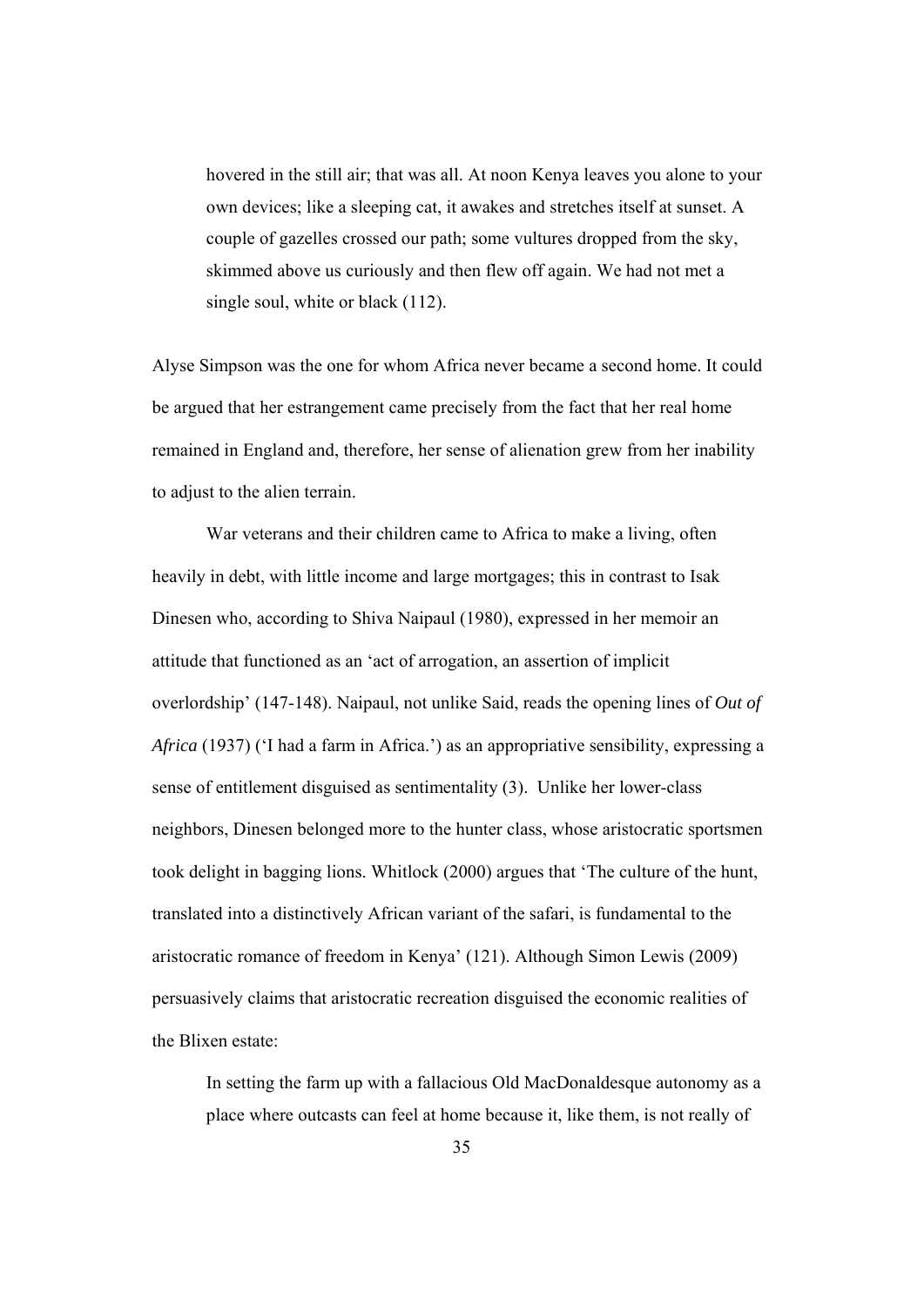the landscape, Blixen significantly underplays the fact that 'property and profit were among the central preoccupations of the society they made in Kenya' (3).

One of the extraordinary things about the myth of Kenya's so-called Golden Years is how much it continues to hold on; the image of the struggling settler has never taken hold as part of the legacy of colonialism.

Yet, even among the moneyed, leisure class, who came to Africa for recreational hunting, the shadow of war exhaustion and the need for escape can be seen. While the narratives of white women settlers remain the focus of this chapter, it is noteworthy that signs of war anxiety overshadow and preoccupy the characters in Hemingway's short story 'The Short Happy Life of Francis Macomber' (1936). The light-hearted banter between husband and wife gives way to questions of fear and preoccupations with cowardice that belong more properly to a foxhole or the not-too- distant trenches of the War. The story, as can be said of much postwar fiction, is 'steeped in the images and dynamics' of the Great War' (Fussell 1975, 319). Macomber and his wife's inability to shrug off his having flinched at the crucial moment and therefore failed to kill his first lion preys on them, poisoning the atmosphere with petty accusations on her part and crippling self-doubt on his. Even Wilson, the guide and professional hunter, cannot help but blame Macomber:

So, Robert Wilson thought to himself, she *is* giving him a ride, isn't she? Or do you suppose that's her idea of putting up a good show? How should a woman act when she discovers her husband is a bloody coward? (10).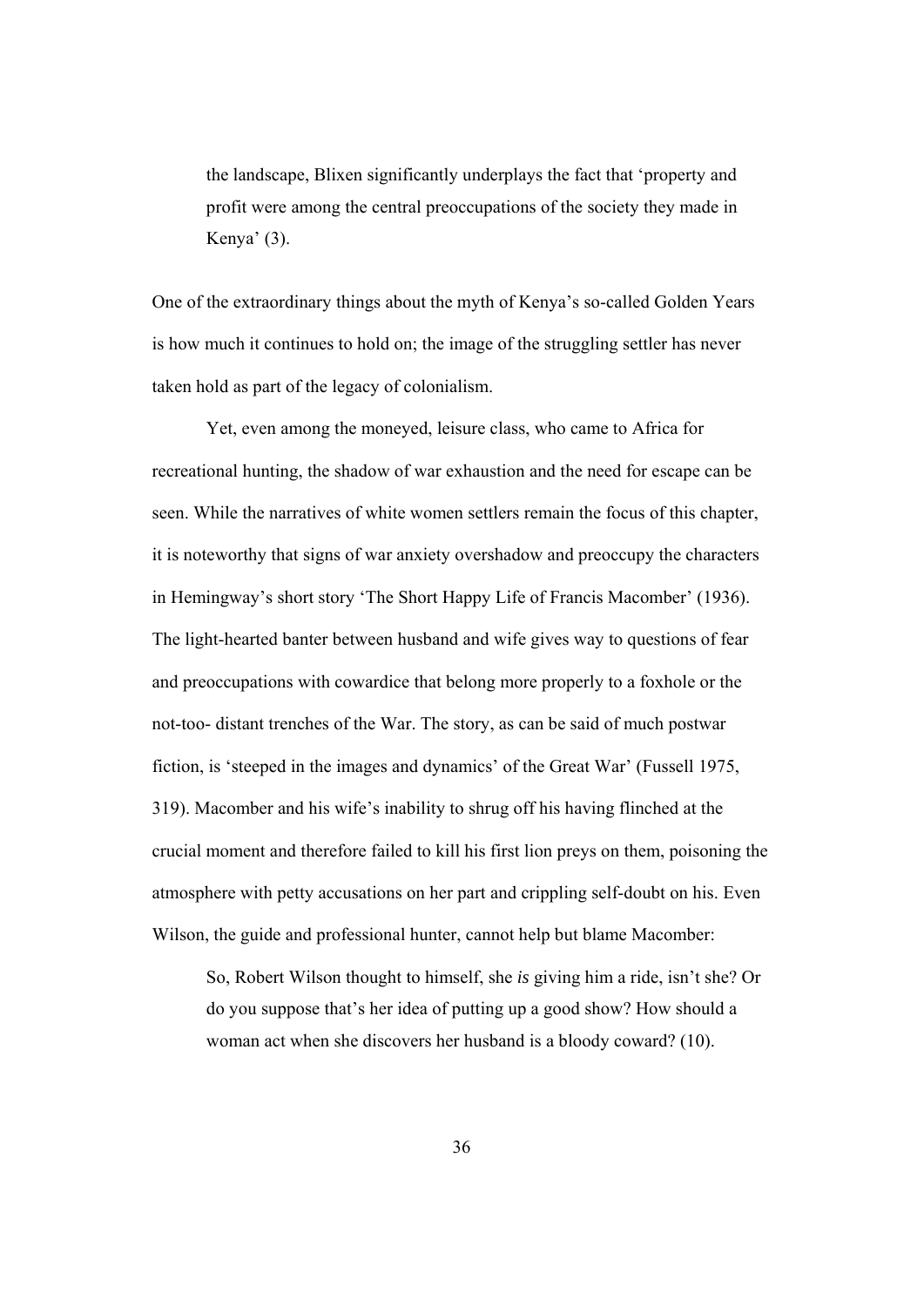Actually, despite the fact that Wilson is the professional hunter, and is, according to Judith Thurman's biography of Isak Dinesen , a character based largely on Dinesen's husband Baron Bror Blixon (1982: 426), he shares with the Macombers a common language, a frame of reference that suggests a shared experience. That experience includes having lived within the shadow of WWI. Macomber's wife senses that Wilson's expertise goes beyond recreational hunting. She says to Wilson, 'That's Mr. Wilson's trade. Mr. Wilson is really very impressive killing anything. You do kill anything, don't you?' (8).

 All three are equally appalled by Macomber's failure. Wilson vows to pull back, to 'see them through the safari on a very formal basis' (7). But he expresses himself in the sort of officious jargon that characterised the postwar era and, according to Fussell, the century: 'Even if now attenuated and largely metaphorical , the diction of war resides everywhere just below the surface of modern experience (1975: 189). Wilson would, he says, accord the Macombers 'distinguished consideration' and remember to keep his distance (7). The wife, however, engages in cruel mockery, while Macomber himself frets about containing his humiliation and keeping it from getting back to the Club.

Macomber, however, is given a second chance when he agrees to go back out on a second hunt and succeeds rather spectacularly in killing a buffalo. This event changes everything, and when Macomber's triumph is noted by Wilson, he expresses his approval in military terms:

He'd seen it in the ar work the same way. More of a change than any loss of virginity. Fear gone like an operation. Something else grew in its place. Main

37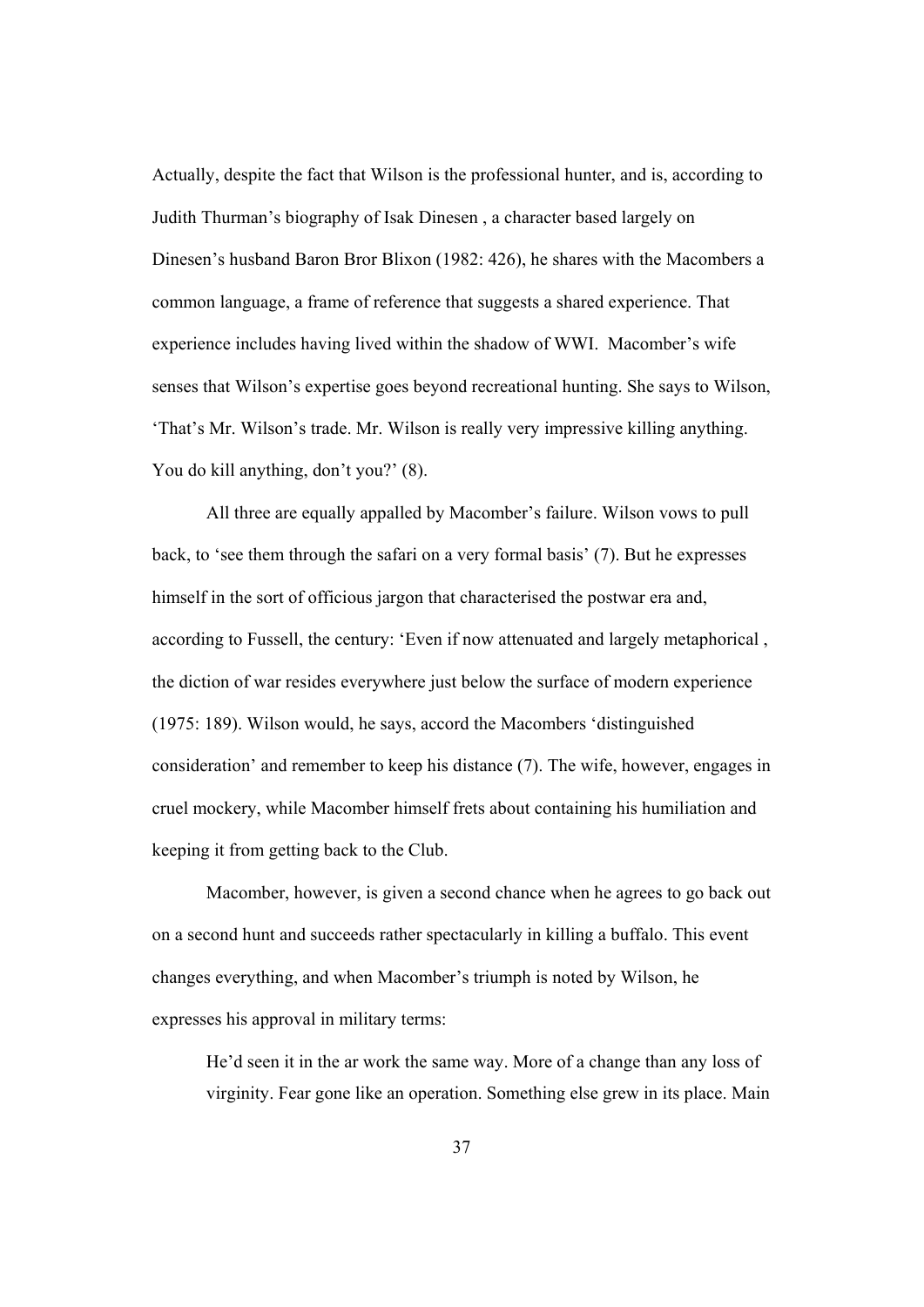thing a man had. Made him into a man. Women knew it too. No bloody fear (33).

The men at this moment share a sense of relief, a sense of triumph; they are, despite the friction that opened between them, in harmony. They share the belief, articulated by Wilson, that through the ordeal, Macomber has redeemed himself. He can once again respect himself and should expect to be respected. It is an event that echoes a long tradition, as described by Kucich, which revolves 'around the sanctification implicit in the imperial matyr's suffering – a sanctification that allied imperial pain with redemption…' (5). That suffering, as understood by Wilson, required silence; Macomber's refusal to keep his earlier humiliation to himself had earned him Wilson's contempt. When Macomber finally rises to the occasion and fearlessly kills the buffalo, he succeeds in regaining Wilson's admiration.

Said claims that imperial hegemony was maintained by what he defines as a formulation of triumph and domination (1994: 8-9). Kucich in his suggestive study of popular fiction finds expressions of what he terms 'imperial masochism', pointing to modes of imperial rhetoric that valued martyrdom, honoured suffering, and ennobled submission. It amounted, according to the author, to 'imperial selfdestructiveness' (8):

Chivalric ideals long held by the upper class, which were appropriated by gentrified and professionalized middle-class ranks in the second half of the nineteenth century, revolved around the honor conferred by both physical and emotional trial (9).

38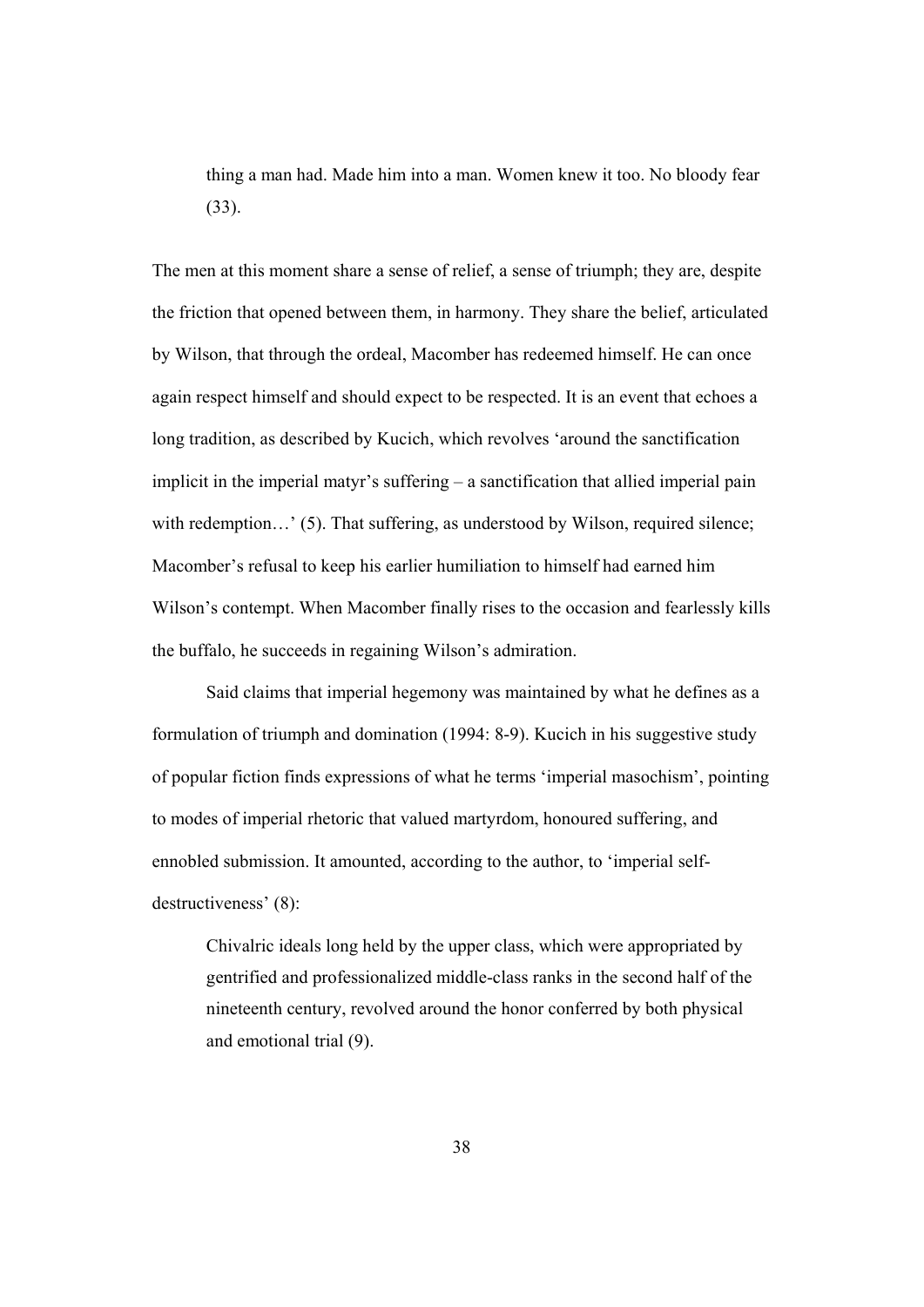In this passage, we see that it is such a trial that Macomber has been taken through and endured. This makes his eventual success all the more satisfying. Margot Macomber, however, sees immediately the consequence for her of a newly confident husband and is appalled by Wilson's triumphant talk of newly-found heroism. She lashes out:

'You're both talking rot,' said Margot, 'Just because you've chased some helpless animals in a motor car you talk like heroes' (33).

She intuits immediately how this will change her relationship with her husband and is threatened by the exclusionary banter between the men.

 Hemingway's tourists on safari do not stay long enough to develop the anxieties and fears of living in a strange land. They do, however, carry with them the baggage of expectation which in Hemingway's short story plays out so tragically. If tropes of entitlement can be found in Dinesen and Hemingway's world of the upper classes, it is noteworthy how quickly they are lost upon the protagonists of writers such Simpson and Lessing. Part of their suffering derives from their awareness of their failure to achieve the expected. Gillian Whitlock speaks of Alyse Simpson's female protagonist as paralysed by her doubts and fears: 'Yet in *The Land that Never Was* the female narrator is increasingly silenced, finally reduced to a vegetative state where there is no perception of time or change' (121).

Settler literature emerges in direct response to imperial myth. It is Said himself who has brought attention to such myth-making (Bahri 2004:205). What he overlooked are the settlers, chiefly women, who were victims of this construct. Characters struggle to find the conviction that they belong on the land they have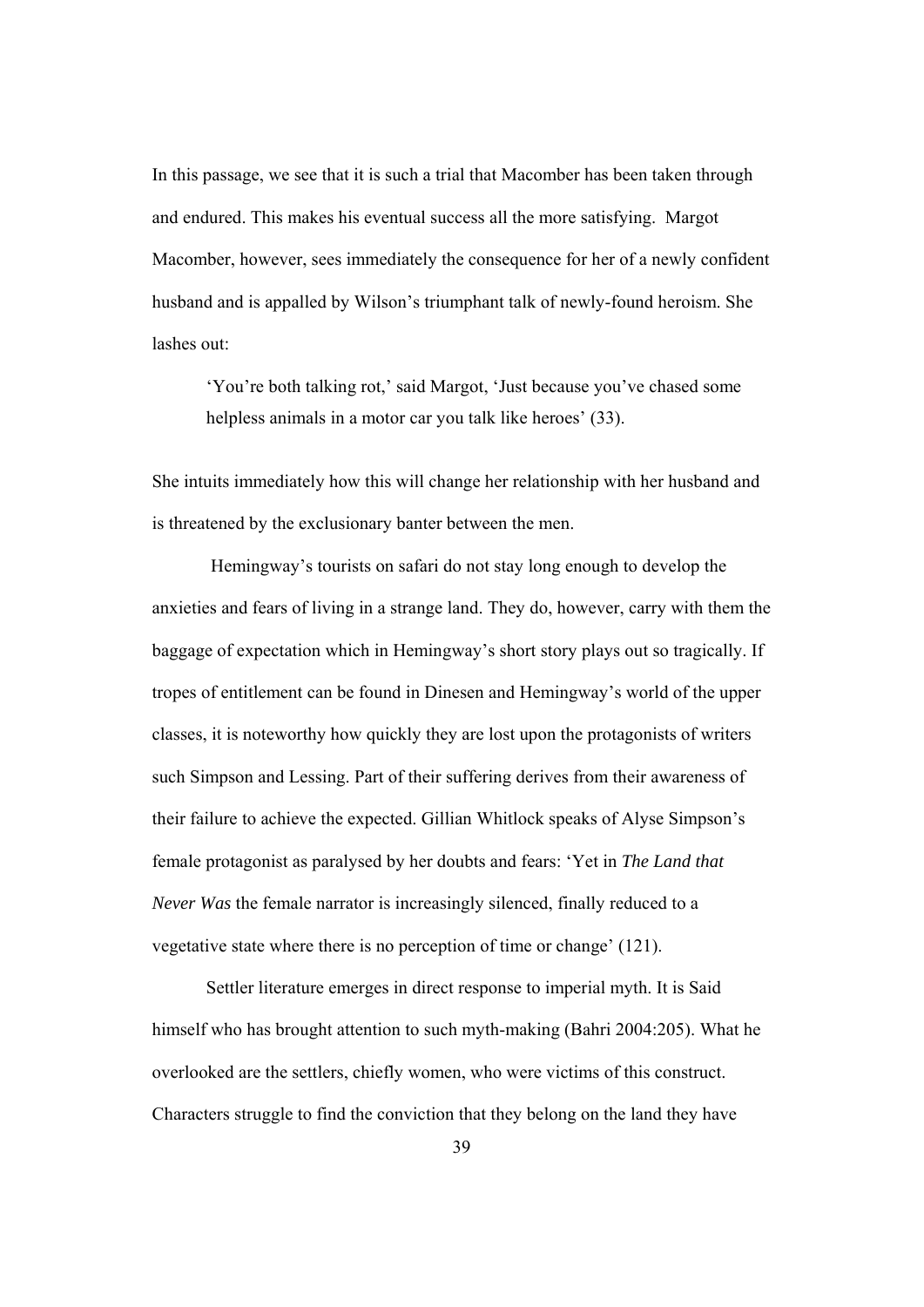settled, but strain before the awareness that they have fallen short. Trained in Victorian parlours to think like Sherlock Holmes, men and women who considered themselves sharp observers suddenly found themselves unable to read the signs. Prewar tropes of rural entitlement give way to persistent postwar anguish (Fussell 1975).

Doris Lessing and Alyse Simpson created protagonists who rebel against the alien contours of the African land. There was something about the land which created a sense of foreboding and of fear in those who knew it. Ironically, this was not limited to those who came to the land as visitors or as tourists, but stayed with those who lived in Africa for their entire lives. Lessing adds fear to the list of responses the African landscape elicited:

I had read of this feeling, how the bigness and silence of Africa, under the ancient sun, grows dense and takes shape in the mind, till even the birds seem to call menacingly, and a deadly spirit comes out of the trees and the rocks. You move warily, as if your very passing disturbs something old and evil, something dark and big and angry that might suddenly rear and strike from behind (*Stories* 55).

For Lessing, it is as if the longer one lives surrounded by the vast expanse of Africa, the more mysterious it becomes.

 Some postcolonial interpreters see these fears as part of the process of 'literary enracination': 'As they seek to understand, name, domesticate, and farm the outback, the bush, the desert scrub, etc., those ecosystems spring traps and surprises' (Hughes 2). Doris Lessing captures this struggle among the settlers to find a way to live in colonial Africa, but became a bit unsure in 1958 that it could be done: 'All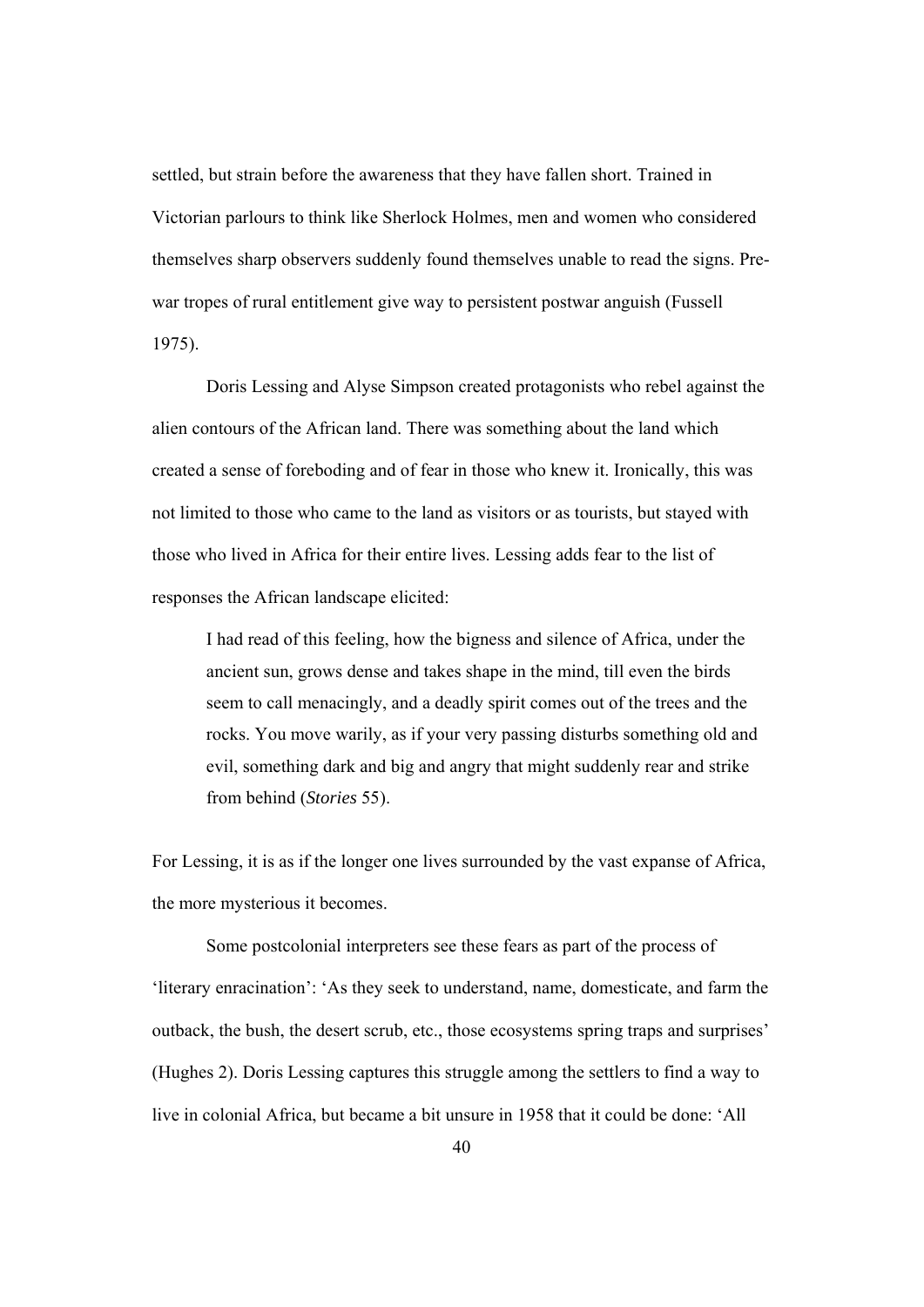white African literature is the literature of exile, not from Europe but from Africa' ('Desert Child' 700).

The white settlers in Africa experienced oddities of nature that violated their tastes and expectations. Part of the settler experience was not feeling comfortable with one's surroundings. 'A white child,' Lessing writes in 'The Old Chief Mshlanga' (1951),

opening its eyes curiously on a sun-suffused landscape, a gaunt and violent landscape, might be supposed to accept it as her own, to the msasa trees and the thorn trees and familiars…This child could not see a msasa tree, or the thorn, for what they were. Her books held tales of alien fairies, her rivers ran slow and peaceful, and she knew the names of the little creatures that lived in English streams, when the words 'the veld' meant strangeness, though she could remember nothing else…[I]t was the veld that seemed unreal; the sun was a foreign sun' (49-50).

In the first place, one notes how vividly Lessing describes the cultural 'interference' that makes it difficult for this little girl, the daughter of white settlers in Rhodesia, to experience her surroundings directly. Homi Bhabha argues that understanding and tracing the cultural interactions present at this moment of finding such a girl in such a place is problematic (1994: 234). What is foreign carries within a world of such divergent meanings that Bhabha characterises this arena as possessing 'incommensurable differences' (235). The task of making sense of such cultural differences must finally acknowledge that one will always be left with something inaccessible, or as he calls it, 'the untranslatable – alien and foreign' (235). It is my contention that what interferes with this girl's ability to comprehend her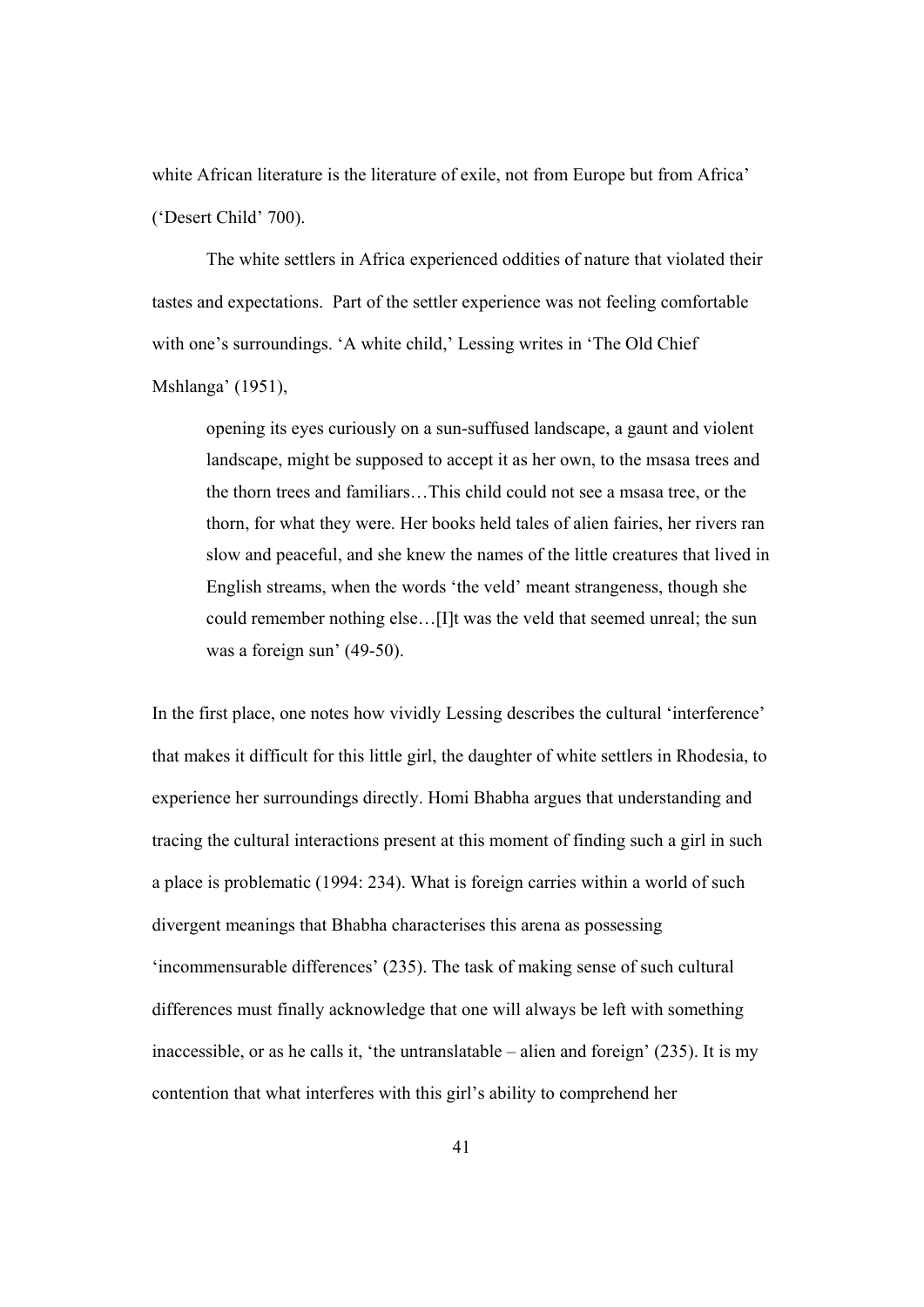surroundings is made all the more complicated by her past. Fairy tales and the rich imagery of the English countryside was surely part of what made up this interference; in addition, if we understand Lessing's narratives, the reverberations of imperial militarism and war should be counted as well.

In the colonies of Kenya and Rhodesia, the recently arrived of the first and second decades of the twentieth century carried burdens from the old world that weighed down men and women alike. Doris Lessing's father, an embittered veteran of World War I who lost a leg in battle, and her mother, a nurse, struck out soon after the war for Persia, now Iran. It was there that the author was born, although she moved later with her family to a farm in what is now called Zimbabwe. Lessing's memories of her early days in Persia and Rhodesia possess an astonishing emotional vividness and intensity. She begins always with something specific, such as her brother's birth. 'It is your baby, Doris,' her mother intoned, 'and you must love it.'' And then she begins to look at the relation between what was said and what was lived:

I remember very well – though how old I was I do not know – leaning against my father's knee, the real one, not the metal-and-wood knee, while my mother chatted on and on in her social voice to some visitor about her children, how they brought her low and sapped her, how all her own talents were withering unused, how the little girl in particular (she was so difficult, so naughty!) made her life a total misery (114).

It is typical of Lessing to fold into her anecdotes references to her father's war injuries even when she is not directly referring to them or to her father. His injuries haunted him and young Doris.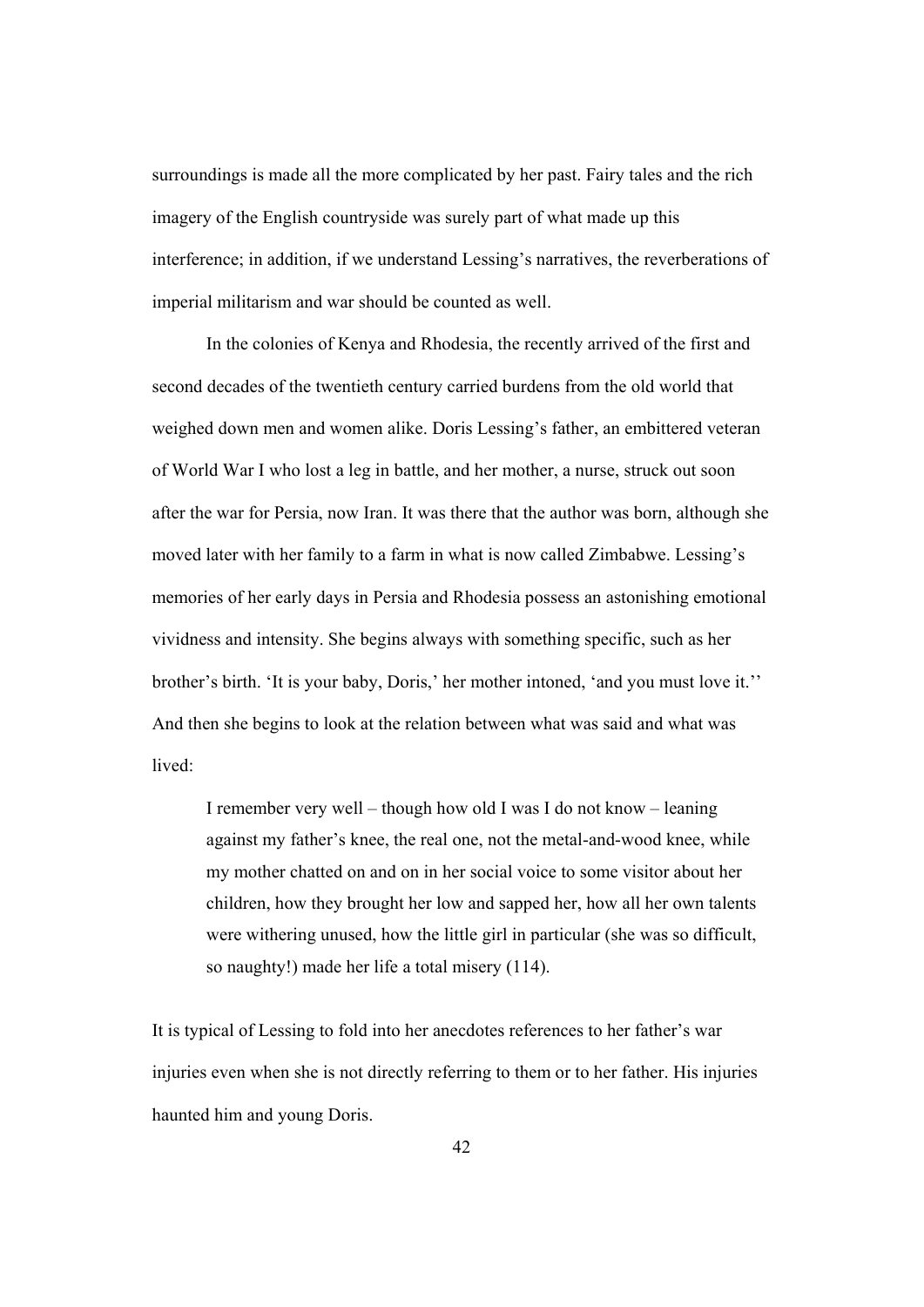One is not, of course, surprised to find memories of childhood in an author's memoirs, but the interplay of past and present is at the core of Lessing's concerns. Lessing remains obsessed with how memories ultimately shape our dreams. From the memory of an early disappointment at not being able to attend a performance of *Macbeth*, Lessing (1994) contemplates how her values derived from her parents' disappointments:

Unfairness…injustice…the bitterness of it. But what I would like to know is, where did the violence of that sense of injustice come from? I was seven years old…Surely it had to come from my parents, particularly from my father's voice murmuring through my days and through my sleep, too, of the war, the betrayal of the soldiers, the wicked stupidities and corruption of government, just expectation and faith betrayed (226).

Lessing provides a persuasive answer to the question of the source of her father's unhappiness in her memoir of her parents' lives, overshadowed by her father's memories of the trenches in France during World War I. J.M. Coetzee (2002) sees the memory of war as central to Lessing's formation as an author and finds traces of her father's bitterness throughout her work. He quotes from her autobiography:

As a child born in the aftermath of World War I, Lessing is convinced that, through her parents, she too vibrated to the *basso ostinato o*f that disastrous epoch. 'I wonder now how many of the children brought up in families crippled by war had the same poison running in their veins from before they could even speak' (241).

The tropes of settler alienation cannot be fully explained without an examination of this war-haunted motif:

43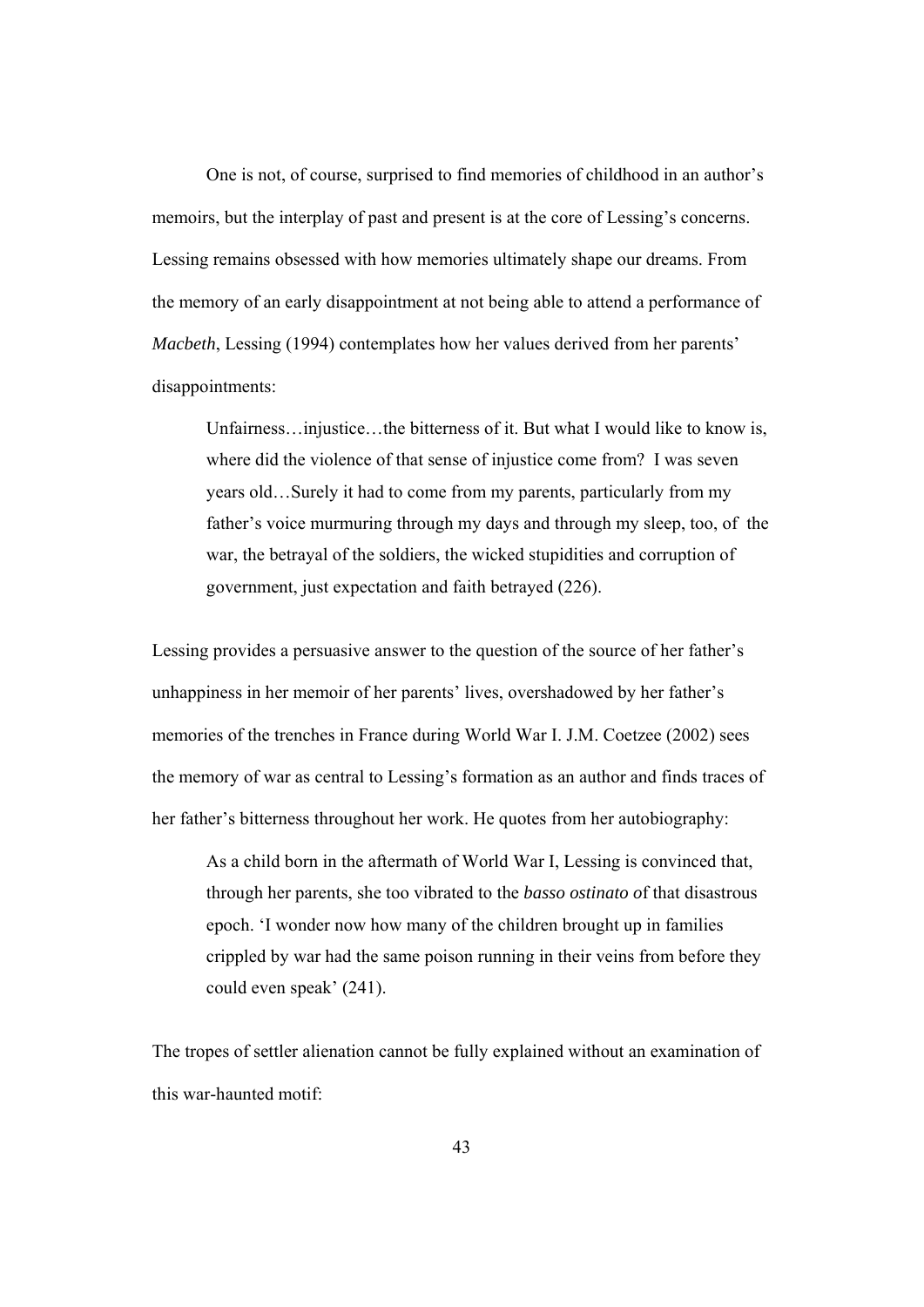Even as a child I knew his obsessive talking about the Trenches was a way of ridding himself of the horrors. So I had the full force of the Trenches, tanks, star-shells, shrapnel, howitzers – the lot – through my childhood, and felt as if the black cloud he talked about was there, pressing down on me (Lessing 2009: 170).

Lessing has an acute eye for identifying the war-wounded. Her father's memories seared themselves on to his impressionable daughter, making her an observant, sensitive witness. The connection between the war-haunted bungalow that Lessing grew up in and the world of Franz Kafka, then, is found in this excruciating event, one that Kafka's biographer, Reiner Stach (2005), has described as comparable only to that of the Holocaust:

 The crisis of July 1914 is the most precisely documented, most intensively researched political event in the history of Europe, and yet, with the exception of the Holocaust, it is the event that puts our understanding of history to the harshest test (444).

Admittedly, the Holocaust stands out for reasons beyond scale of normal destruction, touching on issues that may not pertain to the trenches, but Stach seeks to remind readers of the scope of the catastrophe:

 …[T]he Great War was different from anything people had been able to imagine up to that point. It went beyond any national or ethnic point of view. During the war, an average of 6,000 soldiers was killed each day and 13,000 were wounded (457).

What is worth emphasising is the lasting influence of the Great War, its reverberations, not only for those immediately touched by it, but well beyond the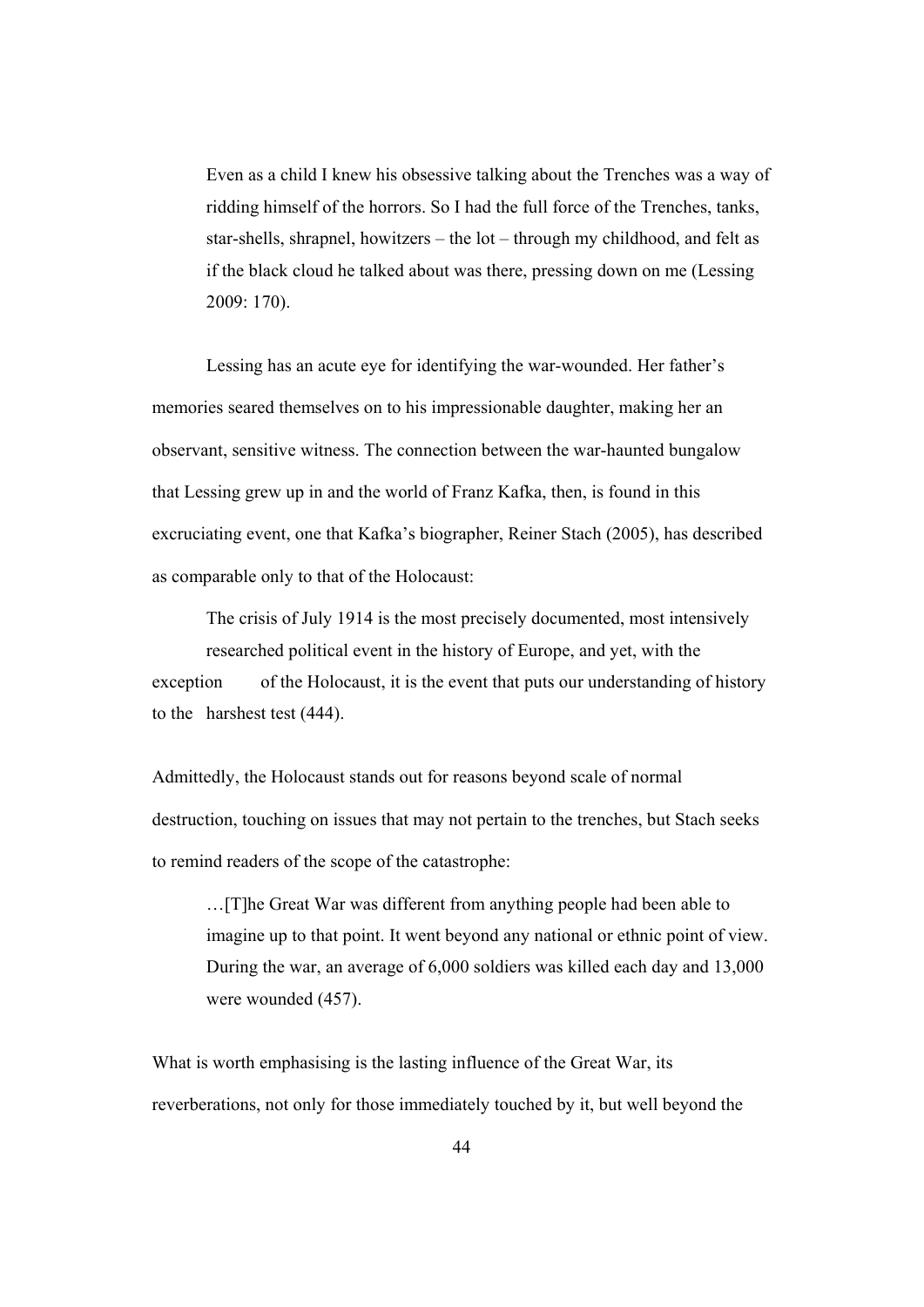armistice. Paul Fussell has said that 'the Great War establishes an archetype for subsequent violence' that continues to this day (324). Imagery of the Great War continues throughout the century, Fussell argues that, even after the Second World War, imagery of 'trenches, wire, mass graves' is sustained by historical recurrence. One can 'conceive of the events running from 1914 to 1945 as another Thirty Years' War and the two world wars as virtually a single historical episode' (Fussell: 318).

One possibility is that Lessing's father's bitterness stayed with him, an internal battle, albeit self-destructive. She makes clear, however, that his torment infected the family, first his wife and then little Doris, whose anxiety-ridden characters should be read in the context of her father's war obsession. 'I remember,' Lessing writes,

crouching in the bush, my hands tight over my eyes: 'I won't, I will not. Stop. I won't listen.' My mother's voice? I could have listened, but it was too much. The fate of parents who most terribly need their offspring to listen, to 'take in' something of their own substance, is often to be thwarted. My father's need was, as it were, legitimate. The Trenches, yes, I had to accept that. But my mother also needed a listener, and to her needs I tried to be oblivious (2008: 170).

One of Lessing's narrative strategies and, more crucially, political sensibilities grew out of her early training as a listener. 'Later, much later, did I see that my mother's wartime ordeals were ravaging her from within just as my father's Trenches were eating away at him' (170). On this subject of Lessing's growing affinity for her father's generation and its terrible losses, Margaret Drabble has perceptively written: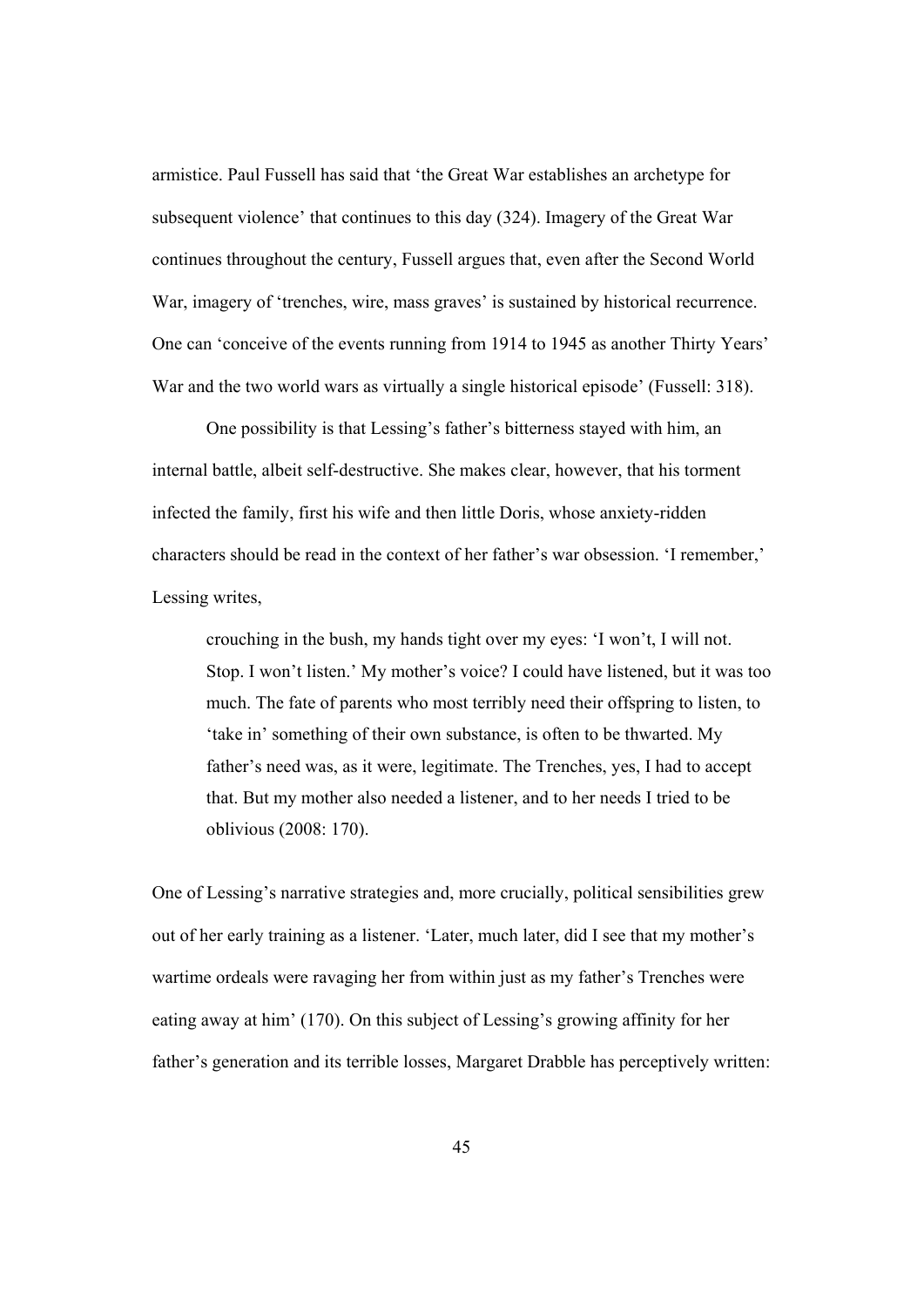The legacy of two world wars now seems to weigh more heavily than ever on Lessing, as it did on the poet Ted Hughes in later years. 'Beware, beware the angry dead,' wrote D.H.. Lawrence in poem after poem towards the end of his life. The tragedy of Lessing's father's lost and wounded generation became not less, but more important to her with time, and his bitterness more prophetically haunting (*Guardian*: 06/12/08).

 This combination of anger and visionary integrity placed Lessing on a collision course with her mother, leading to her departure from the family farm and, eventually, from Africa, as a critic of colonial racism. *Under My Skin* (1994) takes the reader through all this, exploring the causes of her abandonment of her first husband and their young children, analyses the complex relationship she had with Gottfried Lessing, her second husband, and explains their involvement with progressive intellectuals in Salisbury, while providing insights into her development as a young author. This author's sensibility grew out of the toxic brew that linked Lessing's parents and, for her, Africa to Europe:

Thinking about those years, it is easy to feel them now like parallel streams of experiences: the books, the talk of war, the reminiscences, then, the illnesses, physical and mental. Stronger than all of these, the bush, being in it (2008: 172).

For Doris and her family, however, it was not the little flowers gardens set up as remembrances of the good old days back 'home,' but rather the bush as refuge from the agonising memories of the trenches.

 It might be comforting to think that the horrors of the trenches had been confined to Europe and its victims to 'the lost generation' of whites. It would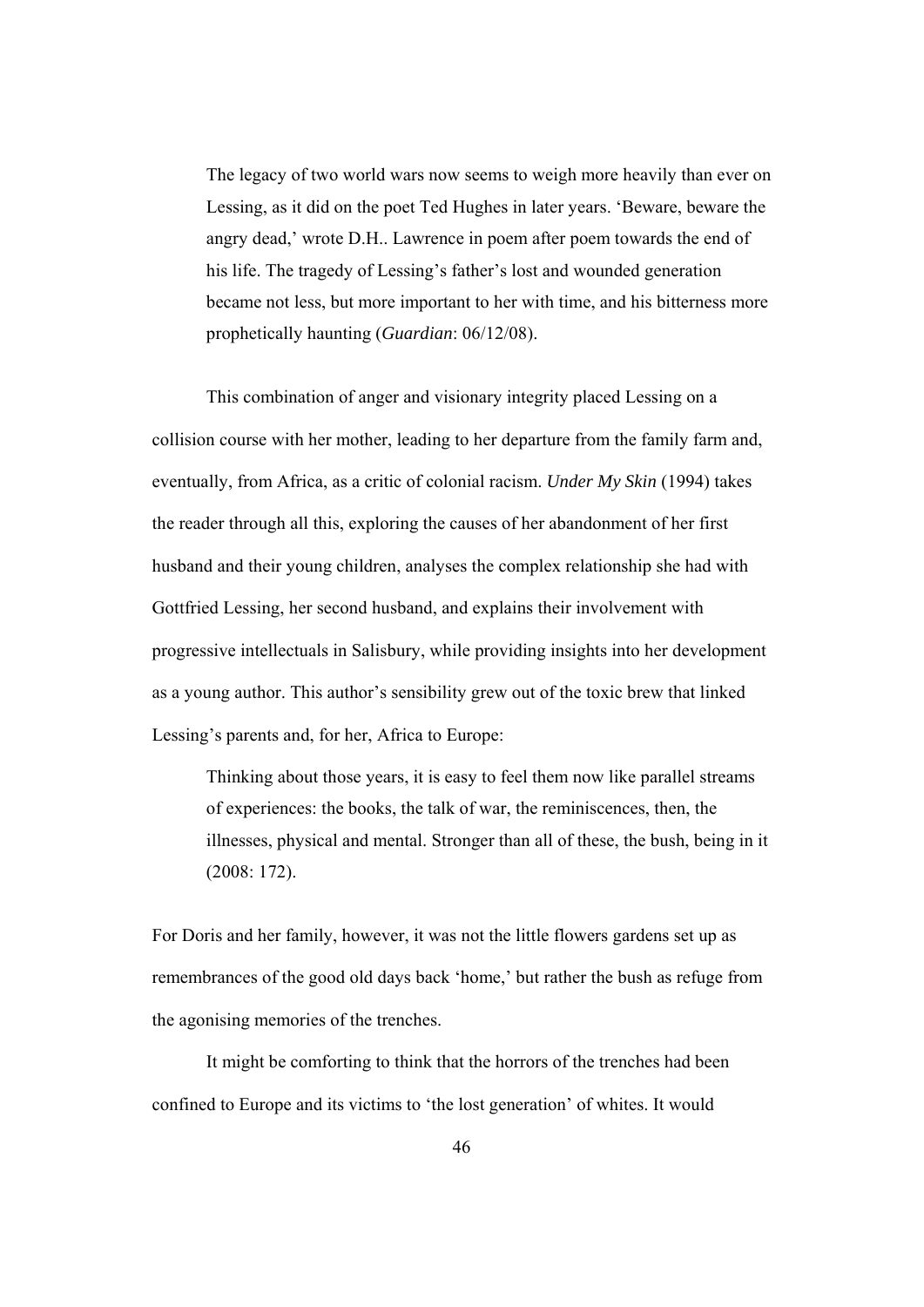certainly make the World War a less certain topic for postcolonialists. The European war, however, not only unsettled the colonists but the indigenous populations as well. In fact, according to Anna Dao in her story 'A Perfect Wife' (1999), the impending news of the coming war dominated village life:

War! The word had now become official. From now on, war was a reality. Fear hung like a big rain cloud in the sky, ready to burst wide open. It slammed down upon their faces. A unified silent prayer rose and spilled over everyone's lips as a rumbling ground: 'War! Soubahanalia! God save us! Protect us!' The elders knew, the women understood, and the youth would soon find out (160).

In reading the following passage, one might be unsure whether the author is the white Doris Lessing or the black Anna Dao. Certainly, the bitterness is shared by the two authors, as well as the awareness of the ironies of a colonial power conscripting soldiers from the indigenous peoples. This shared awareness confirms W.H. New's insight, quoted in *The Empire Writes Back*, into the ways 'time, place and community …give rise to comparable attitudes and constricting dilemmas' (Ashcroft Griffiths Tiffin 1989: 28). This is again from Dao's 'A Perfect Wife':

'They' the people, who had practiced hospitality and welcomed 'visitors' only to wind up intruded upon, disposed of, shunned and set aside, were being called out and forced to defend the now anxious and nervous coloniser. The coloniser, who was afraid of the same fate he had once inflicted, now demanded 'their' assistance to help drive away and keep out a new intruder who was threatening to invade and take away his homeland, his history, and his lady love  $(164)$ .

47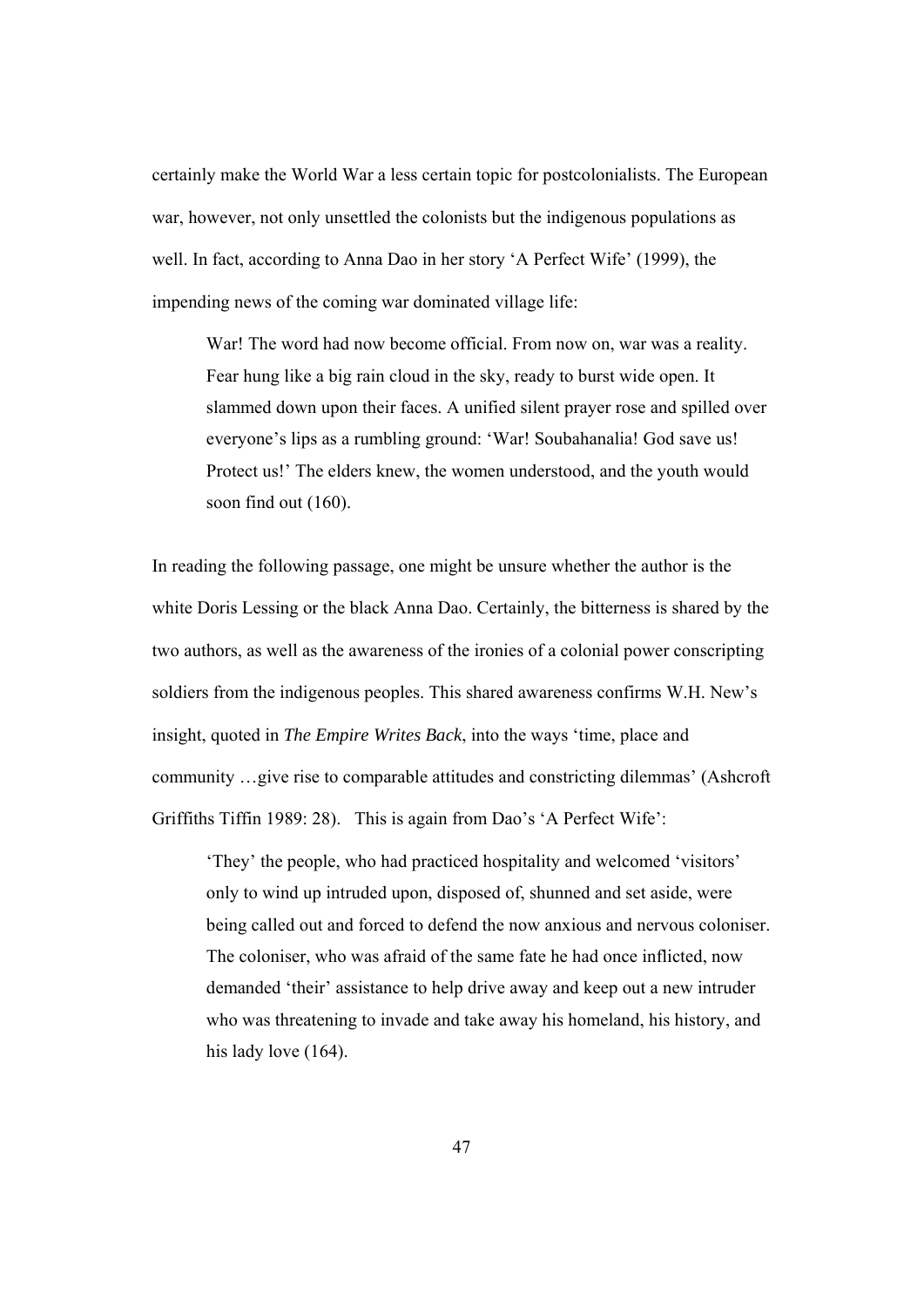Dao puts her finger on one of the means by which colonialism thrived, that is, through its ability to adopt and manipulate its own myths. Imperialism, Elleke Boehmer (1995) points out, developed a mechanism of adaptability by which its control was maintained:

The *transferability* of empire's organizing metaphors is one of the key distinguishing characteristics of colonialists discourse – one that made possible the intertexuality of writing under empire. Itinerant and adaptive, focusing colonial myths, activating imperialist energies, what we shall call the *travelling metaphor* formed an essential constitutive element of an intensely imagined colonial system (52).

Along with the myths would come the haunting, unshakeable memories. Just as the seeds of discontent were planted by releasing thousands of war-ravaged European veterans with their unrealistically high hopes raised, African veterans of European wars returned home unwilling to remain obedient for long.

Alyse Simpson speaks of the way words slowly fell away from her husband like a shell-shocked war veteran. Only their relatives in England had much to say about Africa, precisely because they knew next to nothing about it. Silence accompanied the isolation experienced by the Simpsons on their Kenyan homestead; John Simpson's only form of communication was the daily log he kept, in which he recorded the mundane events which stretched between intermittent crises. As with Lessing's autobiographical writings, Simpson equates life in the bush with a kind of war:

The everyday task of a pioneer on the Equator, his Sisyphean labour, will not encourage him to talk about himself; like the soldier back from the war or the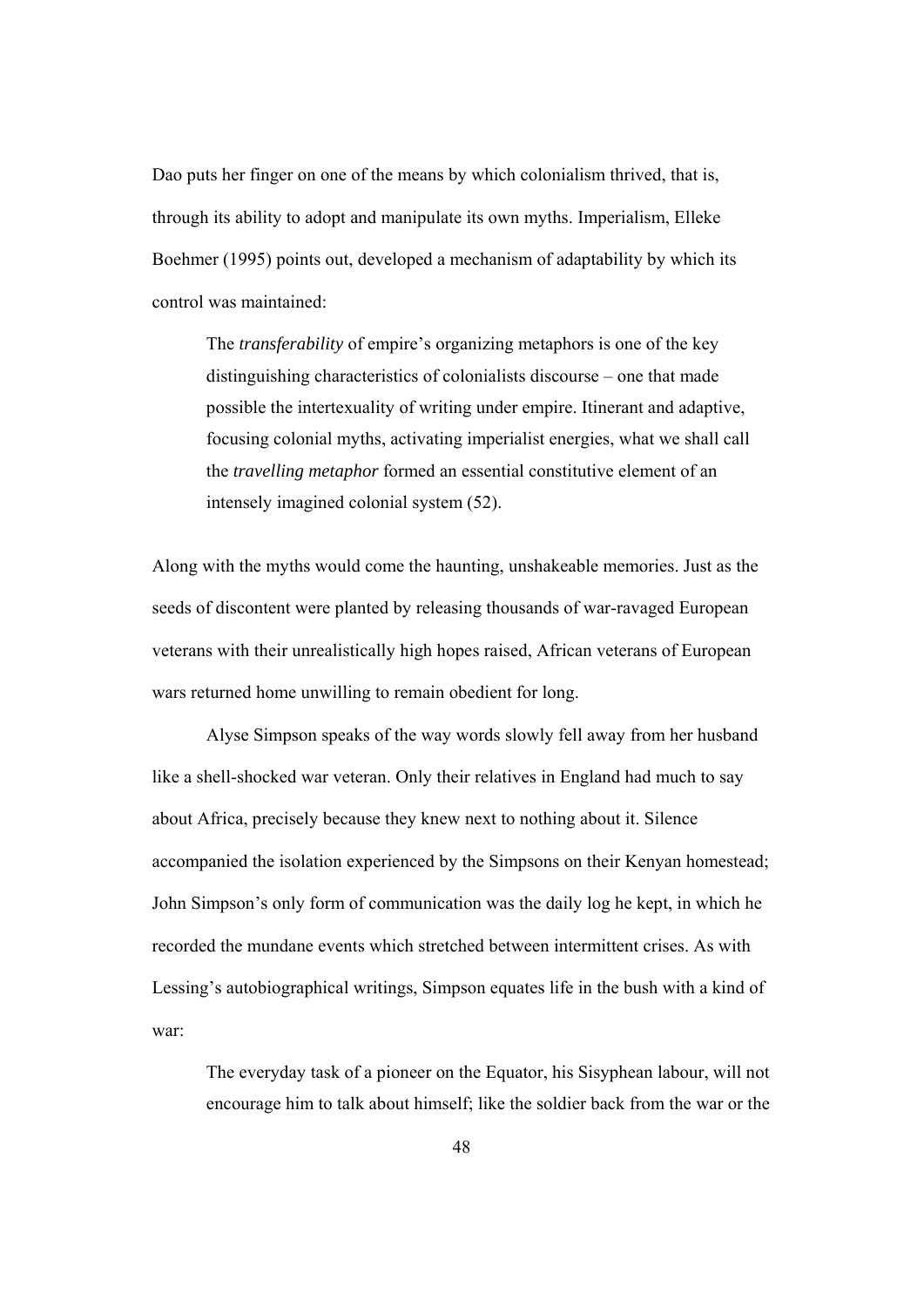sailor back from the sea, he will keep silent. It is not he who will tell you of this distant Eldorado. Let others write of giant elephant-hunts, of facing charging lions and rhinoceros, or the love-life of the natives and other interesting facts. His concern from day to day is, 'will it rain soon?; will the 'fly' get the coffee?; shall I have to write home for more money?; or shall I keep within the limits of my overdraft?' he cannot ease his burden by leaning over the garden gate in the pleasant cool of the evening, discussing his day's work with a neighbor (6).

It is not so much that these authors do not give voice to human triumphs, but that they expect every pleasure to be followed by a greater disappointment. Every victory is won in the context of human defeat.

In her short story 'The Second Hut' (1951), Lessing fictionalises the conflicts one imagines she witnessed in those early years as a settler in southern Rhodesia. One might expect to find Lessing's views of racial dynamics, but the central conflict in this story does not involve race. Although there is a racial incident, between blacks and whites, the central conflict springs in fact from class prejudice. And this conflict, in turn, arises from deeper antagonisms which have as much to do with the protagonist's military service and his expectations which make it impossible for him to make a new life among the 'natives,' black and white.

 'The Second Hut' provides a vivid narration of the sort of 'problem' that Homi Bhabha identifies as cultural: 'Culture only emerges as a problem, or a problematic, at the point at which there is a loss of meaning in the contestation and articulation of everyday life, between classes, genders, races, nations' (1994: 50).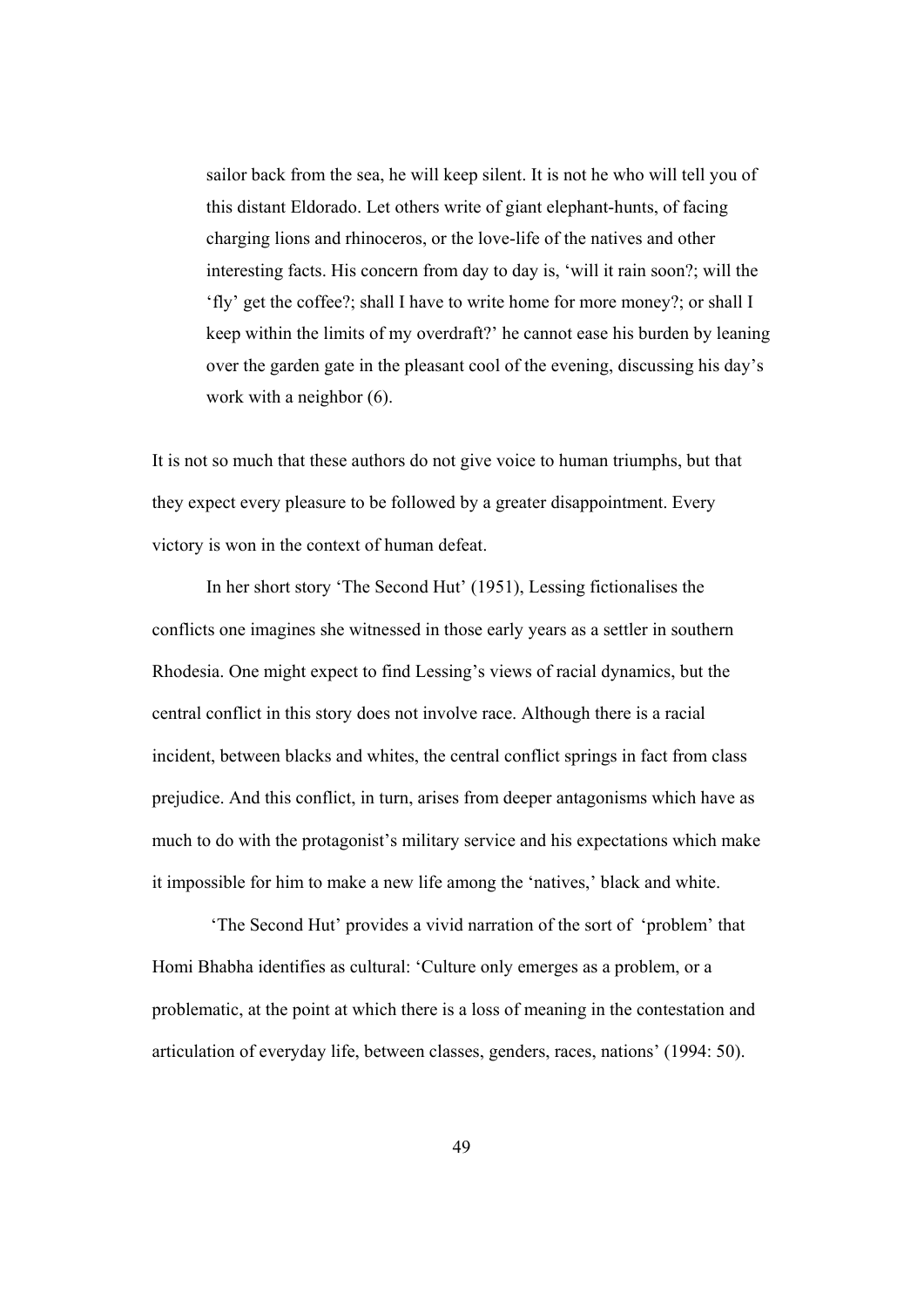The story concerns a former British soldier, Major Carruthers, his wife, and two children who have spent several years trying to make a go of running a farm in an unspecified British colony in Africa. The Major is described by Lessing as someone who had been a soldier but who had not fully been a part of the military:

He had been a regular soldier, not an unsuccessful one, but his success had been at the cost of a continual straining against his own inclination; and he did not know himself what his inclinations were (75).

The tension Lessing describes in the Major's makeup explains the strain between him and wife on the one hand, and the crisis that arises between himself and his overseer, the Afrikaner Van Heerden, who arrives at the farm with a pregnant wife and nine children. Lessing describes Carruthers as a torn character, as though he were not comfortable with himself, as soldier or as a farmer:

Something stubbornly unconforming kept him apart from his fellow officers. It was an inward difference: he did not think of himself as a soldier (75).

He had completely given up the outward appearance of his soldier's past, looking at least the part of an impoverished farmer: 'Now, in his farm clothes there was nothing left to suggest the soldier' (75).

 Gradually, however, the Major will find himself at odds with his newly hired overseer, a conflict the pits him as much as anything against the lack of discipline and order in Van Heerden's personal life, a failure of discipline that he increasingly finds intolerable in himself. His wife is bedridden with numerous unidentified ailments, which he believes to be a product of despair and alienation. She has, in fact, many of the symptoms Lessing describes her own mother to have had: 'My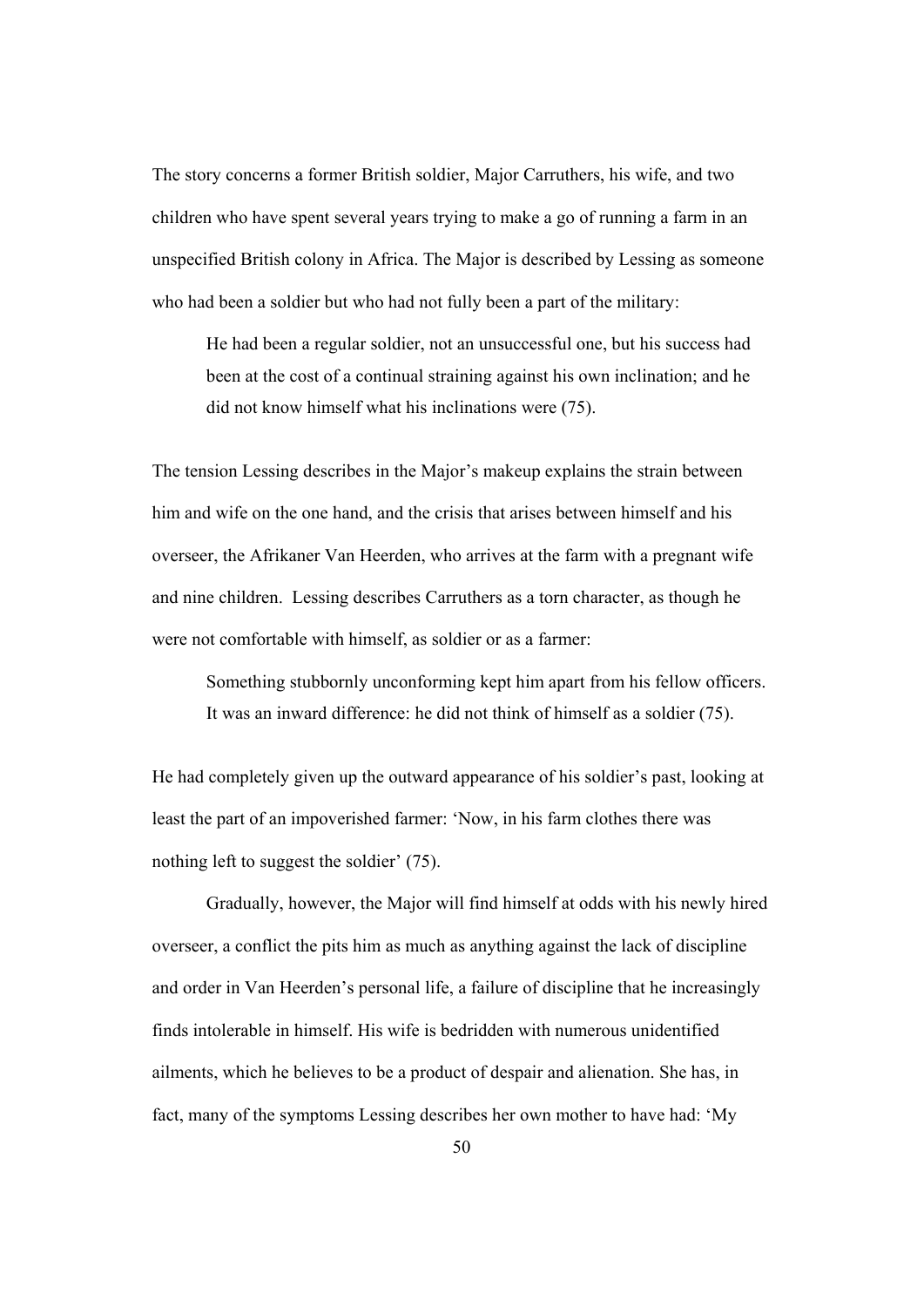mother was ill all the time. She had 'neuralgia', 'sick headaches', 'a heart'' (2008: 182-3). Their children, who are away is England at boarding school, would have to be brought back to Africa, and he is no longer able to endure the demands of trying to run the farm virtually alone.

Carruthers, despite all claims to the contrary, never intended to succeed as an African farmer. His heart, like his wife's, is still in England, which has remained for all their years in Africa, home. Both the Major and his wife are consumed by hesitations, resentments, and anxieties which derive from their insistence on seeing themselves, their farm, and their failures through the eyes of their relatives in England. The story captures what Coetzee has described as 'the class obsession of [Lessing's] parents' (2002: 234). Even their farm house takes on the look of its inhabitants, who care more about maintaining their social standing than about facing up to their immediate concerns:

The house had that brave, worn appearance of those struggling to keep up appearances… Inside, good but battered furniture stood over worn places in the rugs; the piano was out of tune and the notes stuck; the silver tea things from the big narrow house in England where his brother (a lawyer) now lived were used as ornaments, and inside were fits of paper, accounts, rubber rings, old corks (78).

Carruthers' need to hire professional help, that is, in addition to native workers, comes about because of the absence of a wife as a full-time helper. The loneliness, despair, and hopelessness she suffers clearly are exacerbated by her husband's attitude: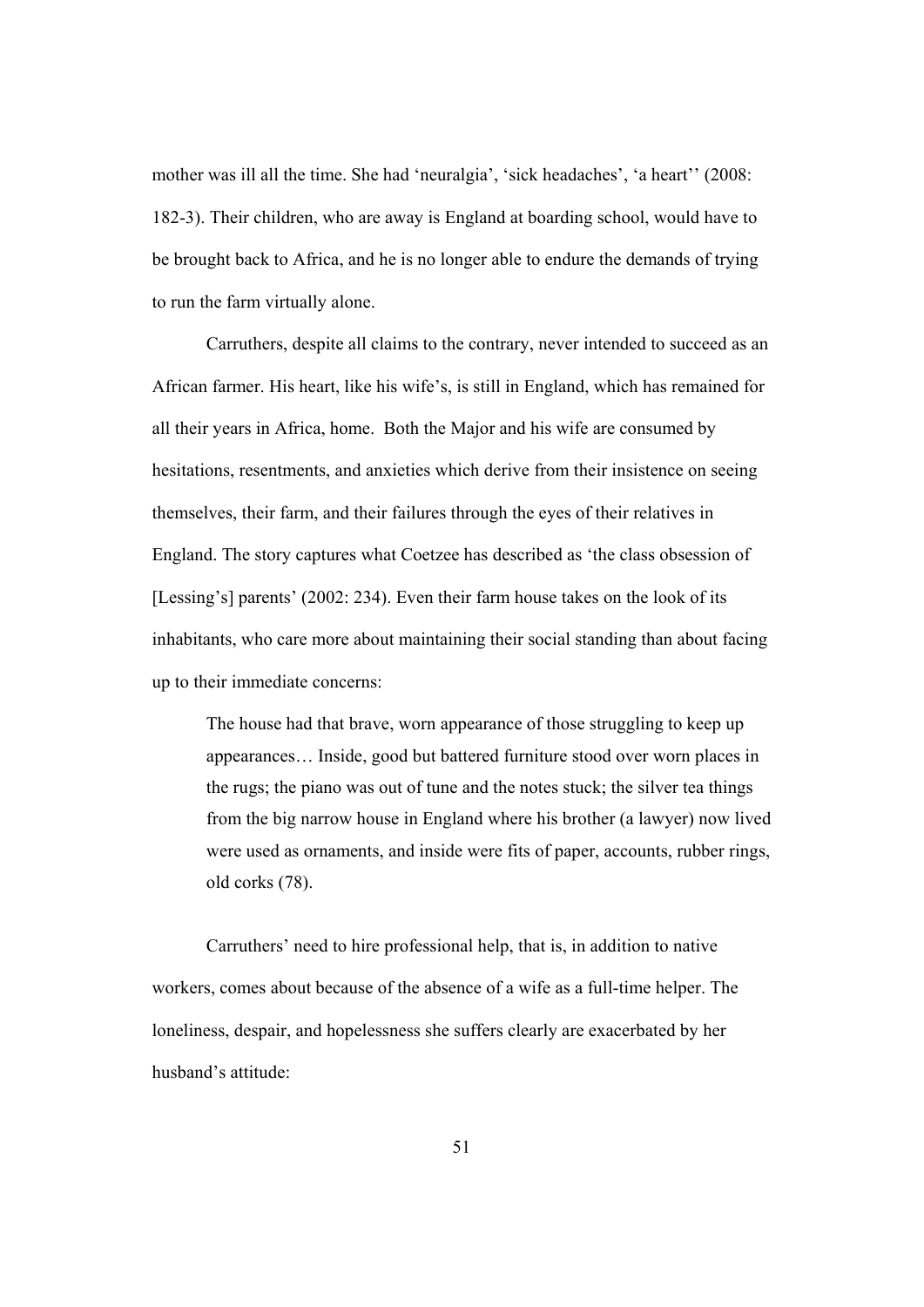Children had no right to feel the aching pity which showed on their faces whenever they looked at him. They were too polite, too careful, too scrupulous. When they went onto their mother's room she grieved sorrowfully over them, and they submitted patiently to her emotion. All those weeks of the school holiday after she was taken ill, they moved about the farm like two strained and anxious ghosts… He was glad they were going back to school soon… (79).

But the father misses the point entirely. All of these tensions could have been eased by the decision to keep them at the farm. It was precisely because their parents had turned them into guests that they had become so neurotic and trying.

The problem, in fact, could have been anticipated as soon as he brought his wife to the farm and asked her to give up what was familiar to her.

That pleasant conventional pretty English girl had been bred to make a perfect wife for the professional soldier she had imagined him to be, but chance had wrenched her on to this isolated African farm, into a life which she submitted herself to, as if it had nothing to do with her (78).

As this passage quotes suggests, the Major himself was no more able to make adjustments than his wife. In the final analysis, his ability to persevere probably had to do with physical stamina and the fact that unlike his wife he had been better trained than she to suffer. As Kucich shows, the Victorian middle class placed great store in one's ability to suffer:

The ideals of stoic masculinity exalted by late-century adventure fiction were already present, in one form or another, among all Victorian social classes, including work-class cultures, whether conservative, militaristic, or radical (9).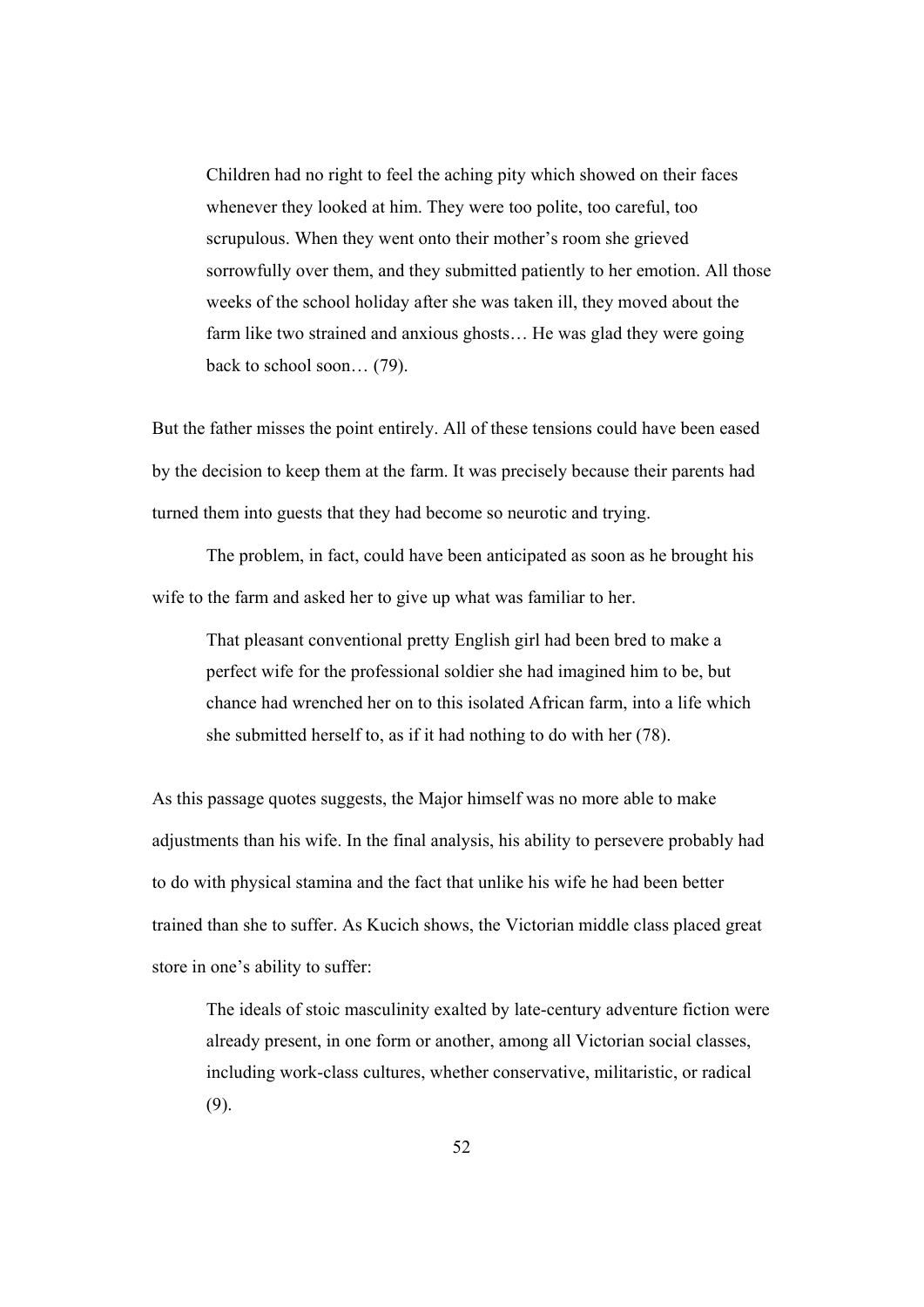The Major found this easier than his wife to suffer in the ways expected of a soldier, whereas his wife fought back with everything she had. The soldier in Major Carruthers knew to accept his lot, thus creating in him an odd sort of passivity or certainly a willingness to accept his fate. His wife, like many of Lessing's female protagonists, accepts nothing. In 'The Second Hut' the wife gets through it, but elsewhere the women express frustrations that develop into rage and in others into insanity.

As shown repeatedly, the Major and his wife were equally closed to Africa, to the land, and to its people. This is how Carruthers greeted his new assistant in his own mind: 'Major Carruthers instinctively dropped his standards of value as he looked, for this man was an Afrikaner, and thus came into an outside category' (81). He later considers how he might have treated the man had he been an Englishman. As an Afrikaner, although Carruthers did in fact hire the man, Van Heerden was given an old tool shed to live in:

He could not have the man in the house: the idea came into his head and was quickly dismissed. They had nothing in common, they would make each other uncomfortable – that was how he put it to himself… Underneath, Major Carruthers knew that if his new assistant had been an Englishman, with the same upbringing, he would have found a corner in his house and a welcome as a friend (82).

Even the Major's squeamishness reveals an effete mannerism which can be interpreted as a sign of his feeling superior to the less refined Afrikaner assistant. It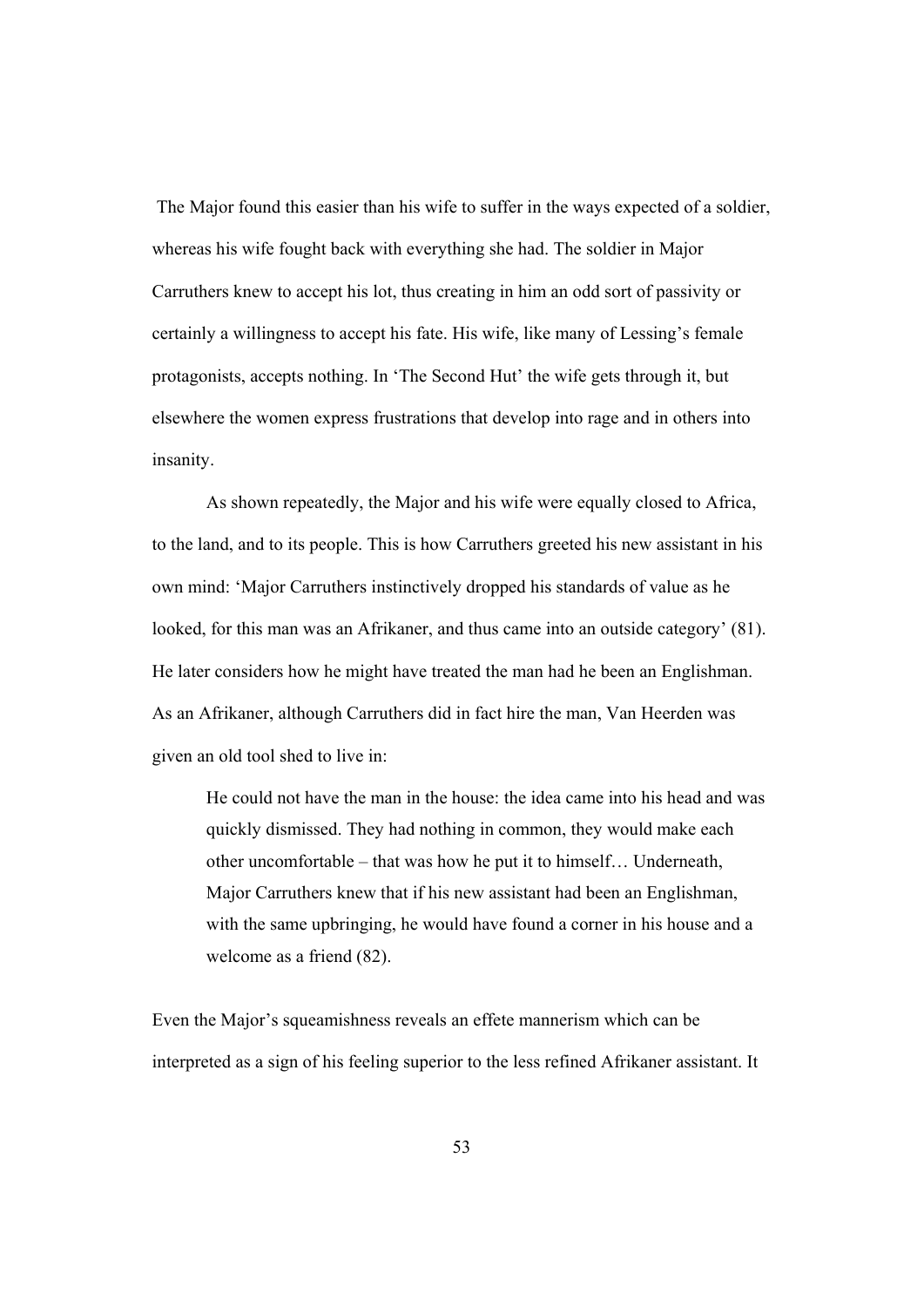is an elegant detail which captures in essence why the Major was bound to fail as a farmer and also, perhaps, why he never felt comfortable in the military:

Van Heerden did what Major Carruthers would have died rather than do: he tore the web across with his bare hands, crushed the spider between his fingers, and brushed them lightly against the walls to free them from the clinging silky strands and the sticky mush of insect-body (82).

Rather than admiring the Afrikaner, if for nothing other than his fearlessness, the Major notes the act as an example of Van Heerden's crude inferiority.

This circumstance brings to mind Achille Mbembe's central insight into what he calls the obscenity of power (2006).

 It is here, within the confines of this intimacy, that the forces of tyranny in Africa must be studied. Such research must go beyond institutions,

beyond formal positions of power, and beyond the written rules, and examine how the implicit and explicit are interwoven, and how the practices of those who command and those who are assumed to obey are so entangled as to render both powerless. For it is precisely the situations of powerlessness that are the situations of violence par excellence (69).

Mbembe speaks directly to his concerns regarding power relations in Africa, but it seems to me that his insight can be applied more broadly. Be that as it may, it is germane to relationships seen in Lessing's fiction. One of the core emotions driving Lessing's protagonists is this realisation of powerlessness, in the women particularly, the sense of having no control over their lives and of being totally dependent on their often unreliable husbands.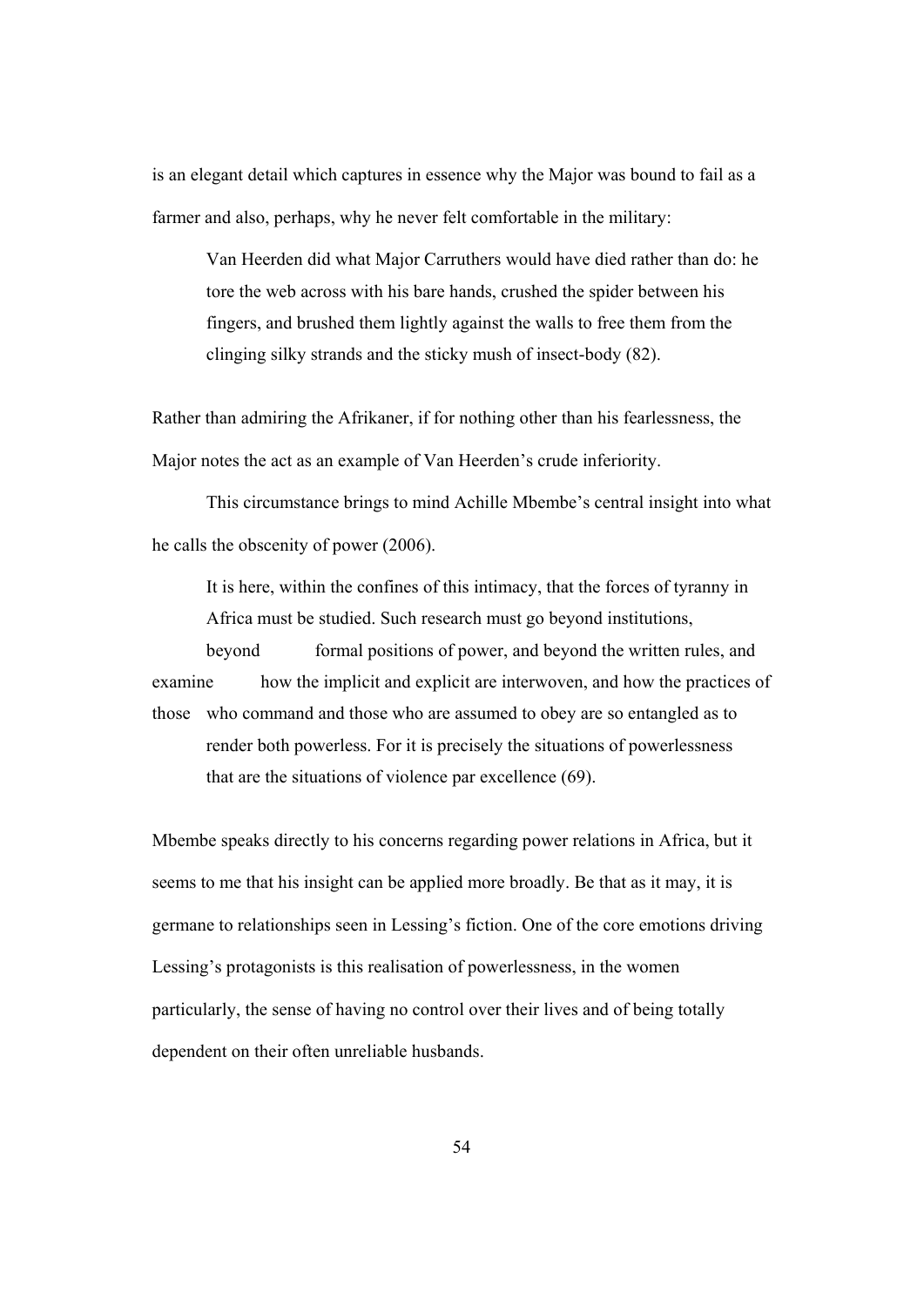The Carruthers embody this dynamic of impending violence arising from paralysis and an hysteria from helplessness. The Englishman's wife is ill in bed, the children away at school, and Carruthers is feeling rather satisfied with himself for having hired an assistant and for overlooking the fact that he has hired an Afrikaner. Carruthers likes Van Heerden. Things begin to go wrong, however, when Carruthers discovers one of Van Heerden's children playing around in the bush and then, going over to the assistant's hut, finds the wife doing some cooking and the rest of the brood running around. The sight of the Afrikaner huddled in such squalid surroundings unnerves Carruthers and sends him off in an introspective rage:

Fear rose high in him. For a few moments he inhabited the landscape of his dreams, a grey country full of sucking menace, where he suffered what he would not allow himself to think of while awake: the grim poverty that could overtake him if his luck did not return; and if he refused to submit to his brother and return to England (84).

 The dilemma of sorting out opposing values and contradictory interests drives the Englishman to distraction. On the one hand, he wants to dismiss Van Heerden for misrepresenting himself or for allowing Carruthers to believe that he was single. On the other hand, he is paralysed by guilt and perhaps some compassion. He is also frankly impressed by the Dutchman's ability to stand up to the enormous strain of responsibility. Compared to the Major, the Dutchman bears up well, looks fit and undisturbed, while the Major knows for himself that he has begun to show the strain of trying to manage a family of only four.

 As a result of these mixed feelings, the Englishman decides to have a second hut built for the Dutchman's family. To arrange this, he must ask his native workers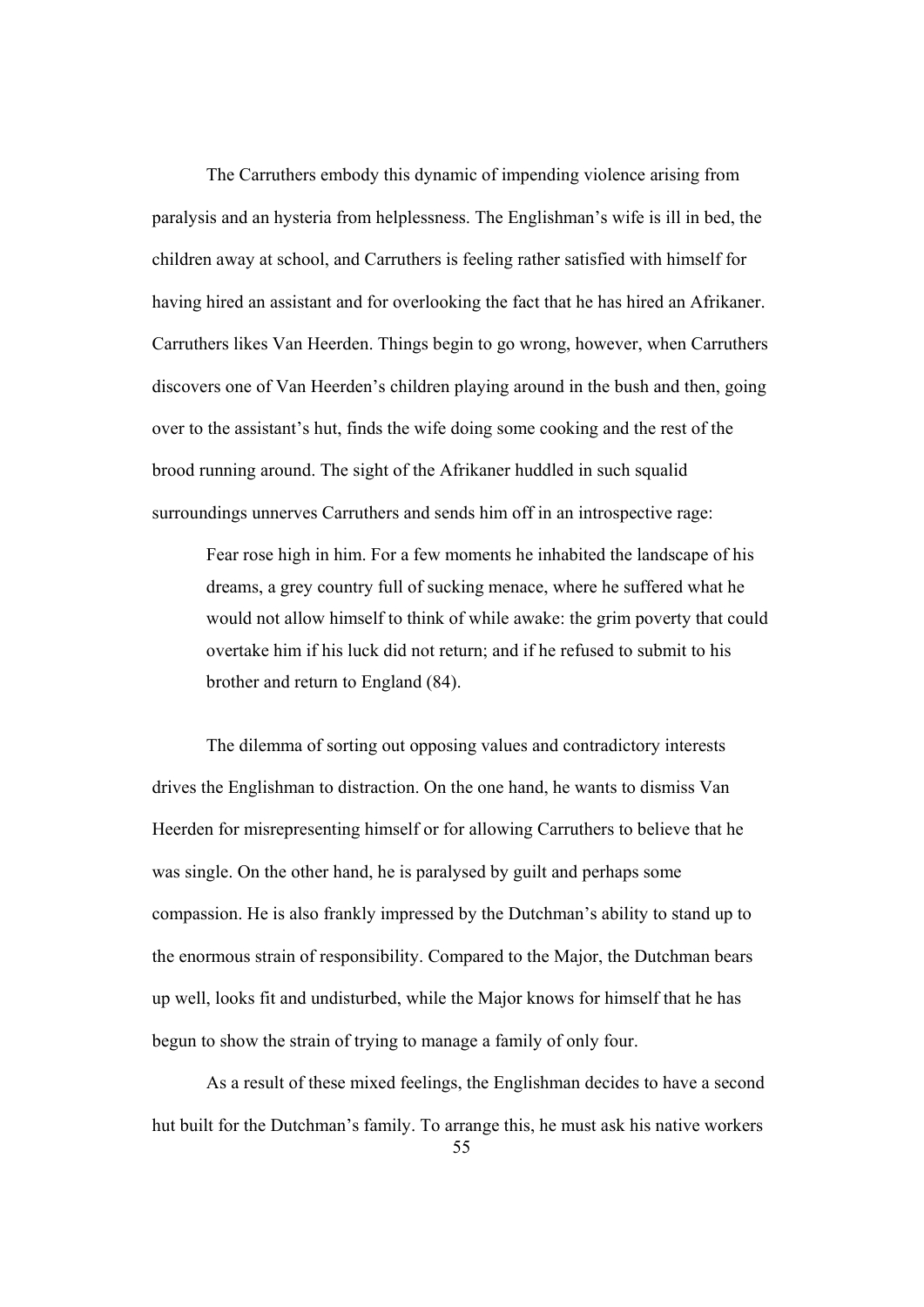to pitch in on what effectively would be their only day off. But the problem was that the natives loathed the Dutchman, who, unlike Carruthers, was disrespectful towards them, shouted at them, and 'treated them like dogs.' So what he would have preferred to have been a request turned into an order. It is in fact the moment when the Major asserts his former identify as an officer. It is as if in the face of this alternative life, the farmer's existence, he suddenly finds himself reverting to the behaviours of a military officer demanding obedience and order.

 This is for Lessing an internal struggle played out by those colonists of the postwar generation who, like her father, had come to Africa and found it a lifetime struggle to impose themselves on the environment. This is expressed in her description of Major Gale, the officer-turner-farmer in her short story 'The DeWets Come to Kloof Grange.' Unlike Major Carruthers, however, Major Gale had a much clearer idea of how to maintain order, beginning with personal appearance. Lessing describes him as representative of a type, perhaps more common than the nonconformist Carruthers, who for all intents and purposes had decided to let himself go:

Major Gale was a tall and still military figure, even in his khaki bush-shirt and shorts. He changed them twice a day. His shorts were creased as folded paper, and the six pockets of his shirt were always buttoned up tight. His small head, with its polished surface of black hair, his tiny jaunty black moustache, his farmers hands with their broken but clean nails – all these seemed to say that is was no easy matter not let oneself go, not to let this damned disintegrating gaudy easy-going country get under one's skin (105).

56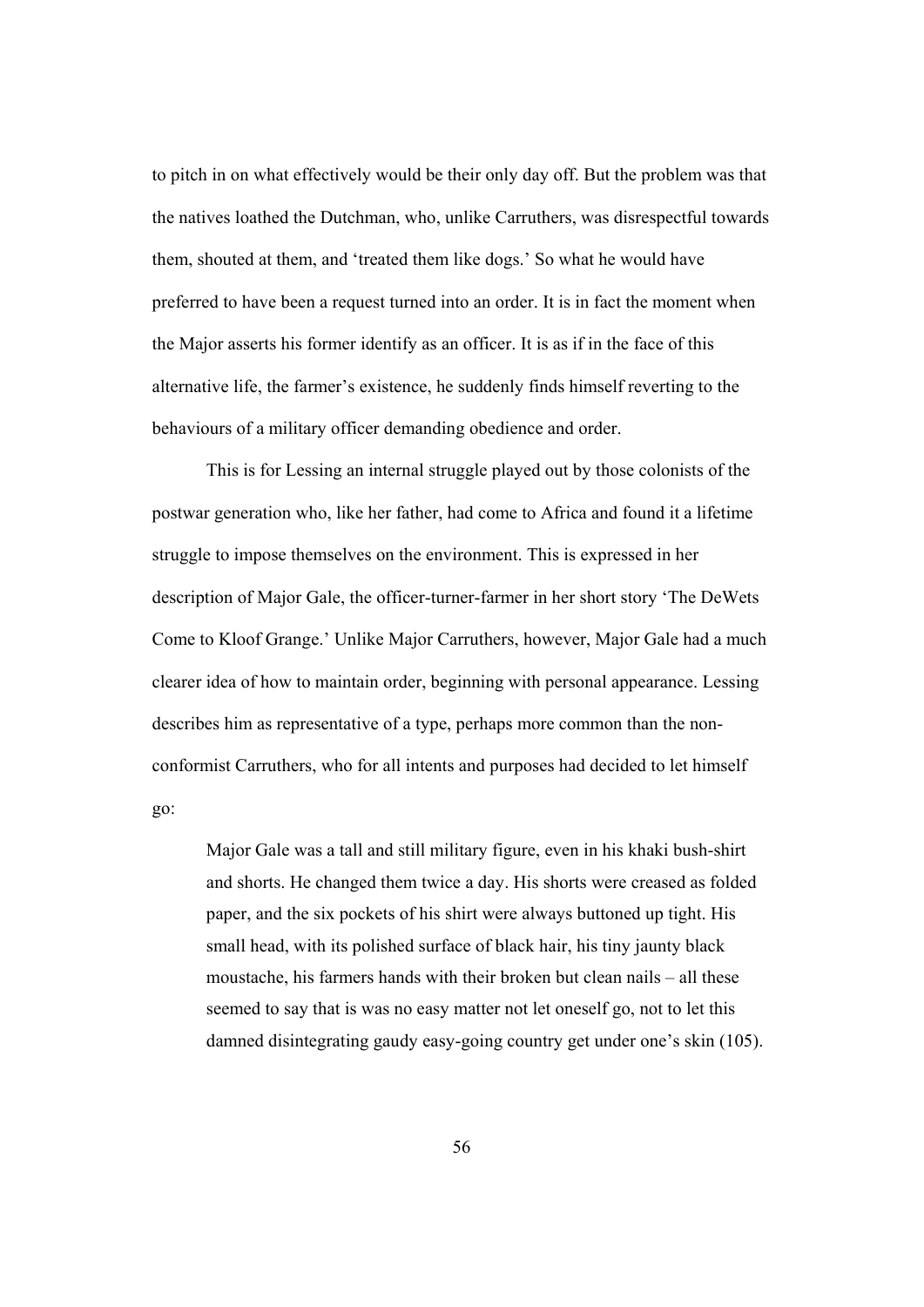That Sunday morning, things got off to a slow start, but with the Major supervising the work himself and therefore taking responsibility for whatever resentment the natives might have felt, progress was made on the structure throughout the morning. When the midday break came, Carruthers went back home to relax, but fell asleep and did not awaken until late afternoon. He made haste to the work site only to find what he had dreaded already under way, namely, mutiny:

There stood the Dutchman, in a flaring temper, shouting at the natives who lounged in front of him, laughing openly. They had only just returned to work. As Major Carruthers approached, he saw Van Heerden using his open palms in a series of quick slaps against their faces, knocking them sideways against each other: it was as if he were cuffing his own children in a fit of anger (92).

While the fire itself shocks Carruthers, what disturbs him to the point that he decides finally to give in and return to England is a combination of factors. But what brings him closer to his final defeat is the death of one of Van Heerden's children, who was singed by falling thatch. This incident clearly throws the Englishman off balance, only adding to his sense of frustration and helplessness. But what brings home to him the futility of his task is the moment he realises that the trauma of the fire and the death of her child has somehow forced Van Heerden's wife into labour, one month early. He had up to then no idea that she was pregnant. It is as if he were wound up and then let go:

The idea had never entered his head; it had been a complete failure of the imagination. If nine children, why not ten? Why not fifteen, nor that matter, or twenty? Of course there would be more children (97).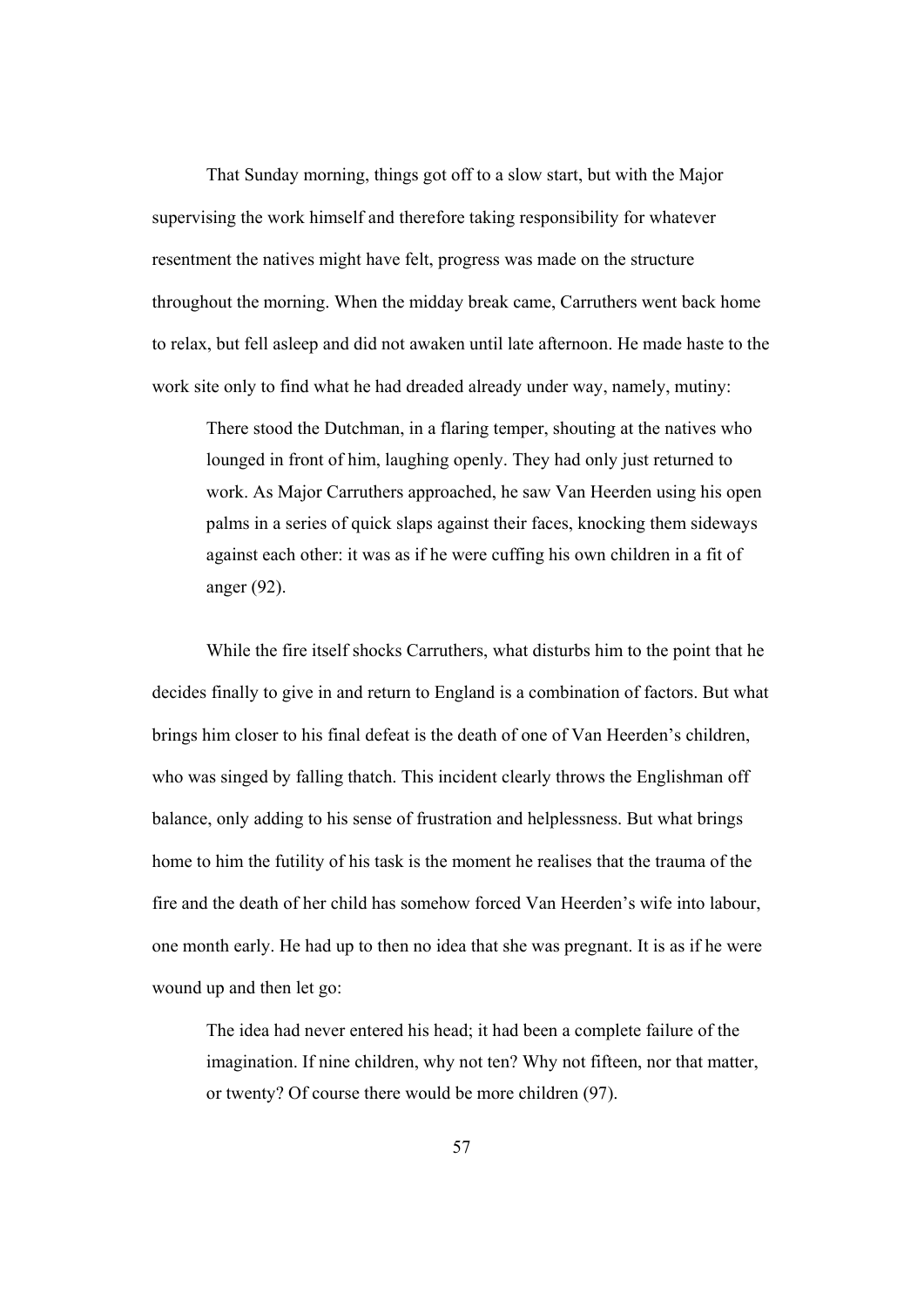The impact of this news has everything to do with Carruthers' guilt, his misplaced sense of responsibility, his own children, the resentment he feels towards his successful, scornful brother (the lawyer), and the complex feelings he has for his dispirited, unsupportive wife. He is simply maddened beyond reason, but allows his feelings to turn in upon himself, making him feel helpless. He resolves in the face of Van Heerden's revelation to return to England. He writes a letter and then enters his bedroom to inform his wife. The story concludes with these lines: 'He watched curiously as her face crumpled and the tears of thankfulness and release ran slowly down her cheeks and soaked the pillow' (98).

Lessing's two short stories 'The Second Hut' and 'The De Wets Come to Kloof Grange' express her interest in the cultural clash between the English and the Afrikaners. In 'The De Wets Come to Kloof' that conflict is nicely captured by Lessing in her description of the interior décor of Major Gale's house: 'Africa and the English eighteenth century mingled in this room and were at peace' (104). But it is also seen in his fastidious bush 'uniform' and its sharp creases. In the case of the Carruthers, they are brought down and defeated by a life they cannot tame. The Gales, on the other hand, are survivors, but their struggles are not dissimilar. As colonists of military background, they live at odds with their surroundings which they seek to monitor and command. Lessing shows how the expectations and pretensions of the military class is embraced and enforced by the colonial women. Major Gales's wife sees it as part of her job to maintain her idea of English decency among the blacks but chiefly among the Afrikaners. When she finally gives up, her efforts to help rejected as interference, she speaks to her husband the Major as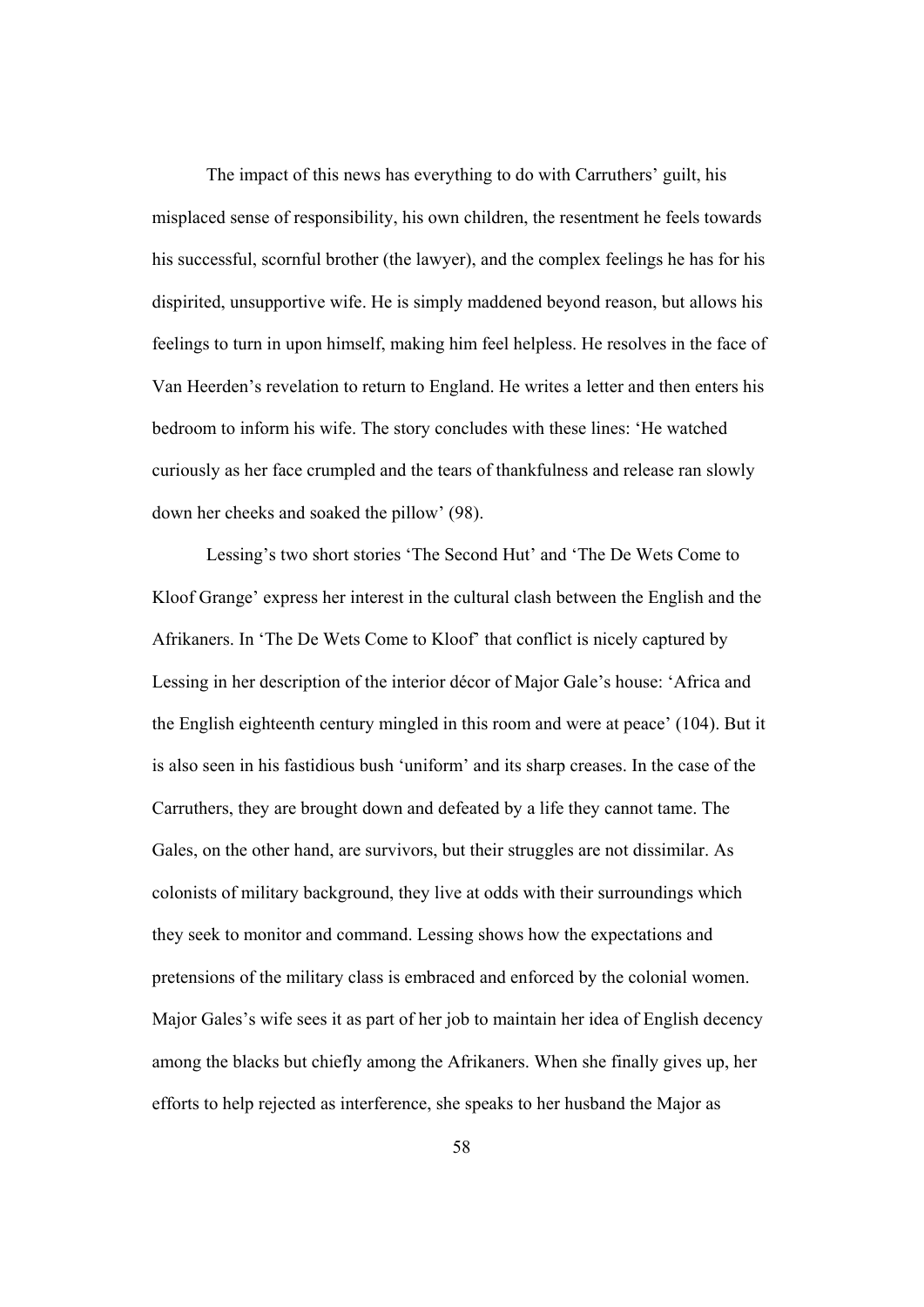though she were giving orders: 'Next time you get an assistant,' she said finally, 'get people of our kind. These might be savages, they way they behave' (128).

In her study of colonial women's autobiography, Gillian Whitlock focuses on colonial writers of European decent (Karen Blixen (Dinesen), Simpson, Beryl Markham and the prolific Elspeth Huxley), seeing their work as exemplars of colonial discourse, but she does not venture beyond their generation to see the emergence of voices dedicated to a disavowal of white supremacism (123). Unlike Edward Said's 'consolidated vision,' Whitlock finds in their work 'a complex intersection of very different fantasies,' which constitutes an 'invention' of Kenya (123). Their writings, which Whitlock acknowledges for their individual strengths, nonetheless are seen 'as coordinates within the same discursive web' (123). Whitlock's demurral strikes me as largely persuasive. Simpson may not break fully with the values she comes to hold in contempt; what is significant is the fact that her writings seek to undermine the colonial project to which she and her husband fell victim.

Alyse Simpson and her husband's real life drama parallels those portrayed in the fiction; after waging a heroic struggle against the elements, they finally lose their farm, as did Major Carruthers and his wife, and are forced to return to England. In Doris Lessing's *The Grass Is Singing* (1948), the young, desperately unhappy farmer's wife is murdered by the black African servant she has taken as a lover. Each story deals with hopelessness; a desperate struggle is followed by defeat or death. But what is of particular interest is the fact that the protagonist is defeated ultimately by Africa itself, by the elements, by one's effort to cultivate the soil, or to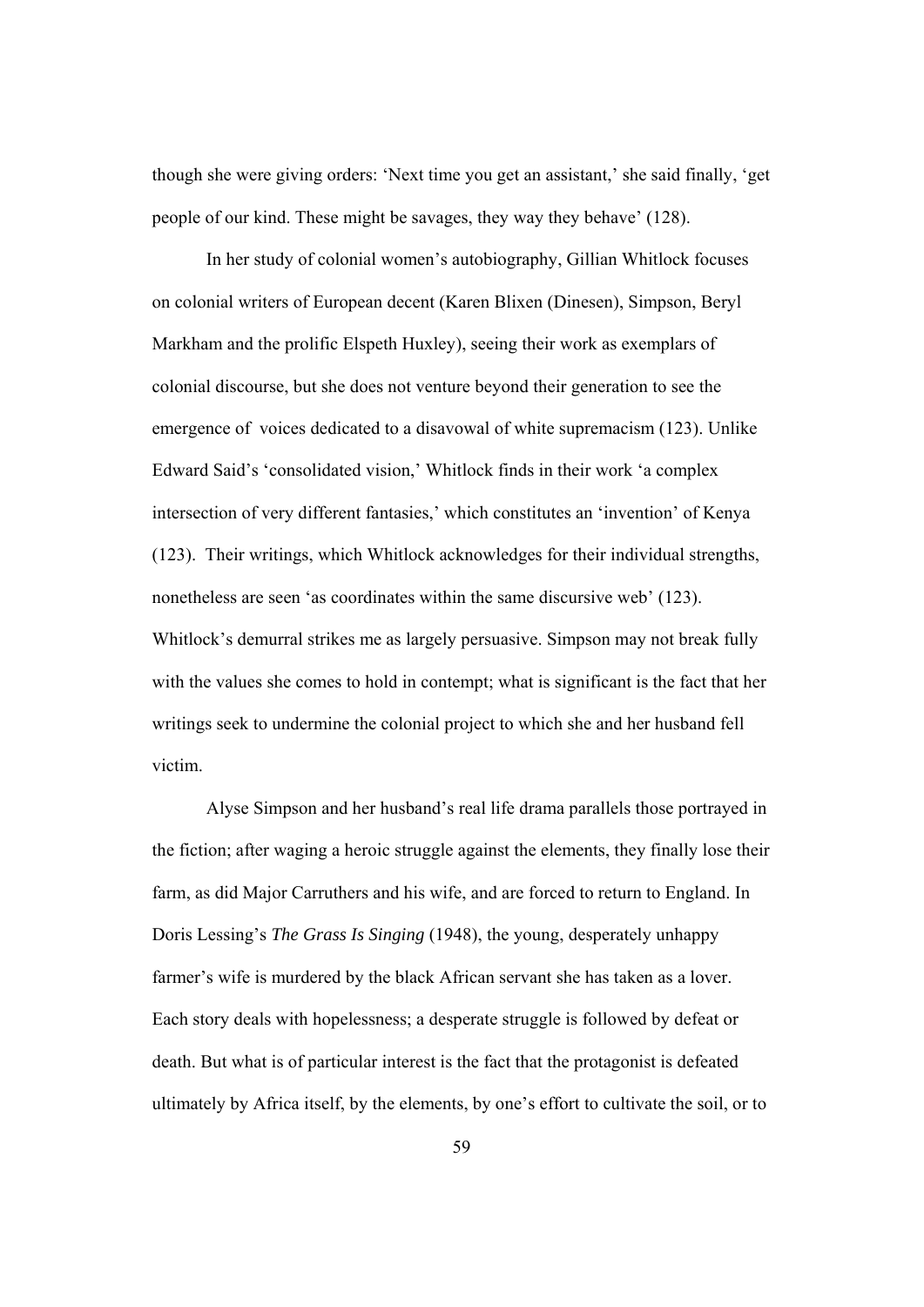build a meaningful life in a setting which defeats toil, which overwhelms the striving of individuals, which reduces civilised life to savagery. 'One of the tropes of Simpson's narrative is degeneration, sterility and the perversity of the natural world in Africa' (Whitlock 122).

Mary Turner, the protagonist of *The Grass Is Singing*, yearned for a husband, but dreaded having to return to the farmland of her youth, because she feared somehow the power of the land to engulf her, to wipe her out, even to overgrow all human life:

She had never become used to the bush, never felt at home in it. Still, after all this time, she felt a stirring of alarm when she realised the strangeness of the encircling veld where little animals moved, and unfamiliar birds talked. Often in the night she woke and thought of the small brick house, like a frail shell that might crush inwards under the presence of the hostile bush. Often she thought how, if they left this place, one wet fermenting season would swallow the small cleared space, and send the young trees thrusting up from the floor, pushing aside brick and cement, so that in a few month there would be nothing left but heaps of rubble about the trunks of trees (187).

*The Grass Is Singing*, one forgets, begins with a murder that from the start the author makes clear nobody intends to solve. There is a sense of foreboding and hopelessness that accompanies the desolate landscape. Instead of the expected pioneering spirit, one is confronted by a peculiar lack of confidence, almost a kind of fatalism that leads to the corruption and nonchalant corruptibility expressed by the investigators who conspire to hide the motive for Mary Turner's murder at the hands of her domestic worker.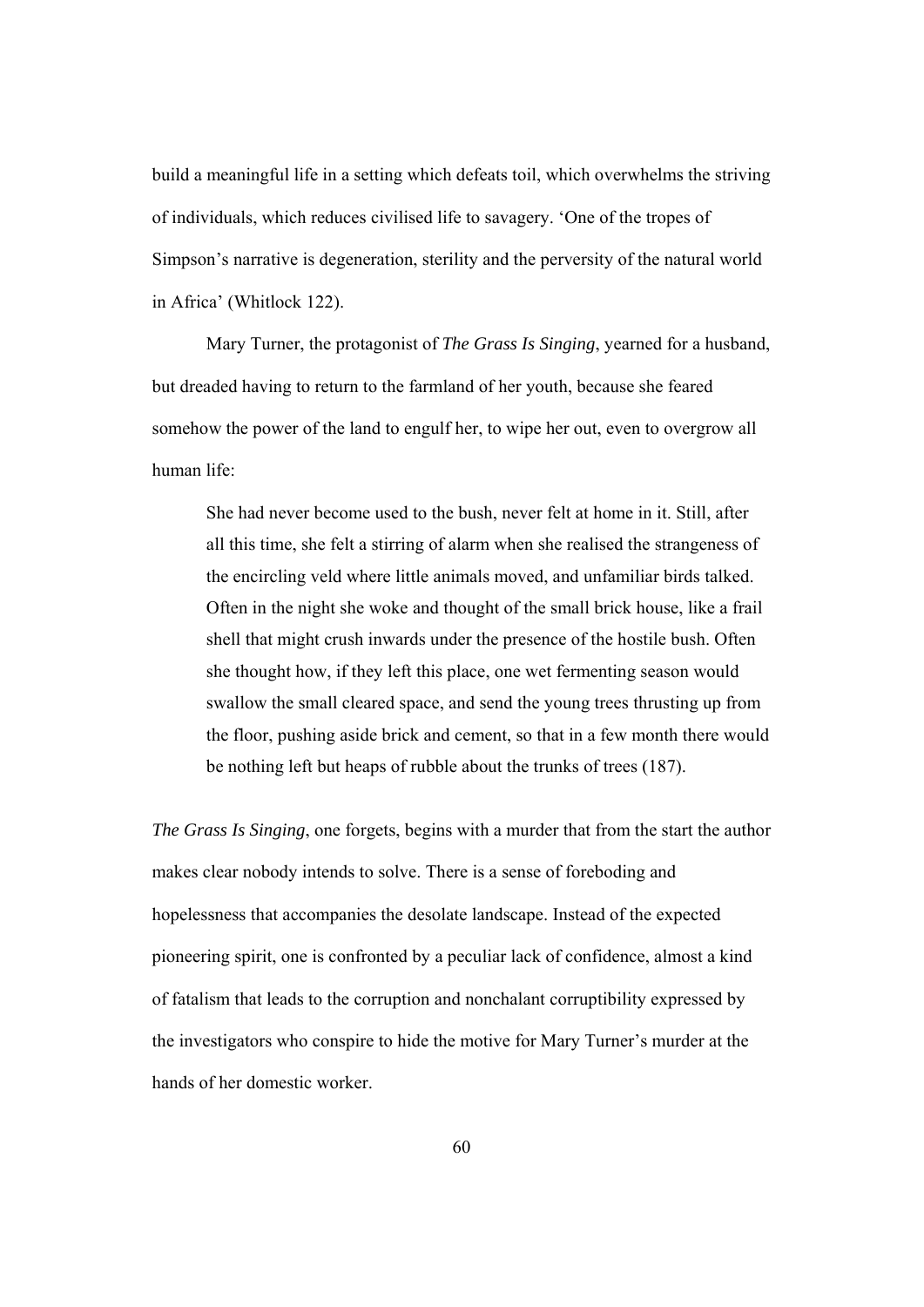In *The Grass Is Singing* silence functions in the service of the social taboo against miscegenation. When the butchered body of Dick Turner's wife is found, the farmer's recently arrived foreman is eager to regale the authorities with his story of how Moses, the house servant, had been taken by Mary as a lover, but nobody was interested in hearing what he had to say. The authorities planned to write their crime reports with the same degree of clarity and brevity found in John Simpson's farm log. The real brutality is to be found in the language itself, as can be found in other crucial works from *Heart of Darkness* to Achebe's *Things Fall Apart.* Lessing's work both echoes and anticipates this insight into the source of colonial brutality. Of course, just the facts obscure human motivation, which is what was intended by the local sheriff when he directed the foreman, who had been a guest in the Turners' home, to choose his words carefully:

'Go ahead. Only remember, I don't want to hear your fancies. I want to hear facts. Have you ever seen anything definite which would throw light on this murder? For instance, have you seen this boy attempting to get at her jewelry, or something like that? Anything that is definite. Not something in the air' (18).

Of course, one could account for the hopelessness and fatalism of these fictional characters and of John and Alyse Simpson's by pointing out peculiarities in their personalities. Africa could be shown to be incidental to these narratives, rather than a force of real importance. It is worth emphasising, however, that even historians of African colonialism use terms similar to the ones employed by novelists to describe the effect of the African landscape on early pioneers.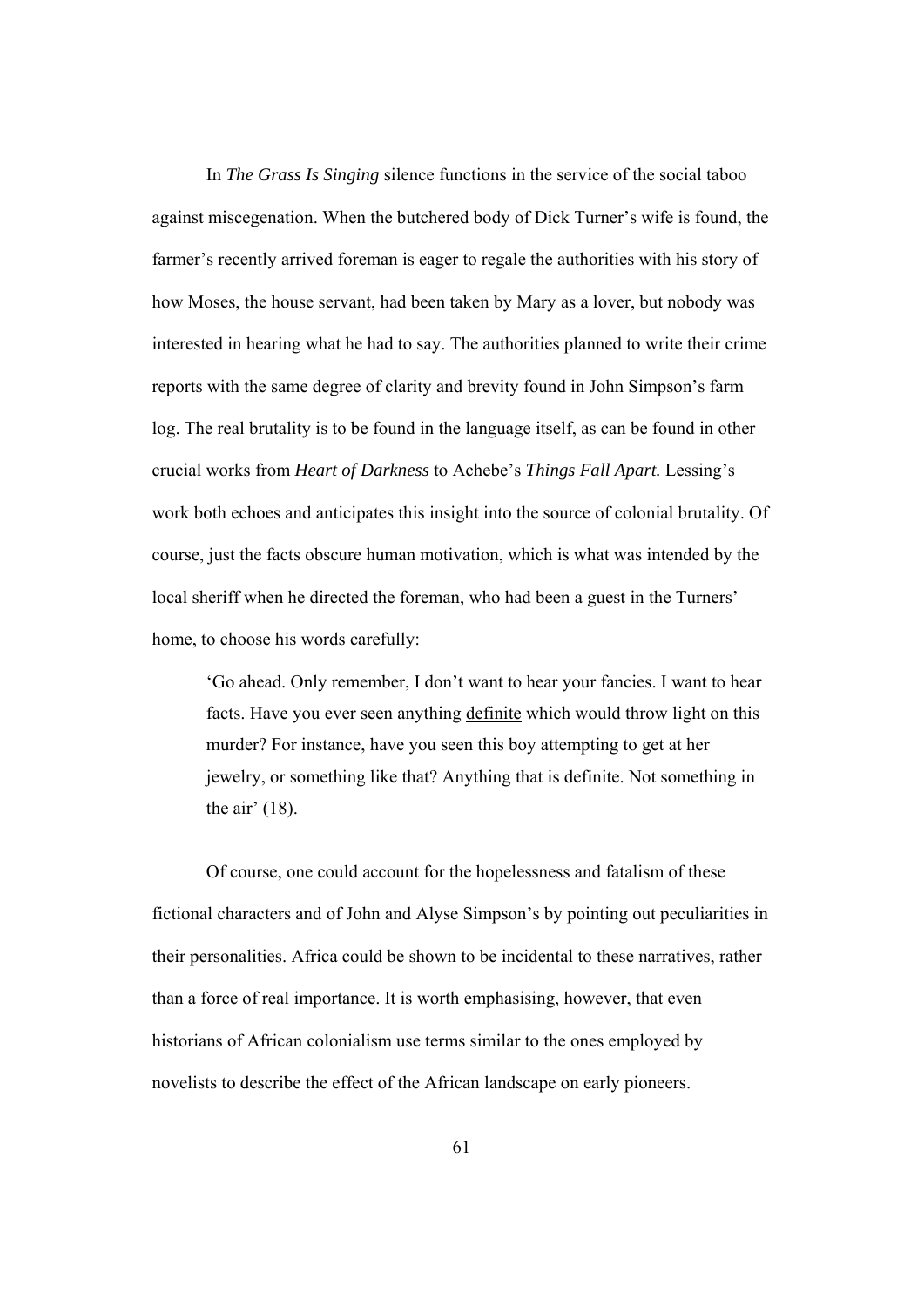Errol Trzebinski (1986), in his study of the settlement of the East Africa protectorate between 1896 and 1920, finds evidence in the lives of the early pioneers for expressions of the kind of despair, loneliness, and desperation discussed already. The fear of oblivion is mentioned, as if to confirm Mary Turner's fears, as well as such signs of mental collapse as alcoholism and anti-social eccentricities. Reading Trzebinski makes one doubt that Simpson or Lessing had to draw deeply on their imaginations:

The early pioneers and administrators lived mostly alone. Few men had white female companionship or domestic ties. They were free to travel, at liberty to mock authority, to take an African girl for the night and remain as anonymous as they wished. They could pan for gold or peg for minerals or they could experiment with crops without emerging from their *shamba* for years. Their lives were their own to put at risk and sometimes they died as a result. The possibility that Africa would swallow them up without trace was always present; a dozen or more men vanished over the next thirty years. A few men turned into eccentrics, others became drunkards; but they cannot be dismissed as nonentities simply because they carried a rifle in one hand and a whisky bottle in the other, or were hungry for land, or because they took an African wife (31).

The fear of actual physical peril is emphasised by Trzebinski. Lessing although aware of and even preoccupied with physical danger, were primarily interested in the phenomenon of the emotional debilitation.

One story in particular by Doris Lessing (1951), 'Plants and Girls', captures dramatically several of the points raised thus far; there is the anger touched on earlier which farmers felt toward the encroachment of the suburbs; the inexplicable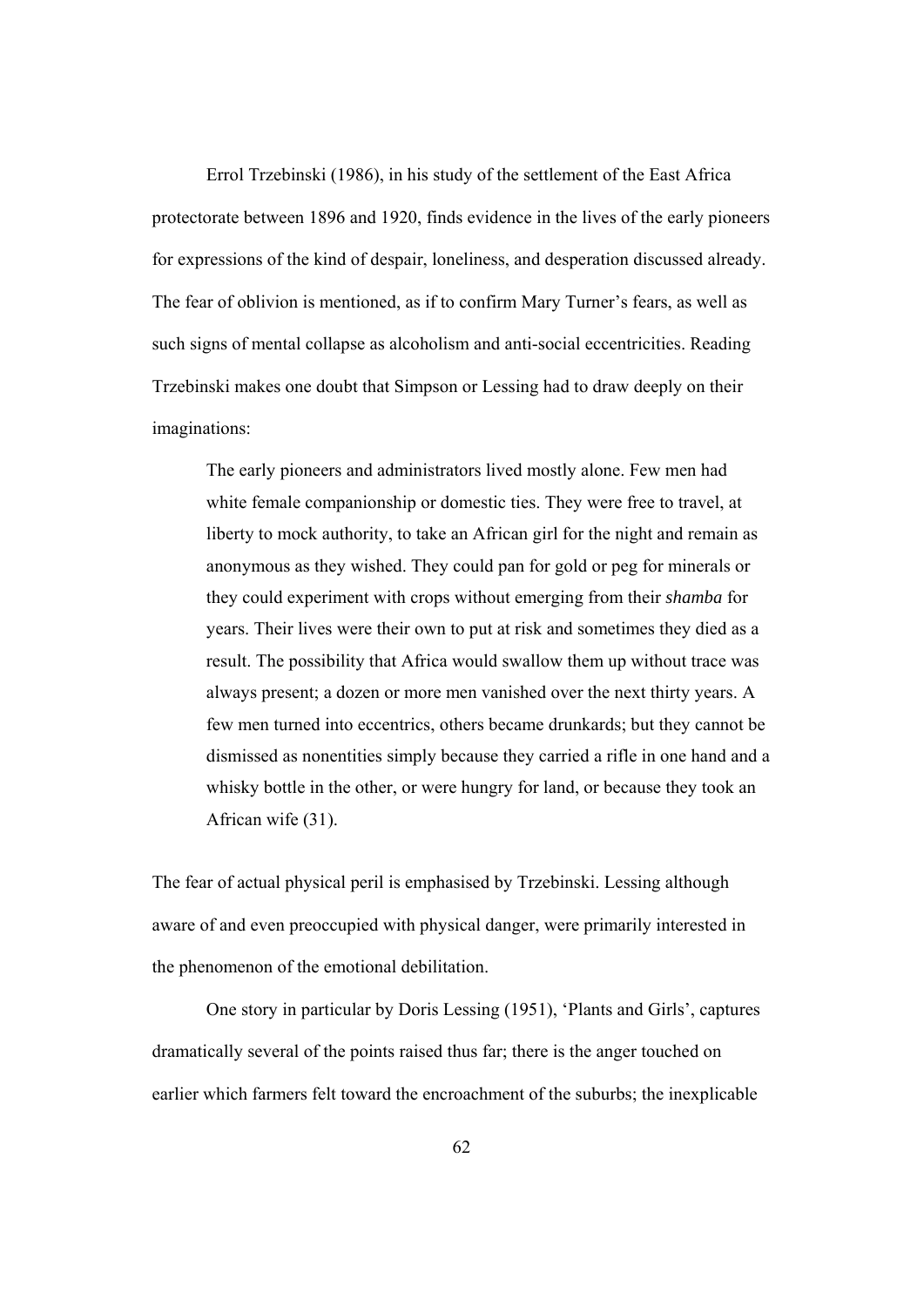fear one had of the bush; the odd disorientation experienced upon leaving an area of familiarity; and finally that sense of menace not easily accounted for. In this story, a young orphan boy becomes increasingly unbalanced in response to the deaths of his parents. He expresses his grief and sense of loss by physically holding and hugging the trunks of trees, as if he felt that he might lose the land as he had lost his family. A young girl he meets falls in love with the seventeen-year-old, and for a while it appears he may snap out of his despair. But, in fact, his behaviour becomes more erratic and bizarre. In the end, the girl falls victim to the boy's savagery, mauled in a weird scene of love-making, where the boy loses all contact with reality:

She saw the hazy brilliant stars surge behind his black head, saw the greenish moonlight pour down the thin hollows of his cheeks, saw the great crazy eyes immediately above hers. The cages of their ribs ground together; and she heard: 'Your hair, dead hair, bones, bones, bones' (617).

Then, suddenly, as if the boy were transformed into a leopard on the attack, he kills her: 'The bared desperate teen came down on her throat, and she arched back as the stars swam and went out' (618). When the boy is found in the morning, he repeats what he had said always when making love to the trees:

When people glanced over the hedge in the strong early sunlight of the next morning they saw him half-lying over the girl, whose body was marked by blood and soil; and he was murmuring: 'Your hair, your leaves, your branches, your rivers' (622).

It is as if the boy had become what has been shown to be a common fear among those living in the wilds of the African veld. Lessing and Gordimer create characters who fear the land because of its power to cast spells on those who enter it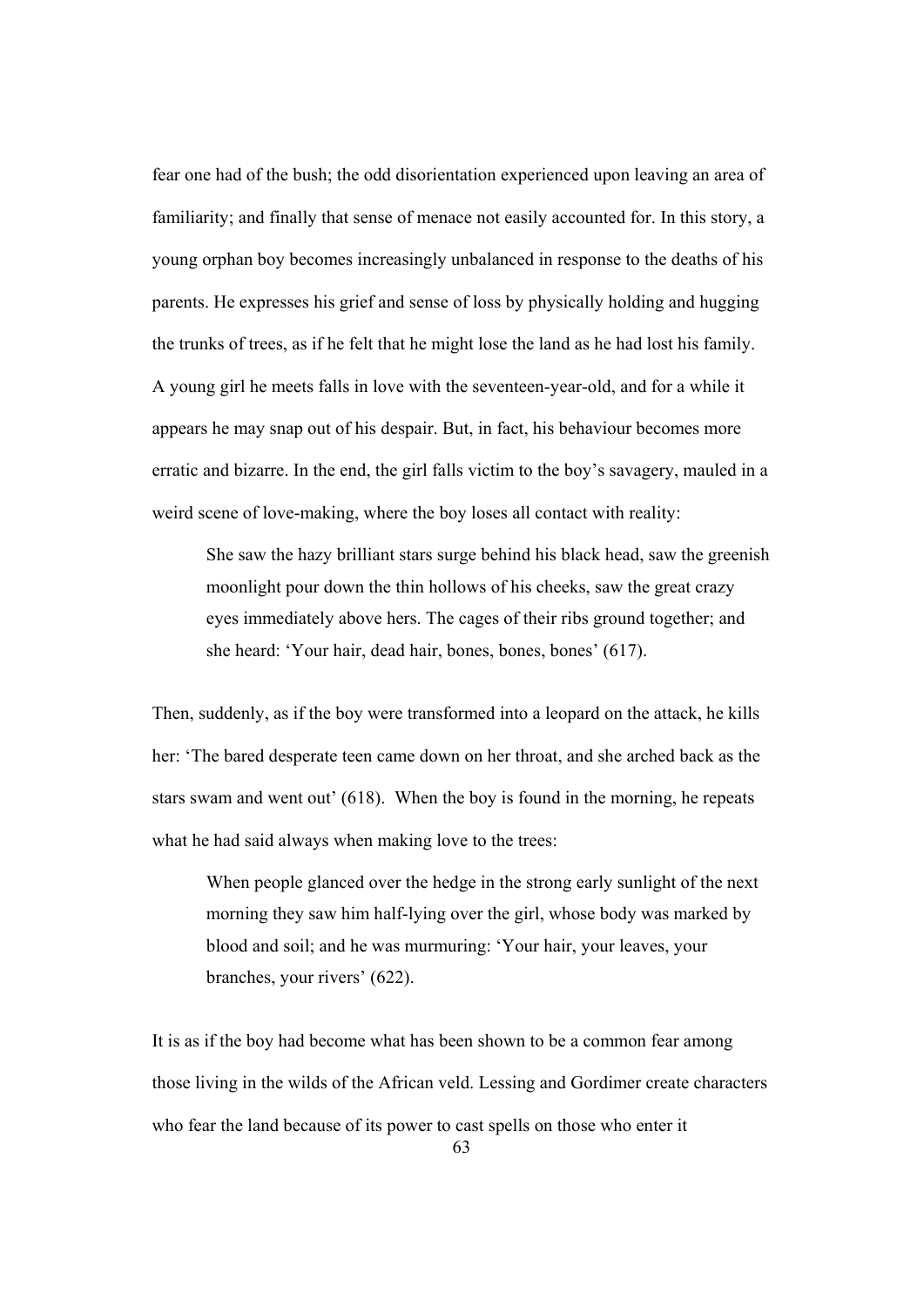unescorted. The boy, alone in the bush, appears to desire to become a part of it. He submits to what others resist.

Measures, of course, were taken to resist the wilds. It has already been indicated that blacks and whites entered the bush with caution. An effort was made to secure oneself psychologically against the alien land by creating a small oasis of the familiar, by domesticating one's surroundings, thus building a kind of protective barrier between oneself and the bush. This was not to keep out wild animals, although fences were constructed for that. Rather, gardens were built to give newcomers a sense of being somewhere else:

The first thing she did on arriving was to change the name of the farm from Kloof Nek to Kloof Grange, making a link with home. One of the houses was denuded of furniture and used as a strange space. It was a square, bare box of a place, stuck in the middle of the bare veld, and its shut windows flashed back light to the sun all day. But her own home had been added to and extended, and surrounded with verandahs and fenced; inside the fence were two acres of garden that she had created over years of toll. And what a garden! These were what she had lived for: her flowering African shrubs, her vivid English lawns, her water-garden with the goldfish and water lilies. Not many people had such a garden (Lessing 1951: 110-111).

It was as if some settlers arranged their land as an extension of the ways they organised their social lives. Attempts were made to domesticate Africa. Class divisions were maintained, along with strict separation of the races. The landscape was made to conform to rigid notions of domestic tranquility. The English gardens described above can be seen as an effort to confine the vastness of the African veld,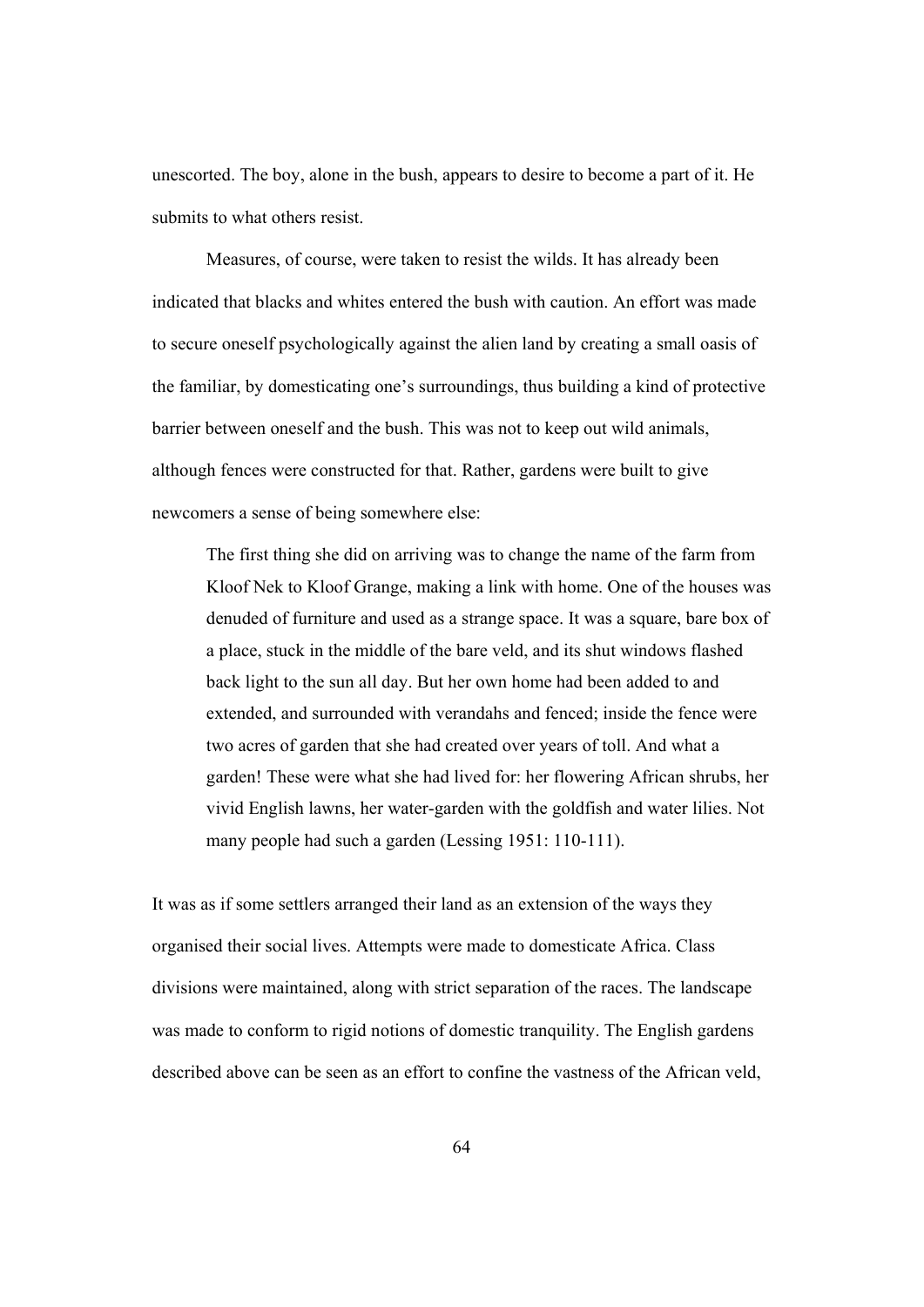to impose the familiar on the exotic, quite literally to build a garden in what to many was seen as a wasteland (Van Herk 1996).

But there were exceptions to those who preferred the familiar. Alyse Simpson admired the kind of men and women who welcomed life in Africa as a chance to break through social barriers. She turned every opportunity for human contact into a celebration, precisely because she felt so desperately lonely. Her isolation on the homestead made her savour human contact in ways which were not easily understood by those living in more populated areas. She longed for companionship, particularly among persons of a similar temper:

One poor heroic woman I found was a class entirely for herself, being the wife of a small greengrocer. The men, I noticed, would probably have mixed; but the women, exiled though they were, remained pathetically middle-class, each trying to surpass the other. It was only the pioneer type of women, the women who knew how to rough it and had at one time or other grown conscious of her lonely plight, who rose above such things. She and only she gained a proper sense of values (38-39).

Of course, such a woman was Simpson herself. One suspects that in this regard Africa was rather good for her. Without the experience, she may not have found cause to rise above the middle-class values of her peers.

While estrangement, isolation, and loneliness took their toll on those either accustomed to social intercourse or fearful of the possibility of disappearing into the vastness of the African terrain, there were others who relished rural life. Adjusting to such a life had its rewards for those individuals who expected little from others, but it tried those who relied on their companions for emotional support. There was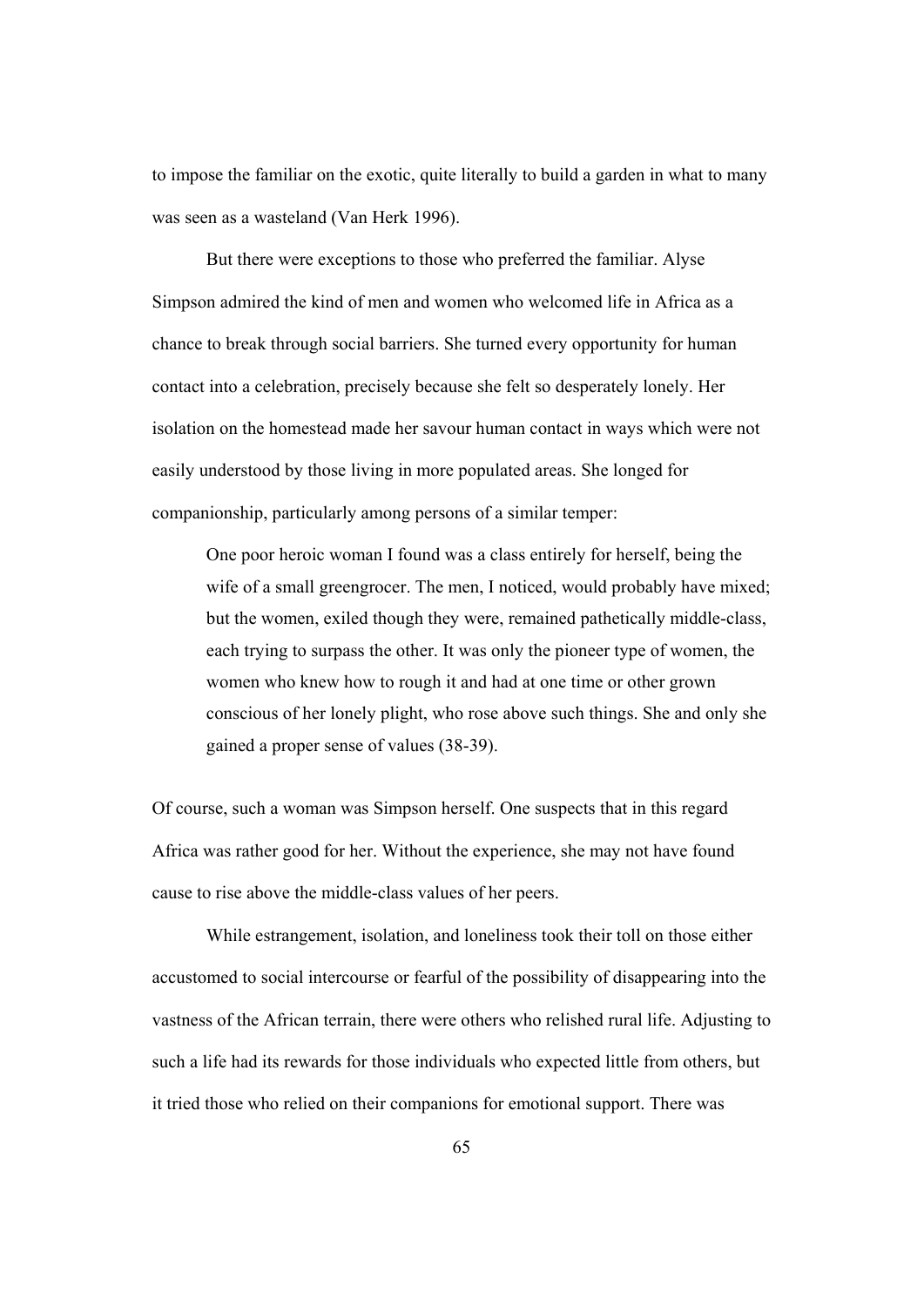something about the African landscape which made those who loved it less able to endure human contact. It was partly the strain of daily labour. These authors describe daily life on the African plain as one of relentless demands, which broke the spirit as well as the backs of even the hardiest. The land also grew on certain individuals who could never feel at home anywhere else.

The trouble between Mary and Dick Turner can be traced to the enormous gap between their responses to the land. For Mary, there would always be something deadly about it. It made her sick and, finally, drove her insane. Tragically, for her, city life was no real alternative, because the despairing isolation of her childhood had made her uncomfortable around people. Dick on the other hand, could not live away from the land. He was maddened by the distractions of the town. In the following passage from *The Grass Is Singing*, Lessing describes the kind of man who was not unusual among the first and second generation of European settlers:

He certainly could not think of himself anywhere but on this farm: he knew every tree on it. This is no figure of speech: he knew the veld he lived from as the natives know it. His was not the sentimental love of the townsman. His sense had been sharpened to the noise of the wind, the song of the birds, the feel of the soil, changers in weather – but they had been dulled to everything else (142).

By 'everything else', the author means to include Dick Turner's miserable wife. The African stories of Doris Lessing are filled with the victims of human neglect. Her women live desperate lives, holed up in shabby hovels without the protection of a decent roof, whose only opportunity for companionship came from native works with whom they were forbidden to become familiar.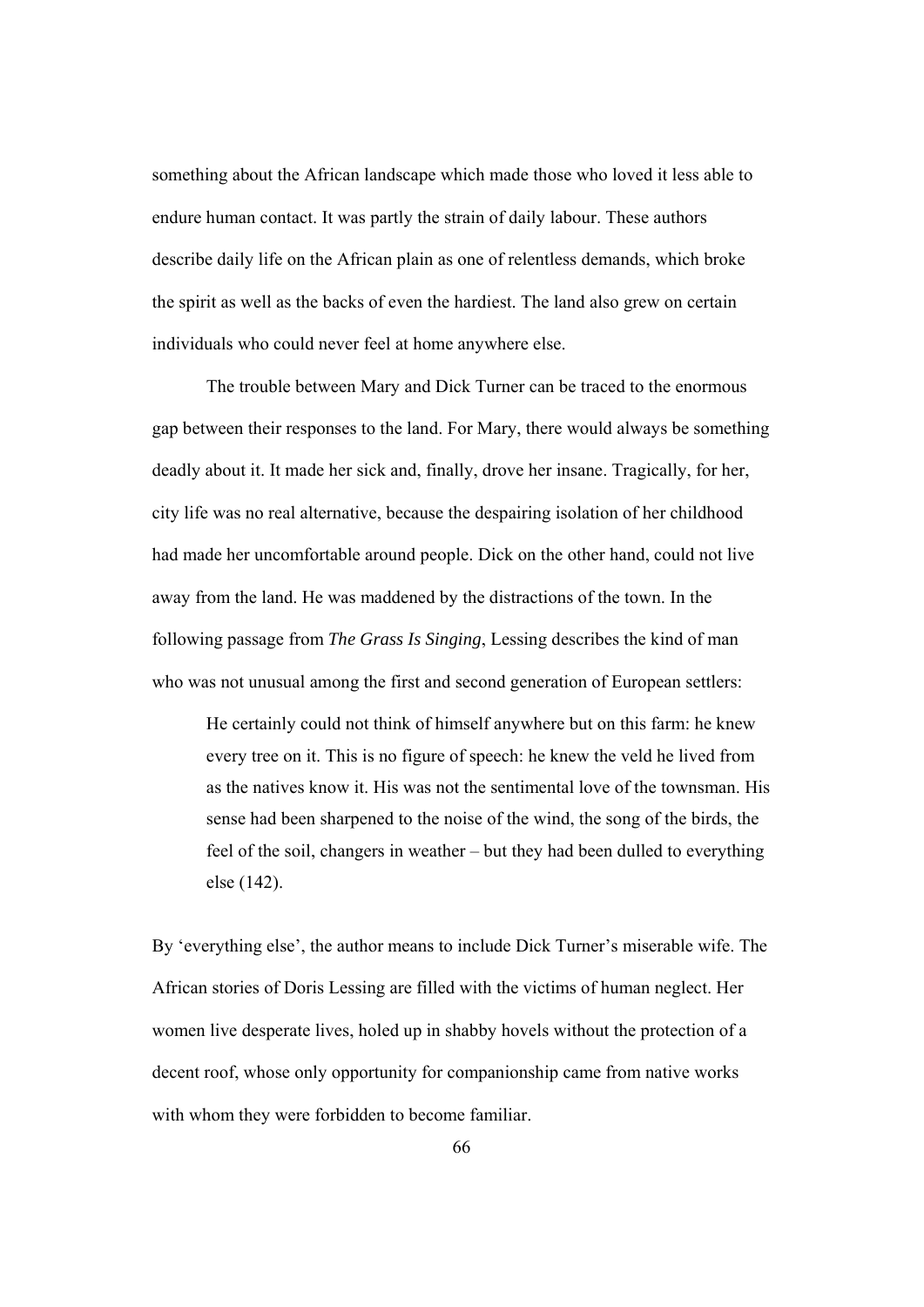What sickened Mary Turner about her husband, however, was not merely the fact that he insisted that they live on his farm. She was willing to give that a try. Nor did she hate him for being so poor. She believed in him at first. What she could not abide was his rapport with the native workers and his insistence that she make an effort to get along with them. This she could not bring herself to do. It was as if the natives brought the land she loathed into her home. She found them disgusting, but gradually she came to find her husband just as revolting, because she began to see in him the characteristics of the blacks. It was as if she were married to one. These are her thoughts:

Why, he seemed to be growing into a native himself, she thought uneasily. He would blow his nose on his fingers into a bush, the way they did; he seemed, standing beside them, to be one of them; even his color was not so different, for he was burned a rich brown, and he seemed to hold himself the same way. And when he laughed with them, cracking some joke to keep them good-humored, he seemed to have gone beyond her reach into a crude horse-humor that shocked her. And what was to be the end of it, she wondered? And then an immense fatigue would grip at her, and she thought dimly: 'What does it matter, after all?' (161).

This is certainly one side of Mary Turner, perhaps the side that reveals a settler norm. Most settlers seem to have maintained their identities by separating themselves from the indigenous peoples and from the land. Mary stands out because she could not resist her urge to have a human relationship with a male domestic. She is uncomfortable with playing her role. She violates codes of the dominant race; her breakdown is a sign of her thwarted impulses. Part of her attraction can be attributed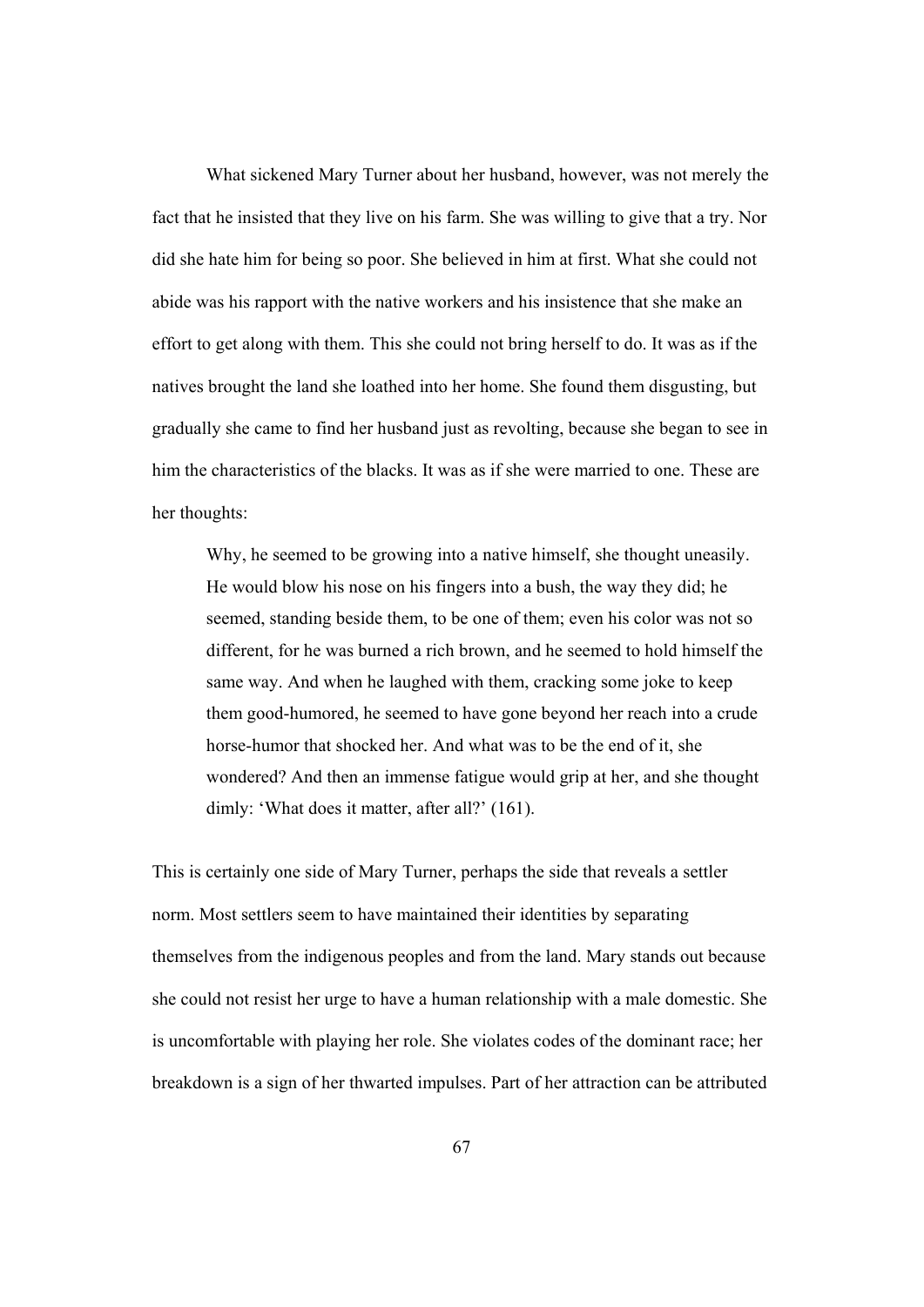to her loss of confidence in her husband who failed to live up to her image of white masculinity.

 Stephen Naudé (2005), in his study of South African novelist William Plomer, analyses the relationship between colonialism and the primitivist setting of adventure romances (5). In his discussion of what he terms 'the problematic reality of interracial sexual relationships,' the author focuses on popular novels by H. Rider Haggard which, he claims, are 'infamous now as much for their misogyny as for their racism' (4). His analysis sheds light on the sexual dynamic between Doris Lessing's protagonists. Unlike the Haggardian trope of white English males sexually attracted to African women, Lessing upsets the accepted taboo by creating a woman attracted to a black male. While it may have been well-known if not accepted that white male residents of the colonies kept black mistresses, Lessing moves into far more dangerous terrain by creating a woman with sexual needs, however ambiguously expressed, in defiance of her own ingrained moral and ideological values. Naudé (2005) claims that such a relationship touched two interwoven chords of colonial repression:

The conquest of African peoples in the colonies and the domestic oppression of women in Europe were justified through appeal to a view the particulars of which were at the same time shaped by that which required justification. In particular, the subjection of women went hand in hand with the stigmatization of female libido. Female virginity and chastity were revered, while for a woman to enjoy sex, or to have more than one sexual partner, was a sign of savagery. Accordingly, the combination of the categories 'woman' and 'black', occupying the bottom rung of the evolutionary ladder, was characterised as pathologically libidinous (5).

68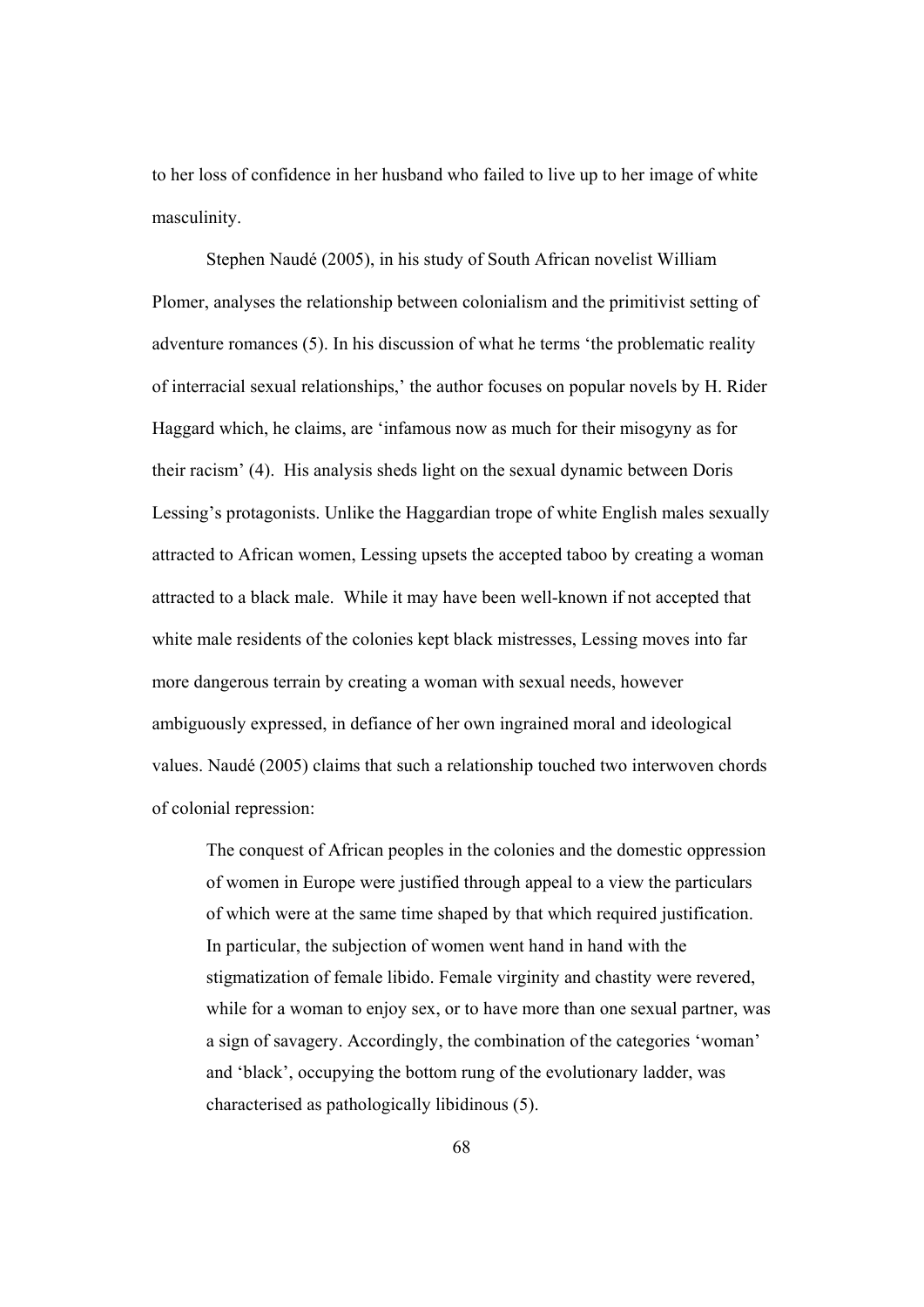Racial taboos as identified here by Naudé explain a great deal of what is happening in this story; they do not go to the heart of the impulse to fantasise that turns Mary from reality.

John Kucich offers an explanation that gives insight into Mary's sexual paranoia, but his study goes further and has wider implications for our understanding of the kind of life depicted by Lessing in *The Grass is Singing* as well as in her *African Stories*:

Through masochistic fantasy, the pain of impotence and abandonment is transformed into fantasies of total control, the fear of annihilation into fantasies of absolute destructive power, the agony of helplessness into fantasies of benign dependence, and the pain of solitude into fantasies of splendid isolation (26-27).

'The agony of helplessness' captures the experience of many of the protagonists examined in this chapter and beyond. These torments, Lessing tells us, defined the lives of her parents (2008). Mary Turner, Mrs. Carruthers, Major Gale's wife: they all display to varying degrees the suffering of Lessing's father's post-traumatic stress disorder and depressions and the consequences of her mother's emotional breakdown (2008: 154-155).

Apathy and fear seem to have been dual reactions to living in isolation. Some fears were, of course, concrete, such as the fear of wild animals. But this apathy is as often an indifference to, even a contempt for patriarchal authority, conformity and social expectation. Mary Turner is finally apathetic to her husband's wishes or to the neighbours' good opinion, but not to personal desire. Living on the edge makes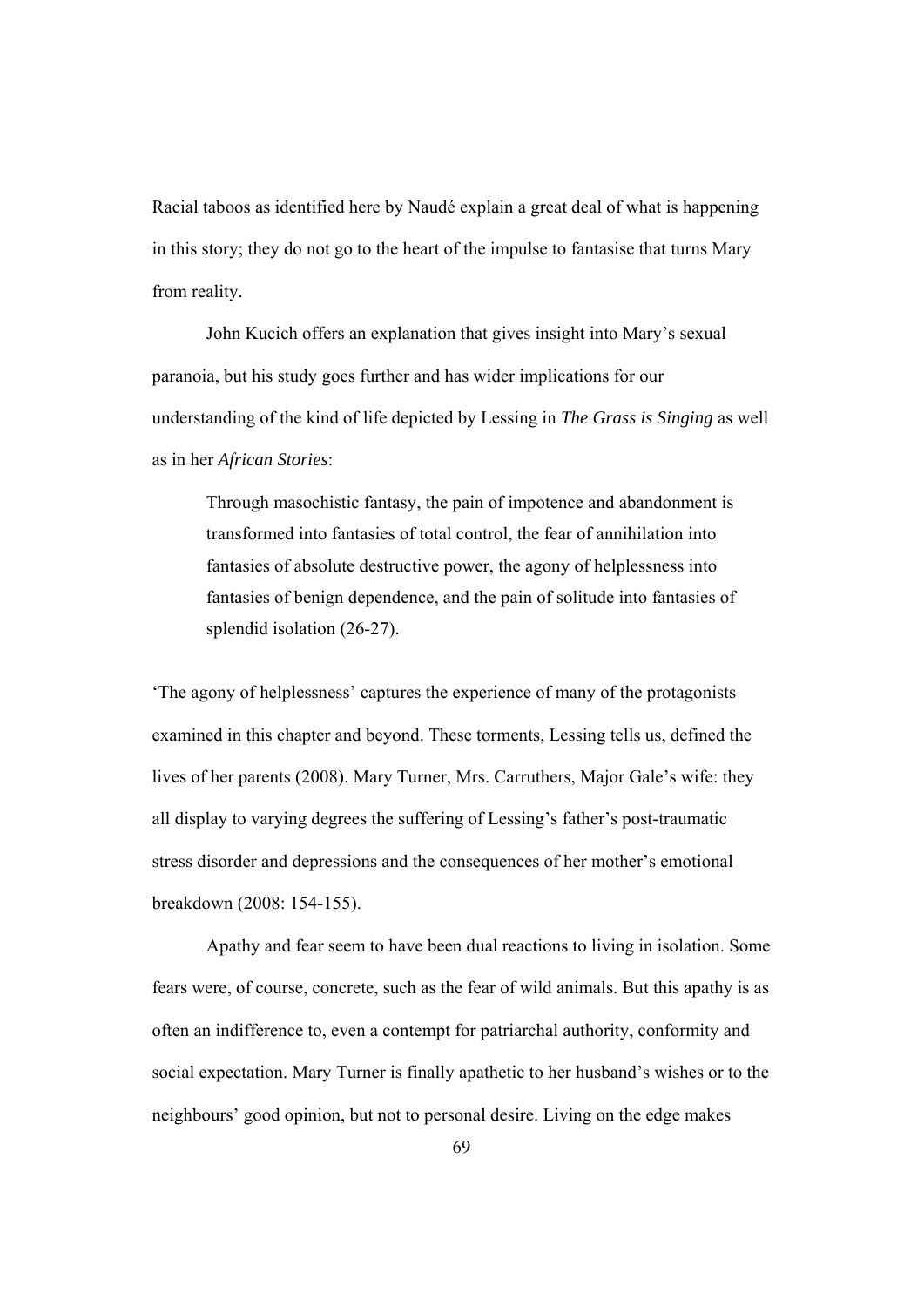Lessing's Mary not in the least apathetic to her own personal desires, but indifferent, impudently and perhaps imprudently, to social convention and to the stigma of transgressive behaviour. Mary Turner has broken one crucial middle-class taboo: she simply no longer cares what other people might think.

Edward Said's analysis of imperial hegemony has no room for female desire, but by ignoring it, he fails in his claim to take full measure of colonialism. Said fails to acknowledge this impulse to act outside what is expected and, by doing so, to lay claim to a kind of personal integrity. It is this impulse which writers such as Lessing and Gordimer consistently privilege. Said makes a strong and persuasive case for the ways imperial hegemony was established and maintained (1994). His central thesis is not in dispute:

The continuity of British imperial policy through the nineteenth century – in face a narrative – is actively accompanied by this novelistic process, whose main purpose is not to raise more questions, not to disturb or otherwise preoccupy attention, but to keep the empire more or less in place (1994: 74).

However, the evidence provided, consisting of post-WWI fiction, suggests the presence of highly disturbing narratives that undermine one's sense of empire. These accounts, written by women, form what amounts to a counter-narrative. The picture that emerges is one of discord and underlying these voices of disquiet are those imperial expectations that were undermined by the Great War. That the authors are women adds complexity to their works' possible meanings; issues of race and gender cannot be ignored, but again and again one finds that the despair was heightened by the clash between reality and the unreal expectations created by the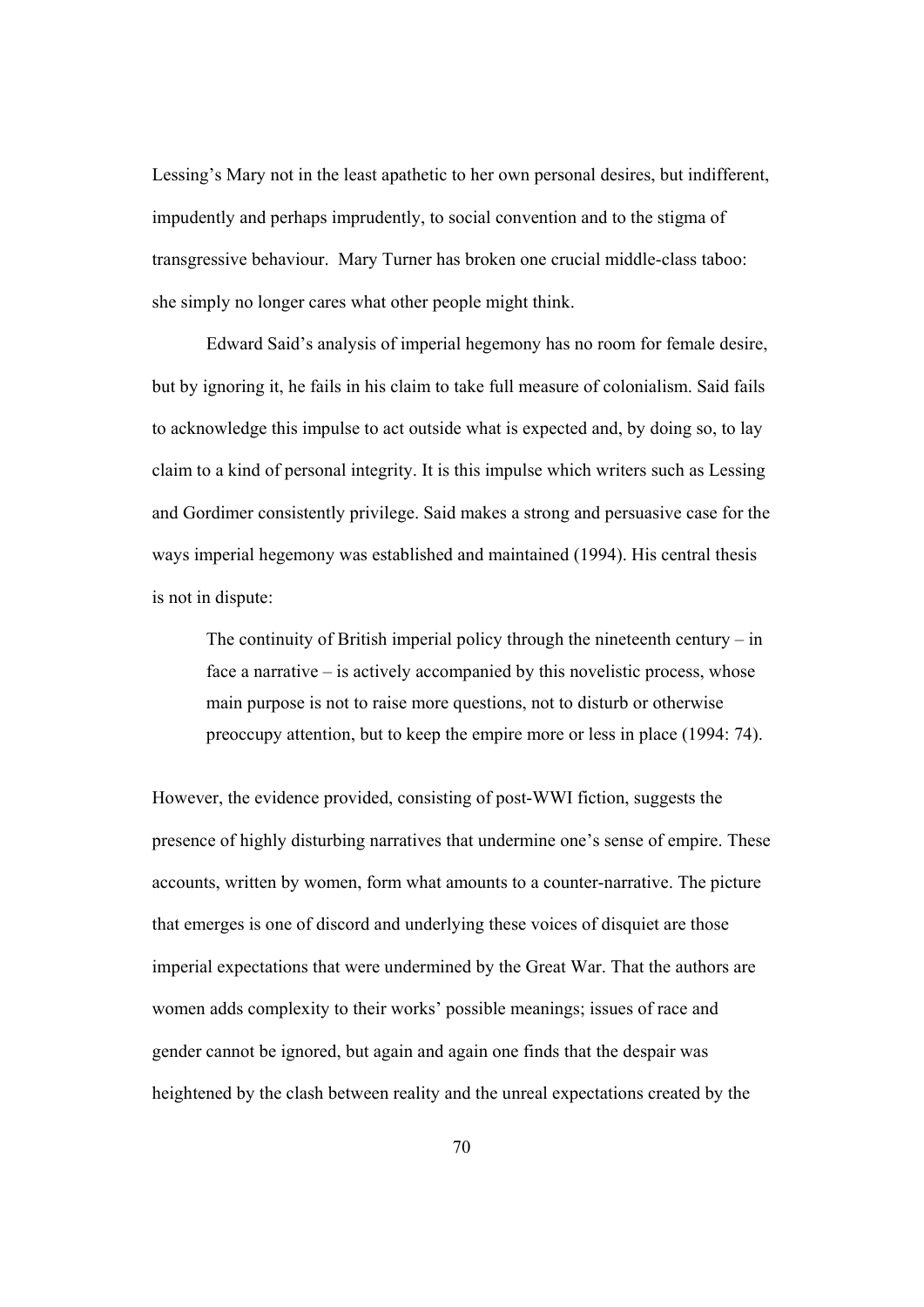monumental disaster of the War. The writers analysed in this chapter fascinate because of their commitment to understanding the desperation and yearning around them.

Silence was not to be taken as an expression of indifference (Ashcroft Griffiths Tiffin 79). Silence was often the language of disquiet, not only among those who missed their homes abroad, but among those who could not adapt to the rapid development in areas of Africa where land and the pioneering way of life were rapidly disappearing. The sense of being engulfed, came from two sides: one came in response to the vastness of the land itself, while the other developed in response to the invasion of newcomers. The literature suggests that silence grew out of isolation; unarticulated rage sprang from the assumption held by settlers that social intercourse was synonymous with intrusiveness. For every one of Lessing's paralysed females, brooding in nostalgic reverie, there is an angry man, too angry for words:

When Dick Turner saw them, and thought of the way people lived in them, and the way the cautious suburban mind was ruining his country, he wanted to swear and to smash and to murder. He could not bear it. He did not put these feeling into words; he had lost the habit of word-spinning, living the life he did, out of the soil all day (1948: 45).

Like many of Lessing's war veterans, Dick Turner could give orders, but he could not talk. Words do not come easily to those who, like Lessing's Dick Turner, wish to dominate others, who demand silent obedience, who are unpracticed in the arts of persuasion. Turner's desperate, even maniacal effort to save his farm resulted in the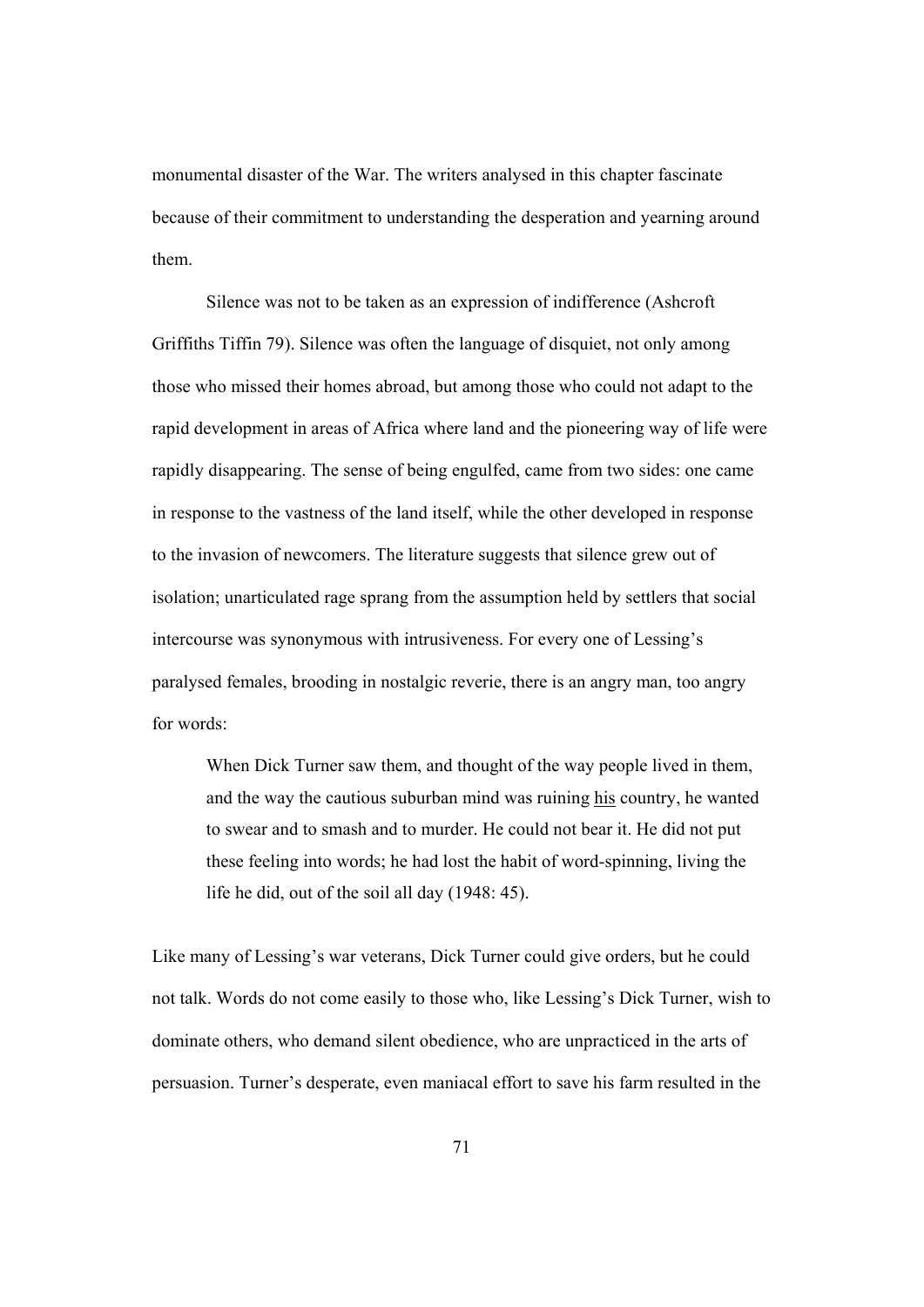virtual abandonment of his wife, who, tragically, sought the affections of the only other person in her life, namely, her black houseboy.

What unsettled the individuals living surrounded by thousands of acres of uninhabited land were often their unjustified fears, moments of terror for which they could not account. What can be seen as a recurring pattern emerges. The 'hardening' of the language, to use Nadine Gordimer's expression, was, evidently, a response in part to the hardening of the inner lives of people forced to adjust to the demands of living in Africa. Apathy grew from their having felt that there was nothing to be done to make themselves feel at ease. When Mrs. Gale, the protagonist in Lessing's 'The De Wets Come to Kloof Grange' panics at the disappearance of her servant, she realises that some of her anxieties had no basis in reality:

She might be screaming for help somewhere for fear of wild animals, for if she crossed the valley into the hills there were leopards, lions, wild dogs. Mrs. Gale suddenly caught her breath in an agony of fear: the valley! …Anything might have happened. And worse than any of the actual physical dangers was the danger of falling a victim to fear: being alone on the veld, at night, knowing oneself lost: this was enough to send anyone off balance (129).

Lessing's collected short fiction in the context of her autobiographical writings taken collectively suggest that there was a strong interplay between her war-stricken home, with its own nightmares and the free-floating anxieties that dominate writings of the open veld.

Trzebinski,, author of *The Kenya Pioneers* (1986), concentrates on the glamorous aristocrats of the pre-War Highlands, such as Isak Dinesen, and early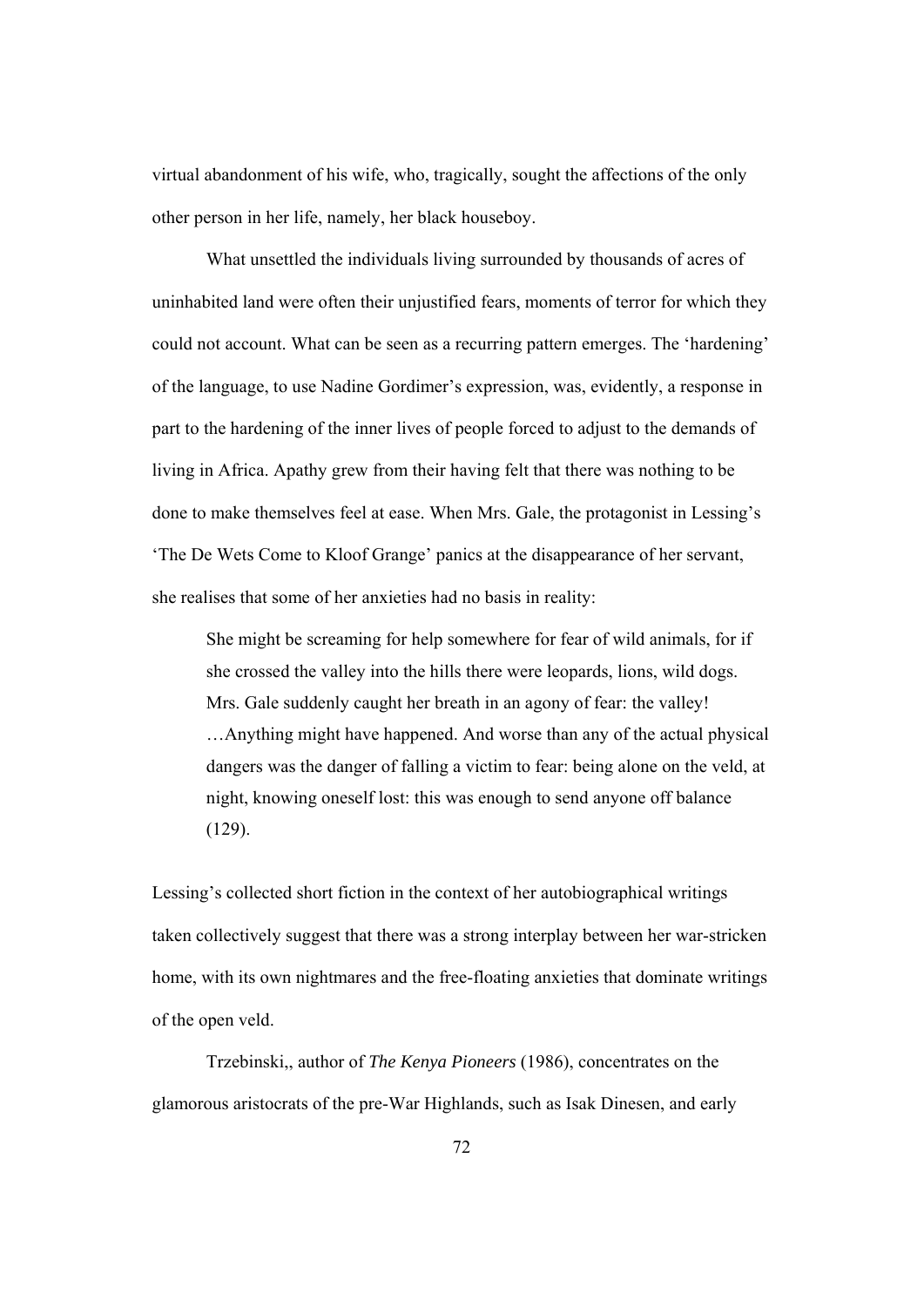trekkers, whose memories are filled with first impressions, rather than on middleclass farmers, whose experiences were often so disillusioning. Nonetheless, his insights into the hold Africa had on some Europeans confirm certain aspects of the lives found depicted in the literature.

Nostalgia played a large role in shaping the memories of these forced to leave Africa, just as homesickness was suffered by those stranded there. Trzebinski suggests that some of those who abandoned Africa looked back on their lives in the bush somewhat forgetful of the hardships. This tendency cuts across class lines:

To be one's own master in Africa was heady and they yearned for the magic of open spaces, where aloes blossomed red in clumps among the rocks and there was joy in the sound of the spurfowl going up and down the chromatic scale after the rain. The longing was like an undulating fever for which there was no real cure… In Europe too they missed the thundering of rain on the corrugated iron roof. As they sheltered from the wet even the walls of their primitive homes spelled adventure. These were adorned with ever-growing collections of animal horns, hooves, reptile skins, ostrich eggs, lion claws, the pelts of colobus monkey, lion or leopard… Europe was more secure and comfortable but undeniably less exciting (103-104).

No doubt some former settlers remembered Africa in this way, particularly those who had roofs over their heads. While 'magic' may capture the allure of Africa's open spaces, the literature suggests 'dread' as a more apt expression. This historian, as others, seems to have been taken in by the reputation of Africa created by the upper-class sportsmen as a place of natural wonder and adventure. To be sure, Alyse Simpson and her husband did not return with memories of this kind.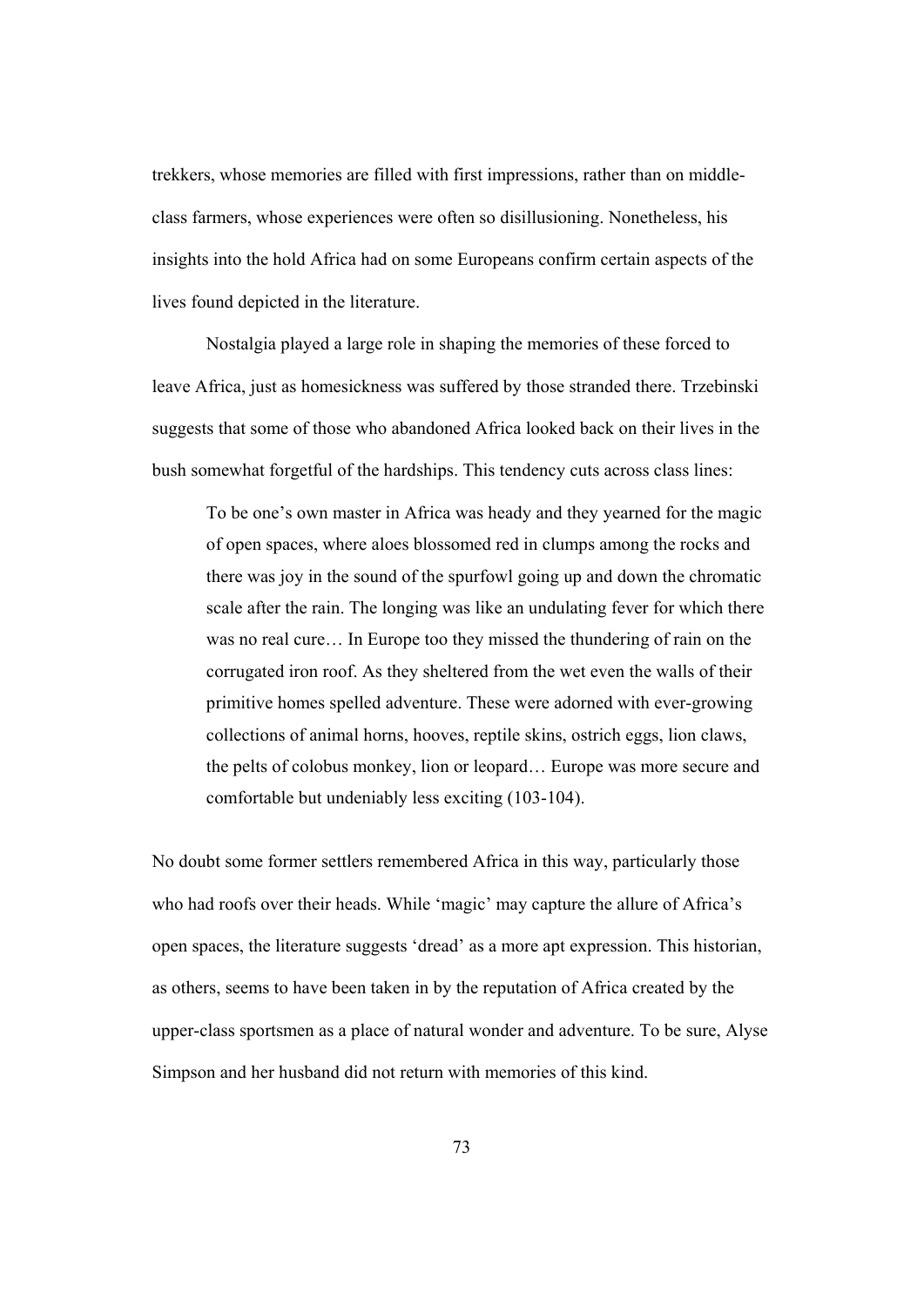Doris Lessing's stories indicate that a harsher reality was faced by earlier settlers. What Trzebinski's description does confirm, however, is the way many Europeans hoped life in Africa would be. Such hopes were exploited by those who had an interest in the sale of land in Africa. The profound disappointment experienced by immigrants is a major element informing the literature of settler colonialism.

In point of fact, a vast propaganda machine was at work in the service of European colonialism. Evidence of its success can be found in the patterns of immigration to the African colonies. Alyse Simpson makes clear that this was what lured her and her husband to Africa. What so appalled women like Alyse Simpson was the enormous gap between reality and what they were told to expect. She was guided, Whitlock writes, by the

desire to unravel the vision of British East Africa as a lost Eden by pursuing the other term of the oppositions which are the repertoire of the East African dream: regeneration and degeneration, freedom and imprisonment and eloquence and silence (118).

The emotional letdown was so great that the Simpsons never recovered. For her and her husband, it meant the loss of their youth, as well as their life savings. The disappointment embittered Simpson to those whose efforts had succeeded in convincing people like her that paradise could be found in Africa. Lessing, too, now several decades later, remembers the promises made to settlers, mainly war veterans, whose war-shattered spirits were no doubt intoxicated by the lure of certain wealth:

My parents, on leave from Persia, were at the Empire Exhibition, and the Southern Rhodesian stall had great mealie cobs, and the invitation: 'get rich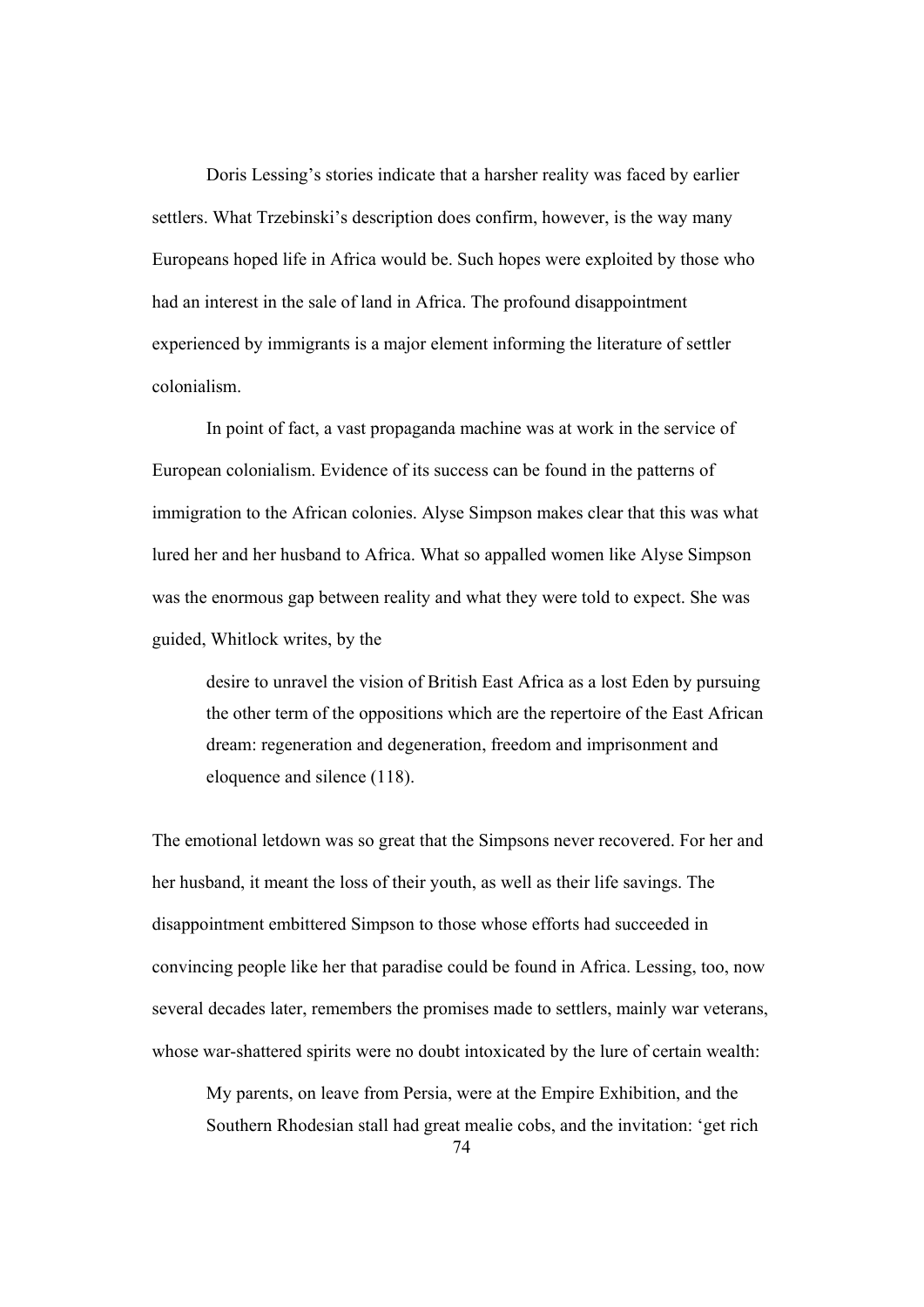on maise.' Do you mean to say those idiots believed a slogan on a stall at an exhibition? (2008: 173).

The point, of course, is that such 'idiots' made up the bulk of the postwar immigrants and their disillusionment, their disappointment, and their discontent did much to inform the disquiet that informed settler writings in the next generation.

There is no mistaking the rage confronted in the literature of Africa. Rage against social injustice hardly requires discussion. What is interesting is the tremendous anger directed against words, rather than against acts. Simpson's memoir is a virtual diatribe against the lies of colonial publications and the rhetoric of Empire.

The dilemma facing the writer in such surroundings has to do with forging a vital language out of an essential banality. The paradox facing white Africans grew out of the conviction held by blacks and whites that English had functioned in the service of lies. The profound distrust between the races evolved gradually into distrust for words themselves. The challenge taken up by African writers can be understood as an effort to find an adequate means of responding to the vastness of the African setting rather than shrinking from it. The dilemma lay in restoring the relationship between meaning and words which had been lost when language was reduced to empty rhetoric.

Many authors wrote as a means of setting the record straight, and in direct opposition to the kind of safari memories and literary works by authors such as Hemingway and Dinesen which glamourised African life as it had been lived before the Great War. Again Whitlock: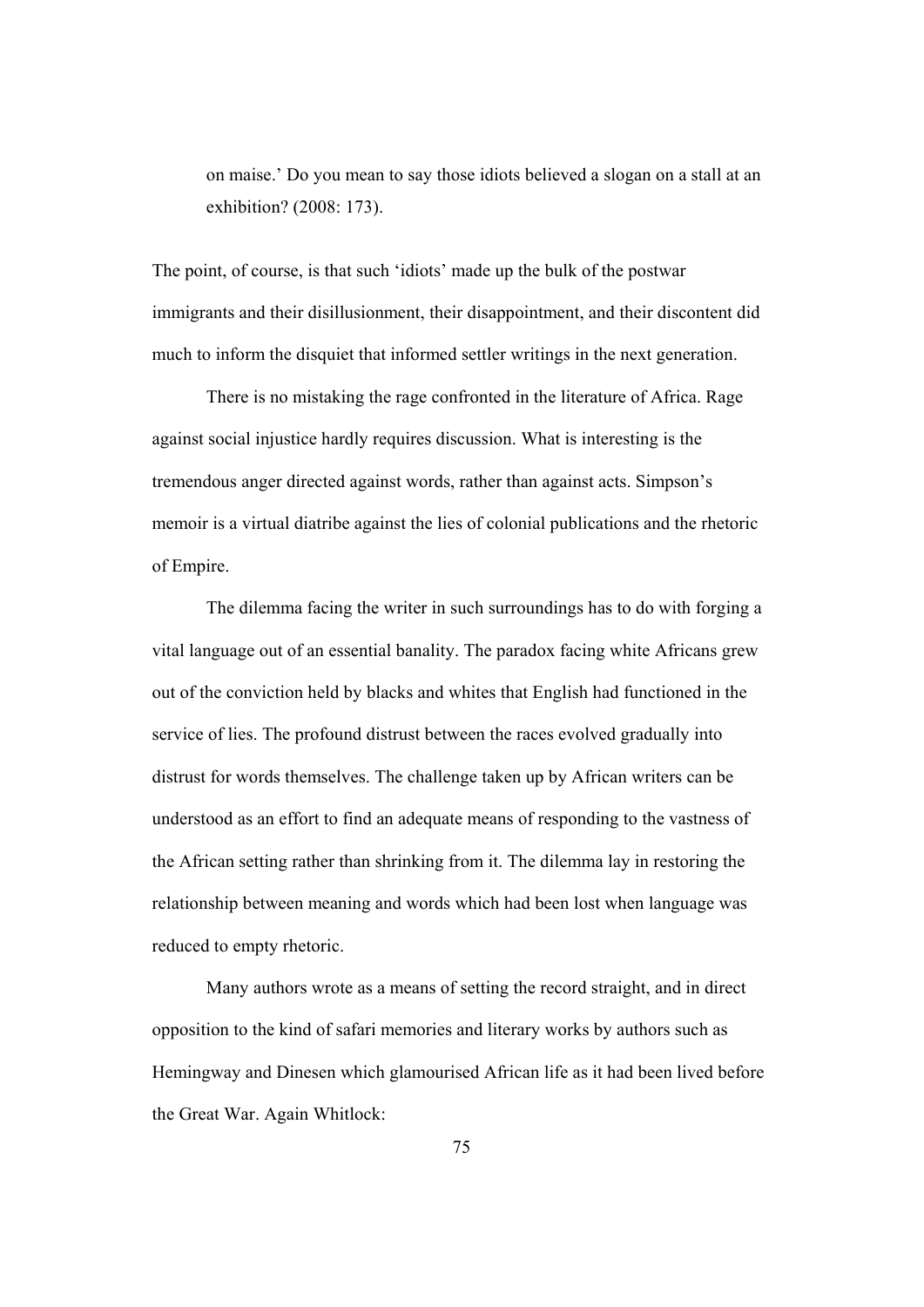The imperfect Kenya of *The Land That Never Was* is in a kind of dramatic dialogue with that other Kenya of the booster literature and the travelogue, a dialogue which places the reader at a site of ambiguity, irony, and difference (119).

In contrast to Jane Austen's imperial assumptions, as described by Edward Said (2000) when he claims that 'the importance of an empire to the situation at home' is vital to Austen (358), Alyse Simpson's work shows these assumptions undermined by staleness and hypocrisy. Whitlock finds this expressed by Simpson's protagonist who at once experiences homesickness and rage:

Joan [Simpson's pseudonym] is scathing of the blinkered, self-serving ways in which those who remain in England – their family, the public, the government – use the Empire as a panacea for social and economic problems which need to be addressed in Britain itself (122).

In *Islands of White* (1987), Dane Kennedy's history of the European settlements in Kenya and Southern Rhodesia, evidence of early publicity campaigns shows how years of organised efforts by governmental and entrepreneurial agencies sought to depict Africa as a kind of paradise. Indeed, figures show that the number of immigrants to Rhodesia, for example, more than doubled between the end of hostilities in 1918 and 1920 (Mlambo 1998). Kennedy provides numerous examples which confirm the Simpsons' testimony of having been victimised by a campaign to exploit their naïve dreams and their ignorance:

One of the most imaginative methods employed by the Kenya Association to attract settlers was through various subsidiary organizations with specialised publicity appeals. Retirement! Why not in Africa?, a pamphlet published by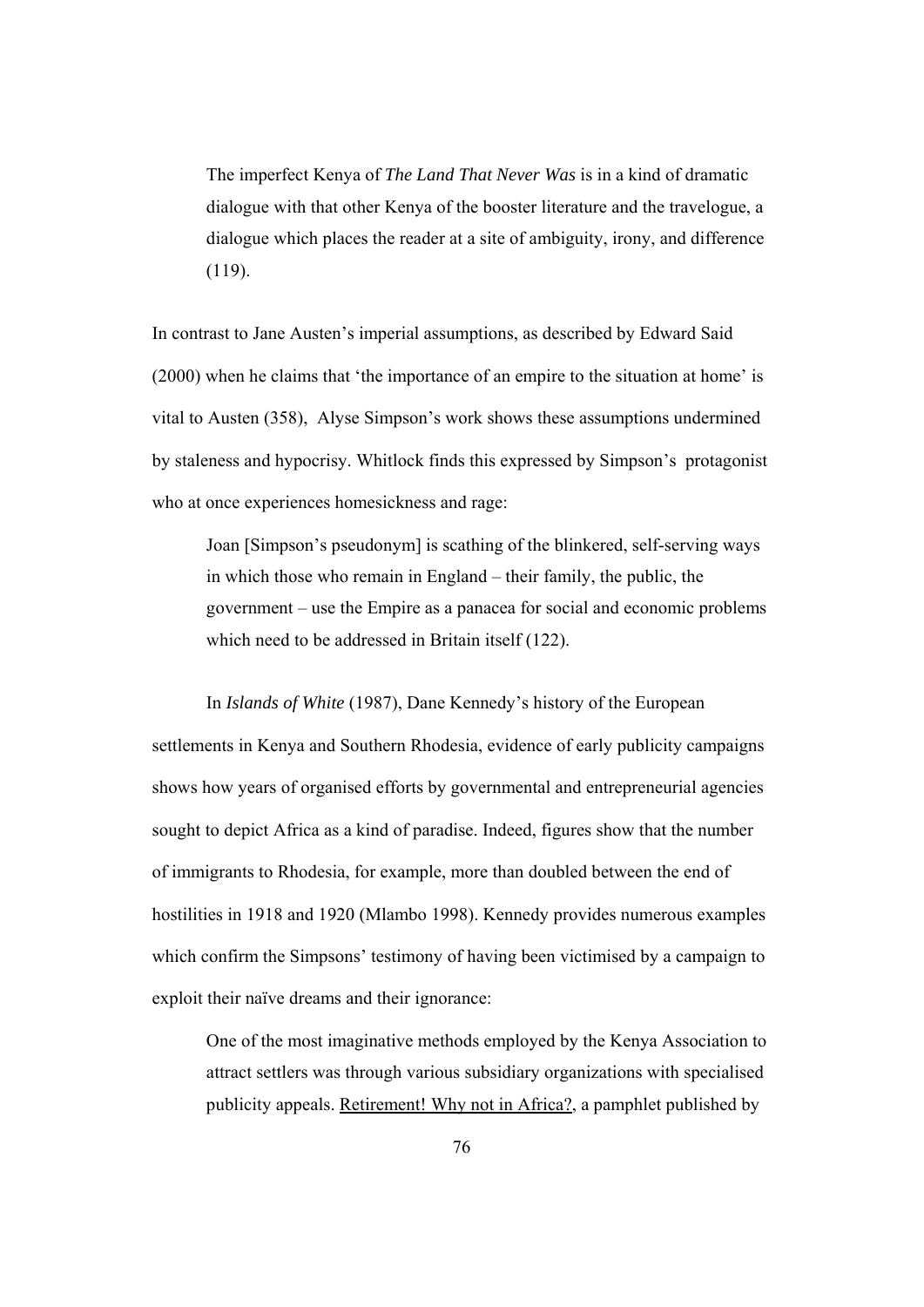the East India Association, consisted of testimonials about the good life its members had found in Kenya…Come to Kenya and visit Njoro was the title of one pamphlet, a slick solicitation of retirees with secure pensions. They were beckoned, in the effusive praise from the text, by the colony's climate, spectacular scenery, affordable housing, abundant servants, luxuriant gardens, and multifarious sports… (84).

Of course, what the typical immigrant actually faced were relentless rains, failed crops, disease, and the threat of death. The relevance Kennedy's research has for this discussion pertains to the ways such inflated expectations altered the ways the colonists actually experienced life in Africa. Many of the descriptions of the African landscape and of the colonists' responses to it suggest not only that white settlers missed their familiar surroundings, but that they were shocked by the kind of terrain they were expected to call home. A more honest description of the African landscape may have made the adjustment easier to handle.

Even though the Simpsons escaped from their disastrous experience in Africa, Alyse could not free herself from the lie which had sent her there in the first place. From this she suffered more than the ordeal of Africa itself. Having endured the hardships and, it must be said, the exhilaration of pioneer living, she was denied the chance to tell her story. Her life, like Kurtz's final message, was distorted by those who had not the courage to face her horrible message. Back in the comforts of England, Alyse was forced into the role of Conrad's Marlow, telling comforting lies, or made to fall silent before those who were convinced they knew better:

They still strongly advocated emigration – for others. Their theories were wonderful, but wildly off the mark. John refused to talk about his doings of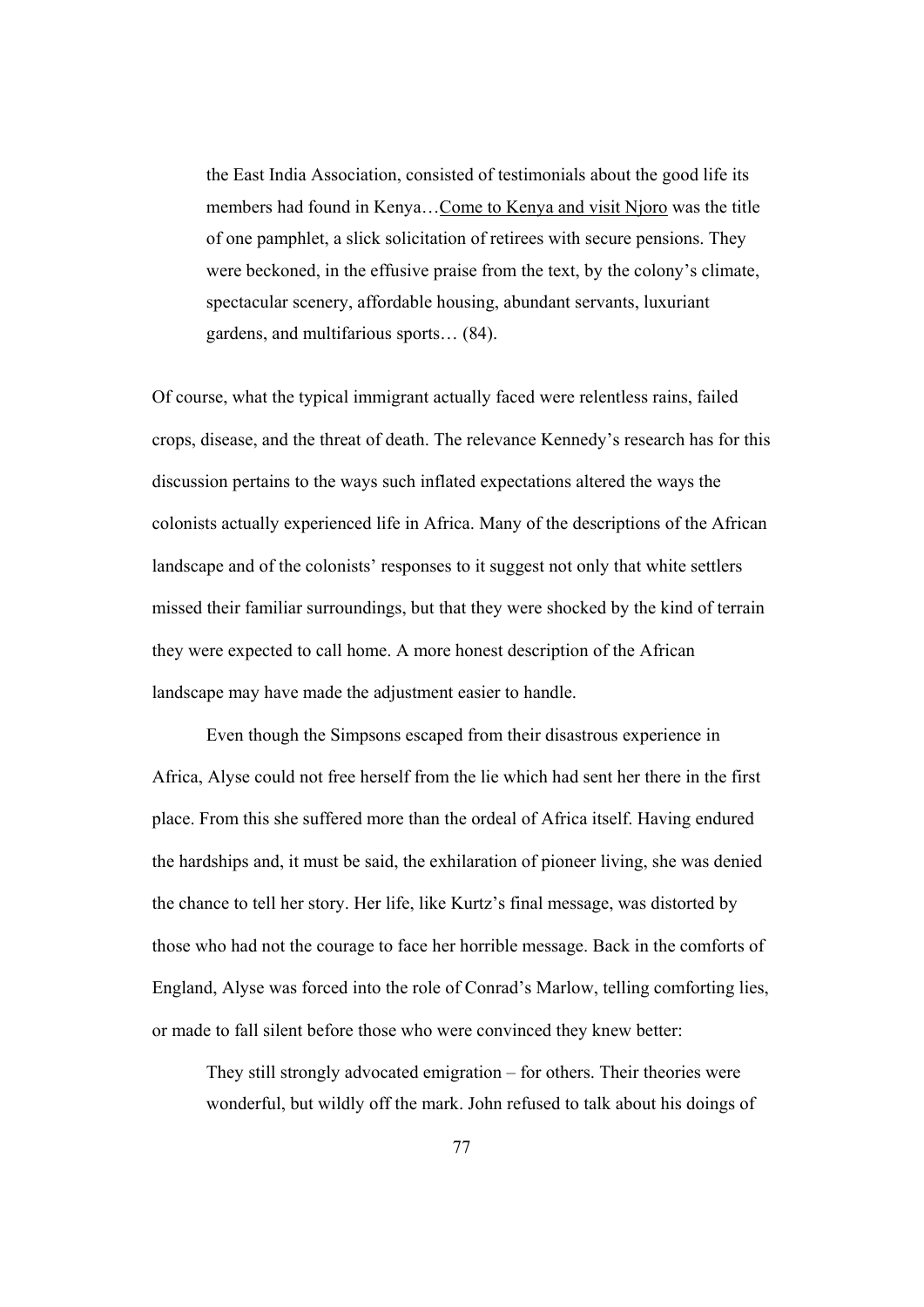the last six years: never to this day has he spoken of them to anyone. In many ways it was a pity, for lacking imagination as well as information, our elders formed their own opinions and judged us harshly… We had suddenly become of no account, having failed to return with our fortunes made… 'If they weren't happy out there,' I heard a voice from the cloakroom saying, 'they should have been! Not everybody has a piece of land, a thousand acres, at their disposal, to just do as they like with. Mark my word, they'll regret leaving….' (270-271).

Simpson's testimony, as she herself attests, is easily dismissed or marginalised as evidence of her and her husband's failure of will. Her experience in England suggests that the publicity machine was hard to break. It was successful in creating an image of Africa which was difficult to counter. Then, too, the idea of a distant paradise may have satisfied the needs of those who want to believe that such places exist. Whitlock points out that

[b]y transforming her own experiences into those of John and Joan, by using pseudonyms and fictitious places, Simpson is able to mimic and reverse the conventions and tropes of white settler imaginary quite ruthlessly (120).

 This chapter has demonstrated that the reverberations of World War I and II have been neglected in postcolonial writing on white settlers. By focusing on narratives of white settlers in eastern and southern Africa, I have attempted to illuminate the conflicts settlers experienced making a new life on the plains of Africa. Works by European immigrants and African natives of European descent have been are discussed in an effort to provide an accurate understanding of how the authors of these texts responded to living at in rural southern and eastern Africa.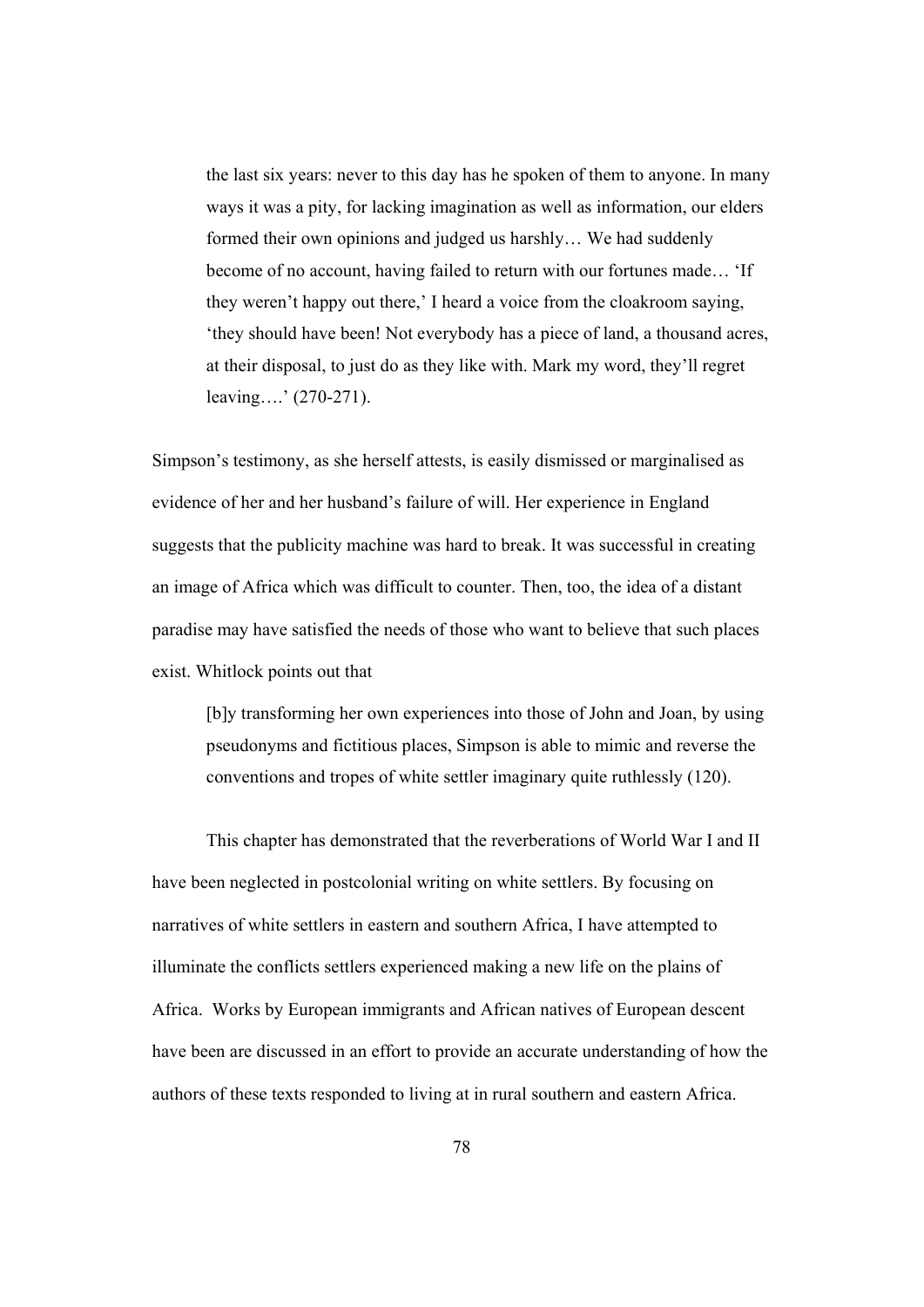These authors' narratives describe characters caught between the world they inhabited in Africa and the lives they had left behind. The predicament of the settlers was often made more difficult by their inability to unburden themselves of their pasts, which often included war wounds, physical or emotional.

In this chapter I have not proposed a radically new set of conclusions about the settlers, but I have sought to show how war memories affected and shaped settlers' lives. The inhabitants of these disparate lands felt at once drawn to their new surroundings and at the same time alienated. An attempt has been made to understand the source and expression of this tension as seen in the work of writers such as Alyse Simpson, Doris Lessing and Nadine Gordimer. I hope to have shown how the experience of living in Africa both exacerbated and relieved anxieties and fears that may have been part of the burden of being part of a war generation. In proposing these arguments, critical neglect has been considered and attributed to an impositional tendency in analyses of imperialism, which emphasise affirmations of cultural hegemony. It has been a principal aim of this chapter to show how settlers responded to their experiences by creating lasting impressions of discontent. Anxieties often turned into transgressive behaviours which undermined rather than strengthened assumptions of imperial authority. These writers, in fact, produced narratives of distress that undermine rather than reinforce hegemonic forces.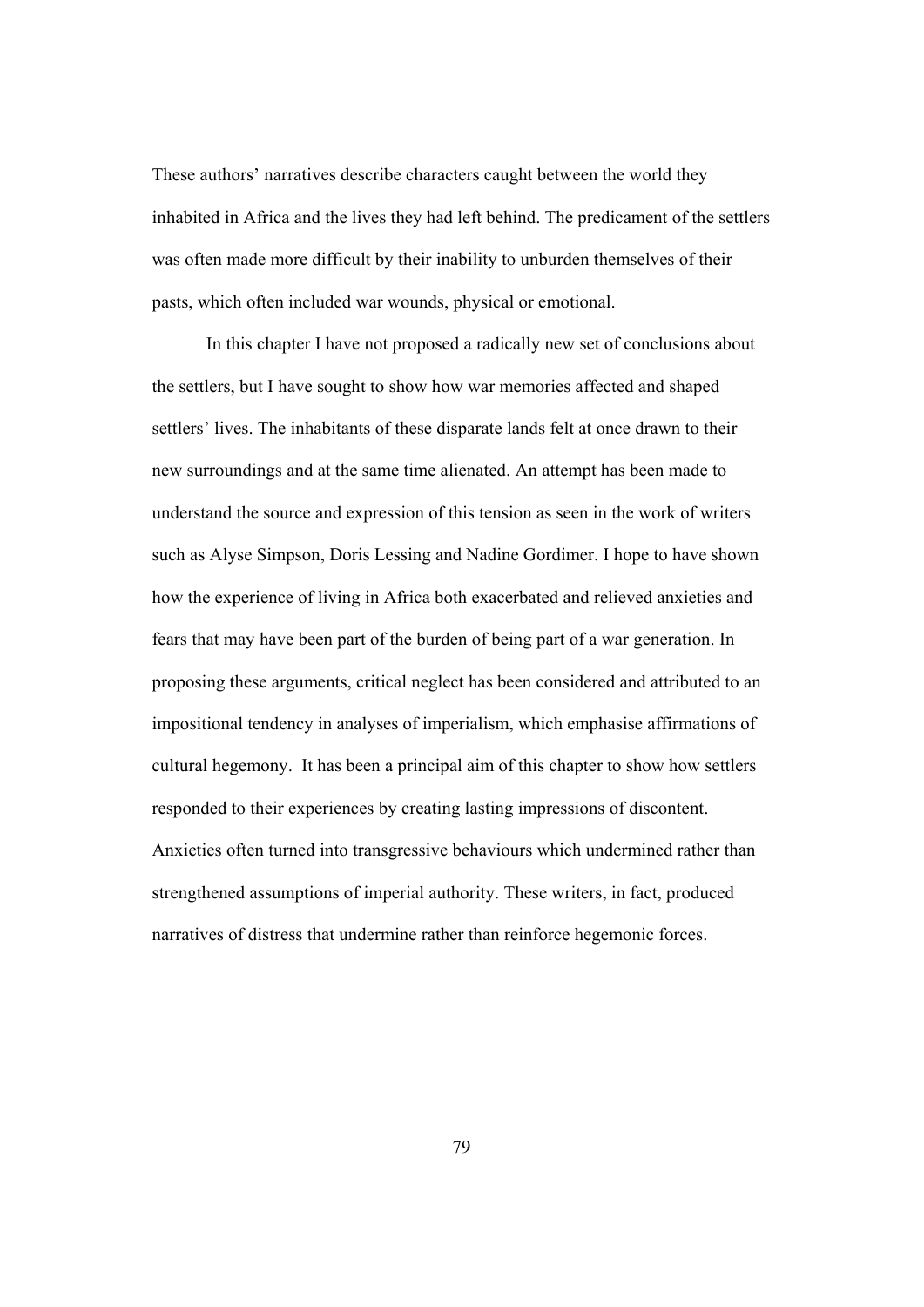## **Chapter 2: PostColonialism and the Legacy of Total War**

With the world's cultures being ravaged and destroyed, from end to end, by viciously inappropriate technologies, with wars raging everywhere, with whole populations being wiped out, and deliberately, for the benefit of ruling castes, with the wealth of every nation being used almost entirely for war, for preparations for war, propaganda for war, research for war; with the general levels of decency and honesty visibly vanishing, with corruption everywhere – with all this, living in a nightmare of dissolution, was it really possible, it may be asked, for these poor creatures to believe that 'on the whole' all was well?

(85-86)

----Doris Lessing, *Canopus in Argos: Archives*

Displacement and estrangement are central themes in the literary works analysed in this chapter; my focus will be on personal estrangement in the context of social upheaval and political oppression at mid- $20<sup>th</sup>$  century. It can, in fact, be argued that writers who explore 'the costs of Britain's ideology of racial supremacy' do so through the prism of mid-20<sup>th</sup> century experiences, which include both the disintegration of Europe's failed empires and the rise of the century's 'most malignant imperial power, the Third Reich' (Bluemel 1). Recent events have left some people wondering if this statement can be left unchallenged (Chomsky 2008; Pinter 2005). As in Chapter 1, the focus remains on three key writers of the  $20<sup>th</sup>$ century: Doris Lessing, Nadine Gordimer, and J. M. Coetzee, but their work will be analysed in the context of war trauma and the barbarities associated with  $20<sup>th</sup>$ century totalitarianism. This chapter's focus will further elucidate the relationship between postcoloniality and the wars that shaped that century.

Imre Kertész, Nadine Gordimer and Arnošt Lustig were all born in the 1920s. Doris Lessing was born in Iran (then Persia) in 1919, but later emigrated with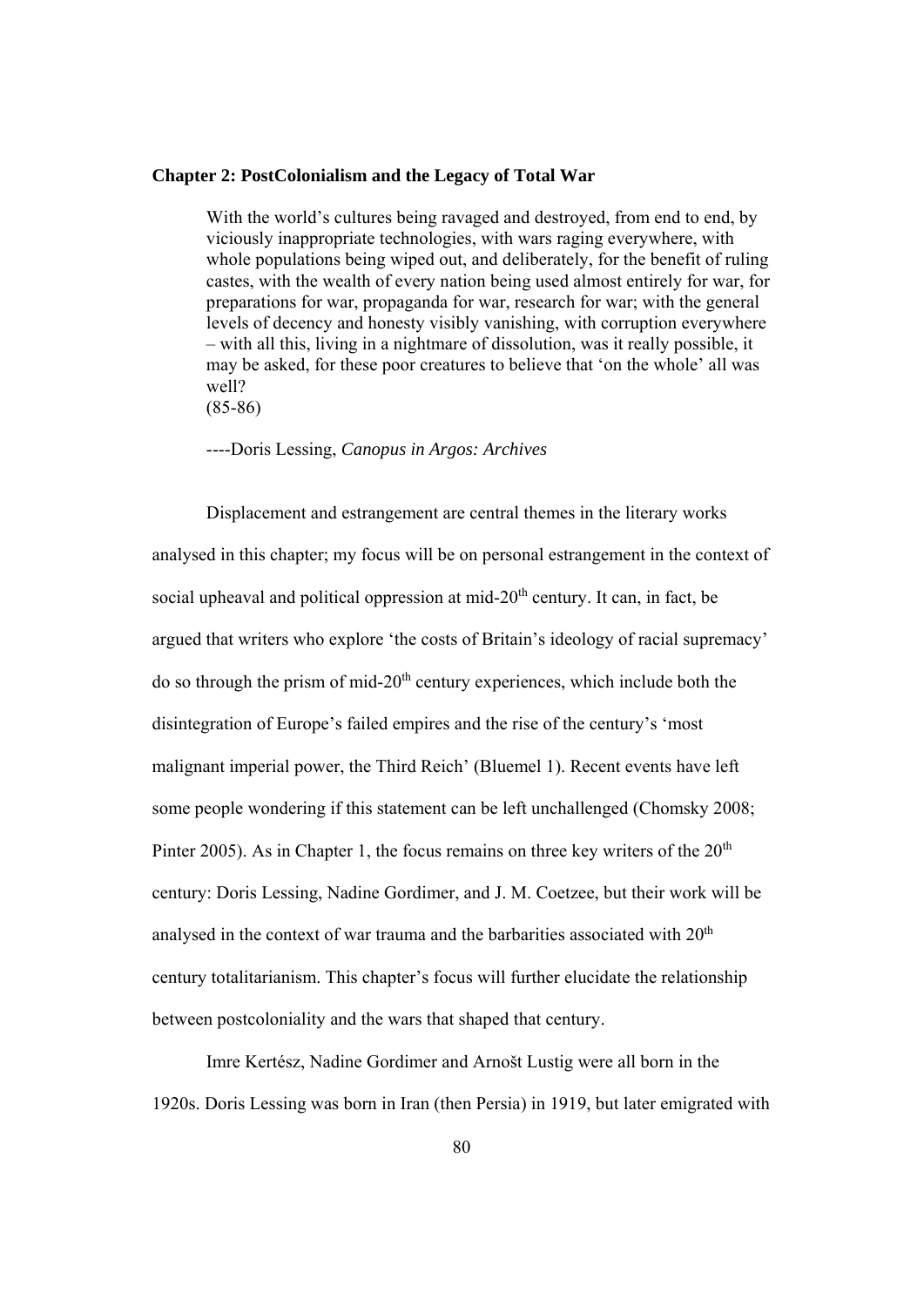her English parents to South Rhodesia. J. M. Coetzee, was born in 1940 to a family of Dutch settlers in South Africa. Gordimer's parents were both European. Her Lithuanian father had been a Jewish refugee in czarist Russia. Lessing was a communist at one time; she and Lustig both left their native lands to live in political exile. Lessing left Rhodesia for London; Lustig left his native Czechoslovakia for the United States in 1968. George Steiner was born in 1929 in Vienna, the same year as Kertész. His family fled Hitler's armies, making their way first to Paris and then to New York. Edward Said became an American citizen, although born to a Christian family in Jerusalem. Homi Bhabha, who is from Mumbai, teaches in the United States, as do Chinua Achebe and Chenjerai Hove. The tensions they narrate between estrangement and human connection may be traced to similarities they share as refugees, émigré and exiles. The Europeans come either from Austria, Hungary or Czechoslovakia, including those areas at the borderlands of the Habsburg Empire, such as Lithuania, the area Gordimer's father fled to come to South Africa. George Steiner has characterised his generation of Europeans in such as way as to redefine what it means to be an artist in such a time: 'It seems proper,' he writes, 'that those who create art in a civilization of quasi-barbarism which has made so many homeless, which has torn up tongues and peoples by the root, should themselves be poets unhoused and wanderers across language' (1971: 11).

These narratives all depict humans in various states of incapacity, held against their will, bewildered by the unknown and unrecognisable. Moments of intimacy are both treasured and lost. The possibility of human contact is foreclosed. That authors of such diverse backgrounds should situate their protagonists in such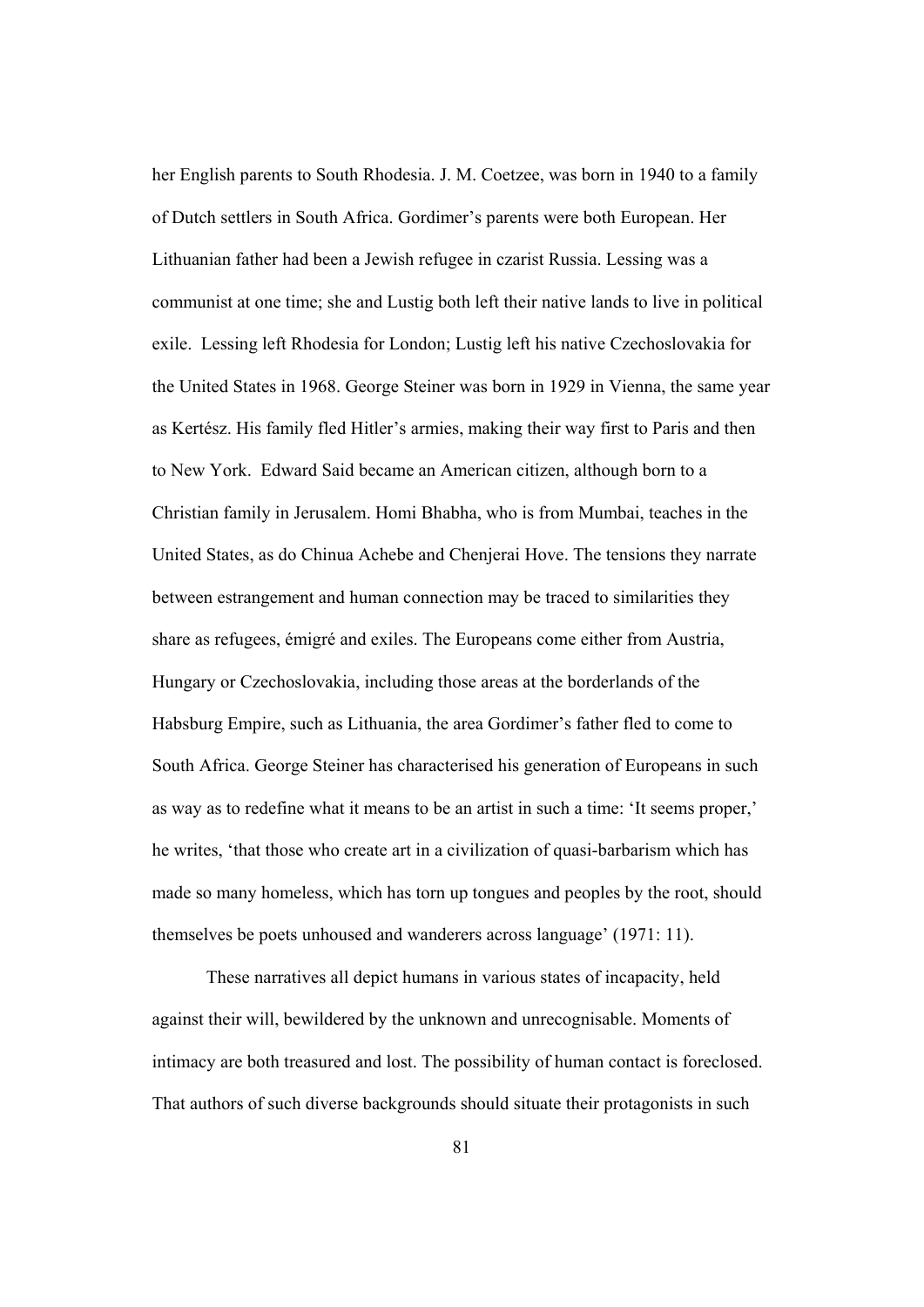familiar states of distress invites comparison. What they have in common is what Said (1993) has said characterises the  $20<sup>th</sup>$  century, namely, 'modern warfare, imperialism, and the quasi-theological ambitions of totalitarian rulers' (174). That world, although acknowledged as fractured, is to be renewed, according to Homi K. Bhabha, in his effort to reassemble a world of shared meanings:

What must be mapped as a new international space of discontinuous historical realities is, in fact, the problem of signifying the interstitial passages and processes of cultural difference that are inscribed in the 'inbetween', in the temporal break-up that weaves the 'global' text . It is, ironically, the disintegrative moment, even movement, of enunciation – that sudden disjunction of the present – that makes possible the rendering of culture's global reach (1994: 310).

It is also to be considered that aspects of this discontinuity offer opportunities for reformulation. When considered in light of the trauma and repercussions of war, some of what looks to be inexplicable may be traced to the catastrophes of the  $20<sup>th</sup>$ century.

One way these authors express the coincidence of their backgrounds is through their anatomising of themes of reeducation and adjustment to new worlds. Fourteen-year-old George Koves, the young protagonist in Imre Kert**é**sz's *Fateless*, experiences the labour and death camps where he was held as opportunities for learning. 'What was important,' young George learned and now seeks to pass on, 'was that you should not let yourself go: somehow things would work out, because it never happened that they didn't work out. So Bandi Citrom taught me as he, in turn, had been taught this wisdom earlier in his labor camp' (1992: 100). It is doubtful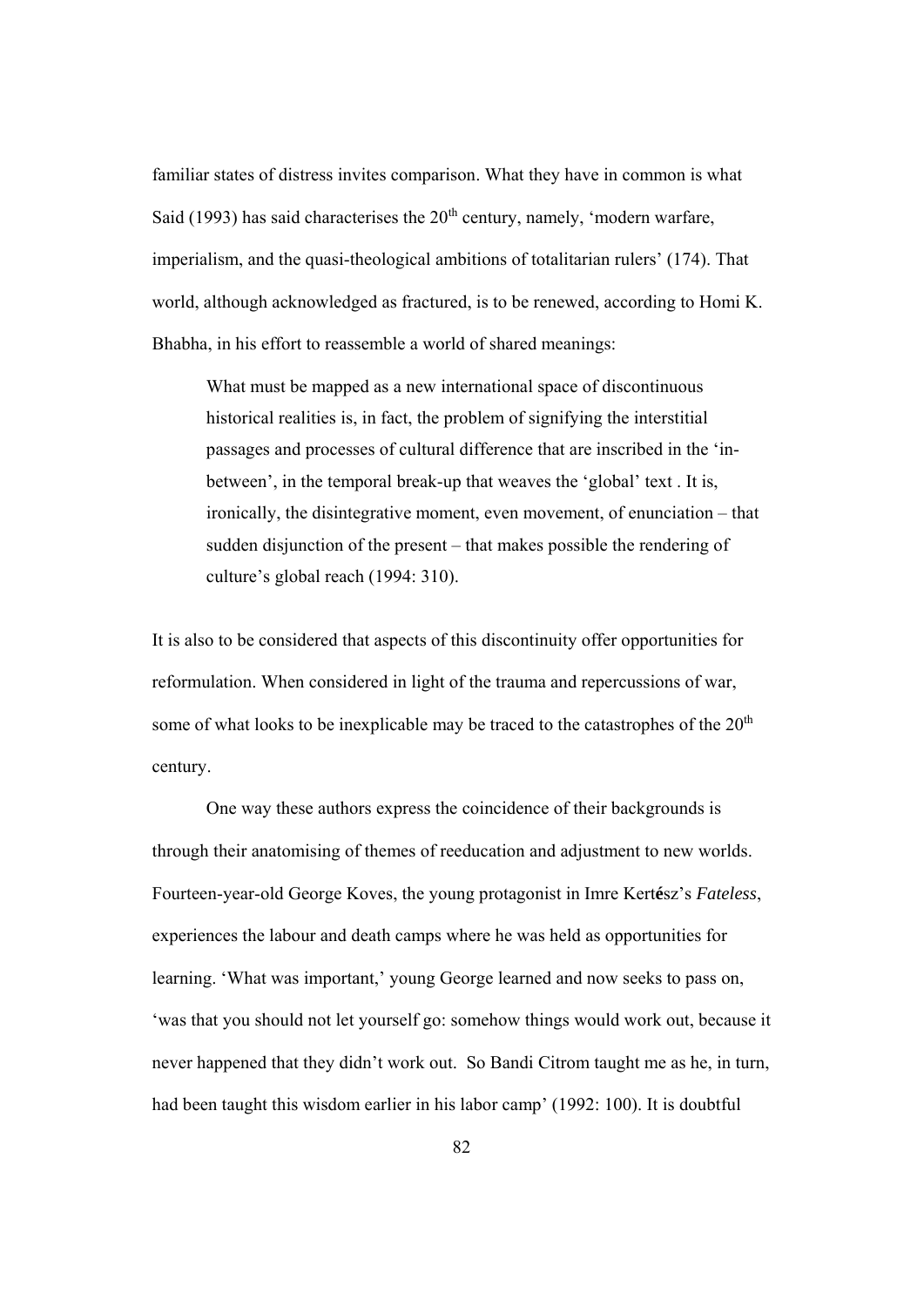that it does in fact always turn out this way, but like a traditional coming-of-age novel, *Fateless* functions much the same as *July's People* and *Lovely Green Eyes* do, namely, as primers for living, offering advice, as it were, on making-do, facing the facts, and surviving in a new world, while enveloped by brooding anticipation and memories of death.

In Kert**é**sz's 2002 Nobel Prize acceptance speech, the author of *Fateless* reviewed his experiences in the camps and his writing process:

I might have tried to break up time in my novel, and narrate only the most powerful scenes. But the hero of my novel does not live his own time in the concentration camps, for neither his time nor his language, nor even his own person, is really his. He doesn't remember; he exists. So he has to languish, poor boy, in the dreary trap of linearity and cannot shake off the painful details. Instead of a spectacular series of great and tragic moments, he has to live through everything, which is oppressive and offers little variety, like life itself (*Heureka!*).

Kert**é**sz, a concentration camp survivor, connects *Fateless* to the novel's attempts to address the truth of his own experiences. That experience demands, according to the author, its own artistic form, for the sake of the reality of the experience. What the author was trying to capture was the unbelievability of the experience. He feared through abstraction that merely the 'idea' of the camps would survive, so he chose to concentrate on the details, even those that were unimportant.

Now I understood how and why in those humiliating twenty minutes of idleness and helplessness, clarity faded from their memories. And when I thought how all this repeated the same way for days, weeks, months and years on end, I gained an insight into the mechanism of horror; I learned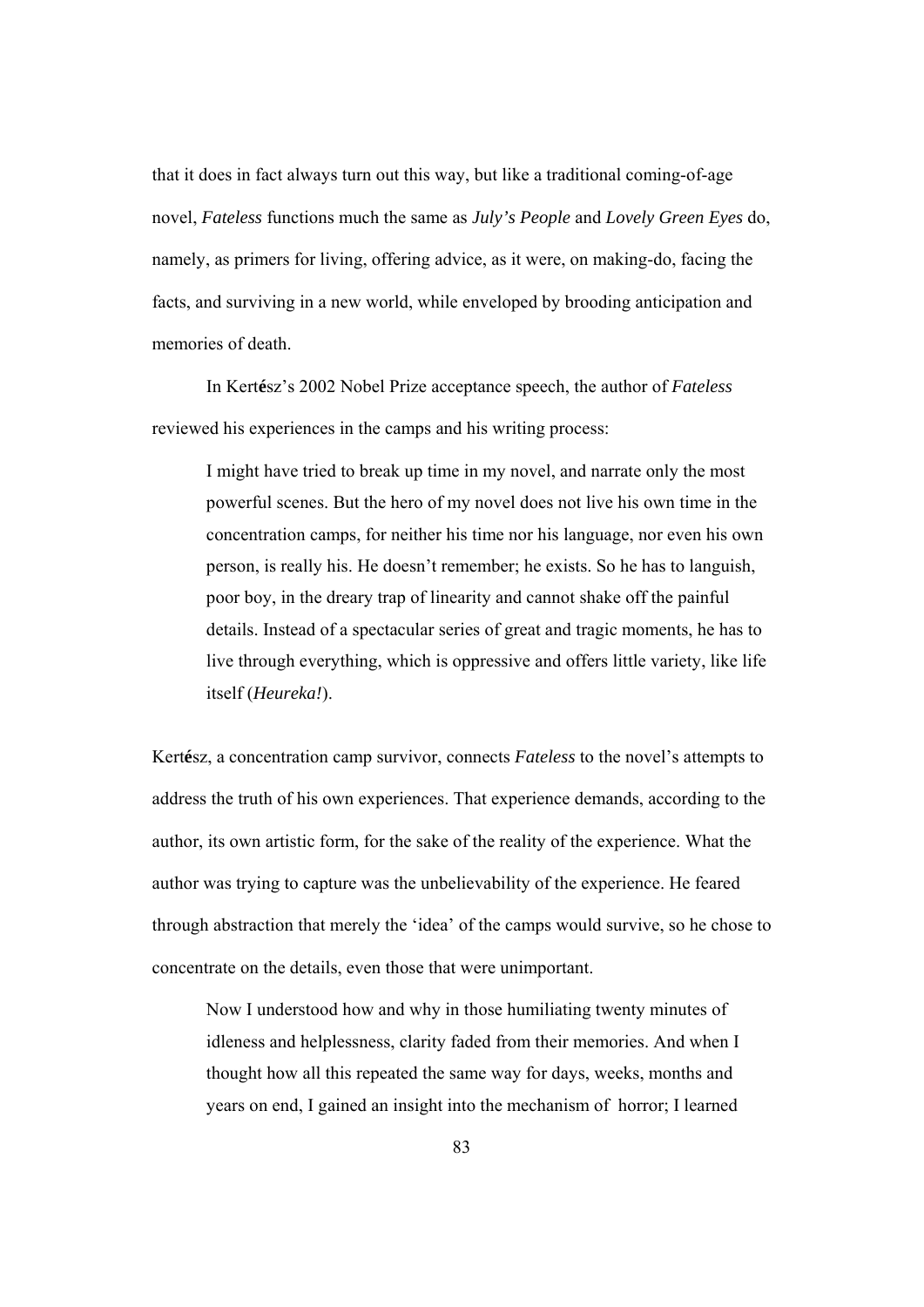how it became possible to turn human nature against one's own life (*Heureka!*)

Perhaps the author means that the experience in Auschwitz cannot be made to rise to any conceptual clarity, perhaps that its extraordinary specificity must be given its place in everyday experience, perhaps that we must simply make room for it as a reality.

Kert**é**sz wants the extermination camps to be remembered, but not as an idea, not as a conceptual event that happened back then, but as actual experience, an extraordinary actual experience that not only happened, but happens. Kert**é**sz's efforts spring from his awareness of a phenomenon identified by Dori Laub (1995) as belonging to traumatic events, namely, in a 'collapse of witnessing' (68). This can be described as a crucial aspect belonging to events like the Holocaust; they resist comprehension. 'The force of this experience would appear to arise precisely in other words, in the collapse of understanding' (Caruth 1995: 9). Kert**é**sz's literary strategy arises from this insight. 'In my writings the Holocaust could never be present in the past tense' (*Heureka!*).

The themes of dislocation and trauma that are found in the writings of Gordimer, Lessing, and Coetzee can also be seen in writers such as Kertész and Lustig who, according to Sven Lindqvist, have lived in political environments of striking similarity:

Lindqvist shows how there was a remarkable congruence between the language employed by the colonial apologists and the language Conrad appropriated for the insane ramblings of Kurtz. Lindqvist maintains that the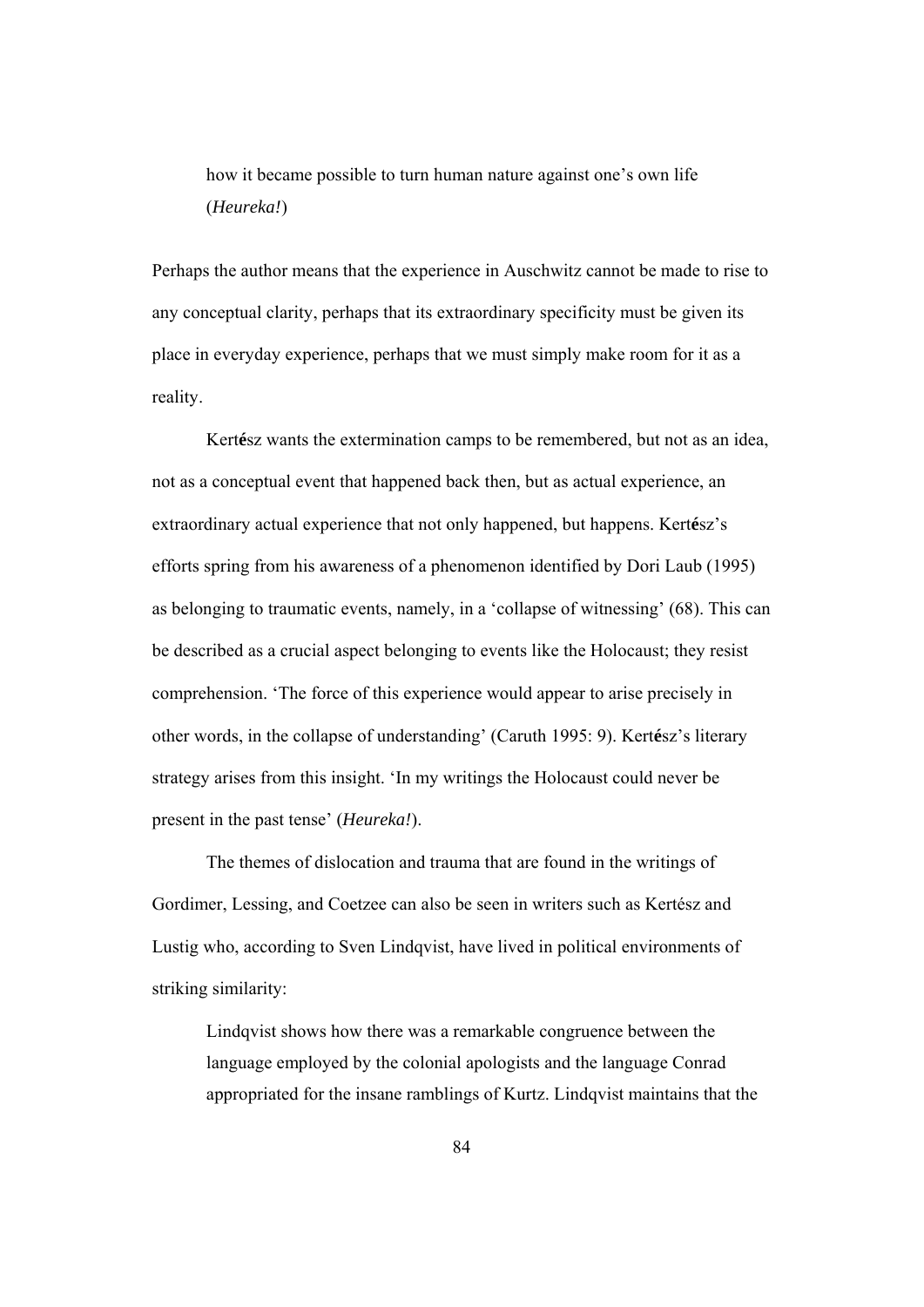colonial racism of the Victorians was a precursor to the Nazi quest for Lebensraum and the extermination of the Jews…. (Marrouchi 2008: 4).

The trauma of survival and annihilation is one link between these authors.

 For authors of European descent and backgrounds, themes of alienation and political discord may also reflect sensibilities that belong to the age. Colonial racism may be shown to be a foreshowing of the brutal genocides of the  $20<sup>th</sup>$  century, but of equal importance may be experiences of dislocation and deracination. David Adams (2003) makes this claim, arguing that,

rather than using adventure as a means to invest the colonies with the fullness of romance, the modernist British odysseys employ a parallel maneuvre with opposite results; they project onto colonies the discontent of modernity (25).

The catalogue of colonial crimes is long, as Caroline Elkins (2005) shows in her history of British detention camps in Kenya:

There was the French disaster in Algeria, where by the end of 1959 a reported 20,000 Frenchmen and 150 Algerians had died – largely as a result of France's draconian tactics of quelling dissent, they're eerily similar to those the British had employed in Kenya and elsewhere in their empire (355).

What can be seen in the Europeans administration of their colonies, whether one is talking about Germans, the Dutch, Belgians or the British, is an efficiency and ruthlessness which foreshadows  $20<sup>th</sup>$  century atrocities. Concentration camps, box cars, and mass killings play in one's mind as images of  $20<sup>th</sup>$  century totalitarianism,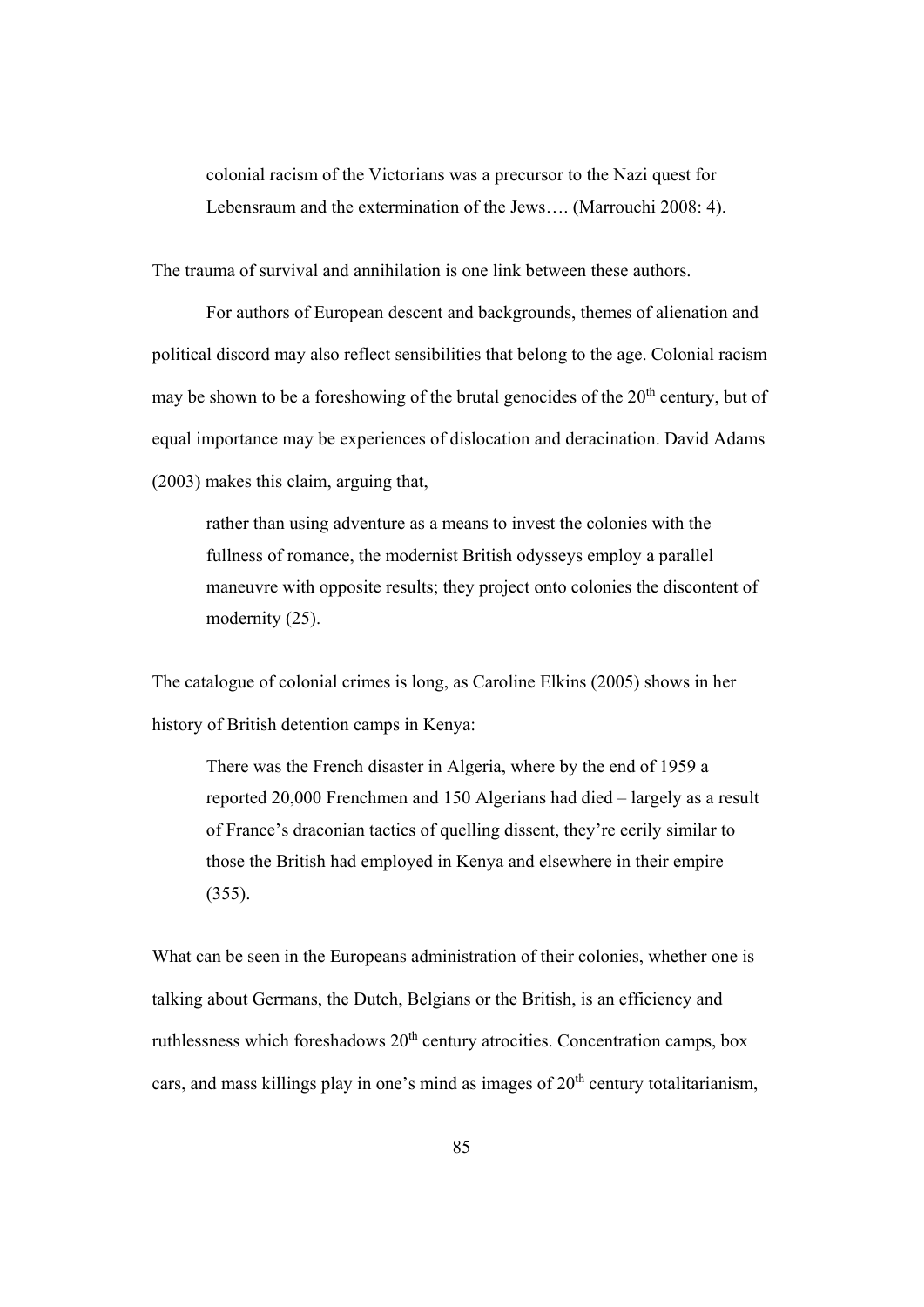but the horrors experienced precede the rise of Nazism by decades. One prisoner was traumatised for life:

For days on end he lay, pressed against other prisoners, the wound festering on his arm, his eyes wide open, in a carriage filled with vermin. He remembered with particular repulsion the rats running over his body… (Waugh 2009: 76).

The prisoner was Viennese pianist Paul Wittgenstein on a POW train on its way from the front to a Russian camp. Paul had been captured during the Galician offensive along with some 100,000 Austro-Hungarian soldiers. It was out of this clash of empires that many of the tropes of  $20<sup>th</sup>$  century dehumanisation were formed.

The link between Nazi Germany and imperial atrocities of the 19<sup>th</sup> and 20<sup>th</sup> century can be found explicitly in the aims of the German regime. Historians of the Nazi rise to power draw a direct line between Nazi ambitions in the 20<sup>th</sup> century and those of the British and American in the  $19<sup>th</sup>$ . Richard J. Evans (2007) in a recent article states that Hitler was inspired if not guided by  $19<sup>th</sup>$  century examples of imperial expansion, if not imperial genocide. First came the American model:

For Hitler, who read the Wild West novels of Karl May during his childhood and adolescence, it seemed obvious that America had achieved its industrial advantage and high standard of living through its conquest of the West and its extermination of the Native American population (76).

According to Evans, Hitler drew inspiration from imperial models both near and far, with an eye less on mythology than on political expedience: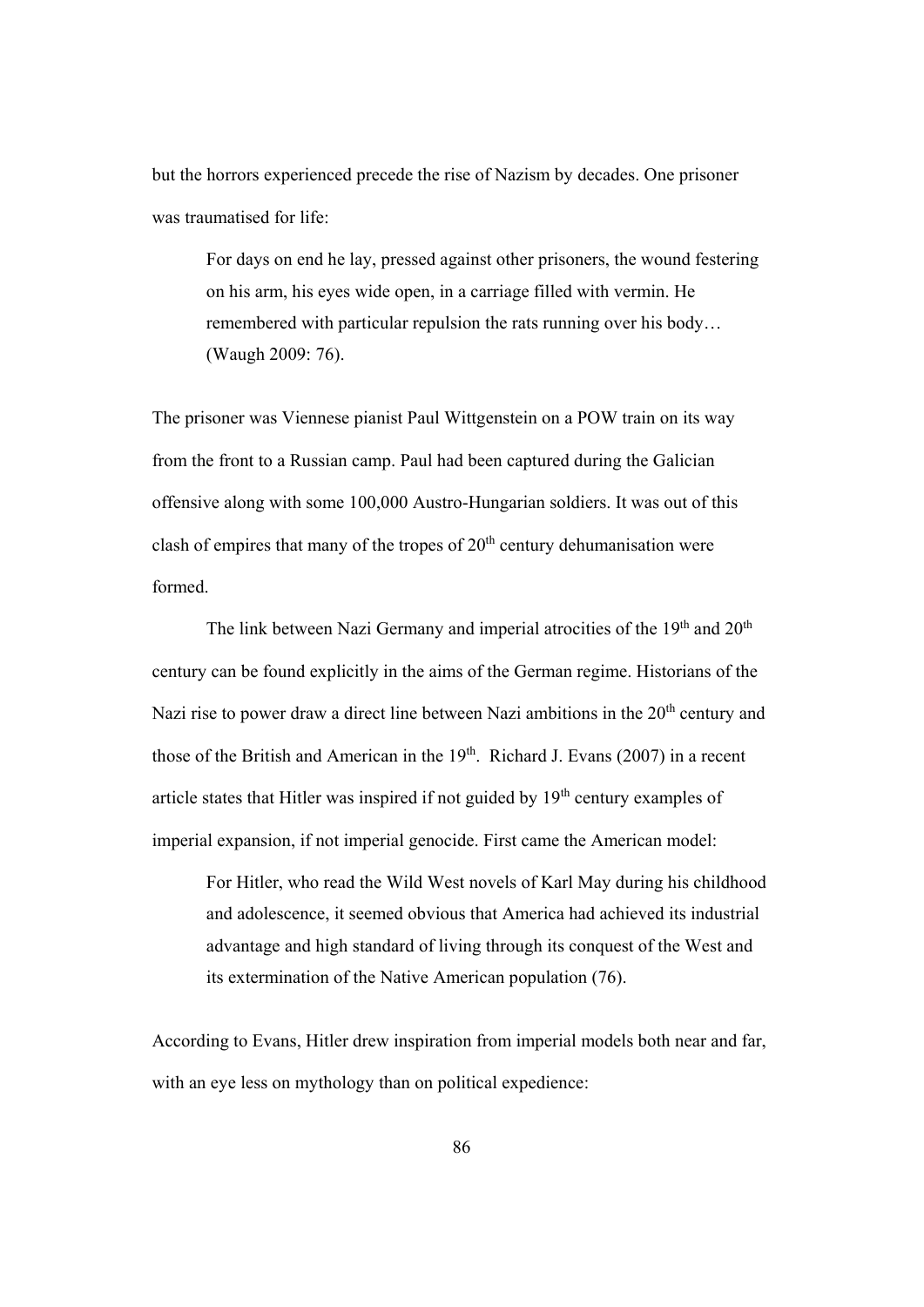Far from being the revival of some medieval dream of conquest sparked by the example of the Teutonic Knights, Hitler's drive to conquer eastern Europe was based on a very modern model, a model of colonization, enslavement, and extermination that had its parallels in the creation of European empires in Africa and Australia, or the nineteenth-century Russian conquest of Central Asia and Siberia (76).

Max Hastings (2008), in his recent review of Mark Mazower's new history titled *Hitler's Empire: How the Nazis Ruled Europe*, suggests that there was a direct line from inspiration and policy, that Hitler was indeed modeling his vision of empire on past episodes of empire building:

Hitler was impressed by the manner in which a few hundred British administrators governed the subcontinent of India. While he had little notion of, or interest in, the details of how the raj worked, he envisaged an elite of Nazi officials ruling the newly annexed lands of Poland and Czechoslovakia in the same fashion (46).

In another recent study, Timothy W. Ryback (2010) has been able to examine the books that Hitler read, thus confirming the formative influences on Hitler, including his pleasure reading. Ryback says Hitler 'mastered' the adventure stories of the American West by Karl May (201).

Whatever Hitler's models may have been, Richard J. Evans (2003), in his multi-volume history of the Nazi regime, sees the drive for empire rooted in the historical drive for expansion, an urge that paralleled that seen in the  $19<sup>th</sup>$  century when the Europeans competed to establish colonies in Africa:

The Germans, in the view of some, needed more 'living space'– the German word was *Lebensraum* – and it would have to be acquired at the expense of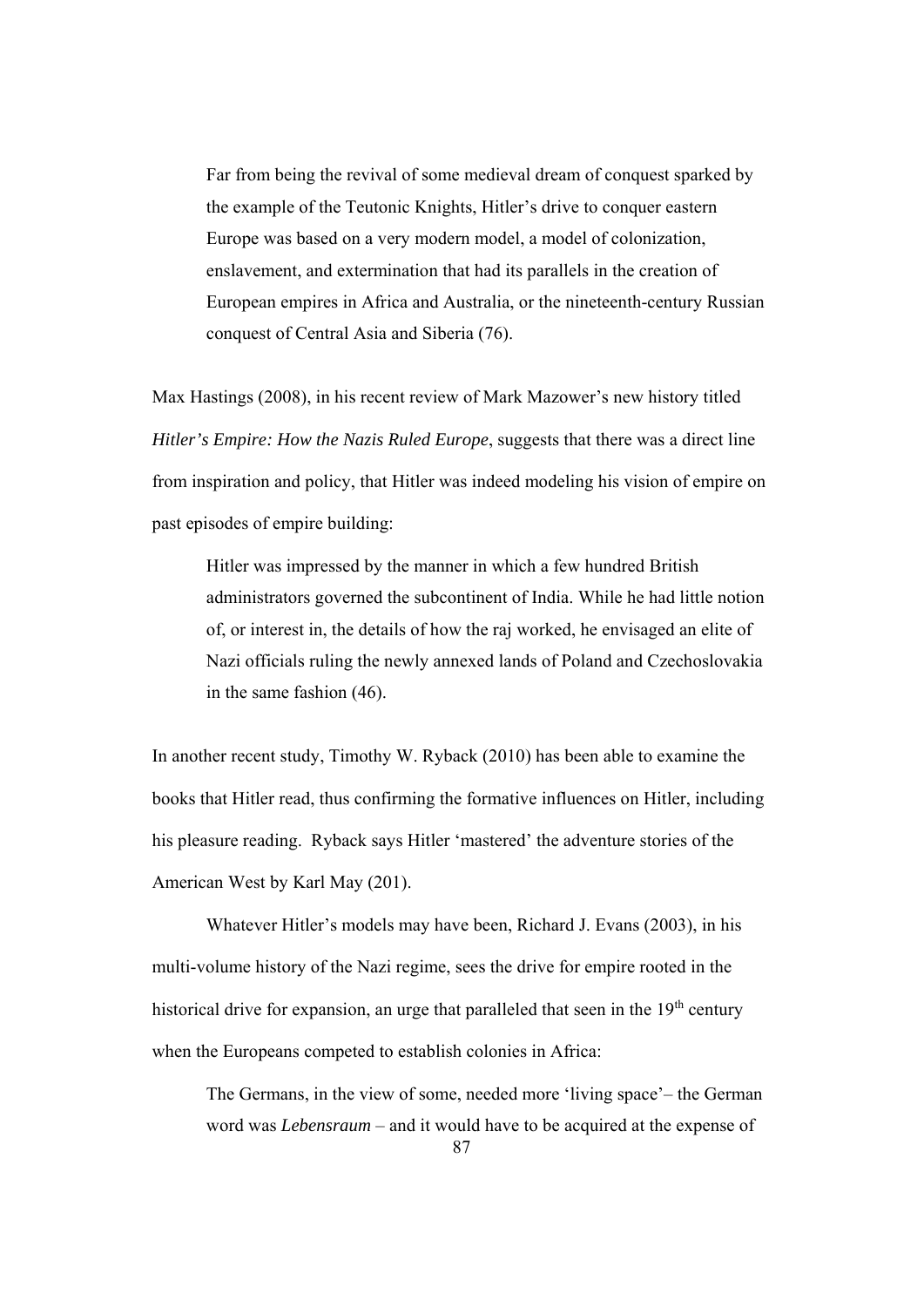others, most likely the Slavs. This was not because the country was literally overcrowded – there was no evidence for that – but because those who advanced such views were taking the idea of territoriality from the animal kingdom and applying it to human society (34).

Indeed, what was planned was systematically put into practice. The genocide of populations in the New World inspired an actual policy carried out by Nazi planners with ruthless precision, with the result that the presence of survivors of Germanisation policies of the conquered territories in the East was proof of Hitler's failure, while 'a long-term accommodation or at least legal protection of the subjugated population in the African and Asian colonies had always been part of imperialist ambitions in the  $19<sup>th</sup>$  century' (Ziemann 2008: 2).

Ethnic cleansing on the Eastern Front lies at the heart of Arnošt Lustig's fiction. In *Lovely Green Eyes* (2000), the protagonist witnesses first-hand the extermination camps and survives by sexually pleasuring the men responsible. After the war, Rabbi Schapiro tries to make sense of what had happened to this most vulnerable witness, but he has trouble taking it all in:

He had heard, though not at first hand, how the master race had populated the lands between the Elbe and the Urals by clearing them of their original inhabitants. How the armies of the Herrenvolk had opened the spaces in the east in order to turn them into a home for 200 million Germans by exterminating tens of millions, from infants to the elderly (158).

Genocide and mass killings are not easily made the subject of fiction. In the context of such overwhelming barbarity, intimate moments may be shown to illuminate the wider destruction.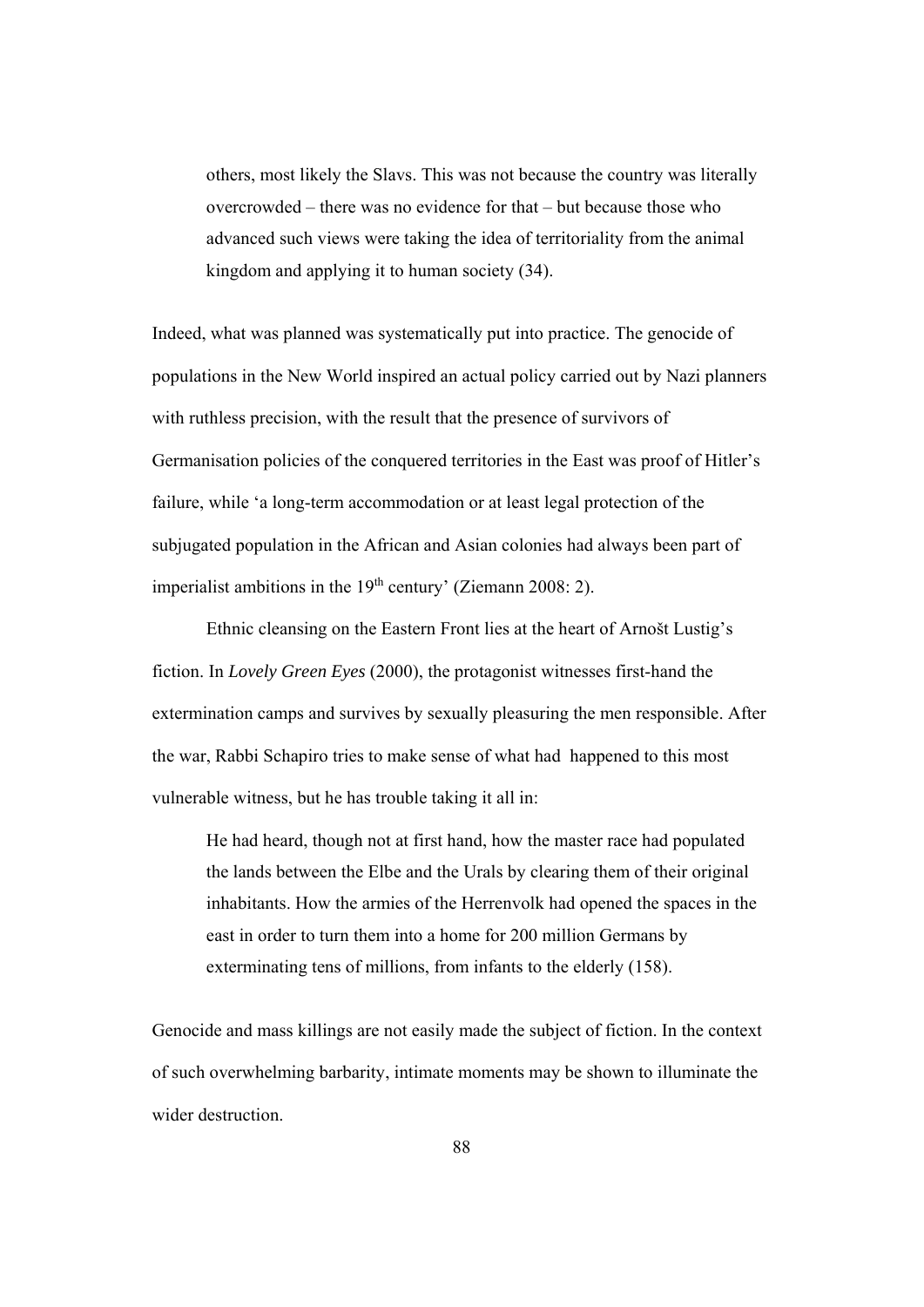One key is to be found in the following description of a hospital ward at Auschwitz in which Kertész's protagonist finds himself. George's bewilderment and his own recognition of the utter arbitrariness of his situation is a persistent theme:

Still, I came to think, this place is no stranger, really, than all the other strange

possibilities, one way or another, good or bad, in a concentration camp. On the other hand, this place disturbed me, made me uneasy, and undermined my sense of security. After all, if I examined it logically, I could find no acceptable reason for finding myself here instead of somewhere else (151).

He can no more make sense of his present surroundings than the doctors who work in the hospital. The following exchanges between the boy, who is only 14, and the adults who work in the ward would make for hilarious comedy in the hands of a clever satirist. Here, in Kertész's fiction, the material is more disturbing than funny.

It is as though the doctors and nurses were psychologically crippled, incapacitated by an emotional reaction they had long forgotten. Kertész's protagonist sees in the adults at the clinic a striving for sympathy, but it somehow remains at a distance:

I felt that somehow they felt good about, even received some pleasure from, this feeling of sympathy. Maybe I was mistaken, but I didn't think I was. At other times when they asked me questions, interrogated me, I had the impression that they were actually exploring the opportunity to find a way, an excuse, for feeling this emotion, looking for some reason, some need of a proof of something, perhaps of the fact – who knows? – that they were still capable of feeling sympathy (155).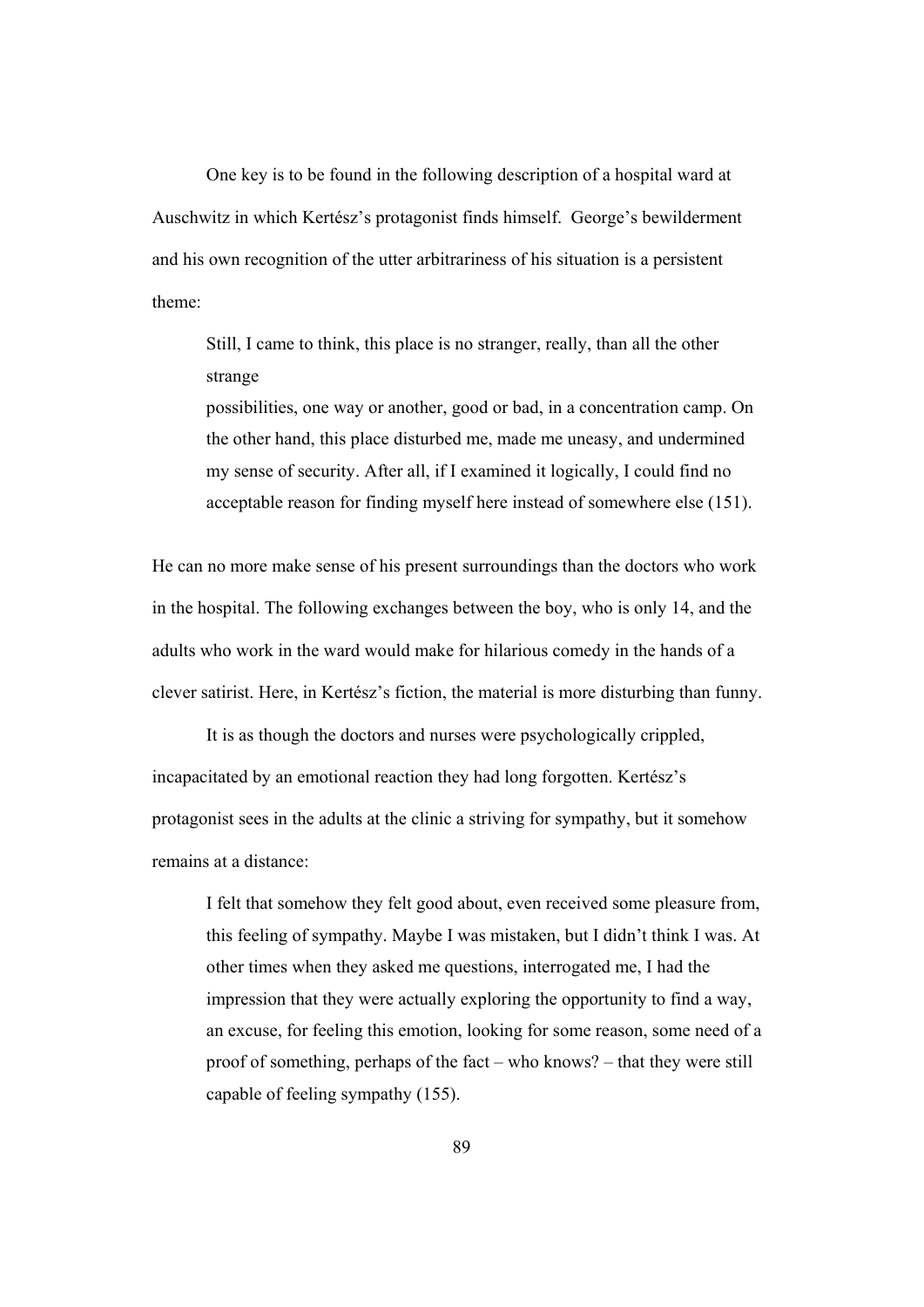One wonders if they are capable of feeling anything, least of all sympathy or compassion for others. 'In the age of the concentration camp, castration is more characteristic of social reality than competitiveness' (Jay 1973: 105). This statement made by Sigmund Freud summarises the mental as well as the physical conditions described by Kertész, and points to the signal characteristic of the totalitarian state, which is, according to Hannah Arendt, to 'liquidate all spontaneity' (Heather and Stolz 1979: 14).

The experiential link between victims of the Holocaust and those traumatised by colonialism and apartheid can be found in the ways language was used to erase human feeling. Achebe's harrowingly accurate rendering of administrative rhetoric expresses the distance colonial authorities placed between themselves and the native populations (New 1996). In *Things Fall Apart* that distance is made explicit. Colonial discourse overwhelms Achebe's recreation of an indigenous voice (Innes 1996: 134). According to James Snead,

political appropriation and co-optation as historical fact here are mirrored in the insistence of white discourse; the attempt of the 'white' narrative to usurp or 'universalise' the 'black' one, with all its quaint heritage of 'Native customs and idiom' (1990: 243).

The District Commissioner in *Things Fall Apart* is no more able to express compassion than the doctors at Auschwitz are able to express sympathy for a young boy who does not understand why he has been taken from his family. The Commissioner's resolve to write a book to be entitled *The Pacification of the Primitive Tribes of the Lower Niger* captures the sensibility of inhumane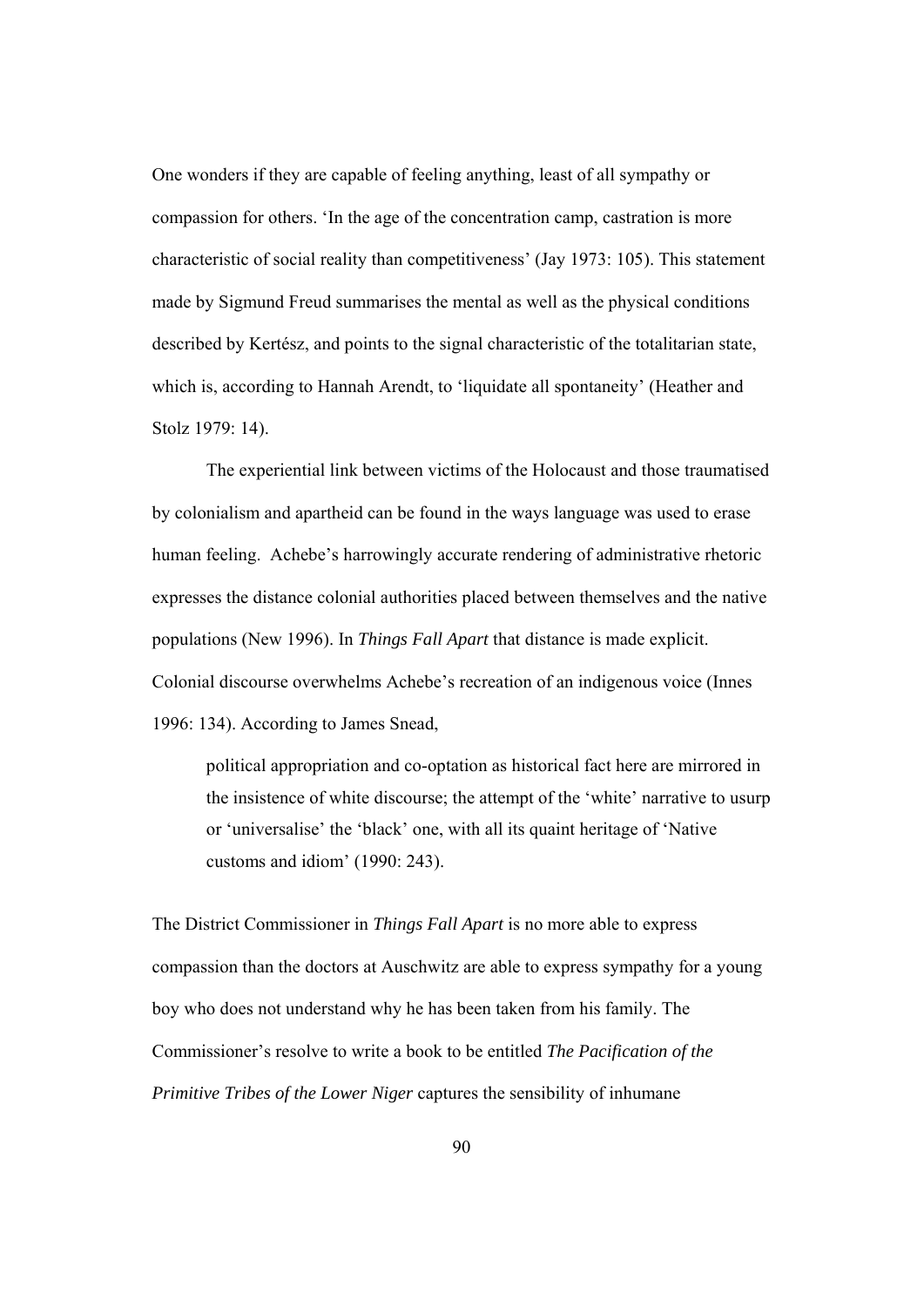indifference. The Kafkaesque cruelty finds many forms in the  $20<sup>th</sup>$  century; here it is shown with devastating perception as an arrogant nonchalance in the face of human tragedy:

Every day brought him some new material. The story of this man who had killed a messenger and hanged himself would make interesting reading. One could almost write a whole chapter on him. Perhaps not a whole chapter but a reasonable paragraph, at any rate. There was so much else to include, and one must be firm in cutting out details (Achebe 1994: 209).

Achebe succeeds at so many levels in getting right the inhumanity of the exchange. A new 'English' suddenly intrudes itself on the scene, spoken by an agent of imperial power, his language of indifference cutting as deep as the blade of a guillotine. The scene resonates because it is at once of the moment and frighteningly expressive of an entire age.

As Snead (1990) points out, what is taken over and eradicated is the capacity to express the human. George Steiner (1998), on the subject of the degradation of the German language in the  $20<sup>th</sup>$  century, speaks directly to this process of deracination, arguing that a rhetoric of indifference replaced the once humanistic language of the German poets:

Thus university, officialdom, army, and court combined to drill into the German language habits no less dangerous than those they drilled into the German people: a terrible weakness for slogans and pompous clichés (Lebensraum, 'the yellow peril,' 'the Nordic virtues'); an automatic reverence before the long word or the loud voice; a fatal taste for saccharine pathos (Gemütlichkeit) beneath which to conceal any amount of rawness or deception (97).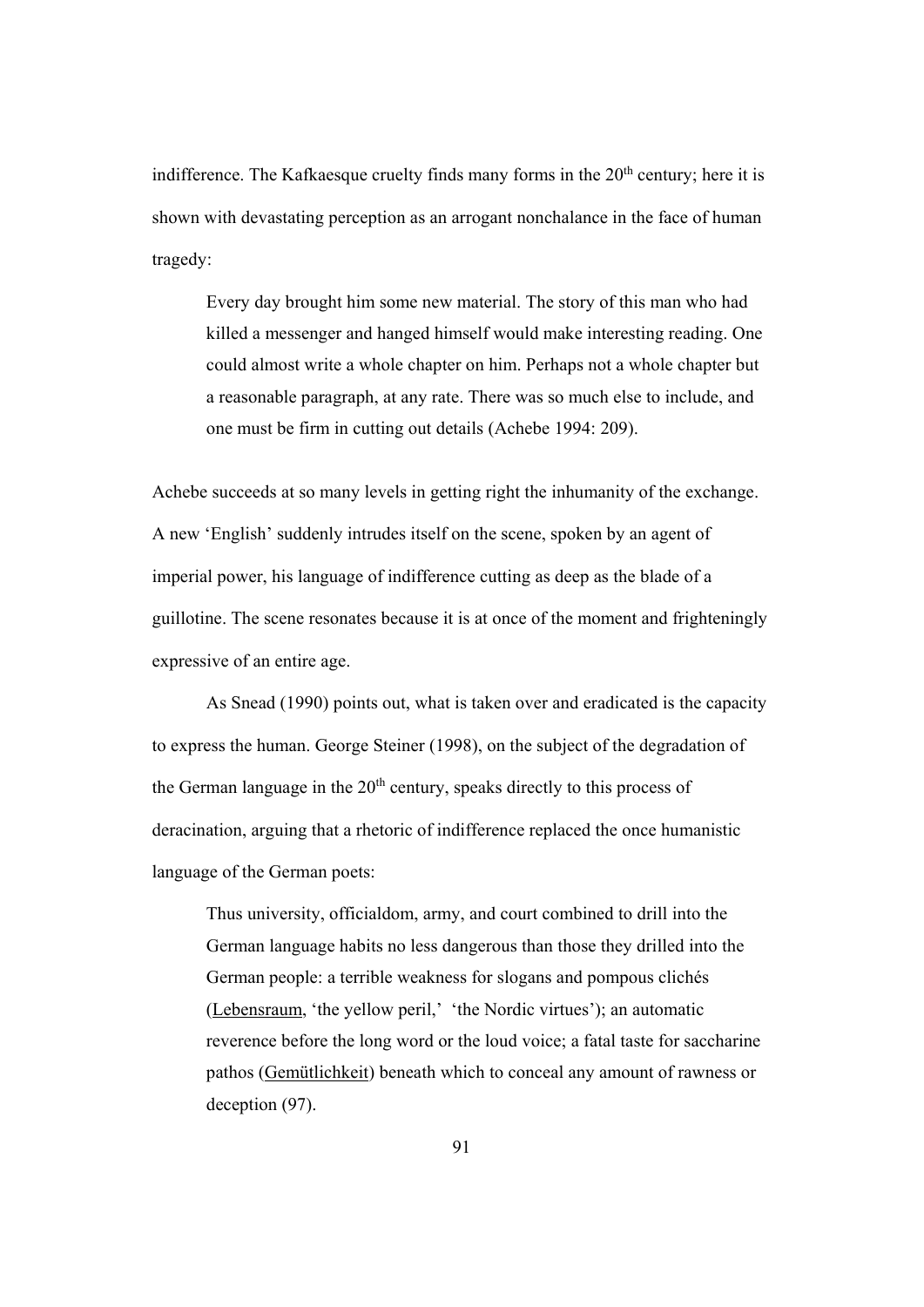The jarring contrast between Achebe's native idiom and that of the colonial administrators is found by Steiner in pre- and postwar Germany. It is one feature of our current 'global culture' that has emerged, if not of the one envisioned by Homi Bhabha, that bureaucratic rhetoric debases communication.

 According to Truusje Roegholt, one of the Holocaust survivors interviewed by journalist Geert Mak, 'People simply didn't talk. The Third Reich was a dictatorship based, to a great extent, on silence' (2008: 245). According to Max Hastings's review of the recently translated volume of *Germany and the Second World War*, German wartime society is described as having engaged in a systematic conspiracy of silence; most of the society, in fact, colluded in Nazi crimes through their enforced silence, having participated in or benefited from the regime's policies:

The 'collective silence' that took root in the two German societies did not cover just the crimes of the Nazi state; it took in as well the perpetrators of them, those who profited from them, and their minor accomplices. Perhaps this was because everyone had, before 1945, themselves benefited from the Nazi regime in one way or another (2009: 18).

Dutch novelist Paul Verhaeghen (2007) reflects back on the connection between silence and atrocity, concluding as do Geert Mak and Max Hastings, that silence gave cover to the Nazis; it was a vital part of the terror because it enabled the perpetrators:

In other words, violence reigned, and it was freely expressed in all its explosive force. The SA had a town full of accomplices. Screams can only blossom in silence. Friedrichstraβe, Rosinestraβe–these streets lie in the very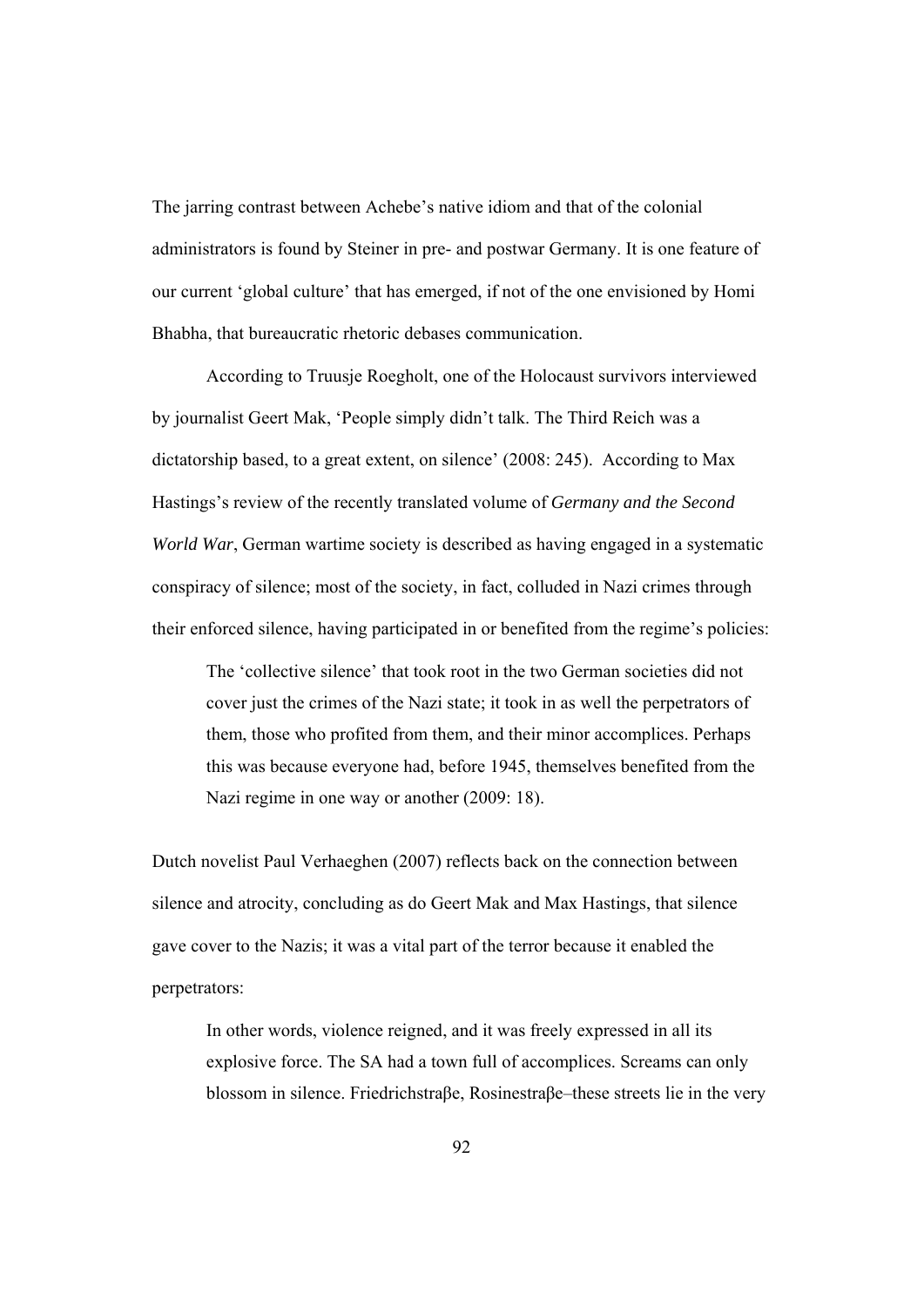heart of the city. The nighthawks who roamed from jazz club to beer cellar must have heard the cries of pain. They chose to remain deaf (129).

The issue of estrangement or 'extraterritoriality,' as it called by George Steiner (1971), is both central to writers of war trauma, political oppression and genocide. Central, because each author creates a setting and a narrative that invites the protagonist(s) to learn and adapt, as an adventurer does, and because writers such as Gordimer and Lustig consider the implications of their protagonists imprisoned among strangers. In this connection, they belong to the idiom of Kafka. Kafka's work embodies what Deleuze and Guattari have called 'minor literature,' because, among other things, it is characterised by 'the deterritorialization of language' (1986: 18). This description can be applied to writing that captures experiences of estrangement: curiosity, a sense of wonder if not of bewilderment but, most importantly, the sense either that one can no longer communicate or that one cannot make oneself understood in an alien and alienating environment.

Because the world itself can no longer be comprehended, the authors' project is described by Deleuze and Guattari as a 'literature of lament and of mental restlessness' (1986: 46). This project of discovery and exposure, however, does not extend to human sexuality. That this is true for these authors suggests a link between the political and cultural impoverishment of the lives depicted and the end, temporary or permanent, of sexual intimacy.

The innocent have a lot to learn. Lustig wants to takes things back to their origins, not just to first principles, but to one's instincts for survival. Everything has to be learned anew, but in matters of life and death a reliance on animal cunning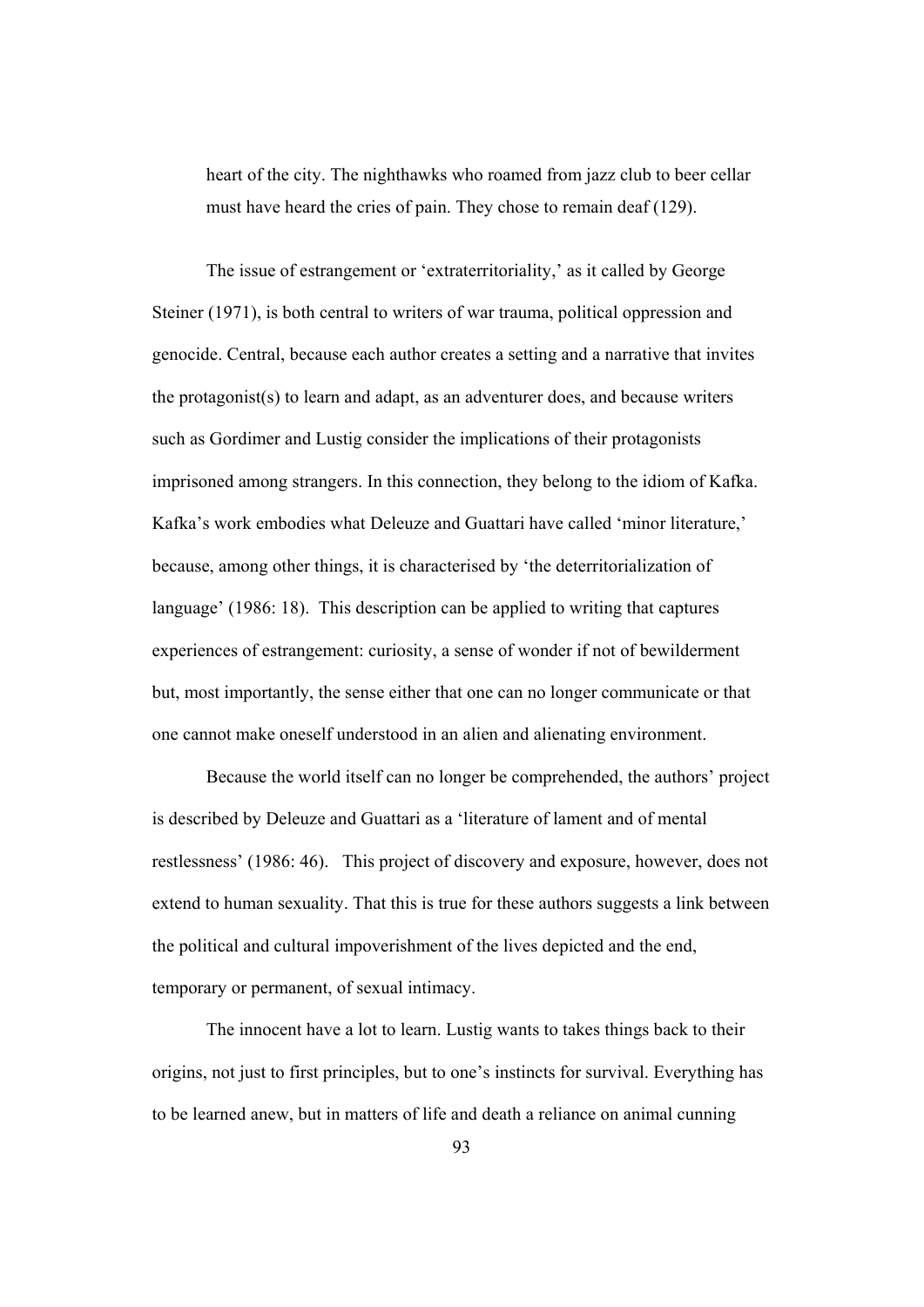may get one through. Hanka Kaudersová, a 15 year-old Jewish girl known as Skinny, is eager to be accepted as a Feldure, or army prostitute:

Skinny had already lost everyone she could lose; but she had not yet lost herself and did not wish to. It was a primitive instinct, but it was the only thing she could hold on to. She refused to let it distort her outward appearance: the Hauptsturmfuhrer mustn't suspect what she was feeling. Pity was not a Nazi characteristic. She was going through a selection, of a kind they had at Auschwitz-Birkenau every Monday, morning and evening (15).

She knows that she must pass for 18 and as a gentile in order to work in Feldbordell No. 232 Ost, serving officers. As is the case for Maureen and Bam Smales, Gordimer's protagonists in *July's People*, the obstacle to understanding things as they are is often one's reliance on the past. One is unable to see what lies right before one's eyes because one wants to hold on to what is familiar and comfortable.

Skinny, soon to be accepted as a field prostitute on the Eastern Front, knows that if she falters or is detected, she'll be sent to the gas chambers, where her family has been killed:

There was no way back now. She gave her old Prague address to avoid making a mistake later on. She heard herself speaking as if the voice were not her own. Her blood was no longer throbbing in her temples as it had while she was waiting her turn. She tried not to think of their Prague flat which had been taken over by the Zentralstelle für jūdische Auswanderung. The Germans had made sure that the flat would go to a German (16).

Gertjejanssen's research confirms that hardships of this kind were common to the lives of female Jews, Balts, and Slavs who were taken into what she calls 'a horrifying workload' (2004:2). To survive, Skinny learns to lie, and lives. By the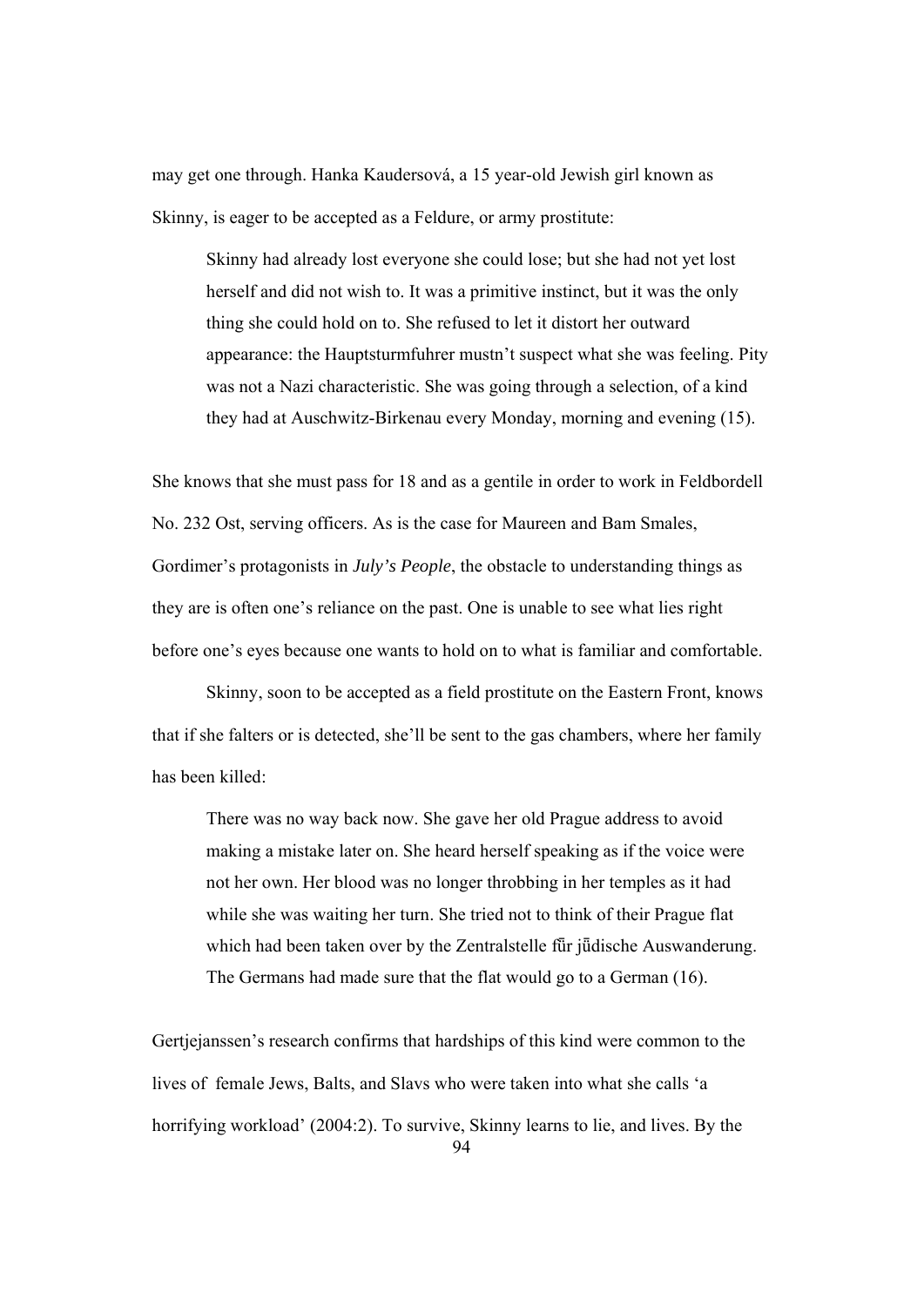logic of the screening officer, Skinny's previous work in the hospital caring for the sick and dying qualified her to service the sexual needs of officers at the front (16). She would soon know the reason:

The troops come here shaken by the battering they've received, confused by defeats for which nothing has prepared them. They no longer look like the flower of Germany, as they had after defeating Poland and France. They no longer believe that nothing could stop them until they reached the foot of the Urals. Now they were a master race with sore bottoms, inflamed foreskins and swollen feet, with water on the knees, with prominent varicose veins. Their eyes are bloodshot with fatigue. They come to the brothel as if to a field hospital (192).

Despite the weakened condition of the Nazis, Skinny and her fellow prostitutes were in no position to resist their demands and were brutally whipped when their services fell short of expectation. Catherine A. MacKinnon (2007) reminds readers that prostitution has more to do with domination than with pleasure: 'As it is in this war, prostitution is forced on women everyday: what is a brothel but a captive setting for organised serial rape?' (161).

The Smales, on the other hand, have lived a lie, and must now face painful truths. Thus incarcerated, the protagonists undergo an education in living in a real world, which may or may not resemble the world of their experiences or of their imaginations. As the Smales make their adjustments to living in the bush, as they are re-educated in the ways, if not of the world, then of life in a small village, they grow less and less able to think of each other sexually. It is as though in direct proportion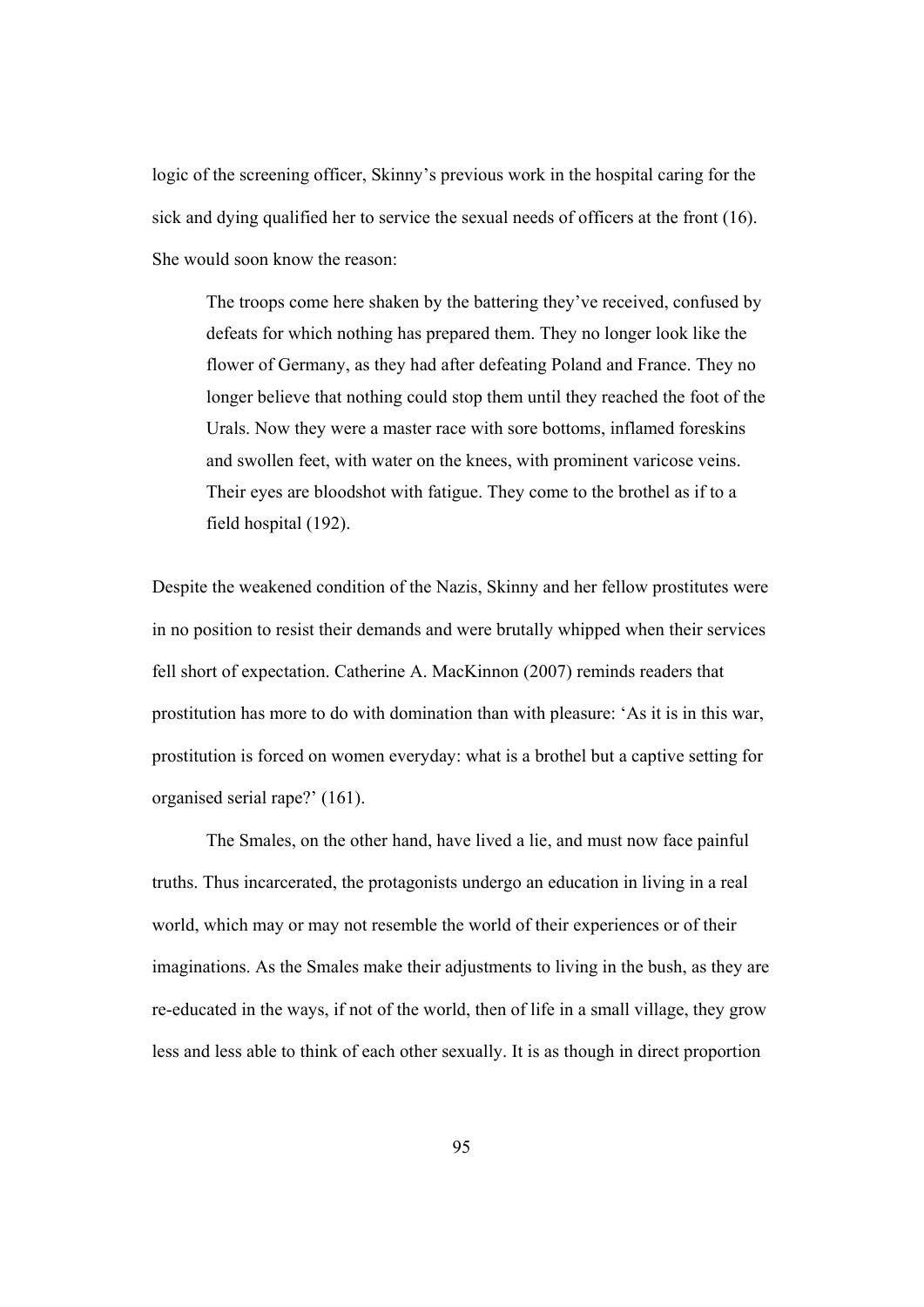to their loss of worldly possessions, they become physically less attractive to each other:

The baring of breasts was not an intimacy but a castration of his sexuality and hers; she stood like a man stripped in a factory shower or a woman in the ablution block of an institution (90).

Curiously, the imagery is reminiscent of the institutions described by Kertész and Lustig. She is depicted as a prisoner, institutionalised and dehumanised. She has become a thing in Bam's eyes, perhaps like Kafka's Gregor Samsa. She is repellent:

The tight T-shirt dragged down her features, distorting eyes, nose and mouth. It was as if she grimaced at him, ugly; and yes she was his 'poor thing', disheveled by living like this, obliged to turn her hand to all sorts of unpleasant things (1971: 90).

Bam sees Maureen as a repulsive creature, made so by the contingency of a changed environment. Bam's notion of intimacy is dependent on circumstance. Evidently, he can live with this. It is less clear that Maureen can.

Maureen's self-recognition undermines her capacity for intimacy. Impotence accompanies powerlessness. Before the revolution, as it were, Maureen had operated on a concept of universality which made it possible for her to set moral absolutes by which to live and love. 'The humane creed (Maureen, like everyone else, regarded her own as definitive) depended on validities staked on a belief in the absolute nature of intimate relationships between beings' (1981: 64). She comes to see that her absolutes are dependent on circumstance, perhaps on race, but certainly on chance: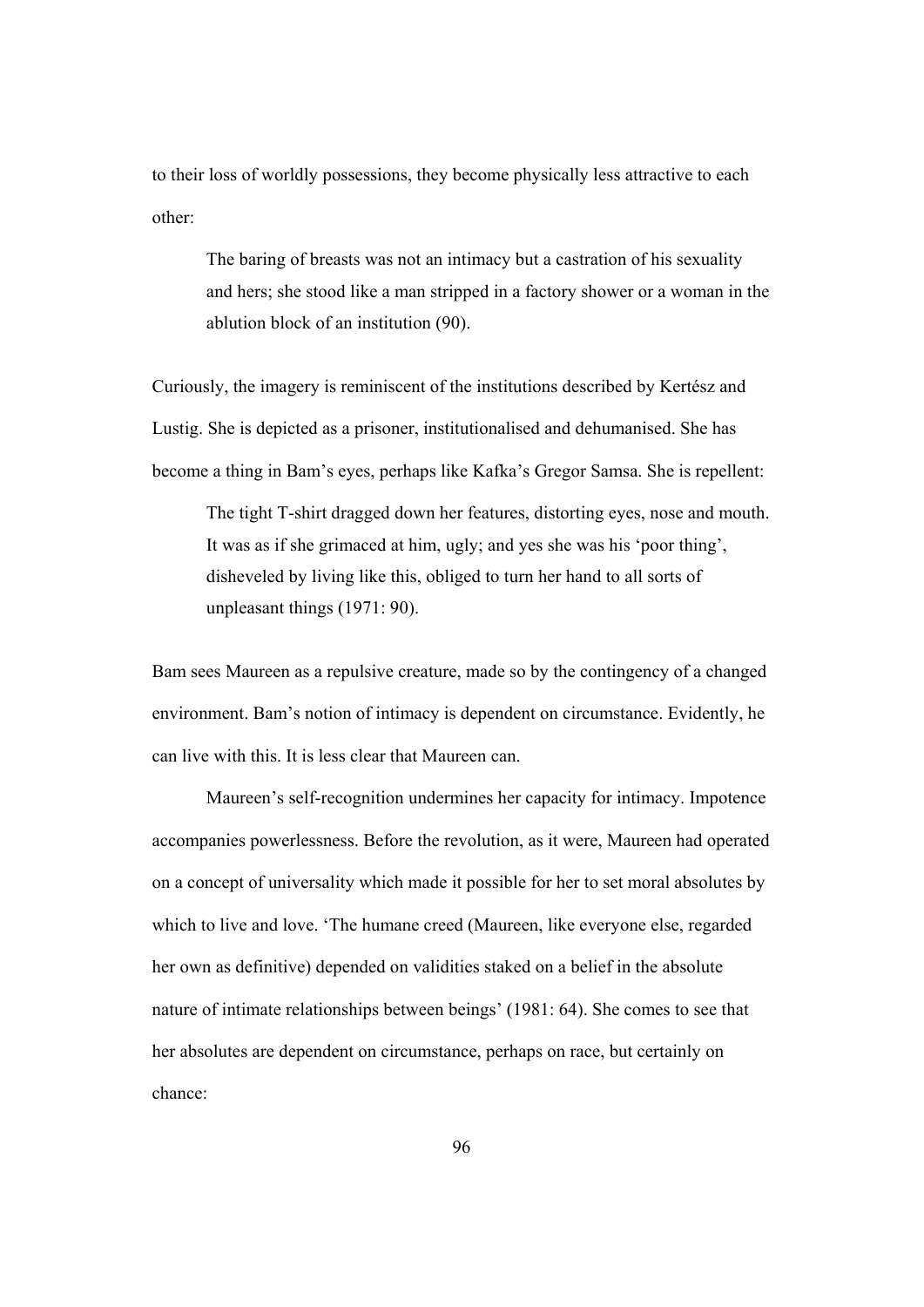'We' (Maureen sometimes harked back) understand the sacred power and rights of sexual love as formulated in master bedrooms, and motels with false names in the register. Here, the sacred power and rights of sexual love are as formulated in a wife's hut, and a backyard room in a city (65).

Maureen comes to the realisation that her universals are merely circumstantial; everything has depended on their having belonged to a colonising nation with a racist national policy. This discovery for her is a matter of shame if not of disgust. Maureen can no longer love her husband, nor can she make love to him, for reasons as simple as the fact that they are both filthy, the hut is full of fleas, but more importantly because July, by taking away their car and gun, or in permitting these things to be stolen, has undermined their authority, and to their minds, their humanity. In the Smales, one can almost hear Gregor Samsa's plaintive cry to be allowed to live as he had always lived:

Did [Gregor] really want his warm room, so comfortably fitted with old family furniture, to be turned into a naked den in which he would certainly be able to crawl unhampered in all directions but at the price of shedding simultaneously all recollections of his human background (Kafka 1971: 116).

To 'understand the sacred power and rights of sexual love as formulated in master Bedrooms' requires that there be a bedroom but, much more importantly, that there be a master. Although Gordimer may be the kind of writer 'for whom White mythologies in the mould of *Out of Africa* are abhorrent,' she is unwilling to consider the possibility of making July Maureen's new master (Simoes da Silva 2002: 4).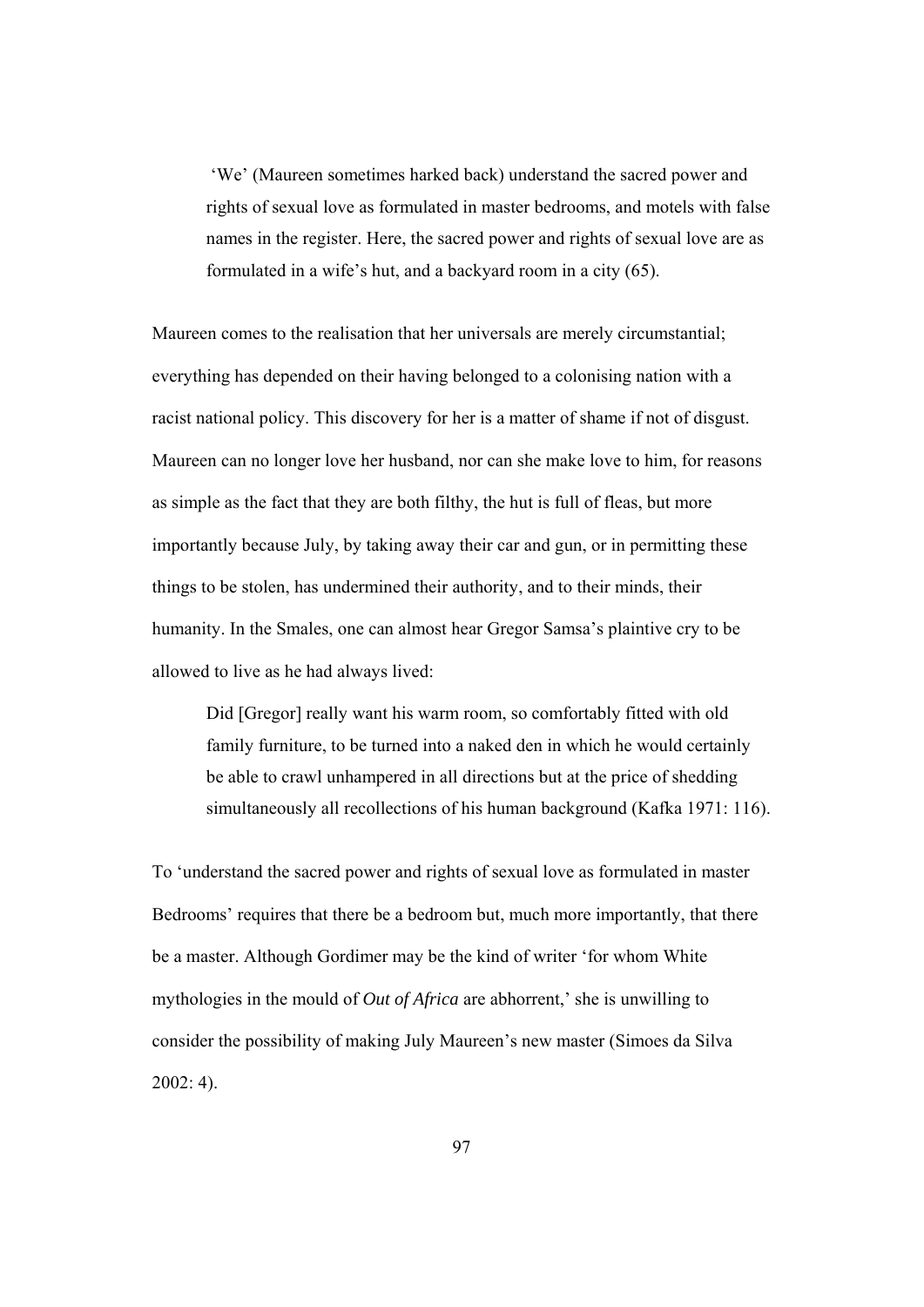Gordimer moves away from the stereotype that is so commonplace in the literature of empire, that of the servants who remain silent and have no right to voice their own opinions. Gordimer does not reverse this order, but in Maureen the author has created a character with the intelligence to recognise, if not accept, her own loss of authority. Although supposedly trusted by Maureen, July was never treated as an equal. Now living away from home in the village of July's people, the Smales must watch as July takes over. Maureen, July tells her, used to check her things back in town just as she and Bam 'check' their things while in July's village. It is the loss of the gun and their car keys that make them see the writing on the wall. It is July and not Bam who actually holds power in the village where the Smales are staying:

And here; what was he here, an architect lying on a bed in a mud hut, a man without a vehicle. It was not that she thought of him with disgust – what right had she, occupying the same mud hut – but that she had gone a on a long trip and let him behind in the master bedroom: what was here, with her, was some botched imagining of his presence of his presence in circumstances outside those the marriage was contracted for (98).

If Maureen has become less of a woman in Bam's eyes, he has become less of a man in hers. They have become less attractive to each other, are in fact no longer attracted to each other in large part because they no longer recognise each other's worth. As words left them, so did physical intimacy, because both had been inexorably linked.

This kind of repartee belonged to the deviousness natural to suburban life. In the master bedroom, sometimes it ended in brief coldness and irritation, sometimes in teasing, kisses and love-making of a variety suggested by the opportunities of the room and its rituals – a hand between her legs while she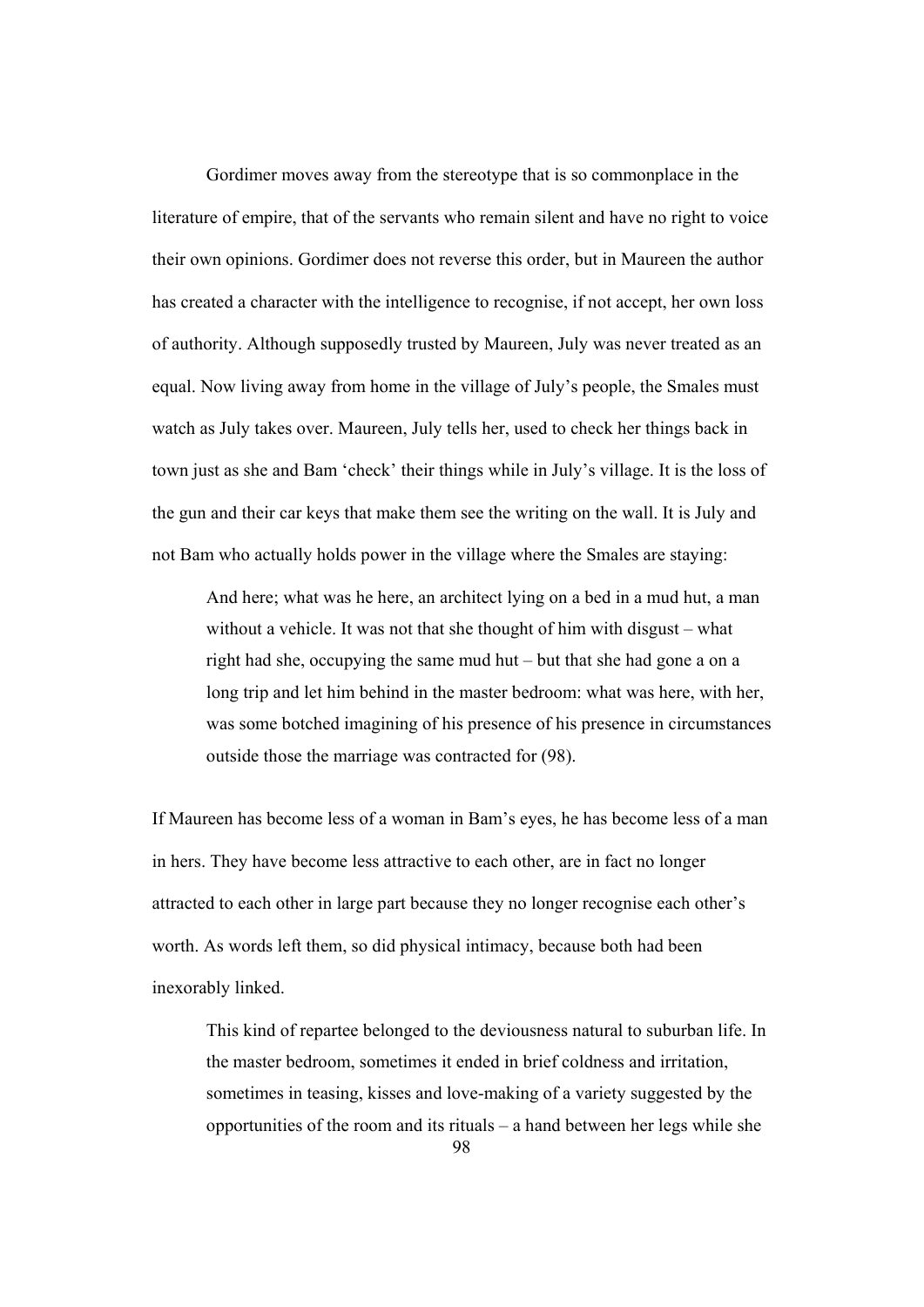was cleaning her teeth, the butting of his penis, seeking her from behind while she bent over the bath to swish a mixture of hot and cold water (89).

Without the domestic rituals, the coordinates of love escaped their attention. Their intimacy depended on bath water:

They had not made love since the vehicle had taken them away. Unthinkable, living and sleeping with the three children there in the hut. A place with a piece of sacking for a door. Lack of privacy killed desire; if there had been any to feel – but the preoccupation with daily survival, so strange to them, probably had crowded that out anyway (79).

Between Maureen and Bam Smales, there had, in fact, been no intimate relations since leaving their home and their possessions. Their dispossession had left Bam impotent; without their home they no longer have sexual desire for each other. Nor did they have sexual feelings for others. They had both been effectively neutered by their dispossession, a critical part of their identities erased.

In contrast, what inflames the passion of Mary Turner, Doris Lessing's protagonist in *The Grass Is Singing*, cannot be reduced easily to a single cause. One of them is certainly her servant's raw physicality. Unlike Bam Smales' observation of his wife's body, which he found a gross turnoff, Mary is intoxicated by the presence of Moses:

She used to sit quite still, watching him work. The powerful, broad-built body fascinated her. [His clothes] were too small for him; as he swept or scrubbed or bent to the stove, his muscles bulged and filled the thin material of the sleeves until it seemed they would split (161).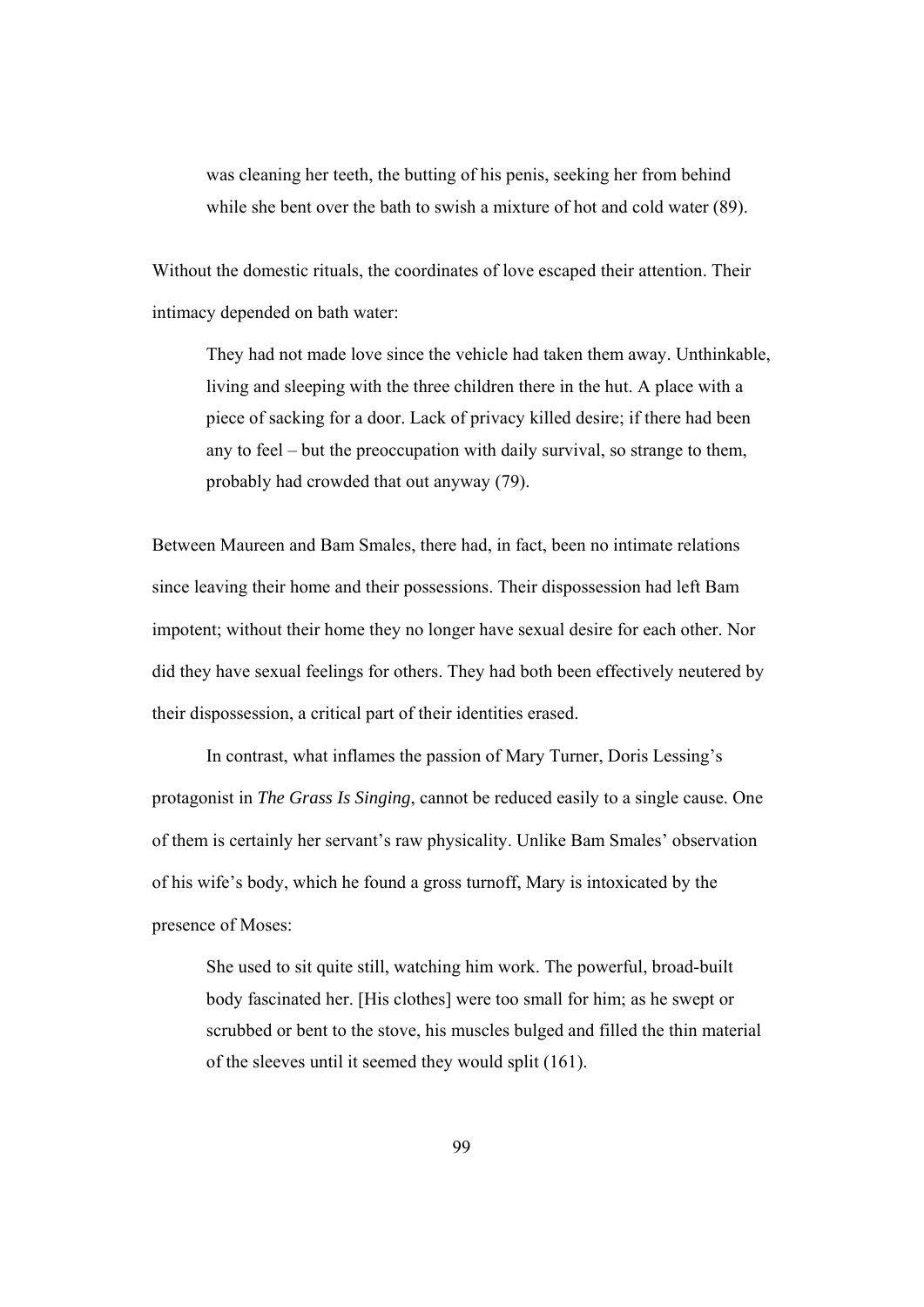Mary's fascination can be understood as an exchange by which the observer, in this case, Mary Turner, is altered by what she sees. While fascinated, Mary was also repelled, both by the man and by her reaction:

Vividly she pictured the broad muscular back, and shuddered. So clear was her vision of the native that she imagined she smelled the hot acrid scent of native bodies. She could smell it, lying here in the dark (184).

Mary's racism makes her quite literally hysterical, as she is unable to cope with her sexual attraction to a black man:

It was like a nightmare where one is powerless against horror: the touch of this black man's hand on her shoulder filled her with nausea; she had never, not once in her whole life, touched the flesh of a native (172).

Feminist critics such as Gilbert and Gubar (1984) in their classic study of nineteenth century writers have identified the psychic turmoil engulfing women like Mary Turner, who has had to endeavour to regain her equilibrium alone and loveless on the veld. As Mary sinks deeper into her isolation and dementia, she embodies what the authors identify as a trope of Victorian women's literature, namely, maddened women whose anxieties express 'feelings of social confinement and their yearnings for spiritual escape' (86). Lessing's protagonist is the perfect exemplar of this dual striving, at once unfulfilled and driven by ill-defined yearning (Bahri 2004: 205; Katrak 1996: 243; Van Herk 1996: 95). Rightly, the critics see the use of spatial imagery by writers like Lessing to capture the spiritual reality made physical. 'Women authors, however,' Gilbert and Gubar argue, 'reflect the literal reality of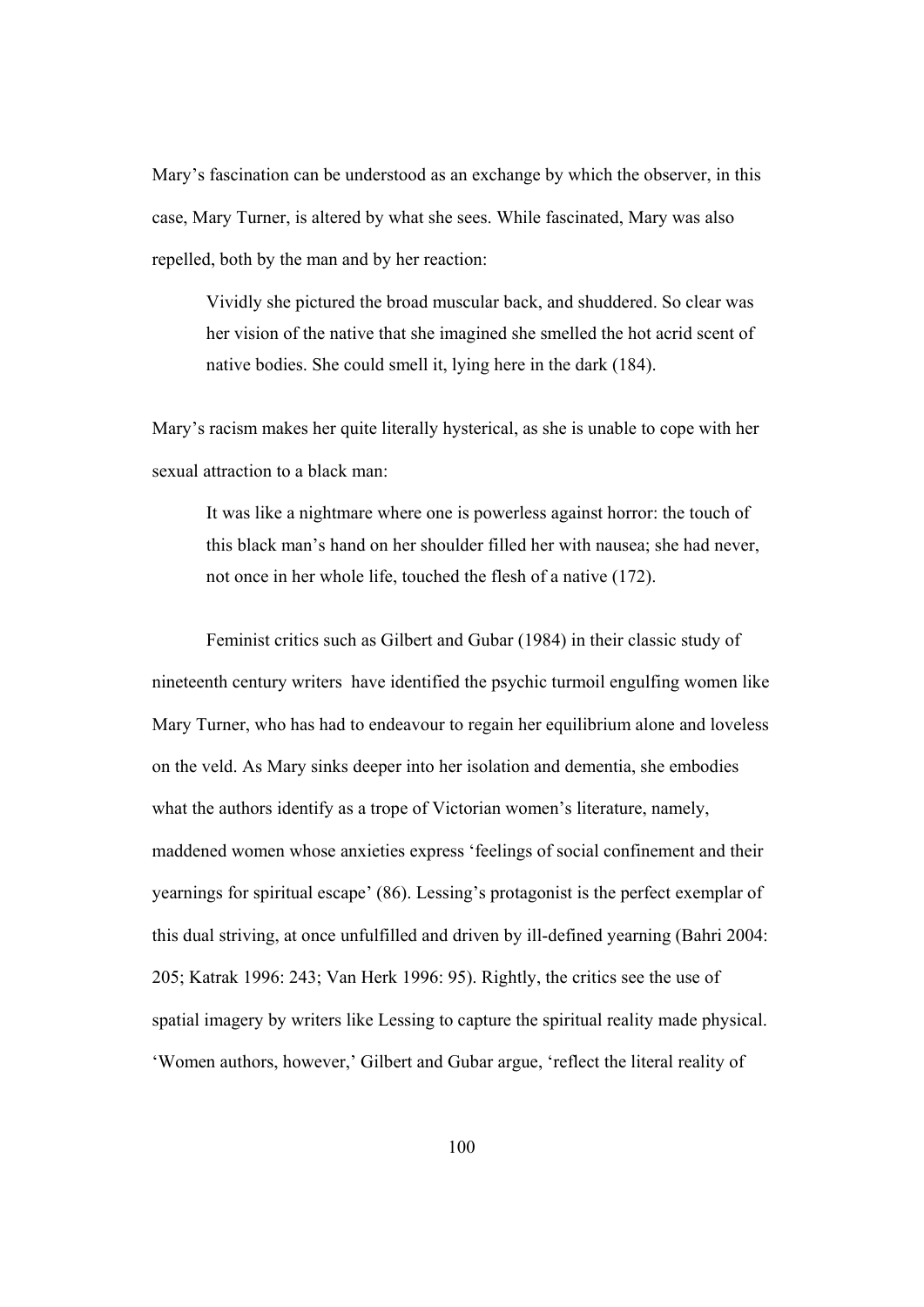their own confinement in the constraints they depict, and so all at least begin with the same unconscious or conscious purpose in employing spatial imagery'(87).

Gilbert and Gubar explain how stories like Lessing's *The Grass Is Singing*, share with Brontë's *Jane Eyre*, and other classics of the 19<sup>th</sup> century, an atmosphere of constriction:

But in examining these matters the paradigmatic female story inevitably considers also the equally uncomfortable spatial options of expulsion into the cold outside or suffocation in the hot indoors, and in addition it often embodies an obsessive anxiety both about starvation to the point of disappearance and about monstrous inhabitation (86).

John Kucich (2007) explores this subject as it relates to sexuality in his new study of the conjunction of class identity and imperial ambition:

In particular, glorified suffering had a prominent history in nineteenthcentury conceptions of social class, most of all among the middle classes. Of course, a variety of British class ideologies reserved a place for the moral exaltation and social authority that might be conferred by suffering (9).

Sexual proclivities are shown in Kucich's study to reveal in imperial Victorian literature an expression of imperial yearning, both accomplished and thwarted, and the acceptance of if not pleasure in imperial suffering.

Mary Turner's confinement is not an elaboration of a visionary theme, but 'social and actual' (86). Mary's alienation is not only internal, but physical in the sense that she is living in isolation on a piece of land that is literally nearly featureless. At the same time, her mental torment moves from the real to the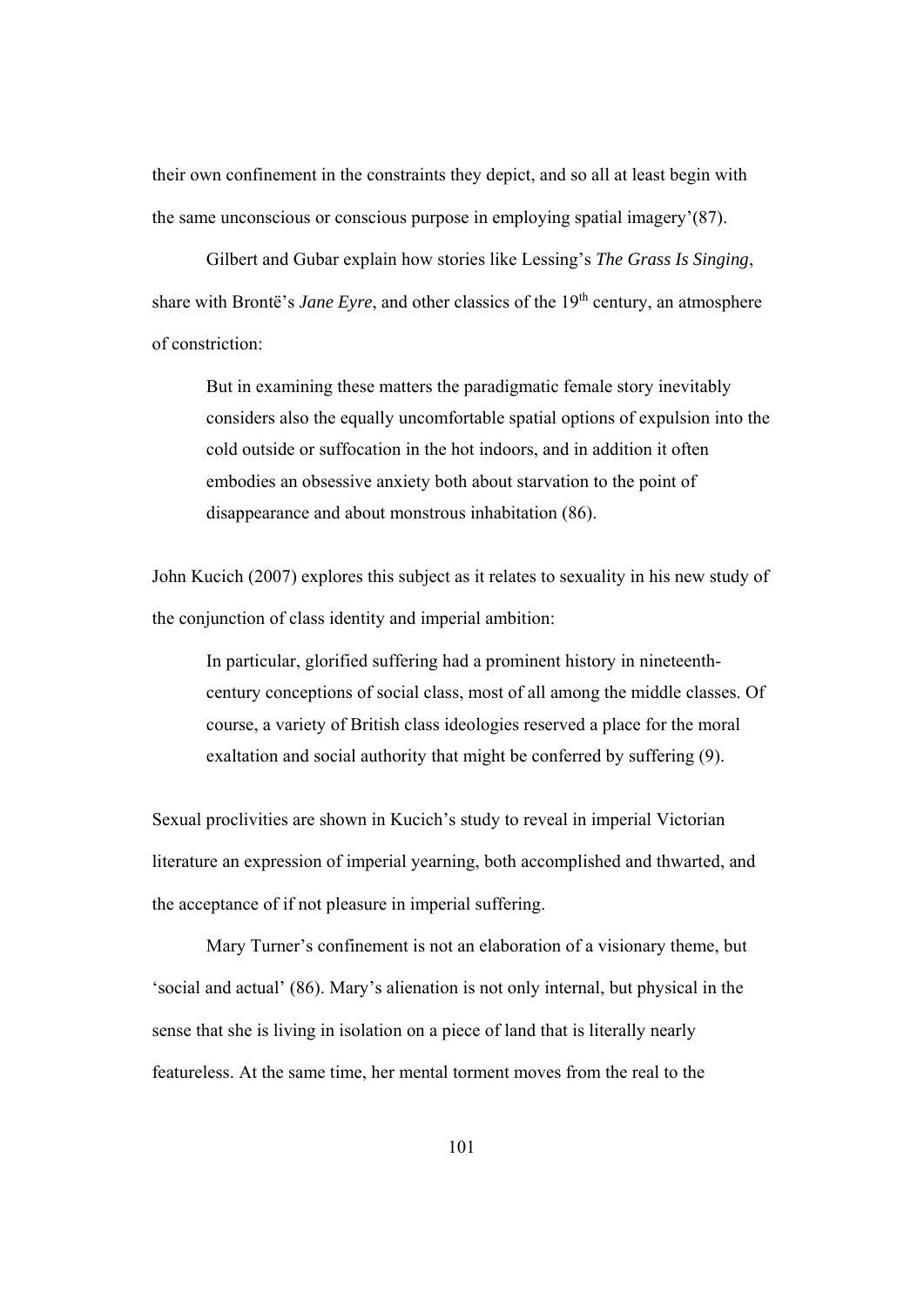fantastic. She imagines that she will be ensnared by the black man who has become as object of revulsion in her mind, a giant insect, waiting to devour her:

Now it seemed as if the night were closing in on her, and the little house was bending over like a candle, melting in the heat. She heard the crack, crack; the restless moving of the iron above, and it seemed to her that a vast black body, like a human spider, was crawling over the roof, trying to get inside (234).

This provocative, frightening imagery reinforces one's sense that her imagination offers no hope for escape. She simply cannot imagine her way out of her desperation, and yet her nightmare comes to an end, albeit brutal.

Mary Turner and Maureen Smales are both overtaken by the force of nature, freed in a sense from the annihilating power of domesticity. They escape their respective traps. Mary is murdered. 'The trees advanced in a rush, like beasts, and the thunder was the noise of their coming' (236). Maureen takes off. Both acts are assertions of desperation. Gilbert and Gubar identify these 'moments of escape' as projections of the female author:

For it is, after all, through the violence of the double that the female author enacts her own raging desire to escape male houses and male texts, while at the same time it is through the double's violence that this anxious author articulates for herself the costly destructiveness of anger repressed until it can no longer be contained (85).

Mary and Maureen lose whatever powers they once had or imagined themselves to have had. They found themselves living in triangles of increasing powerlessness at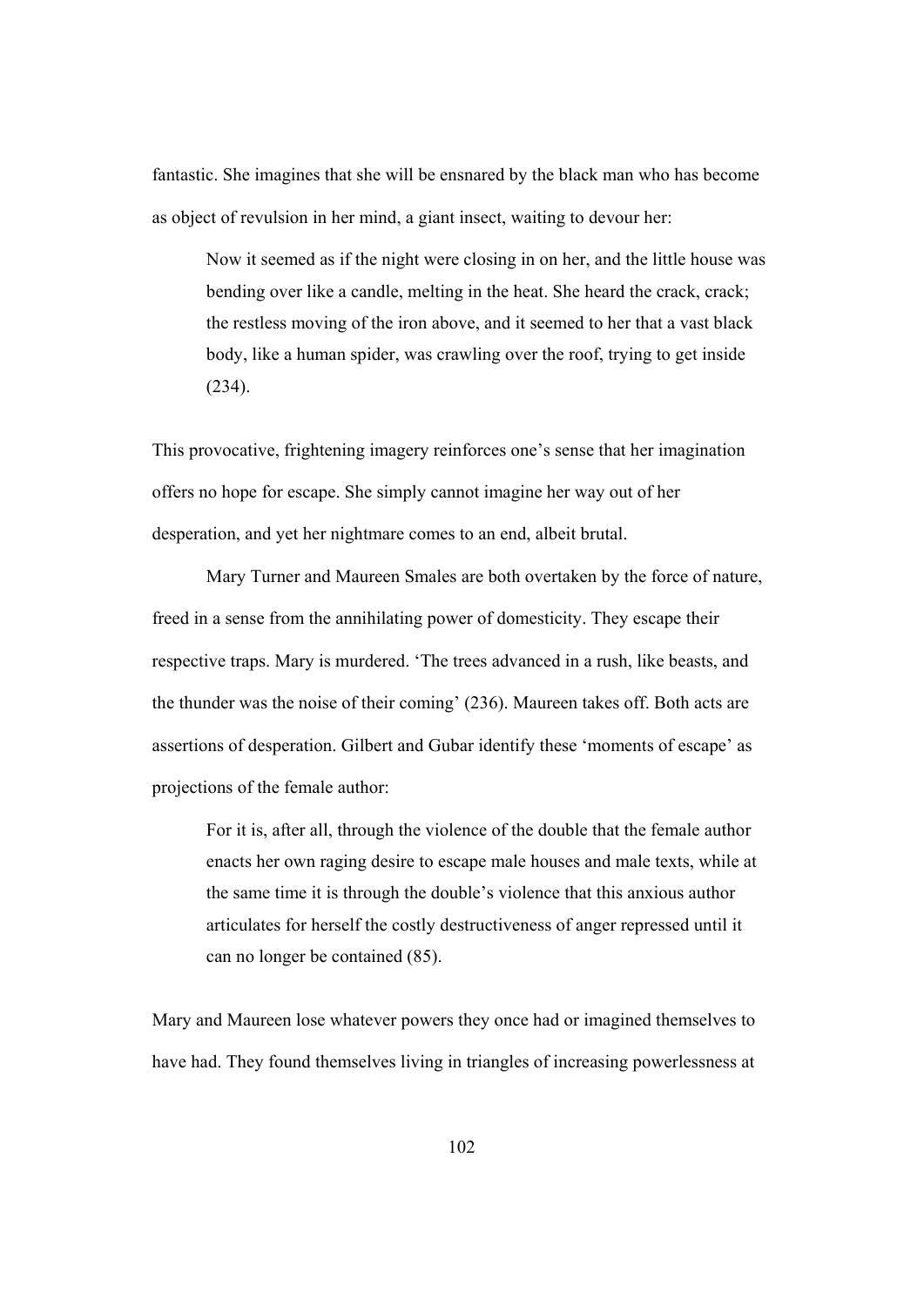the hands of men, black and white. They both lost confidence in their husbands but could not cope with the possibility of relations with a black man.

Mary's breakdown is closely observed by a young Englishman. Tony has occasion to evaluate Mary's relationship with Moses, which has grown intimate, but assumes it is limited to her allowing Moses to undress her. He comments that Mary's behaviour reminds him of European aristocracy. He says, 'There was once an Empress of Russia who thought so little of her slaves, as human beings, that she used to undress naked in from of them.' Mary Turner, although no aristocrat, fancies herself the superior of the natives. Her sexual fantasies clash with her racist fancies. ('A white person may look at a native, who is no better than a dog' (163).) What she finds unforgivable in Moses is his assumption that he is a human being.

Nudity cuts both ways. Mary's loss of shame is related to her dehumanisation of Moses, but it is also related to her estrangement. Her mental breakdown grows out of her isolation, social and sexual. Tony sees Moses' undressing of Mary as a profound transgression, immediately recognising Mary's intimacy with Moses as a breakdown of barriers with wide-ranging implications. Tony's mind wanders between Moses' threatening gaze and Mary's apparent indifference. In *The Wretched of the Earth*, Fanon (1990) argues colonial relations were ruled by an awareness on the part of settlers like Lessing's Turners and Gordimer's Smales of their vulnerability:

The zone where the natives live is not complementary to the zone inhabited by the settlers. The two zones are opposed, but not in the service of a higher unity. Obedient to the rule of Aristotelian logic, they both follow the principle of reciprocal exclusivity. No conciliation is possible, for of the two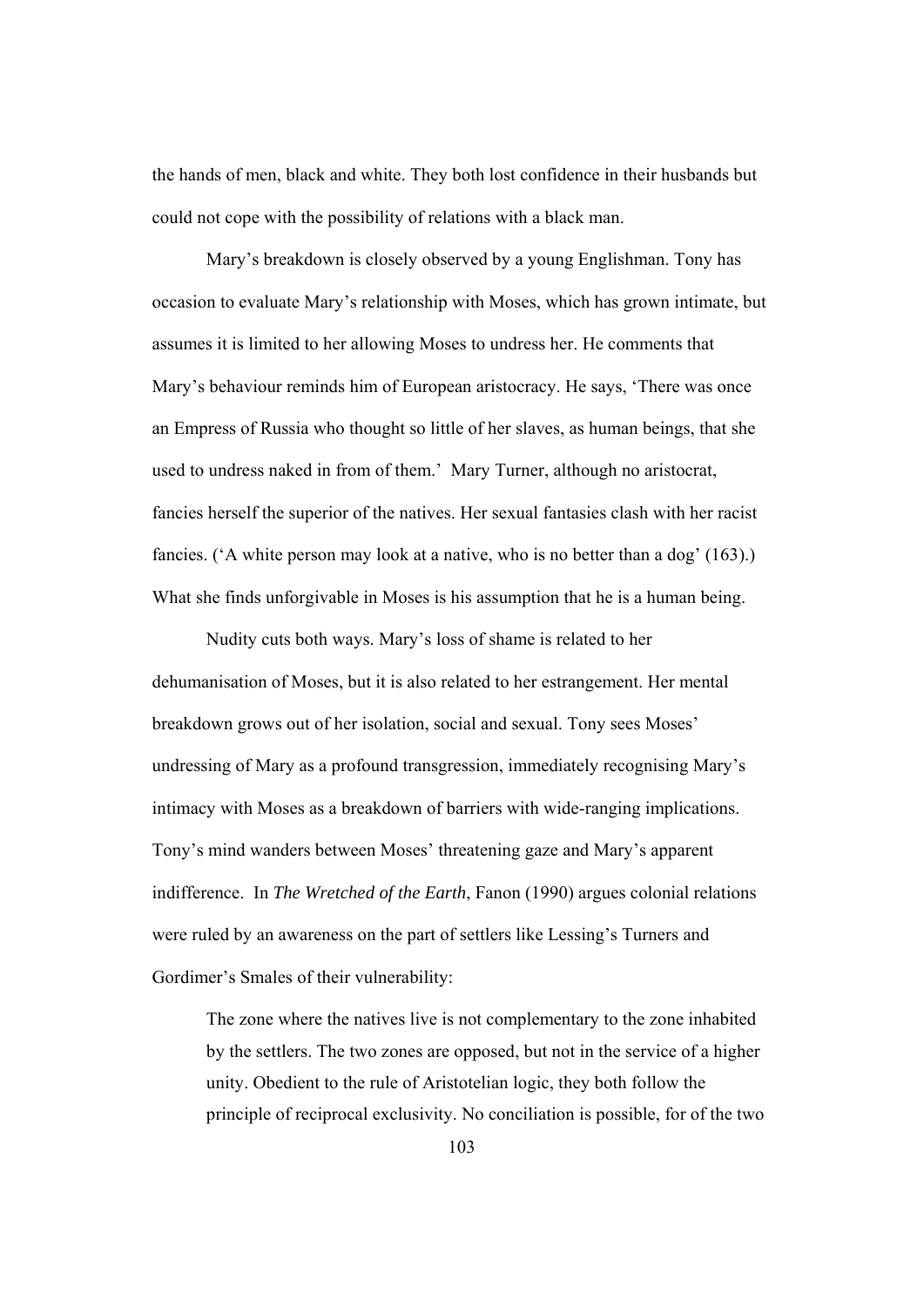terms, one is superfluous. The town belonging to the colonised people, or at least the native town…is a place of ill fame, peopled by men of evil repute…The colonised man is an envious man. And this the settler knows very well; when their glances meet he ascertains bitterly, always on the defensive. 'They want to take our place' (39).

Doris Lessing's Mary Turner pursues her servant with the eyes of a paranoid, precisely, as Fanon insists, because of his threatening self-confidence.

 Lessing exposes through what Tony witnesses in Mary's bedroom the vulnerability of the colonial edifice. By his having seen Moses helping Mary into her clothes, Tony intuits that far more is at stake than the loss of her husband's honour. The personal becomes political, as it does for Chenjerai Hove (1990). The image of the exposed female alerts the male to alterations and usurpations of power. The man recognises that it is he who is unmanned by the presence of the naked woman:

Manyepo, look at my bare breasts, and these cracked feet, do you not think that my feet should be covered so that I can work better in the muddy soil of your fields? All the children staring at a woman's bare breasts, do you not think it is shameful? Why do you not give your own wife that chance to go around half-naked with flies cleaning their coats on her nipples? (1990: 17).

The issue of nakedness is made relevant by inequality and exploitation. It is not that she is naked, but that the overseer's inhumanity makes her feel vulnerable and mortified by his indifference.

Such experiences as described by Hove and Lustig may make one wonder about Young George's observation in Kertész's *Fateless*, to the effect that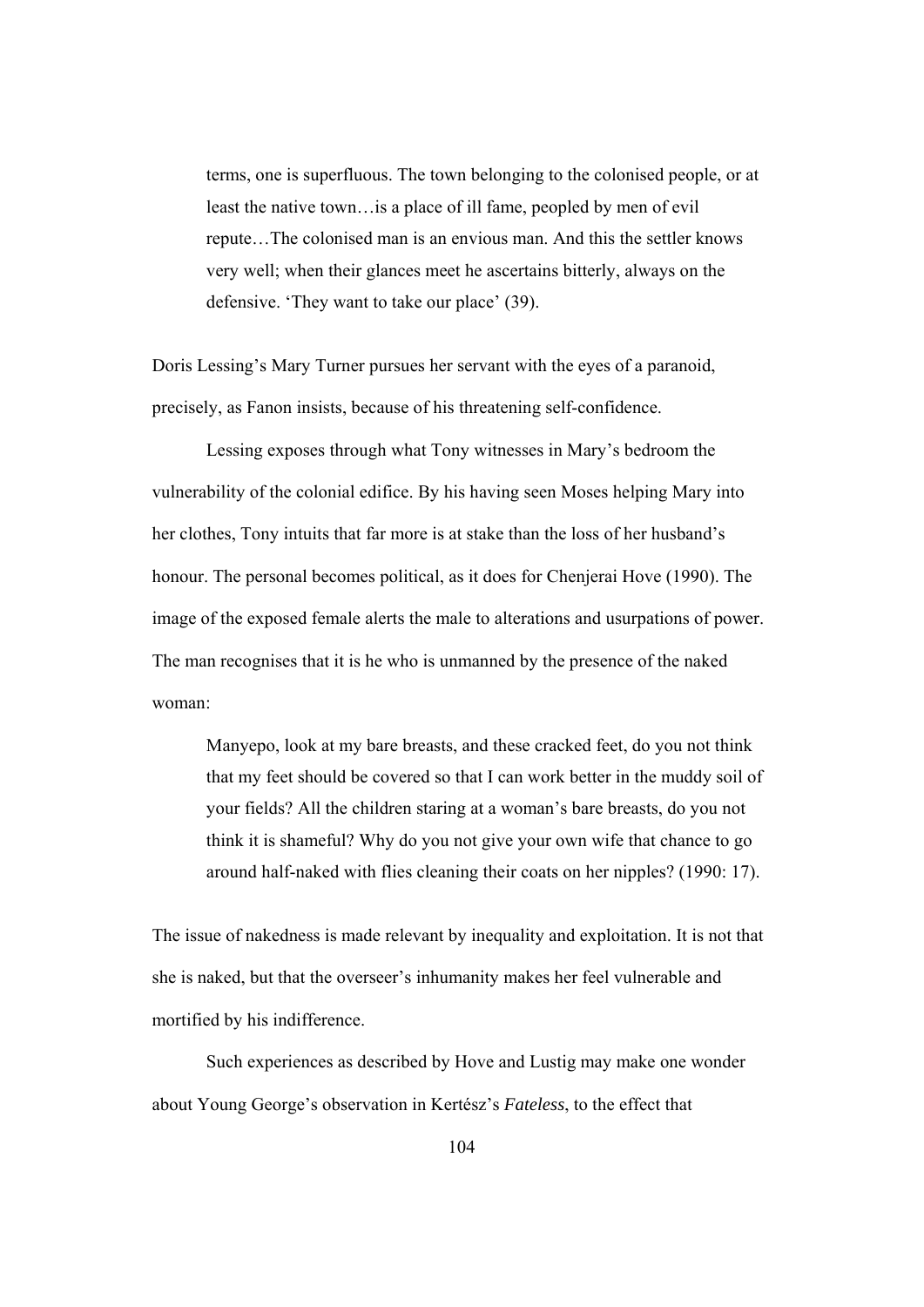'somehow things would work out, because it never happened that they didn't work out' (100). Here we find events described with such lacerating pain that it not only discredits George's momentary optimism as a kind of lapse, but it brings into question Bhabha's tendency to locate in the postcolonial project signs of hope. At other times, however, he advocates relationships 'where non-consensual terms of affiliation may be established on the grounds of historical trauma,' which seems more persuasive, as does his borrowed expression, 'freak social and cultural displacements' (1994: 17).

 There may, however, have been more at stake in the postcolonial analysis of settler discomfort, even with its menacing implications. The silences and distances have also to do with reminders of racial prejudice and miscegenation. Fear is something that dominates and finally overwhelms. This is the experience July has over the Smales; it is new to them and utterly unsettling. The silences and awkwardness are products of man's doings; they are part of the discourse of colonialism, part of the rhetoric of death. Benedict Anderson (2006) ties colonial racism's disturbing conceit to European anti-Semitism:

The fact of the matter is that nationalism thinks in terms of historical destinies, while racism dreams of eternal contaminations, transmitted from the origins of time through an endless sequence of loathsome copulations: outside history Niggers are, thanks to the invisible tar-brush, forever niggers; Jews, the seed of Abraham, forever Jews, no matter what passports they carry or what languages they speak and read (149).

Racism's 'eternal' characteristics may be what Anderson claims them to be; what concerns us here is racism in the historically specific moment of colonialism.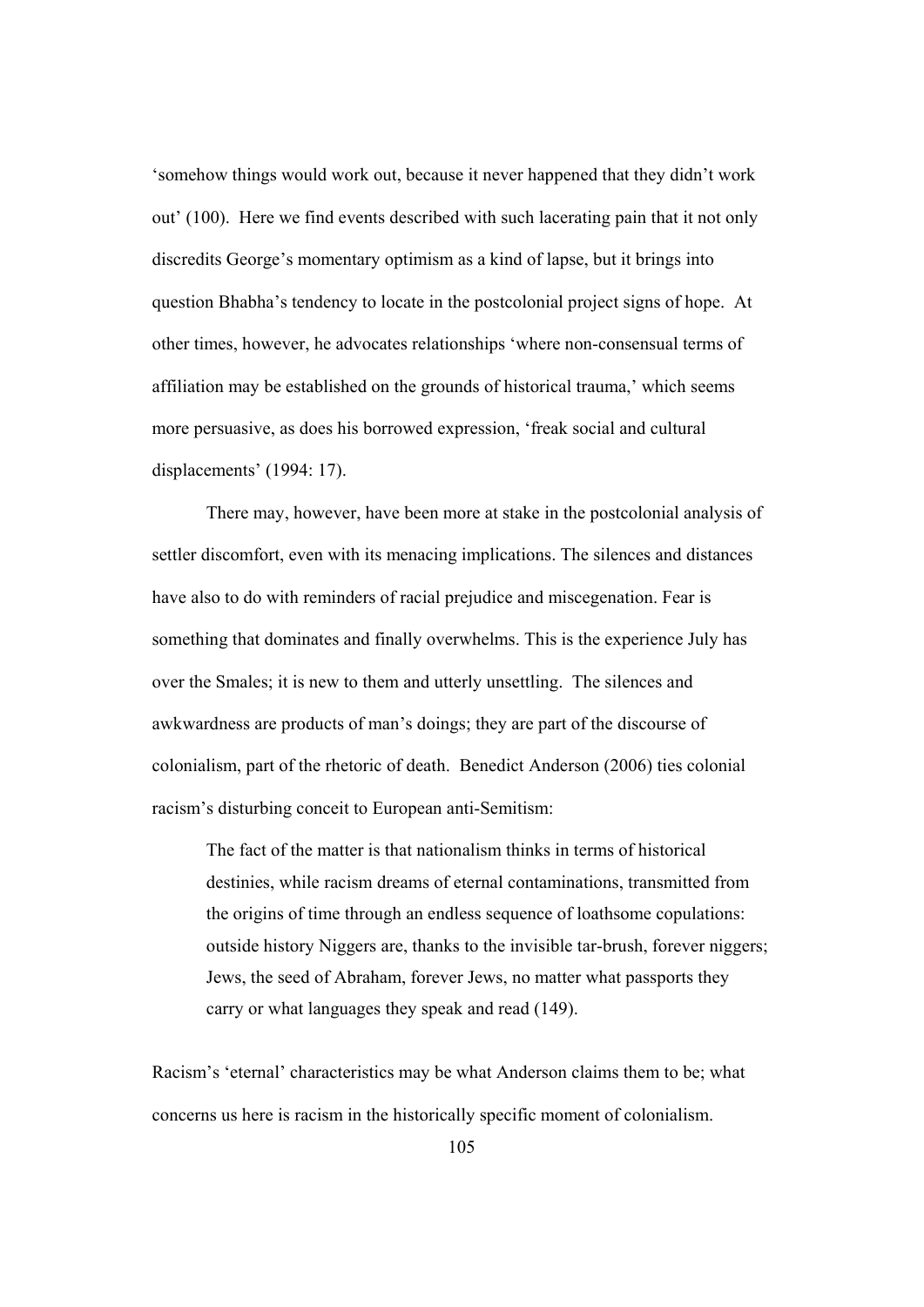One can speak of an entire generation having shared a world haunted by war. People lived haunted by the spectre of war, its propaganda, and then its consequences. Richard J. Evans, in his recent *The Coming of the Third Reich* (2003) suggests that the atmosphere for Hitler's rise was established early in the century: 'The First World War legitimised violence to a degree that not even Bismarck's wars of unification in 1864-70 had been able to do' (72). The War brought out the worst in people, creating an atmosphere of incivility and incipient violence that ran from the streets into parliament. Evans continues:

Those who carried out these acts of violence were not only former soldiers, but also included men in their late teens and twenties who had been too young to fight in the war themselves and for whom civil violence became a way of legitimizing themselves in the face of the powerful myth of the older generation of front-soldiers (72-73).

This coarsening of civic life will be seen later in an America crippled by decades of wars. Non-combatants, men and women,came to share the life of veterans, either in anticipation of impending conflicts or in memory of those already endured. Men and woman became veterans, even if it only meant having to live among those ravaged and unable to adjust to so-called peace.

106 Shared political realities make comparison possible between peoples of disparate ancestries and origins. An effort has been made to show how displacement and estrangement characterise victims of colonialism. Physical withdrawal and isolation were both a consequence and a cause of such estrangement. Mary Turner's isolation and gradual madness are both cause and effect of what Homi Bhabha has termed 'unhomely moments,' which occur 'in fictions that negotiate the powers of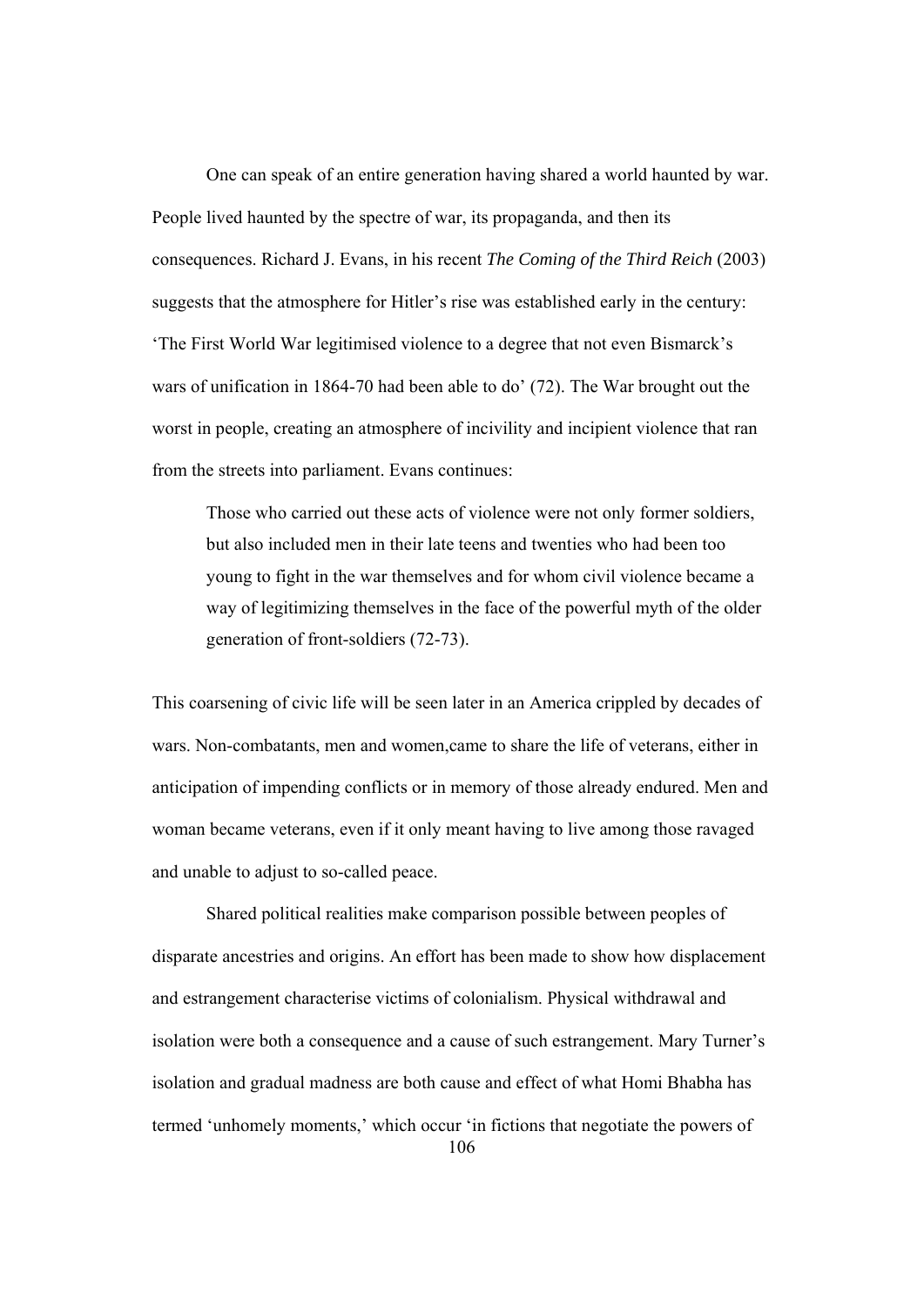cultural difference in a range of transhistorical sites' (13). For Mary, isolation began sexually, as she forfeited passion as a survival strategy:

It was not so bad, she thought, when it was all over: not as bad as that. It meant nothing to her, nothing at all. Expecting outrage and imposition, she was relieved to find she felt nothing. She was able maternally to bestow the gift of herself on this humble stranger, and remain untouched (56).

Of course, Mary is not able to 'remain untouched.' She has in fact negotiated an isolation that violates her equilibrium. Mary's transgressions were engendered by her humiliation.

Emotionally, this estrangement could be experienced as lovelessness. Gregor Samsa felt unloved. The brooding despair that links these disparate authors of far-flung empires, that of the Habsburg, the British, and of the Third Reich, centres on the sense of living in loveless lands, among people incapable of expressing or even of experiencing love. Wislawa Szymborska (1995) of Kraków tries to capture postwar cynicism in her poem 'True Love,' with rare humour:

True love. Is it really necessary? Tact and common sense tell us to pass over it in silence, Like a scandal in Life's highest circles. Perfectly good children are born without its help. It couldn't populate the planet in a million years, It comes along so rarely (90).

It is a death-haunted land that Paul Celan (1988) finds himself in. 'Death Fugue,' which was first composed in 1944 or 1945, Coetzee tells us, 'is one of the landmark poems of the twentieth century' (2007: 119). Celan writes: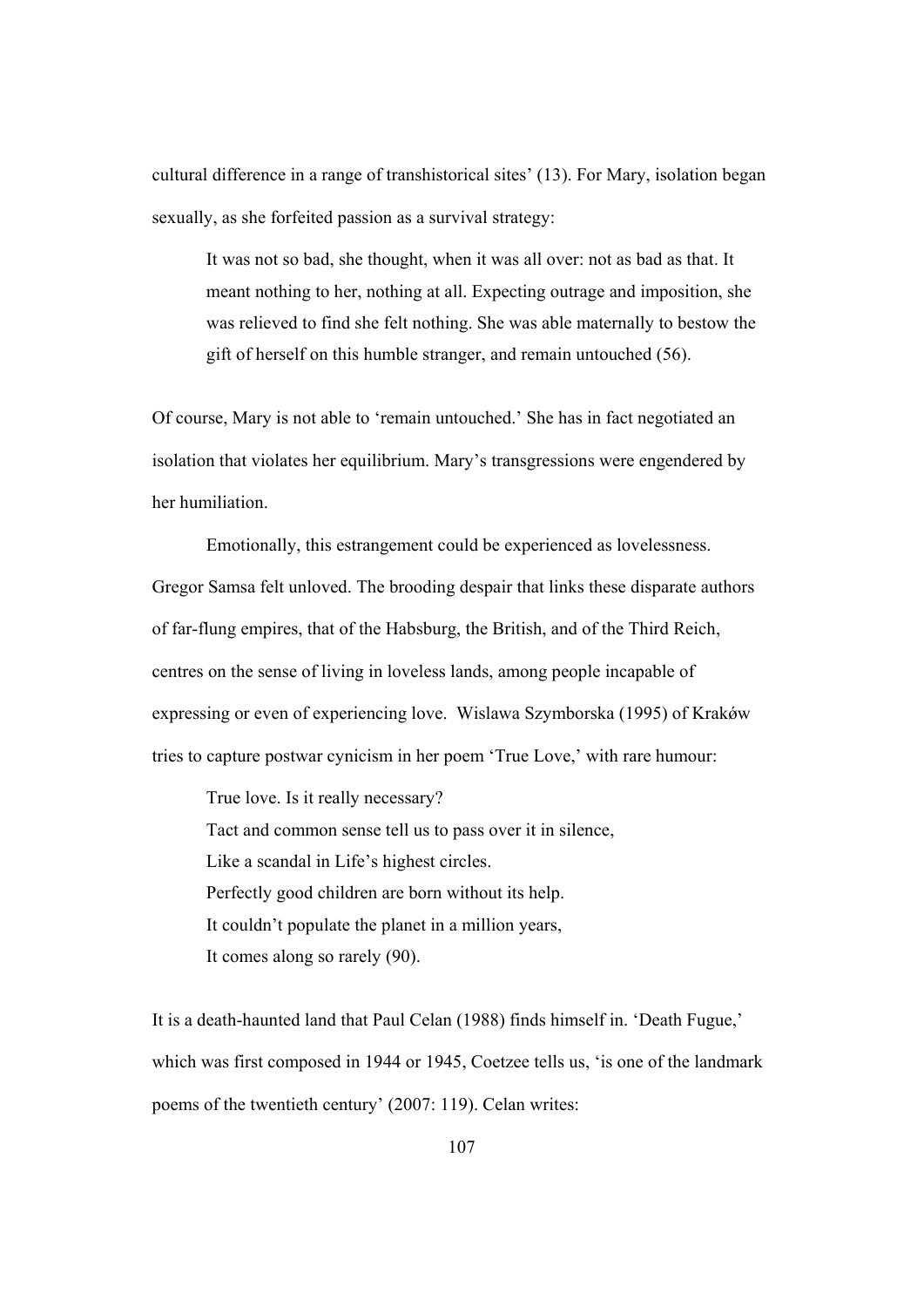death is a master from Germany his eyes are blue he strikes you with leaden bullets his aim is true a man lives in the house your golden hair Margarete he sets his pack on to us he grants us a grave in the air he plays with the serpents and daydreams death is a master from

Germany (52).

Its sombre, explicit condemnation of Germany contrasts with Ingeborg Bachmann's poem with its mood-creating sense of cultural malaise:

 All life has wandered off into blocks; New misfortune is softened sanitarily; in the streets, Chestnut trees bloom odorlessly, and the air no longer Tastes of candle smoke. Above the ramparts In the park, locks of hair blow lonely. Balls sink In the water past children's hands Down to the bottom; and the dead eye meets The blue one it used to be (1988: 15).

These writers find words for the unspeakable, but what is striking is how familiar those words are to readers of postcolonial literature. Melancholy and dread become recapitulations of shared responses to common experiences:

In literature, silences and fragmentations always carry the double weight of striving to find a language that expresses the horror (if not the sorrow) even while caught in self-absorption and revealing unconscious blind spots that bar access to a genuine working through of the past (Schlant 1999: 242).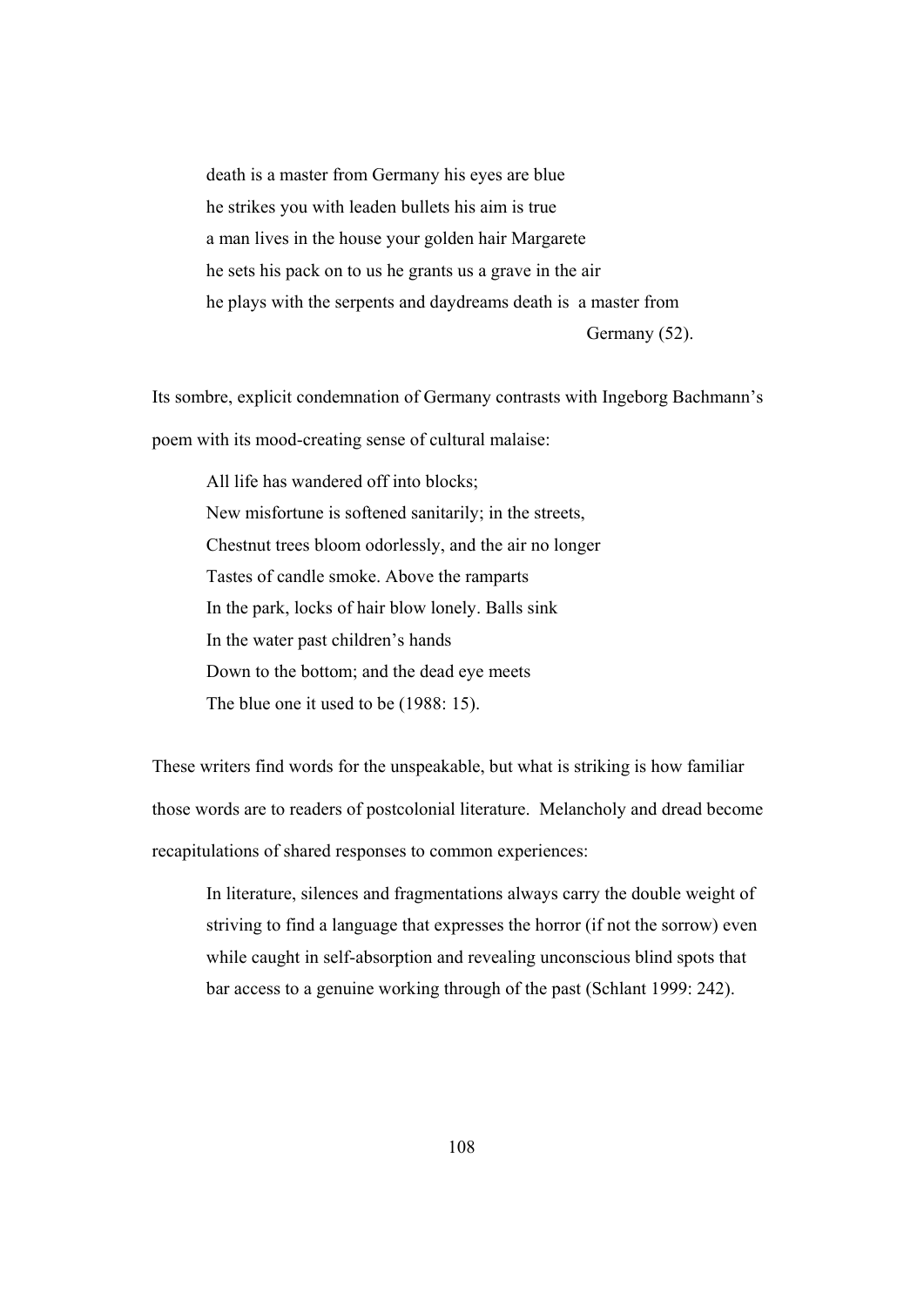In Hove's *Bones*, the protagonist cries out in protest against a willful, humiliating heartlessness on the part of his field boss that at once dehumanises and emasculates. He is unmanned by helplessness:

My own wife has been telling you these things for a long time, but you dared call her wide-mouth. You even insulted her with her private parts in the presence of all the men and women of this farm.… You only care to have your work done in the fields. They called you Manyepo because you think we are always lying to you.… You say we smell of things you do not understand, we lie, we are lazy as children and we should always have someone to make sure that we work, do you think we are children with all this beard on our faces? Have we, the men, not made our wives pregnant and have the wives not become pregnant after we slept with them? Then how do you come to think that we are children? (18).

The struggle of Marita and her husband to find a human life mirrors the inhumanity experienced by July as a domestic servant at the hands of Maureen and Bam who never treated him with respect because they did not trust him as a man. Maureen is stunned when July describes their relationship in the base terms she had trained him to accept:

> – She speak nice always, she pay fine for me when I'm getting arrested, when I'm sick one time she call the doctor. – He gave a laugh like a cry. – You worry about your keys. When you go away I'm leave look after your dog, your cat, your car you leave in the garage. I mustn't forget water your plants. Always you are telling me even last minute when I'm carry your suitcase, isn't it? Look after everything, July. And you bringing nice present when you come back. You looking everywhere, see if everything it's still all right. Myself, I'm not say you're not a good madam – but you don't say you trust me. – It was a command. – You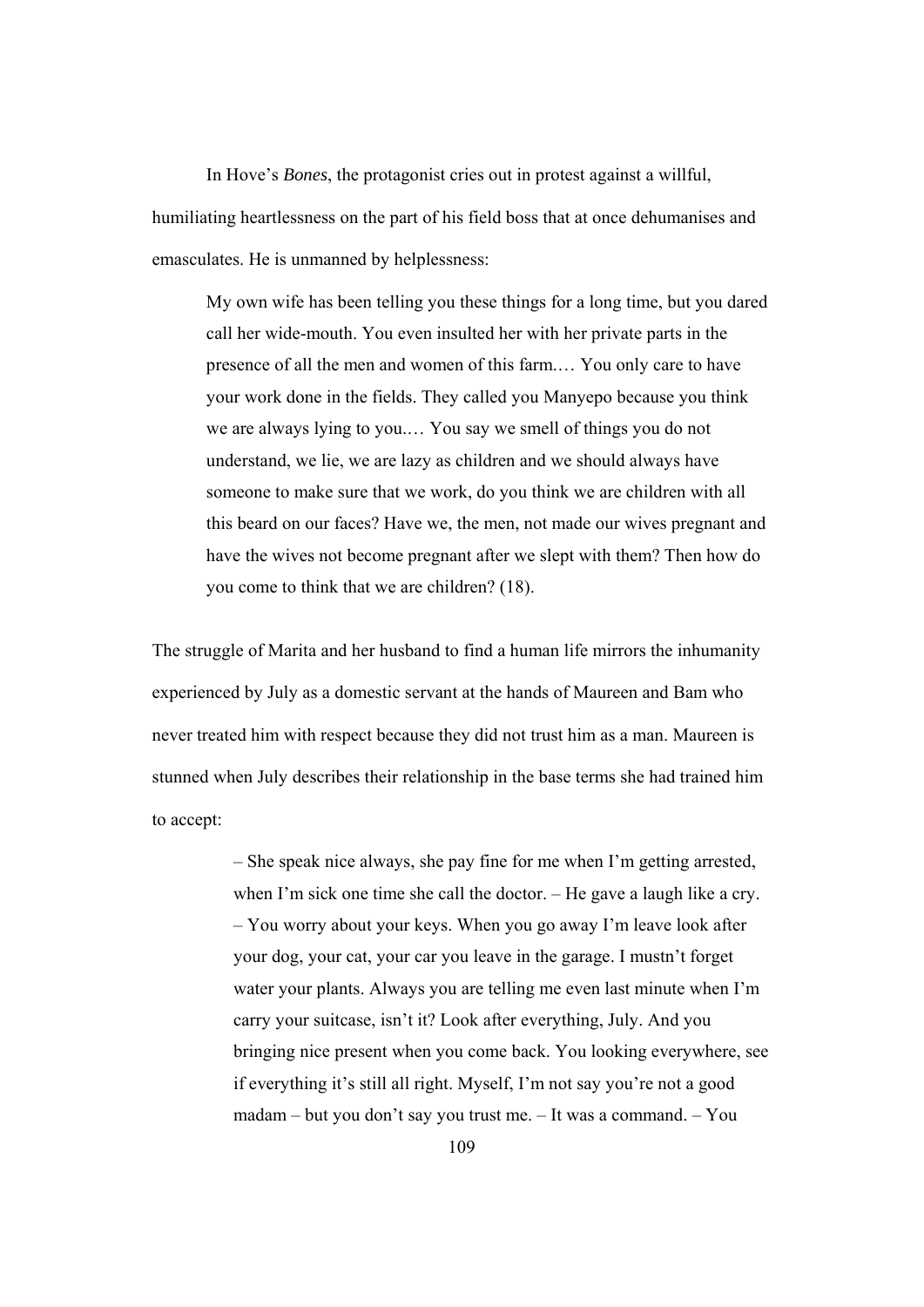walk behind. You looking. You asking me I must take all your books out and clean while you are away. You frightened I'm not working enough for you?  $-$  (70).

July's treatment cannot be compared to Marita's or to Skinny's, both of which involved rape and the threat of death; his humiliation was profound but, as the Smales might rightly insist, was not physically violent. But July has been made numb to Maureen's desire to be understood. He cannot see her as anything other than what she was to him.

In their discussion of Hannah Arendt's *Origins of Totalitarianism*, Heather and Stolz describe Arendt's concept of 'world alienation' in such a way as can be applied to Bhabha's search for a global culture living in the shadow and under threat of war:

The events, [Arendt] argues, that favored the triumph of total domination (war, revolution, vast economic dislocation) all combined to shatter the normal structures of social and political order. They produced, as a consequence, a society flooded by atomised masses who felt themselves powerless before events Arendt labels 'world alienation.' All this, she writes, 'sprang from a chaos of mass perplexities on the political scene and of mass opinions in the spiritual sphere which the totalitarian movements, through ideology and terror, crystallised into new forms of government and domination (1979: 16).

110 Despite living in a world of 'mass perplexities', these writers have not succumbed to Steiner's 'temptation of silence', but rather have worked to give voice to their experiences of the era's special brand of hell. Silence has, however, not been rejected as a strategy of survival, as will be shown in Coetzee's own *Disgrace*.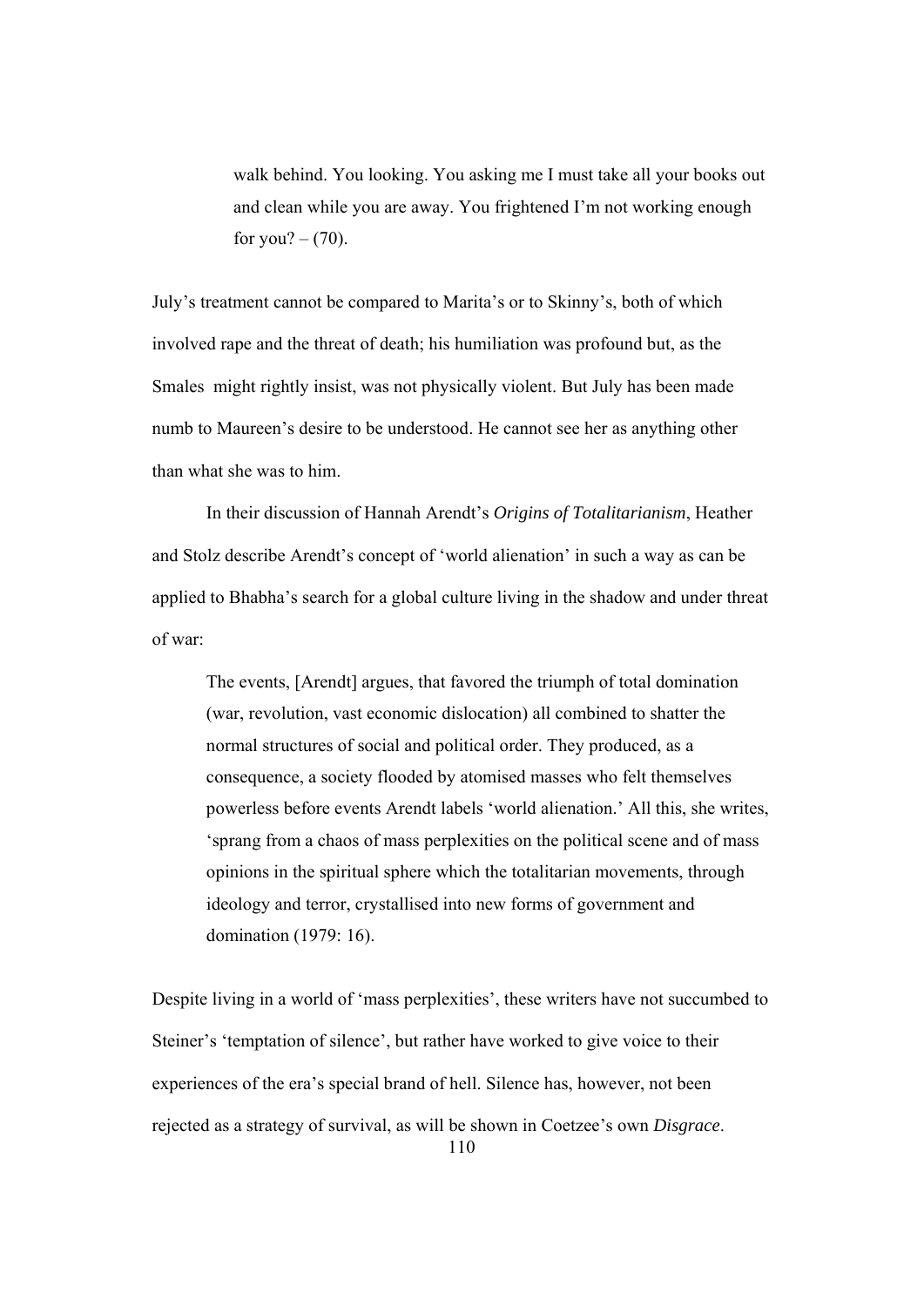Lustig, like Coetzee and Gordimer, invents a kind of hell on earth to expose the cost of remaining silent for too long.

 These works of fiction share settings of social discord in times of real or imagined crisis. Lustig and Gordimer create environments of confinement in the larger context of upheaval and revolution. These authors use individual struggles against hopelessness and powerlessness. *Fateless* and *Lovely Green Eyes* are set in or near Nazi concentration camps. Lessing's protagonist remains confined by the circumstances of rural isolation and by social conventions of colonialism. In J. M. Coetzee's *Disgrace* (1999), these themes are developed further to include a consideration of the moral dimension of resignation. The gap that opens up between the married couples in *The Grass Is Singing* and in *July's People* parallels the gulf between David Lurie and his daughter Lucy. An awakening occurs in the women, however subtle, which results in an awareness that their own identity is inexorably tied to racial subjugation, an awareness which is confirmed by MacKinnon's research on the subject of rape as an instrument of genocide (2006).

David Lurie and his daughter Lucy experience a sense of increasing isolation and fear. Intruders finally break in. First, they kill Lucy's dogs, and then attack and burn David, while others take Lucy to a back room to have their way with her. Paralysed as much by confusion as by fear, David's reaction is that of the intellectual who suddenly recognises the limits of a lifetime's cultivation of the mind:

111 He speaks Italian, he speaks French, but Italian and French will not save him here in darkest Africa. He is helpless, an Aunt Sally, a figure from a cartoon, a missionary in cassock and topi waiting with clasped hands and upcast eyes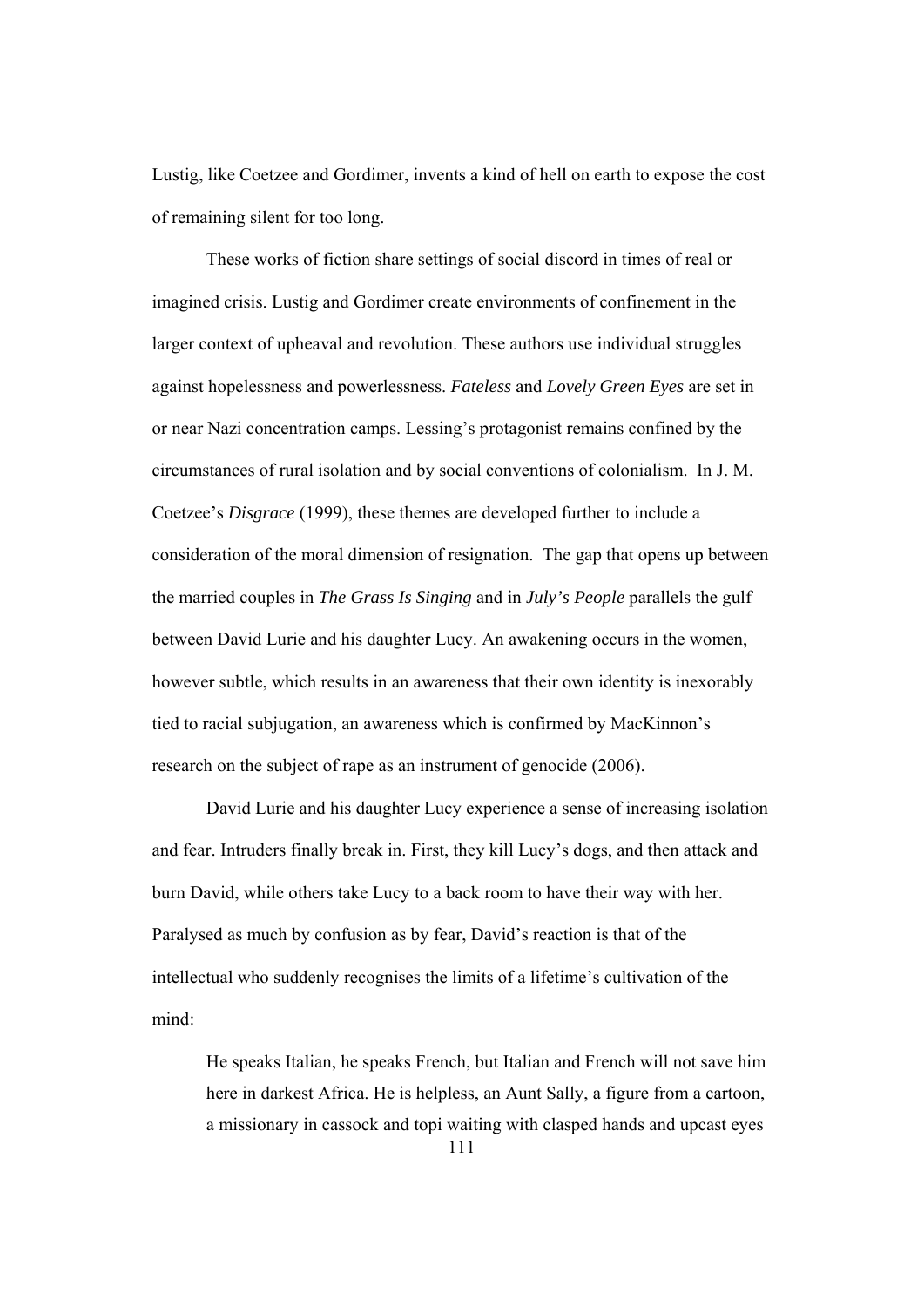while the savages jaw away in their own lingo preparatory to plunging him into their boiling cauldron (95).

Coetzee explores in *Disgrace* what he has called elsewhere 'the underside' (*Slow Man* 2006: 125). In *Disgrace*, and according to David Lodge, elsewhere, Coetzee depicts sex as 'phallic, compulsive, obsessive, and rather joyless….' One might add: helpless, forced.

This is quite suddenly Gordimer's world. Lustig's. Professor David Lurie and his daughter Lucy have been reduced to objects. In *July's People*, the Smales fall apart when they lose control of their car, when they could no longer control their lives. As in *Bones*, *Disgrace* and *Lovely Green Eyes*, women are reduced to sexual objects for barter. They are rude commodities savaged by force or by consent, in episodes of commerce. The disgrace is not that of individual immorality but of a disordering of meaning. They are victims of a kind of code of annihilation that barters dignity. As Catherine A. MacKinnon has written, 'Women are abused by men in these ways every day in every country in the world. Sex has also been used before to create, mobilise, and manipulate ethnic hatred, from the world of the Third Reich to the world of *Penthouse*' (161).

Coetzee, Gordimer, and Lessing seem determined to display the ambivalent effects of colonisation. Lucy, Maureen, and Mary are forced to see themselves and respond to their respective shocks of recognition in different ways. Maureen and Lucy eventually come to see themselves, in Albert Memmi's words, as usurpers (1967: 9). Lucy sees all too well what has happened to her as a political act. There has been a seizing of control in the act of violating her. Lucy stops her father from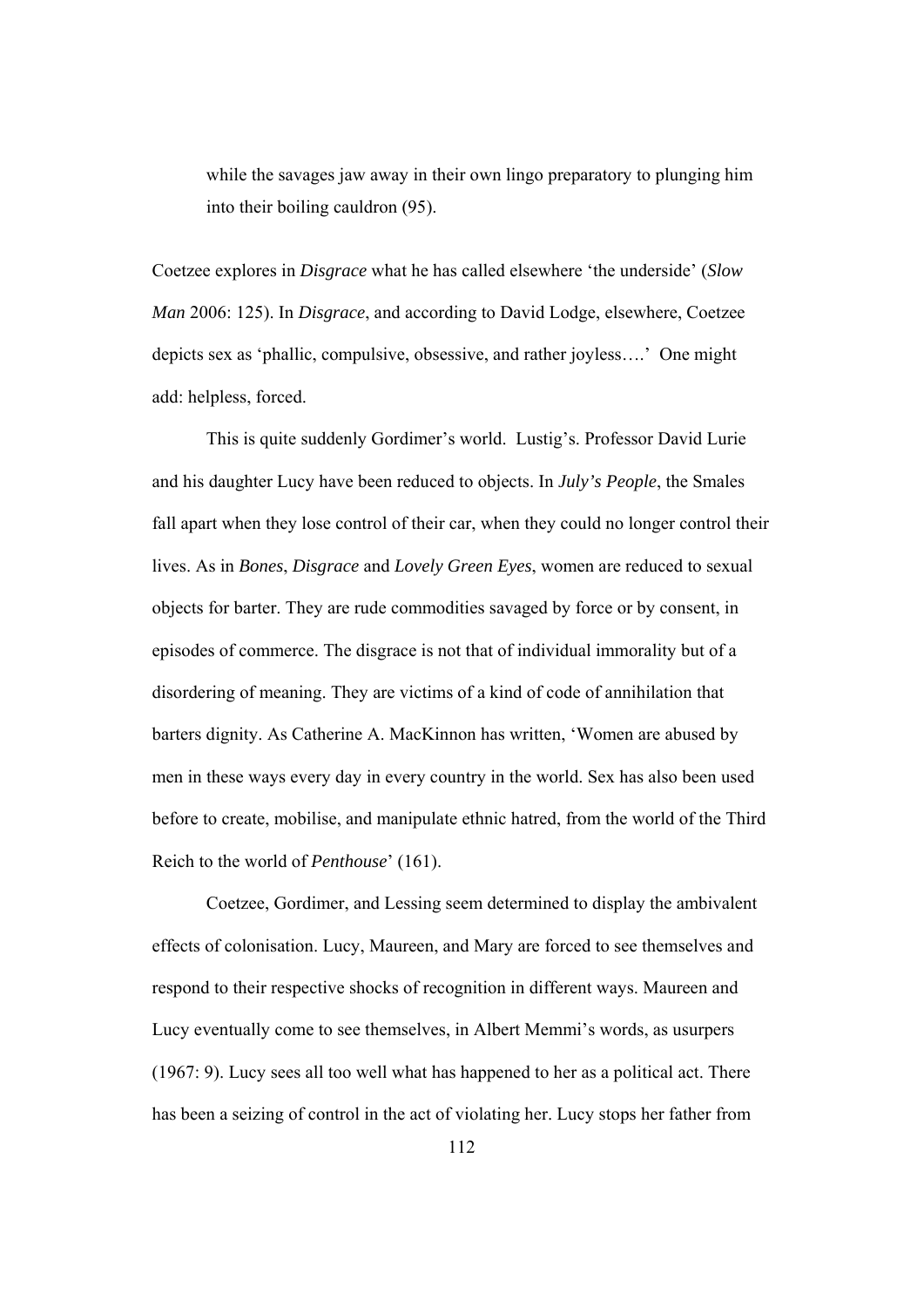calling the police when he sees that the men who raped her are known in the neighbourhood:

'Don't shout at me, David. This is my life. I am the one who has to live here. What happened to me is my business, mine alone, not yours, and if there is one right I have it is the right not to be put on trial like this, not to have to justify myself – not to you, not to anyone else' (133).

Unlike her father, who believes he is acting out of personal concern and love, Lucy recognises that her violation represents a transfer of power, one that she chooses not to resist:

'As for Petrus, he is not some hired labourer whom I can sack because in my opinion he is mixed up with the wrong people. That's all gone, gone with the wind. If you want to antagonise Petrus, you have better be sure of your facts. You can't call the police. I won't have it' (133).

The stakes, Lucy recognises, are high. According to Catherine A. MacKinnon

(2007):

Violating other men's women is planting a flag; it is a way some men say to other men, 'What was yours is now mine.' He who gets away with this, runs things. Doing this institutionalises the rulership of some men over other men even as it establishes the rulership of all men over all women (171).

Lucy understands this and accepts it. She sees her acceptance as a political act of a kind, an act of reconciliation. Her father, the intellectual, does not and cannot.

It is as though sex is a thing to be possessed and owned, or that through possession or dispossession, one gains or loses sexual power. MacKinnon's analysis goes right to the heart of the exchange between Lucy and the men who raped her;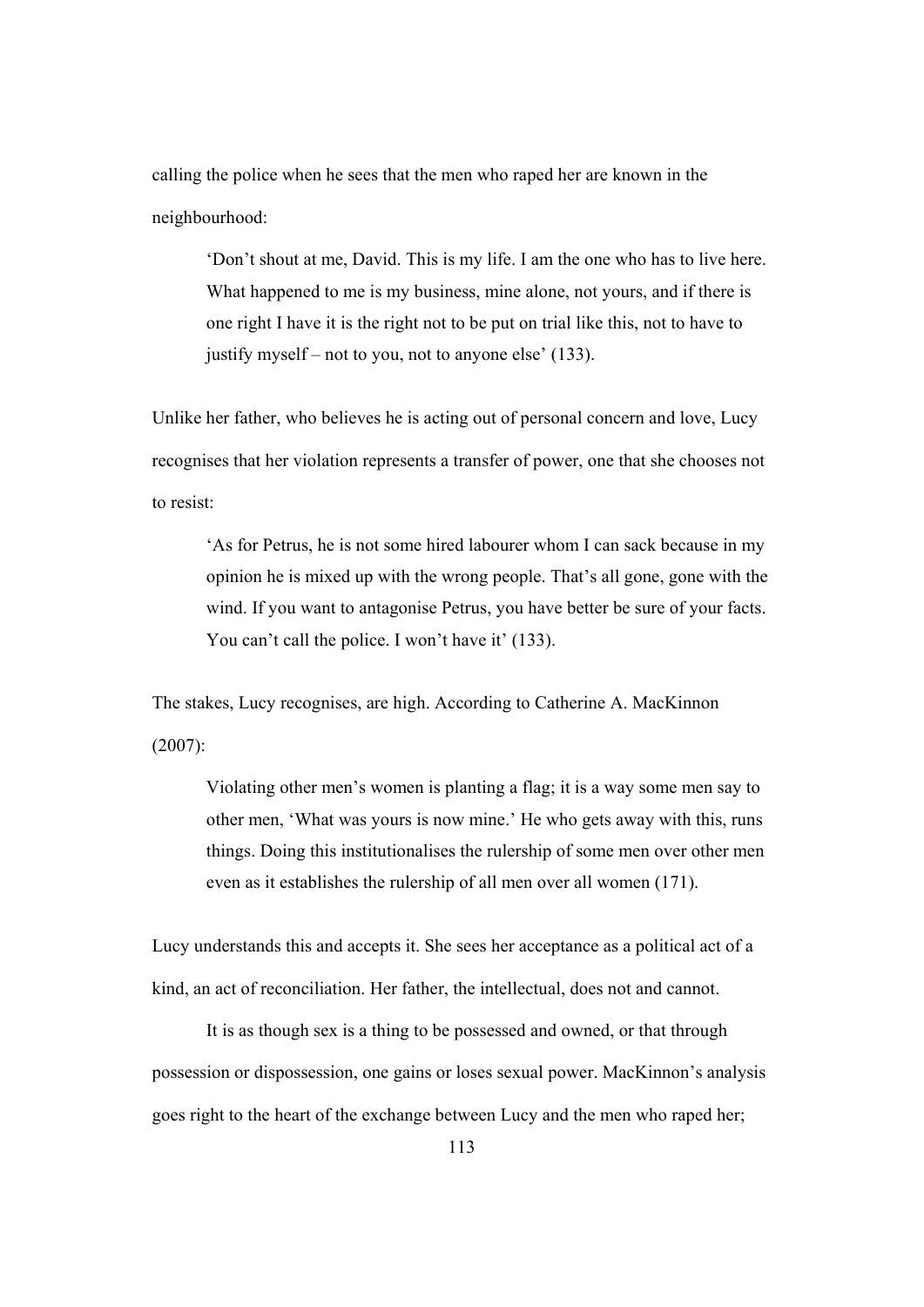she has been taken over by them, along with her house and her land. Now that they have the land, Petrus promises, they will leave her body alone (*Disgrace* 138).

This inquiry has ventured into areas of contemporary literature that reflect the phenomenon of the displaced author. Each author, although unique, expresses a collective preoccupation with cross-cultural and transnational experience of loss. In what Homi Bhabha described as 'mimicry', they are confronted and challenged by losses of autonomy and threatened by forces that are deeply subversive and which bear traces of mockery and menace. Consequently, the authority of colonial discourse as represented by these authors is threatened and the colonial domination is weakened if not overcome. Still, the authors share in a desire to force a recognition if not an action. They are hopeful that the discourse of regeneration can be forged without denial. Holocaust survivor Imre Kertész concludes his Nobel Lecture by asking that the Holocaust not be cast as an historical event, but as something we can come to terms with in the present:

The problem of Auschwitz is not whether to draw a line under it, as it were; whether to preserve its memory or slip it into the appropriate pigeonhole of history; whether to erect a monument to the murdered millions, and if so, what kind. The real problem with Auschwitz is that it happened, and this cannot be altered – not with the best, or worst, will in the world….since Auschwitz we are more alone, that much is certain (*Heureka!* 2002).

From this the importance of the Holocaust is clear. It is present, and its presence not only defines us but, if Kertesz is right, limits us. Hannah Arendt (1964) sees a loss of freedom in our isolation. She writes: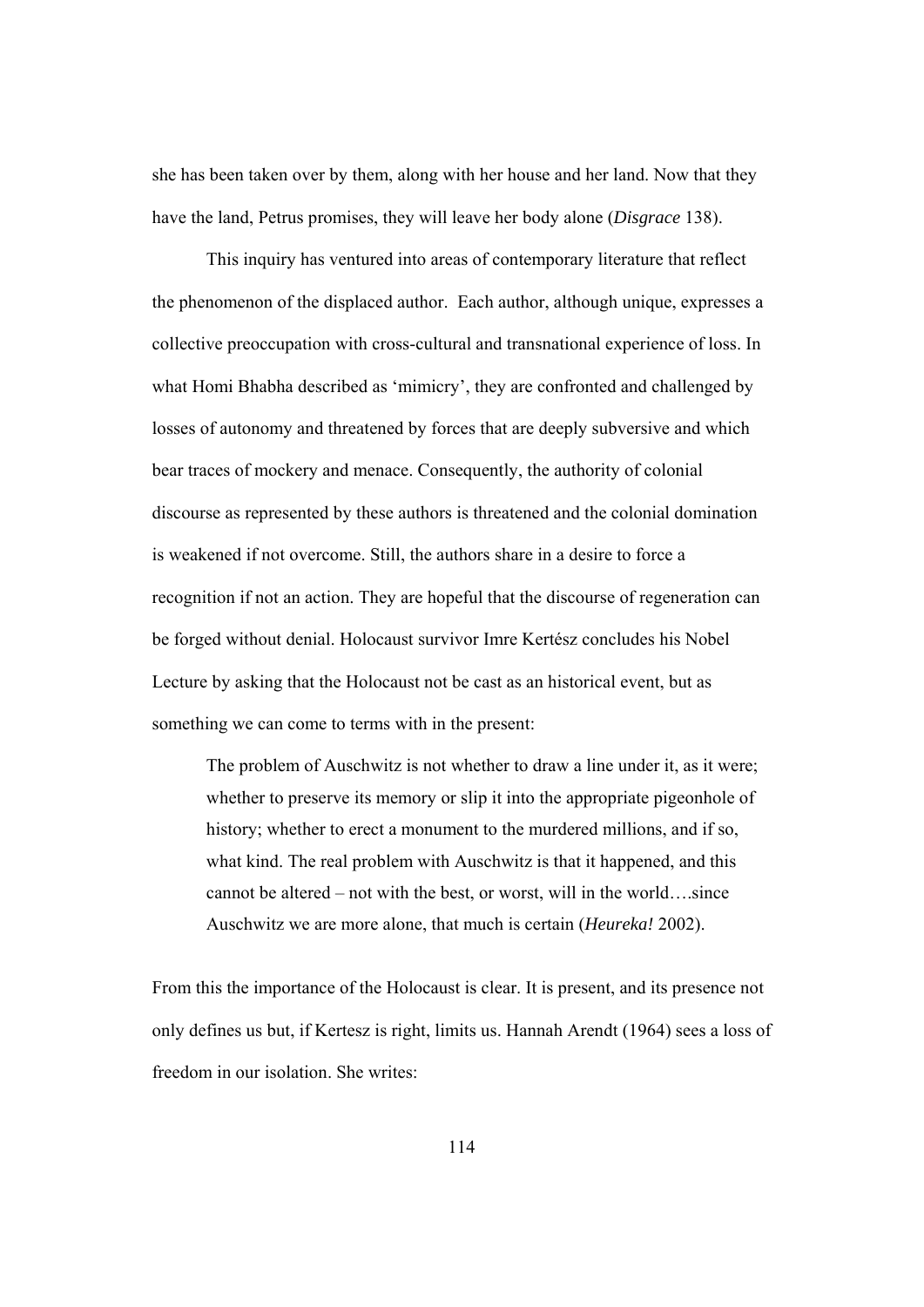What prepares men for totalitarian domination in the non-totalitarian world is the fact that loneliness, once a borderline experience usually suffered in certain marginal social conditions like old age, has become an everyday experience of the ever-growing masses of our century (475).

The isolated, politically atomised man can still work, or labour, can still fall back on the intimacies and support of private life, as men have done under many tyrannies. But totalitarianism is not content with creating isolation. It invades the private sphere as well. It is based on loneliness dominating both the political and social spheres of life. As a result, Kertész locates the Holocaust in the present as a condition of our times and as a warning:

Remembrance of the Holocaust is important to stop such things from happening again. But, in fact, nothing has happened since Auschwitz that would prevent another Auschwitz from happening. On the contrary. Before Auschwitz, the extermination camp was unimaginable. Today, it can be imagined. Because **Auschwitz really happened**, it has permeated our imagination, become a permanent part of us. What we are able to imagine – because it really happened – can happen again (2006).

Professor Gabriel Motzkin (1998) extends Kertész's point when he makes the following statement:

This means that we are a new event after the Holocaust. In other words, it means that I am a post-Holocaust, a post-war person, a postwar post-Holocaust person, and so is everybody else (*Interview*).

What Motzkin articulates from one perspective can be recognised as an affirmation of the concerns of Homi Bhabha and the attempt by postcolonial writers to establish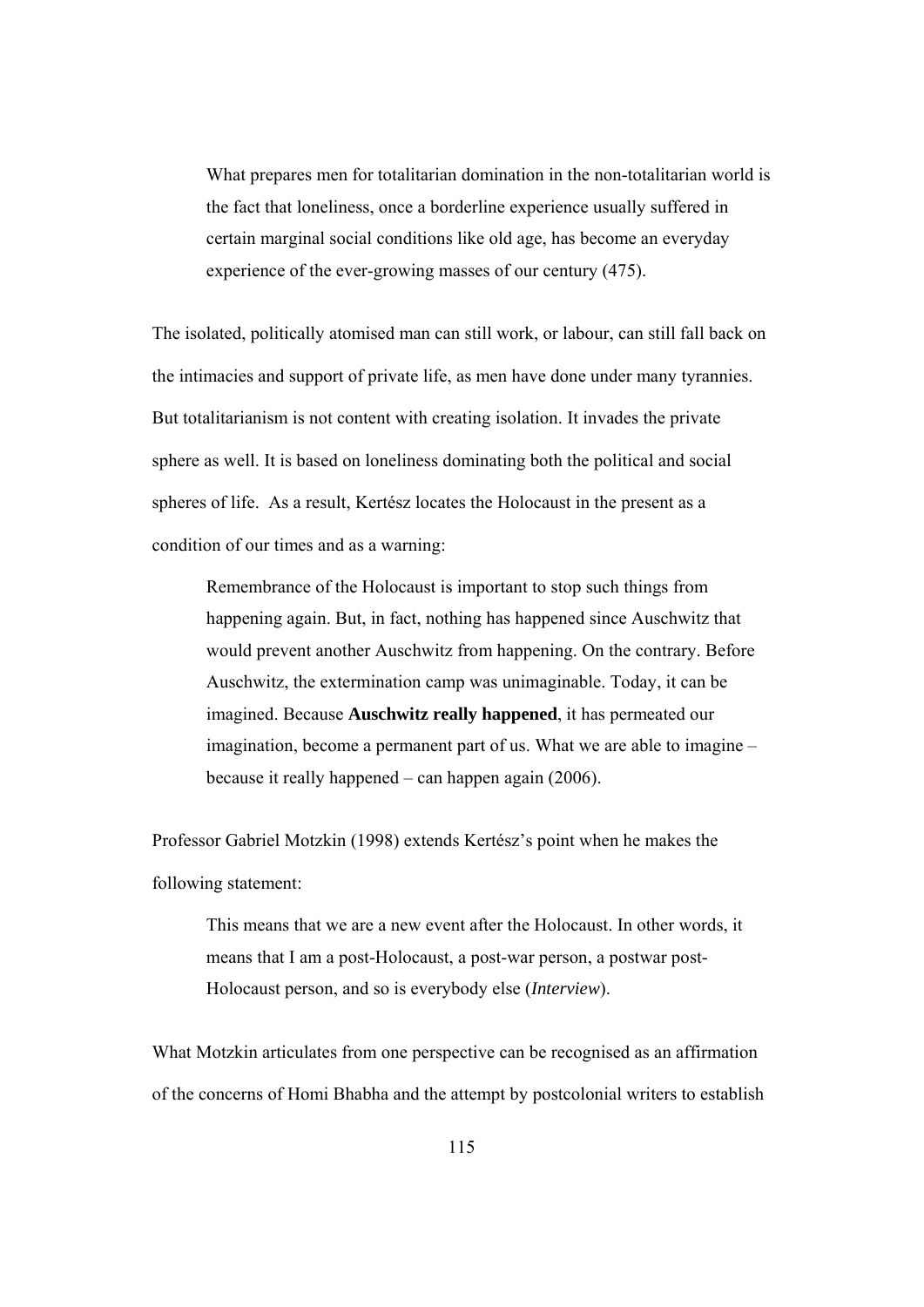connections between colonialism and globalism. That connection must be made through the  $20<sup>th</sup>$  century, two world wars, and the Holocaust. As Bhabha writes: 'This global link between colony and metropolis, so central to the ideology of imperialism, is articulated in Kurtz's emblematic words – 'the Horror, the Horror!'' (304).

In this chapter, I have attempted to show how memories of war play out psychologically, revealed in intimate moments, where vulnerability and powerlessness are shown to be the cost of political oppression. The rise of German tyranny in the  $20<sup>th</sup>$  century is found to be the template for inhumanity, not an historical anomaly but a model of brutality. The postcolonial writers of Southern Africa, Lessing, Gordimer and Coetzee, are seen to produce works that echo the narratives of brutality produced in central Europe in the wake of Hitler's armies. Their works, too, are seen in light of their own histories, their European backgrounds, an inheritance of displacement and dislocation. Critics may seek to draw absolute distinctions between political regimes, suggesting that personal experiences cannot so easily be compared. In this chapter, I have suggested that such comparisons deserve consideration as a way to better understand continuity in politics. I have tried to promote an interpretation of imperialism that recognises the imperial dynamic of oppression. This argument rests on an interpretation of imperial intent offered by Hannah Arendt and others who see totalitarianism as a political means of destroying human spontaneity of action irrespective of its peculiar historical characteristics. In this connection, the Holocaust cannot be dismissed as an historical anecdote, but recognized as offering a prism through which to understand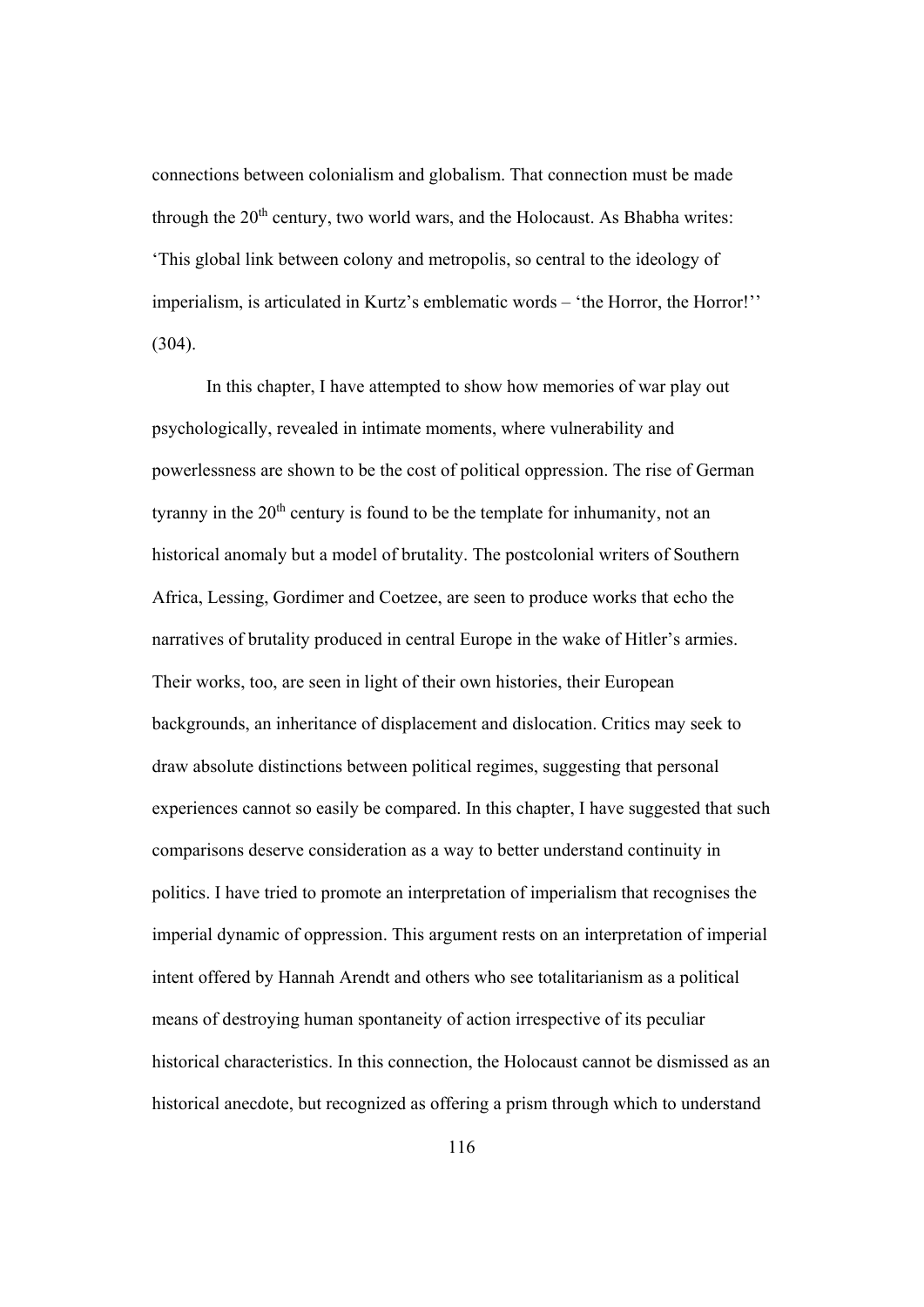threats of political domination and dehumanisation. Thus anchored, a coherent, multifaceted attitude toward imperial power emerges.

 One sees in Gordimer's, Lessing's, and Coetzee's works an alertness to the fragility of human freedom. This awareness echoes and reinforces depictions of human exchange by Holocaust survivors such as Imre Kertész and Arnošt Lustig. Theirs are narratives of frailty and survival. These works show how the machinery of the state breaks people personally. The violation of an individual's dignity is experienced profoundly, while the state's propagandists proclaim the diminishment of the individual. These works collectively call for the need for vigilance, aware as they are that what we have is easily undermined and destroyed. The juxtaposition of authors of different lands offers one a fresh perspective. I propose new understandings of the ways individuals experience political domination. These authors offer new insights into the ways rapid social change can undermine human rights. These authors test our ability to believe in the myth of progress. At the same time, their works emphasise the chance for survival through awareness and responsible action. Hopelessness is not their message, but neither is hopefulness. Their works reverberate with past trauma and there is no sense in their work that the worst has been done and is now behind us.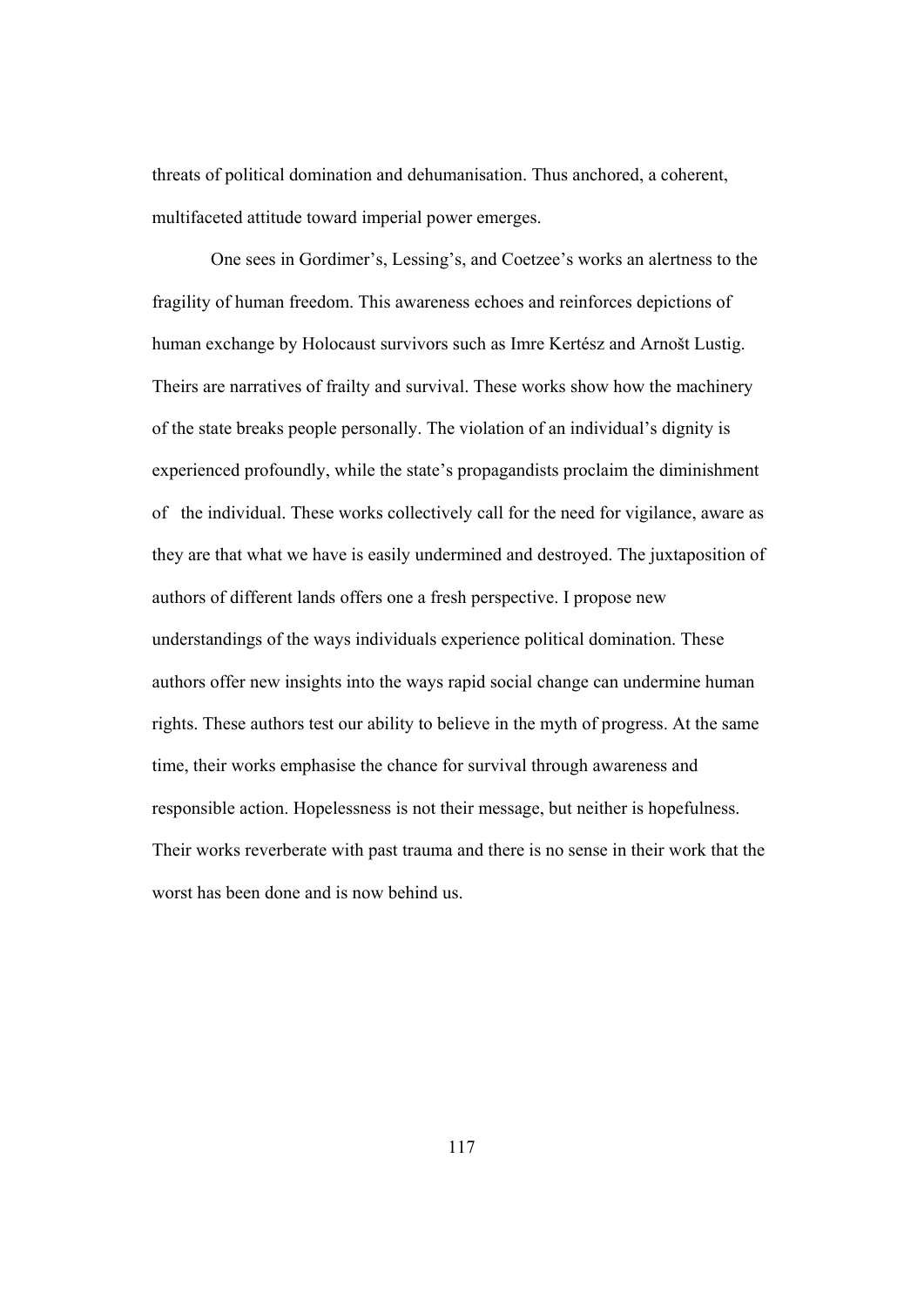## **Chapter 3: PostWar: Escape and Confrontation**

When a war was over, or a phase of war, with its submersion in the barbarous, the savage, the degrading, Shikastans were nearly all able to perform some sort of mental realignment that caused them to 'forget.' This did not mean that wars were not idols, subjects for pious mental exercises of all sorts. Heroisms and escapes and braveries of local and limited kinds were raised into national preoccupations, which were in fact forms of religion. But this not only did not assist, but prevented, an understanding of how the fabric of cultures had been attacked and destroyed. After each war, a renewed descent into barbarism was sharply visible – but apparently cause and effect were not connected, in the minds of Shikastans (89).

118 Doris Lessing, *Canopus in Argos: Archives*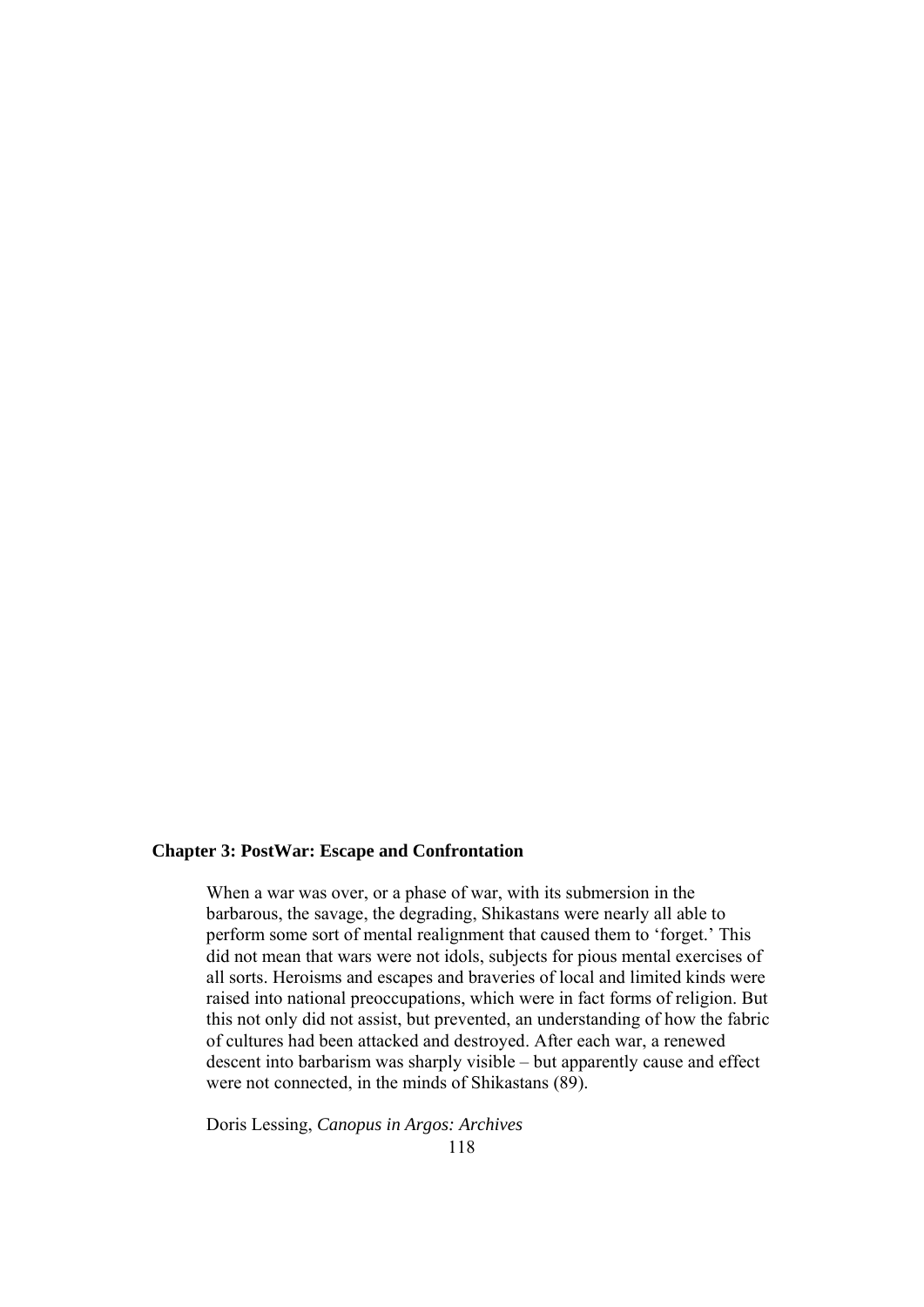This chapter focuses on the trauma of war and how it comes to dominate the lives of war veterans and those who have intimate relations with those maimed, physically or mentally in battle. Key works by two American writers will be examined. Saul Bellow and Philip Roth have created protagonists whose lives were deeply affected by war. In addition, Chinua Achebe's *Things Fall Apart* (1994) deserves attention. It is the aftermath of war experiences that is of concern in this chapter. Bellow, Roth and Achebe create protagonists whose struggle derives from an inability to cope with domestication. They have survived battle; their ability to adjust to peace is in question.

These writers focus on characters whose inner torment brings into question the ability of survivors of extreme circumstances to function beyond them. Discovery and reclamation become part of the project of survival; violence and selfdestructive behaviour continue to threaten. Problems of social class will be addressed, but of central concern will be issues of masculine identity in the context of peacetime, issues of adjustment to postwar life, and the long-term reverberations of war trauma. My argument is simply that war-time injury resonates powerfully through postwar literature and plays a powerful part in the shaping of masculine identity, especially in the literature that emerges after World War II. This discursive resonance presents writers of fiction with the opportunity to create male protagonists with powerful drives for self refashioning. In this sense, I am arguing that war time experiences, trauma, and recovery played a vital role in the shaping and reshaping of social identify at the imperial periphery. The success or failure of efforts at recovery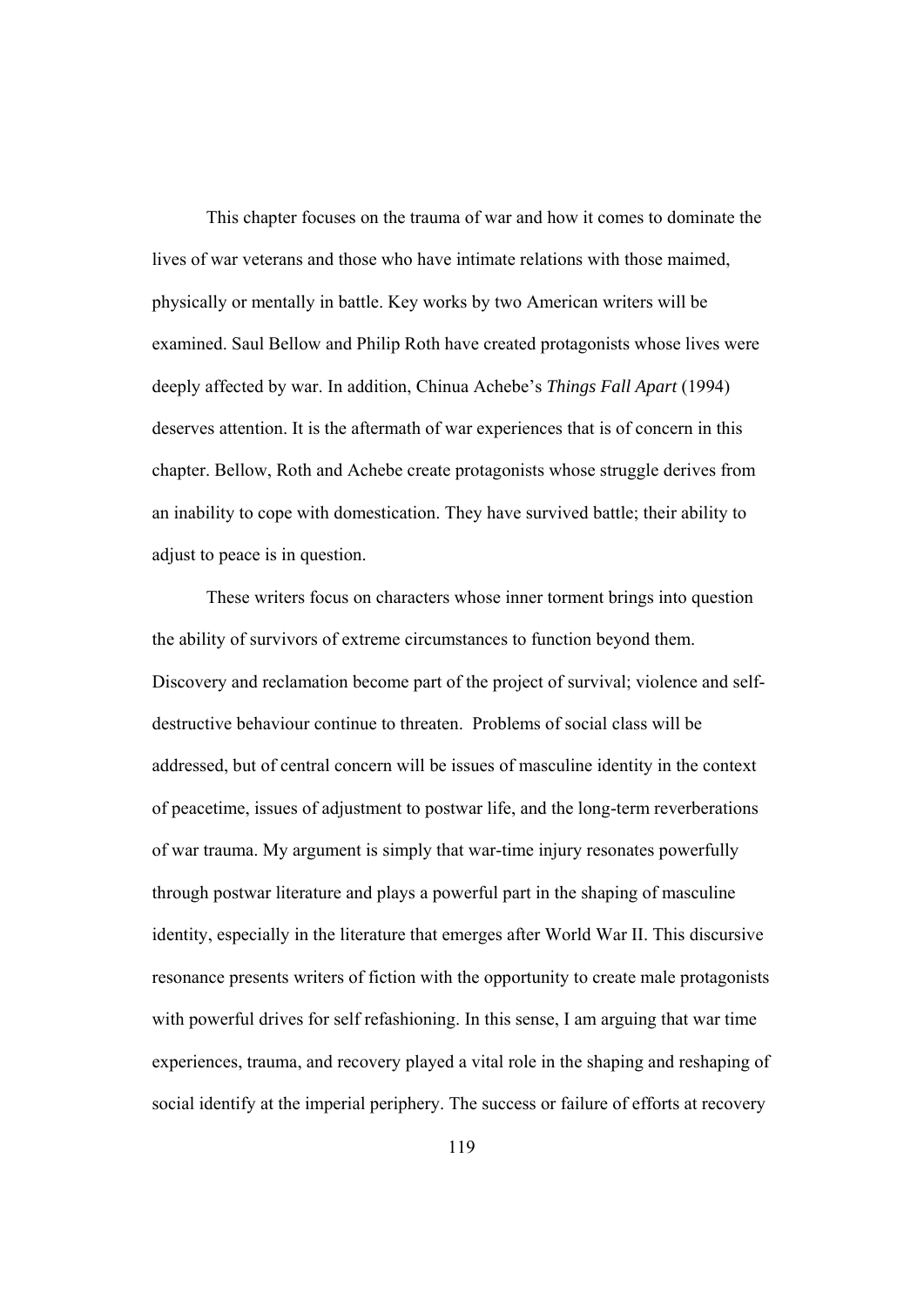forms the heart of these narratives. The men's injuries come to have consequences in domestic, postwar culture.

Postcolonial identity was forged in a postwar environment. The disparate voices that make up postcolonial discourse share the grief and grievances of modernity. In *The Location of Culture* (1994), Bhabha correctly identifies suffering as an informing experience that cuts across national lines, gender, race, and aspirations:

In this salutary sense, a range of contemporary theories suggest that it is from those who have suffered the sentence of history – subjugation, domination, diaspora, displacement – that we learn our most enduring lessons for living and thinking (246).

Grievance as a response to suffering is vital to grasping what the sensibility of postcolonialism is about.

 The notion of lasting traumatic impact informs this chapter. It is fundamental to accounting for the experiences described in postwar fiction of war veterans and their struggles to find a new life in more peaceful times. Rong Cai (2004) gives a useful account of the ways writers in China have sought to incorporate experiences of almost unbearable suffering into their fiction. Rong Cai (2004) deftly summarises the features of literary currents in contemporary China informed by those who suffered during the waves of radicalisation that left so many in a position of marginalisation and oppression:

Literature of the wounded turned into a lamentation on a national scale. Saturation with tears of rage, frustration, and pain, this form of literature is a political expression via an artistic channel. The victim's cry, the underlying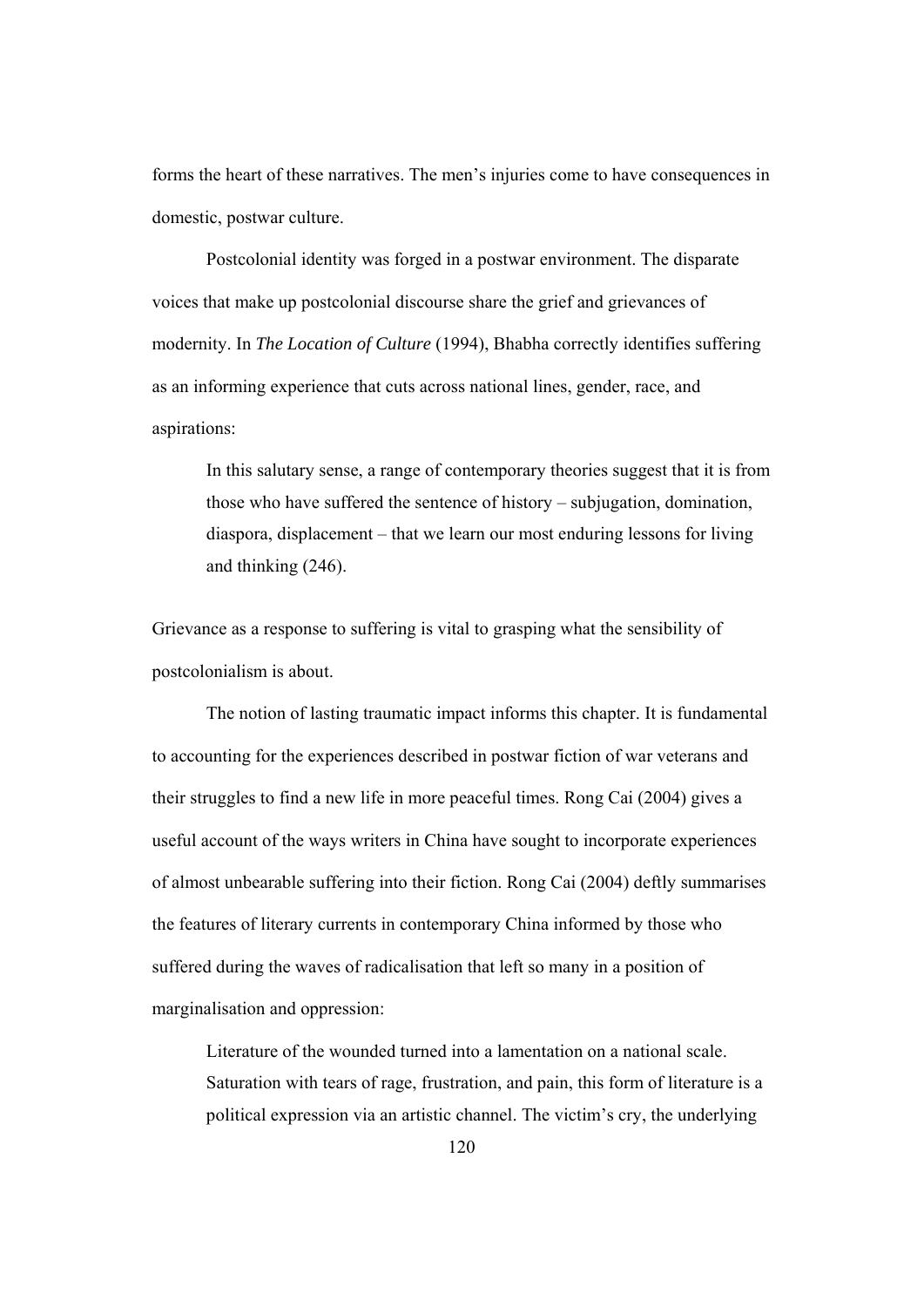tone of the literature of the wounded, is that of anger, indignation, and accusation (42-43).

A 'literature of the wounded' usefully describes literatures of the world beyond China. It is an expression that captures a survivors' literature that emerges from periods of political turmoil. In this chapter I would like to adopt this terminology and apply it to certain American postwar writers and consider what such a literature of the wounded might look like.

Peter Hays in his *The Limping Hero: Grotesques in Literature* (1971) establishes the literary and anthropological antecedents of the maimed hero, producing a wide-ranging study of numerous contemporary works of literature. He divides his study into three major parts, all dealing with limping heroes, but differentiated by their symbolic meanings. The first group includes those authors whose themes relate primarily to spiritual regeneration through the restoration of sexual vitality. Hays is concerned with the pattern, as he calls it, of the dying and the reviving hero, with reference to the decades immediately following the Second World War. He analyses the lame son in Tennessee William's *Cat on a Hot Tin Roof*  (1958), as well as in *Henderson the Rain King* by Saul Bellow, published in 1959, focusing on the spiritual regeneration of these heroes which accompanies their physical (sexual) revitalisation. These works dramatise the lives of returning veterans as they struggle to adjust to domestic life; Williams' drama about a football player who will never again experience the thrill of 'battle' shares with Bellow's WWII veteran the inability to live at peace (Williams 1958).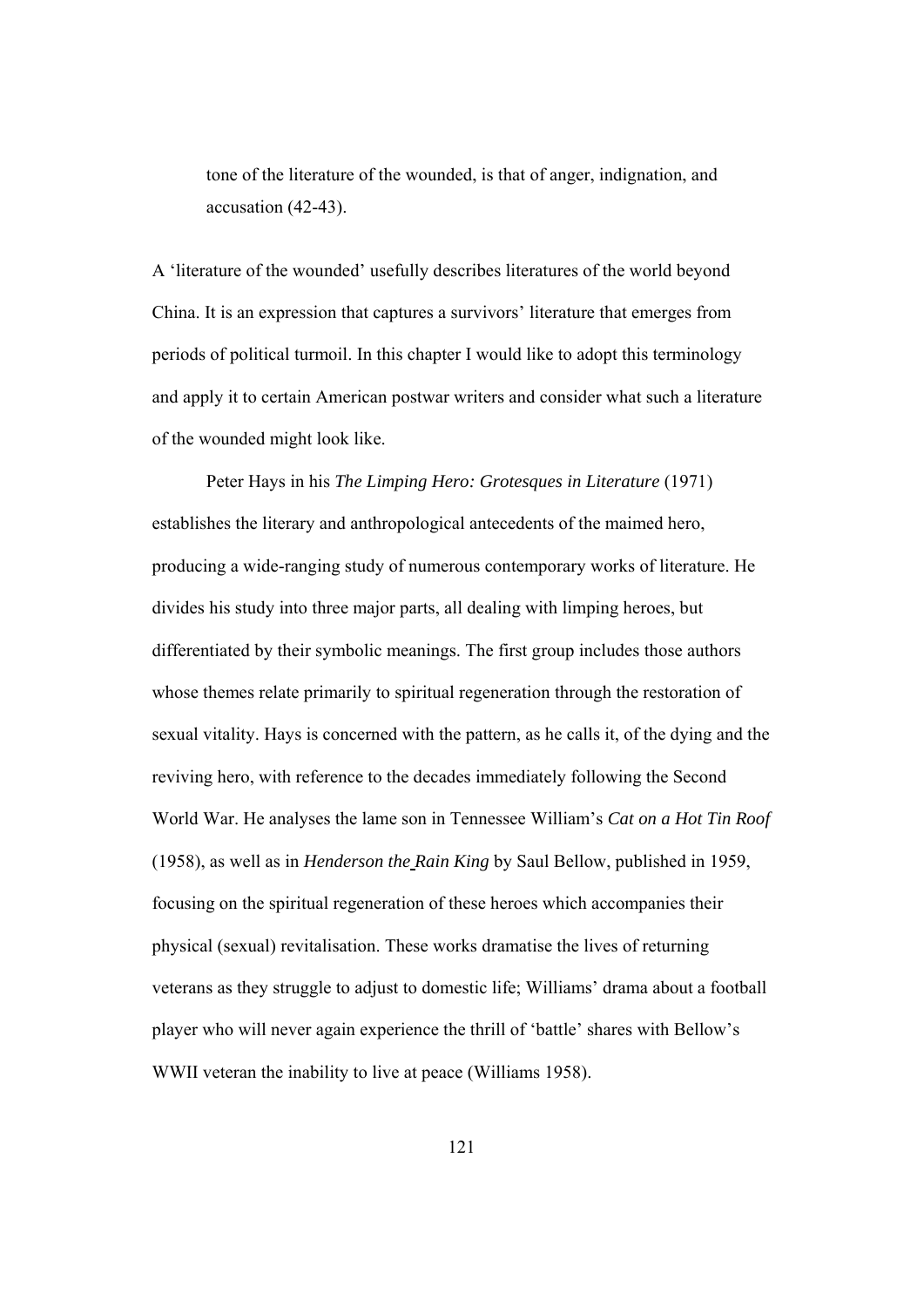Eugene Henderson is a limping hero, having been wounded by a land mine in the battle of Monte Cassino during the Second World War. Henderson had, however, recovered from his war wounds; his most recent injuries were selfinflected, when he fell off his tractor while drunk and ran himself over. But Bellow's central character sees himself as a fighter:

I have always had a soldierly rather than a civilian temperament. When I was in the army and caught the crabs, I went to get some powder. But when I reported what I had, four medics grabbed me, right at the crossroads, in the open they stripped me naked and they soaped and lathered me and shaved every hair from my body, back and front, armpits pubic hair, mustache, eyebrows, and all. This was right near the waterfront at Salerno. Trucks filled with troops were passing, and fishermen and paisanos and kids and girls and women were looking on. The GIs were cheering and laughing and the paisans laughed, the whole coast laughed, and even I was laughing as I tried to kill all four. They ran away and left me bald and shivering, ugly, naked, prickling between the legs and under the arms, raging, laughing, and swearing revenge (1976: 22).

Henderson tells us that he brawled in public with his wives, fought with the local police and went after people as he had back in Italy during the war. Once home, however, his behaviour lands him in jail.

Bellow's protagonist's life as a soldier lies chiefly in the past, but he could not stop himself from battling on. He is described, in fact, as a man who was at peace with battle, understood it; he was in fact an embattled personality, torn and press by inner demons that were quieted by conflict. This Bellow shows by placing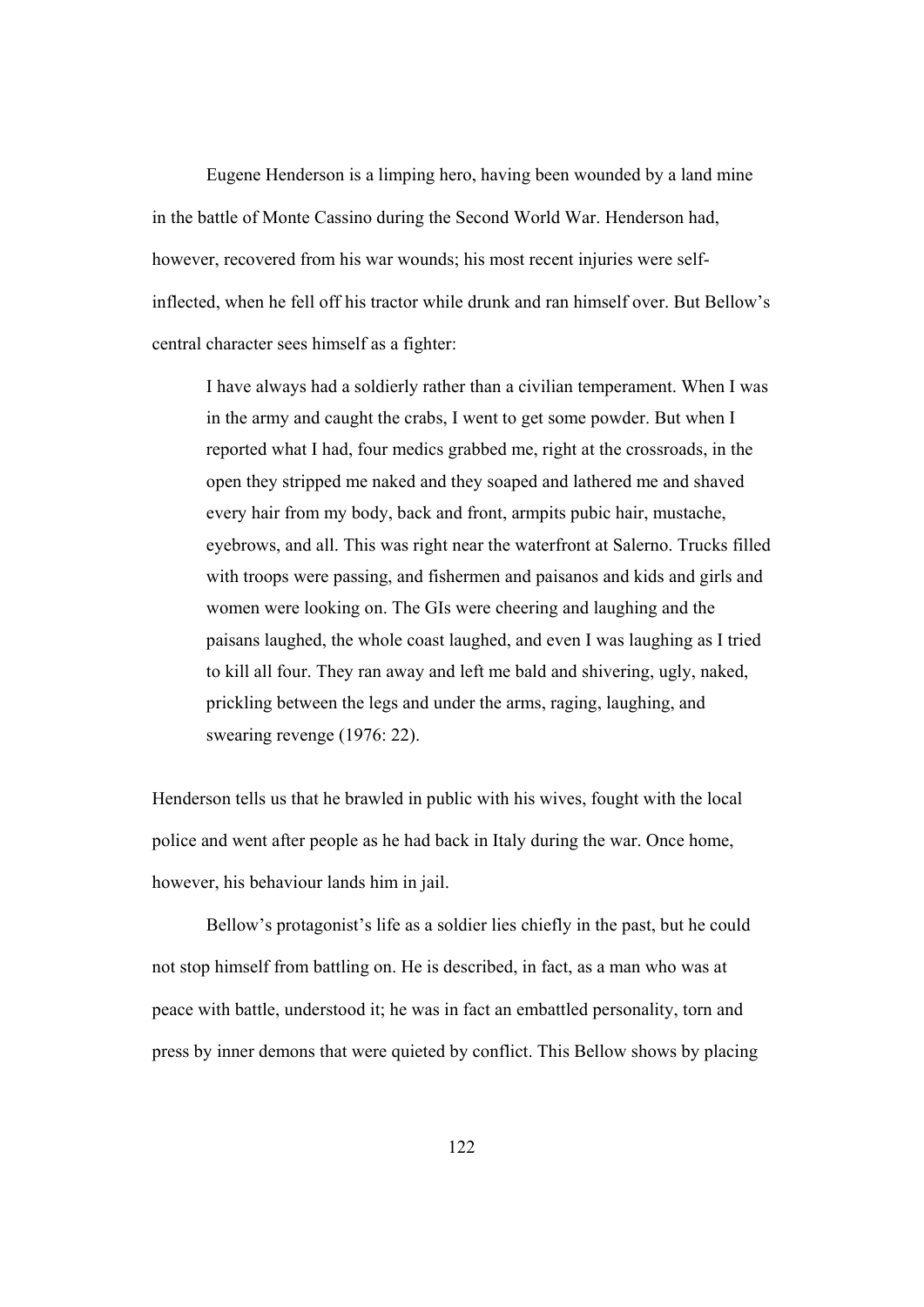Henderson's war experiences in conflict with his domestic tranquility. What he could not, in fact, do was to live in domestic tranquility:

Soon after I came back from the war (I was too old for combat duty but nothing could keep me from it; I went down to Washington and pressured people until I was allowed to join the fight), Frances and I were divorced. This happened on V-E day (8).

Bellow's Henderson describes himself as a brawler, a womaniser, and a drunk. Everybody in up-state New York seems to know him or to know of him, as his exploits with the sheriff's office, among others, are, according the Henderson himself, legendary. He is a land-owner, a musician, and a pig-farmer, but he is not satisfied and cries out for fulfillment, or escape.

Bellow sets up what in fact is a quest narrative, having established certain features of his hero. That he represents the limping hero, as Hays makes clear, is certain from his already specified wounds, but more important to his characterisation is Henderson's mental anguish, his frustration, his inability to connect with others, to abide the social, and most importantly his inability to accept his mortality. He is guilt-ridden, has an inferiority complex, and is haunted by the death of his elder brother. It is his belief that his father would have preferred for him to have been the one to have died. Therefore, Henderson's key disabling wound is psychological, and his quest, which is self-acknowledged, has to do with his search for inner healing and, perhaps, or a kind of redemption, or, what Lemuel A. Johnson calls, 'release through transcendence' (1984: 45). Henderson asks: 'Is it any wonder I had to go to Africa? But I have told you there always comes a day of tears and madness' (32).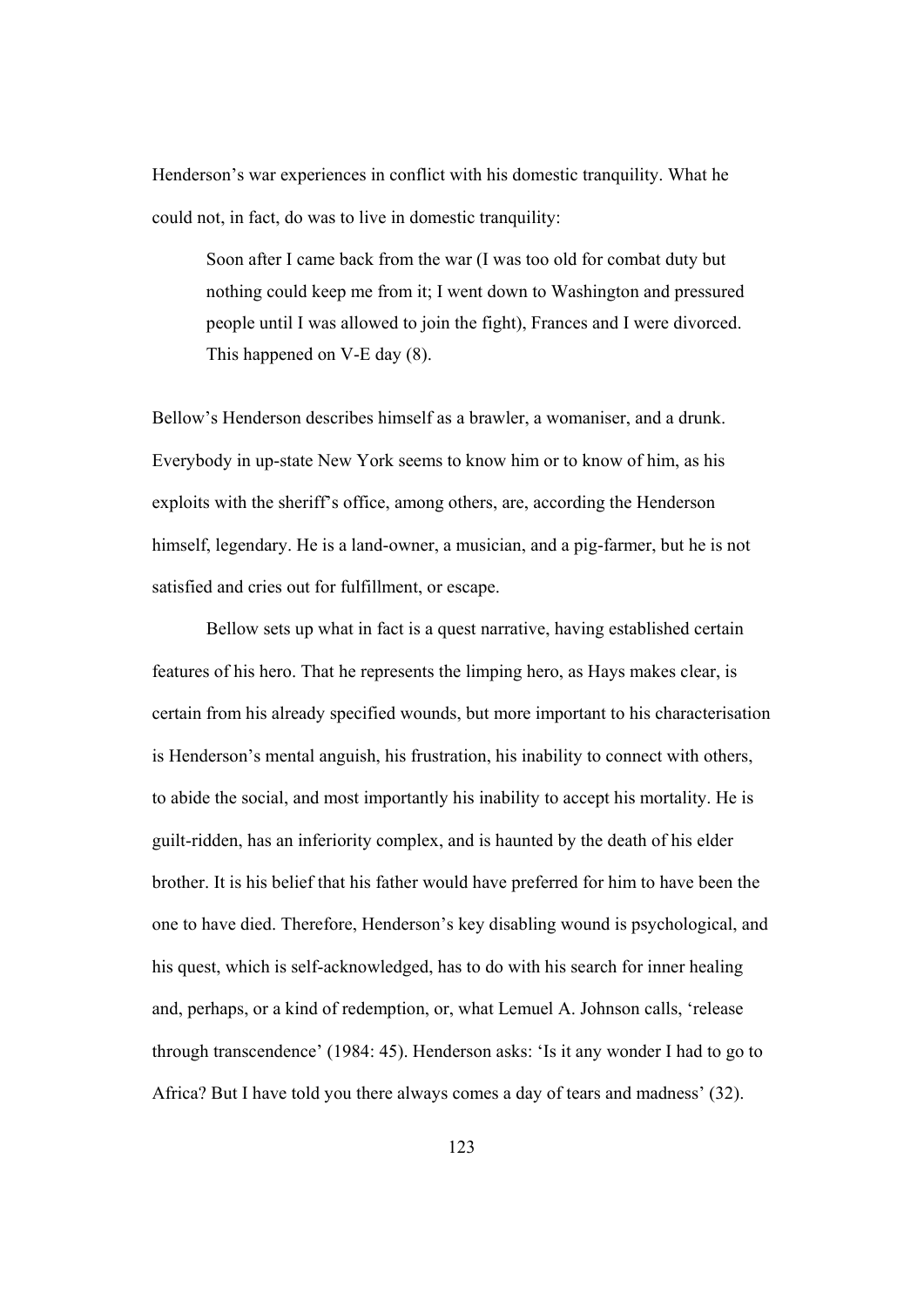Brigitte Scheer-Schazler (1972) goes so far as to call the novel a redemption quest narrative, drawing parallels between it and the Percival legend in which the Fisher King's wound can be seen as a kind of divine punishment for the King's failure to protect his sacred trust (19). For this neglect on the King's part, the land is laid waste and the people made to suffer. In Bellow's version, it is Henderson rather than the land around him that has been laid waste and, therefore, his quest is for personal healing, a kind of inner peace. It is also true that he is nobody's victim, but rather suffers from his own restless heart:

I have to cry, 'No, no, get back, curse you, let me alone!' but how can they let me alone? They belong to me. They are mine. And they pile into me from all sides. It turns into chaos (3).

His often-repeated phrase, 'I want' can be read as a cry for healing (Miniotaite 2005: 112). His journey to Africa (always a reflection of himself) and his travels among the tribes of the Arnewi and Wariri symbolise his confrontation with two opposing mental states, which are reconciled in the return of Henderson by air to the United States (Gruesser 1992: 39). In the end, Henderson's mental health is restored, having purged himself not so much of memory itself, but at least of regret, shame, and guilt. It is as if by going to Africa, Henderson had experienced by the end of the journey the equivalent of spiritual healing:

So we were let out, this kid and I, and I carried him down from the ship and over the frozen ground of almost eternal winter, drawing breaths so deep they shook me, pure happiness, while the cold smote me from all sides through the stiff Italian corduroy with its broad wales, and the airs of my beard turned spiky as the moisture of my breath froze instantly (340).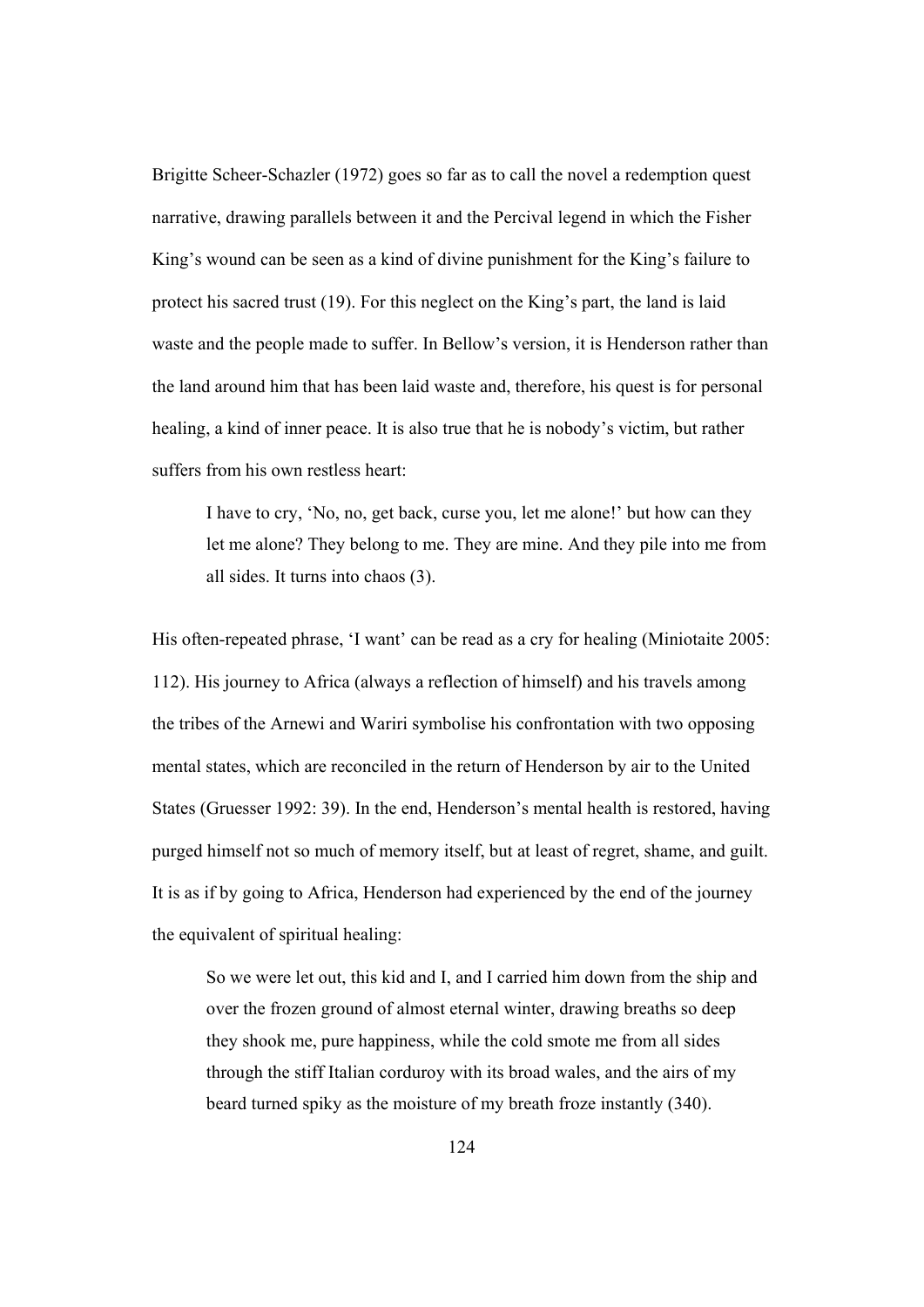As a result of this healing, Henderson is ready to renew his vow of marriage, return to a peaceful, domestic life with a woman.

 Bellow's *Henderson the Rain King* centres on a man whose wounds make it impossible for him to live comfortably around women. The novelist creates a character whose behaviour makes him a danger to himself, to women, and to the world of domestic tranquility. He becomes a kind of menace of society. Henderson acts according to type, even wielding an archetypical six-shooter:

But as it got her nowhere to discuss it with me she started to cry, and when I saw tears I lost my head and yelled, 'I'm going to blow my brains out! I'm shooting myself. I didn't forget to pack the pistol. I've got it on me now' (7).

Henderson himself relates one of the incidents that drove him out of the country:

There I was at that resort with my sweet-faced anxious second wife who was only a little under six feet herself, and our twin boys. In the dining room I was putting bourbon in my morning coffee from a big flask and on the beach I was smashing bottles. The guests complained to the manager about the broken glass and the manager took it up with Lily; me they weren't willing to confront (7).

Henderson's actions take place in the context of Henderson's own exacting mental life; to some extent the novel is about the toll such self-consciousness takes. But one parallel that stands out can be found between Henderson and Twain's *A Connecticut Yankee in King Arthur's Court* (1963). At the beginning of Bellow's novel – in fact, in the opening four chapters – Henderson undergoes his crisis. He is overwhelmed by memories, history, and in a sense by the burden of memory itself.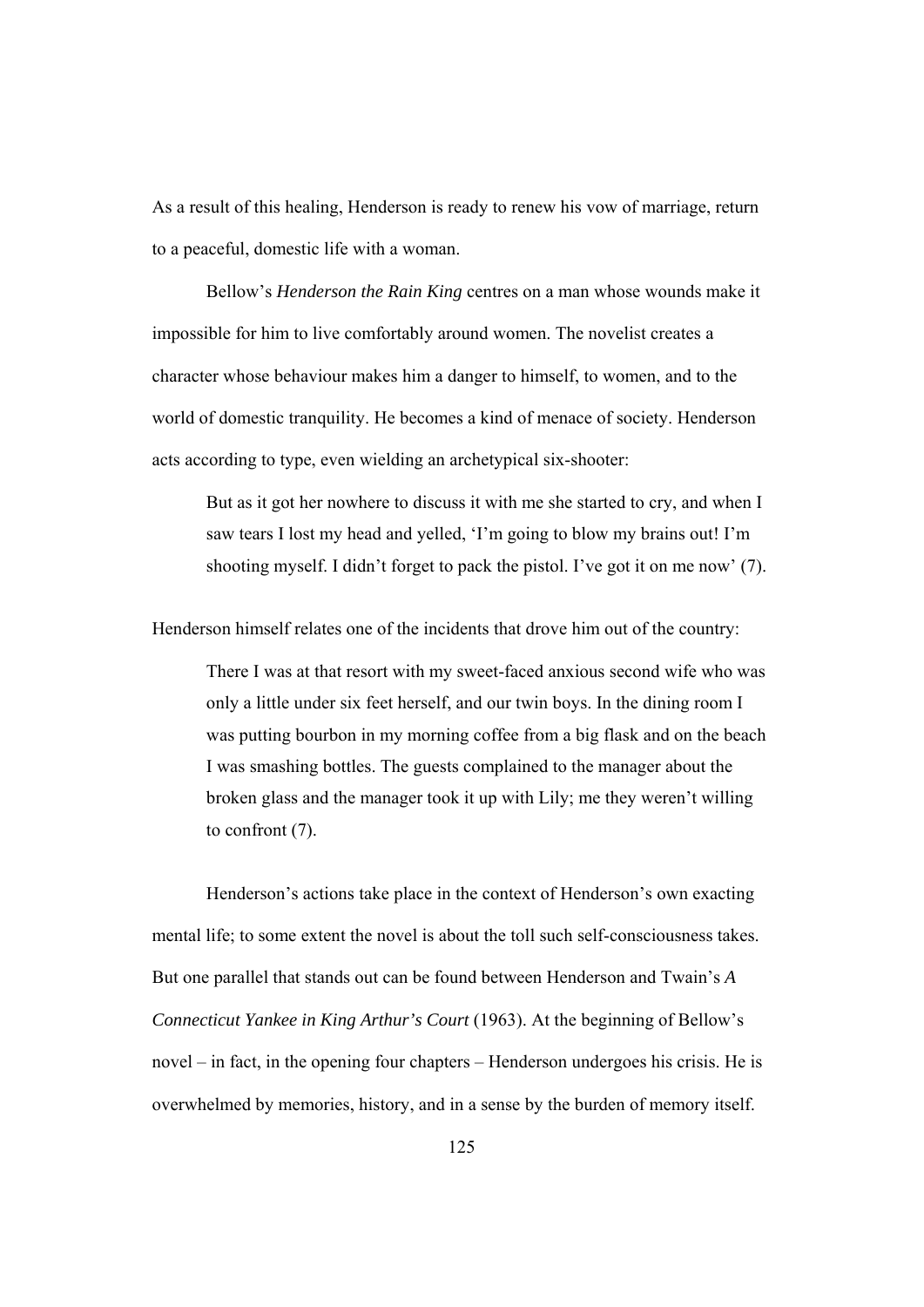We hear of his numerous fights, moments of humiliation, of his father's disappointments in him, his brother's early death, and Henderson's failed marriages, the last of which he hopes to restore. These passages taken as a whole remind us of the Fisher King's barren landscape (as described by Hays) and, and in terms of Henderson's personal despair, we are reminded in the opening chapters of Melville's *Moby-Dick* of Ishmael's desire to strike out to sea, to the wilds of nature.

 Africa for Bellow serves the purpose that Melville found in the sea. Africa for Bellow contains the mythological substance the American West once had and still possesses for some. Africa appeals to Henderson because he imagines it to be big enough for him, in contrast to America, which represents constriction, repression, and domestication. Toni Morrison's reading of American literature can be used to explain Bellow's choice of Africa as a setting for Henderson's redemption. Henderson is restored by his Africa, by forces that resemble the regenerative powers once found in the fictionalised West. Bellow imagines an Africa that Morrison claims remains fixed in the literary imagination as 'primitive', the construct of American whites who insist on seeing Africa as raw, 'uncivilised,' and savage. Morrison's claim is suggestive for understanding Bellow's place in American letters:

I want to suggest that these core concerns – autonomy, authority, newness and difference, absolute power – not only become the major themes and presumptions of American literature, but that each one is made possible by, shaped by, activated by a complex awareness and employment of a constituted Africanism. It was this Africanism, deployed as rawness and savagery, that provided the staging ground and arena for the elaboration of the quintessential American identity (44).

126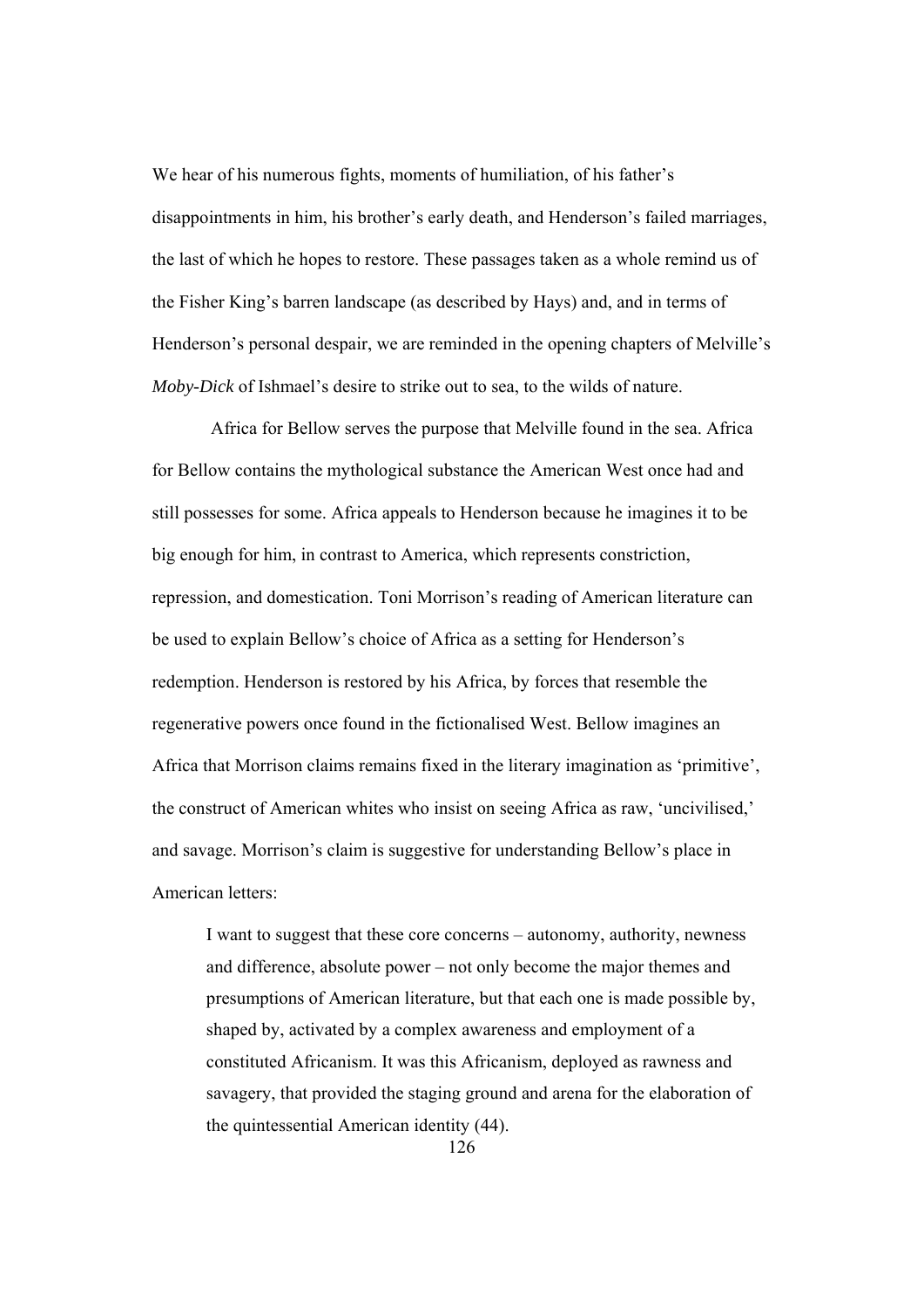Bellow can be said to fit into a tradition of American letters that is race conscious, but Henderson's journey undermines rather than confirms certain racial preconceptions. It is clear that Henderson's blundering, however well-intended, is meant to enforce the reader's view of him as less 'civilised' than the Africans he meets; whatever assumptions he or the reader may have are undermined. It is Henderson's 'savage' arrogance, his destructive willfulness, and lack of wisdom that are revealed in the course of the narrative, not his superiority.

On the other hand, he may not be entirely at peace. Richard Slotkin's study (1973) of popular fiction in the  $19<sup>th</sup>$  century and of the emergence of the myth of the heroic backwoodsman offers a suggestive context in which to consider Henderson (512-513). Slotkin states:

A new captivity, a new hunt, and a new ceremony of exorcism repeat the myth-scenario on progressively deeper, more internal levels. Wars are followed by witch-hunts. Moby Dick is both a creature of external reality and an aspect of his hunters' minds. It has been said that men 'make a waste land and call it peace'; and the desert is not simply that of a savaged landscape but of a tortured mind (564).

Part of Henderson's character is exposed by his radical break with father, a man who in many ways Henderson resembles but is also a man who Henderson sees as having little to offer. This can be said of Henderson's attitude toward his family in general, his inheritance, and his ancestry. Henderson's despair is not lessened by his awareness of his heritage. He has a former Secretary of State and several ambassadors in his paternal line, but he is unable to turn their accomplishments into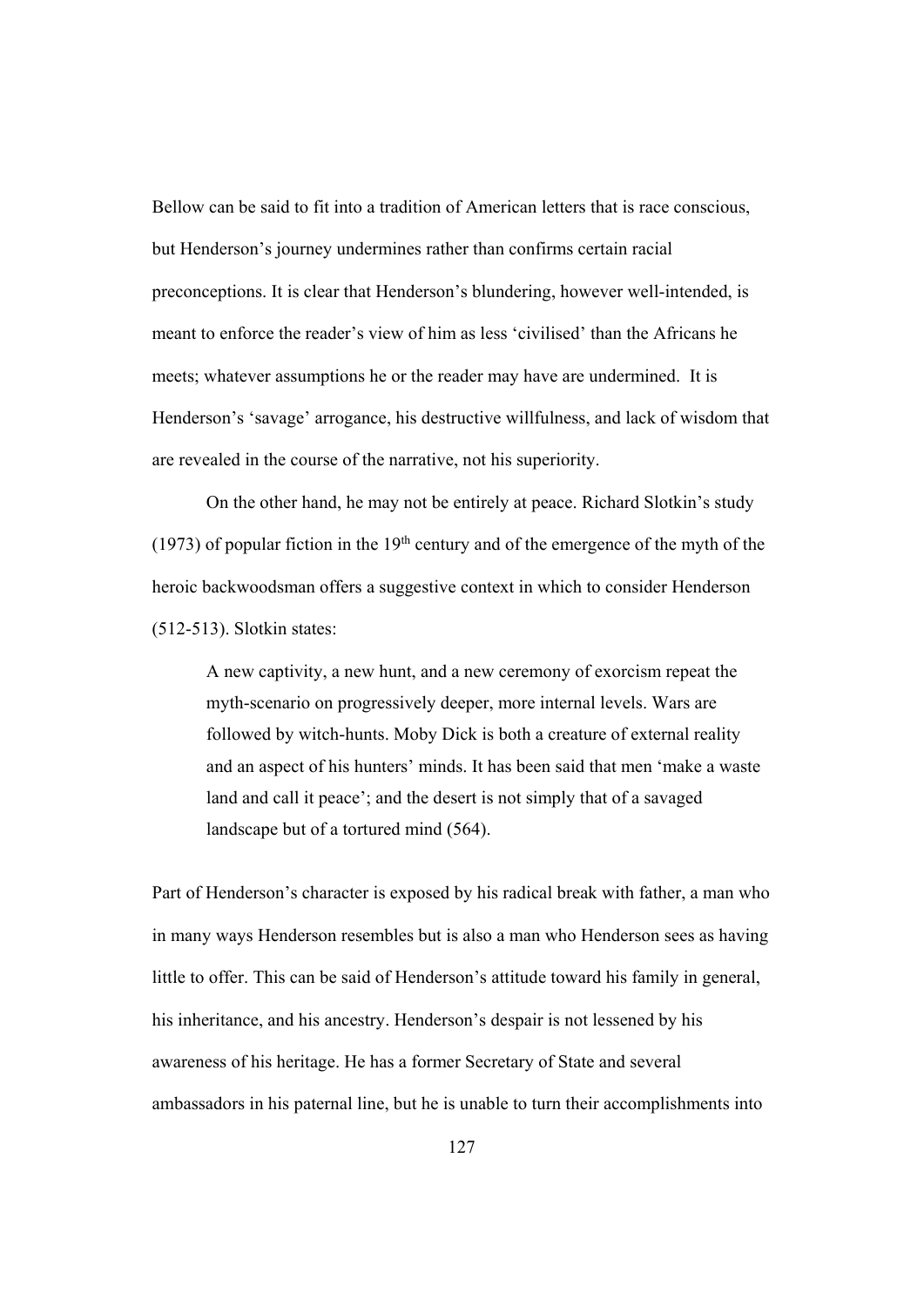something for which he can feel pride. He is unable to draw from his past, abandons everything, and goes off, instead, in search of himself. *Henderson the Rain King* can be read as 'a morality play in which good usually wins over evil, the hero rides on into the sunset and there is an implicit faith not only in the promise of human possibility but also in environmental abundance, an underlying optimism' (Edwards 2003: 8). According to Georg Lukács (1983), such a figure should be seen as Romantic, the type of character who emerges from chaos, freed from constraints to wander in search of himself.

Henderson heads for Egypt, accompanied by his pal Charlie and his wife. Henderson objects to the trip organised by Charlie and ultimately leaves. In the following passage certain clues reveal Henderson's own plans:

The expedition that Charlie organised had all new equipment and was modern in every respect. We had a portable generator, a shower, and hot water and from the beginning I was critical of this. I said, 'Charlie, this wasn't the way we fought the war. Hell, we're a couple of old soldiers. What is this?' It wounded me to travel in Africa in this way (42).

128 Henderson has, of course, no intention of travelling in post-colonial,  $20<sup>th</sup>$  or  $21<sup>st</sup>$ century Africa, but rather intends to travel back in time. His interest, in fact, is not in Egypt at all, which is filled with historical references, Biblical, Greek, and Roman. Instead, Henderson is in search of a pre-historical, perhaps even pre-lapsarian, primeval past which exists unburdened, as he wishes to be, of memory, of expectation, or dread. It is, in fact, as Dutton (1982) calls it, a world of 'pre-Adamic conditions' that Henderson's soul cries for (51). This world which Henderson seeks is the world found in Cooper's America (New 1996). That is what Henderson is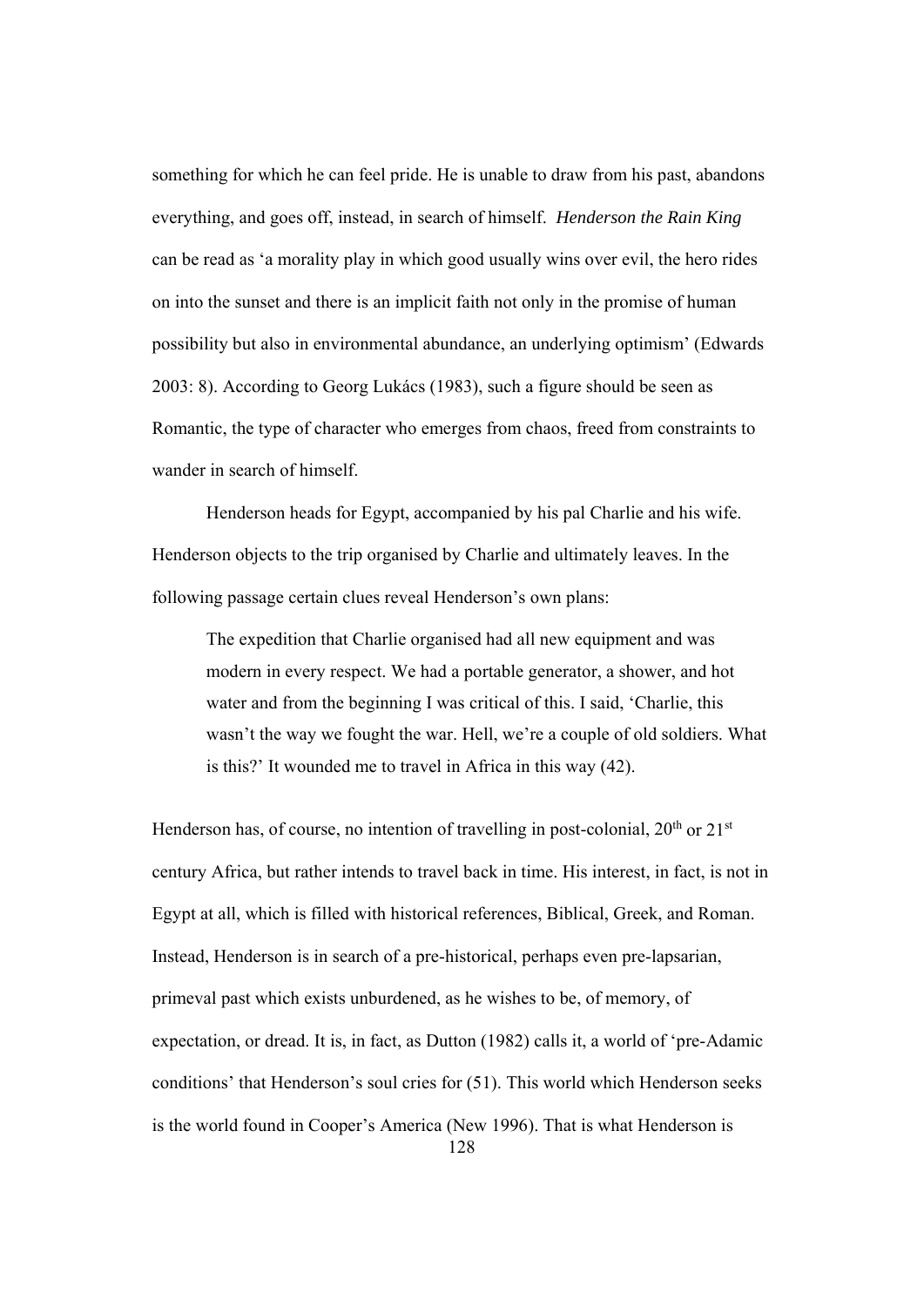looking for, and Bellow, unable to create persuasively such a world in America, sends Henderson to the 'Dark Continent' to find it (Shukla 2005: 175; Lamont 2001: 129).

 Bellow's motivations for locating his novel in Africa may be found in the restlessness of the postwar decade. Of course, one cannot speak of the use of Africa as a setting without mentioning Chinua Achebe's critique of Conrad in 'An Image of Africa' (1977). Achebe's objections to Conrad were based largely on his accusation that Conrad had depicted Africa as 'the antithesis of Africa and therefore of civilisation, a place where man's vaunted intelligence and refinement are finally mocked by triumphant bestiality' (2). Given the fact that Bellow wrote of Africa without ever having been there, his descriptions of Africa may be naïve or even altogether mistaken; they are no doubt stereotyped. Henderson, unlike Conrad's Marlow, comes to Africa a broken man, lacking confidence and clearly in search of guidance. Henderson comes in search of a reality-instructor, someone who can give him guidance in how to live. What little confidence he does have is quickly shaken. His arrogance derives not from self-confidence, but in his naïve belief that he possesses a practical knowledge that can solve problems for others. This final conceit is shattered. Unlike the Conrad described by Achebe, Bellow's binary is not based on a racist conception of the civilised and uncivilised; his is based on a binary of wisdom and ignorance which each individual possesses to varying degrees (Miniotaite 2005: 112).

Emotionally and personally Henderson seems to have pondered 'to what peril of extinction' his life in upper-state New York had been taking him: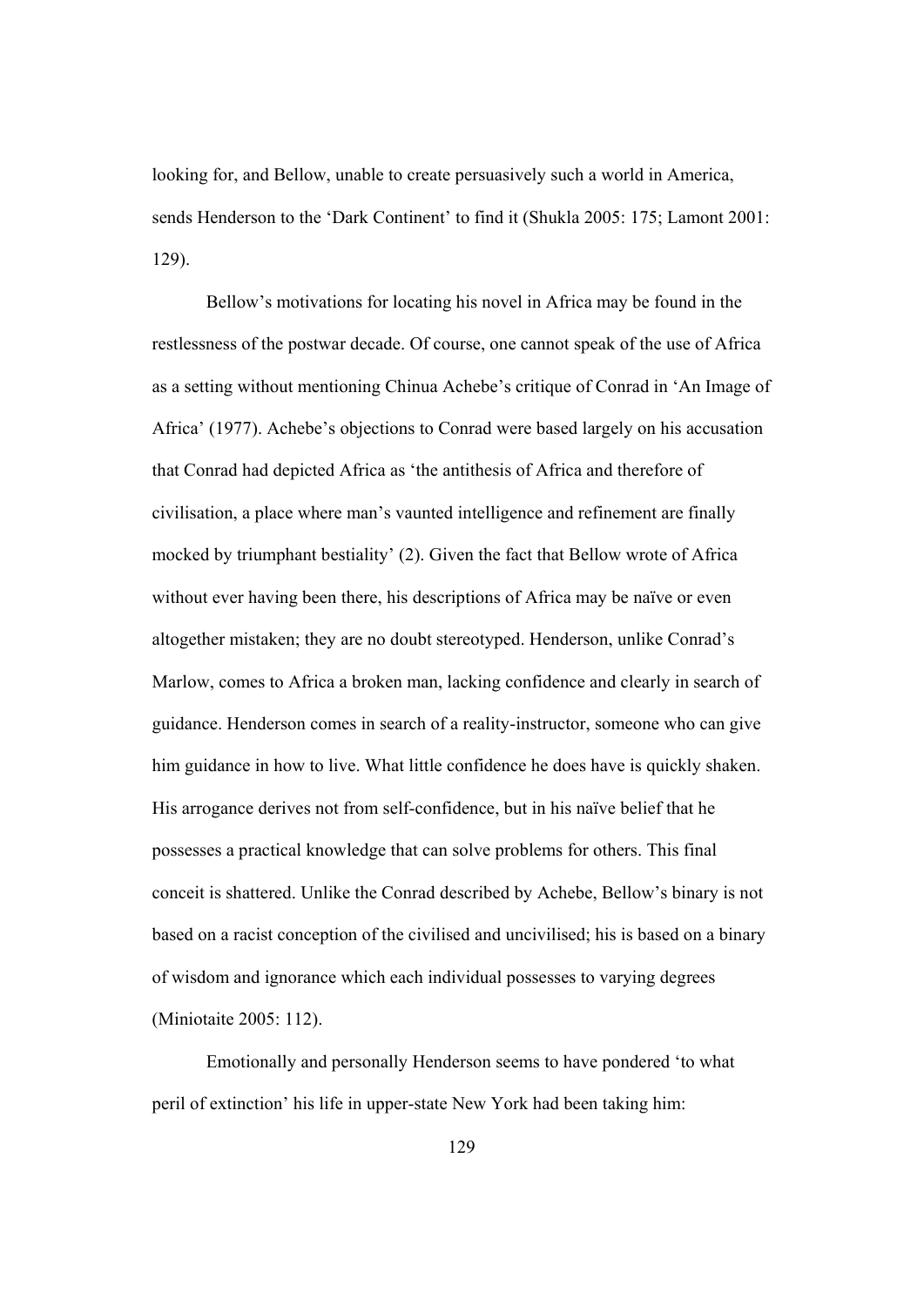When I think of my condition at the age of fifty-five when I bought the ticket all is grief. The facts begin to crowd me and soon I get a pressure in the chest. A disorderly rush begins – my parents, my wives, my girls, my children, my farm, my animals, my habits, my money, my music lessons, my drunkenness, my prejudices, my brutality, my teeth, my face, my soul! (3).

What war does to the individual, among other things, is to teach the soldier to live without, so precious does life become. The adjustment to things as part of postwar life leaves one disconcerted, especially when those things are meant to be all that life offers.

Henderson follows a peculiarly American trajectory of seeking male companionship. As Tompkins explains, in Westerns the woman's point of view must be disregarded: 'Indeed, the viewpoint women represent is introduced in order to be swept aside, crushed, or dramatically invalidated' (41). In this regard, *Henderson the Rain King* can be read as a Western set in Africa. Bellow assumes that the American frontier has disappeared, but not the masculine hero in search of himself.

Henderson fits into

the masculine narrative of American adventuring, from the exploits of James Fenimore Cooper's Natty Bumppo, Melville's Ahab and Twain's Huck Finn, each with their coloured companions, each fleeing the 'centre' represented by woman, responsibility and civilization, to their continuing descendants in comic books, popular literature and film (Edwards 3).

As Tompkins says, 'Repeating the pattern of the domestic novels in reverse, Westerns either push women out of the picture completely or assign them roles in which they exist only to serve the needs of men' (39-40). Bellow's ending can be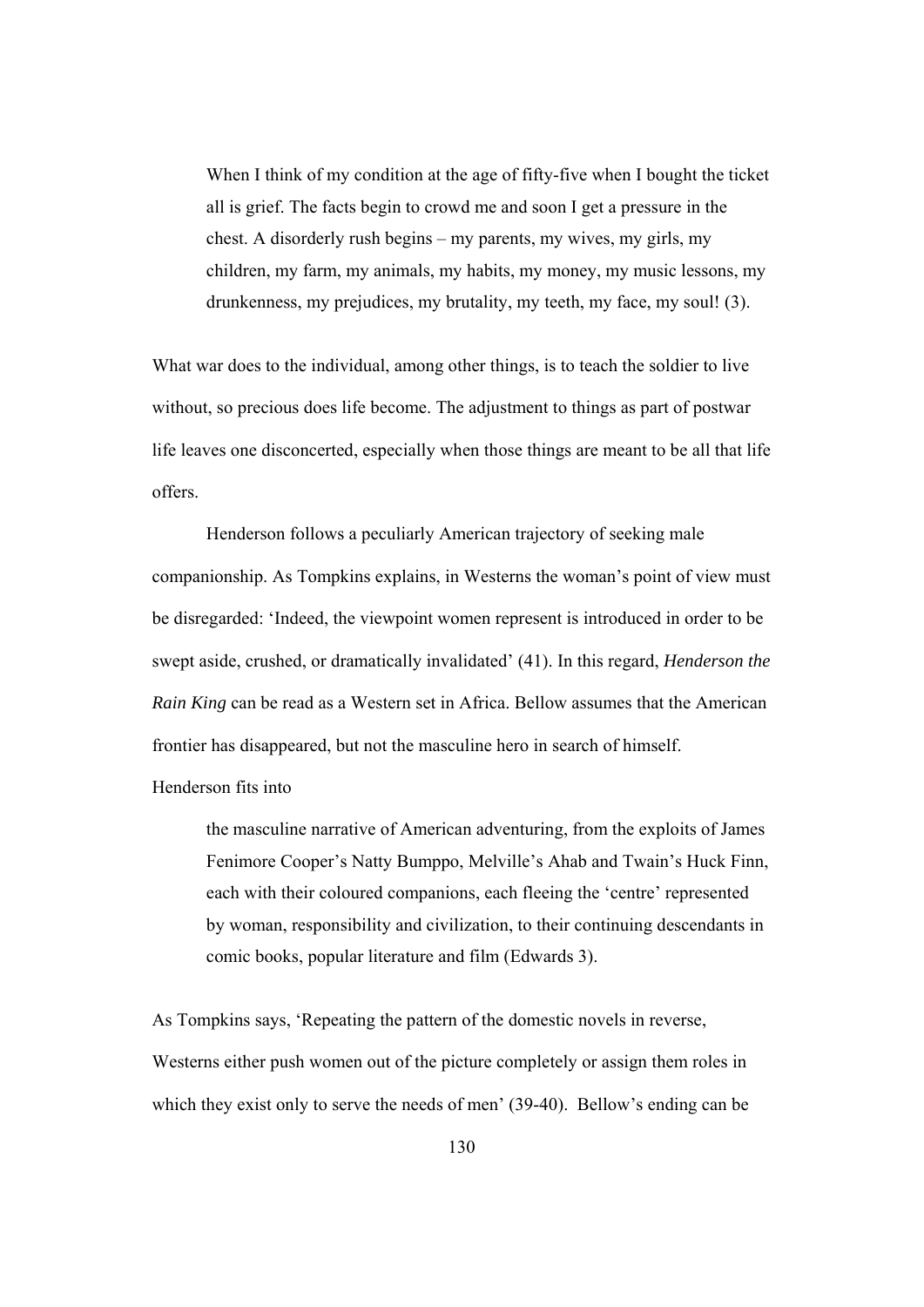read in this connection. Once Henderson heals his 'wounds' and sees himself as, in a sense, fit to live among other people, to accept and be accepted, he fashions a reconciliation: 'Lily will have to sit up with me if it takes all night, I was thinking, while I tell her all about this' (339).

 D.H. Lawrence's description of the sort of masculine bonding found in James Fenimore Cooper's fiction appears in Bellow's novel (1977). Henderson has to break with his friends because he is in search of the sort of relationship that he believes can only exist between men when they are away from women, away from civilisation, perhaps as he had experienced as a soldier. In his classic appraisal of 19<sup>th</sup> century American fiction, Lawrence captures the sublime eroticism of nonsexual male relationships in the Natty Bumppo-Chingachgook relationship:

What did Cooper dream beyond democracy? Why, in his immortal friendship of Chingachgook and Natty Bumppo he dreamed the nucleus of a new society. That is, he dreamed a new human relationship. A stark, stripped human relationship of two men, deeper than the deeps of sex. Deeper than property, deeper than fatherhood, deeper than marriage, deeper than love. So deep that is it is loveless. The stark, loveless, wordless union of two men who have come to the bottom of themselves. This is the new nucleus of a new society, the clue to a new world-epoch. It asks for a great and cruel sloughing first of all. Then it finds a great release into a new world, a new moral, a new landscape (59-60).

Lawrence may be right that the male bonding is sexless; it certainly seems to be so in Henderson's relationships, although it is worthwhile to consider the argument put forward by Leslie Fiedler (1998), in his essay of 1948, 'Come back to the Raft Ag'in, Huck Honey!' In his essay, the author considered the homoerotic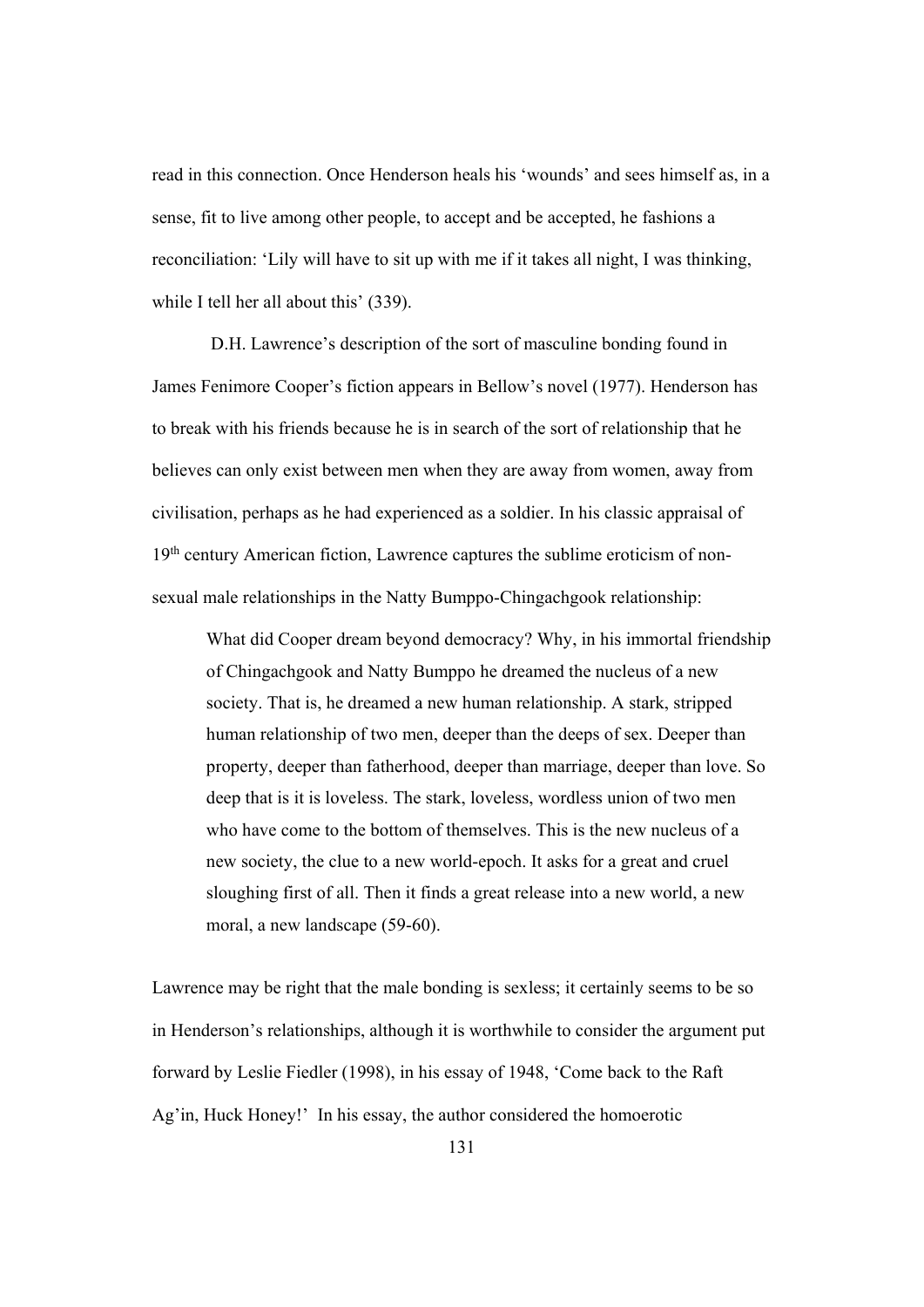implications of the sometimes lovingly protective relationship between Huck and Jim. Henderson, however, has a relationship that suggests something closer to that of a son seeking guidance and protection from a father.

The relationship between Henderson and Dahfu also brings to mind that of a soldier and his immediate superior. Henderson certainly wanted to be seen as a soldier, identified with the military, and sought the king's respect on those terms:

'Here,' I said, 'I am ready to do almost anything you say. I've taken a lot from life, but basically it hasn't really scared me, King. I am a soldier. All my people have been soldiers. They protected the peasants, and they went on the crusades and found the Mohammedans. And I had one ancestor on my mother's die – why General Grant would even start an engagement with him' (257).

When Henderson runs into Romilayu, the reader finds someone who certainly could be a Sancho Panza, as Brigitte Scheer-Schazler argues, but could also be Bellow's version of Cooper's Chingachgook. The trust and respect Henderson develops for Romilayu parallels the high regard in which Chingachgook is held. This is now Bellow describes him:

Old tribal scars were cut into his cheeks and his ears had been mutilated to look like hackles so that the points stuck into his hair. His nose was finelooking and Abyssinian, not flat. The scars and mutilations showed that he had been born a pagan, but somewhere along the way he had been converted, and now he said his prayers every morning (45).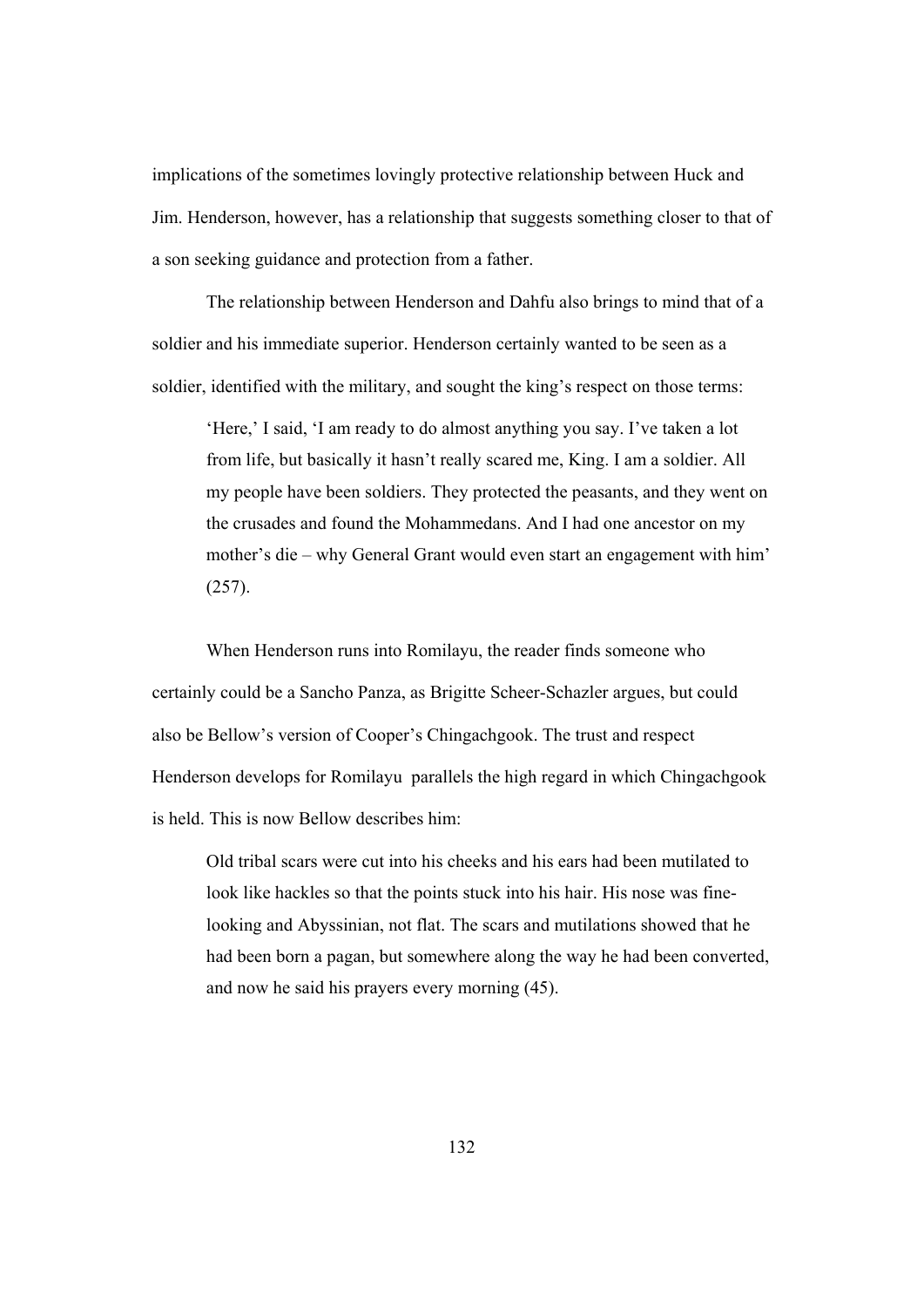Their relation is that of soldiers, essentially that of two soldiers surviving together, battle-ready, relying on each other, protecting each other. Although not equals, they are shown to be committed to each other:

I said, above the drums, 'Romilayu, where is my man Romilayu?' I was worried, you see, lest they decide to hold him to in connection with the body. I wanted him by my side. He was allowed to walk behind me in the procession, carrying all the gear. Tried in strength and patience, he bent under his double burden; it was out of the question for me to carry anything. We marched'  $(149)$ .

This relationship resembles that of those soldiers Paul Fussell calls products of the front line experience: 'The object was mutual affection, protection, and admiration' (1977: 272).

Cooper, describing Chingachgook, emphasises his influence on others more than his physical aspect, but both characters function as intermediaries between civilization and the primitive. Here is Chingachgook:

'Not so Hurry, but the best of loping redskins, as you call'em. If he had his rights, he would be a great chief; as it is he is only a brave and just-minded Delaware, respected and even obeyed in some things, 'tis true, but of a fallen race and belonging to fallen people'(1980: 26).

The parallel between Henderson and the Deerslayer, Romilayu and Chingachgook, and between the two African tribes, the Arnewi and the Wariri and their American counterparts, the Delaware and the Herons, is worth attention because Bellow sought in placing Henderson in a pre-colonial setting to locate an arena, as it were, in which conflicting forces could be placed in opposition. If Malcolm Bradbury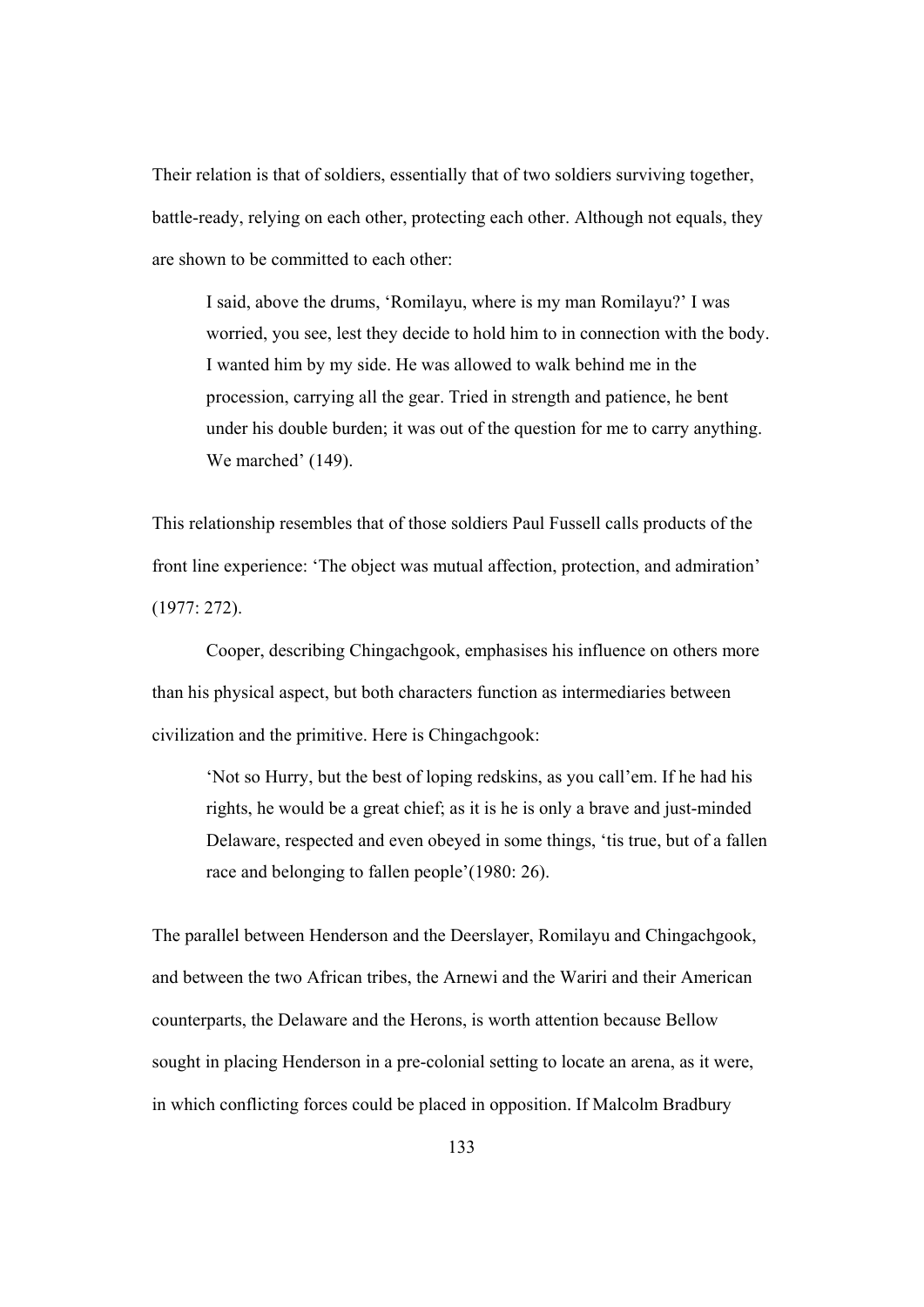(1982) is right in saying that Bellow was preoccupied with 'the hope that the imagination might generate at last the saving fable,' then it makes sense that he would test Henderson's humanity by having him visit two communities which pull him and tempt him toward extremes (66).

The opposition can be seen in the two crucial scenes of Henderson's adventure. The first takes place at the end of his time among the Arnewi tribe, a matriarchic society ruled by an archetypical Mother Goddess named Queen Willatale. Bellow has Henderson attempt to solve the tribe's clogged cistern, which had become overrun with frogs, by setting off an explosion, creating a scene which reminds one of Mark Twain's *Connecticut Yankee in King Arthur's Court* (1963). Like Twain's Hank Morgan, who uses his knowledge of 19<sup>th</sup> century industrialised techniques to set Camelot straight, Henderson believes that he can be of assistance to the locals by applying his knowledge of technology; in fact, he believes so strongly in his superiority that he conceives of his application of elementary engineering as transformative and liberating for the people. Filled with Yankee confidence, they both use explosives with nonchalant abandon. The catastrophe that ensues can be read as Bellow's critique of violence applied in the service of progress, a possible reference to the development of nuclear weapons and the bombings of Hiroshima and Nagasakis or, more generally, as with Twain, a criticism of the conceit of science as a source of superior knowledge.

Henderson is convinced that his skill will rid the cistern of a blockage. The dynamite, however, more than kills the frogs, cracking the cistern itself and loosing the water onto the parched earth (Shukla 2004: 213). Henderson, instead of solving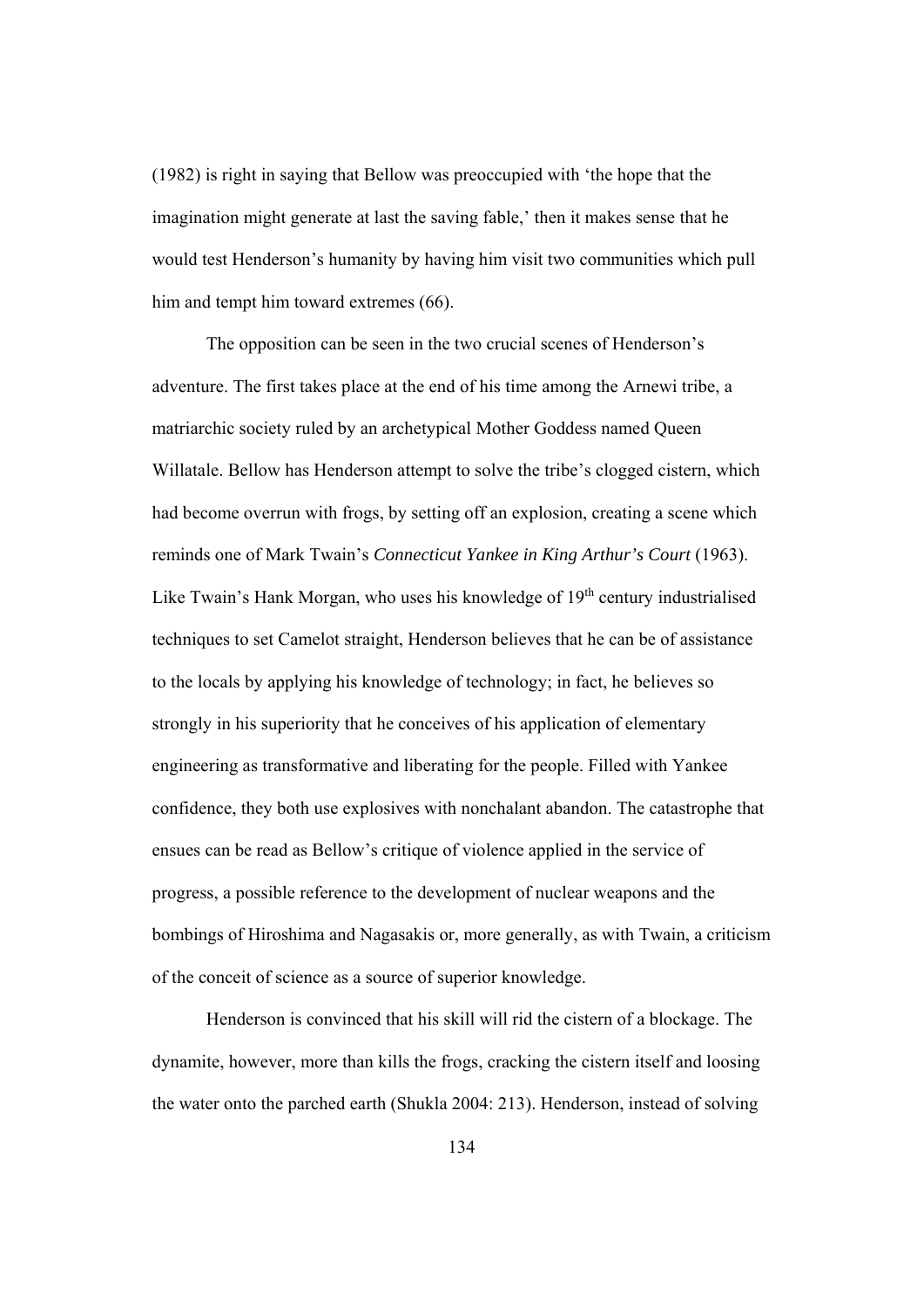the village's water problem, has effectively destroyed the village's only source of water:

The explosion had blasted out the retaining wall at the front end. The big stone blocks had fallen and the yellow reservoir was emptying fast. 'Oh! Hell!' I grabbed my head, immediately dizzy with the nausea of disaster, seeing the water spill like a regular mill race with the remains of those frogs  $(109)$ .

It is a miserable moment and, if the story ended there, Henderson would, according to Lawrence, belong to his list of white killers, who make up the American psyche. Instead, Henderson sets off in search of redemption.

This incident, however, induces feelings in Henderson that resemble the guilt perpetrators of war crimes often feel. This is not to say that Henderson sees himself as a criminal in any way, but he does see himself as one who has done harm. The wreckage of the cistern leaves the village in such a dire condition that its impact can be said to resemble a battle scene. Certainly, Henderson recognises the importance of his recklessness and emotionally absorbs its consequence:

This was nothing but God's own truth, as with the cistern I had blown up everything else, it seemed. And so I held my face in the bagging, sopping shirt with the unbearable complications at heart. I waited for Itelo to cut me open, my naked middle with all its fevers and its suffering prepared for execution. Under me the water of the cistern was turning to hot vapor and the sun was already beginning to corrupt the bodies of the frog dead (110).

The incident fits into a pattern of irresponsibility. The wreckage of a lifetime haunts Henderson and he wants to escape blame. When he and the young boy finally are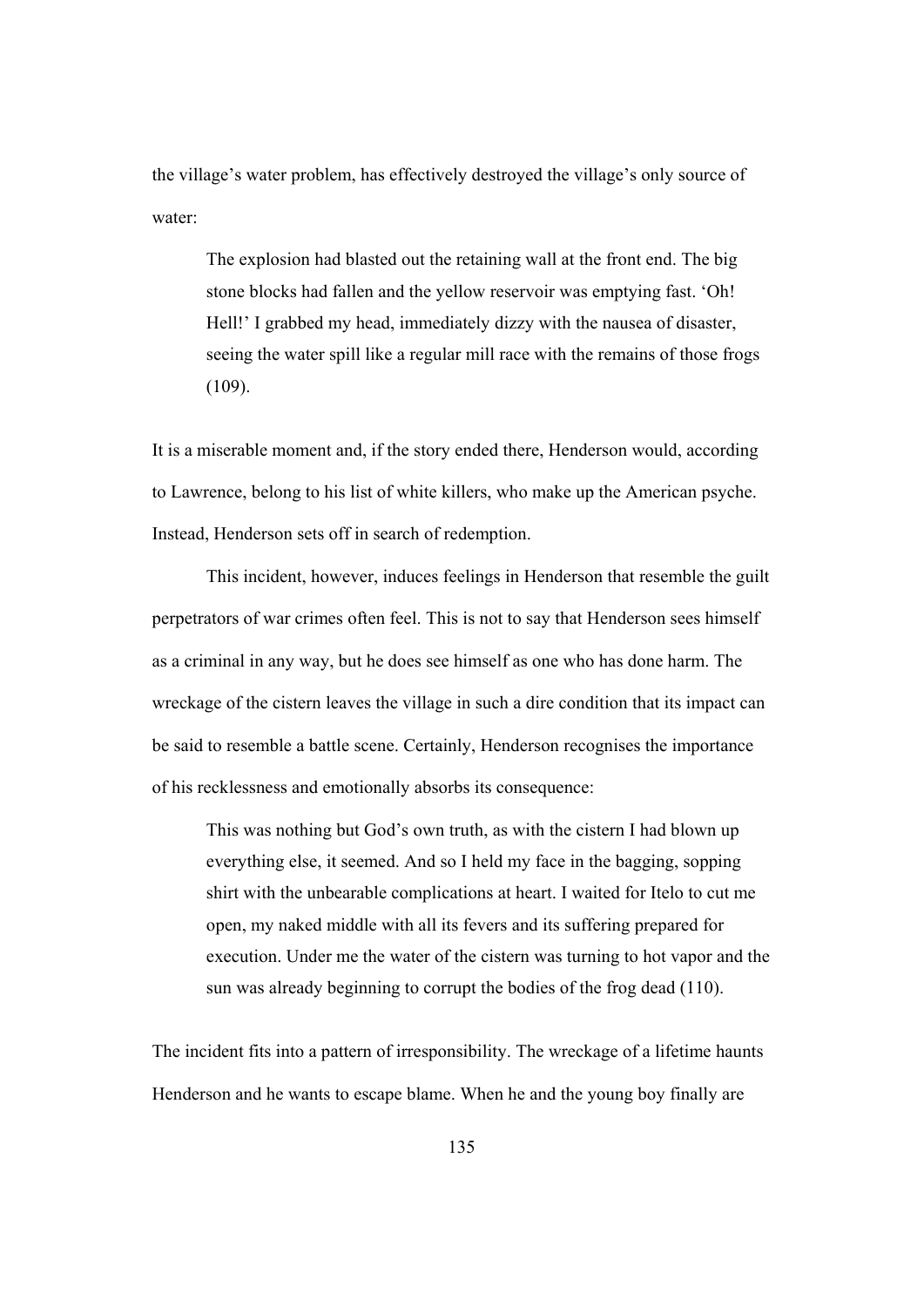airborne, returning finally to New York, he felt he could finally forgive himself, and be forgiven for all his misdeeds, and it had come to him through recognition, not escape. Rather than enforcing the colonialist claim of the 'improving power of work,' Henderson's blundering arrogance reinforces Bellow's notion of imperial humility, by which colonial assumptions are undermined (Boehmer 1995: 39).

The cistern disaster sends Henderson packing and he wanders with Romilayu to the village of the Wariri. Hays is right to see Henderson's function as a fertility figure, since he does make rain for the Wariri and with the death of the King is next in line of succession. The scene in the lion den is important because it is there that Henderson overcomes his fear of death and where he seems to recognise his ultimate humanity. Brigitte Scheer-Schazler (1972) makes a persuasive case for the transformative powers of Henderson's primal recognition of his frailty before the king of the beasts, but her analysis of Henderson's acceptance of mortality is more compelling (34). She sees these themes played out in Dahfu's death and more importantly in his acceptance not only of the possibility of that death but of his refusal to escape it by rejecting the rites and customs of his community (83). He faces death, then, as a choice and as a duty. The connection between duty and redemption is central to Bellow and explains Henderson's decision at the end of the narrative to return to America (the modern world) to attend medical school. It is in keeping with one motif which is sustained throughout the novel, namely, those references to Albert Schweitzer, which are meant to embody Henderson's weakness for modern legends. In Schweitzer and in the example of Dahfu, a strong connection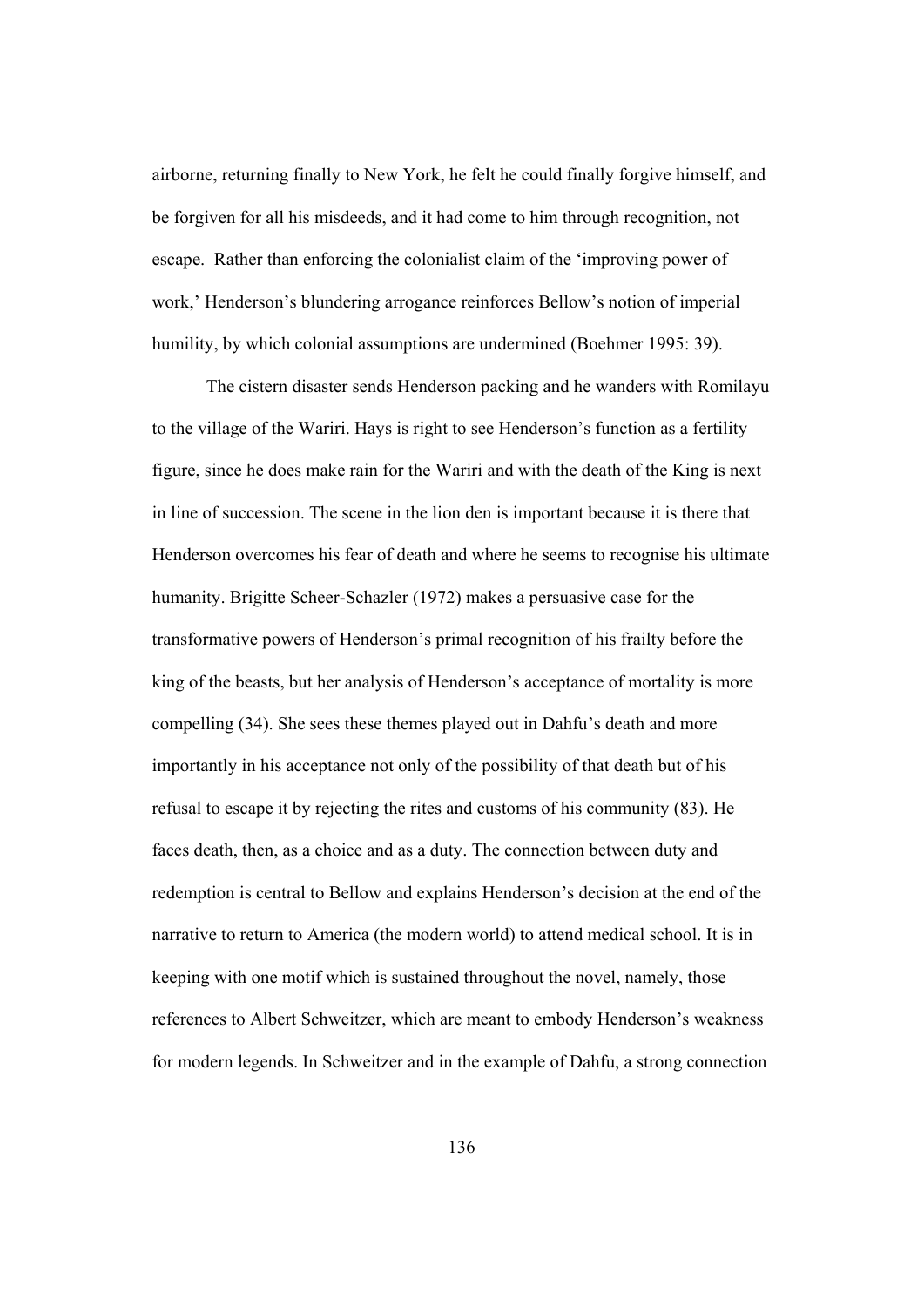is made between greatness and service to others. Scheer-Schazler captures the theme well in her brief summary passage:

By returning from civilization into the wilderness of this tribe, by willingly submitting himself to possible death in the framework and context of his culture, by living joyfully 'in the knowledge of annihilation' and by avoiding all easy escapes, Dahfu bears witness to the possibility of a more brilliant reality and thus becomes the agent of Henderson's redemption (85).

Henderson's reclamation of self fits, according to Coetzee, into a series of Bellovian characters who discover the need for individuals to find a place for themselves in society, to locate the centre of freedom in responsibility, and to face death squarely (2007: 215). Henderson's struggles can be seen to reveal a distinction important to Bellow. As with other protagonists, Coetzee believes that Bellow 'draws a distinction between a mere self-obsessed individual like himself wrestling with his thoughts and the artist, who through the demiurgic faculty of the imagination turns his petty personal troubles into universal concerns' (215).

137 These concerns may or may not be 'universal'; what can be said is that they become preoccupying for this postwar generation. This type of figure was made familiar to readers of postcolonial literature by Chinua Achebe in *Things Fall Apart*, originally published in 1959, coincidentally the same year in which Bellow's novel appeared. His tragic hero Okonkwo shares many of Henderson's traits. Okonkwo, too, cannot adjust to peacetime. Although not physically maimed as Henderson was, Okonkwo shares his destructive, anti-social urges. He prided himself on his hardness, his ruthlessness, his love of combat and those other characteristics associated with the warrior male, the combatant and hunter. Okonkwo, like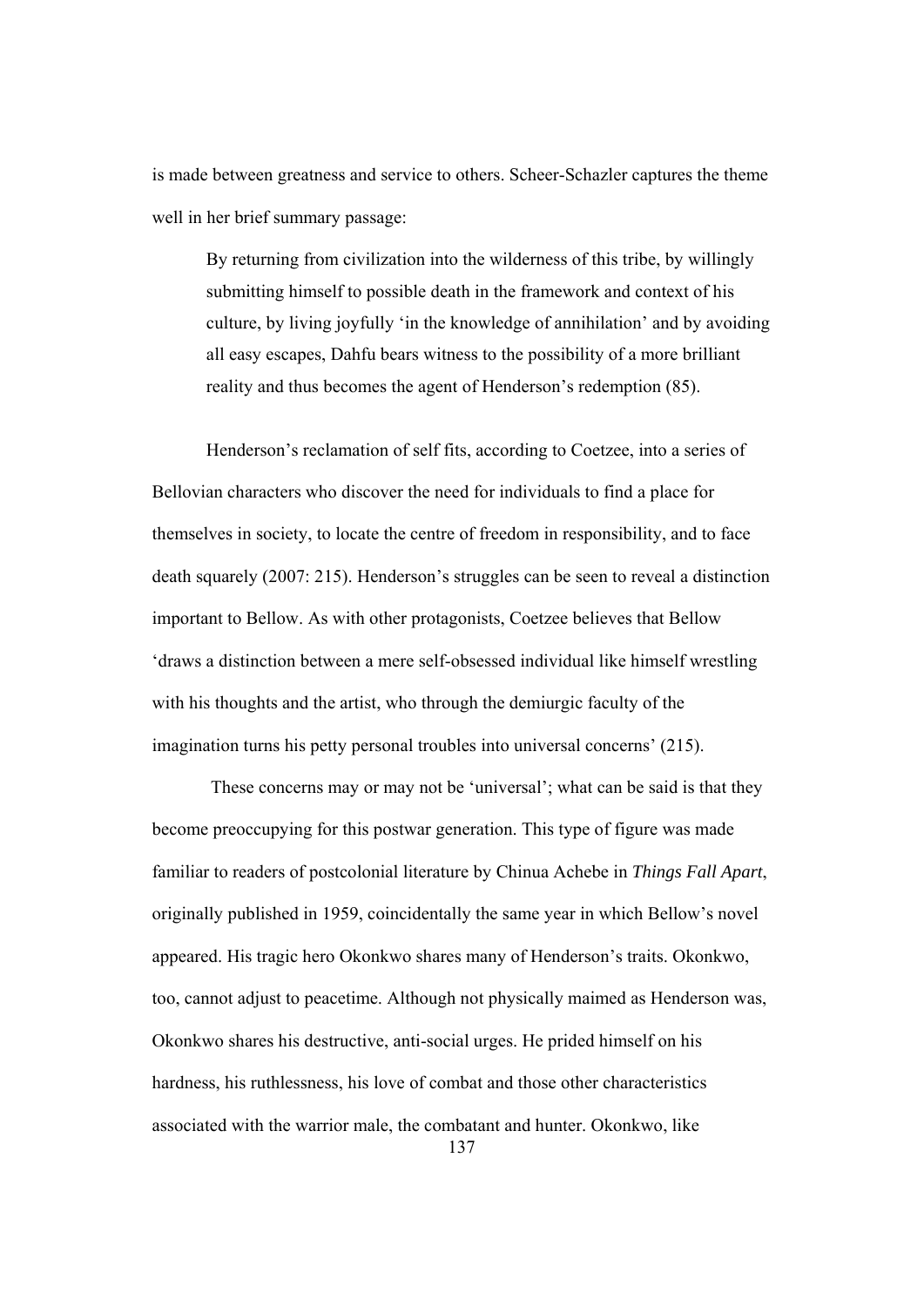Henderson, is a violent man, a wife-beater, with the capacity for unrestrained outbursts that will ultimately bring him down:

And so when he called Ikemefuna to fetch his gun, the wife who had just been beaten murmured something about guns that never shot. Unfortunately for her, Okonkwo heard it and ran madly into his room for the loaded gun, ran out again and aimed at her as she clambered over the dwarf wall of the barn. He pressed the trigger and there was a loud report accompanied by the wail of his wife and children. He threw down the gun and jumped into the barn, and there lay the woman, very much shaken and frightened but quite unhurt. He heaved a heavy sigh and went away with the gun (39).

Okonkwo's troubles, not entirely unlike Henderson's, had to do with his inability to submit to authority, especially to a father he did not admire, or to domestic authority or communal order which, in the case of Okonkwo's land, refused to submit to a willful, disobedient male.

Bellow fills in Henderson's background with details which make him a larger-than-life figure like Okonkwo, the village's wrestling champion. Henderson is a millionaire, an aristocrat, and at 6'4" and a neck size of 22, a kind of giant among smaller, lesser men. Okonkwo, too, seems set for life:

Okonkwo was well known throughout the nine villages and even beyond. His fame rested on solid personal achievements. As a young man of eighteen he had brought honor to his village by throwing Amalinze the Cat. [Okonkwo] was tall and huge, and his bushy eyebrows and wide nose gave him a very severe look... He had a slight stammer and whenever he was angry and could not get his words out quickly enough, he would use his fists (1994).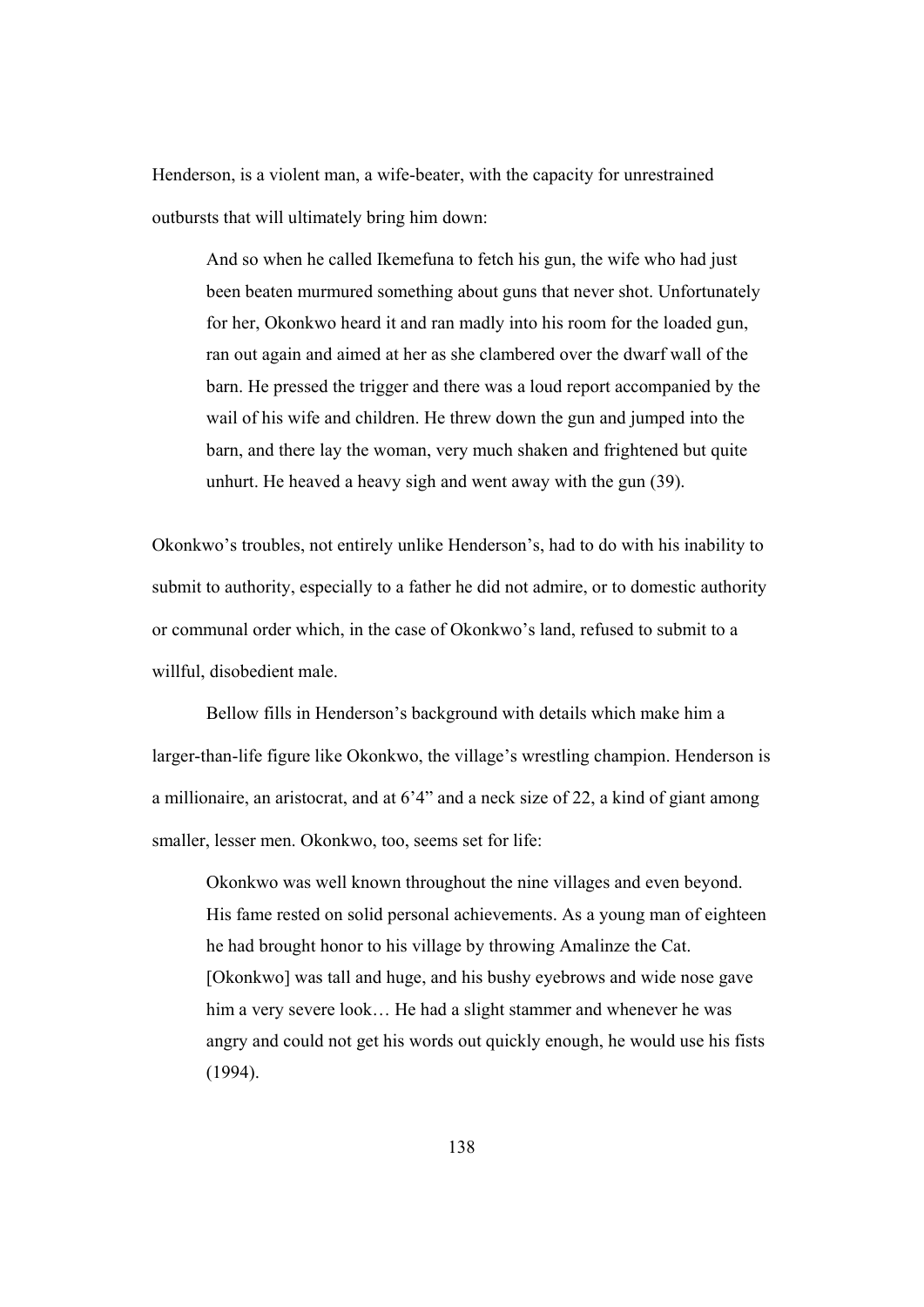Despite his lack of discipline and uneven temperament, Okonkwo lived in a community where his personal accomplishments were appreciated and honoured. He in fact flourished:

Okonkwo was clearly cut out for great things. He was still young but he had won fame as the greatest wrestler in the nine villages. He was a wealthy farmer and had two barns full of yams, and had just married his third wife. To crown it all he had taken two titles and had shown incredible prowess in two inter-tribal wars (6).

The descriptions of Okonkwo remind one of Bellow's larger-than-life protagonist and, although not as one-dimensional as Bellow's, Achebe's women play a far less central role in this novel than his male protagonists. In fact, both novelists concentrate on male protagonists and are concerned with issues of masculine identity in the context of shifting priorities. The rebellious, anti-social, selfdestructive behaviours exhibited by Henderson and Okonkwo have to do with their inability to accept having to live in domestic tranquility, where traits other than toughness, a muscular physique and expressions of masculine superiority are honoured. The very quickness of physical reflex that made Okonkwo a hero in war makes him a violator of community custom. When he ignores the warnings offered by the Oracle to stand aside and passively witness the ritual killing of Ikemufuna, Okonkwo exhibits signs of an impulsive violence that will eventually cause his demise.

139 Contrary to Charles Larson's insistence, Henderson and Okonkwo have much in common (2006: 79). Larson states that the concept of the hero, which he defines as 'the belief in the individual who is different from his fellowmen', is alien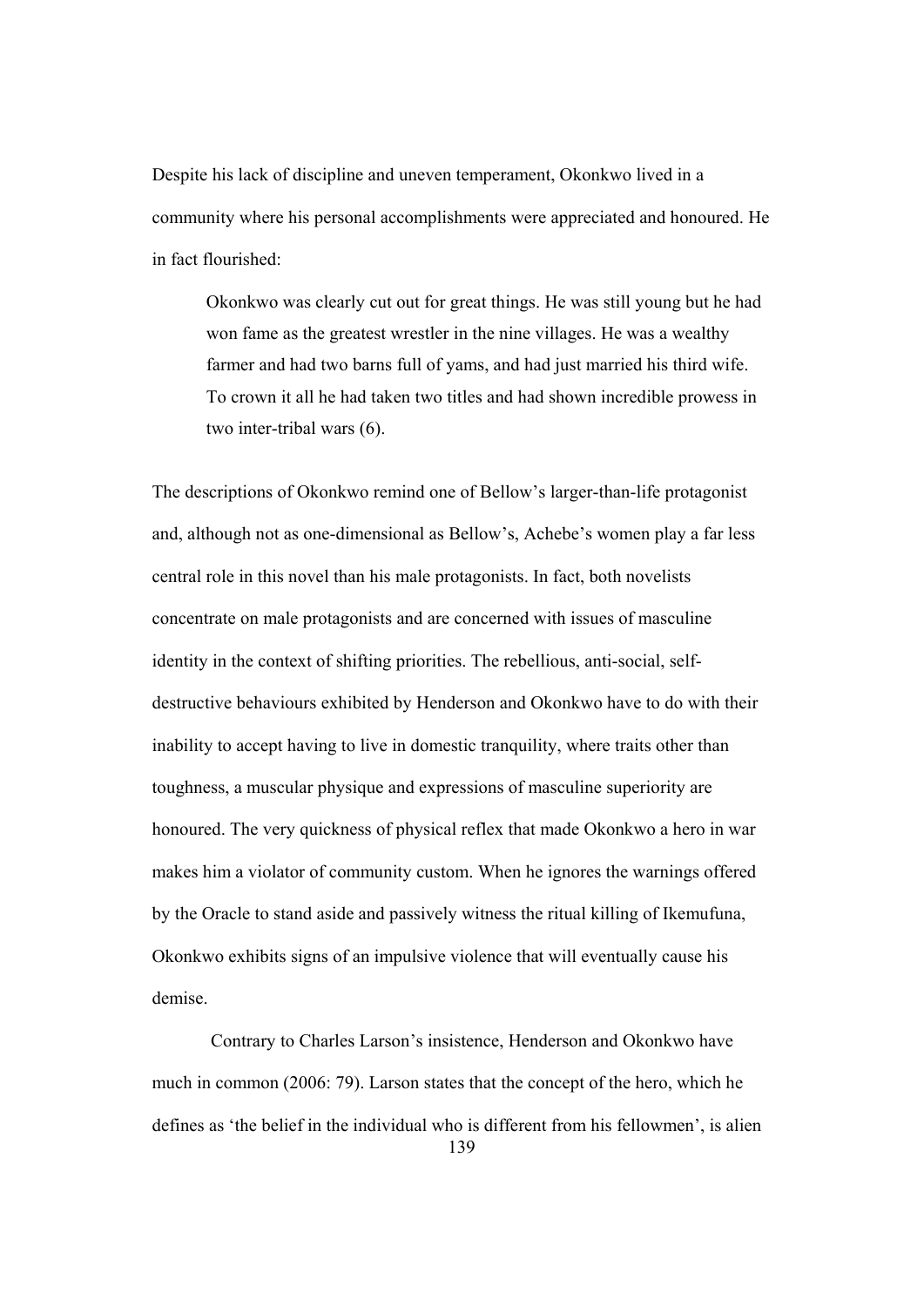to African life, and argues further that 'the hero in contemporary African fiction is for the most part non-existent' (79). Unlike the isolated figure found in Western literature, Larson goes on, the anti-hero of Western contemporary fiction is not to be found in African fiction because 'it is the group-felt experience that is all important (79). This may be true for the most part, but Achebe's protagonist has precisely those characteristics of the isolated figure who, like Bellow's, cannot cope with living in the village and is as a result thrust out to make it on his own. Tragically, Okonkwo does not make it. His violent outbursts lead first to his exile from the community; his indulgent brooding and unwillingness to live obediently within his mother's clan and to acknowledge matriarchal authority threatened to make him an outcast for life.

Henderson possesses characteristics of the postwar returning veterans whose combat experiences leave them with lasting wounds, be they physical or emotional. Speaking of the experiences of Holocaust survivors and in general of 'the mental state of victims of persecution,' W.G. Sebald (2004) has described the permanent damage violence inflicts (149). Sebald, who has written extensively on the Holocaust's victims, lived, he has said, in the shadow of WWII and the memory of those terrible events (Self 2010: 3). He says:

Islands of amnesia do develop in them, but that is not at all the same as being genuinely able to forget. Rather, it is as if a diffuse ability to forget goes hand in hand with recurrent resurgence of images that cannot be banished from the memory, and that remain effective as agencies of an almost pathological hyperamnesia in a past otherwise emptied of content (149).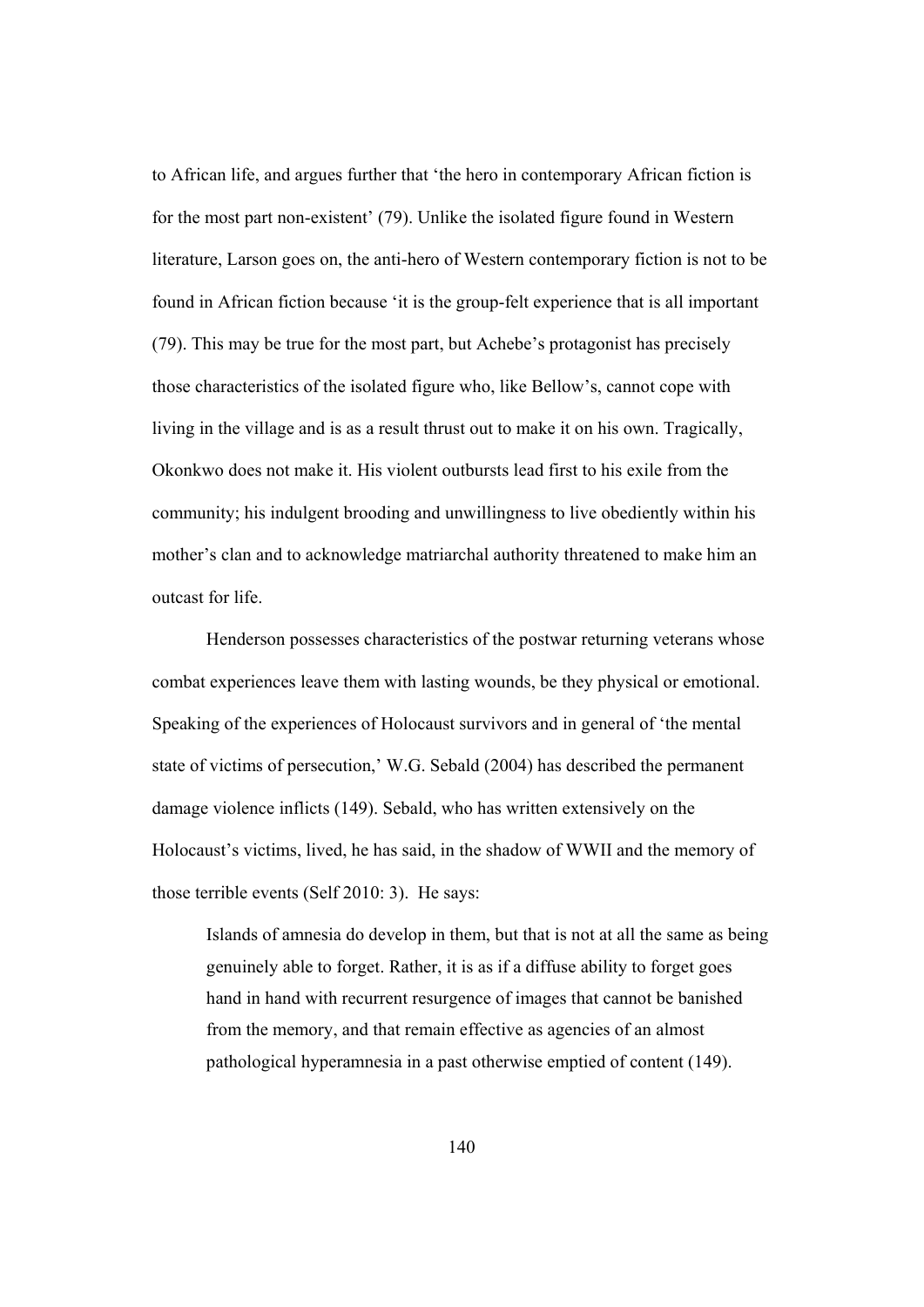And indeed, Sebald himself has testified to the impact such events had on his own life:

'While I was sitting in my pushchair and being wheeled through the flowering meadows of my mother, the Jews of Corfu were being deported on a four-week trek to Poland. It is the simultaneity of a blissful childhood and those horrific events that now strikes me as incomprehensible. I know now that these things cast a very long show over my life' (Self 3).

Sebald's insights into the lasting effects of war come from his own experiences. His work is devoted to uncovering the impact of war on human consciousness – that of victims, perpetrators but, most importantly, on the successor generation. His analysis can be applied in general to understanding trauma and how it can shape literary expression. The powerful testimony of this youth's overwhelming, life-threatening experience recalls Cathy Caruth's formulation of the traumatic ordeal, as an event that lives on in memory out of proportion to present circumstances. One, in a sense, comes to live in the past, taken over by one's trauma (1995:4).

141 Sebald's analysis of postwar Germany is instructive and applicable to an understanding of the postwar literary types. His analysis of the German people's reaction to the horrors of war and the development of social codes of silence explains well the maimed hero's reticence. He describes postwar rebuilding as 'tantamount to a second liquidation in successive phases of the nation's own past history' which, he argues, 'prohibited any look backward' (2004: 7). The trauma of postwar assimilation and reconstruction necessitated a grim foregoing of nostalgia and regret. 'It did so through the sheer amount of labour required and the creation of a new, faceless reality, pointing the population exclusively towards the future and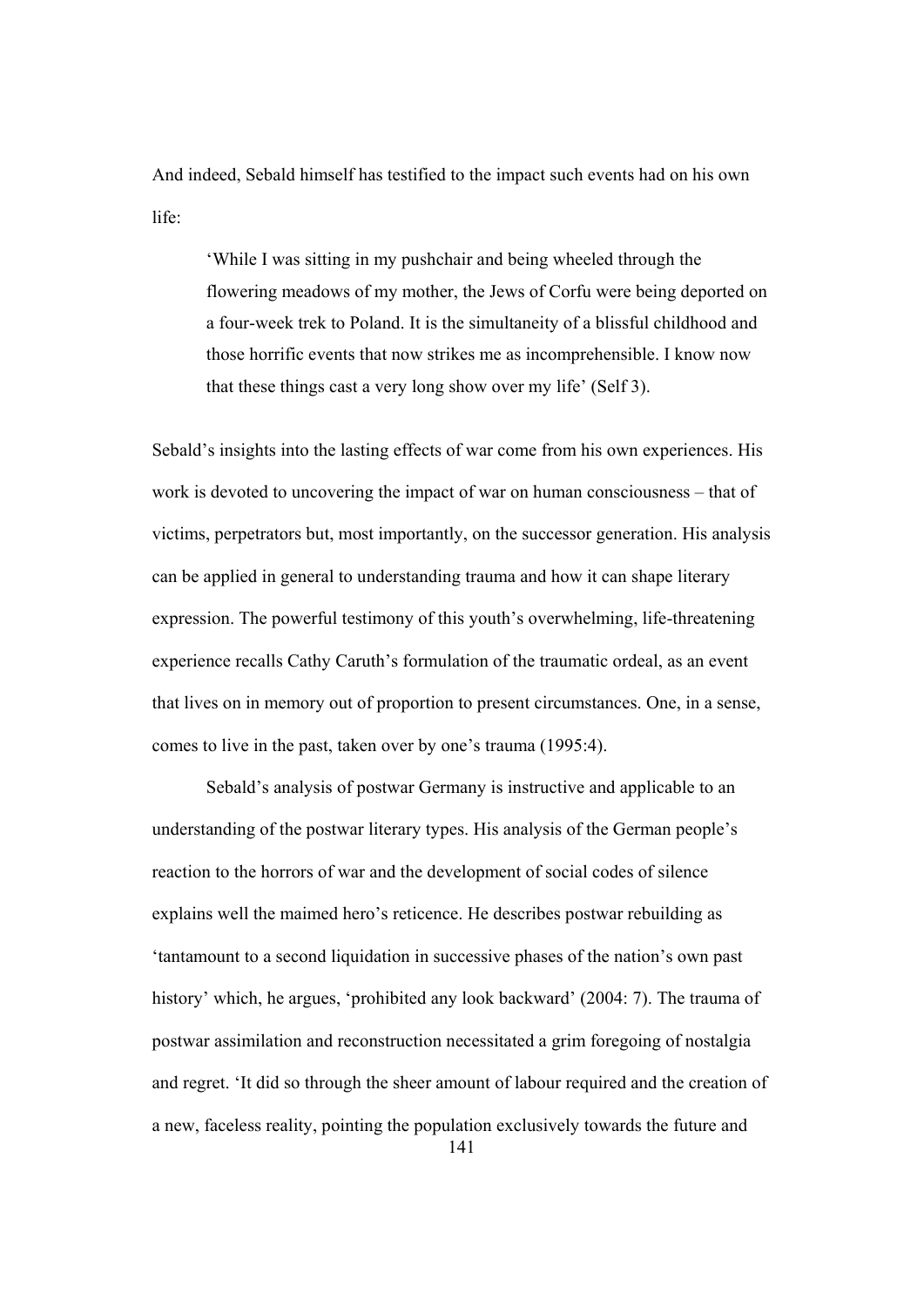enjoining on it silence about the past' (7). He goes further, offering a description of how people coped in postwar Germany; his analysis can be applied to war veterans elsewhere; in short, it was one that enforced 'individual and collective amnesia – a means of obscuring a world that could no longer be presented in comprehensible terms' (10).

The desire to be heard combined with the refusal to speak creates a tension found in a literature of the wounded. His take is that one never escapes unscathed. It is, finally, for Sebald a matter of ethics; it is also a matter of identity, one that can be resisted but never shaken. Yet it would be mistaken to believe that the revulsion belongs to the victims and witnesses alone, that it is innocence or distance that informs the moral disgust. Perpetrators and victims alike can be found to suffer feelings of shame and guilt. Survivors may question why they were spared. Perpetrators may also seek to justify their actions, but they are just as likely to be tortured by guilt.

 The themes that Philip Roth brings up and ties together in *American Pastoral* are by no means new to his work. As early as 'Defender of the Faith', Roth wrote with similar concerns. The settings are not the same, of course, but the world depicted in his short story of the 1950s lives in his novel. While the short story is set in the Army training camp in 1945, *American Pastoral* takes as its setting the antiwar movement of the 1970s. The Swede is a veteran of WWII, while his daughter is a war protester turned domestic terrorist. War as a metaphor is crucial to how the characters see their struggles. It was in fact out of the uncertainties of WWII that the complacencies of the Swede were bred.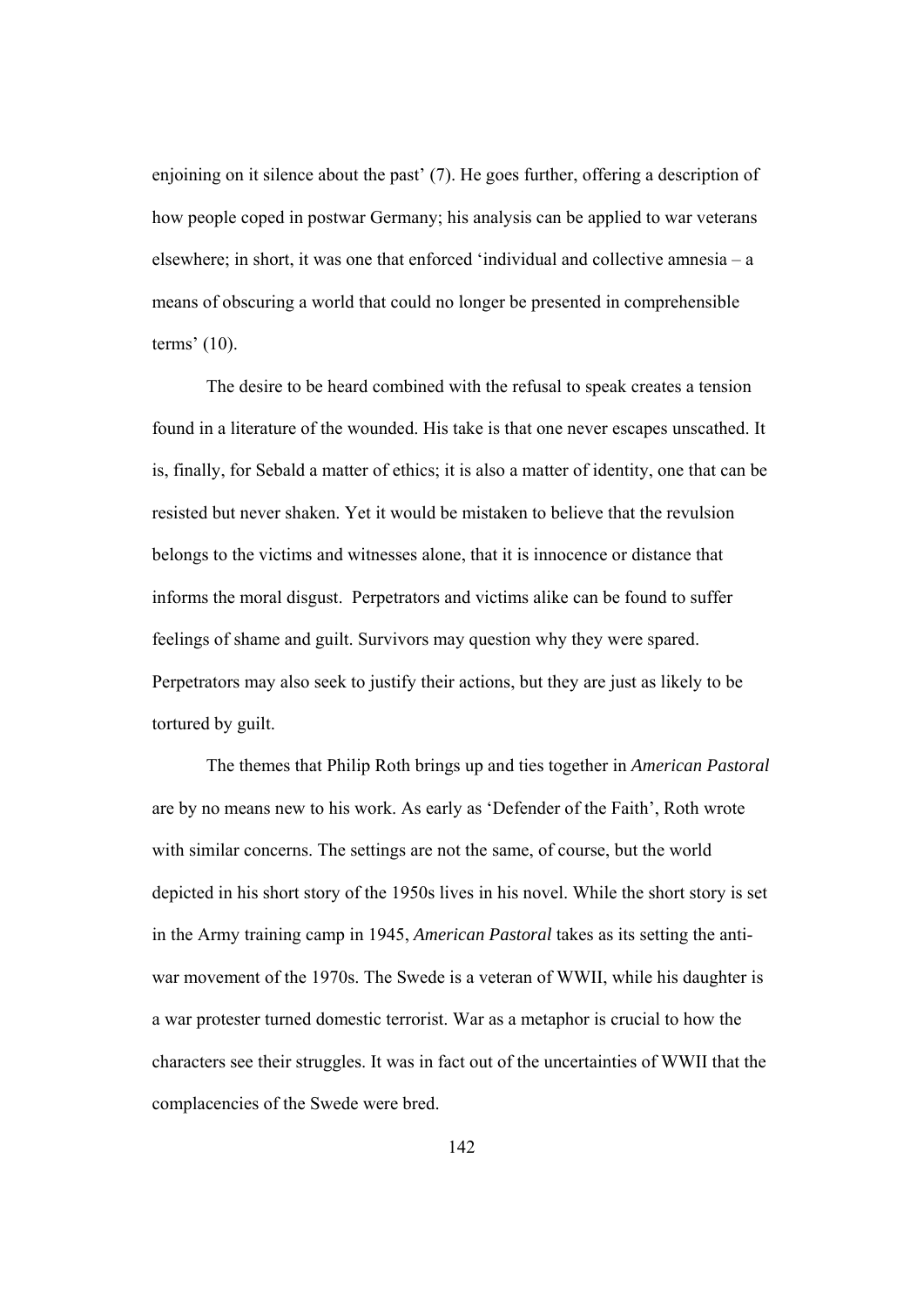And it all began — this heroically idealistic maneuvre, this strategic, strange spiritual desire to be a bulwark of duty and ethical obligation — because of the war, because of all the terrible uncertainties bred by the war, because of how strongly an emotional community whose beloved sons were far away facing death had been drawn to a lean and muscular, austere boy whose talent it was to be able to catch anything anybody threw anywhere near him  $(79-80)$ .

Seymour Levov is transformed into the Swede, not just by the chance words of an admiring high school gym coach. The Swede becomes the embodiment of the all-American suburban everyman by a war that asked its heroes to suppress their identities (especially if they happened to be Jewish). His generation did their duty and kept their mouths shut. They were united in silence. His generation of fighters saw it as their duty to suppress their memories, to ignore and forget what they had seen and what they had done. These veterans committed themselves to a willed forgetfulness, a collective act of amnesia.

 War is what unites the Swede to his mad and maddening daughter. The Swede excelled because he and his generation promised not to bring the war home. His daughter, on the other hand, was determined, as were other youths, to do exactly that (76). That was their battle cry. If her father was bred in an atmosphere of 'circumstantial absurdity,' so was she. Roth sees war as a testing ground for community. World War II functions as a historical reality for the Swede's generation but also as a metaphorical proving ground for what Roth sees as human community. 'Let's remember the energy,' Roth's narrator tells us: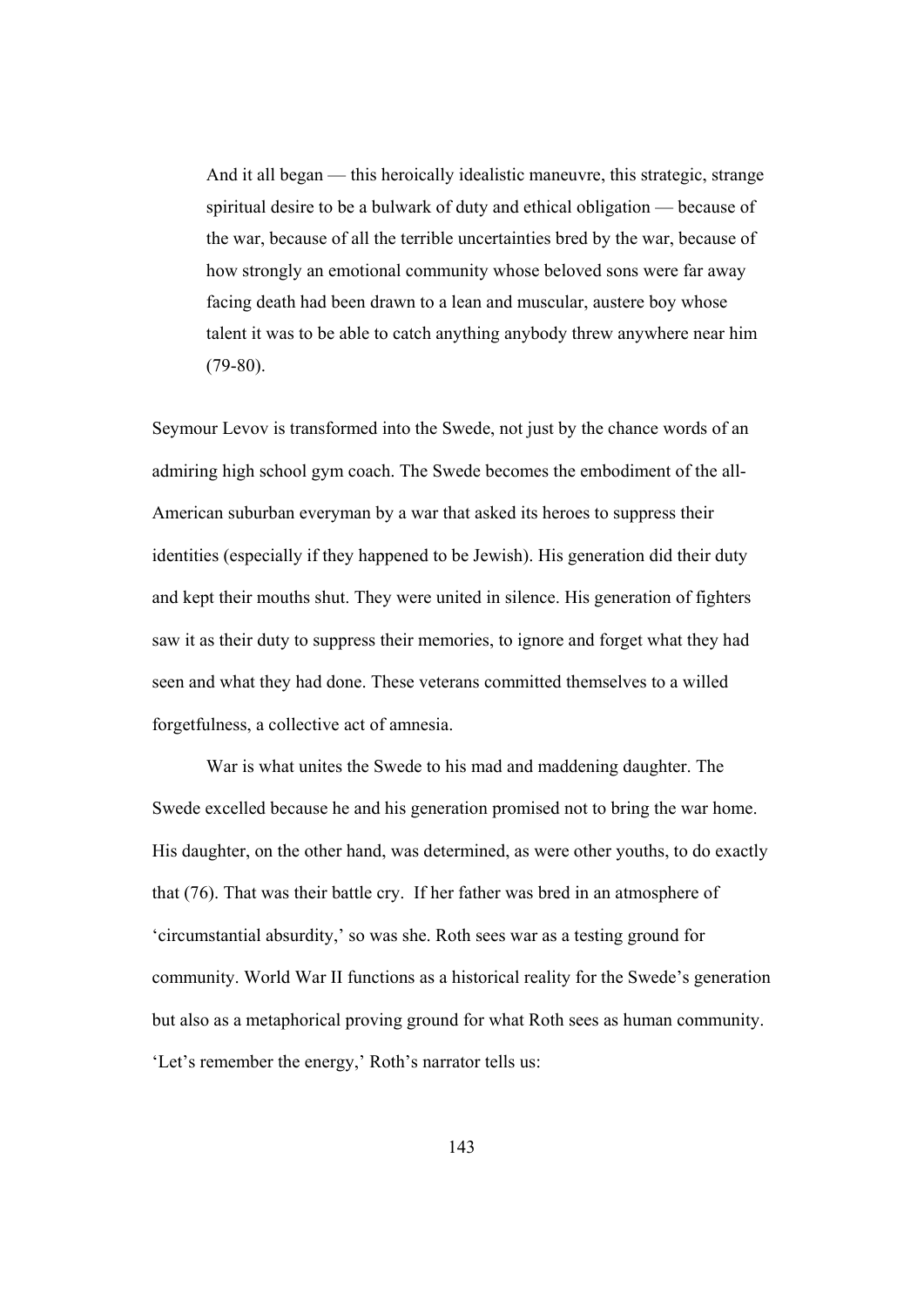Americans were governing not only themselves but some two hundred million people in Italy, Germany, and Japan. The war-crimes trials were cleansing the earth of its devils once and for all. Atomic power was ours alone (40).

Jews of the Swede's generation were under enormous pressure. The entire generation of Jews was asked, just as Grossbart had been, to submit to the authority of the anonymous mass and to become just like other Americans, and thereby less conspicuously Jewish. When Grossbart wrote his retraction letter to the U.S. congressman, although a self-serving act, he was speaking the new party line, the accepted wisdom of a generation. Grossbart wrote: 'So many millions of my fellow Jews gave up their lives to the enemy, the least I can do is live for a while minus a bit of my heritage so as to help and end this struggle and regain for all the children of god dignity and humanity' (2213). And so Roth through Nathan Zuckerman remembers '[a] whole community perpetually imploring us not to be immoderate and screw up, imploring us to grasp opportunity, exploit our advantages, remember what matters'  $(41)$ .

In 'Defender of the Faith,' Nathan Marx, a U.S. Army sergeant in a Missouri training company near the end of World War II is confronted again and again by the demands of Private Sheldon Grossbart, who seems to be an Orthodox Jewish kid devoted to his religion. He appears at first to be the defender of the faith or certainly of his right to partake of its rituals. He also takes the role of the instructor, who must teach Marx what it means to be Jewish. But then having been victimised by Grossbart's selfish manipulation, the Sergeant finds himself in a role reversal,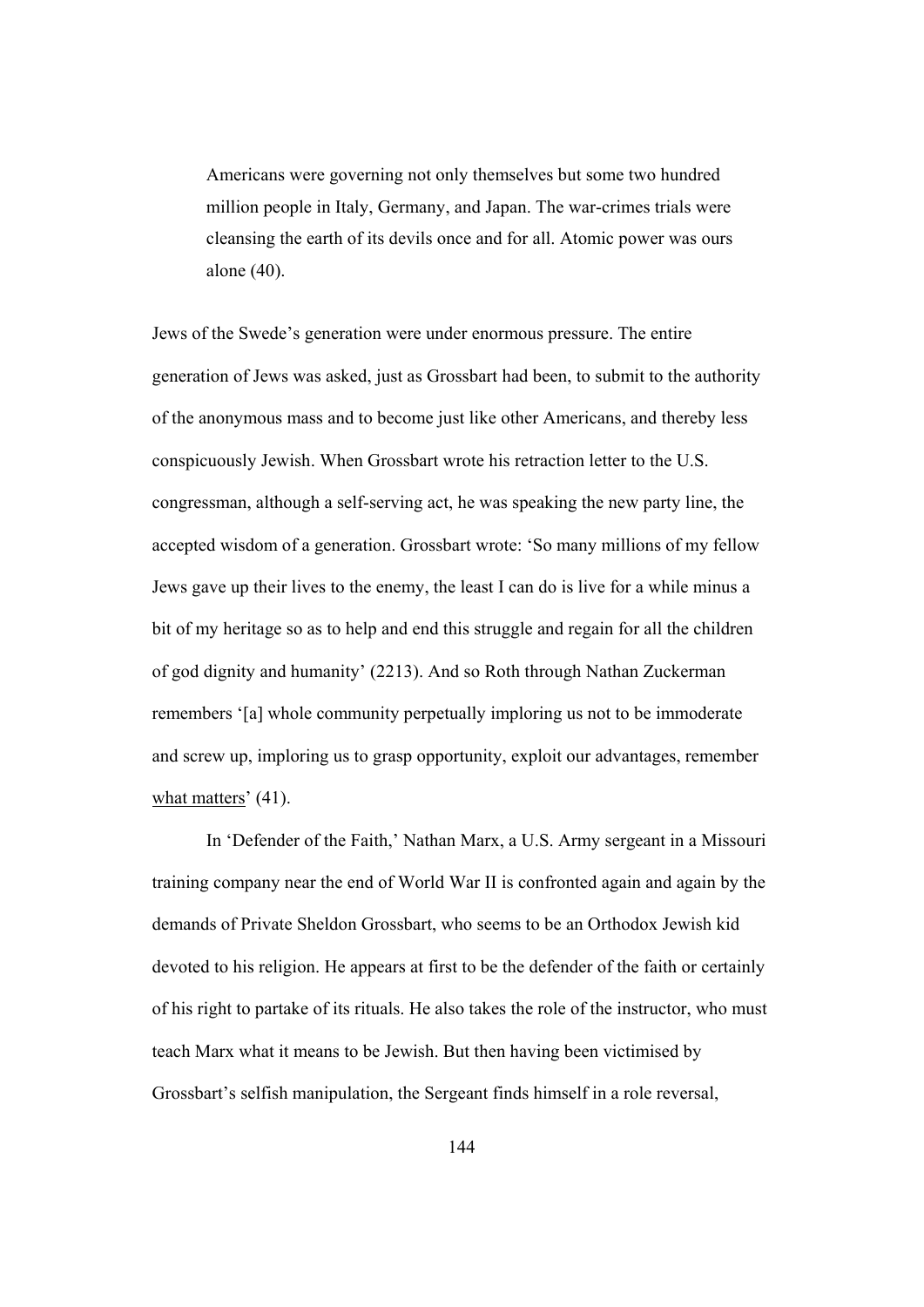whereby he is forced to discover and to reassert the value of community over the individual. Grossbart reacts by saying, 'that's right, twist things around. I owe nobody nothing. I've done all I could do for them. Now I think I've got the right to watch out for myself.' To this Marx replies, 'for each other we have to learn to watch out, Sheldon. You told me yourself' (2221). Marx winds up defending the faith taught him by Grossbart who wanted ultimately nothing more than to escape military service.

In this debate between Grossbart and Marx, we can see traces of the conflict between the Swede and his monstrous daughter. The conflict between the individual who wants to serve the community and the one who strives to serve himself or herself lies at the heart of Roth's early short story as well as his later novel. Grossbart plays the role of the righteous dieter, even if only for maximum affect. 'I eat because I have to, sir,' says Grossbart. 'But Sergeant Marx will testify to the fact that I don't eat one mouthful more than I need to in order to survive' (2210). This turns out to be a lie, but in the case of Merry Levov, it is taken up with deadly seriousness. Here, however, it is not to serve the self as with Grossbart, but to serve a cause the Swede finds more heartless, namely the cause of selfishness. She is starving herself to prove a point. And she does so with no regard for others. Such sacrifices are the ultimate act of selfishness, ultimately the most destructive act the individual can pursue. She 'found in the library the books that led her to leave behind forever the Judaeo-Christian tradition and find her way to the supreme ethical imperative of ahimsa, the systematic reverence for life and the commitment to harm no living being' (262). Roth's ironic take on this belief system as revealed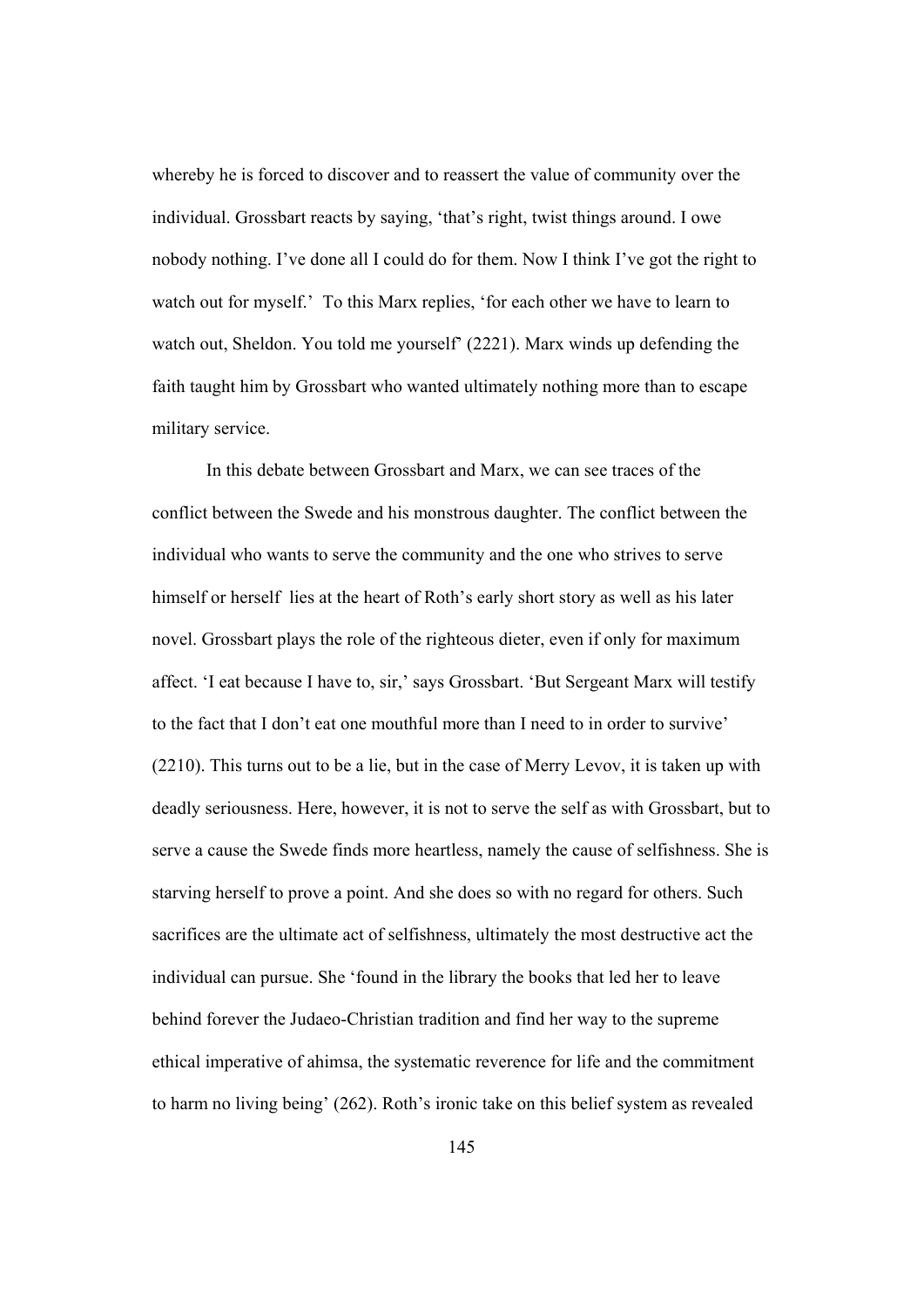in its embodiment in Merry Levov is that lives are destroyed by the quest for perfection. Merry's father is left reeling from the catastrophe of having a daughter who not only cannot adjust, but one who acts on her discontent violently:

It was beyond understanding, not only how Merry could be living in this hovel like a pariah, not only how Merry could be a fugitive wanted for murder, but how he and Dawn could have been the source of it all (238).

Merry is not only a perpetrator of violence, having participated in two bombings which left as many as four people dead, but she is also the victim of a brutal gang rape. The knowledge of these events leaves her father devastated and paralysed, unable to function, to react, or to intervene. The Swede had survived the war, had lived through the destruction of his beloved Newark in the greatest race riots America had ever endured, but the knowledge that his sweet daughter had been brutalised flattens him:

And then they left, everyone, fled the smoldering rubble – manufacturers, retailers, the banks, the shop owners, the corporations, the department stores; in the South Ward, on the residential blocks, there are two moving vans per day on every street throughout the next year, homeowners fleeing, deserting the modest houses they treasure for whatever they can get…but he stays on, refuses to leave, Newark Maid remains behind, and that did not prevent her from getting raped. Not even during the worst of it does he abandon his factory to the vandals; he does not abandon his workers afterward, does not turn his back on these people, and still his daughter is raped (269).

The Swede is quite simply overcome by the knowledge of what has happened, overcome precisely as was Coetzee's David Lurie who had survived a savage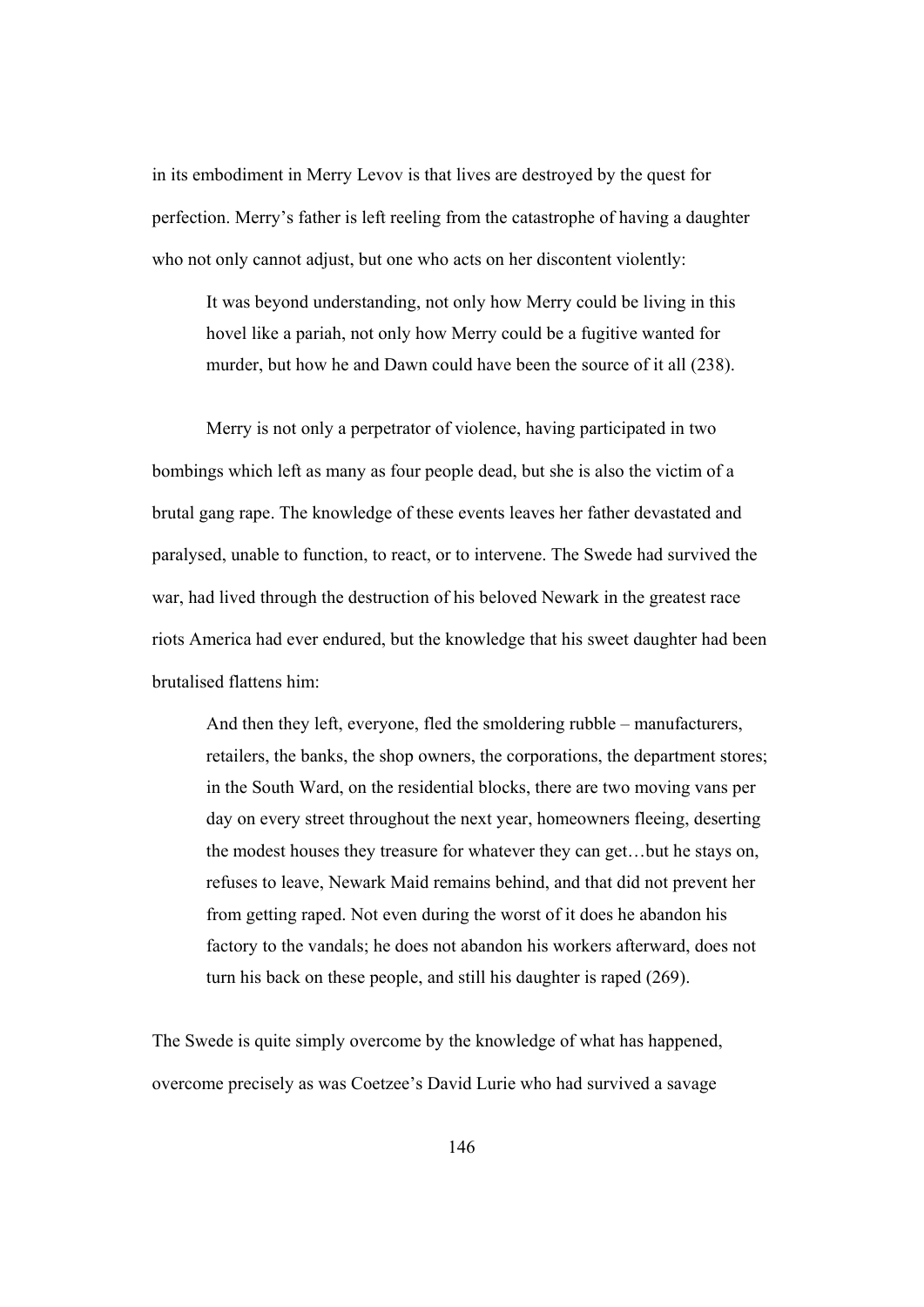beating and had been set on fire, but whose greatest shock came when he learned that his daughter had been taken by the intruders to the bedroom and raped:

His pleasure in living has been snuffed out. Like a leaf on a stream, like a puffball on a breeze, he has begun to float toward his end. He sees it quite clearly, and it fills him with (the word will not go away) despair. The blood is leaving his body and despair is taking its place, despair that is like a gas, odourless, tasteless, without nourishment. You breathe it in, your limbs relax, you cease to care, even at the moment when the steel touches our throat (*Disgrace* 1999: 107-8).

The central insight these men experience is that they are helpless. Helplessness is what they have in common and what they share finally with their respective daughters. As Roth says, 'The man grows crazier and crazier to do something just when there is nothing left for him to do' (270). It is also worth noting that both authors have their male protagonists express alarm over incidents of rape and seem to suggest that the fathers experienced the greater sense of violation. This would not surprise Catharine A. MacKinnon (2006), whose key argument is that men can never comprehend the equation of sex for survival because they are only very rarely part of such an equation (218).

Coetzee and Roth cannot think of anything more personally burdensome than the knowledge that their daughters have been brutalised, but in a work by Nobellaureate José Saramago, the men seem to be more than able to live with their bargain. In *Blindness* (1997), the men vote to send their wives, girlfriends, and daughters to act as sexual slaves to a gang of thugs in exchange for food. The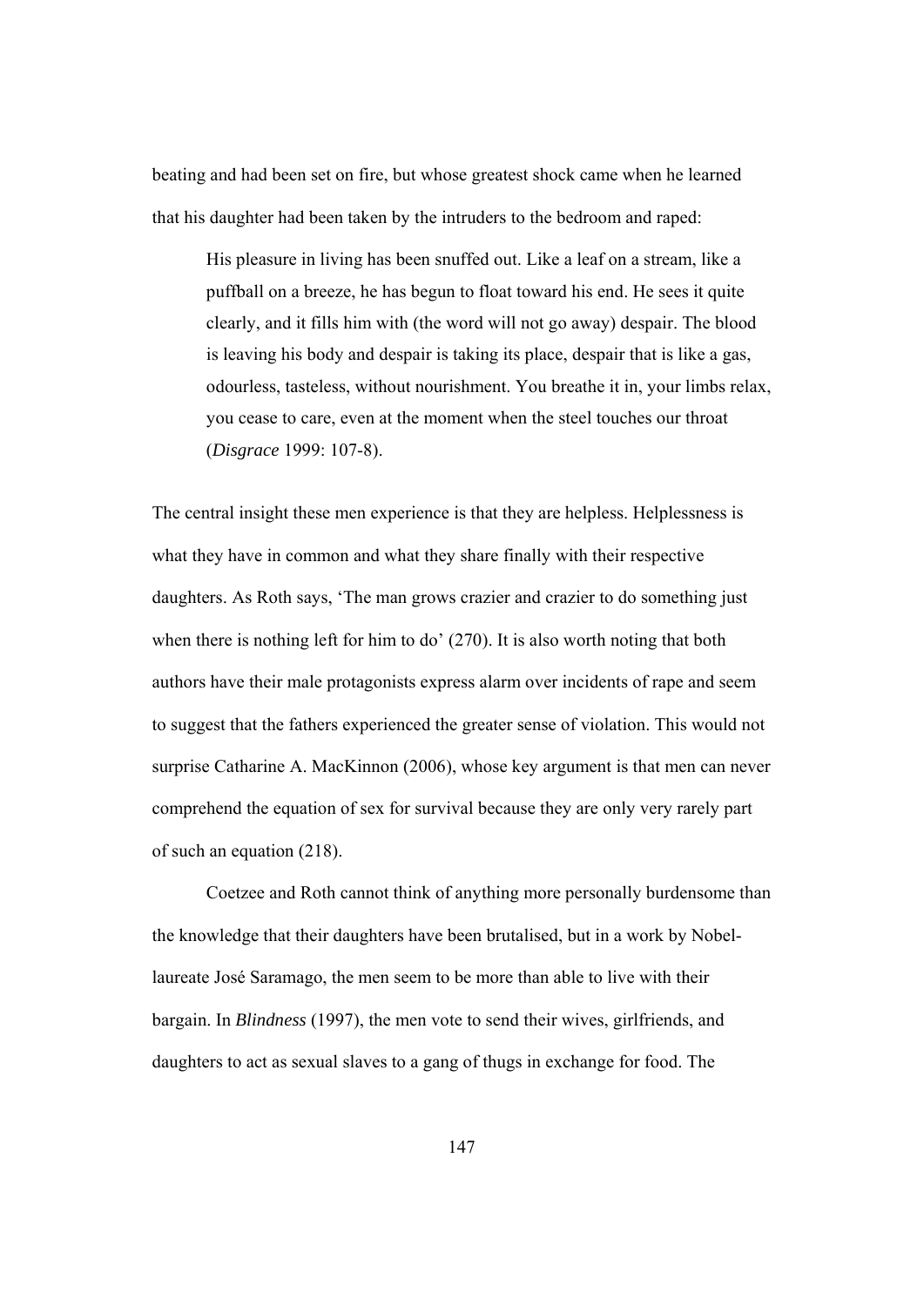writer's contention, in the end, is not far from that of the Swede's daughter, whose new-found philosophy sees the world in much the same way:

A risk to own anything: a car, a pair of shores, a packet of cigarettes. Not enough to go around, not enough cars, shoes, cigarettes. Too many people, too few things.… Not human evil, just a vast circulatory system, to whose workings pity and terror are irrelevant. This is how one must see life in this country: in its schematic aspect. Otherwise one could go mad. Cars, shoes; women too (98).

Saramago's use of barnyard metaphors hangs heavily over the narrative and fills the minds of his female protagonist who is always mindful of the power of animal urges. The threat of the physical looms large. The asylum for the blind, unlike Kertész's Auschwitz, does not have the discipline of a concentration camp, although one is reminded through Saramago's use of metaphor that once law gives way, human beings are reduced both to inhuman savagery and to animal passivity. Coetzee (2003) has Elizabeth Costello give voice to this insight when she says, 'Denunciation of the camps reverberates so fully with the language of the stockyard and slaughterhouse that it is barely necessary for me to prepare the ground for the comparison I am about to make' (64-65). Here, returning to Freud's insight, competitive lust rules, while 'castration' is a self-imposed restraint against chaos.

Saramago conceives the threat of the inhuman as the unleashing of uninhibited human drives. In *Blindness*, the doctor's wife is full to bursting of human emotion, but controls her sexual urges to maintain her sense of human dignity. Abstinence is a kind of discipline of decency, a way to hold on to the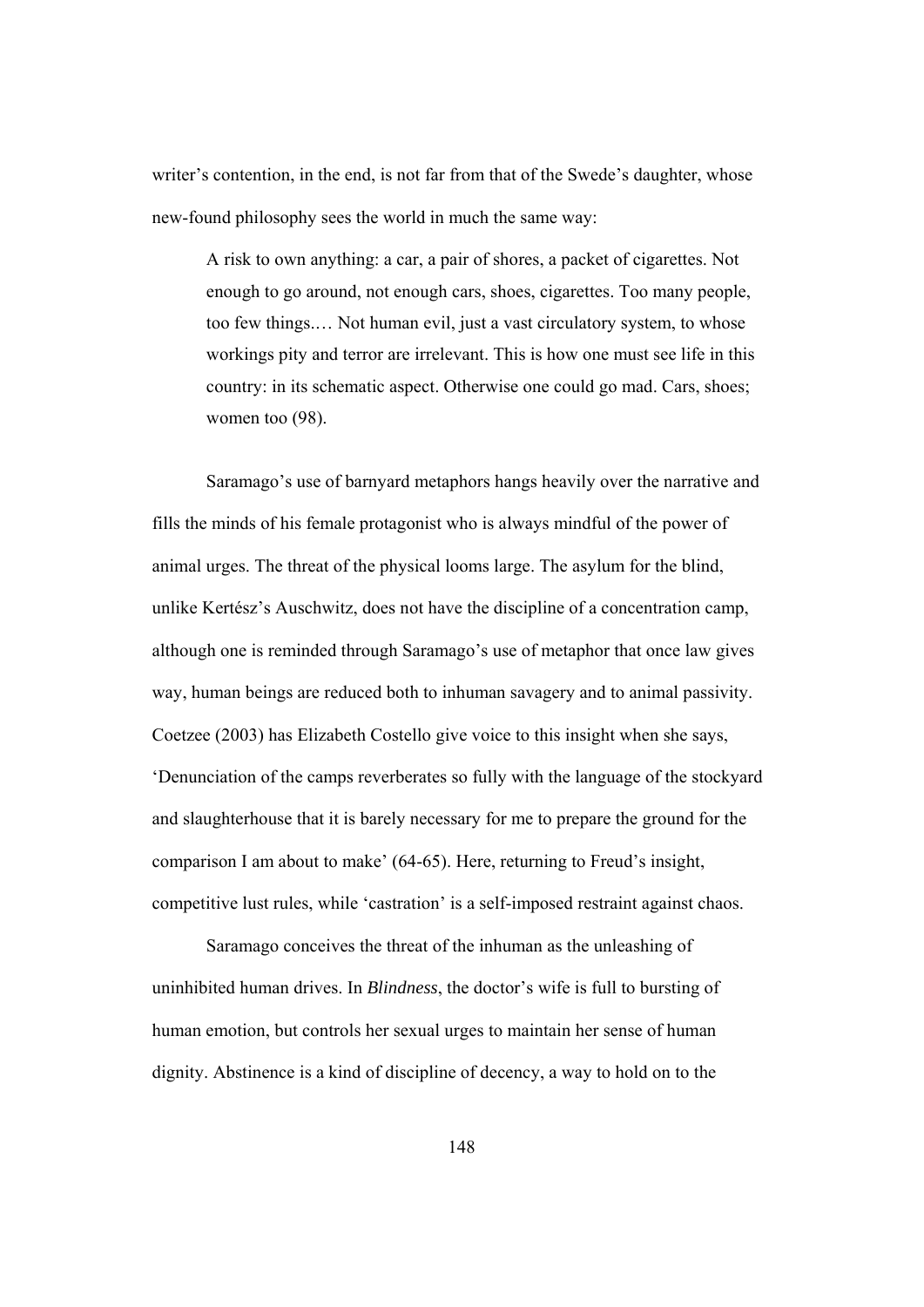'furniture' of the master bedroom Gordimer's Maureen couldn't protect. Saramago describes her frustration as an act of will:

Lying beside her husband, as close as possible given the narrowness of the bed, but also out of choice, how much it had cost them in the middle of the night to maintain some decorum, not to behave like those whom someone had referred to as pigs, the doctor's wife looked at her watch (95).

One lapses into the inhuman. One is overtaken. One is raped. Rather than being drained of human sympathy, the blind inmates can barely contain their feelings. When a young girl stumbles upon the doctor and his wife attempting to console each other, she is overcome by sympathetic feelings and spontaneously reaches out as if wanting to join them.

You're upset, can I get you anything, she asked as she advanced, and touched the two bodies on the bed with her hands. Discretion demanded that she should withdraw immediately, and this certainly was the order that came from her brain, but her hand did not obey, they simply made more subtle contact, gently caressing the thick, warm blanket (95-96).

Discretion and decorum function as crucial devices in the defense of civility. When all is lost, Saramago seems to be saying, sex is the opposite of intimacy. When the competitive lusts of the confined men are finally unleashed on the women, Saramago describes the scene using language reminiscent of Gordimer's when she described Maureen with her top off:

149 The girl with dark glasses got in behind the doctor's wife, then came the hotel maid, the girl from the surgery, the wife of the first blind man, the woman no one knows and, finally, the blind woman suffering from insomnia, a grotesque line-up of foul-smelling women, their clothes filthy and in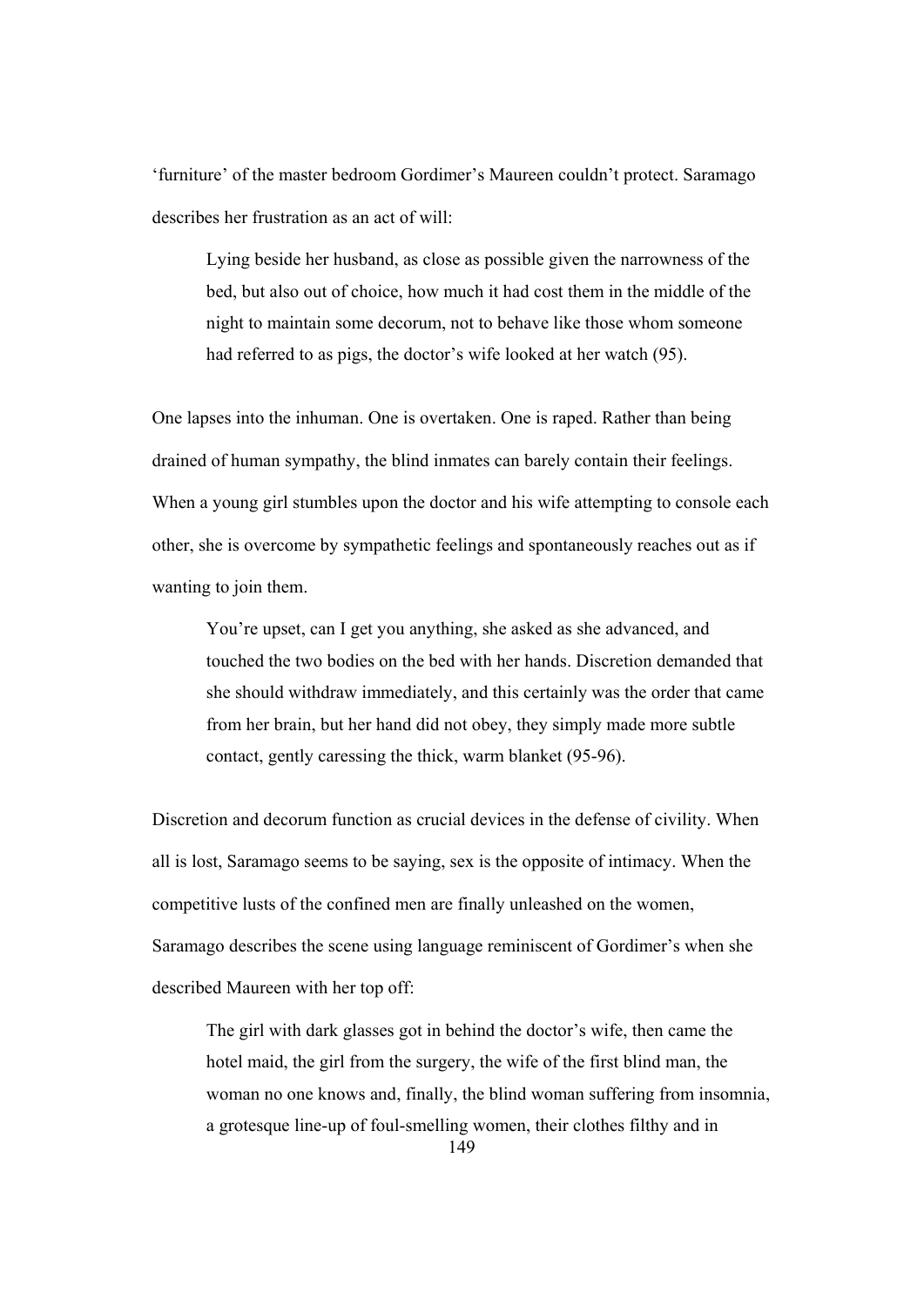tatters, it seems impossible that the animal drive for sex should be so powerful, to the point of blinding a man's sense of smell…. (177)

The men who inhabit Saramago's hell seem not to have the inhibitions imagined by the mediaeval theologians Saramago mocks. Sex becomes an animal feeding frenzy:

The blind woman suffering from insomnia wailed in desperation beneath an enormous fellow, the other four were surrounded by men with their trousers down who were jostling each other like hyenas around a carcass (179).

The image of that most African of carnivorous animals, the hyena, rounds the picture Saramago paints of the human animal unleashed. It is not far from the Swede's haunting imagery:

There were the sounds – the thud, her cries, the careening in a tiny enclosure. The horrible bark of a man coming. His grunting. Her whimpering. The stupendousness of the rape blotted out everything. All unsuspectingly, she had stepped out of her doorway and they had grabbed her from behind and thrown her down and there was her body for them to do with as they wished (270).

This traumatic event leaves the Swede's daughter with scars, but it is the knowledge of the event, if not of its details and its perpetrators, that wakes the Swede up. If what he did and experienced in battle had left him unsure of who he was, this event has the lasting impact of an awakening.

150 If Grossbart and Merry Levov play the extremists, and Marx and the Swede take on the role of the compassionate enablers, the third side of the triangle has its parallel as well. In 'Defender of the Faith,' Captain Barrett plays the role of a kind of Bellovian reality instructor, teaching Marx how to see through the shenanigans of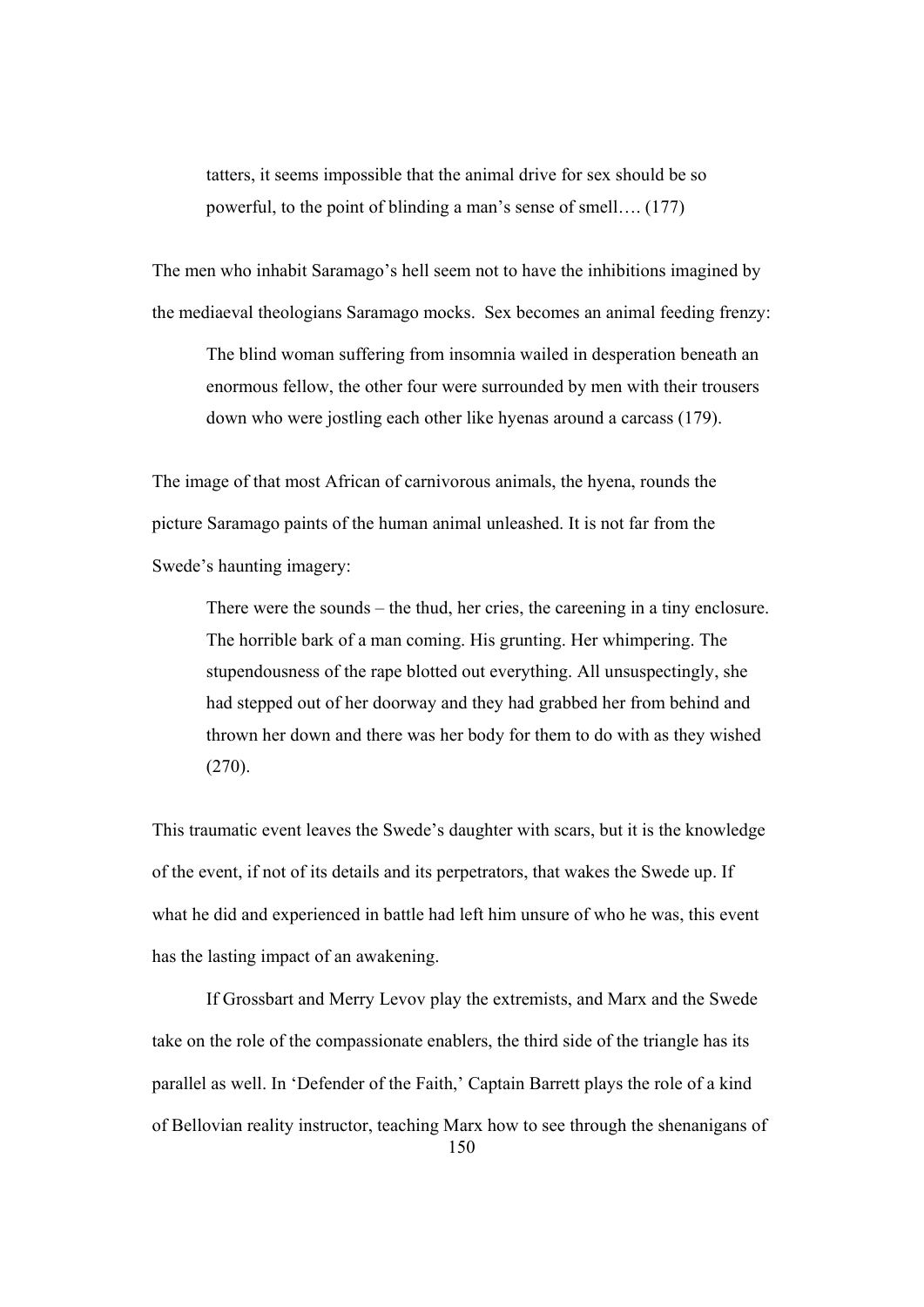Grossbart. Barrett represents Roth's simple man who does not let himself or anyone else be taken in by destructive frauds, be they malicious or well-meaning:

Barrett blew up. 'Look, Grossbart, Marx here is a good man, a goddamn hero. When you were sitting on your sweet ass in high school, Sergeant Marx was killing Germans. Who does more for the Jews, you by throwing up over the lousy piece of sausage, a piece of firstcut meat — or Marx by killing those Nazi bastards. If I was a Jew, Grossbart, I'd kiss this man's feet. He's a goddamn hero, you know that? And he eats what we give him. Why do you have to cause trouble is what I want to know! What is it you're buckin' for, a discharge' (2211)?

In Barrett's world, people are never motivated by principle. There is no such thing as tradition, religious or otherwise. 'Seems awful funny how suddenly the Lord is calling so loud in private Grossbart's ear he's just got to run to church' (2204). According to Barrett, faith is just another scam.

In *American Pastoral* (1998), the role of the reality instructor is performed by the Swede's brother, Jerry. Barrett and Jerry Levov possess the highly developed 'crap detectors' that Marx and the Swede seem to lack. It is a brutal world, in which, among other things, 'Adolf Hitler had the time of his life…shoveling Jews into the furnace' (361). A point of common reference for Roth's characters is often Germany, the Nazis, and more frequently Hitler himself. He is the omnipresent measure of all things evil. When Jerry hears from his brother that Merry is alive and living in Newark, he, unlike the Swede, does not hesitate. He is not frozen by selfdoubt. He knows what to do and gives the Swede a piece of his mind:

151 Fuck what she wants. Get back in your fucking car and get over there and drag her out of that fucking room by her hair. Sedate her. Tie her up. But get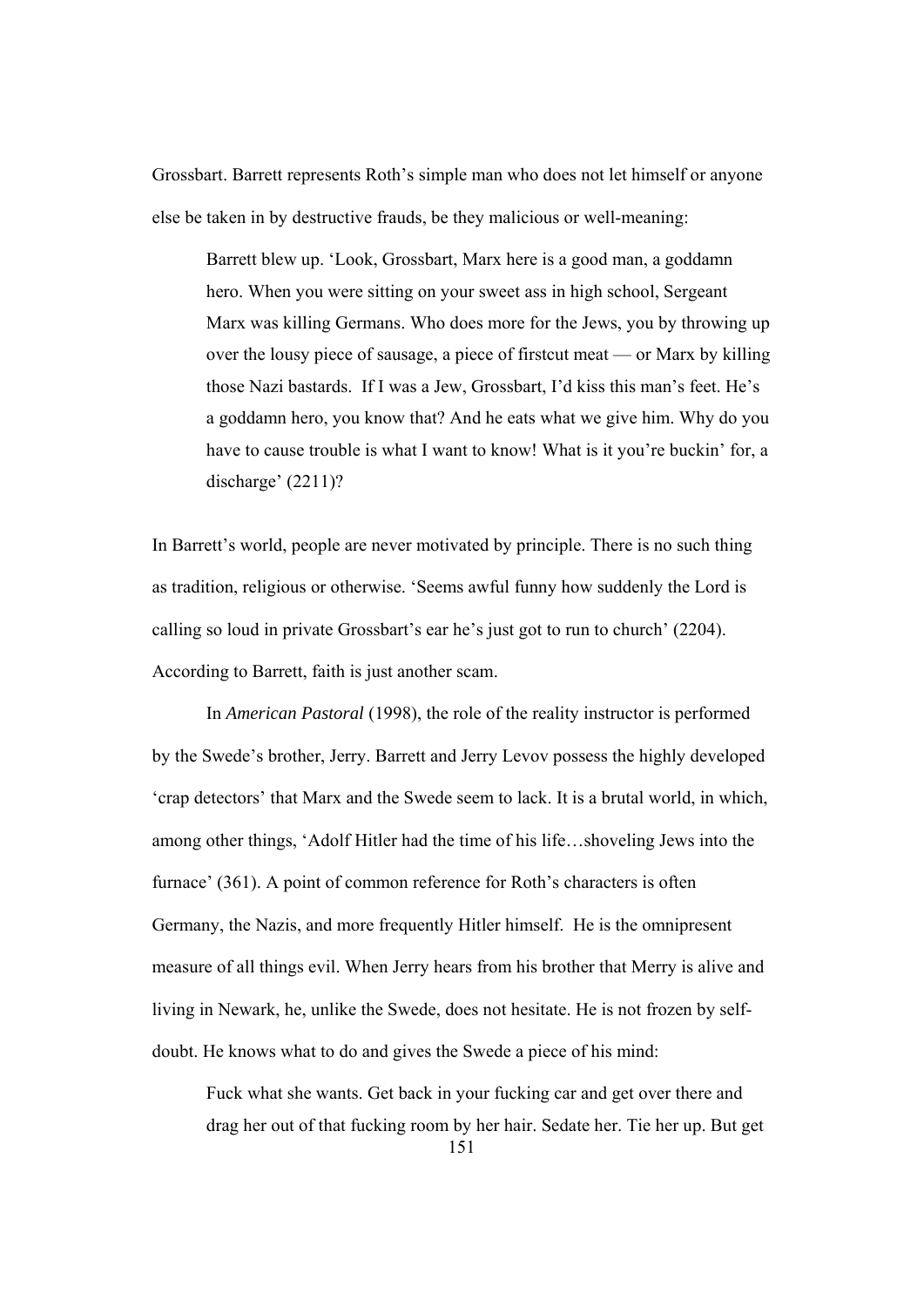her. Listen to me. You're paralyzed. I'm not the one who thinks holding his family together is the most important thing in existence — you are. Get back in that car and get her! (273)

Despite the harshness, Jerry has his own sense of compassion, but not for the girl. He sees the cost of his brother's transformation from Seymour into the Swede, the war hero, whose life and reputation resemble Sergeant Marx's, as described by Captain Barrett. The Swede may have effortlessly gained the love and admiration of the community, but he seems to have earned his brother's resentful envy and open contempt. Jerry says:

You wanted Miss America? Well, you've got her, with a vengeance — she's your daughter! You wanted to be a real American jock, a real American marine, a real American hotshot with a beautiful Gentile babe on your arm? You longed to belong like everybody else to the United States of America? Well, you do now, big boy, thanks to your daughter. The reality of this place is right up to your kisser now. With the help of your daughter you're as deep in the shit as a man can get, the real American crazy shit. America amok! America amuck! (277).

Brother Jerry's rant has a compelling persuasiveness, but one wonders finally how and at what point the 'American berserk' could have been avoided.

 Jerry, unlike his get-along-with-everyone brother, is a loudmouth, a fighter. Jerry, who fights for himself, will not tolerate disagreement, and is feared, evidently, by patients and staff alike at his hospital in Florida. He has been married several times. The Swede, an ex-marine, on the other hand, does not know how to defend himself. Jerry describes his brother's life as a war, a losing a battle to keep 'his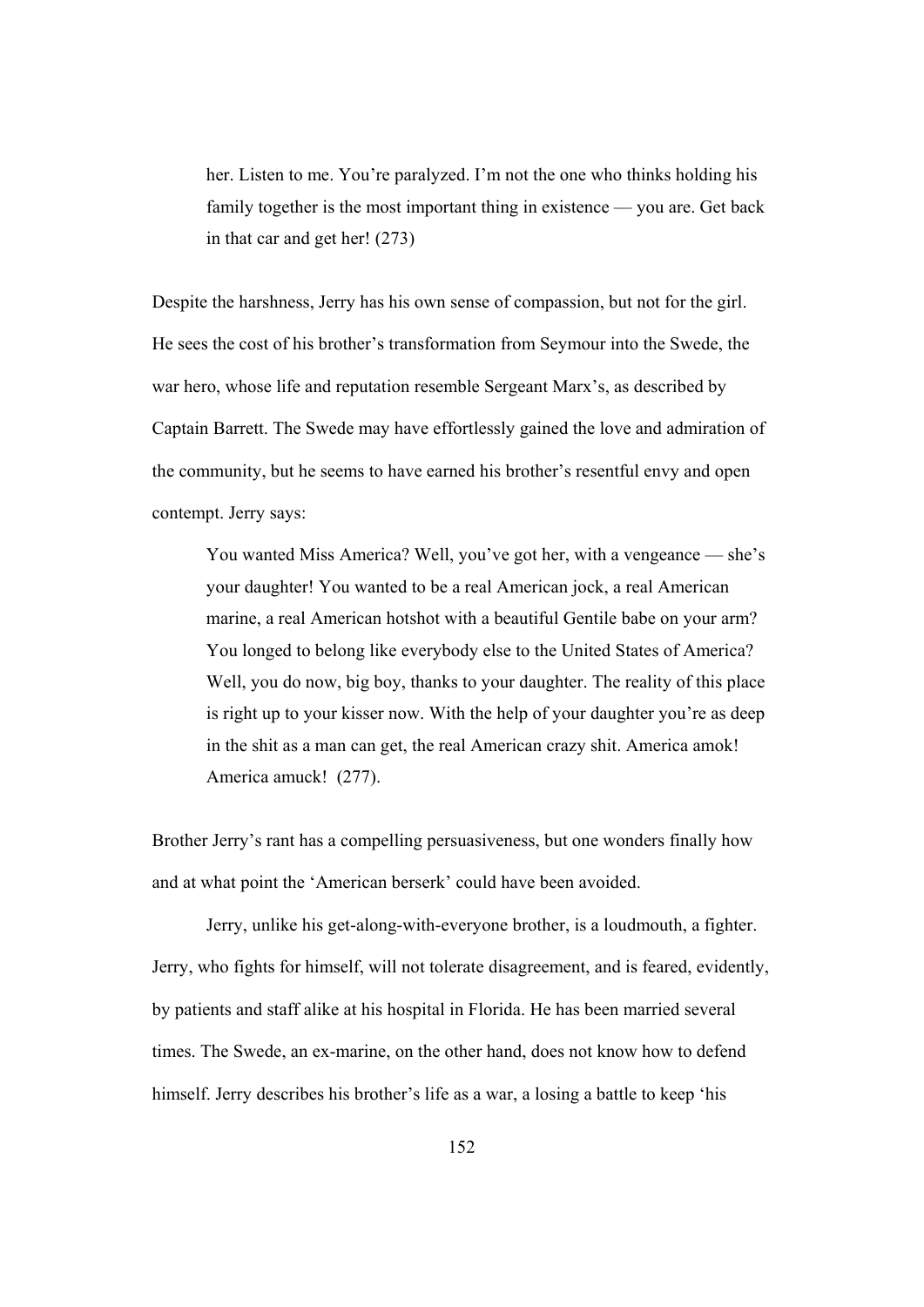family together.' At the high school reunion, where the narrator/author meets his former friends, and inquires about the former athletic star, Jerry describes his brother's life in strikingly martial terms:

In one way he could be conceived as completely banal and conventional. An absence of negative values and nothing more. Bred to be dumb, built for convention, and so on. That ordinary decent life that they all want to live, and that's it. The social norms, and that's it. Benign, and that's it. But what he was trying to do was to survive, keeping this group intact. He was trying to get through with his platoon intact. It was a war for him, finally. There was a noble side to this guy. Some excruciating renunciations went on in that life. He got caught in a war he didn't start, and fought to keep it together, and he went down (65).

Yet, the protagonist's military background often is confused with that of Zuckerman, who has his own memories:

Now I couldn't sleep— the last thing I could remember was the parking valet bringing my car around to the steps of the portico, and the reunion's commander in chief, Selma Bresloff, kindly asking if I'd had a good time, and my telling her, 'It's like going out to your outfit after Iwa Jima' (56).

The narrator has nostalgic memories of the war, and identifies his high school reunion with that of an imagined get-together with long lost buddies, but the war at home occasions little nostalgia. The Swede's family business was one of the few to survive the Newark race riots, which left much of the city in ruins:

The surreal vision of household appliances out under the stars and agleam in the glow of the flames incinerating the Central Ward promises the liberation of all mankind. Yes, here it is, let it come, yes, the magnificent opportunity, one of human history's rare transmogrifying moments: the old ways of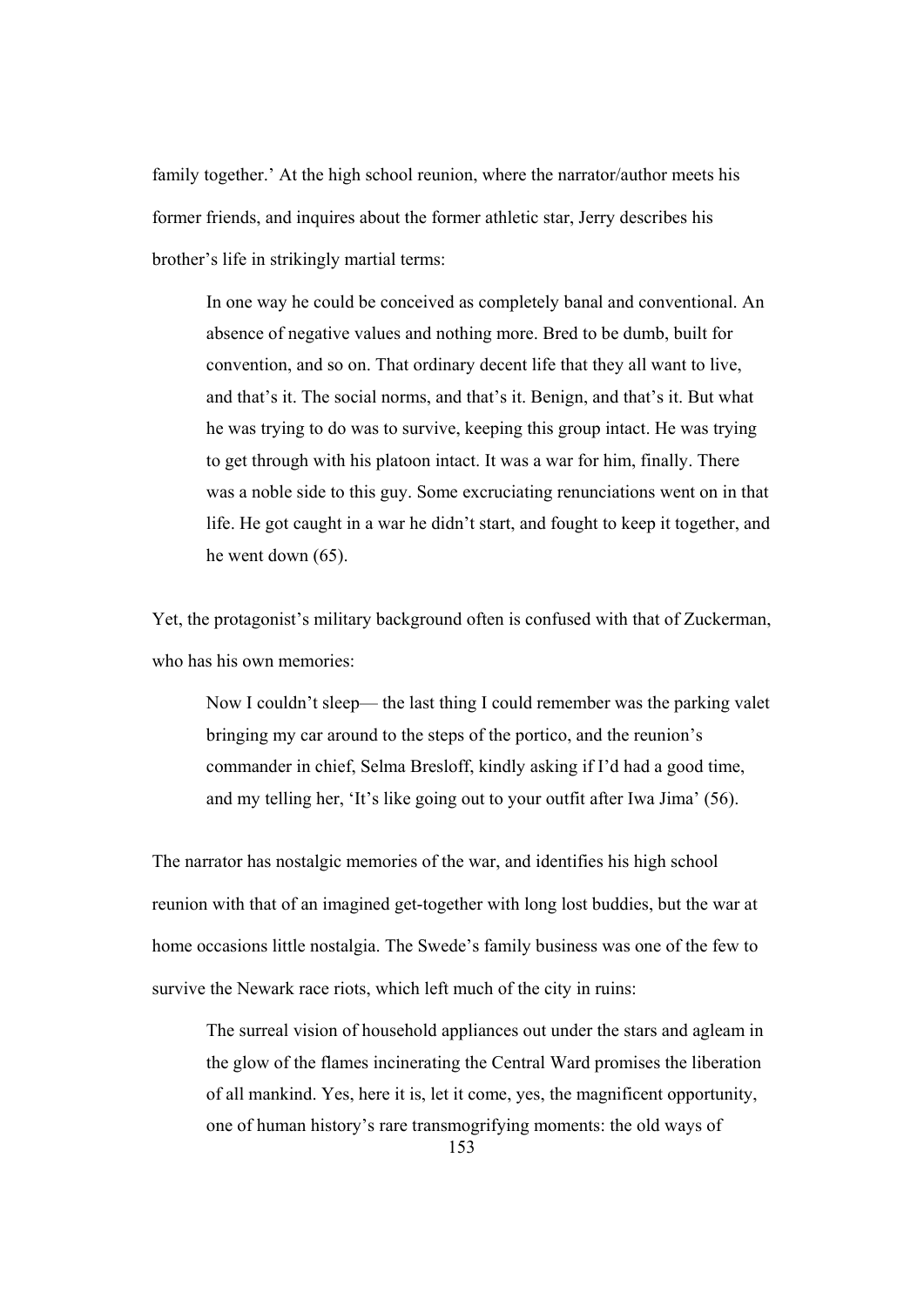suffering are burning blessedly away in the flames, never again to be resurrected, instead to be superseded, within only hours, by suffering that will be so gruesome, so monstrous, so unrelenting and abundant, that its abatement will take the next five hundred years. The fire this time – and next? After the fire? Nothing. Nothing in Newark ever again (268-9).

The Swede's memories of an abundant Newark kept him going throughout the war. It remained in him so vividly that he could almost taste it. By the time his daughter and her generation finish through with it, everything that the Swede had looked forward to returning to would be gone. The war at home would bring back *his* war, only there would be nothing left to return to. The past would be gone, too.

 In 'Defender of the Faith', the war setting is the Pacific theatre of WWII, not that of the war in Europe. There are a few references to the Holocaust and the Nazis, but Roth seems to want to avoid the cultural weight of those events and, instead, to engage the war as an all-American experience. 'Never caved in, 'Jerry says of his brother's emotional strength. 'He could be tough. Remember, when we were kids, he joined the marines to fight the Japs? Well, he *was* a goddamn marine. Caved in only once, down in Florida' (70). But the Swede does 'cave' with the realization of what his daughter has done and more importantly when he realises what has been done to her. It was the Vietnam war that did it, *that* war radicalised her, not from battle fatigue or trauma, but from watching television. This is what set into motion, from the Swede's point of view, the events that radicalised his daughter, drove her to commit terrorist acts, and then to renounce materialism, subjecting herself to a way of life that left her both unable and unwilling to defend herself against attack. It was as though she simply turned over night into a ranting monster:

154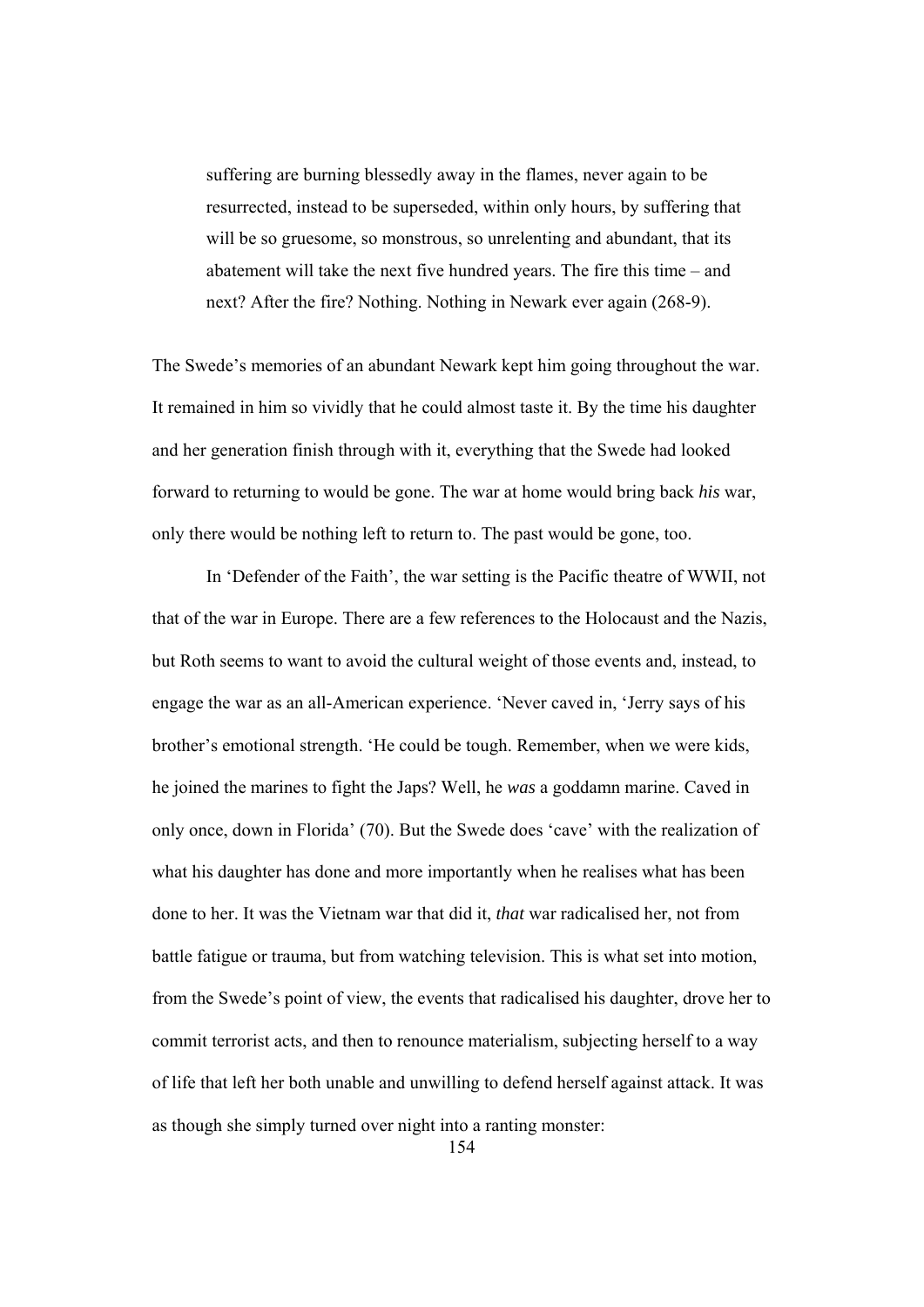Vehemently she renounced the appearance and the allegiances of the good little girl who had tried so hard to be adorable and lovable like all the other good little Rimrock girls – renounced her meaningless manners, her petty social concerns, her family's 'bourgeois' values. She had wasted enough time on the cause of herself. 'I'm not going to spend my whole life wrestling day and night with a fucking stutter when kids are b-b-b-being b-b-b-b-b-bubu-bu- roasted alive by Lyndon b-b-b-Baines b-b-b-bu-bu-burn-'em-up Johnson!' (101).

 Eventually, as the Swede attempts to find an explanation for the incomprehensible acts of his daughter, he finds himself echoing the thoughts of his father. He lost his daughter when he lost himself. Jerry, and Seymour's father before him, disapproved of the Swede's obsession with the beautiful Catholic girl from Elizabeth. Jerry accuses his brother of losing far more than he bargained for when he moved into the Republican Country Club counties of suburban New Jersey, WASP territory:

Out there with Miss America, dumbing down and dulling out. Out there playing at being Wasps, a little Mick girl from the Elizabeth docks and a Jewboy from Weequahic High. The cows. Cow society. Colonial old America. And you thought all that façade was going to come without cost. Genteel and innocent. *But that costs too, Seymour* (280).

For Jerry, there is a direct link between the Swede's loss of Jewish identity and his daughter's rage. Jerry, too, seemed to think Merry's afflictions could be traced to her parents' effort to escape their pasts. Jerry described her as a loaf of wonder bread that has fallen. 'She's post-Catholic, he's post-Jewish, together they're going to go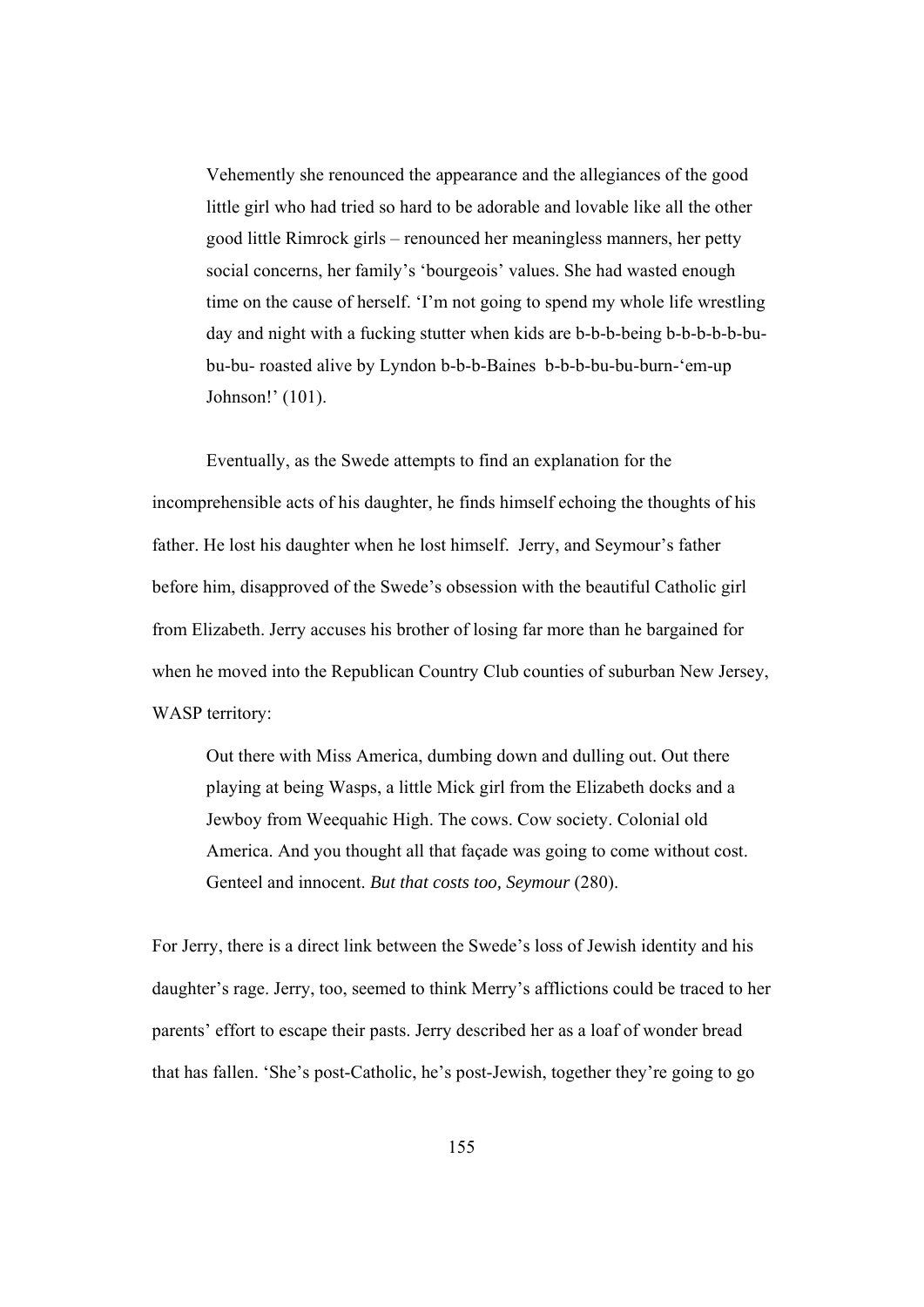out there to Old Rimrock to raise little post-toasties. Instead they get that fucking kid'(73).

 The Swede, though, is not so sure about his brother's brutal attempt to blame the Swede for his daughter's unhappiness. The Swede sees many possibilities, one of them being the war itself, this time the Vietnam War, which haunted the girl and her generation. But neither the Swede nor Nathan Zuckerman seems to be completely convinced that evil deeds can be traced to a single cause. 'He had learned the worst lesson that life can teach — that it makes no sense' (81). The banality of evil, Hannah Arendt's theoretical explanation for the Holocaust and the men who participated in it, comes to one's mind as Roth explains what befell the Swede:

The nice gentle man with his mild way of dealing with conflict and contradiction, the confident ex-athlete sensible and resourceful in any struggle with an adversary who is fair, comes up against the adversary who is not fair – the evil ineradicable from human dealings – and he is finished (81).

The Swede certainly had always resisted explanations for his daughter's stuttering. Still, the Swede seemed ready to take the blame, whether for Merry's stuttering or her rage, if he could find a compelling explanation. And so like the Swede, one is driven to ask what might have taken root in little Merry Levov and changed her life? This is the question that drives the narrative; this is the question that drives the Swede to an early grave.

 One possibility is suggested by the relationship between two seemingly disconnected points of contact between the Swede and his daughter. As freakish as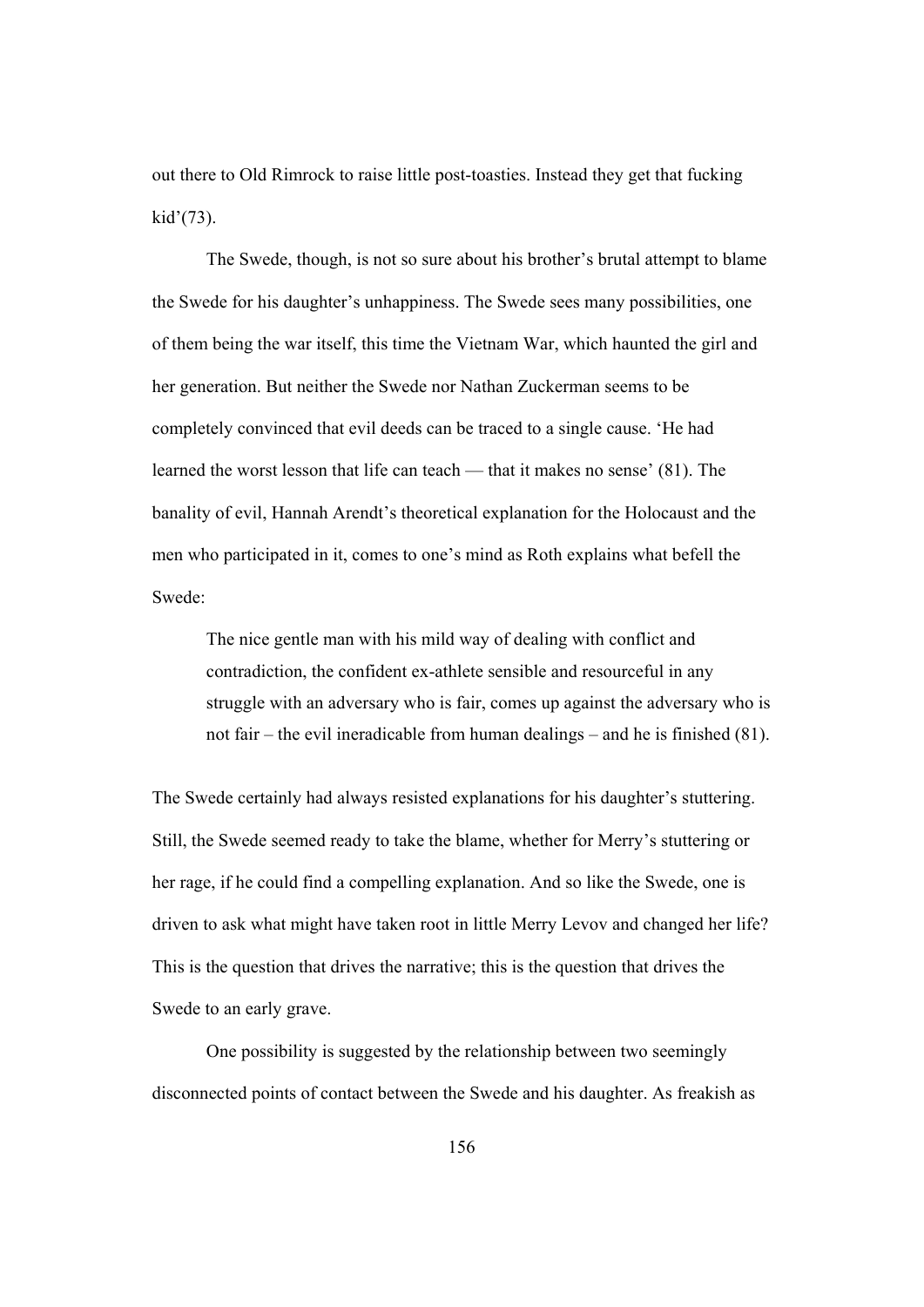Merry's newly adopted philosophy seems to be to the Swede, he cannot help but notice that while describing it, she speaks clearly and plainly, without stuttering. The only other time in her life that she was able to do that was when she and her father, many years earlier, played marines in the comfort of the family home. The two walk hand in hand in a derelict section of Newark where he has finally found her after several years. As they walk together, the Swede remembers their having enjoyed war games in the garden when she was a child:

Would have brought him to tears because when she was six and seven years old she'd loved to play marines, either him yelling at her or her yelling at him – 'Ten*shun*! Stand at ease! Rest!; she loved to march with him – '*Forward* march! To the left flank *march*! To the rear *march*! Right oblique *march*!'; loved to do marine calisthenics with him – 'You People, hit the deck'; she loved to call the ground 'the deck,' to call their bathroom 'the head,' to call he bed 'the rack' and Dawn's food 'the chow'; but most of all she loved to count Parris Island cadence for him as she started out across the pasture – mounted up on his shoulders – to find Momma's cows. 'By yo leh, rah, leh, rah, leh, rah o leh. Leh, rah, yo leh….' And without stuttering. When they played marines, she did not stutter over a single word (234).

And now years later, she has taken up a philosophy of life that commands her to renounce war and all actions that threaten harm to all living beings. She is living in an urban war zone, where her father and his friends are afraid to go. She is filthy, unwashed and starving, somewhat like a soldier or a prisoner of war. She is a perpetrator of murders against innocents and cannot function in a world largely created by her father's generation of war heroes. She and her father are both killers, but while her father returned home as a distinguished, model citizen, she remains in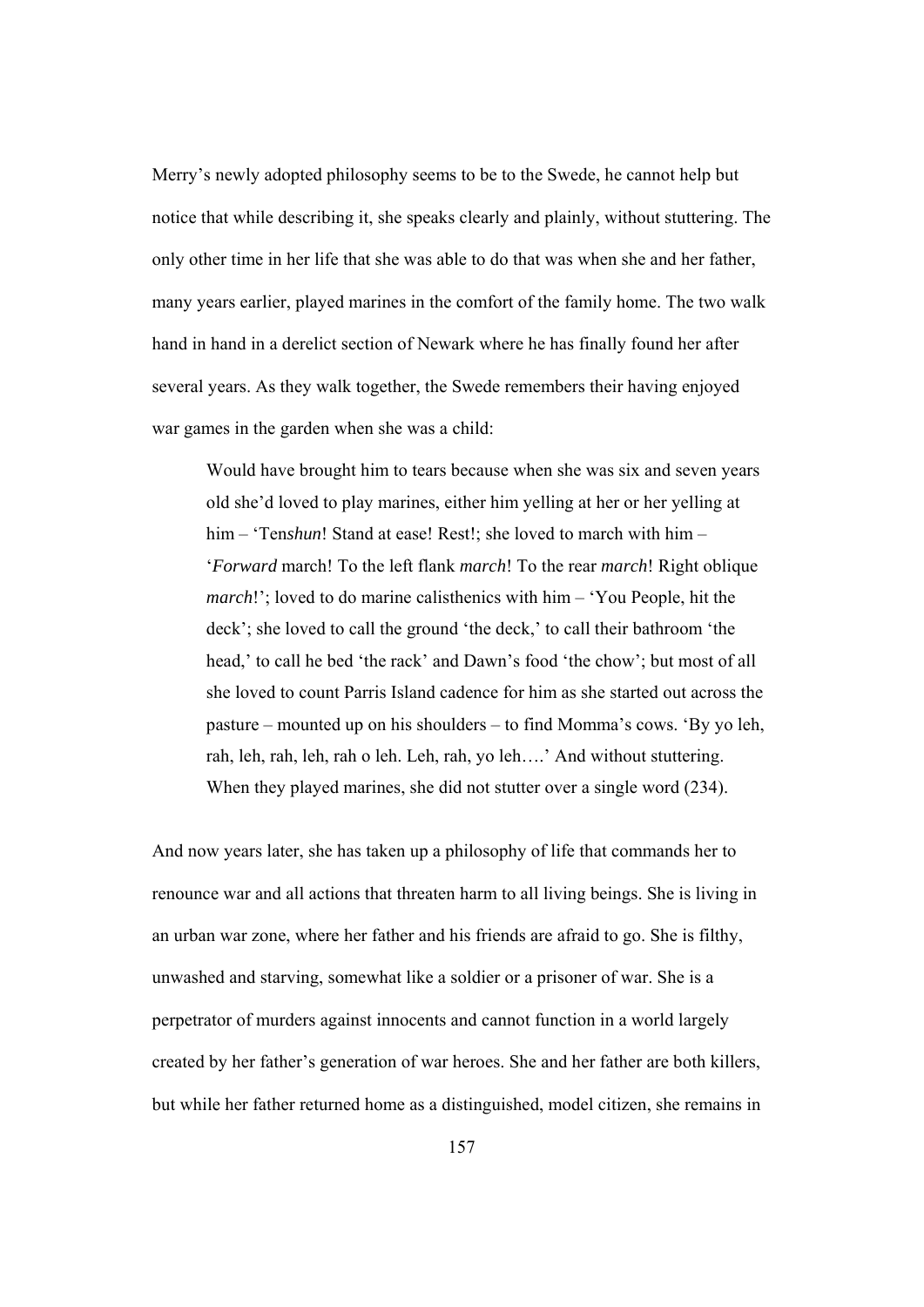the battle field of Newark, a bombed-out shell of a city, long since abandoned by the people who once thrived there.

Roth reduces Merry Levov's radicalism to an adolescent fanaticism with no feeling for human life, including that of her loving father who is literally dying to bring her back home safely. Merry Levov, who sets off a bomb in a small-town post office in rural New Jersey, later joins up with a fellow radical who extorts money from her doting father, a local hero of WWII. Her actions make no more sense to her father the Swede than they do to anyone one else. In the end he and his wife cannot even communicate with her; she is reduced to hand-to-mouth subsistence under a highway crossing as if in a bomb shelter:

Could he bring Dawn here to see her, Dawn in her bright, tight new face and Merry sitting cross-legged on the pallet in her tattered sweat-shirt and illshaped trousers and black plastic shower clogs, meekly composed behind that nauseating veil? How broad her shoulder bones were. Like his. But hanging off those bones there was nothing. What he saw sitting before him was not a daughter, a woman, or a girl; what he saw, in a scarecrow's clothes, stick-skinny as a scarecrow, was the scantiest farmyard emblem of life, a travestied mock-up of a human being, so meager a likeness to a Levov it could have fooled only a bird (239).

One finds this sense of cultural despair in Roth's *American Pastoral*. Roth cannot find room for breaking out of the spiral down toward bedlam and collapse. When the protagonist's daughter joins a cult, she is characterised chiefly as a tormentor, not a saviour, neither of herself nor of others. Roth in his creation of the character of Merry Levov, suburban terrorist and communal runaway, shows readers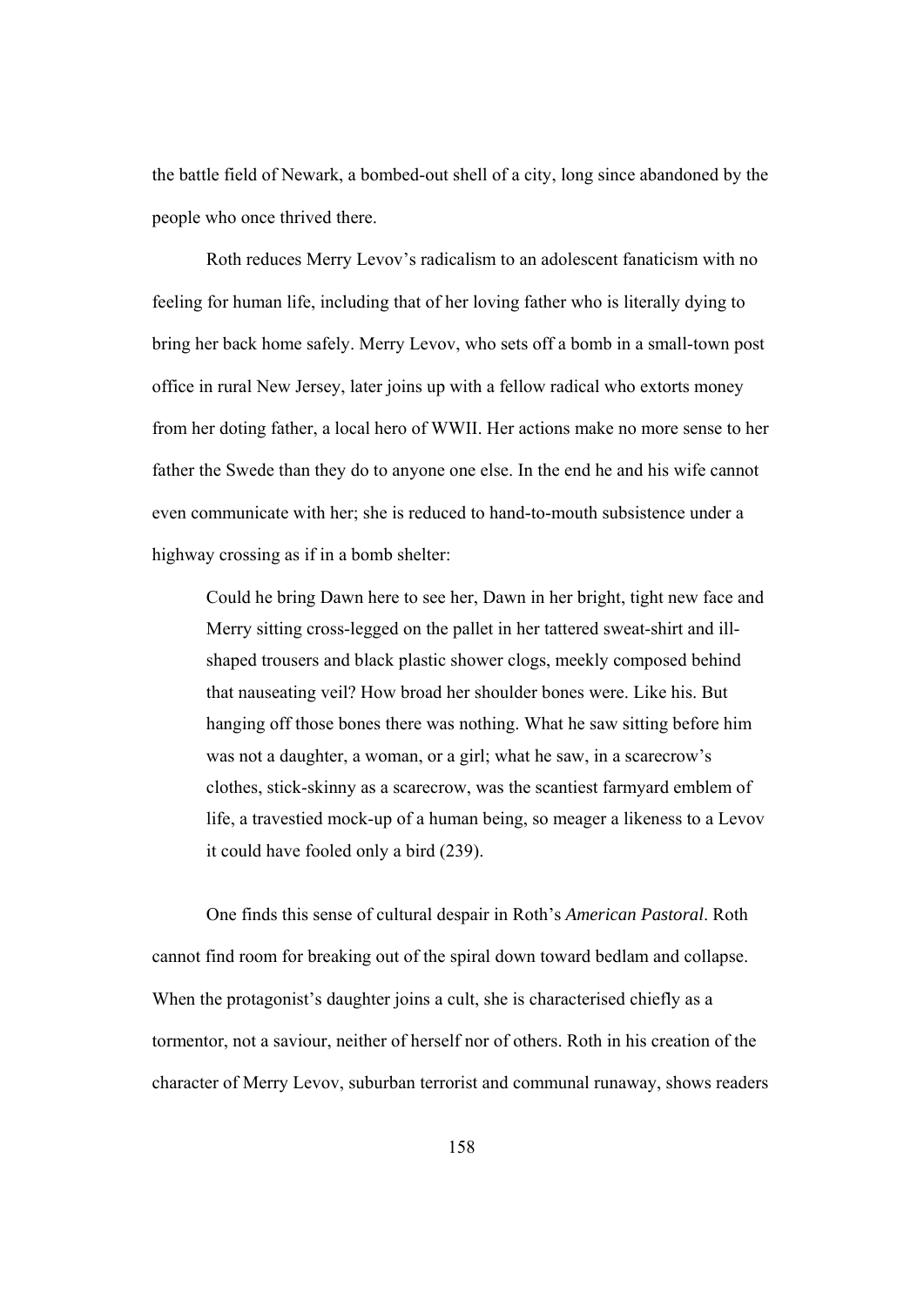the Vietnam War protester as a monster to paternal authority, as someone who ravages domestic tranquility.

 There are instances of commonality that make these writers worth comparing. As writers of the postwar era, Bellow and Roth focus on characters who have seen battle. Henderson and the Swede return to their respective homes physically intact. Henderson is described as an aristocrat with family property, while the Swede comes from a prosperous bourgeois family, his father a prominent merchant. Both are described as physically imposing, with athletic bodies. Upon his return from Europe, Henderson was at odds with his surroundings, while the Swede, who was stationed somewhere in the Pacific, fell slowly from his youthful heights as an admired sports star. The Swede's collapse was occasioned less by his inability to adjust to domestic tranquility than by his inability to understand how his ease of assimilation had alienated him from those around him, especially from his daughter and his brother. While Henderson might have done well in the turmoil of the sixties, the Swede, a great defender of the status quo, found himself at a loss and suffered the consequences.

Theorists such as Sebald, Elleke Boehmer and Caruth have been used to make my case for seeing the behavior of Henderson and the Swede in the context of their war experiences, as men typical of their generation who failed to face up to their actions and to those of others. Bellow's and Roth's protagonists exhibit common behaviours found among those traumatized as perpetrators or witnesses of war atrocities. Henderson's extreme acting out and the Swede's near refusal to discuss his experiences are typical of their generation's responses to war. Much of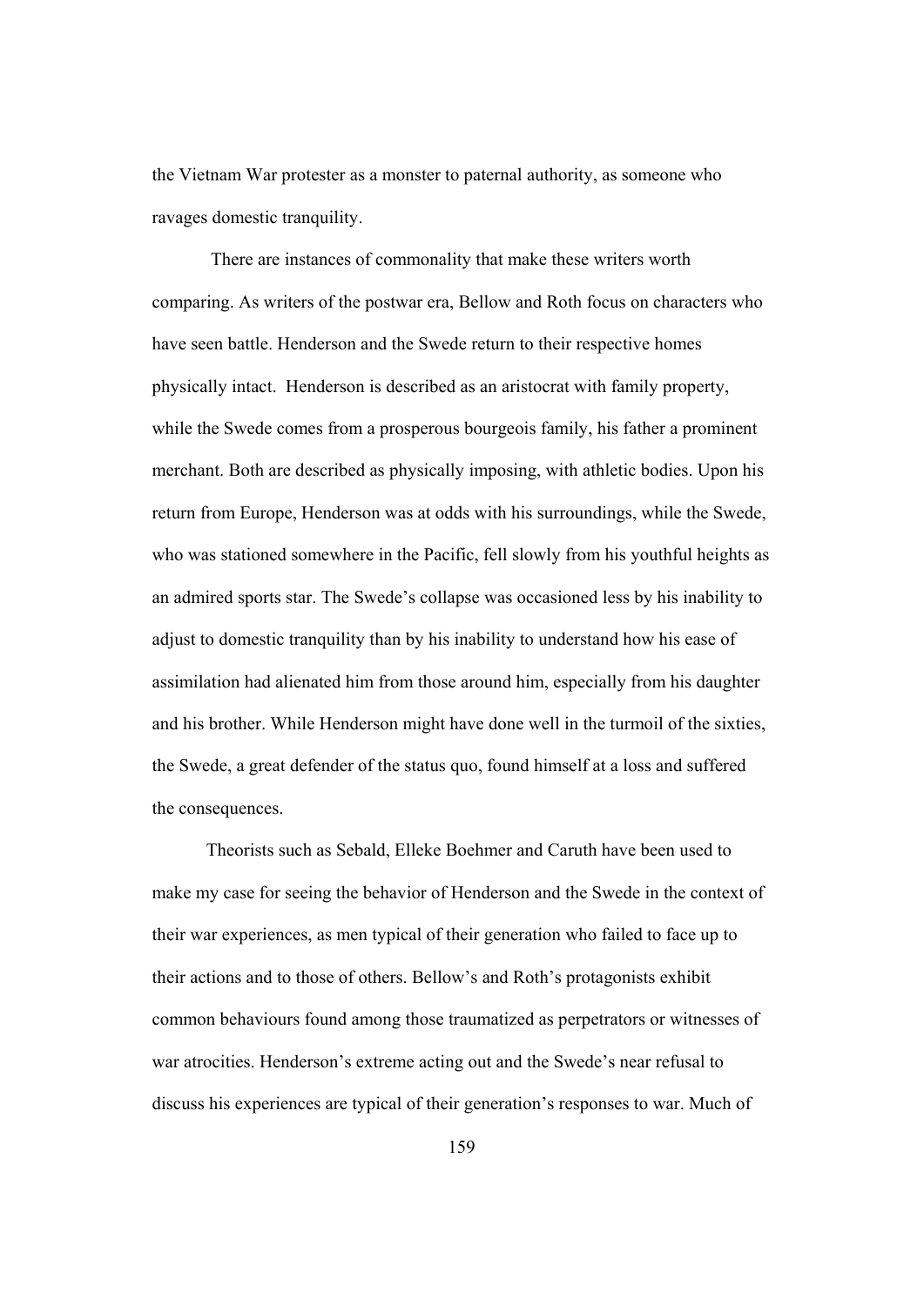the Swede's inability to cope with the postwar era, especially during the upheavals of the sixties, can be attributed to his mistaken belief that the past can be forgotten without consequence. The Swede's confidence in his daughter's generation's willingness to ignore the atrocities of the Vietnam War as his generation had ignored those of the World War II lies at the heart of his personal anguish.

 Recognition of the significance of their war experience is central to creating a full portrait of these complex characters. By acknowledging the context of war as central to an understanding of these characters, critics' understanding of Bellow and Roth would improve and their interpretations, reconceived. Critical neglect of the connection between postwar American writers such as Bellow and Roth in the context of the traumas of World War II can be partially explained by the failure to challenge conceptions of the postmodern as essentially removed from history.

Slotkin, Tompkins, and Lawrence offer interpretations of masculinity that place these very Jewish writers in the broader context of American letters. The ramifications of the myth of masculinity are shown to draw from themes found in 19<sup>th</sup> century canonical works. The specific context of World War II and the immediate postwar period confirm established conceptions of masculinity. Their novels reveal how this myth operates under stress, showing the ways assumptions of masculinity are undermined and tested. In this sense, these authors contribute to an unmasking of American claims of what masculinity means and how these conceptions are formulated. The tension between the self and canonical expectation creates another layer of distress that undermines the so-called hero in his quest for redemption. He struggles against what he conceives to be his role. The inability of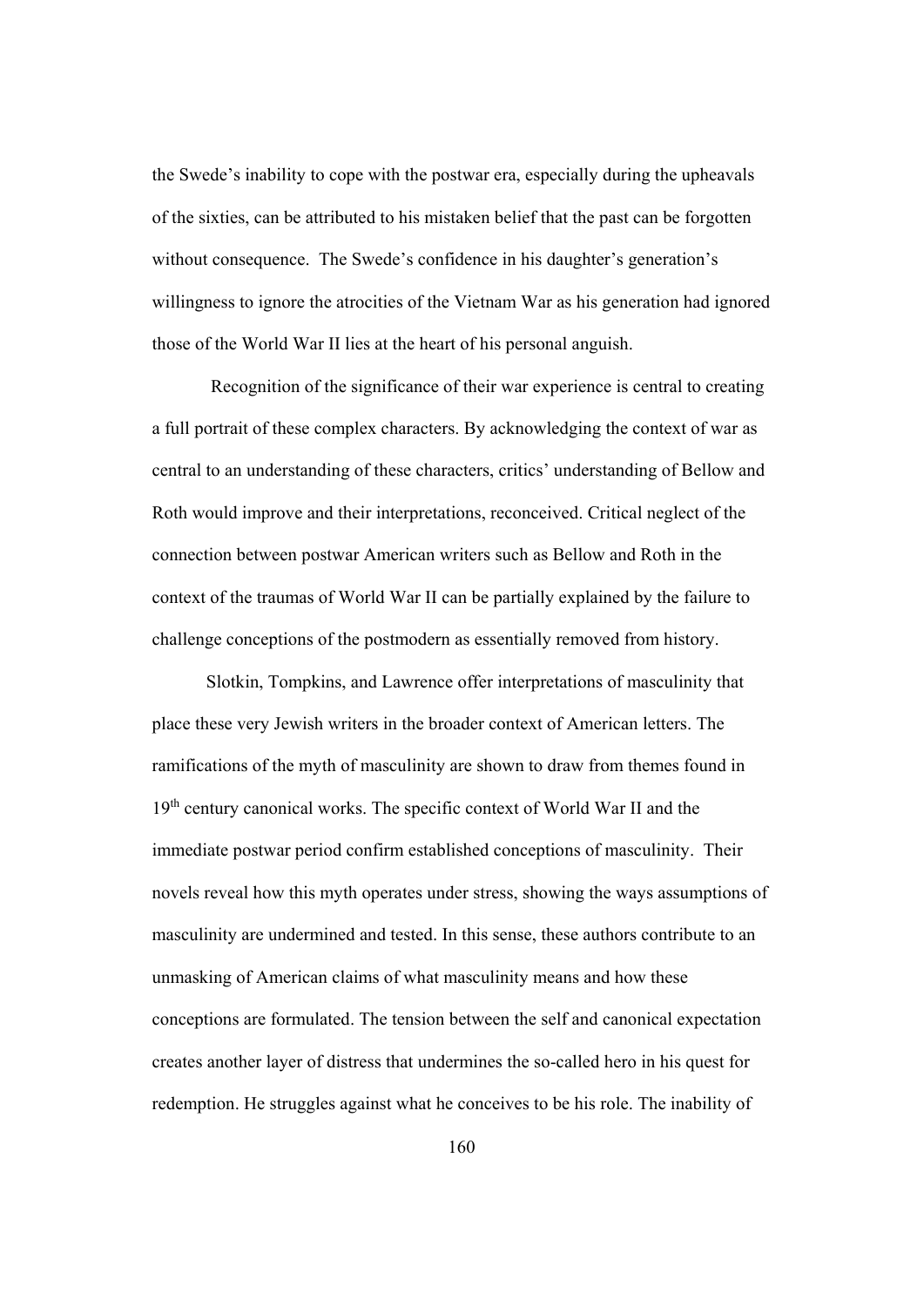the masculine hero to perform in the face of mounting expectation is critical, as is the inability of the returning hero to adjust to living within cultural norms that conflict with those of the battlefield.

## **Chapter 4: Postmodernism: Surviving the Apocalypse**

Chaos ruled. Chaos economic, mental, spiritual – I use this word in its exact, Canopean sense – ruled while the propaganda roared and blared from loudspeaker, radio, television (92).

---- Doris Lessing, *Canopus in Argos: Archives*

This was the century of the borrowed skin. Men who knew their fathers or had come of age in a single house were freaks. The poplars were down, their roots a dead tangle sticking out of ditches. It was a good time for the longlegged and those who could make a bundle of their shadows. The roads themselves had begun to move under the persuasion of the bombs (85).

----George Steiner, *The Portage To San Cristóbal of A.H.* 

The echoes of  $20<sup>th</sup>$  century war can be heard in narratives of late century American fiction by John Edgar Wideman, Don DeLillo, and Cormac McCarthy. This chapter will show how accounts of urban collapse employ imagery from the First and Second World Wars to express the authors' contention that the types of political disorder seen earlier in the century can be found today in America. These three writers depict varying degrees of civic collapse. Depictions of urban collapse are juxtaposed with scenes of the absence of authority or the abuse of power in the hands of those whose authority lacks legitimacy. The society is shown to be under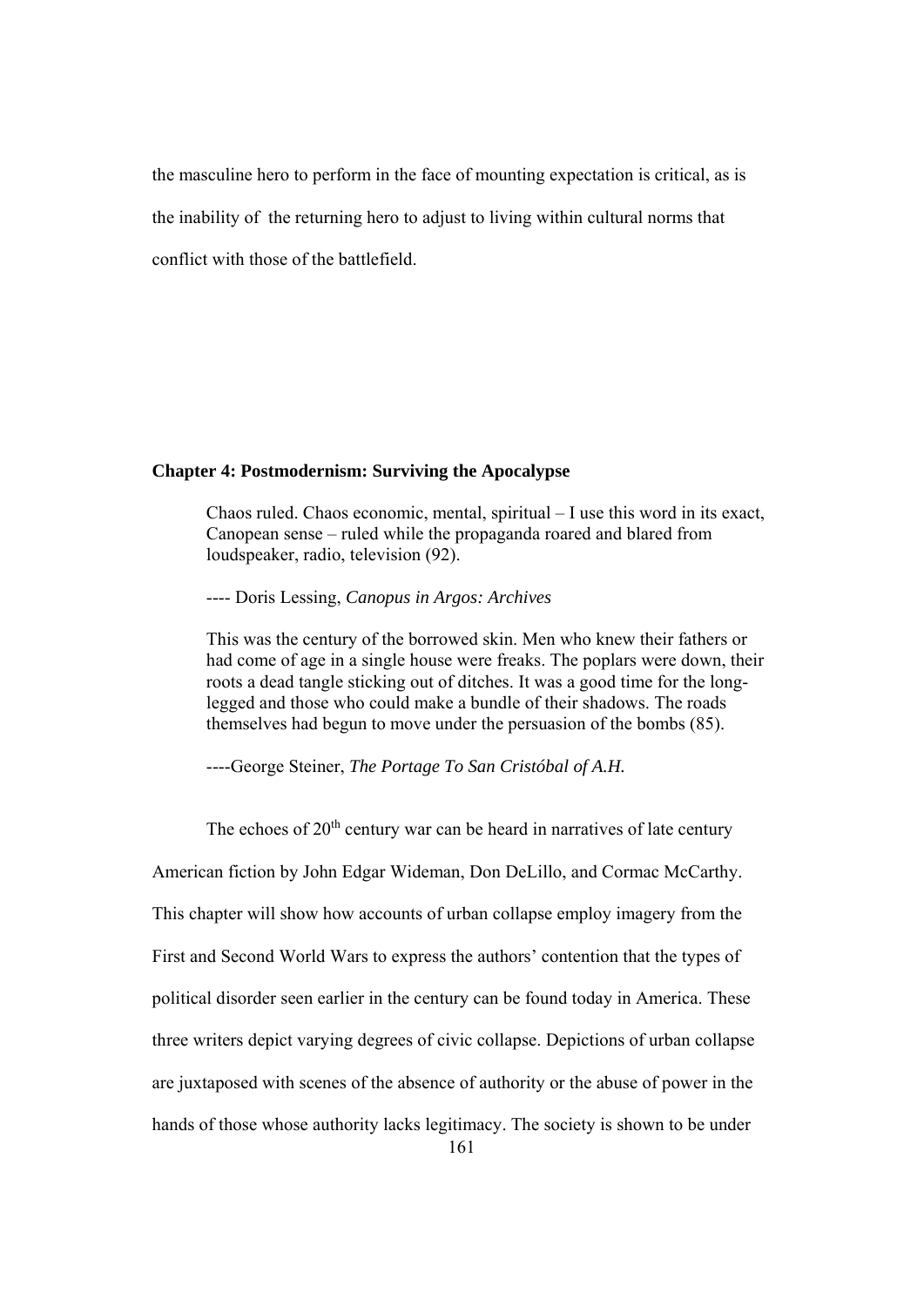assault. Problems of social class are addressed, but the authors are more concerned with the emergence of the American mass, ill-defined, undifferentiated, but equally helpless in the face of abuse and neglect.

These three writers come to the same conclusion: authoritarian government cannot protect its citizens and, more provocatively, has no intention of doing so. In their narrative, Wideman, DeLillo, and McCarthy describe failed systems in which citizens in the face of civil disorder are left on their own. The authoritarian government that proves able to wage foreign wars resorts to abuse of power domestically in desperation to maintain order but finally collapses; in moments of crises government fails to govern. These narratives show scenes of modern society *in extremis*. These writers can be said to participate in a rigorous interrogation of the American myth of imperial innocence. Each author offers through his analysis of contemporary and historical events an interpretive revision of American power and how that power has been used domestically and internationally. Wideman, DeLillo, and McCarthy can in the end be said to address America's self-definition and by doing so participate in a redefinition of its identity. Through recovery and revision these writers can be read as participants in a project aimed at undermining hegemonic structures.

Political theorist Sheldon Wolin identifies a tendency in modern letters to find signs of emancipation where he sees global confinement:

Although Nietzsche never claimed that the powerful would have the scales lifted from their eyes by reading *Zarathustra,* the intellectuals and students of

literature and culture find themselves flourishing because the world, far from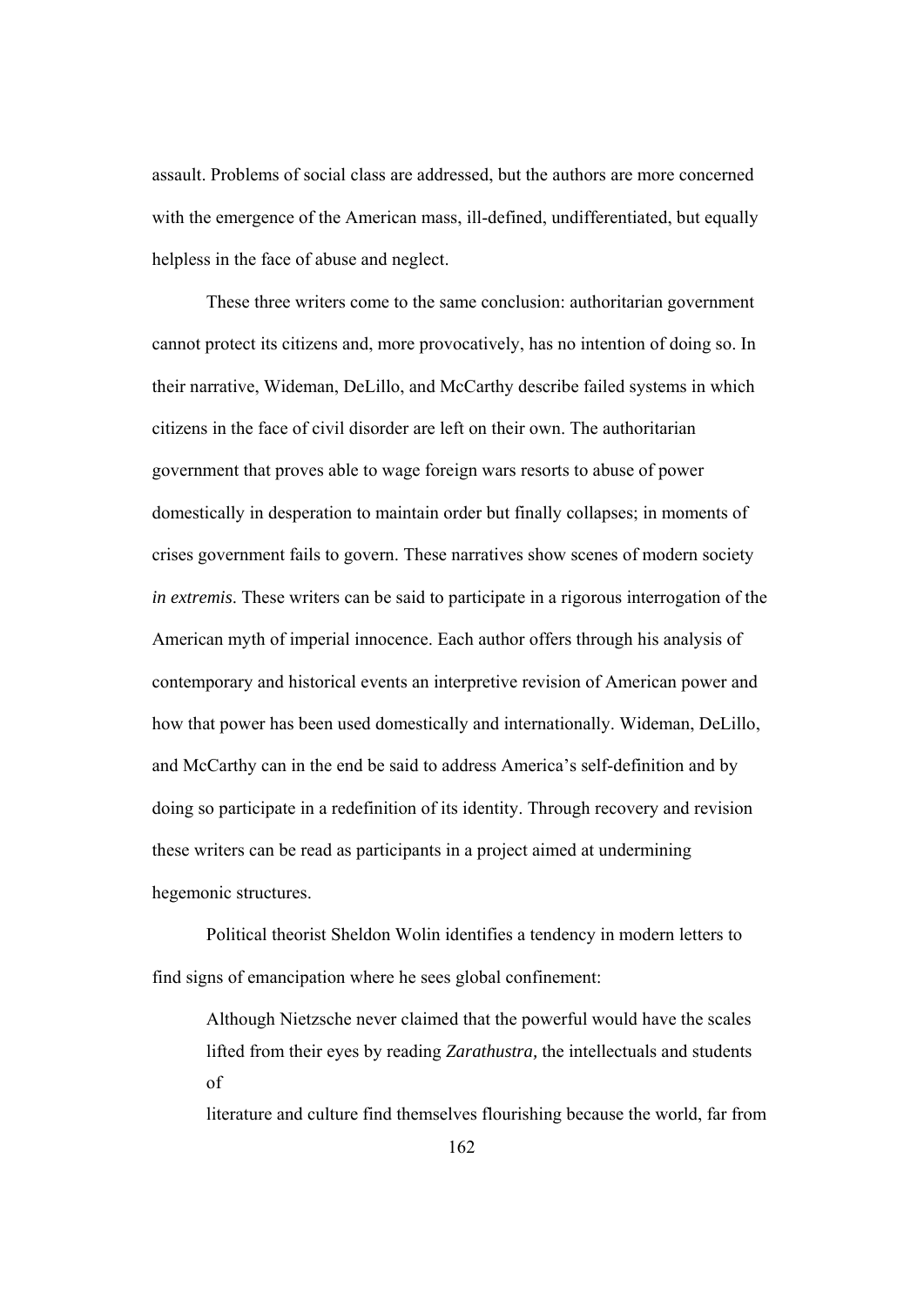being meaningless, appears as a world where the manufacture of meanings is a thriving industry' (584).

What Wolin speaks to echoes Lukács' notion of that 'historical moment' which in our time resembles what Lukács once characterised as 'the writer's tragic estrangement from popular life, his isolation, his complete dependence on himself' (1983: 335). The postcolonial landscape constrains and isolates men and women authors, whose visions rarely embrace fully conceived expressions of liberation, 'because of the inner dialectic of the writer's struggle against the socially isolated position of literature under imperialism' (335). European historian Tony Judt (2008) warns against our developing a pedagogy based on a 'serviceable Chamber of Historical horrors,' from which 'we have now, thankfully, emerged,' without having learned anything (16).

Tony Judt may be right to make this warning, but perhaps more correct than one might expect. The idea of attaining glory through war is dead. The suggestion that one is in any way enhanced by war experiences has come to an end. One often associates the idea of regeneration through violence with war novelists, but it is rarely to be found in the postmodern novelists. It is not that war propagandists do not fill the airwaves, but that the ears of postmodernists ring with other memorable phrases from the 20<sup>th</sup> century and they are not inspiring. Péter Nádas (2007) tells us what remains that is worth remembering: 'I should like to say some familiar words. Defeat. Loss. Collapse. […] Fear. Anxiety. Breathless. Sham. Lack. Suffering. I haven't even mentioned a few, more painful words. Interrogation. Beating. Torture. Execution. And deathly silence' (336).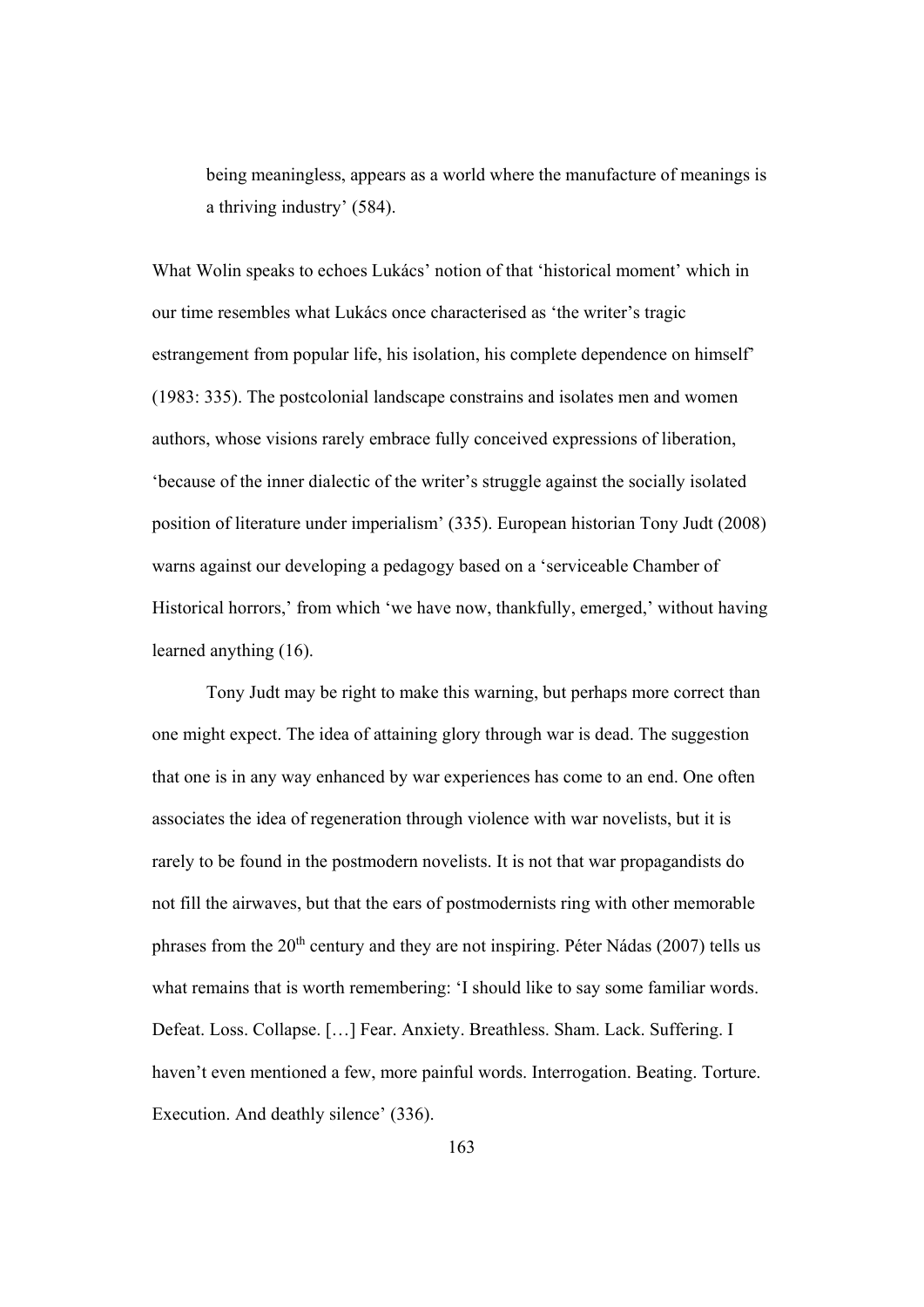The century began in an altogether different mood. Richard J. Evans in *The Coming of the Third Reich* (2004) tells us that despite the unprecedented horrors of the First World War, school children in Germany greeted remilitarization with glee:

Not untypical was the experience of the young Raimund Pretzel, a child of a well-to-do senior civil servant, who remembered later that he and his school friends played war games all the time from 1914 to 1918, followed battle reports with avid interest, and with his entire generation 'experienced war as a great, thrilling, enthralling game between nations, which provided far more excitement and emotional satisfaction than anything peace could offer; and that', he added in the 1930s, 'has now become the underlying vision of Nazism.' War, armed conflict, violence and death were often for them abstract concepts, killing something they had read about and had processed in their adolescent minds under the influence of a propaganda that represented it as a heroic, necessary, patriotic act (73).

If the lesson was not learned by the 1920s, WWII showed that the promise of war's inevitable triumph to be an empty lie. One can, in fact, trace the process by which the experience and memory of war progress gradually in virtually all countries in stages from that of war-entranced to war-weary and, finally, to war-haunted. As is so often the case, it is Doris Lessing (1992) who, like the Trojan women, grasps the lesson of war:

A war ends, you bury the dead, you look after the cripples – but everywhere among ordinary people in this army whose wounds don't show: the numbed, or the brutalised, or those who can never, not really, believe in the innocence of life, of living; or those who will forever be slowed by grief (249).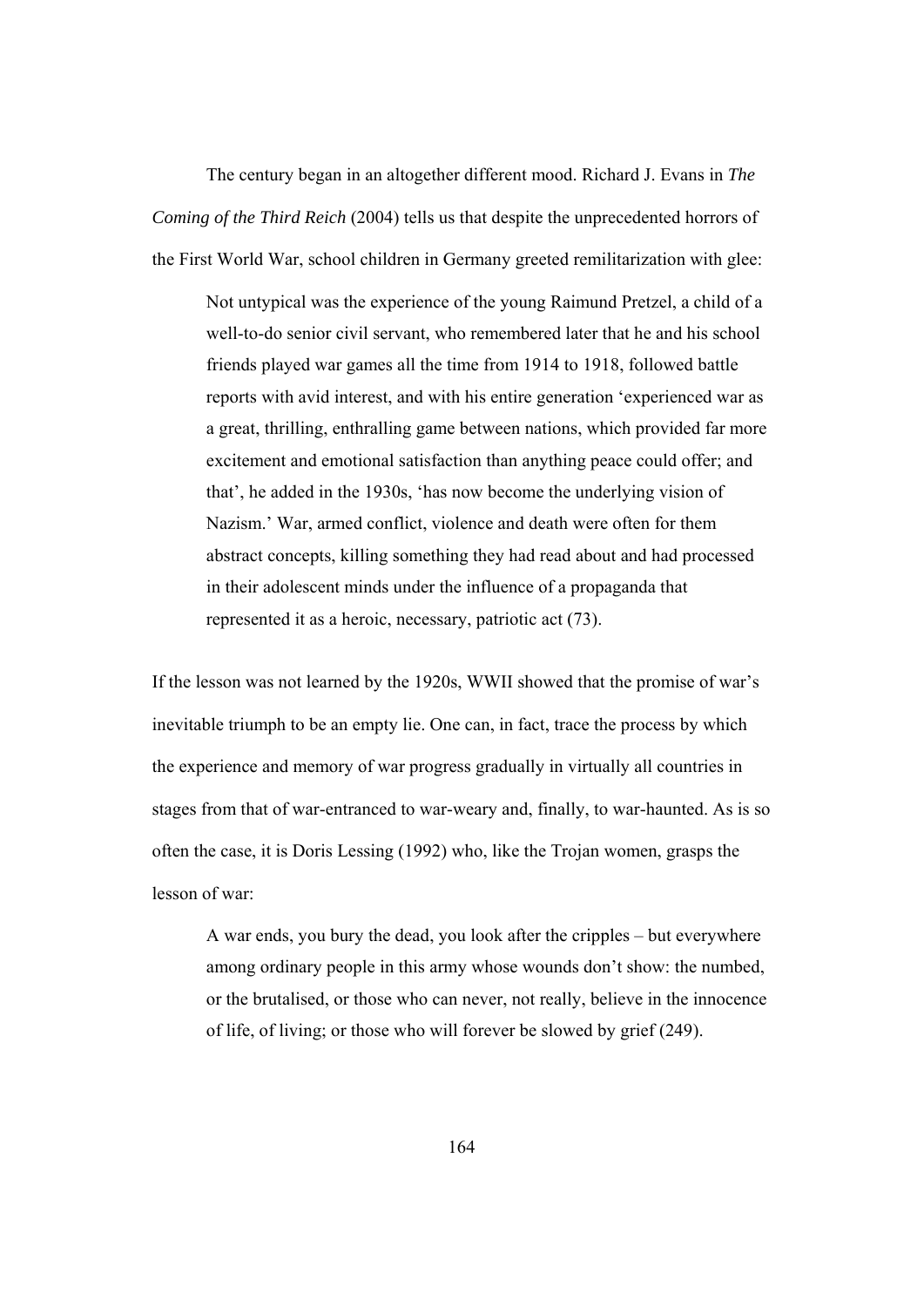Another lesson learned is that things can get worse. The century has shown that however corrupt 'civilisation' may be, the possibility of descending into something far worse is commonly recognised and feared. Whereas World War I had been greeted with relief and hope, with its promise of renewal and regeneration, some survivors of the Second World War surely came away with a clear sense that much more can be lost to war than can be gained. Who today would greet world conflagration with the naïve hopes and aspiration of someone like Thomas Mann, who said on the eve of WWI:

This world of peace, which has now collapsed with such shattering thunder – had we not all of us had enough of it? Was it not foul with all its comfort? Did it not fester and stink with the decomposition of civilization? Morally and psychologically I felt the necessity of this catastrophe and that feeling of cleansing, of elevation and liberation, which filled me, when that which one had thought impossible really happened (Waugh 2009: 66).

It would be fair to say that not only has militarism been debunked, but so has the tendency to devalue civil society. It is not the stink of an over-ripe 'civilization' that one smells, but that of rotting corpses.

 Visions of the apocalypse frame our age. Cold War preoccupations with nuclear war and its prophesied aftermath maintain a secure position in the popular imagination (Shaw 2001). One's ability to clearly conceive of victors in a global war has been undermined, replaced by the even more difficult problem of imagining what it might be like to survive a nuclear holocaust. Harlan Ellison's classic 'A Boy and His Dog' (1951) juxtaposes the devastated world with a utopian remnant, in this case surviving below ground. What these utopian visionaries seek is not the world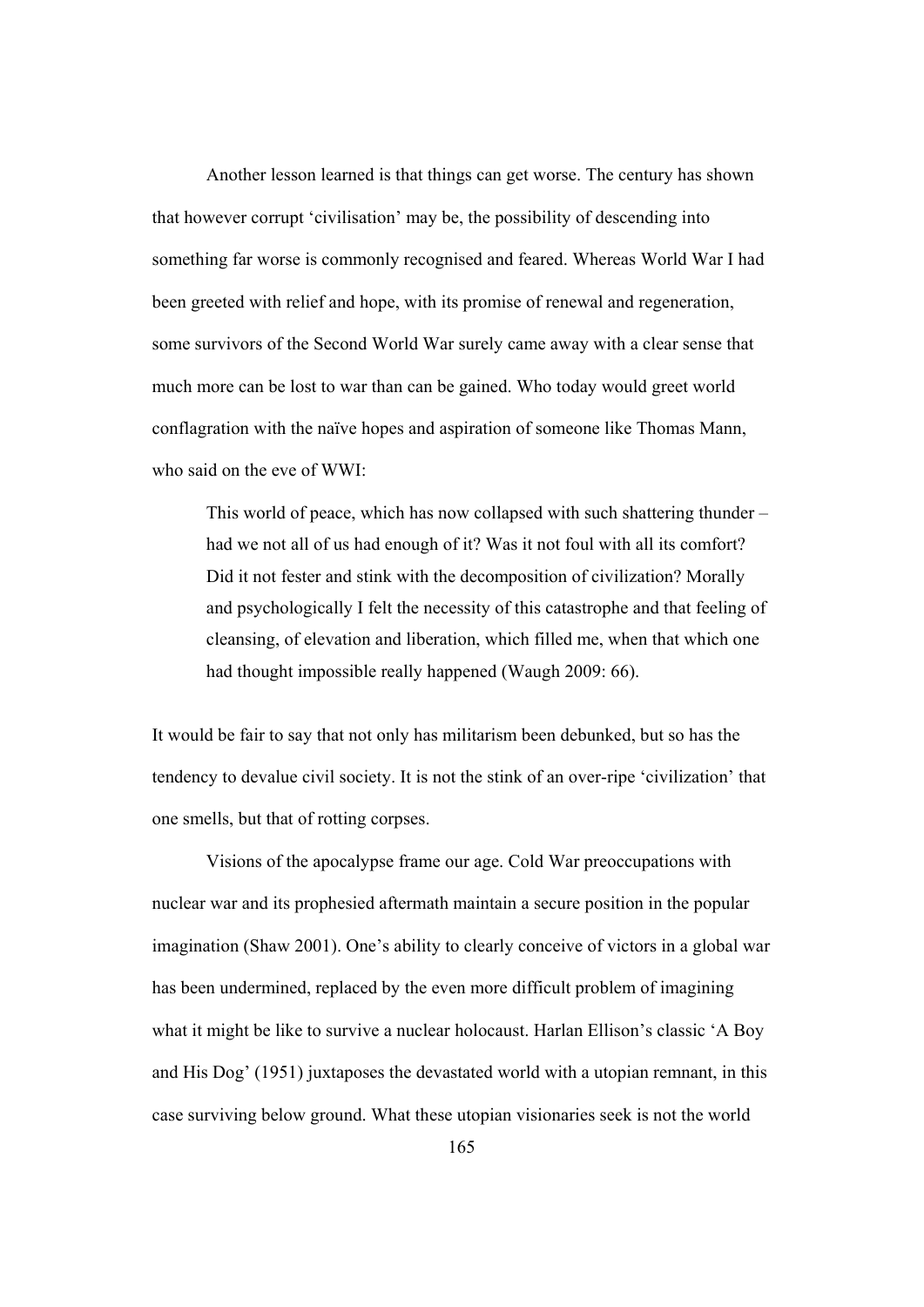immediately prior to the imagined Third World War, but one before the twentieth century, that is, before 1914: 'The best time in the world had been just before the First War, and they figured if they could keep it like that, they could live quiet lives and survive' (1985: 356).

Cormac McCarthy takes this image of an apocalypse and shows in *The Road* (2006) that in his vision of a world laid waste there will be little left standing:

The world soon to be largely populated by men who would eat your children in front of your eyes and the cities themselves held by cores of blackened looters who tunneled among the ruins and crawled from the rubble white of tooth and eye, carrying charred and anonymous tins of food in nylon nets like shoppers in the commissaries of hell (181).

Cormac McCarthy gives his protagonist, who has had to bury his own wife, the burden of protecting his son from being eaten alive by roaming, cannibalistic predators:

People sitting on the sidewalk in the dawn half immolate and smoking in their clothes. Like failed sectarian suicides. Others would come to help them. Within a year there were fires on the ridges and deranged chanting. The screams of the murdered. By day the dead impaled on spikes along the road (32-33).

The entire organising principles, not to mention common institutions, of society have all but disappeared. McCarthy conjures sole survivors, the last remnant of civilisation, a loving father and his helpless son. The deplorable thought that these are the last of the human race is made palatable by the sentimental love that the author uses to describe their relationship. McCarthy's willingness to contemplate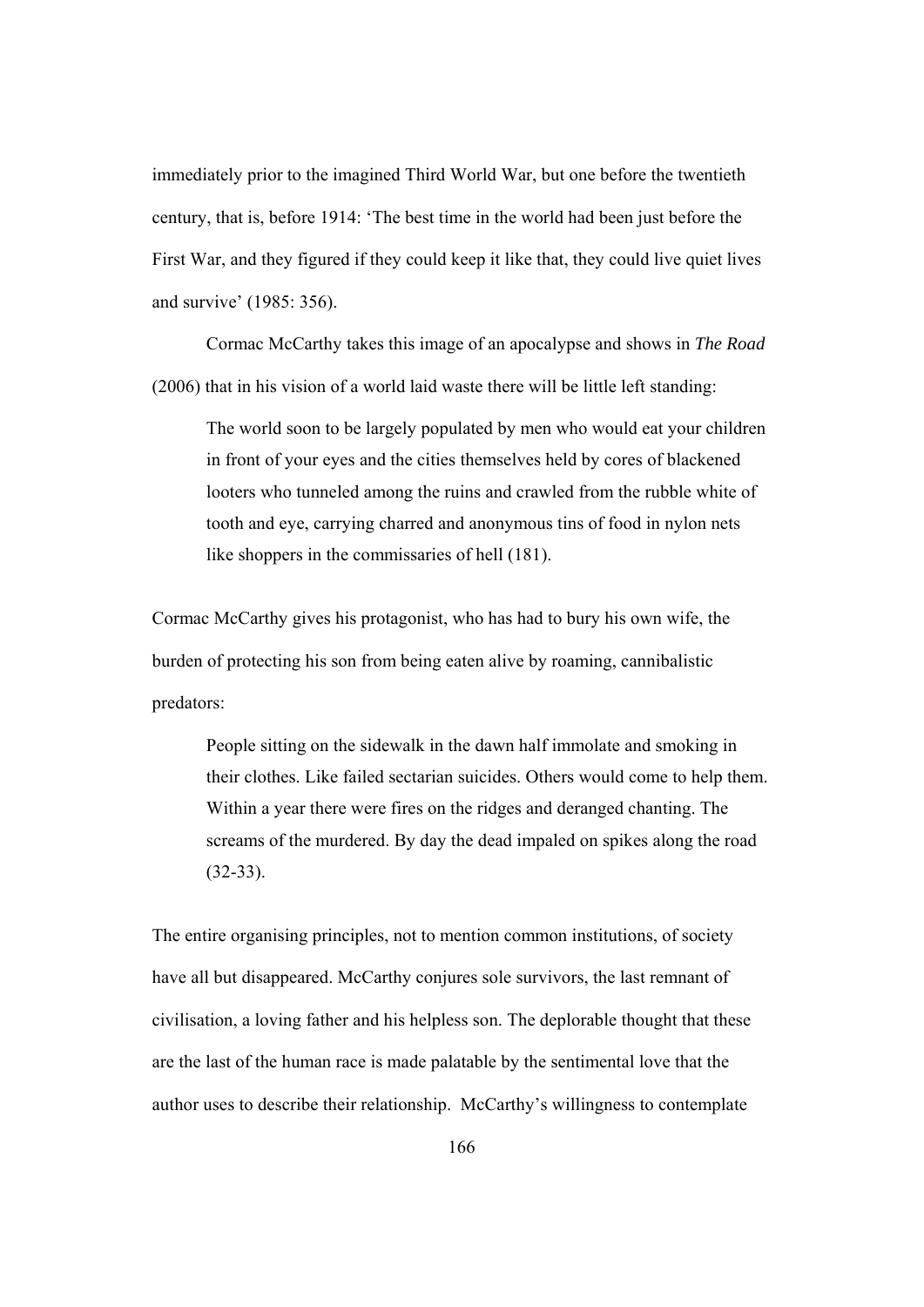the end of the world can be seen, Andrew McMurry tells us, as a perfect example of a genre that captures, if perhaps embellishes or intensifies, 'the current contradictions of late capitalism and the limits of instrumental reason' (1996: 4). Civic order and the rule of law are gone; even rudimentary communication has vanished:

They began to come upon from time to time small cairns of rock by the roadside. They were signs in gypsy language, lost patterns. The first he'd seen in some while, common in the north, leading out of the looted and exhausted cities, hopeless messages to loved ones lost and dead. By then all stores of food had given out and murder was everywhere upon the land (McCarthy 2006: 180-181).

Yet, as disordered and therefore unfamiliar as McCarthy's vision would appear to be, readers find themselves on familiar ground.

In this connection, Brantlinger's analysis of extinction theory provides a way to understand McCarthy's terrifying landscape. What Brantlinger (2003) seeks to find the historic roots of has been succinctly described by Mike Davis (1999) as 'doom' literature, 'rooted in racial anxiety' (281). This anxiety, although partially expressive of an existential insecurity, can be found as a bridge linking the imperial and the apocalyptic imaginations.

Such fears become McCarthy's, fully realized in his recent *The Road*. If one reads McCarthy's novel as an apocalyptic nightmare which lays out the last days of the human race, there is much to find unsettling. Brantlinger (2003) sees this type of vision as disquietingly familiar, placing it well within the tradition of discourse devoted to depictions of cultural demise: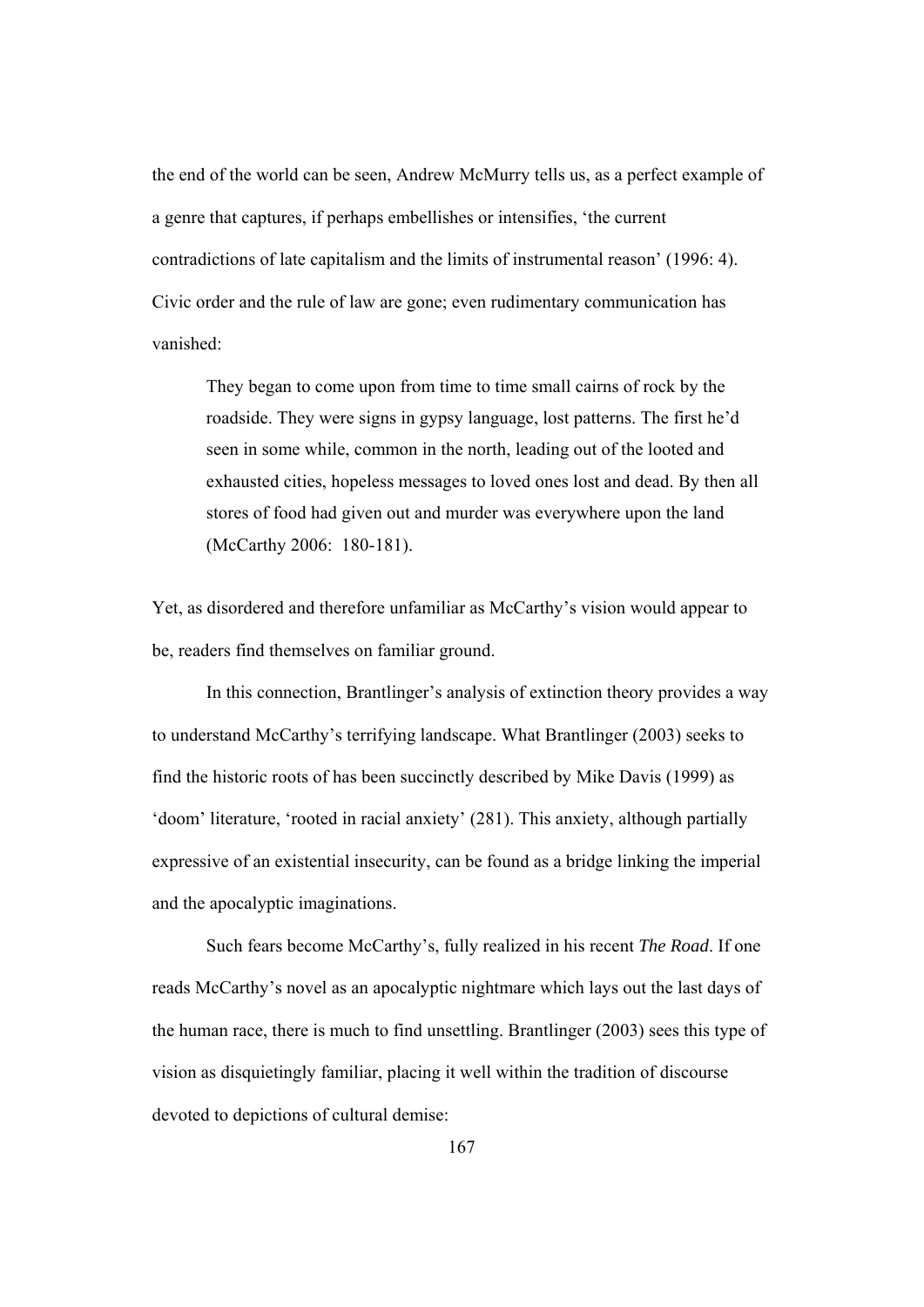The national mourning involved in proleptic elegy, whether in the United States, Australia, or South Africa, is always also, whether explicitly or not, nationalist celebration. The creation first of the new white colony in the wilderness and then of the new nation-state demands the vanishing of the primeval others who cannot become or supposedly refuse to be part of its future. The most lethal aspect of extinction discourse has probably been its stress on the inevitability of that vanishing. The sense of doom has often been rendered all the most powerful by the combination of three elements: belief in the progress of at least some (chosen) peoples from savagery to civilization;

the faith that progress is either providential or natural – God's or Nature's wise plan; and the idea that the white and dark races of the world are separated from each other by biological essences that, translated into Darwinian terms, equal 'fitness' versus 'unfitness' to survive (189-190).

McCarthy's vision takes  $19<sup>th</sup>$  century extinction theory and applies it not to one race as opposed to another but to the entire human race. McCarthy reverses one crucial element of extinction theory, the belief in progress, thus creating a picture of 'civilization' at the mercy of the savage. According to Davis's analysis, McCarthy's apocalyptic narrative can be traced back to what he calls 'the modern fascination with dead cities' (1999: 282). It is a haunting view, doom-laden and death-haunted; it entails no concept of renewal. James Wood (2009) observed in his review of *Blood Meridian*:

But there is often the disquieting sense that McCarthy's fiction puts certain fond American myths under pressure merely to replace them with one vaster myth – eternal violence, or Bloom's 'universal tragedy of blood.' McCarthy's fiction seems to say, repeatedly, that this is how it has been and how it will be (9).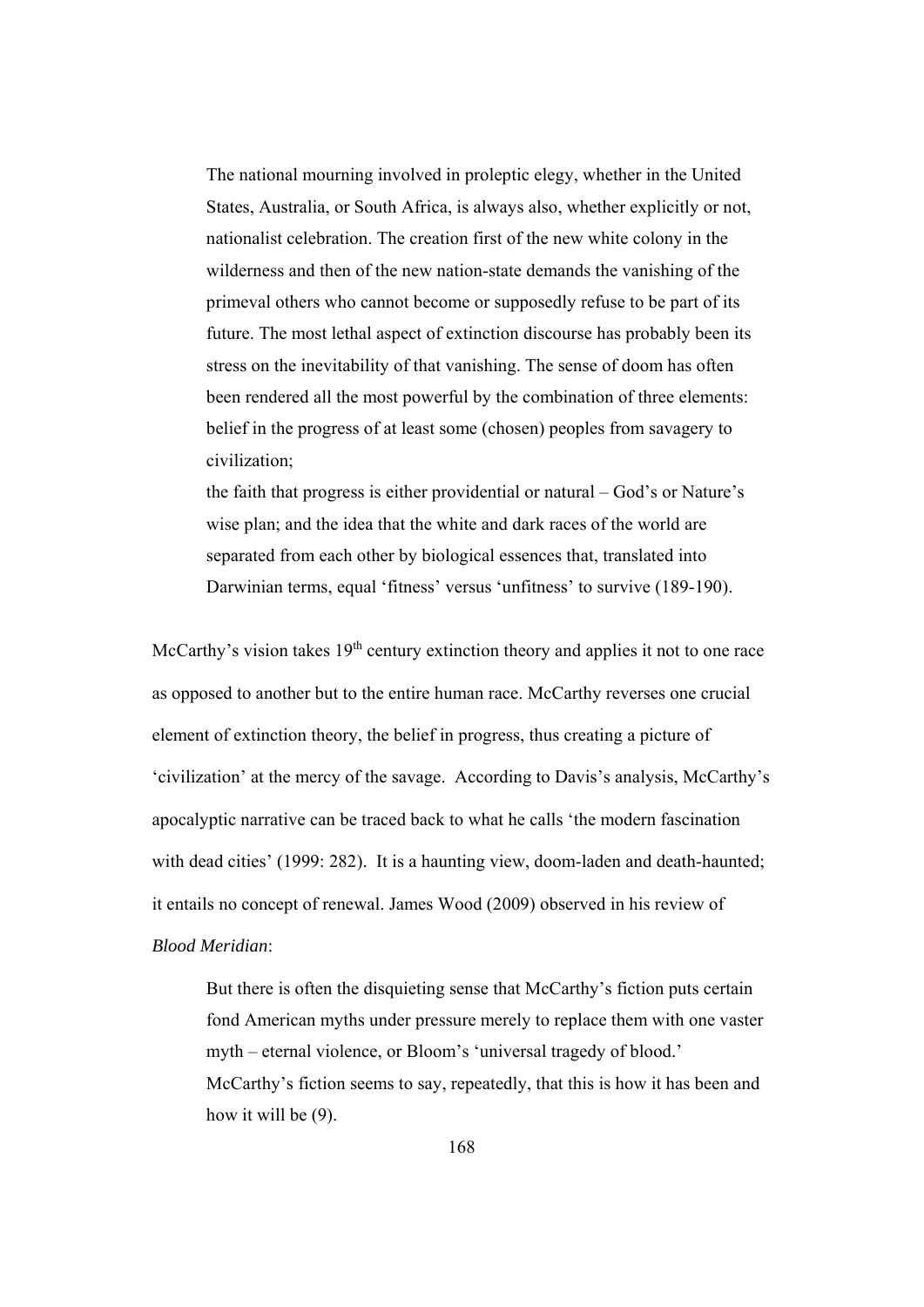It is also profoundly comforting:

In *Colonial Desire*, Robert Young notes: 'There is always something comforting about the doom and gloom that the threat of deterioration holds, providing a solace of inevitability as it re-affirms the fall' (100). The mode of proleptic elegy, typical of extinction discourse, is indeed 'obliquely comforting,' even when its object is not some dark, supposedly inferior race, but the supposedly superior white race, founder and ruler of civilizations and empires. The mourning and moralizing doomster loses his or her sense of personal inadequacy in the grand apocalypse of nations, empires, or races. Noting can be one's personal fault if everything is falling to pieces. This is one reason why 'terminal visions,' to use Warren Wagar's phrase for end-ofthe-world fantasies, have flourished for the last century and more (Brantlinger 198).

What one comes to see is that the postmodern and post-apocalyptic overlap and converge; what has already happened to some people is projected in end-of-theworld fantasies; what has occurred in the past awaits all humankind in the near or distant future.

169 What makes McCarthy's post-apocalyptic vision unusual is that it mirrors his vision of life on the plains at mid-19<sup>th</sup> century. His imagining of a post-nuclear catastrophe bears a remarkable resemblance to the blood soaked border-wars he described so hauntingly in his epic novel *Blood Meridian*, once described as 'the bloodiest book since the *Iliad*' (Stacey Peebles 2009: 231). Clearly, he sees the future as some sort of reversion to the past, an unleashing of forces many hoped had been left behind, as though a culture were capable of developing itself to the point that violence itself might become a distant memory. McCarthy sees it as embedded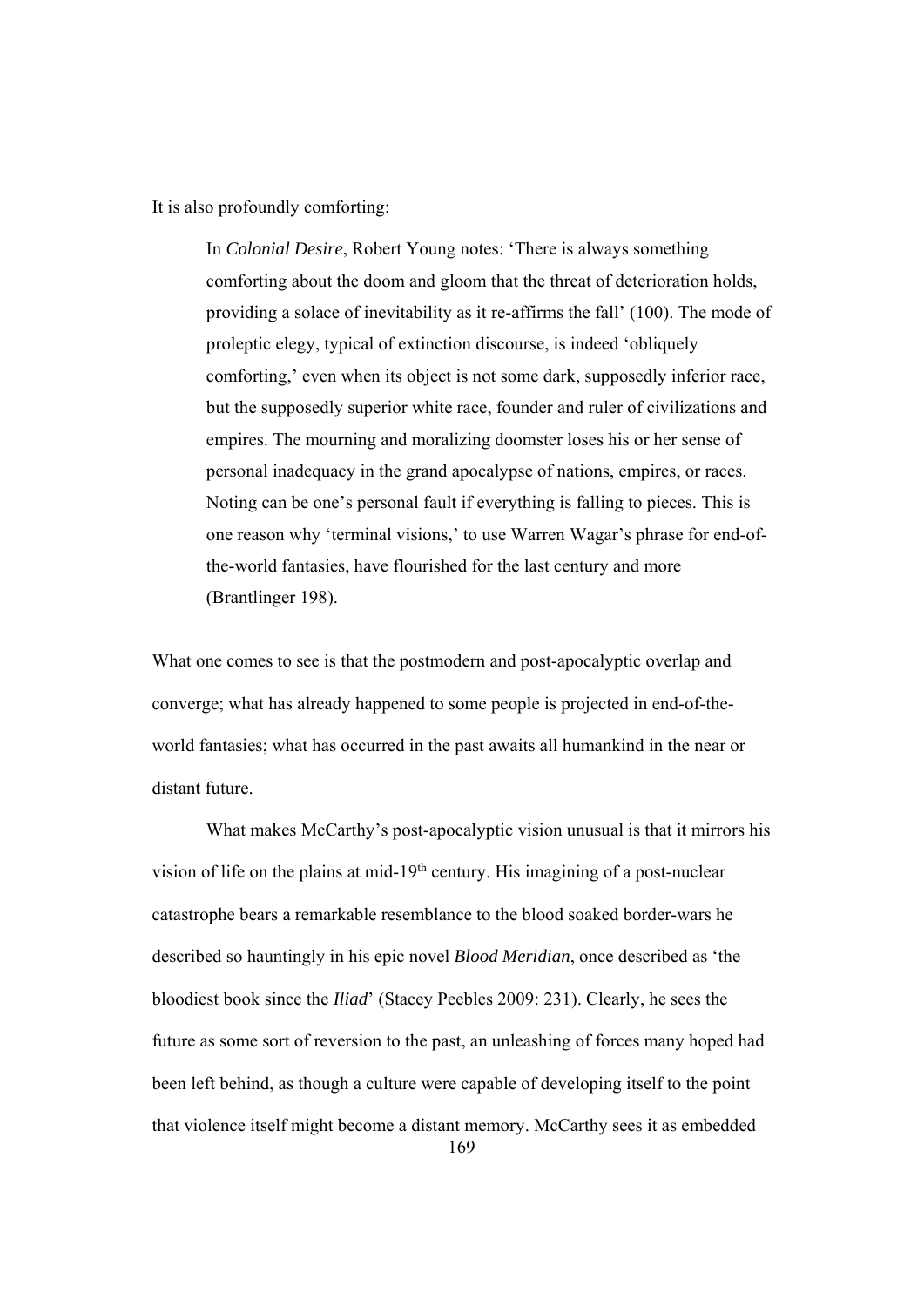too deeply to be left behind. His description here depicts both where we come from and where we are headed:

They found the lost scouts hanging had downward from the limbs of a fireblacked paloverde tree. They were skewered through the cords of their heels with sharpened shuttles of green wood and they hung gray and naked above the dead ashes of the coals where they'd been roasted until their heads had charred and the brains bubbled in the skulls and steam sang from their noseholes. Their tongues were drawn out and held with sharpened sticks thrust through them and they had been docked of their ears and their torsos were sliced open with flints until the entrails hung down on their chests. Some of the men pushed forward with their knives and cut the bodies down and they left them there in the ashes (1992: 227).

What is described in the paragraph above was to have taken place over a century ago, if the author is correct, one incident among many, meant 'to make visible those violent episodes that accompanied the fight over land' (Eaton 2008: 157). In the aftermath of a similar battle scene evidence is found that might further illuminate the stakes:

They set out across the fields wrapped in their blankets, carrying only the pistol and a bottle of water. The field had been turned at last time and there were stalks of stubble sticking out of the ground and the faint trace of the disc was still visible from east to west. It had rained recently and the earth was soft underfoot and he kept his eye on the ground and before long he stopped and picked up an arrowhead. He spat on it and gave it to the boy. It was white quartz, perfect as the day it was made. There are more, he said. Watch the ground, you'll see. He found two more (McCarthy 2006: 203).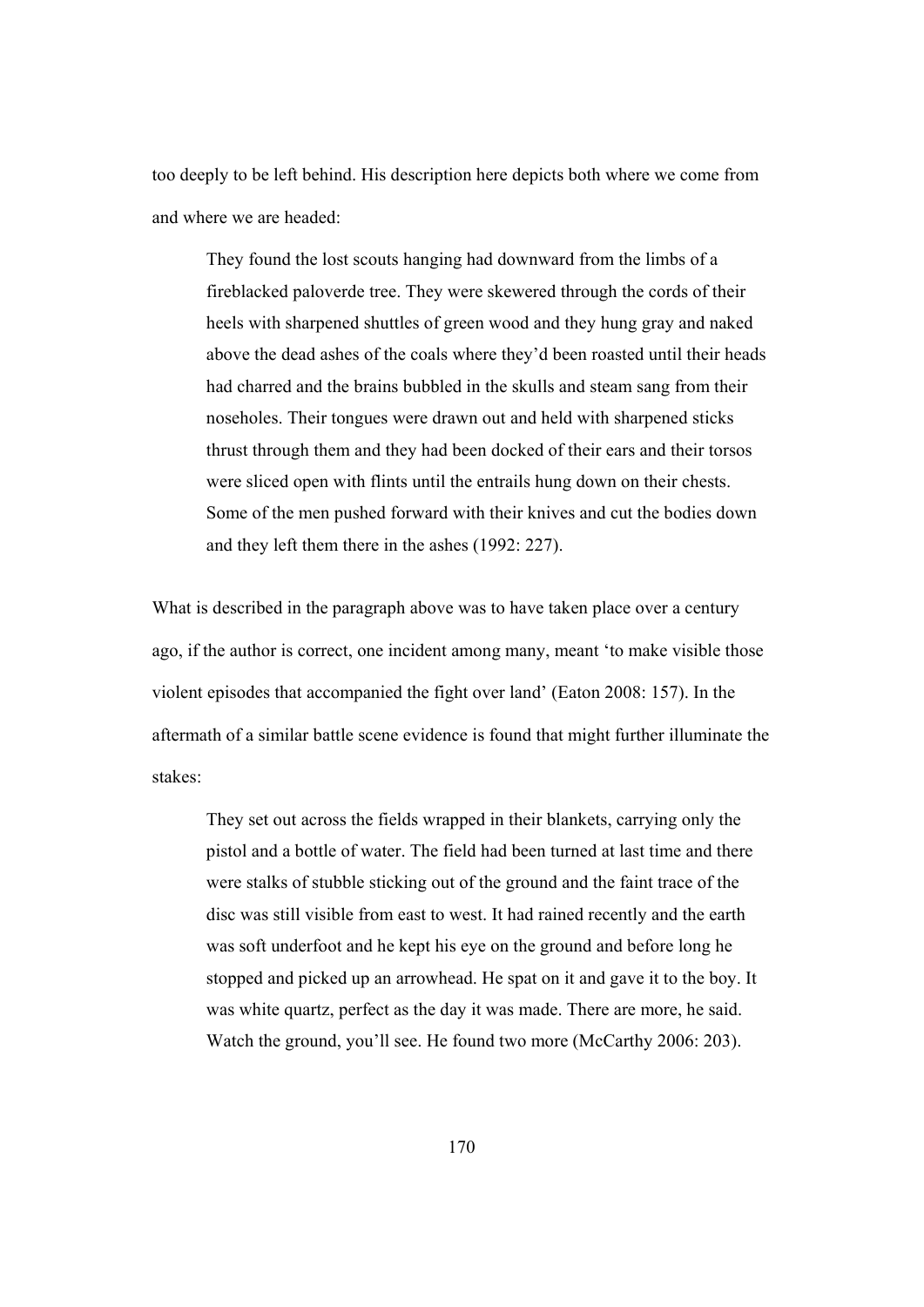This scene, in fact, is not of the 19<sup>th</sup> century. It is instead a scene from McCarthy's apocalyptic novel set at an undisclosed time in the future, yet what they have in common is that the predominant evidence of strife is the arrowheads left behind by warriors, ancient or modern.

The Western hero, of course, had traditionally been depicted as one who fell intact. The gruesome realities of the heroes' domain had been minimised. McCarthy (1992) has made the cruelties of the American West, especially the genocidal border wars of the Southwest, part of his literary project. This project entails what Brian Edwards describes as

the interplay of reality and romance, of the historical and the imaginary, such that borders give way to the dynamics of shifting cultural processes as they invite, simultaneously, and with considerable nostalgic investment, continuing construction and deconstruction of identity, traditions and the past (2).

The mythopoeic impulse behind this project admittedly participates in a valuable deconstruction and as such adds to a revision of past myths, but this impulse also goes a long way toward explaining the silences of McCarthy's heroes with their archetypical refusal to say much about what they have seen and done:

At the first fire we killed a round dozen and we did not let up. Before the last poor nigger reached the bottom of the slope there was fifty-eight of them lay slaughtered among the gravels. They just slid down the slope like chaff down a hopper, some turned this way, some that, and they made a chain about the base of the mountain. We rested our rifle barrels on the brimstone and we shot nine more on the lava where they ran. It was a stand, what it was. Wagers was laid. The last of them shot was a reckonable part of a mile from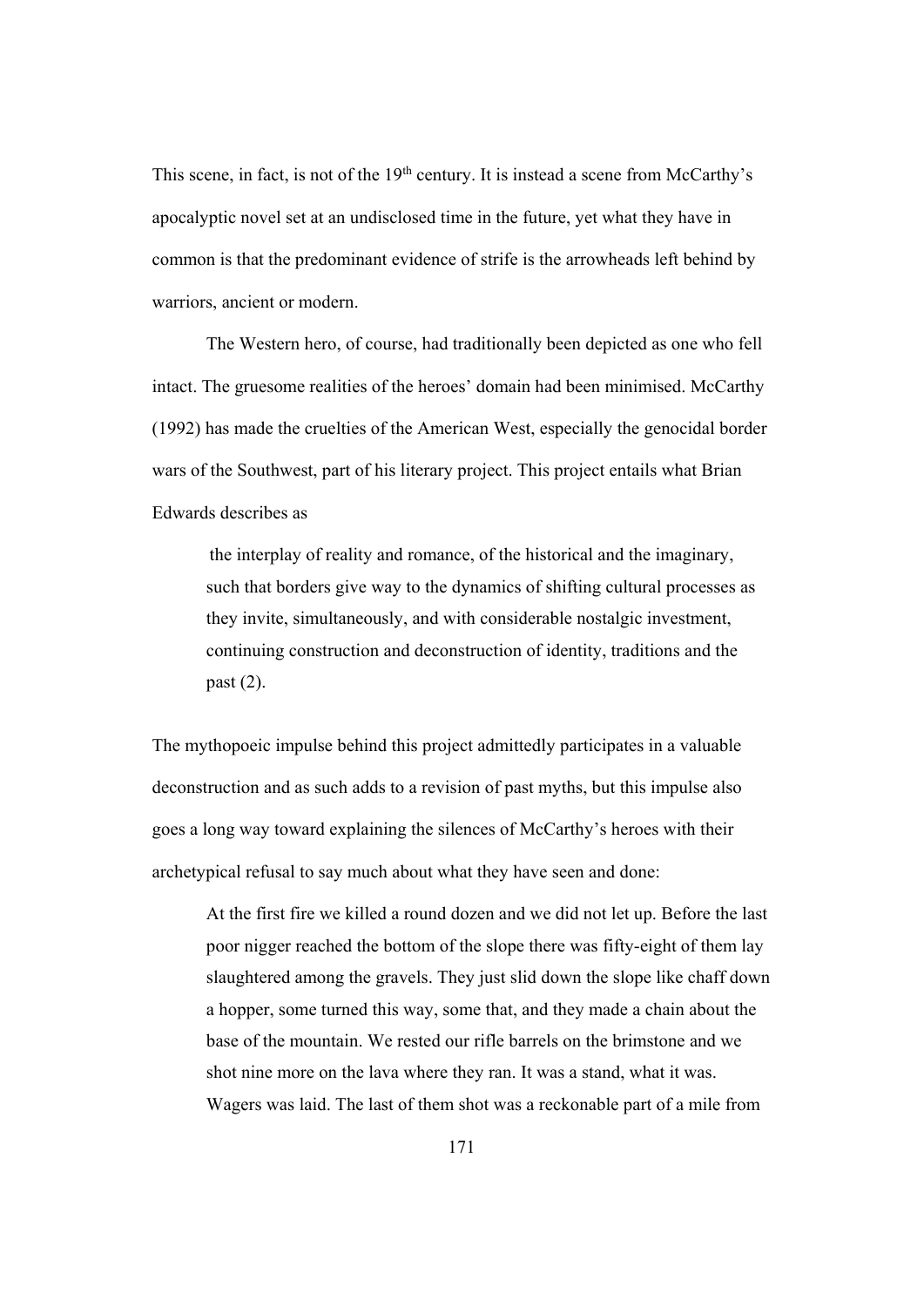the muzzles of the guns and that on a dead run. It was a sharp shootin all around and not a misfire in the batch with that queer powder (1992: 134).

Descriptions of slaughter such as this have a way of diminishing issues of agency and responsibility. Peebles argues that this is accomplished by McCarthy's descriptions of human slaughter unexplained by motives or justification:

McCarthy simply describes Glanton less romantically as one of 'a pack of vicious-looking humans mounted on unshod Indian ponies riding half drunk though the streets, bearded, barbarous…like a visitation from some heathen land where they and others like them fed on human flesh' (233).

One is simply overwhelmed by the bloodbath itself, with the American West described as a killing-field. Motivation, circumstance, or consequences are somehow beside the point:

It is a prose at once terrifying and so overwrought as to recall *The Road Warrior*, and even the most appalling moments in McCarthy's books appear to proceed from a world beyond any conventional judgment of good or evil. He achieves that effect by systematically withholding any information about his characters' interior lives. The technique suggests that it isn't what one thinks that matters, but what one does (Gorra 2005: 21).

The diminishment of thought and the erasure of judgment give his killing fields an eerily familiar, modern feeling; they are incidents of mass killings, not individual murders. It is mass destruction, or genocidal murder, and what links it to Sebald's analysis of the Holocaust is the sense that knowledge of what has happened can never be erased, either by perpetrators, witnesses or survivors. One's culture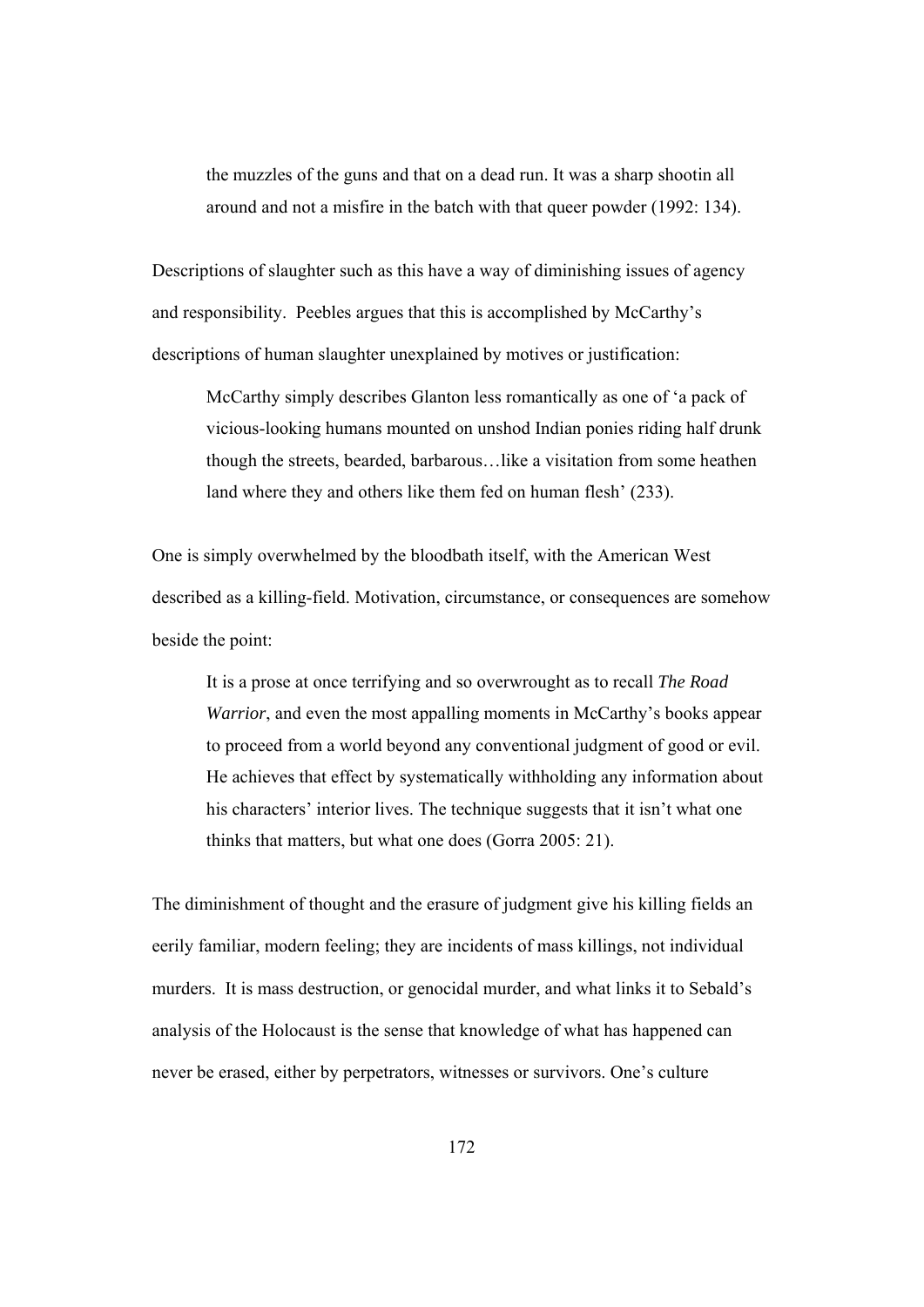becomes death-haunted. Jane Tompkins sees the pain of the men tied to their occupations as cowboys and as hired guns. 'Both depend,' she argues,

on an instrumentalization of the body, turning living flesh into pieces of meat. The hero, who must take pain silently, learns to deaden his natural reactions to pain in order to survive his ordeal. And the habitual numbing of himself makes it easier for him to inflict pain on others… (119).

 This is one difference between *Blood Meridian* and *The Road*. In the latter, McCarthy emphasises the myth of the individual. There are no epic battles, no seas of blood. At the end of the narrative he has the protagonist fall in battle, the victim of a lone survivalist whose weapon is a bow and arrow. He and his son have been forced on and off the road dodging human predators carrying an array of modern weaponry, but the father is in the end fatally injured by an unidentified hostile who has fashioned an ancient fighting tool. It is as though a message were sent across time:

In an upper window of the house he could see a man drawing a bow on them and he pushed the boy's head down and tried to cover him with his body. He heard the dull twang of the bowstring and felt a sharp hot pain in his leg. Oh you bastard, he said. You bastard (263).

He knows instantly that he will not survive and is forced, like Huck Finn, Brian Edwards tells us, 'to make difficult decisions' (2). He commences to prepare his son for surviving on his own.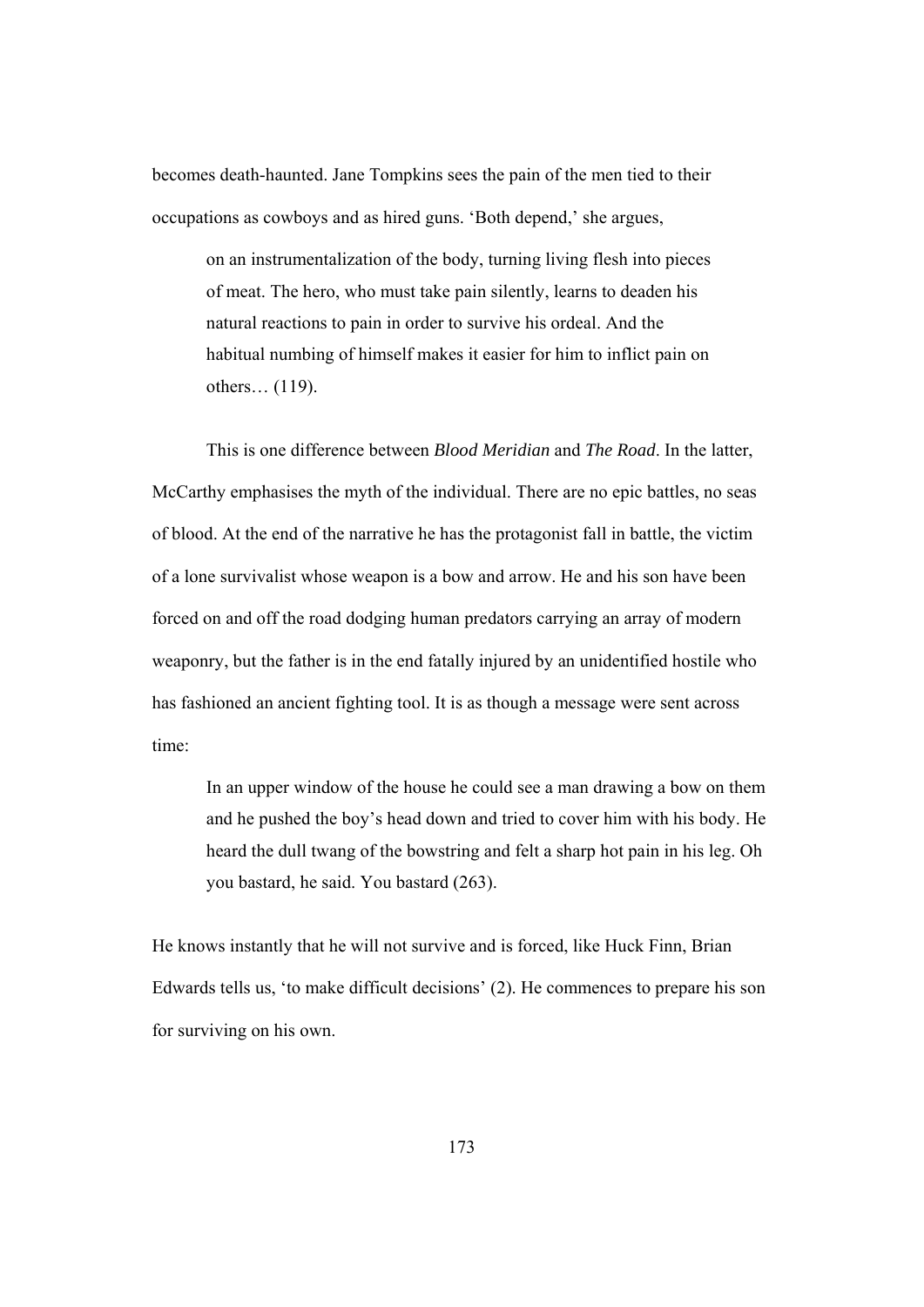Coetzee with far greater alertness to ironies than McCarthy, especially in *Waiting for the Barbarians,* envisions a civilisation made vulnerable by an enemy carrying ancient tools and weapons:

No one truly believes, despite the hysteria in the streets, that the world of tranquil certainties we were born into is about to be extinguished. No one can accept that an imperial army has been annihilated by men with bows and arrows and rusty old guns who live in tents and never wash and cannot read or write (143).

Unlike McCarthy, whose preoccupations revolve around paternal sentimentality and an oddly conceited faith in what has been lost, Coetzee (1982) argues that an essential enlightenment is required, that if one is doomed, it is deserved:

Some will be caught in dugouts beneath their cellars clutching their valuables to their breasts, pinching their eyes shut. Some will die on the road overwhelmed by the first snows of winter. Some few may even die fighting with pitchforks. After which the barbarians will wipe their backsides on the town archives. To the last we will have learned nothing. In all of us, deep down, there seems to be something granite and unteachable (143).

Unlike Coetzee's protagonist, and McCarthy's, whose adventurers in *Blood Meridian* are never victims but active participants in the slaughter on the plains, the father and son in *The Road* wish nothing more than to live in peace. The arrow hits the mark:

The arrow had cut a gash just above the knee about three inches long. It was still bleeding and his whole upper leg was discolored and he could see the cut was deep. Some homemade broadhead beaten out of scrapiron, an old spoon, God knows what (*The Road* 265).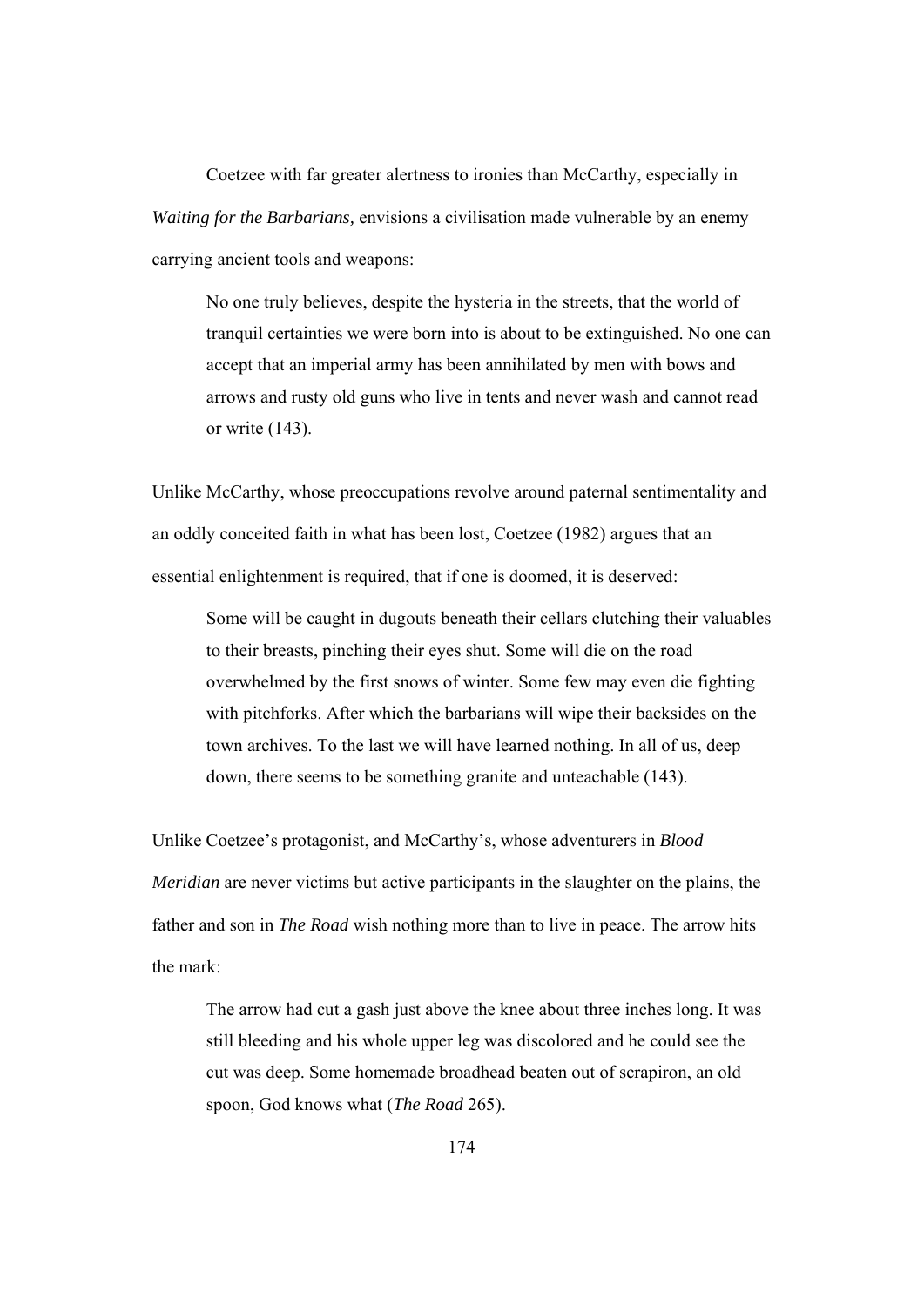Not unlike the fears and obsessions of Coetzee's father-figure in *Disgrace*  and the Swede in Roth's *American Pastoral*, the father in McCarthy's novel fears above all what will become of his off-spring, although here it is not a daughter but a son, who the father fears will be murdered and eaten by marauding gangs of 'savages' using bows and arrows, assembled out of urban waste. The writer's vision is suggestive of an unknown past that resembles an equally scary depiction of America's not-so-distant past. His intentions in *The Road* are less clear than those in *Blood Meridean*: '*Blood Meridian* is a record of forgotten atrocities committed in the name of nationhood' (Easton 2008: 159). The merging of a chronicled past and an imagined future may reveal a crucial insight regarding the consequences of an ongoing political structure or an agenda that has yet to be fulfilled. According to Easton, McCarthy's novels set in the past are part of an historical recovery whose purpose, at least to Eaton, is not revealed by the author. *Blood Meridian*, Eaton argues, 'demonstrates how the territorial designs of the US entailed not only dismembering bodies but erasing any record of that dismemberment' (164).

The nature of this phenomenon has been addressed in 2005 by Harold Pinter (2005). Its implication for literature lies at the heart of the postcolonial project which seeks to address it directly (Mbembe 2003). Pinter spoke to this issue in his Nobel acceptance speech on the subject of America's denial of responsibility for its actions:

It never happened. Nothing ever happened. Even while it was happening it wasn't happening. It didn't matter. It was of no interest. The crimes of the United States have been systematic, constant, vicious, remorseless, but very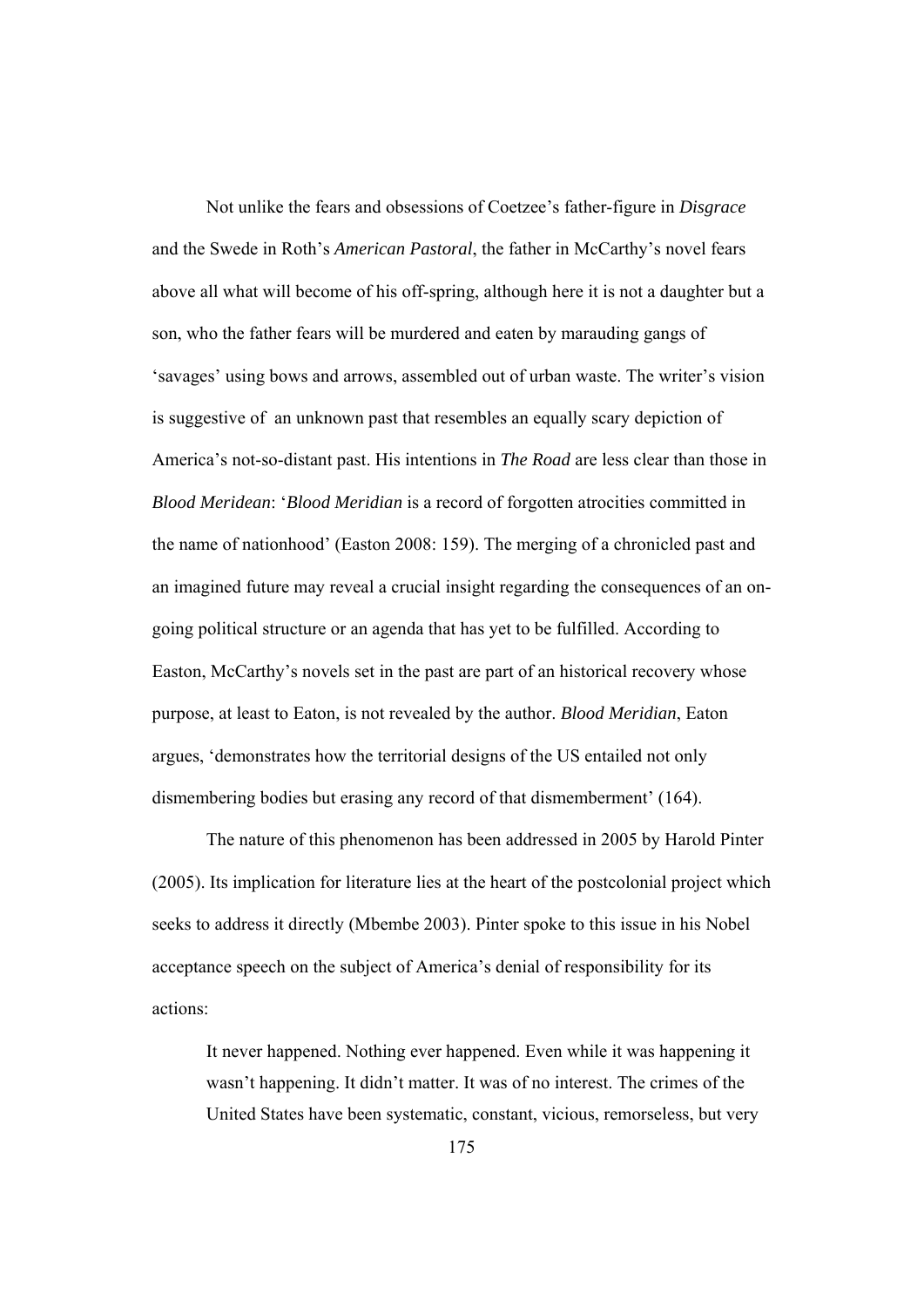few people have actually talked about them. You have to hand it to America. It has exercised a quite clinical manipulation of power worldwide while masquerading as a force of universal good. It's a brilliant, even witty, highly successful act of hypnosis (815).

American novelists of the last few decades have addressed the wit and success of this act of hypnosis, but few have found a way to break the spell. Like Cormac McCarthy, the postmodernists of his generation have found their way into the dilemma of how to restore the balance between what is real and unreal, but they cannot imagine and have not committed themselves as have their postcolonial counterparts to an alternative to their monocultural heritage (Shoemaker 1996: 248).

Confinement and disillusion can be found in contemporary literature, but there can also be seen a sustained if frustrated impulse toward emancipation. For the most part, however, especially among prominent American novelists, the search for liberation often devolves into an escape for a chosen few. Key works envision modes of survival in the context of worldly destruction. The literary response to our age has in turn lacked coherence, reinforcing the turmoil rather than giving it form. George Steiner (1971) nicely summarises this cultural impasse:

A common formlessness or search for new forms has all but undermined classic age-lines, sexual divisions, class structures, and hierarchic gradients of mind and power. We are caught in a Brownian movement of every vital, molecular level of individuation and society. And I may carry the analogy one step further, the membranes through which social energies are current are now permeable and nonselective (83).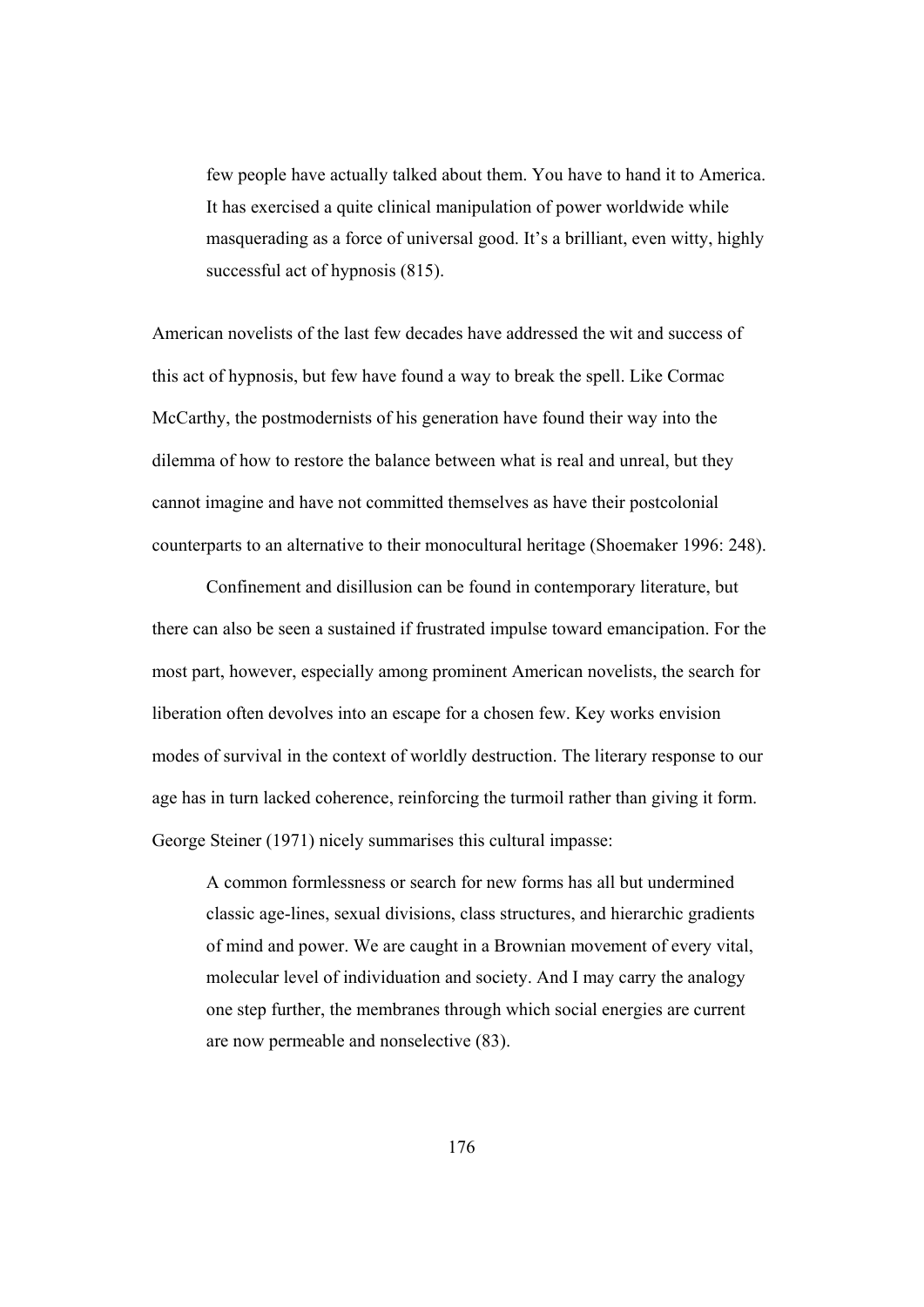These works have in common their unusual dedication to the accurate and sympathetic depiction of community-building in the context of war and impending destruction. In each narrative can be found the suggestion that not mere survival is possible, but hope for the creation of an alternative life. There is an impulse toward utopianism, but in each case possibility is thwarted.

John Edgar Wideman and Don DeLillo make an effort to understand the motivations of their protagonists' vision. They have in common the recognition that a healthy, sane, human life can no longer be guaranteed to the race, that pockets of civilisation contain defensive, beleaguered remnants which maintain themselves precariously, if at all, and that it is vital for the survival of human kind that alternative visions of human life be realised so as to preserve the best within us as destruction and corruption feed on themselves.

If we compare DeLillo's college campus to the spiritually focused compound of Wideman, what emerges is a vision of a small world seeking to act out dreams of survival in a hostile environment. This too can be said of the Jewish ghetto which drew on centuries of tradition to find its organising principle. As long as the ghetto existed or was allowed to exist, the possibility of a future survived with it, as its members nurtured continuity though their celebration of the past and their stubborn faith in its power to inform present action.

John Edgar Wideman takes pains to defend the decency and the ultimate humility of his saviour, an African-American named King, whose vision is informed by a realisation that salvation would never come from the promises made to consumers. Wideman attributes to King an insight into the workings of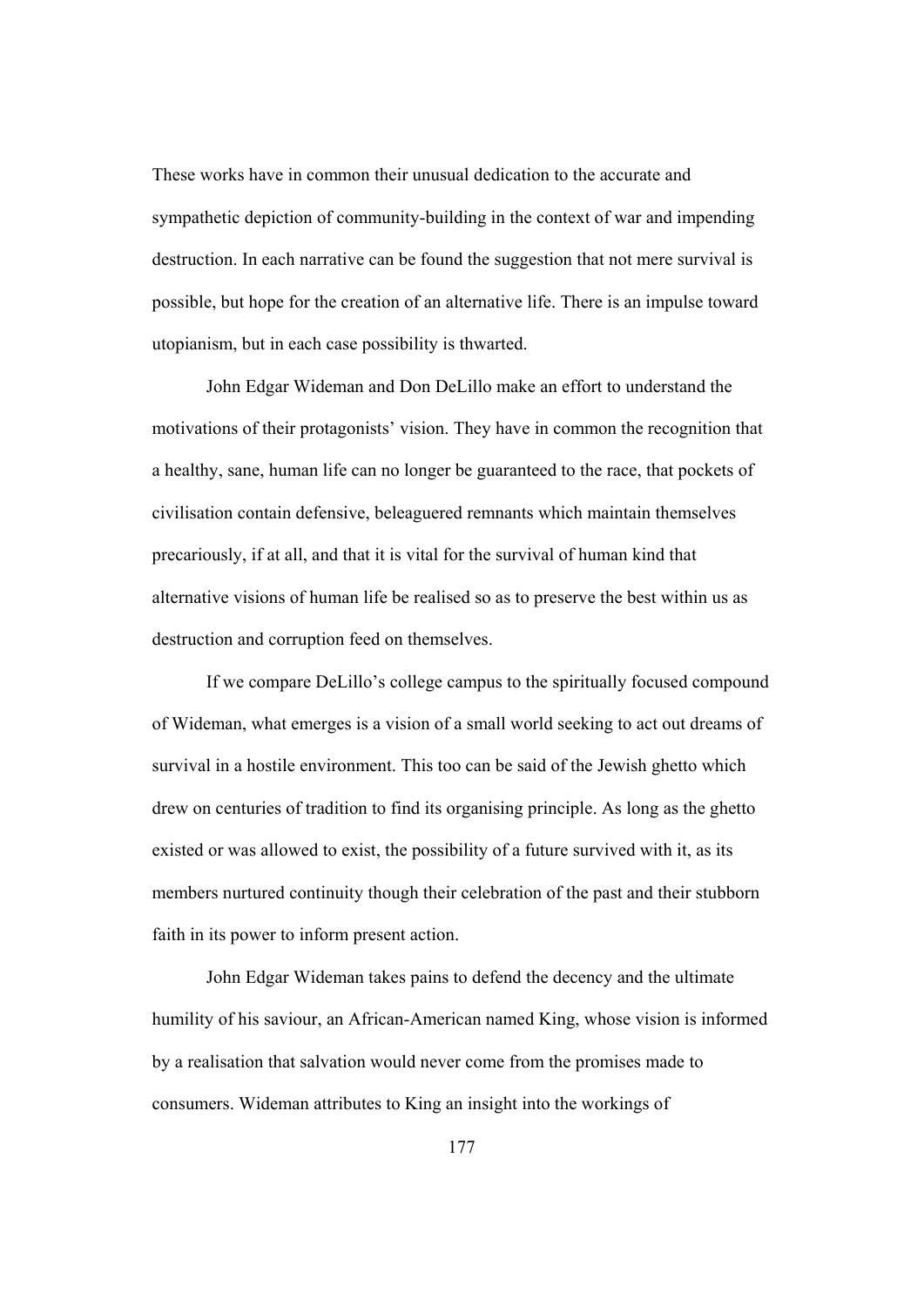contemporary society that Sheldon Wolin (2004) has articulated, namely, that consumerism and the spread of capitalism have replaced the territorial ambitions of the Nazi regime depicted by Hannah Arendt (1964).

The American regime of oppression may resemble superficially the highhandedness of the Nazis, especially if you are like King and his followers residents of an inner-city ghetto, but the organising principles of the societies are different. King's insight informs his radical rejection of the trappings of material comfort and his call for an intense struggle to remain true to and disciplined for an alternative way of life. One witness obviously cherished King's purity of vision and his ability to remain undistracted by easy gains:

My life wasn't much different from my mama's or hers from her mama's on back far as you want to carry it back… runny water inside my house and in the supermarket I can buy thirty kinds of soda pop, twelve different colors of toilet paper. But that ain't what I call progress. Do you? King knew it wasn't. King just told the truth (14).

Wideman's characters are very alert to entertainment and consumerism as part of the regime's hold on power. As in DeLillo's work the process of turning citizens into shoppers instead of corpses is seen finally as what differentiates the American government from the Nazis.

Part of the radicalisation of the society, part of the corruption, and a large part of the increasing coarsening of the society are due to the militarised ethos on the domestic front. Doris Lessing's apt characterisation of the atmosphere in Europe following the end of WWI captures well Wideman's sense of direction of American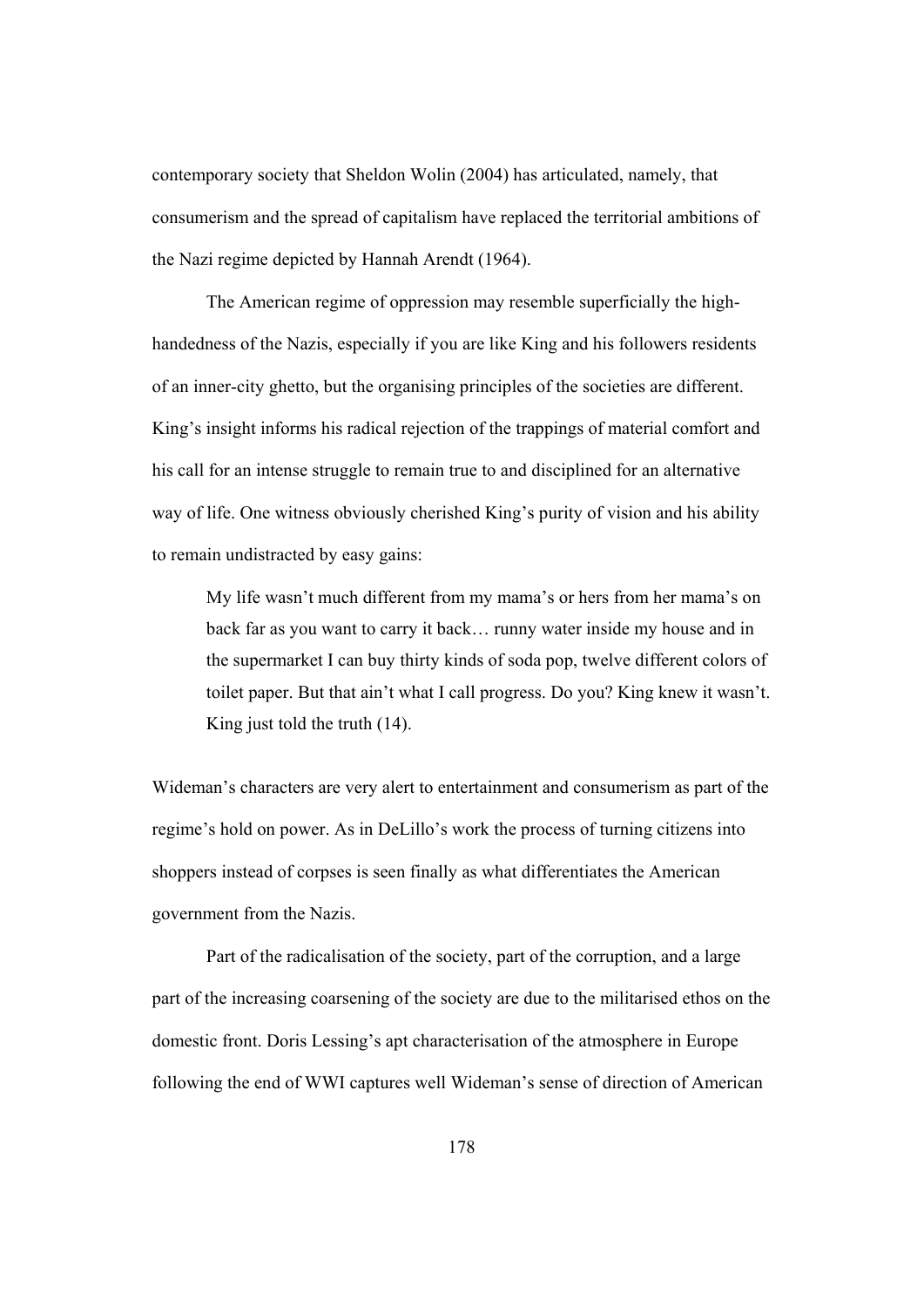society in the aftermath of the Vietnam conflict: the degeneration of the already degenerate was accelerated (1992: 87).

The violence can be understood, according to Elleke Boehmer (2005), in a political context that suggests historical development rather than stasis, that is, not a universal constant but in context:

The theorist Achille Mbembe has illuminatingly described how the 'necropolis' of the neo-colonial state instrumentalises destruction; that is to say, it operates using the constant threat of human death, and of displays of state-inflicted death and near-death. The neo-colonial state or post-colonial, in other words, repeats in sophisticated, knowing forms the *commandment*, or regime of violence, of the colony (*Colonial & Postcolonial Literature*  254).

Wideman's contention is that the moment of the firebombing of a Philadelphia city block by the city police can be seen as a declaration of war made by the local government against its own people. More generally, it is in fact Wideman's understanding that American imperialism abroad is making life more unbearable at home. Much of the anger has arisen from a sense among the people that their sacrifices have been ignored. It is, according to Wideman, an increasingly embattled environment, with the veterans of foreign wars bearing the brunt of injustice and neglect:

They say this Republic's built to last, blood of twenty million slaves mixed into the cement of its foundations, make it strong brother, plenty, plenty strong. They say there are veterans' benefits available. J.B.'s not a vet, his name not scratched on some goddamn cold-ass black-marble slab in DC, but half his crew who went to war killed over there in the jungle and half the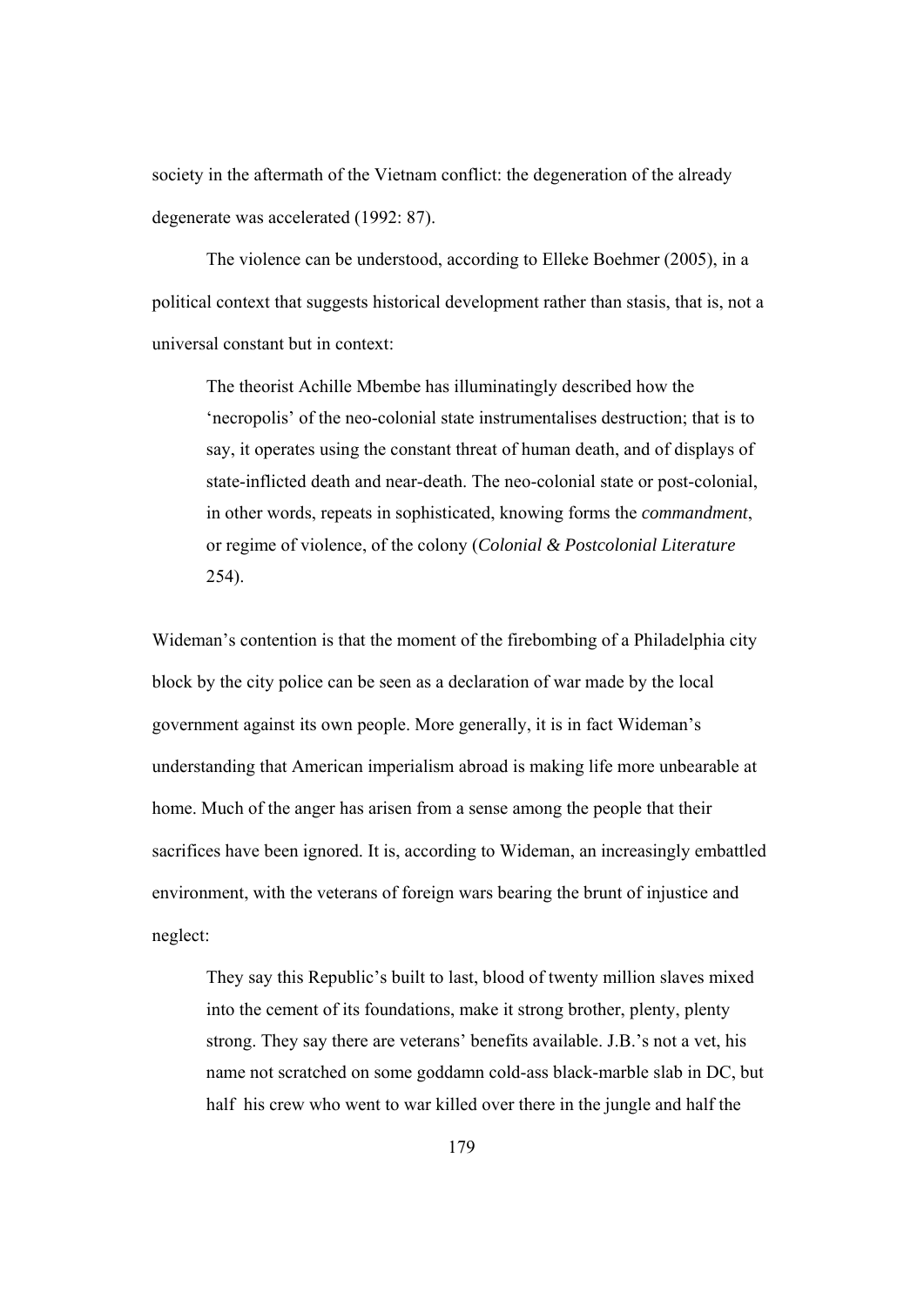survivors came home juiced, junkied, armless, legless, crazy as bedbugs. Fucked over good in Asian jungles whiles this Philly jungle fucking over J.B. and the brothers left here to run it. *Casualities just as heavy here in the streets as cross the pond in Nam* (173, my emphasis).

Wideman's insight is not limited to the notion that those who participated in foreign wars were brutalised by their experiences. The traumatising experiences left them maimed and wounded emotionally and physically, to be sure, but his argument is that that the children of the veterans have been brutalised, that they have taken on the identities of their fathers. Like the daughter of Philip Roth's the Swede in *American Pastoral,* the black youths of Philadelphia see themselves engaged in a battle of their own making. In the words of Jerry Varsava, 'The untamed violence of A Clockwork Orange has taken over the city' (8). An urban army has emerged that is at war with its surroundings and spares no one:

My army stuffs them chumps. Right up the gut. Down to the bone. Jam city. They squeal and scatter like they the rack, we the cue. Bomb them motherfuckers. Set a fire under they asses. We the fist. Rammed up their giggies. The hard black fist. Hit them hard, real hard. Knock some on the ground. Take everything they got. Wave your piece in the faces of the ones on the ground. Stand shoulder to shoulder. Hard black brothers. Swoop in like Apaches, like Vietcong, hit for the middle. Grab a few. Knock a few down (165).

180 The attempt to build an alternative community within and surrounded by an indifferent or hostile society required on the part of King and his followers a commitment beyond the trappings and promises of a materialist society. It was not enough just to reject society's definition of progress and the means of acquiring the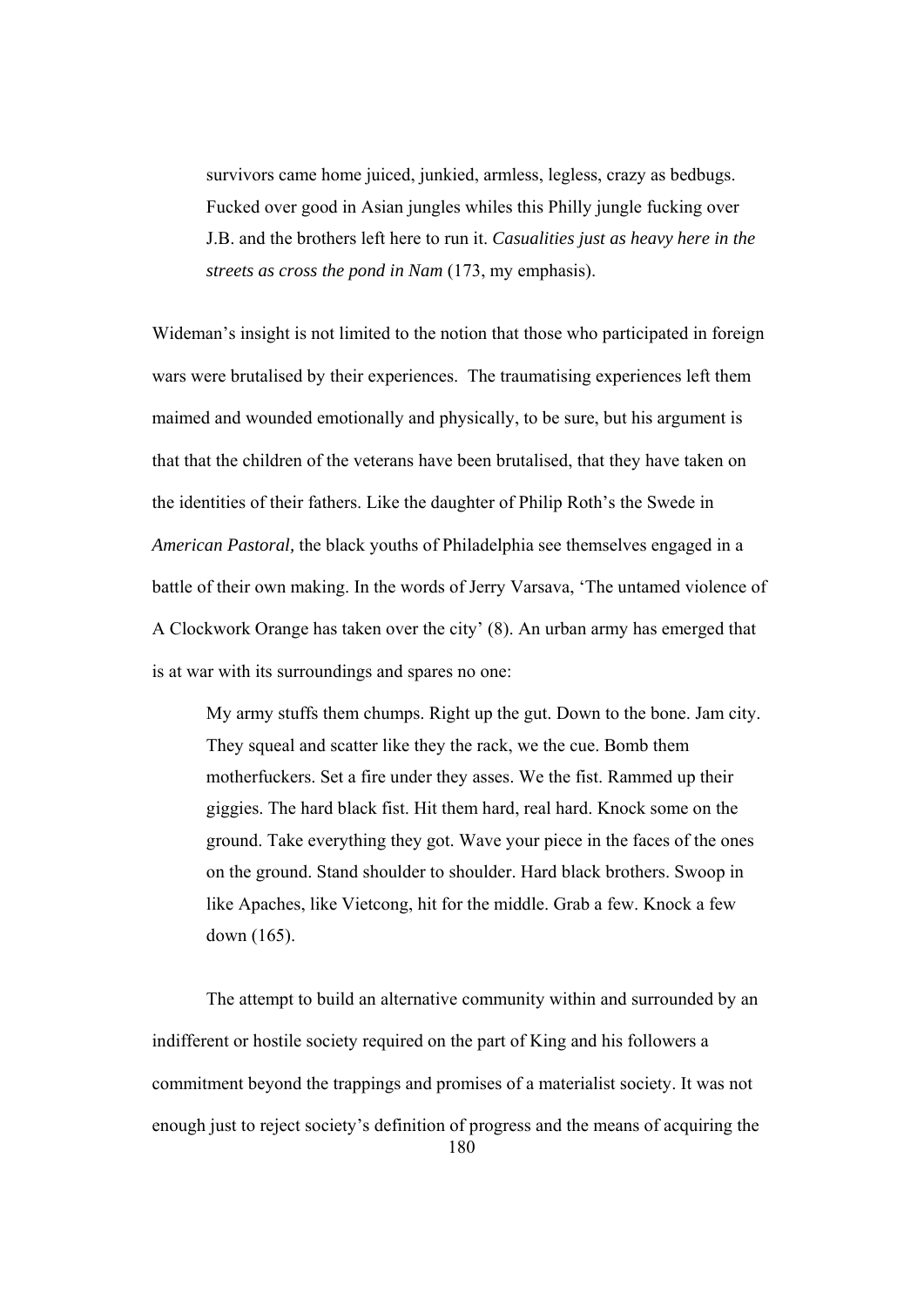rewards of subordinating the self to the 'good life.' King required a total and absolute break from one's own past, as if to suggest that the reward for casting off success was the promise of a new life, a second chance:

…when you went to live with King…he said, give it up, give up that other life and come unto me naked as the day you were born. He meant it too…Oh so happy. Happy it finally came down to this. Nothing to hide no more. Come unto me and leave the world behind. Like a new-born child (18).

 The condemnation of society is total as is King's demand that his followers break with their past. The irony is that one of the central grievances of the community is its sense of having been forgotten. His rage at the conflagration set by the security police literally to smoke out the commune expresses only a part of his sustained anger, chiefly directed at those he feels have forgotten their pasts. Amnesia is part of the American hold on power, as argued by Pinter, from the massacre of native-Americans to the Philadelphia's grand jury's willed forgetfulness shown by their refusal to bring charges against those who bombed the city block where members of MOVE resided:

This Black Camelot and its cracked Liberty Bell burn, lit by the same match ignited two blocks of Osage Avenue. Street named for an Indian tribe. Haunted by Indian ghosts – Schuylkill, Manayunk, Wissahickon, Susquehanna, Moyamensing, Wingohocking, Tioga – the rivers bronzed in memory of their copper, flame-colored bodies, the tinsel of their names gilding the ruined city (159).

The massacre of Native Americans, slavery, police brutality: memories of past genocides play on the mind and animate contemporary urban unrest; the sense of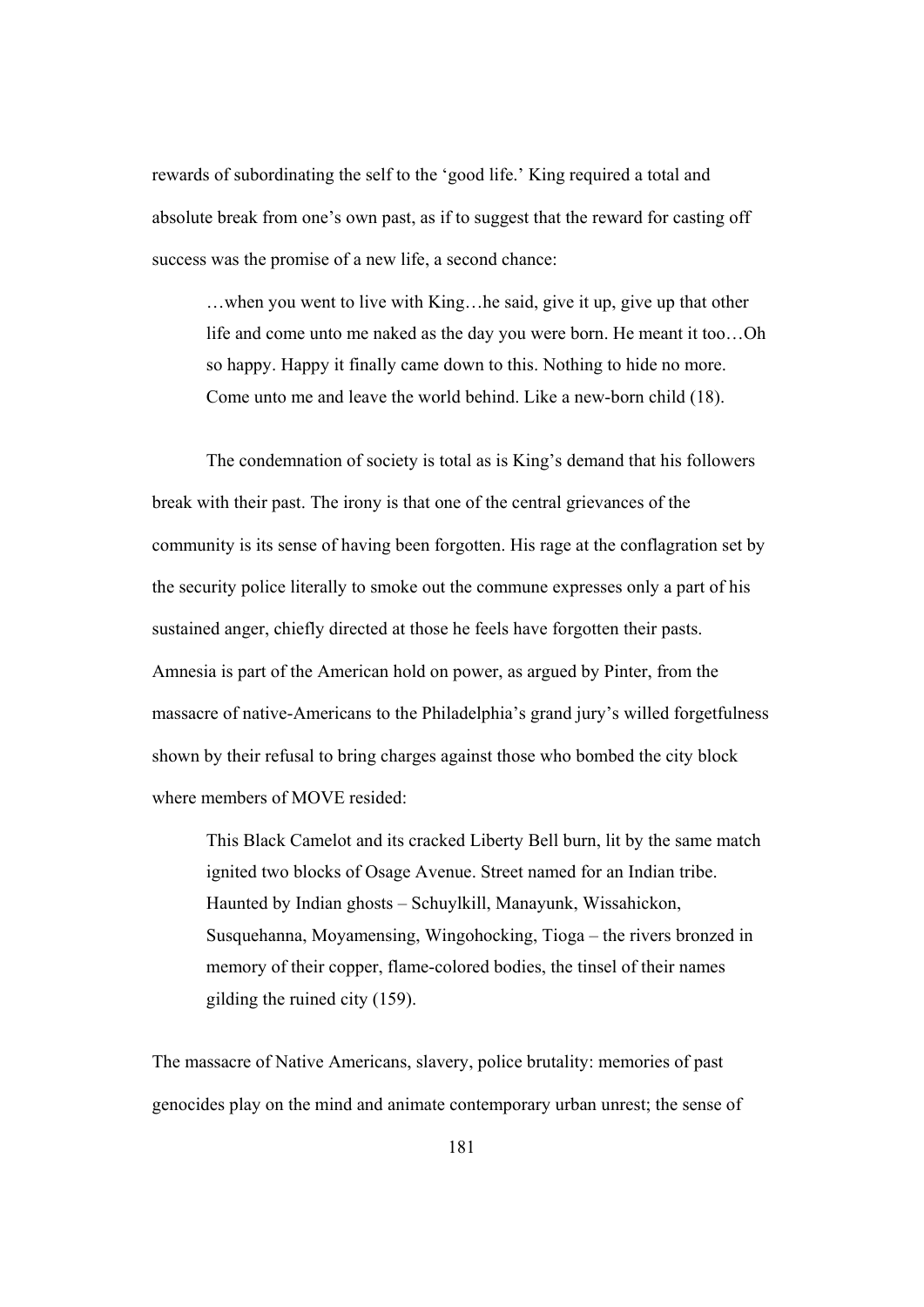continuity is vital to urban unrest. Names of places and incidents of unrest and injustice preoccupy:

Mile after square mile of broken glass littering the countryside. Lebanon Soweto West Bank Belfast San Salvador Kabul Kampuchea. Spin the globe and touch it wherever it stops. You'll get blood on your finger (160).

History and current events merge into a single incident; past and present are barely distinguished.

The purification urge derives from the leader-theoretician's belief that his community exists as a kind of divine remnant whose very existence is in peril. The life urge is activated by a vision of total annihilation awaiting those who stray. Wideman presents the link between the massacres of the American West and the genocidal ambitions of the Third Reich. From his point of view the moment has arisen when the imperial ambitions of the American empire have turned against its own people, while employing the mechanism of destruction employed in the recent past by the Germans.

Wideman's protagonist Cudjoe, the writer who returns to his old neighbourhood to make sense of what had happened, has paranoid delusions about the forces aligned against his community. His fantasies, however, draw from historical precedent:

Cops herd them with cattle prods into the holds of unmarked vans. Black Marias with fake shower heads in their airtight rear compartments, a secret button under the dash. Zyklon B drifts down quietly, casually as the net. Don't know what hit you till you're coughing and gagging and puking and everybody in a funky black stew rolling round on the floor (177).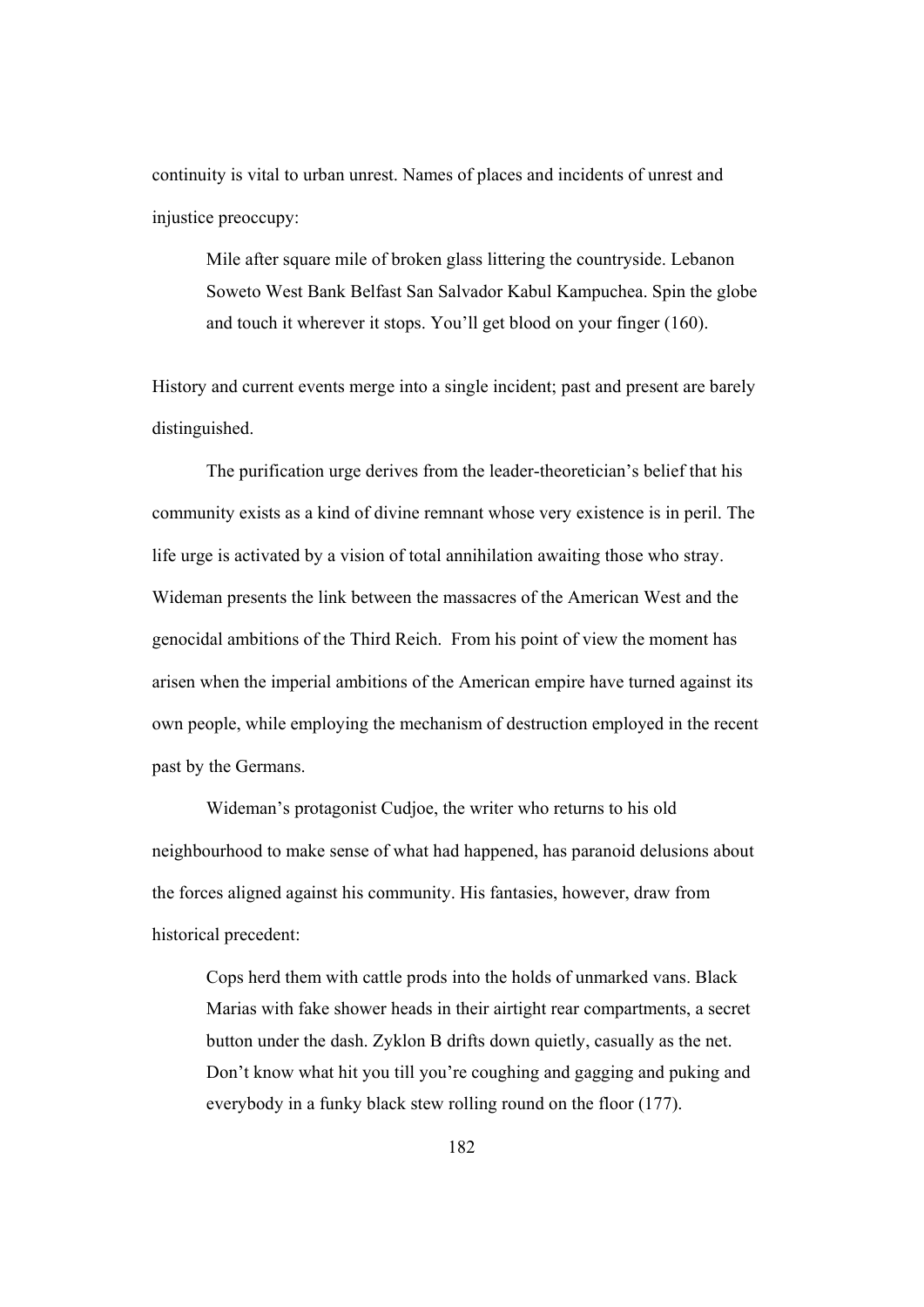The reference to Zyklon B, the gas used in the German extermination camps, maintains a hold on Cudjoe's imagination, as does the image of Nazi storm troopers, despite the fact that a different form of tyranny has taken control of his old neighbourhood on the west side of Philadelphia:

I wouldn't know anything about that, but I'd skin Billy or Karen alive if I caught them hanging around here. Pimpmobiles and dopemobiles. Sell you anything you big enough to ask for. And if I know what they're doing, the cops got to know. You think the police do anything about it? Hell no. Not till one these little white chicks slinking around here ODs and turns up dead, they'll come down on that corner like gangbusters (32).

But the imagery of Nazis is interspersed with images of a more distant past, of a genocide beyond the memory of any of Wideman's city dwellers. Still, they identify with historical victims of genocide. Television, although frequently an intoxicating distraction, frequently offers suggestive images that inform or inspire or frighten:

All she could think of was a frozen river and snow and tepees neat row after neat row. Up on a ridge blue-coated soldiers watch quiet smoke curl from the tent town. Horses snorting and spurs jingle-jangling the blue men gallop down a hill. Toward the snowy riverbank where Indians sleeping peacefully cause they don't know what's dropping out of the sky on their heads. Cannon fire. Snow churned blood red. She thinks of that. The time she'd seen the late movie on TV and babies running naked in the cold, yelling for their mommas, their mommas chased by men with swords on horses, hollering, cutting the women down in the snow (135-136).

183 The identification with past victims of American expansionism formed part of the inner-city ethos, the sensibility of the ghetto, but another part, and an even greater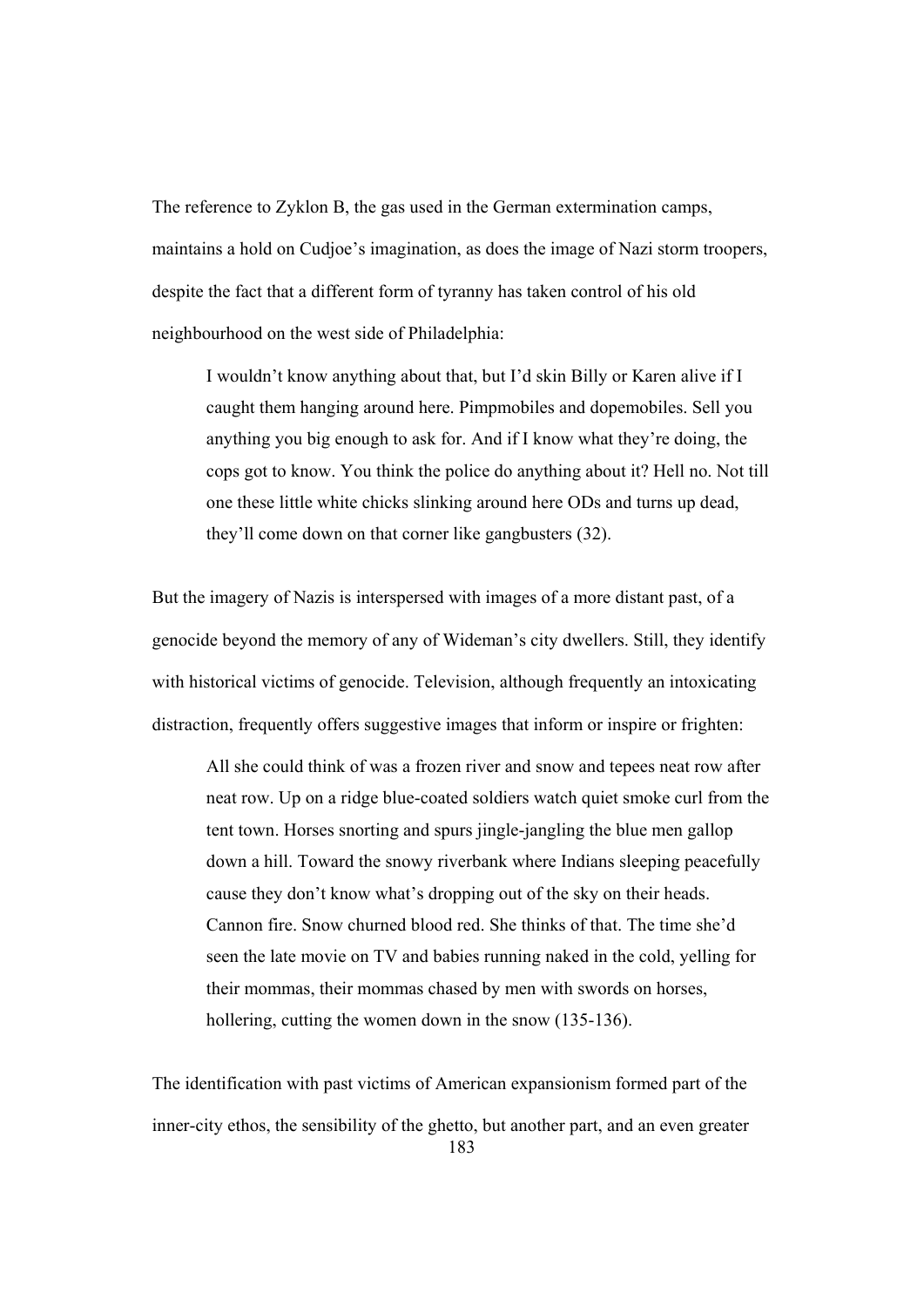part, was the increasing awareness among many that their existence consisted mainly of watching others. They were victims but they were also spectators of their own demise. They were not being attacked, just forgotten.

This new form of power, a tyranny of indifference, although every bit as threatening and perhaps as destructive as the more familiar forms, was to a large degree what King and his followers in the Move organisation were fighting against (Wolin 2004; Neal 2007). Wideman's theory of imperial power rejects the claim that the American empire is to be distinguished from its predecessors, chiefly the British. He seeks to explode the myth of American exceptionalism, whereby American power expanded without conquest and dispossession. Instead, he argues that those dispossessed by its power are the American people themselves.

Neglect has the power to brutalise. The author's descriptions of local and federal power structures and their indifference confirm Hannah Arendt's chilling descriptions of the Nazi state which, she argues, was not to be characterised as one of traditional despotism but of bureaucratic inhumanity: 'And one can debate long and profitably on the rule of Nobody, which is what the political form known as bureaucracy truly is' (*Eichmann* 117).

Their defiance, however, brought upon them a display of old-fashioned force. The utopian impulse, then, must be countered by rationalism, cynicism and, of course, by hostility. The leap of faith asked by King of his followers was countered by a commitment made by the surrounding society to destroy them, obliterate their traces, and finally to kill in its survivors and in its own members the belief that life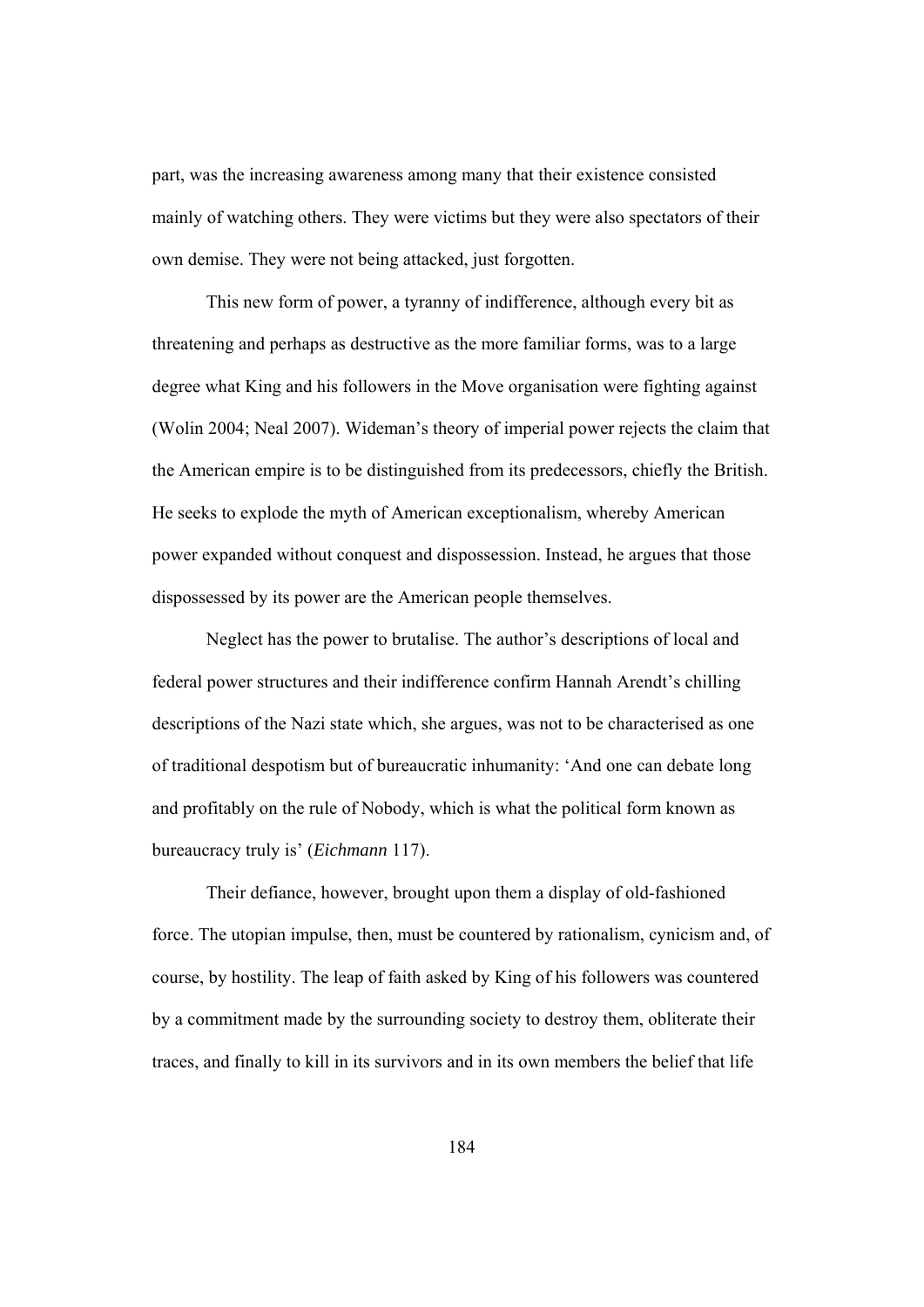can be changed. Wideman describes the police action which ended the social experiment his novel *Philadelphia Fire* sets out to memorialise:

On May 13, 1985, in West Philadelphia, after bullets, water cannon and high explosives had failed to dislodge the occupants of 6221 Osage Avenue, a bomb was dropped from a state police helicopter and exploded atop the besieged row house. In the ensuing fire fifty-three houses were destroyed, 262 people were left homeless. […] Eleven of them, six adults and five children, were killed in the assault that commenced when they refused to obey a police order to leave their home (97).

The remnant King sought to invite into his dream made itself vulnerable to the society it sought to escape. Wideman sees them historically as part of a long line of victims of conformity and powerlessness. His claim is that social misfits incite an urge to punish through exclusion. Deportation, imprisonment and punishment await those whose 'disease' of nonconformity can be externalised or marginalised or just identified, but when that threat becomes too close to be so easily eliminated, then, he suggests, it must be destroyed completely – erased (Mbembe 2006). According to Wideman, the unusual degree of antipathy is saved for those whose memory itself poses a threat.

 The mutually exclusive duality of life and death lies at the heart of the utopian vision. It is also profoundly conservative, in the sense that King and his followers were cutting themselves off from society rather than attempting to change it. For the followers of King it was an inspiring vision; for outsiders it was a threatening denial rather than the inspiration it was intended to be: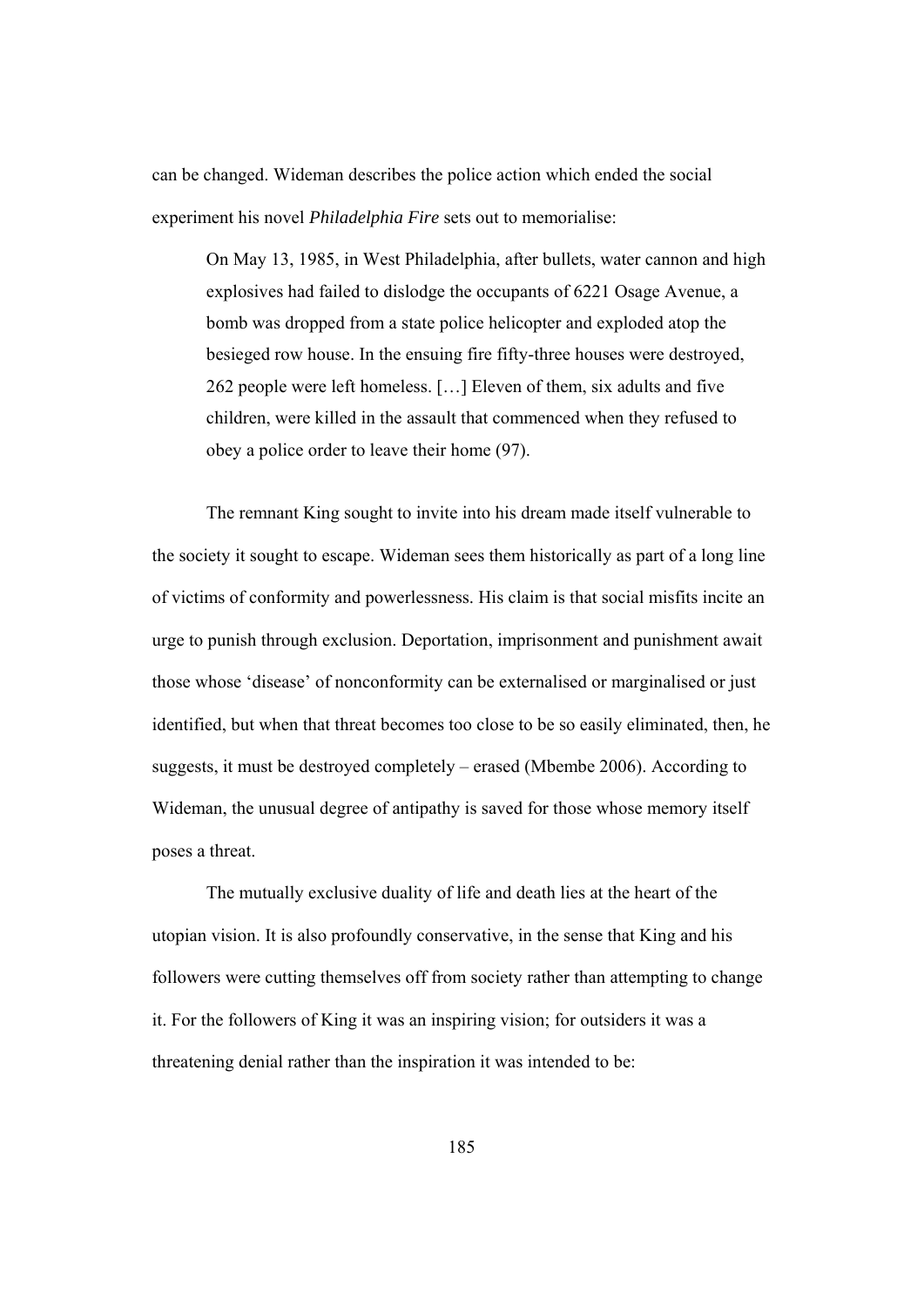Life is good, so we're good. We said that every day. We must protect Life and pass it on so the Tree never dies. Society's system killing everything. Babies. Air. Water. Earth. People's bodies and minds… He taught us to praise Life and be Life (11).

Cynicism works most successfully, the author shows, by destroying the belief that new things can be desired and that one's motivations themselves can be transformed. The abiding ideology of the materialist society is that all ideologies ultimately spring from the same human urge, namely, greed. A negation lies at the heart of the utopian vision:

How you gon convince somebody democracy's good or socialism or communism or King or his nouveau Rousseau or whatever the fuckism, how you gon preach the morality of one system over another system when all anybody concerned about is the goodies the system delivers to their door? (84)

That MOVE's people were obliterated provided proof to Wideman of the political bankruptcy of the perpetrators as well as the spiritual poverty of the community. He focuses on the corruption of the community, for their idleness and their capacity to be satisfied with their own passivity:

She screamed without uttering a sound: don't touch that dial. And in a way I don't. We're in bed. The Sony's ten feet away. I can round first base and scoot into second and slide though a cloud of dust into third without getting my uniform dirty. A city burns on the screen. Any large city. Anywhere in America. CNN. Cable news network. Row houses in flames. Roof lines silhouetted against a dark sky. Something's burning. We watch. Wonder whose turn it is now. Whole city blocks engulfed. It must be happening in another country (100).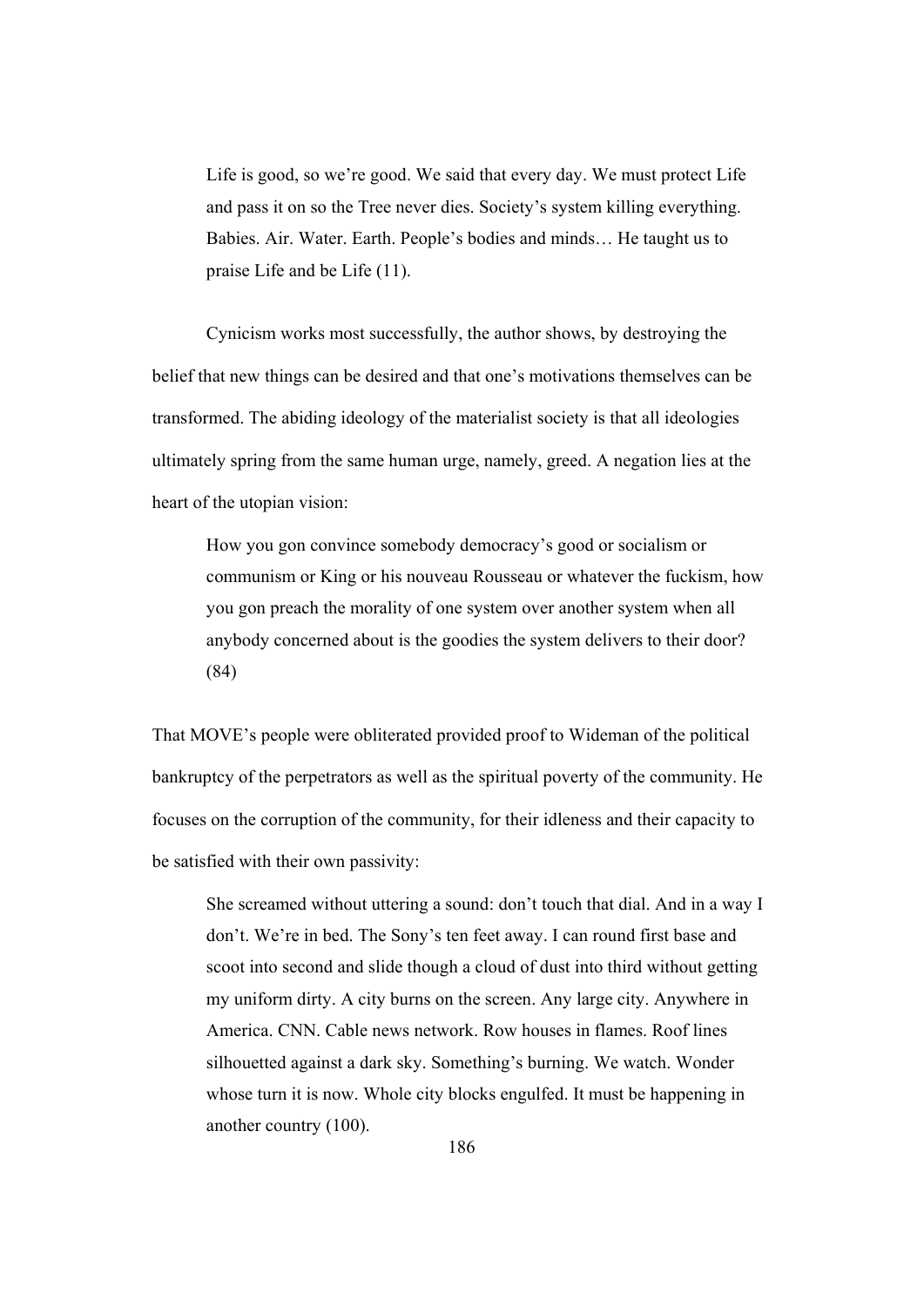But it is not happening in another country. The relationship between the people of Philadelphia and its government is such that it cannot be assumed that the government would give a second thought to destroying a neighborhood if it believed itself threatened. Indeed, what Wideman's protagonist rightly concludes is that the entire city lies vulnerable and helpless before the power of the state. According to Elleke Boehmer (2009), once stripped of any meaningful duties as citizens, that is, once public life has been reduced to shopping, the people are no more than subjects of control, as the colonised, and as such vulnerable to the state's various sanctioned organs of control:

I would like to suggest that in the globalised world terror is a force that has been *incorporated everywhere*. As Walter Benjamin presciently observed: 'The tradition of the oppressed teaches us that the 'state of emergency' in which we live is not the exception but the rule' (145).

What Wideman intuits, Boehmer explicates, confirming Hannah Arendt's crucial insight into the modern totalitarian regime, which from her point of view was not to be understood merely as an historical moment, albeit one uniquely gruesome, but as a potential threat:

There is a well-known fact that Hitler began his mass murders by granting 'mercy deaths' to the 'incurably ill', and that he intended to wind up his extermination programme by doing away with 'genetically damaged' Germans (heart and lung patients). But quite aside from that, it is apparent that this sort of killing can be directed against any given group, that is, that the principle of selection is dependent only upon circumstantial factors. It is quite conceivable that in the automated economy of a not-too-distant future

187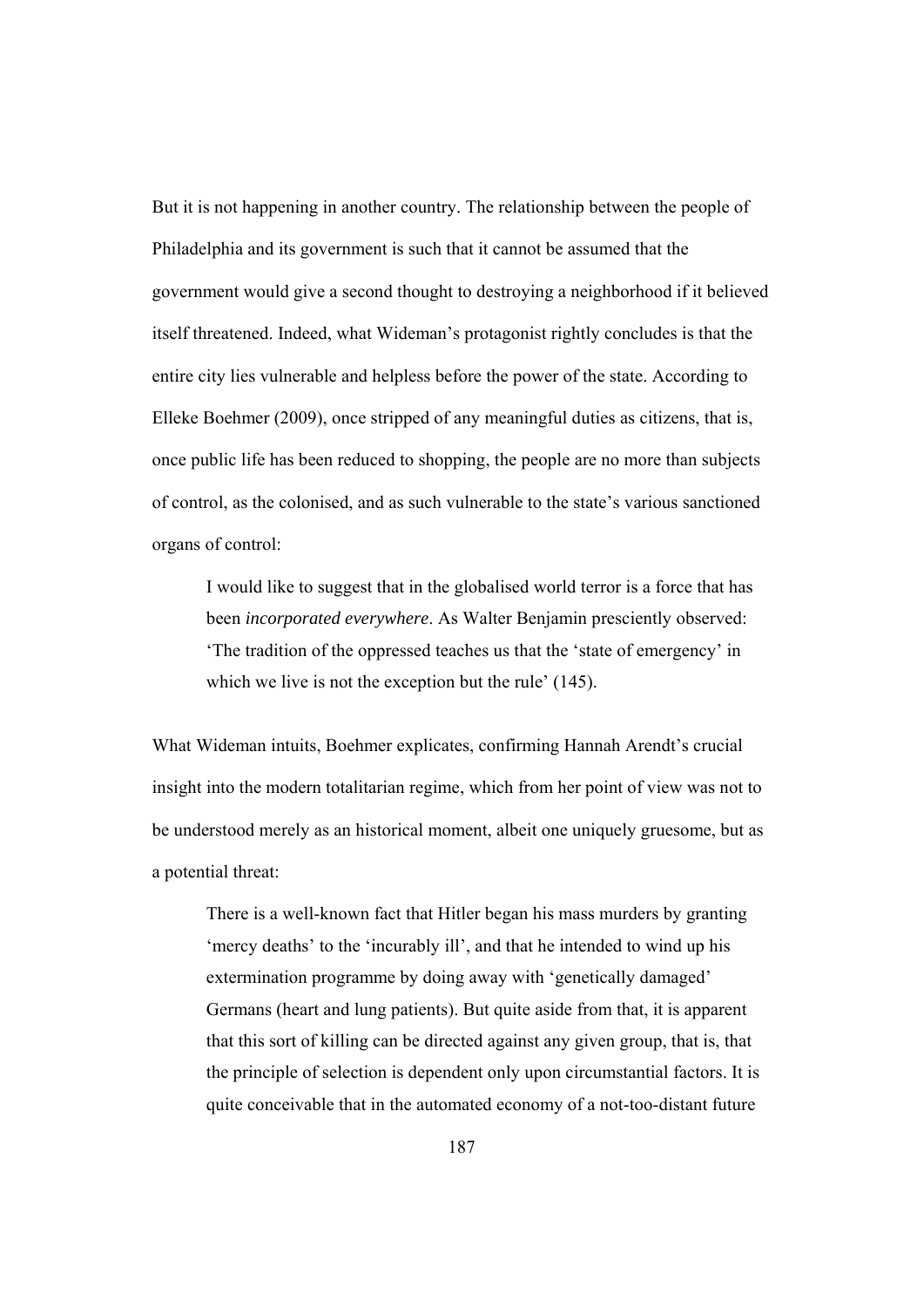men may be tempted to exterminate all those whose intelligence quotient is below a certain level (*Eichman* 116).

The unlikelihood of this specific possibility can be seen, but the point is that such regimes will find their intended victims, their own justifications, and their own means of extermination. This finally is the insight that emerges from the works of Wideman, McCarthy, and DeLillo.

DeLillo is less committed to the explication of the visionary's impulse than he is to the anti-utopian nightmare which surrounds and engulfs an increasingly isolated community. The author shows that the consequence of such destruction has wider implications for our culture than those attributed to mere brutality:

Devastation does not just mean a slow sinking into the sands. Devastation is the high velocity expulsion of Mnemosyne… [D]evastation is the expulsion of memory, the historically weighted spiritual and useful objects which made up the traditions and material culture of western man (177).

This is why remembrance, revision, and regeneration become crucial to preventing the annihilation of culture. The acknowledgement and recording of past events function as a crucial part of a restorative process. The restoration of what has been forgotten is itself a political act.

DeLillo envisions a spiritual desolation set in motion by the destruction of memory itself. *White Noise*, while not functioning as an act of historical recovery, as *Philadelphia Fire* aspires to do*,* nonetheless is concerned with the annihilating forces of contemporary culture. The white noise of which DeLillo speaks consists of the lulling distractions, enhancements, and obsessions that erase memory. DeLillo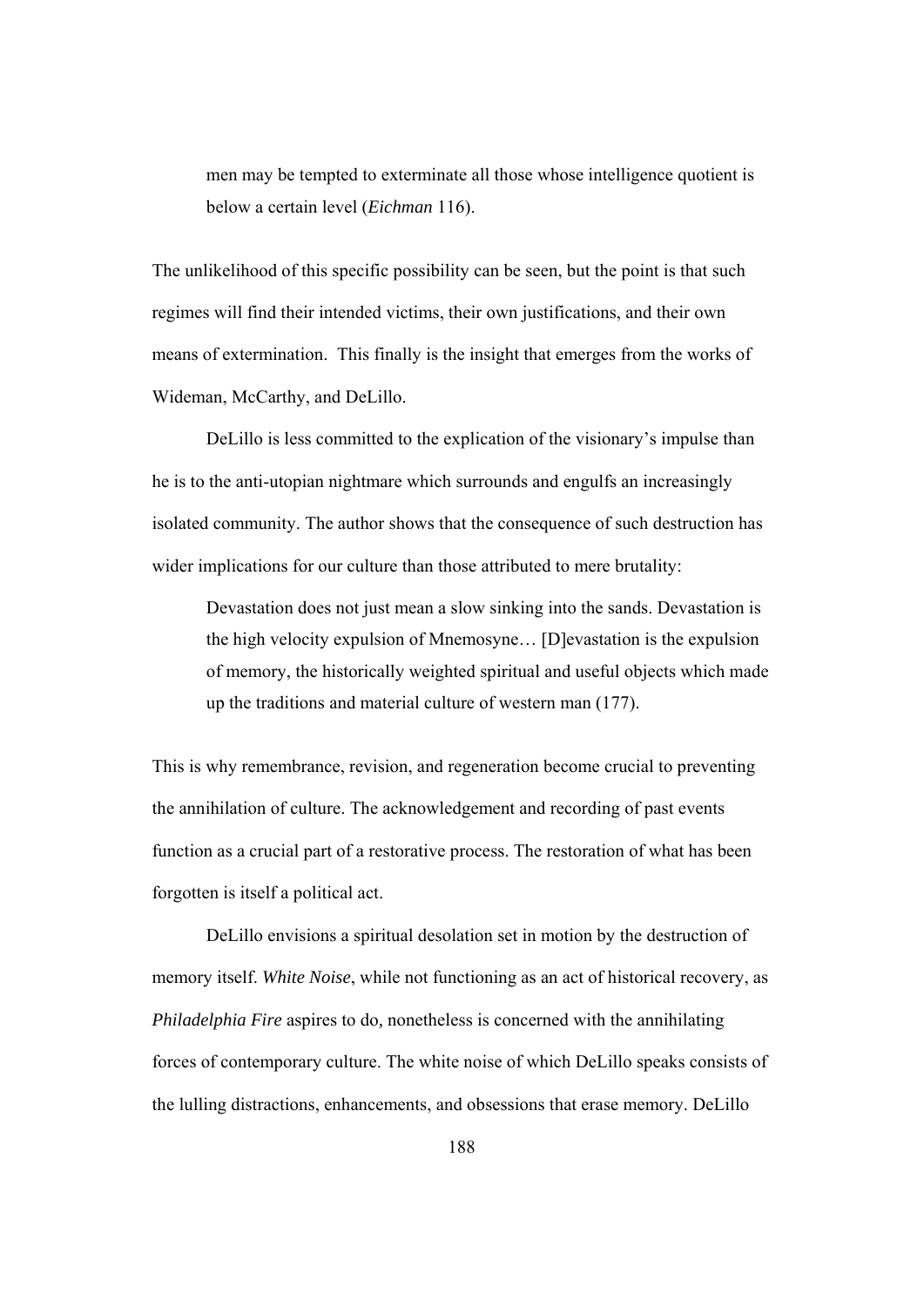fashions a disaster narrative that sets into motion the kind of societal dislocation that mirrors the fragmentation of community that left the Jews of Eastern Europe so vulnerable. The image of fleeing crowds, parents desperately seeking lost children, terrified, once prominent individuals suddenly thrown in with the anonymous mass: this dislocation of the commonplace occasioned by the chemical spill of Nyodene D left people without any sense of being part of any kind of organised society, set adrift not unlike the toxic plume:

It seemed only minutes later that I was surrounded by noise and commotion. I opened my eyes to find Denise pounding on my arms and shoulders. When I say I was awake, she began battering her mother. All around us, people were dressing and packing. The major noise issued from sirens in the ambulances outside. A voice was instructing us through a bullhorn. In the distance heard a clanging bell and then a series of automobile horns, the first of what would become a universal bleat, a herd-panic of terrible wailing proportions as vehicles of all sizes and types tried to reach the parkway in the quickest possible time (156).

Suddenly, as was seen in the slums of Philadelphia where King's followers were fire-bombed, Jack Gladney and his family find themselves on the run. Their plight is described by DeLillo in the following evacuation scene:

It was still dark. A heavy rain fell. Before us lay a scene of panoramic disorder. Cars trapped in mud, cars stalled, cars crawling along the one-lane escape route, cars taking shortcuts through the woods, cars hemmed in by trees, boulders, other cars. Sirens called and faded, horns blared in desperation and protest. There were running men, tents wind-blown into trees, whole families abandoning their vehicles to head on foot for the parkway. From deep in the woods we heard motorcycles revving, voices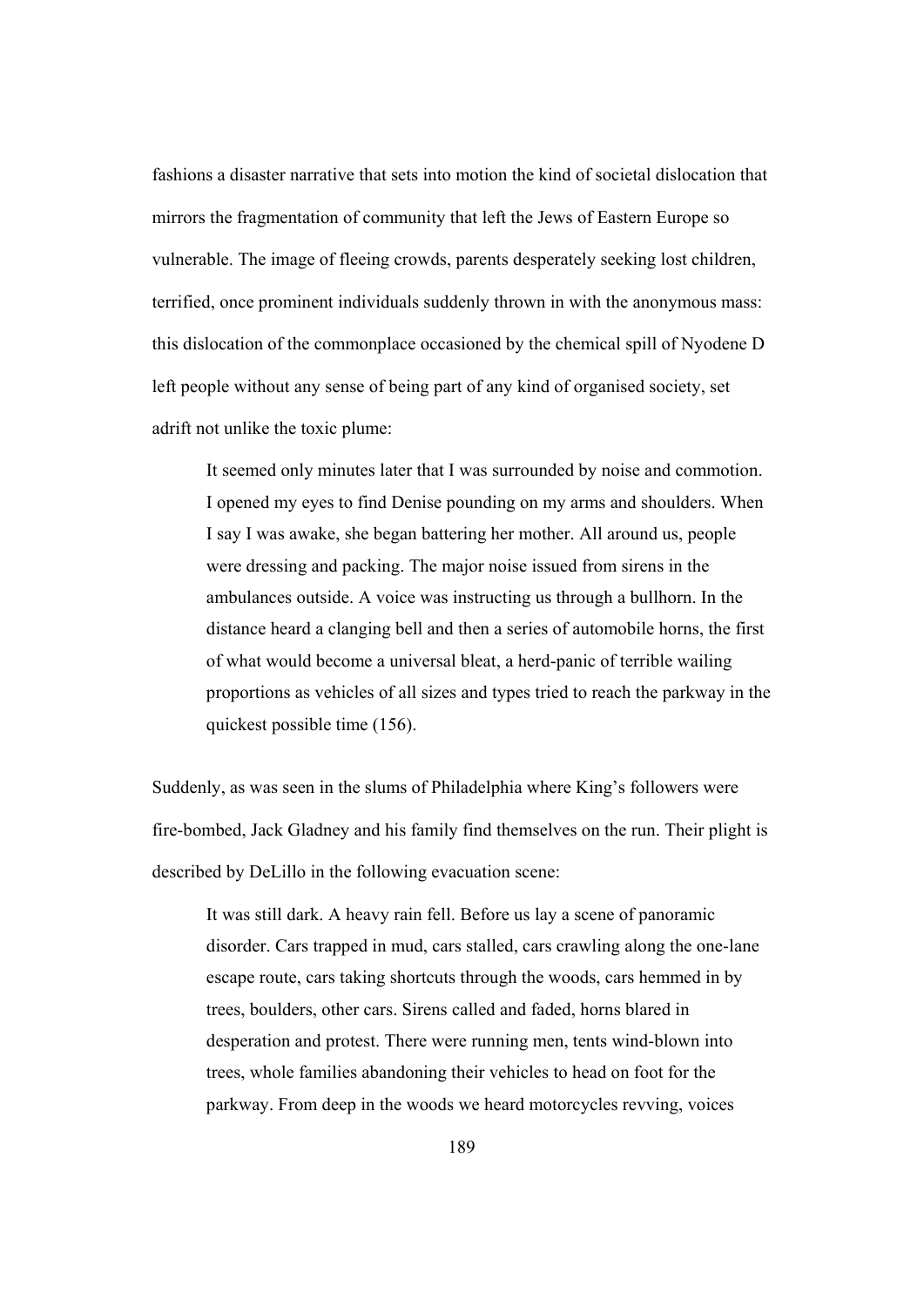raising incoherent cries. It was like the fall of a colonial capital to dedicated rebels (157).

Gladney, a professor of Hitler studies at College-On-The-Hill, finds himself a nobody and, as such, experiences the vulnerability made so terrifyingly part of modern life. He believed that he was invulnerable, protected from the chaos by his social status:

'These things happen to poor people who live in exposed areas. Society is set up in such a way that it's the poor and the uneducated who suffer the main impact of natural and man-made disasters. People in low-lying areas get the floods, people in shanties get the hurricanes and tornadoes. I'm a college professor. Did you ever see a college professor rowing a boat down his own street in one of those TV floods? We live in a neat and pleasant town near a college with a quaint name. These things don't happen in places like Blacksmith' (114).

An expression of DeLillo's satiric gifts is how he makes class consciousness the centre of his intellectual's very being. It is not that Professor Gladney has other things on his mind – he is an absent-minded professor; the geography of privilege is all that he has on his mind:

I'm not just a college professor. I'm the head of a department. I don't see myself fleeing an airborne toxic event. That's for people who live in mobile homes out in the scrubby parts of the country, where the fish hatcheries are (117).

Gladney intuits the connection between the loss of privilege and the threat of annihilation. The erasure of social distinction and the emergence of the mass leads to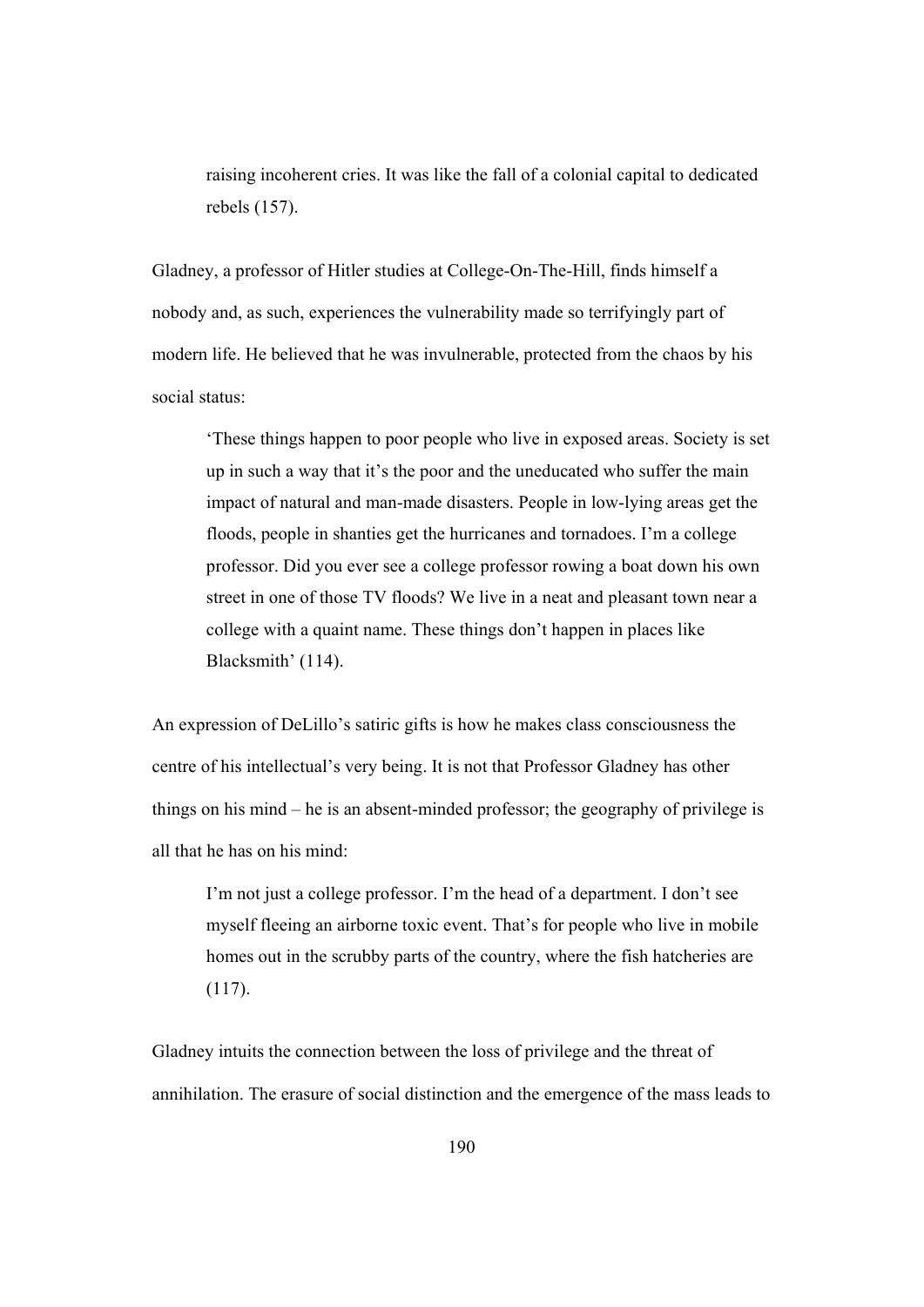the potential for abuse, perhaps trivial at first, but gradually small inconveniences and indignities can develop into humiliations and violence. There is little standing between the mass and the power of the state.

Gladney's family and all the others left stranded and uninformed also experience one of the vital characteristics of being part of the mass: they are utterly helpless. Rather than fearing the brutality of a disciplined, occupying army, DeLillo's characters face chaos. Nobody answers when they call 911. But what DeLillo imagines comes quickly to resemble Cormac McCarthy's prophecy. None of us will escape the total collapse that is coming. The chaos that engulfs the isolated, impotent people resembles totalitarianism as understood by both Wolin and Arendt by its being a crucial part of what gives power to the regime. The tyranny is not familiar; it is a new form of control: 'Its danger,' according to Hannah Arendt, 'is that it threatened to ravage the world as we know it – a world which everywhere seems to have come to an end – before a new beginning rising from this end has had time to assert itself' (476).

The tyranny of neglect extends to all walks of life; it is total (Neal 2007). The postmodern police state is manned by automated telephone services where one is invited to leave a message. This, according to Wolin (2004), is crucial to an understanding of the difference between modern forms of tyranny and that of the Nazis:

The crucial element that sets off inverted totalitarianism from Nazism is that while the latter imposed a regime of mobilization upon its citizenry, inverted totalitarianism works to depoliticise its citizenry, thus paying a left-handed compliment to the prior experience of democratization. Where the Nazis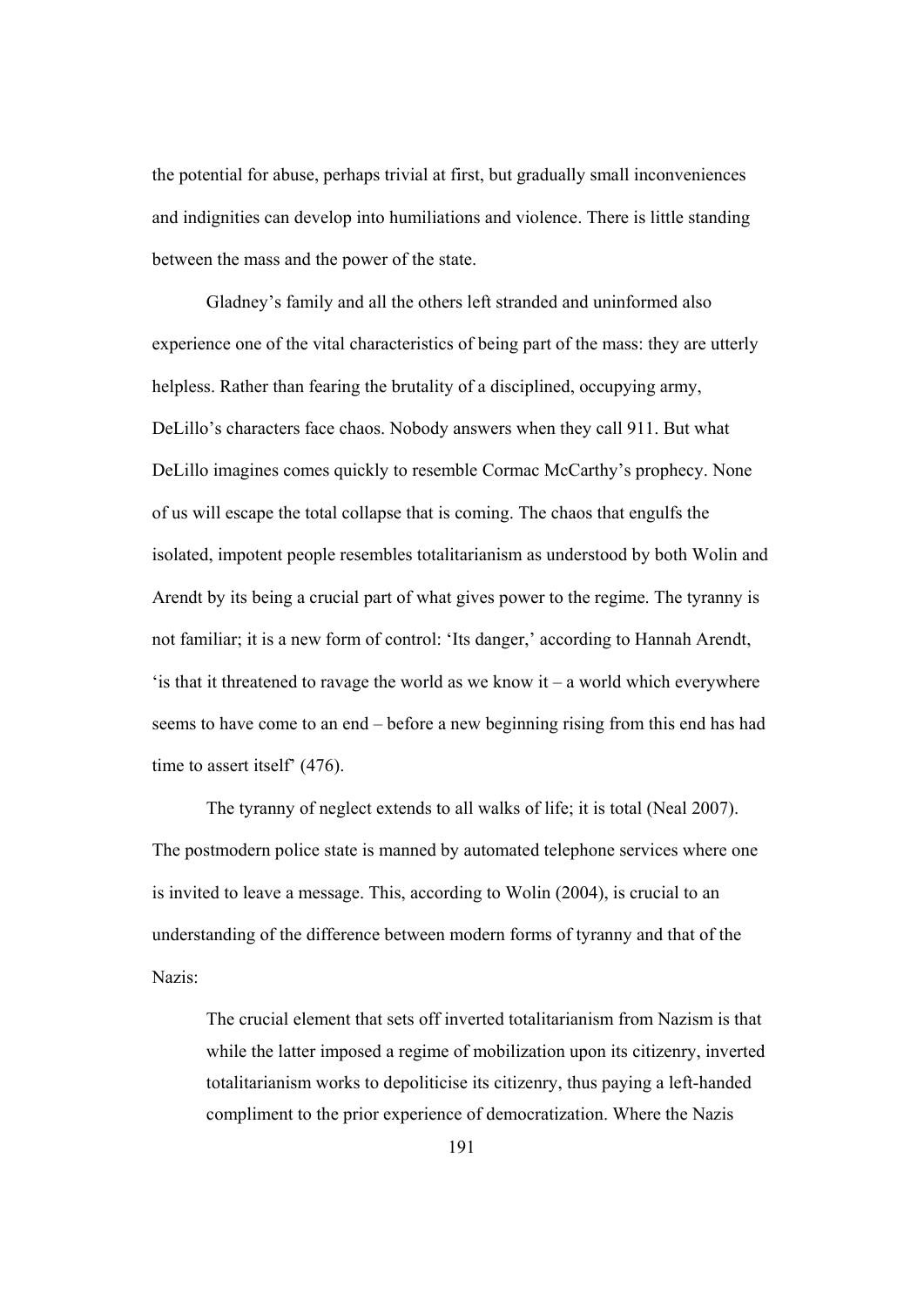strove to give the masses a sense of collective power and confidence, *Kraft durch Freude* (or 'strength through joy'), the inverted regime promotes a sense of weakness, collective futility that culminates in the erosion of the democratic faith, in political apathy and privatization of the self (592).

And, indeed, the ineffective, nonresponsive nature of the modern bureaucratic state, as described here and in the work of DeLillo and Wideman, is by no means unique to the United States. There are surely exceptions, but Mike Davis (2007) sees it as characteristic of governments throughout the developing world. He claims that

the idea of an interventionist state strongly committed to social housing and job development seems either a hallucination or a bad job, because governments long ago abdicated any serious effort to combat slums and redress urban marginality (62).

Wideman is especially alert to the consequences of such neglect. Davis cites the testimony of a Nairobi slum-dweller given to a *Guardian* reporter whose observations echo Wideman's: '"The state does nothing here. It provides no water, no schools, no sanitation, no roads, no hospitals"'(62). While Wideman's Philadelphia has to be said to be better off than Nairobi in regard to many basics, on the subject of inner-city crime and corruption, the two cities, according to Davis, are remarkably similar:

Indeed, the journalist found that residents bought water from private dealers and relied on vigilante groups for security – the police visited only to collect bribes (62).

192 In this connection, *Philadelphia Fire* and *White Noise*, the two novels set in the United States, share a common vision of our collective political passivity and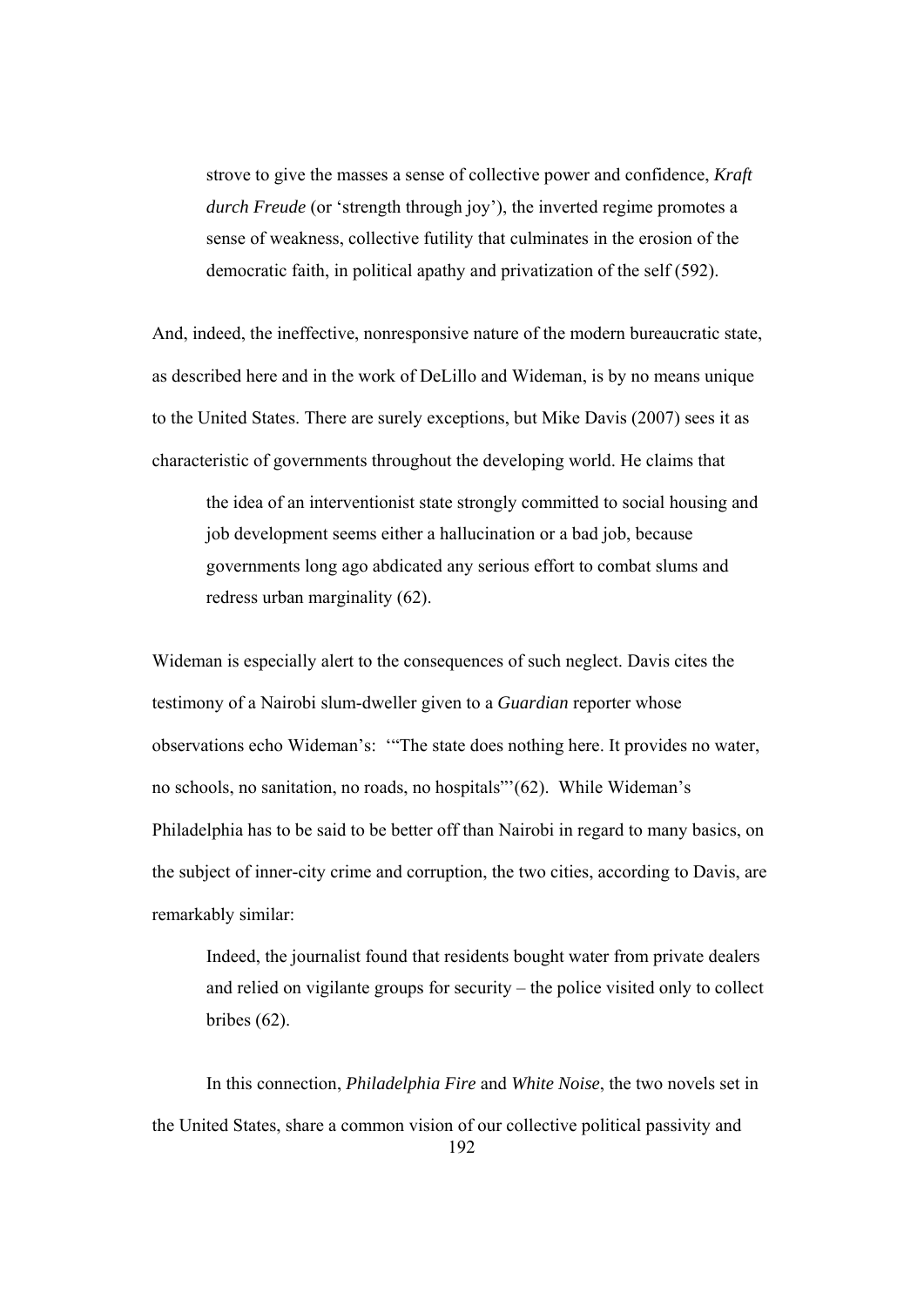isolation. Both authors see the community under threat, both articulate a general spiritual malaise, and both find literal and metaphorical embodiments for one's sense of physical intrusion, dispossession and isolation. They do not see physical annihilation through political action as the threat; instead they imagine a spiritual death. What King's group and the panicky evacuees have in common is the fear of obliteration, of their lives coming to nothing. The link between these novels is their concern for the possibility of human survival in an increasingly dangerous world. In *White Noise* the dual-world theme is drawn less concretely in that there is no utopian remnant experimenting with an alternative life style as in *Philadelphia Fire*, but the choice of a college campus shows how one world survives when set apart from what surrounds it. There is a palpable sense of menace surrounding and encroaching on the parenthetical lives of the students and faculty. Theirs is a world organised for self-sufficiency and designed for self-satisfaction:

The students tend to stick close to campus. There is nothing for them to do in Blacksmith proper, no natural haunt or attraction. They have their own food, movies, music, theatre, sports, conversation, sex (59).

DeLillo fashions a world, however, that takes the shape of a centre encircled by concentric rings of turmoil and menace, all the way to the outer boundary beyond which death awaits.

In such conditions, as Wolin has pointed out, the political inactivity of the consumer society is more easily manipulated. The regime is able to adopt extra-legal measures about what becomes a state permanently in a state of emergency (Neal 2007). Whether it is dealing with an urban police action, or to the ensuing chaos set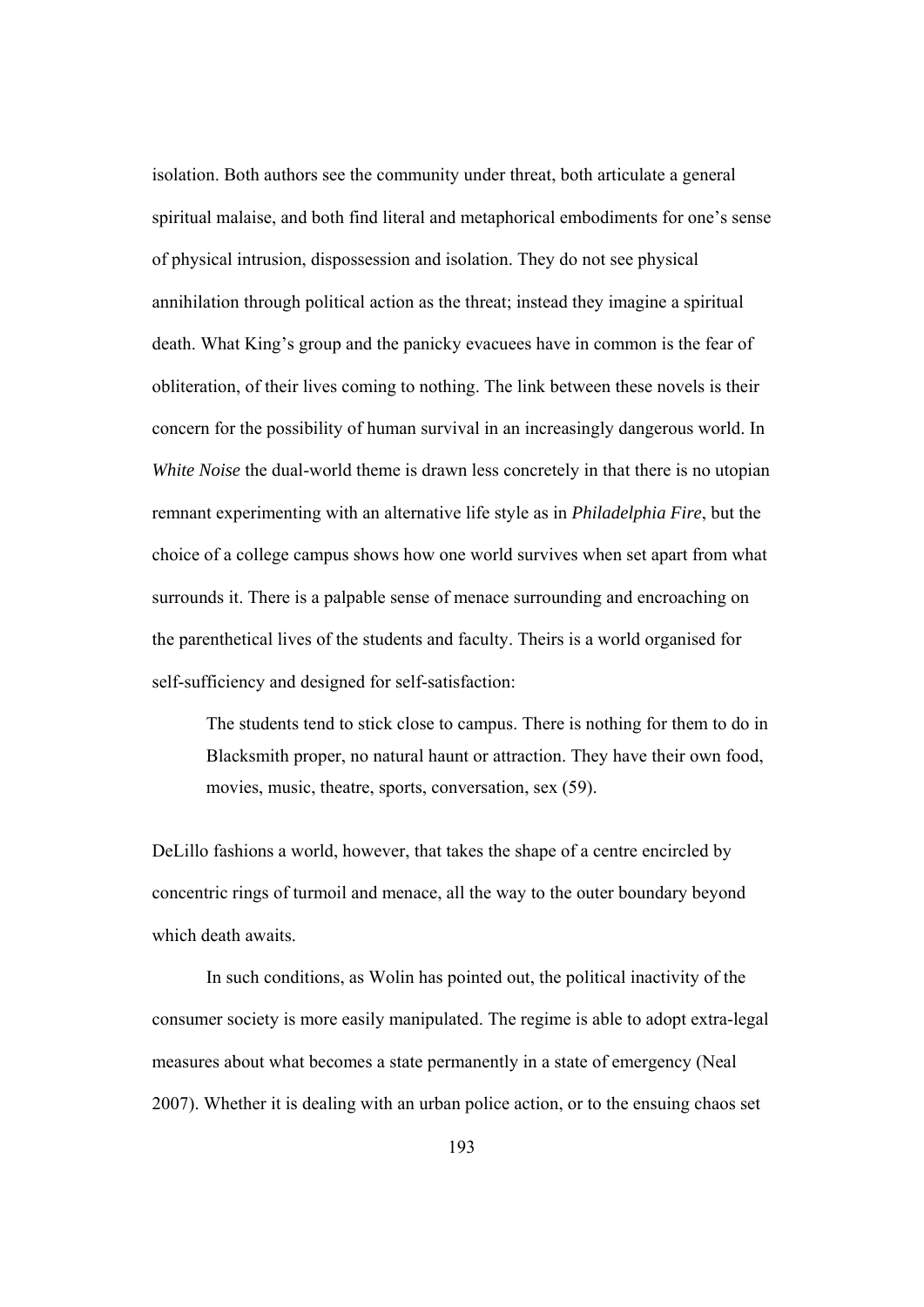in motion by a threatening toxic plume, the government convinces itself that it must be on a permanent footing. In other words, government responds to the world described by Wideman and DeLillo by reshaping itself. Simoes da Silva (2010), in his review of the work of Giorgio Agamben, concisely summarises the main argument of Agamden's analysis of the 'State of Exception' or emergency powers of today's global powers:

'State of Exception,' with its seemingly limitless elasticity, seems almost perversely designed for the very exercise of power as it obtains at present in most parts of the globe. There is considerable irony in this return of the repressed, as it were, insofar as the political processes Agamben identifies here are the very sort once exported by Europe to Algeria, to Cape Verde or Madagascar (Simoes da Silva 8).

It is a view of life that the author of *Politics and Vision* argues is manufactured by a form of government that believes itself in the post-911 era strengthened by a fearful populace:

A government controlled, color-coded climate of fear existing side by side with officially sanctioned consumer hedonism appears paradoxical, but the reality is that a nervous subject has displaced the citizen (593).

Michael Hardt and Antonio Negri (2006) take up Agamben's notion of the 'state of exception', seeing it as essential to the modern state's sense of itself, as part of its legitimacy. They tie their concept of the new imperialism, as do other writers such as Harold Pinter (2005) and Noam Chomsky (2008), to the United States:

 Today it is increasingly difficult for the ideologues of the United States to name a single, unified enemy; rather there seem to be minor and elusive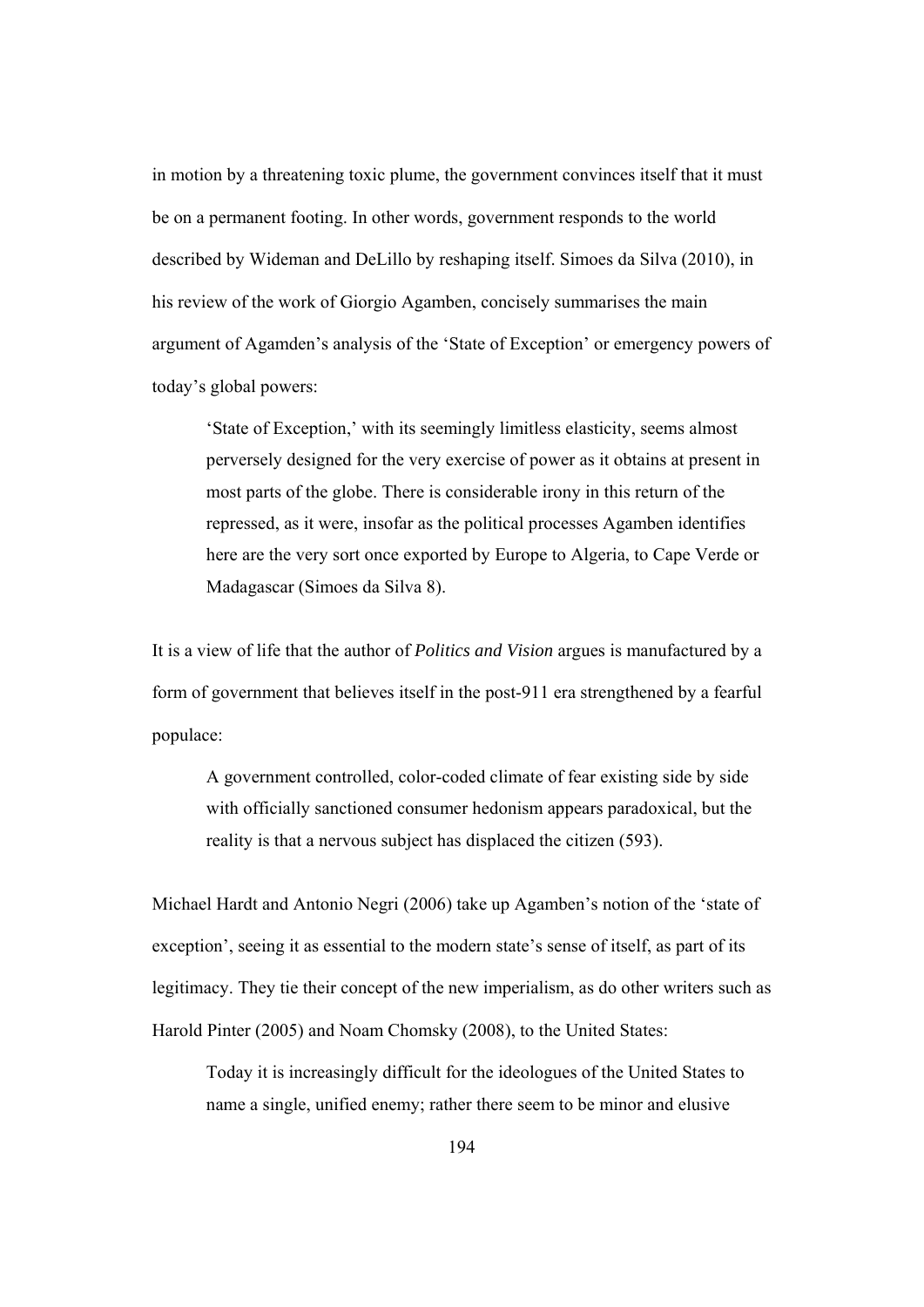enemies everywhere. The end of the crisis of modernity has given rise to a proliferation of minor and indefinite crises, or, as we prefer to an omni-crisis (2006: 482).

 At the centre lies the family – if we can believe Murray – whose relation to the world parallels that of the college campus, a metaphorical family, and what it stands apart from:

[W]e are fragile creatures surrounded by a world of hostile facts. Facts threaten our happiness and security… The family process works toward sealing off the where objective reality is most likely to be misrepresented (82).

Wolin and Agamben find in the contemporary political state what Edward Said locates in key modernists at the beginning of the century. There is in the postmodern political order a powerlessness and paralysis that can be traced back to the early twentieth century. In Said's essay on modernists, such as Conrad, Proust and James Joyce, he (2000) argues that in the works of these authors:

Alterity and difference are systematically associated with strangers, who, whether women, natives, or sexual eccentrics, erupt into vision, there to challenge and resist settled metropolitan histories, forms, modes of thought. To this challenge modernism responded with the formal irony of a culture unable to say yes, we should give up control, or no, we shall hold on regardless: a self-conscious contemplative passivity forms itself, as George Lukács noted perspicaciously, into paralyzed gestures of aestheticised powerlessness (313).

195 Passive acknowledgement may not develop into recognition, identification or engagement. Said is right when he argues that there is a link between a culture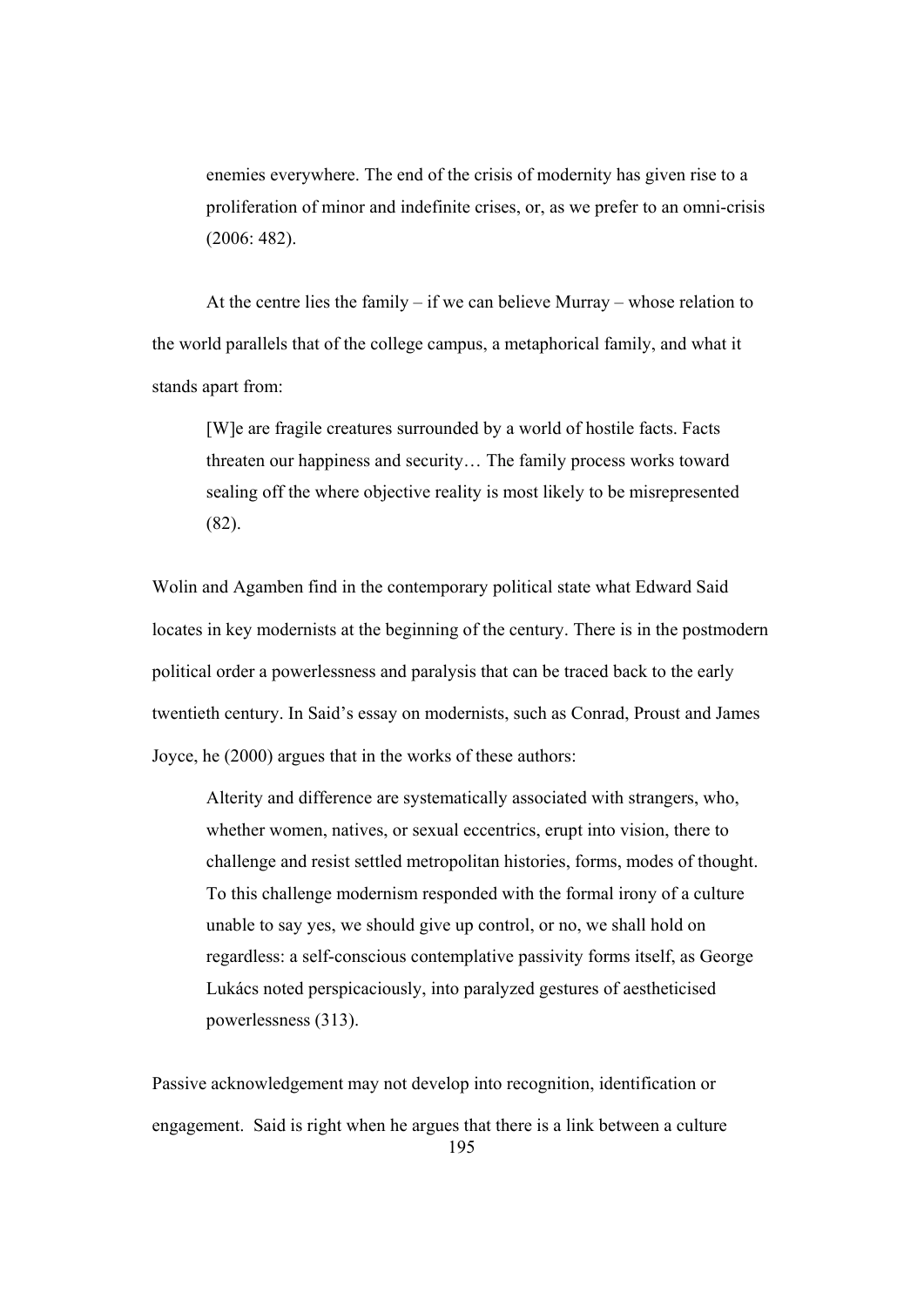'unable to say yes' and a crippling form of passivity that leads to political indifference and neglect. There is a political consequence of such a culture's inability to move beyond ironic distance.

The factual and the fantastic become a blur where the inner world is separated from what is seen as outside. There is the self and the family which taken as a single unit closes in on itself to watch the world rather than negotiating a truce, as it were, or engaging in its improvement. The world exists merely as a spectacle:

For most people there are only two places in the world. Where they live and their TV set. If a thing happens on television, we have every night to find it fascinating, whatever it is (66).

The vision which haunts this narrative arises out of the author's effort to find a connection between the way we live and the fact of death. The concentric circles function as a kind of distraction from the essential dialogue between man and his inevitable fate. But the inability to assimilate mortality affects what little life we have, with the result that we live stunted lives, neurotic, frightened, partial lives that come to resemble the death-world. It is this central reality of the modernist vision that intersects with that of the postcolonial (Boehmer 2005).

This is in substance Wideman's conclusion, too, from his contact with the survivors of MOVE and those who remember King's vision. DeLillo gives this prophetic power of seeing to Murray Suskind, professor of popular culture, whose occasionally authoritative voice often speaks for the author. Boehmer (2009) shows how Mbembe's conception of a 'necropolis' comes close to describing the world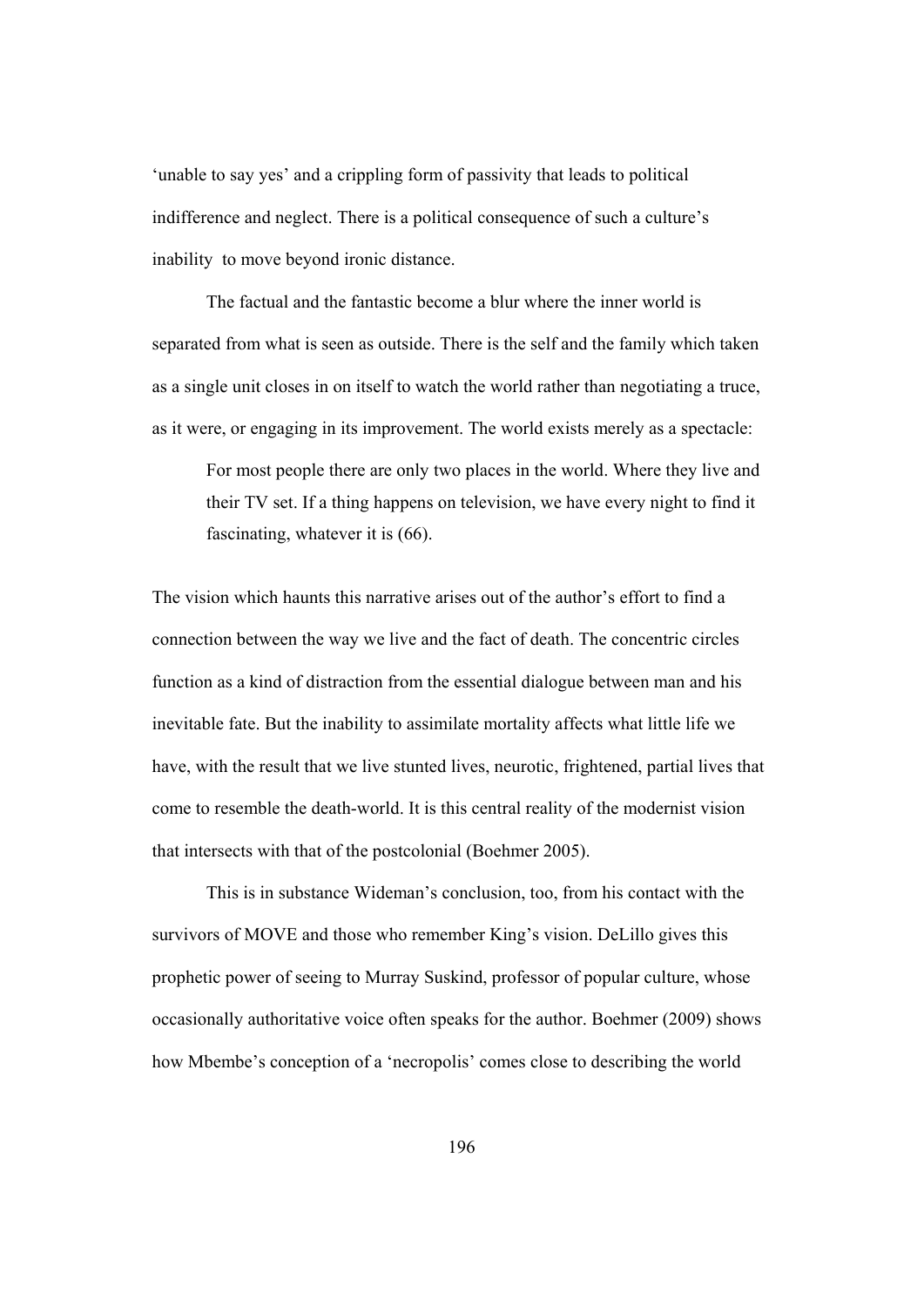Wideman's and DeLillo's characters inhabit. The American people have become colonised by their own government:

Terror according to this logic can be defined, in terms taken from Achille Mbembe's exposition of the necropolitical , as a politics exercised through the imposition of death and near-death. For Mbembe, whose work in this respect is interestingly informed by Franz Fanon's concept of colonial violence, imperial and post-imperial sovereignty depends on the right to kill or, more precisely, to hold the subject in a state of continual confrontation with death: 'the colony represents the site where sovereignty consists fundamentally in the exercise of a power outside the law…and where 'peace' is more likely to take on the face of a 'war without end'' (145).

In such a world, we become Comanches or Jews. Extinction discourse is turned upon itself.

DeLillo wants to draw a kind of parallel between the television watching public in the United States and the Nuremburg crowds of the Third Reich by locating within the centre of his quiet campus town a Hitler studies program and by linking it with the broader fascination of Hitler to our society at large. By positing the notion that advanced societies possess weakened family units, Murray implicitly characterises our modern society as one of atomised individuals whose knowledge of the world is undermined by loneliness. Alone, we attend to the rituals of community by viewing television, 'where the outer torment lurks, causing fears and secret desires....' These rituals can be reduced, metaphysically, to a depiction of the death-world, which was the raison d'etre of the Nazi assemblies:

Many of those crowds were assembled in the name of death. They were there to attend tributes to the dead… Crowds came to form a shield against their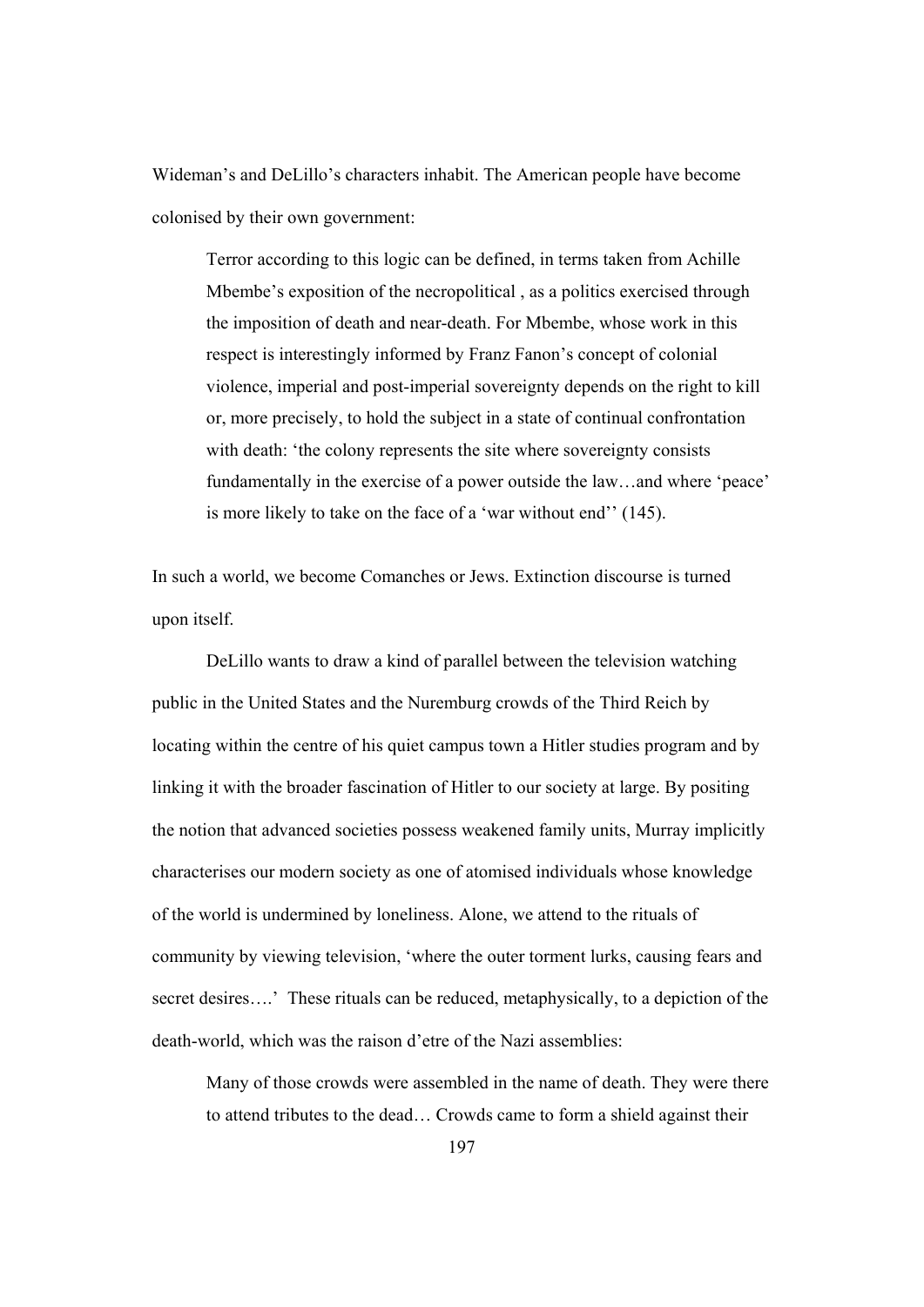own dying. To become a crowd is to keep out death. To break off from the crowd is to risk death as an individual, to face dying alone (73).

In this connection, it is understandable that DeLillo would see the modern American shopping mall as a mausoleum. People find it as difficult to resist commodification as they do consumerism. The mall is the one place people feel safe, virtually guaranteed to enjoy their loneliness among strangers. It is, according to him, the closest thing to attending one's own funeral.

The symbolic connection, ironically made, between television and Hitler parallels the earlier link between shopping and death. Consumption is made to serve as a confirmation of life in a one-dimensional society, de-politicised and apathetic, except when it comes to shopping. DeLillo through Murray subverts this ideology through parody and irony, but the critique emerges, namely, that our denial of death imperils our lives. DeLillo's vision springs precisely from that sense of life as a construct of perception, hence the double meaning of the world 'seeing' itself, whereby a life depicted by television impedes vital contact. When 'THE MOST PHOTOGRAPHED BARN IN AMERICA' becomes an icon or an image more than a reality, its existence as an artifact irrevocably denies its viewer the experience of seeing it for the first time. As Murray says, 'We've agreed to be part of a collective perception.' But the implication is made that life itself is lost when we see, as it were, the signs on television before we 'see' our own lives. Television, then, exists as a kind of obituary or a cemetery for our having lived our lives watching how other people would live if they were us.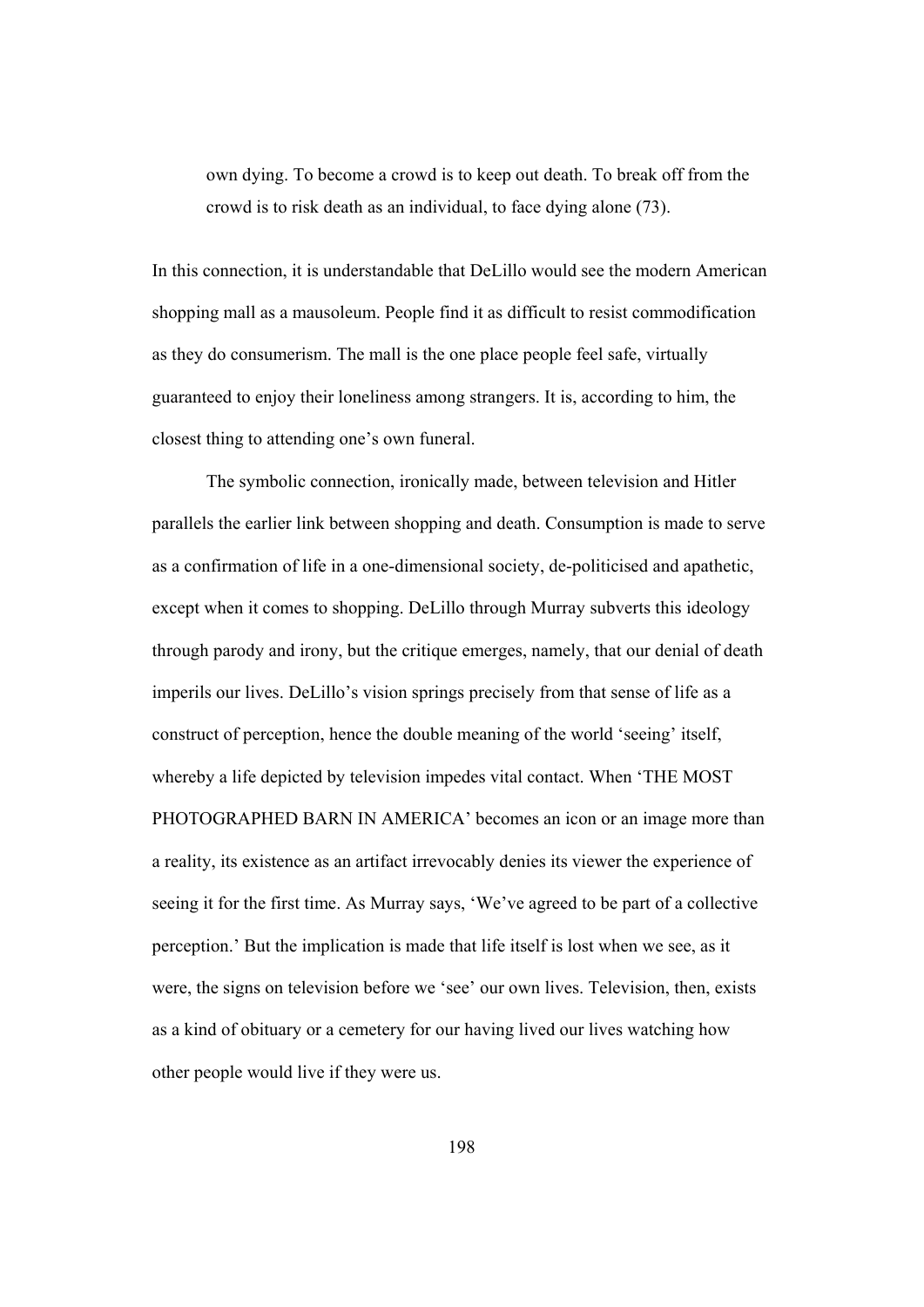Wideman and DeLillo chose America as the setting for their narratives and in doing so found the greatest threat to their disparate quests to be a life drained of meaning. DeLillo follows Wideman in depicting an urban nightmare that slowly infiltrates and corrupts. One lives besieged, cut off, isolated in fear or in rage. As in Cormac McCarthy's vision of survival in a post-apocalyptic world, there is little made of the possibility of revival, rehabilitation, or regeneration. As has been seen, these versions of the apocalypse revive extinction theory's premise that a given culture has seen its best days and has entered the final stage of dissolution. Revival contradicts the premise of extinction. It is antithetical to the postcolonial impulse to reinstate or regenerate.

In this chapter, I have proposed that patterns of oppression identified earlier as belonging to imperialist powers can be found in contemporary America. The three writers analysed here place their narratives in the broader context of the dissolution of civic order in contemporary American society. These authors consider issues of gender, class, and race, which is of central concern to Wideman, but in fact the broader issue of the powerlessness and the citizen's loss of control is taken up with vigour. I have tried to bolster and particularise that political interpretation by embedding it in a context of the modern state as it has transformed itself. I also hope to have clarified the odd dynamic of political overreach, oppression and political neglect. As this synopsis indicates, the chapter also participates in my effort to consider issues of responsibility and accountability in the context of the emerging social mass.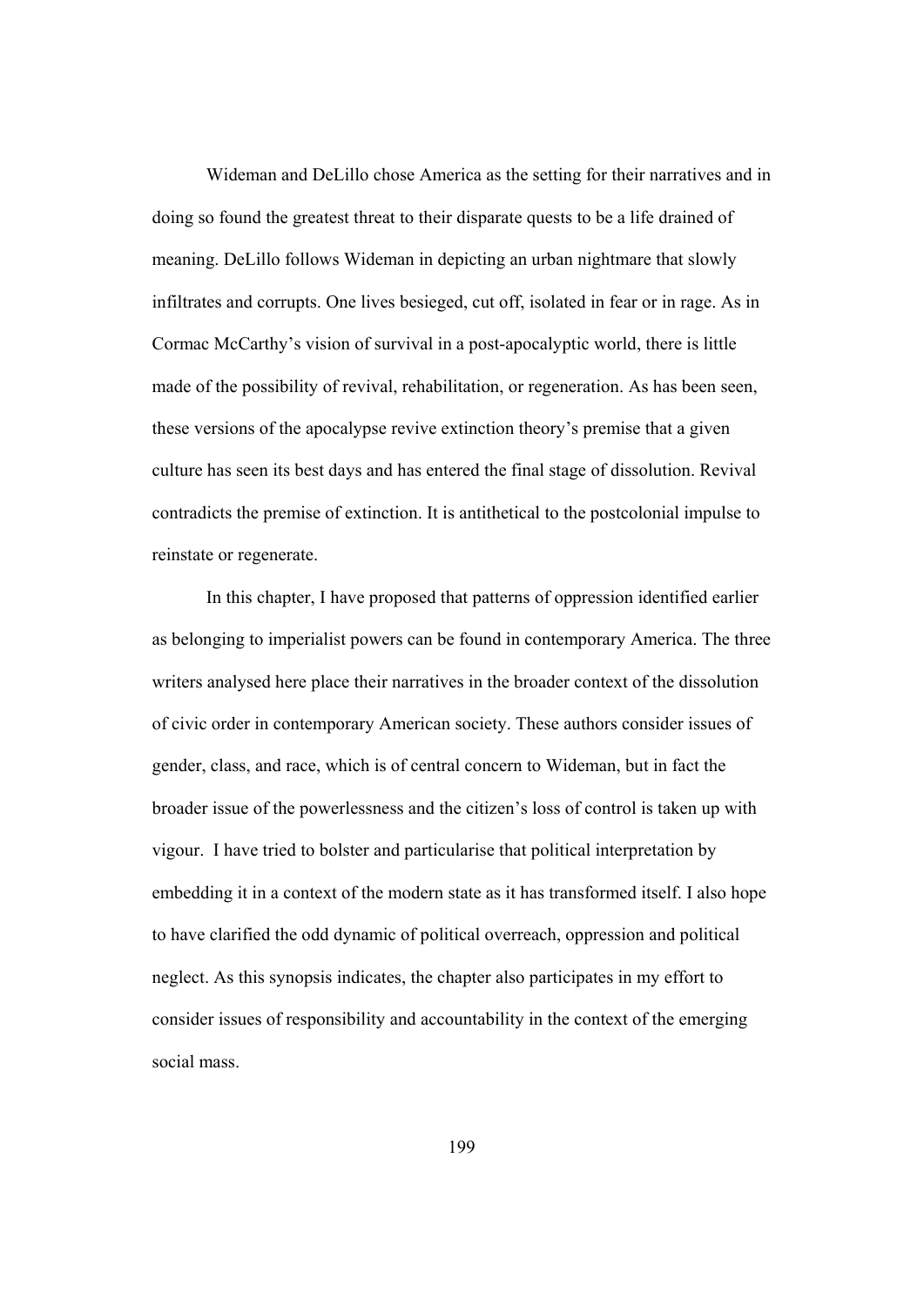Theorists such as Sheldon Wolin, Hannah Arendt, Elleke Boehmer and Mbembe have been used to make my case for understanding American imperialism and its domestic ramifications in the context of 20th century totalitarianism. The rise of state lawlessness is of central concern to Agamben. The three key novels under analysis participate in and contribute to an unmasking of American claims of innocence. The issue of accountability relates to American myths of equality and denials of imperial intent. An unmasking of purported innocence plays a part in the narrative intent of these works by Wideman, DeLillo, and McCarthy. These authors themselves make connections between the past and present in an attempt to understand better America's emerging and until recently unchallenged hegemony.

What I do hope to have formulated freshly, however, is the unique relationship each writer develops between the politics of race and class and that of imperialism. The three key writers studied in this chapter – Wideman, DeLillo and McCarthy – represent a spectrum of ideological strategies rather than a unified outlook. Stark as these writers' differences on imperialism may have been, their efforts to revise understanding of domestic conflicts in the context of American expansion of power deserve attention. All three writers address the ways personal and cultural dissolution can be traced to America's political liabilities, its expansionism, and its corruption. Their writings contribute to our understanding of the relationship between cultural hegemony and cultural debasement.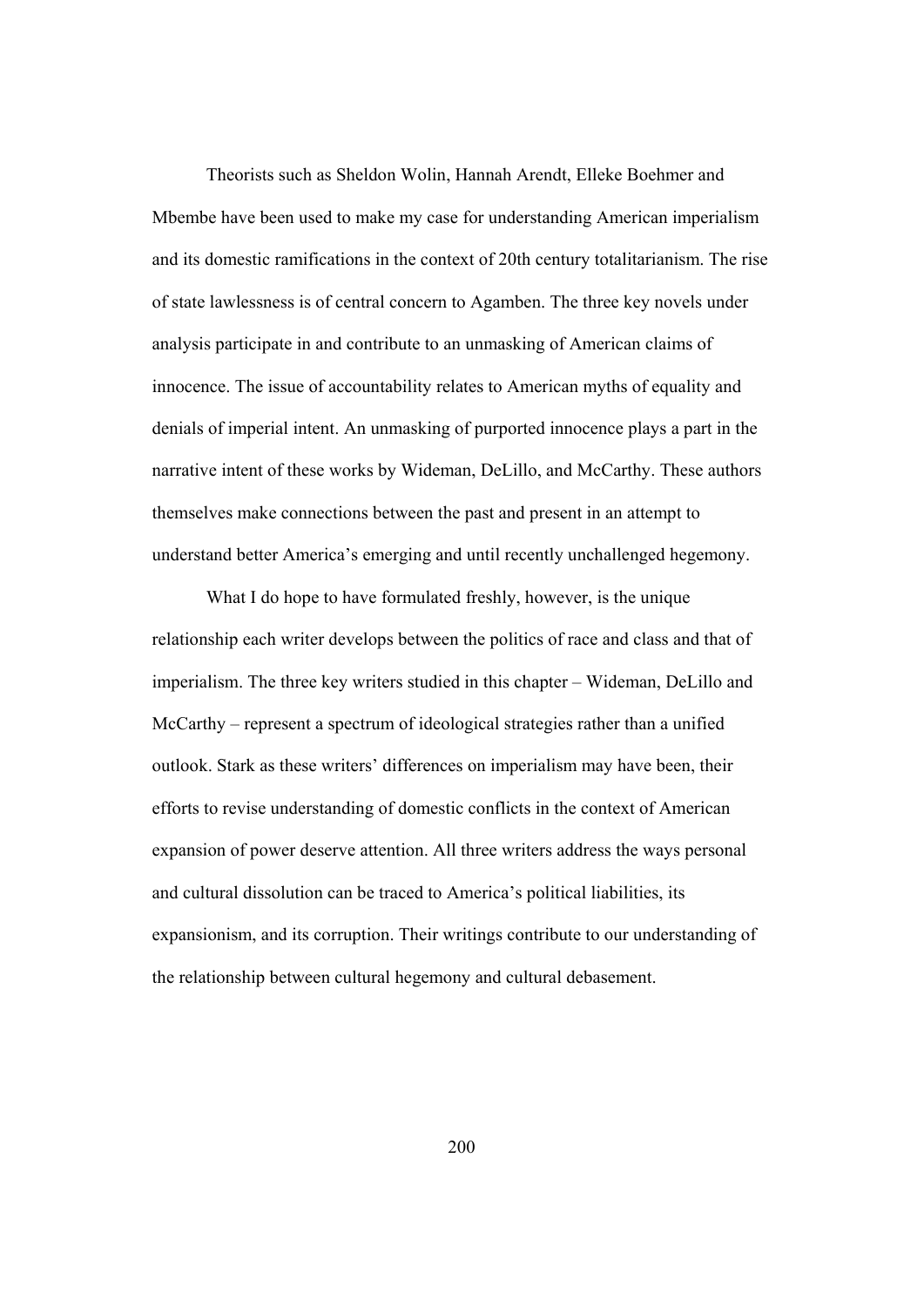## **Chapter 5: Postcolonial Regeneration**

It was urgently necessary to strengthen the link, the bond, by restoring selected individuals to suitable ways of life, thus regenerating and vitalizing areas, cultures, or cities (109)

Doris Lessing, *Canopus in Argos: Archives*

It is through the effort to recapture the self and to scrutinise the self, it is through the lasting tension of their freedom that men will be able to create the ideal conditions of existence for a human world (231).

--- Franz Fanon, *Black Skin, White Masks* 

The postmodern authors in the previous chapter present the global structure as both a threat and something threatened. Their depictions negate reconstruction; their premise is that the human project's disrepair presents a challenge beyond reckoning. They may, of course, be right. Another reading, however, presents itself in the project known as the postcolonial. Principal authors dedicated to this project recognise the destructive forces at work but put forward as their perspective a radical hope. It is the contention of this author that postcoloniality has as its central identifying characteristic a belief in hope.

The radical fears of the postmodernists are overcome through trials of communication. The postcolonial impulse believes in healing through dialogue, although its premise is that misunderstandings have been wounding. The scope of disillusionment is formidable and acknowledged. This is the starting point. Unlike the apocalyptic authors who prophesy doom, postcolonial authors, such as Gordimer and Coetzee, take as their starting point the idea that the apocalypse has already occurred. The destruction is not coming but has passed. We are in a period of repair. In *The Location of Culture* Homi Bhabha reiterates this point: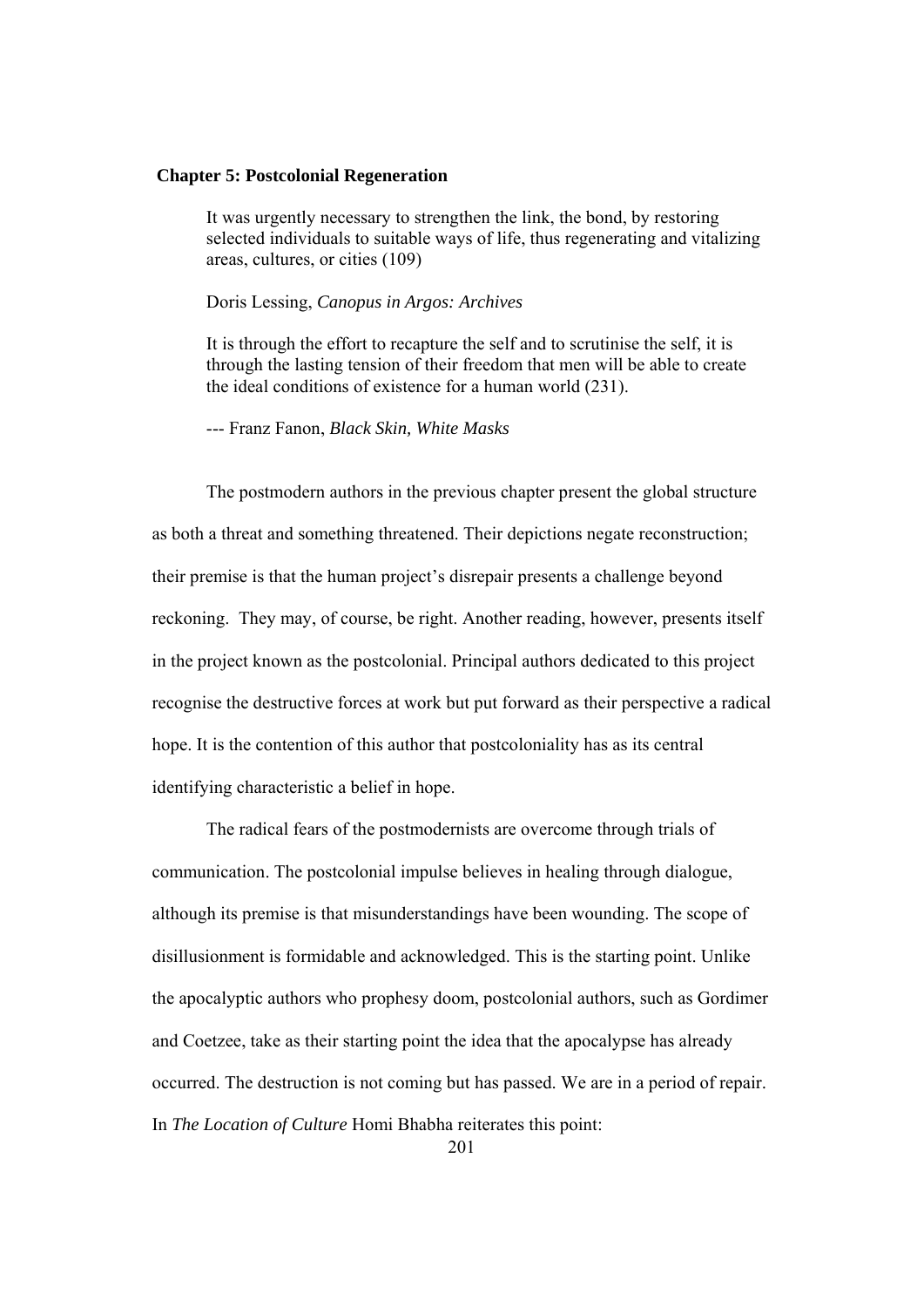In this salutary sense, a range of contemporary critical theories suggest that it is from those who have suffered the sentence of history – subjugation, domination, diaspora, displacement – that we learn our most enduring lessons for living and thinking (1994: 246).

Bhabha argues that postcolonialism need not begin in despair. This may seem a controversial contention. In his 'Reflections on Exile', Said speaks of exile mostly in terms of loss. 'The achievements of exile are permanently undermined by the loss of something left behind forever' (2000: 173). For him, there is so much left behind, so rich a heritage of advantage, that it is inconceivable to see exile as liberation. Said's memories are of having lived a vital, cultured existence, in an unforgettably rich environment:

Exile is strangely compelling to think about but terrible to experience. It is the unhealable rift forced between a human being and a native place, between the self and its true home: its essential sadness can never be surmounted (173).

The rich body of literature from exiles reveals a far more complex relationship between the exile and his or her former home than what is implied by sadness. That home, wherever it might have been, is frequently experienced as a place from which the exile is happy to escape should be considered.

 Said is no doubt correct when speaking of himself, but his generalisation is hard to support. One can go further and question the desirability of return, quite apart from the question of how a lost world can ever be found. Ella Shohat (2010) affirms the point that Homi Bhambha is making, namely that the refashioning of a home is part of the postcolonial project: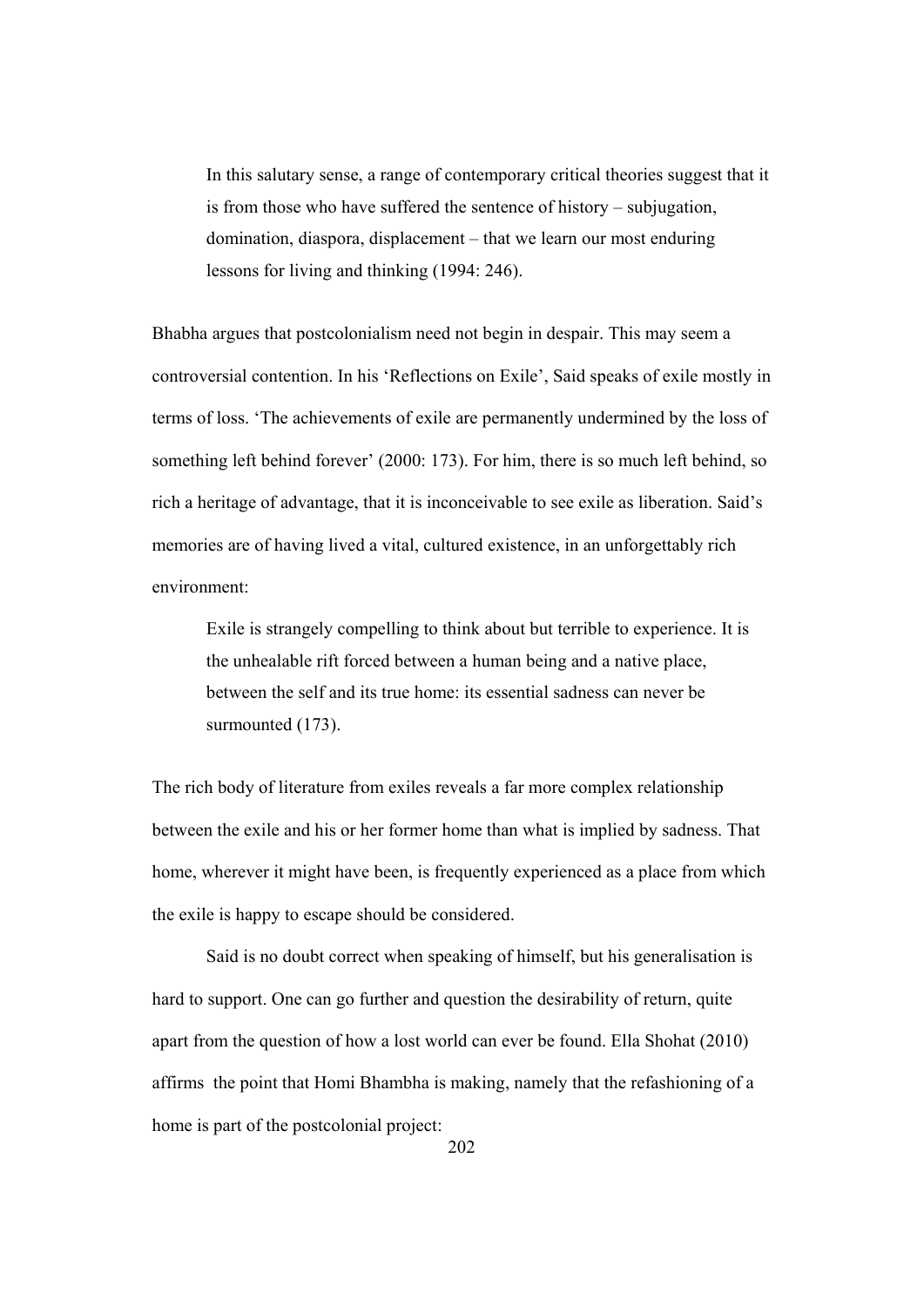For communities which have undergone brutal ruptures, now in the process of forging a collective identity, no matter how hybrid that identity has been before, during, and after colonialism, the retrieval and reinscription of a fragmented past becomes a crucial contemporary site for forging a resistant collective identity (109).

Shohat directly takes issue with those who believe that a dismembered past can in some sense be re-membered anew:

A notion of the past might thus be negotiated differently; not as a static fetishised phase to be literally reproduced, but as fragmented set of narrated memories and experiences on the basis of which to mobilise contemporary communities. A celebration of syncretism and hybridity per se, if not articulated in conjunction with questions of hegemony and neo-colonial power relations, runs the risk of appearing to sanctify the fait accompli of colonial violence (1992: 109).

On the other hand, one can err on the side of optimism. Arendt's analysis of the mass and its vulnerability to manipulation should be considered before valourising diaspora as liberation. Perhaps some caution is in order when considering the enthusiasm Paul Gilroy (1993) expresses for the promise of social displacement:

What was initially felt to be a curse – the curse of homelessness or the curse of enforced exile – gets repossessed as a privileged standpoint from which certain useful and critical perceptions about the modern world become more likely (*The Black Atlantic* 111).

One might point out that the 'curse' is as likely to be a death sentence as an invitation to self-expression. It is just as common to find examples of writers who have little to leave behind or for whom life at home has grown stale.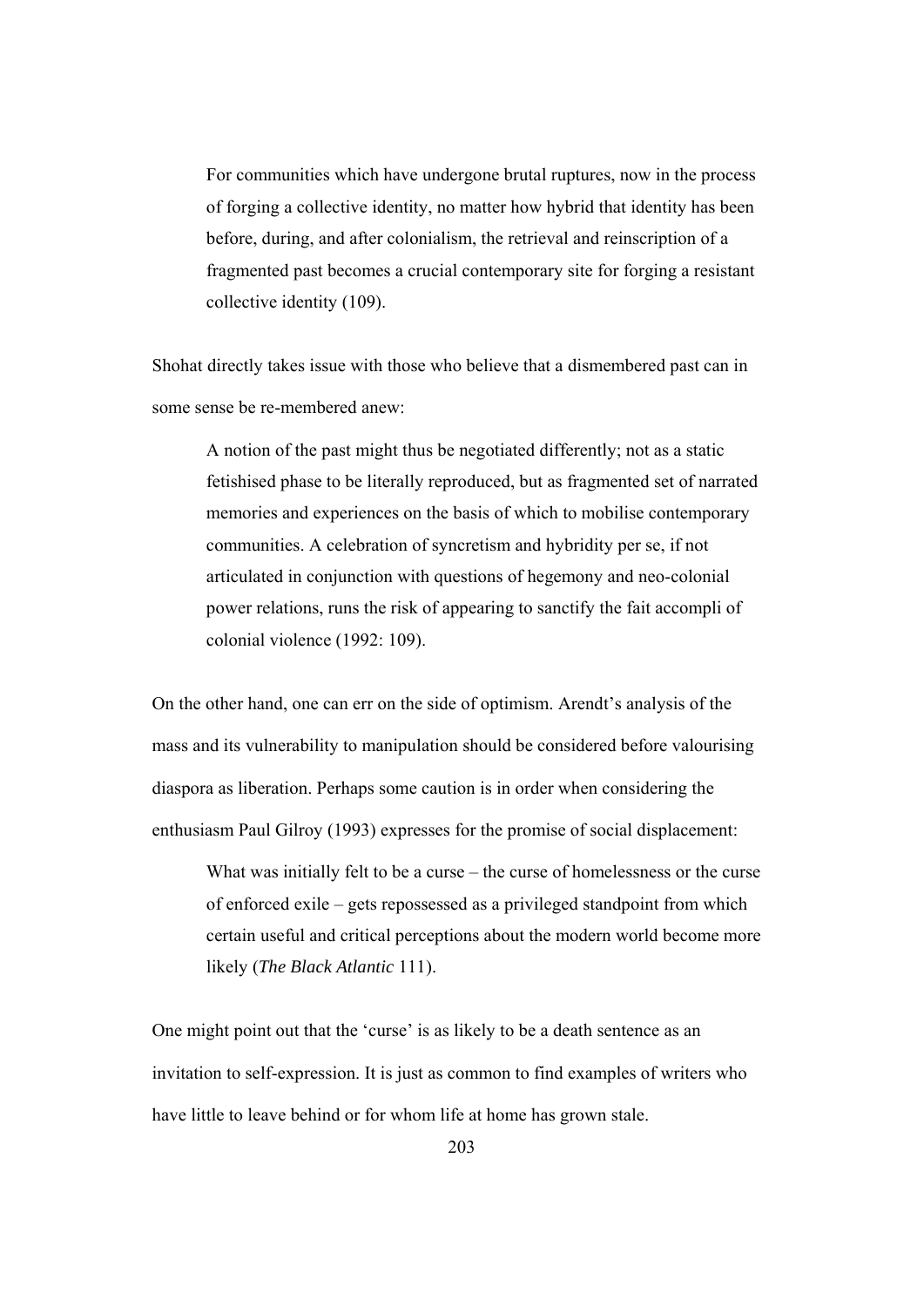J.M. Coetzee narrates instances of postcolonial recovery in his recent novel *Slow Man* (2006). When Rayment takes into his home a recently arrived immigrant Marijana Jokić, he is forced to confront many of the issues he once faced when he first arrived in Australia from Europe. Rayment is an archivist with a valuable collection of photographs. Rayment tries to build rapport with Marijana who reluctantly says she can appreciate his efforts:

'Is good, is good. Is good you save history. So people don't think Australia is country without history, just bush and then mob of immigrants. Like me. Like us' (48).

Rayment is not sure of whom she is speaking, who it is who belittles Australian history. It is the European point of view, Marijana says. But this disturbs Rayment, who asks her the following question, a question that captures in a phrase the question that is central to the postcolonial mind: ''Do you cease to have a history when you move from one point on the globe to another?"(49). Bruce King, in his article 'New Centres of Consciousness'(1996), turns the question into a statement that captures Coetzee's concerns and the preoccupations of his protagonist: 'The common characteristic is a multiple consciousness, a feeling of participating in several cultural groups or traditions without being fully at home'(16).

A preoccupation with the past could be said to be part of what cripples Coetzee's protagonist in *Slow Man* (2005), but his subject remains the possibilities of renewal, an examination of the past through the perspective of an indifferent present. 'Everything in the world was, once upon a time, new. Even I was new,'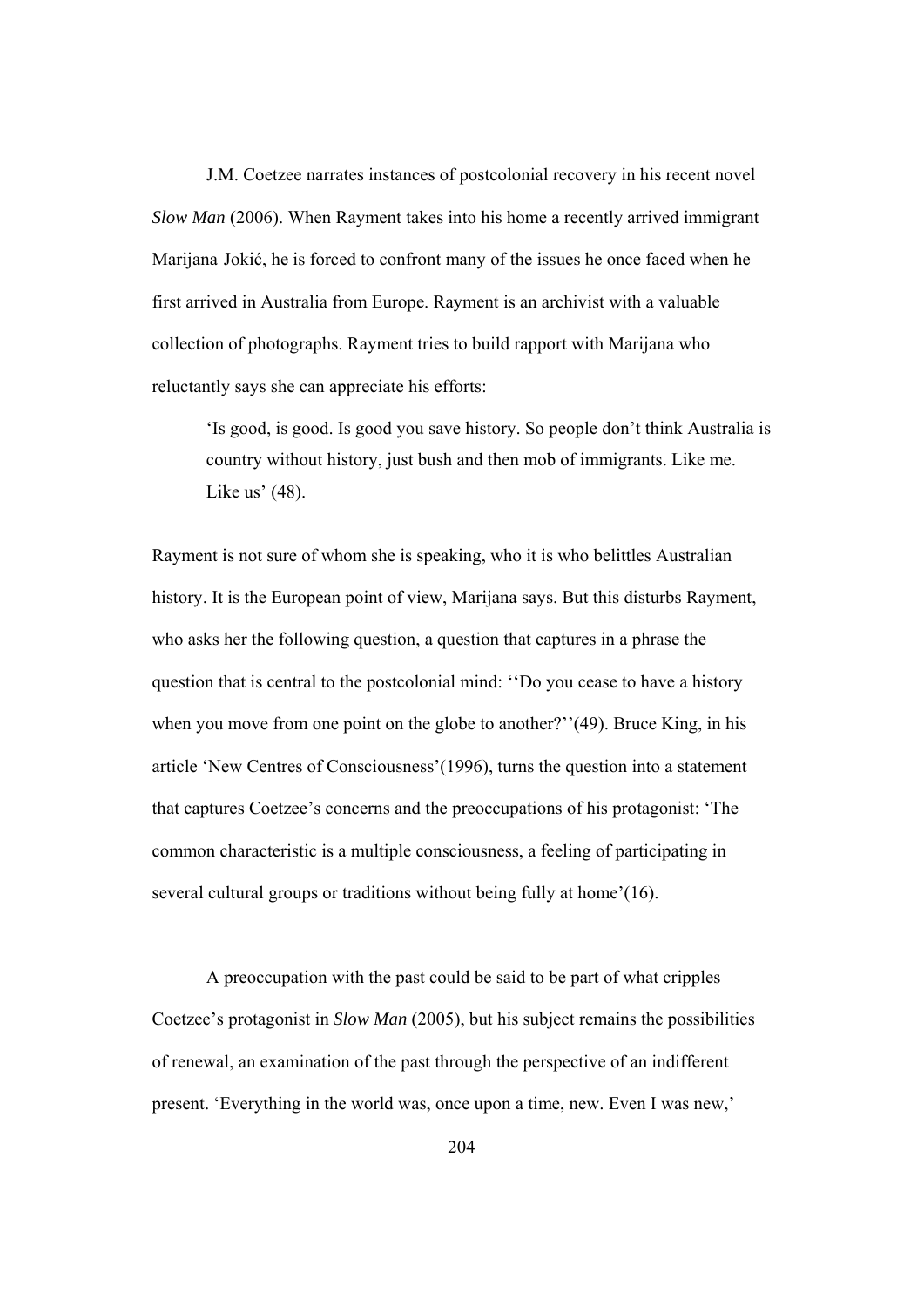Paul Rayment says. 'Then time got to work on me' (179). The examination goes beyond the personal, beyond Paul's dialogue with the youthful Drago. Suffering acutely from the traumatic effects of the loss of his leg in a traffic accident, Rayment essays the possibility of cultural renewal in the context of the past, a past for Rayment that is often more vivid than the present. His photographic albums have a hold on him because he believes himself to be their guardian:

The story he told Marijana was that he saved old pictures out of fideity to their subjects, the men and women and children who offered their bodies up to the stranger's lens. But that is not the whole truth. He saves them too out of fidelity to the photographs themselves, the photographic prints, most of them last survivors, unique (65).

It is through the photos that Rayment connects to the present but, perhaps even more importantly, it is through them that he hopes to find a way to extend his life and a way of life:

He gives them a good home and sees to it, as far as he is able, as far as anyone is able, that they will have a good home after he is gone. Perhaps, in turn, some as yet unborn stranger will reach back and save a picture of him, of the extinct Rayment of the Rayment Bequest (65).

 It is Europe examined from a distance, through the prism of a new life in Australia, but its hold on his father is as strong as its hold on Rayment. Loyalty is an issue, nostalgia must be considered, a sense of loss, and an inability to embrace what is foreign and new:

The Dutchman who married his mother and brought her and her children from Lourdes to Ballarat kept a framed photograph of Queen Wilhelmina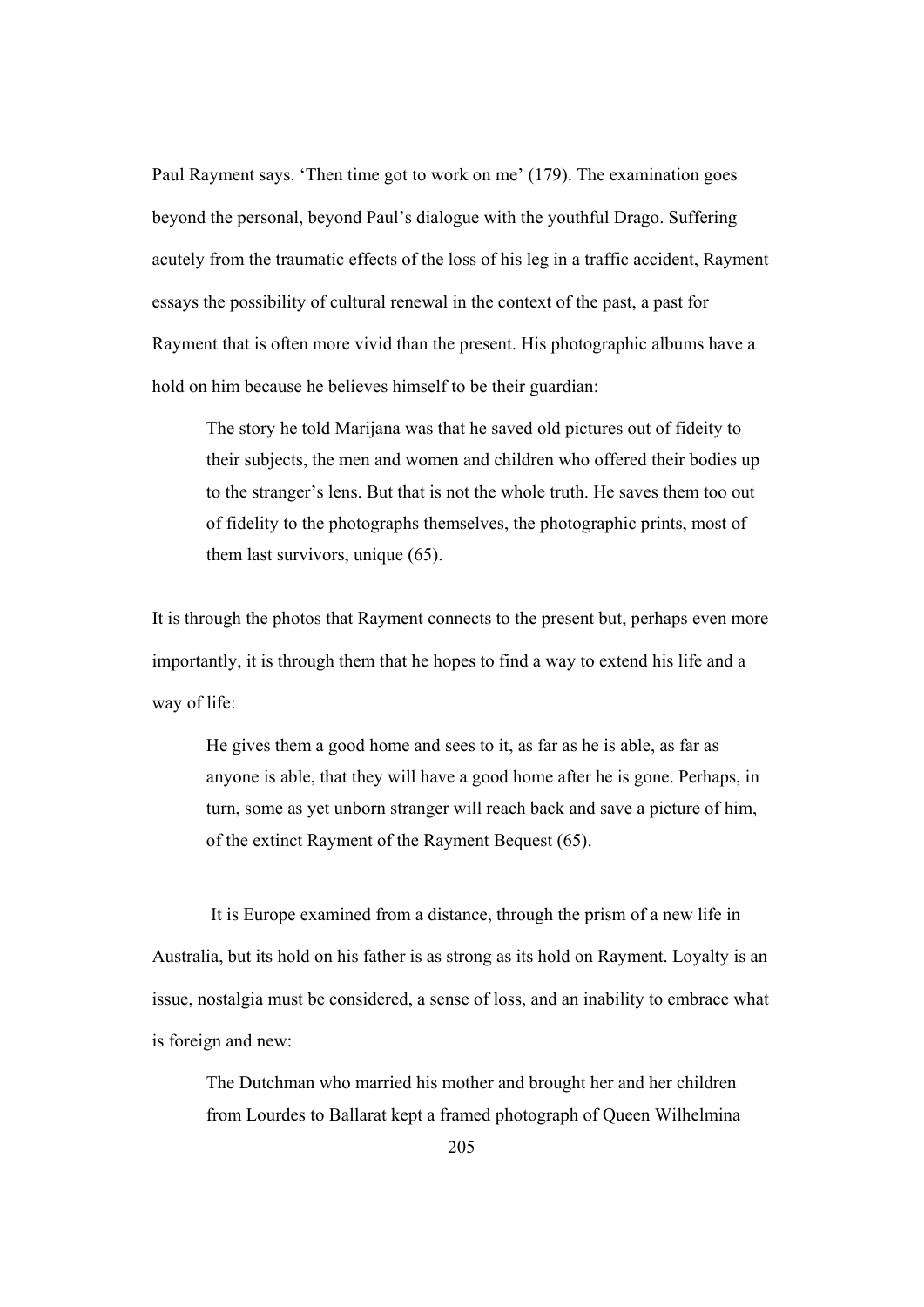side by monarch's birthday he lit a candle before her image as if she were a saint. *Infidèle Europe*, he used to say of Europe; the queen's picture bore the motto Trouw, faith, fidelity (66).

Living, however, as Rayment does, in a 'zone of humiliation,' with one leg, unable to care for himself, and vulnerable to the opinion of others, especially the young, he contemplates what it means to leave one's land, to leave everything behind. He finds these considerations alternatively thrilling and frightening. But he is able to conceive of this as part of a war generation that witnessed total devastation. He knows well that everything can be lost:

He had never thought he would have a good word to say for war, but here in his hospital bed, consuming time and being consumed, he seems to be revising his opinions. In the razing of cities, the pillage of treasure, the slaughter of innocents, in all that reckless destruction, he begins to detect a certain wisdom, as though at its deepest level history knows that it is doing. Down with the old, make for the new! (20).

This passage is important because it raises one of the questions that preoccupies Rayment. In his self-pity, Rayment reminds this reader of Saul Bellow's crippled war veteran, Henderson. With thoughts for the first time in his life of killing himself, the now-crippled Rayment moves easily from contemplating suicide to advancing the cause of war and through it the chance for renewal. Will Rayment seize the opportunity? It is through his encounter with Marijana and her family that he engages the challenge of renewal.

Said would readily acknowledge that people experience exile personally and individually. There are, after all, those like himself who left the sun-drenched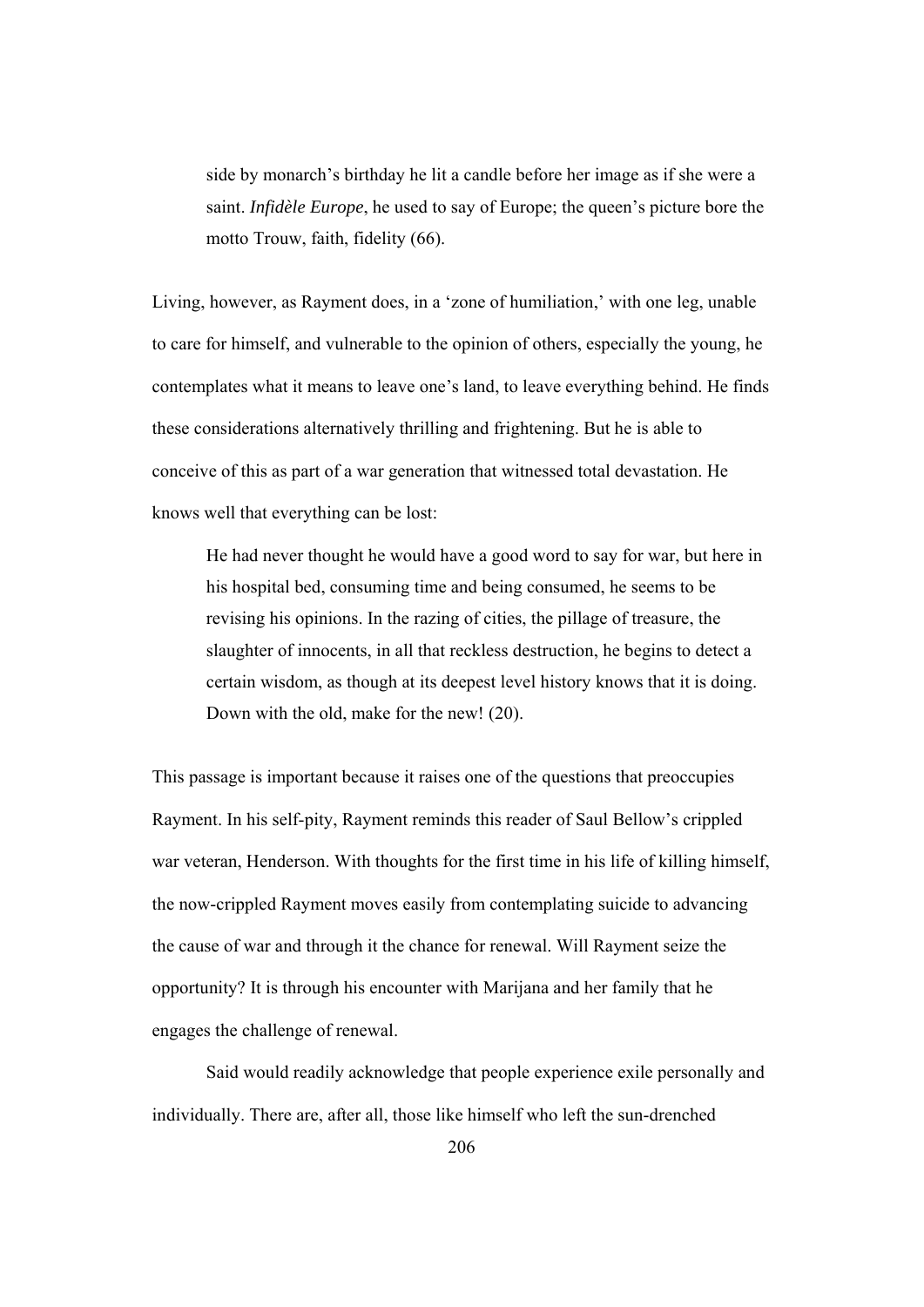Mediterranean, and those who departed from, shall one say, cloudier environments. Still, he recognises ours as an age of exiles, a time in which people are either living in actual exile or are made to feel exiled from their traditions and native cultures by trauma. Said sees this age as to a large extent haunted by death, literally a deathrattled time:

But the difference between earlier exiles and those of our own time is, it bears stressing, scale: our age – with its modern warfare, imperialism, and the quasi-theological ambitions of totalitarian rulers – is indeed the age of the refugee, the displaced person, the mass immigration (174).

Said is right about this. There is an eventual, inevitable break down of traditional national identity, a diminishing of the ability to make distinctions between peoples by established means.

Some might differ with Said's sense of loss, his commitment to the ideals of the past. Despair of reconciliation with the past is one such impulse, as can be seen in Nadine Gordimer's writing. When one revisits the ending to *July's People*, for example, one cannot but acknowledge Maureen's yearning for escape. Gordimer writes:

She runs: trusting herself with all the suppressed trust of a lifetime, alert, like a solitary animal at the season when animals neither seek a mate nor take care of young, existing only for their lone survival, the enemy of all that would make claims of responsibility. She can still hear the beat, beyond those trees and those, and she runs towards it. She runs (160).

She and Bam have been in a kind of exile forced by the circumstances of civic collapse that Said speaks of, but Maureen learns that that order, once cherished, was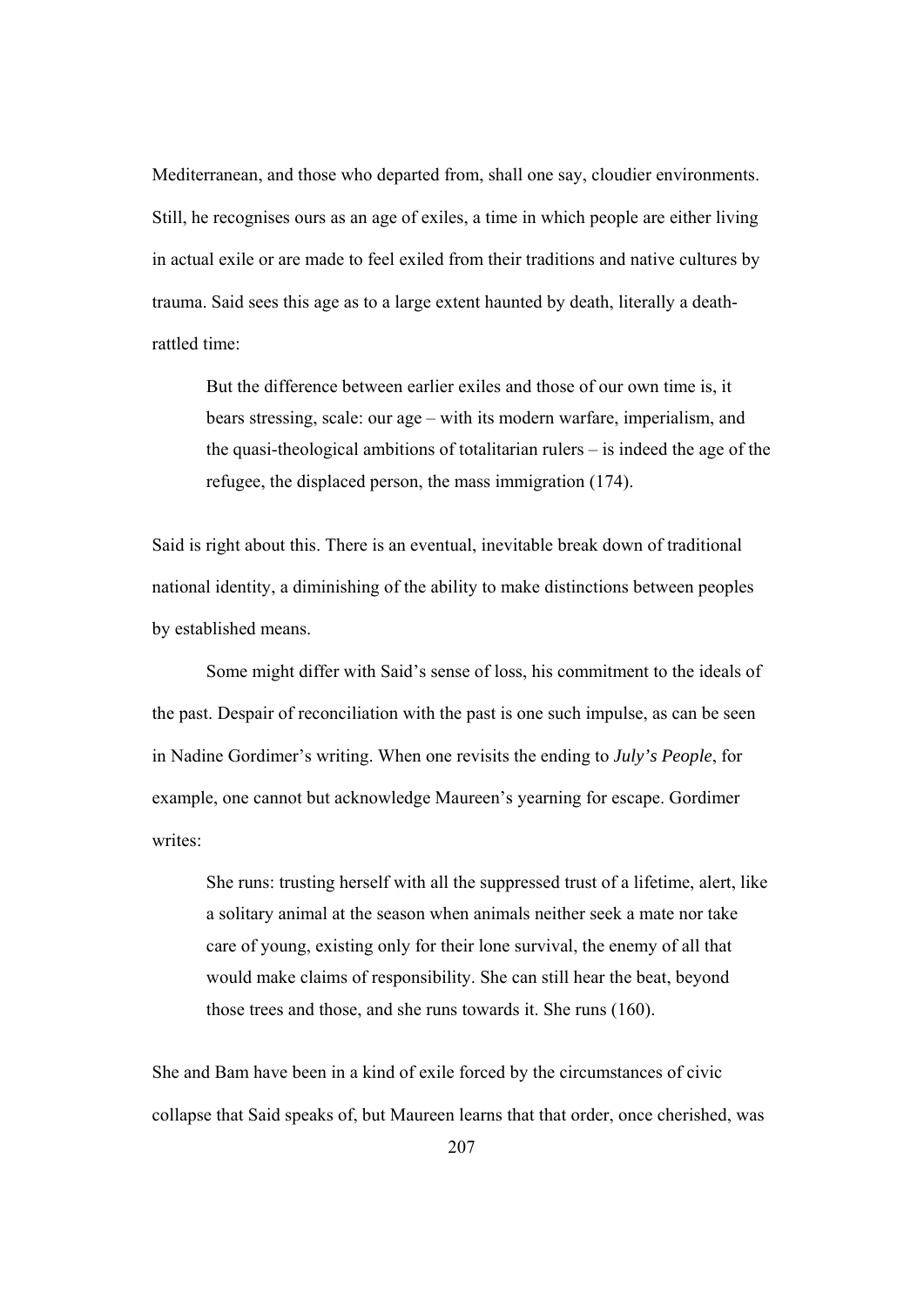built on lies. There was nothing there, nothing to go back to. Gordimer's interrogation of the principles of that order makes Said's reflections seem sentimental.

 Instead, postcolonial writing can be read as a project of recovery and recuperative vitality. Elleke Boehmer (2009) sees it this way. Her point is that the anguish need not produce regret, with full knowledge that humanity is always vulnerable to inhumanity. But she goes further, arguing, as does Homi Bhabha, that what is lost is generative, that the exile's exposure is ultimately productive:

With its commitment to cross-border interaction and ethically inspired adjustments to the other, postcolonial writing can be said to expand and complicate, as well as to question, the shared languages and common frames of reference, legacies of a colonial history, which made globalization possible. By the same token, such writing seeks to define, or redefine, home as against world, the particular and the local as distinct from, even though intricately bound up in, the global. Postcolonial writers, in other words, whether magic realist or national, find, through the medium of different modes of dialogue, ways of continuing and prolonging the lineages of life. And they see such conversation and prolongation as practices that must be continually renewed and repeated (2009: 146).

That striving for continuity is not driven by nostalgia. The project as described by Boehmer entails recognition in full awareness that that what has been lost cannot be fully recovered.

In Maureen's confrontation with July, things are said finally that forbid the kind of nostalgia to which one may be prone. She learns that their relationship bore little resemblance to what she had imagined. She and July had never been friends, he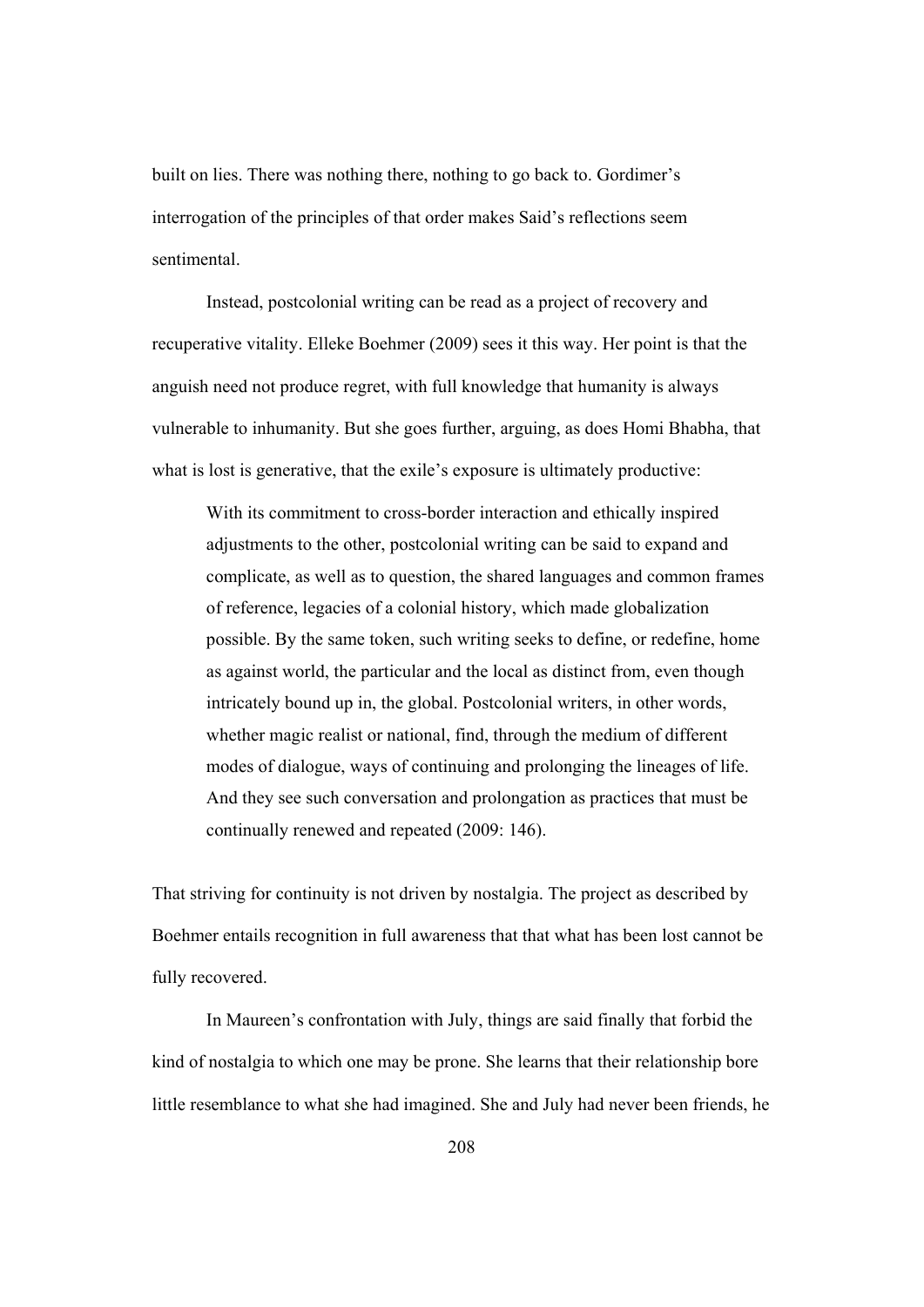tells her. The codes of rapport, gestures of kindness, the rituals of decency hid the vital inequality July experienced and understood. He finally enlightens Maureen on this point (70). Gordimer and others put in the forefront of their explorations the recognition of a chasm of experience, a communication gap that they reckon is worthy of being filled. At first, Maureen figures that things can be managed, that she and Bam can work things out and find a way to survive their exile from suburban certainties until it becomes clear that the source of misunderstanding is herself. One can speak of there being a gulf between the developing and developed world; part of the postcolonial engagement with the idea of identity is its urge to bridge this gulf…there is an urge to explain, to make oneself understood. It is an instance of enlightenment, an instance of revelation, as well as an opportunity for liberation. This is to Maureen to July:

What's the good of going on about that? It's six hundred kilometers over there – her arm flung cross before his face the useless rope of a gesture that would fall short of what had disappeared into the bush. – If I offended you, if I hurt your dignity, if what I thought was my friendliness, the feeling I had for you – if that hurt your feelings… I know I don't know, I didn't know, and I should have known – The same arm dangled; she didn't know either, if he understood the words; she dropped fifteen years of the habit of translation into very simple, concrete vocabulary. If she had never before used the word 'dignity' to him it was not because she didn't think he understood the concept, didn't have any – it was only the term itself that might be beyond his grasp of the language (71-72).

Maureen contemplates her man-servant's inability to grasp the word 'dignity' and in the process has to face the fact that it is she and her husband who have none. This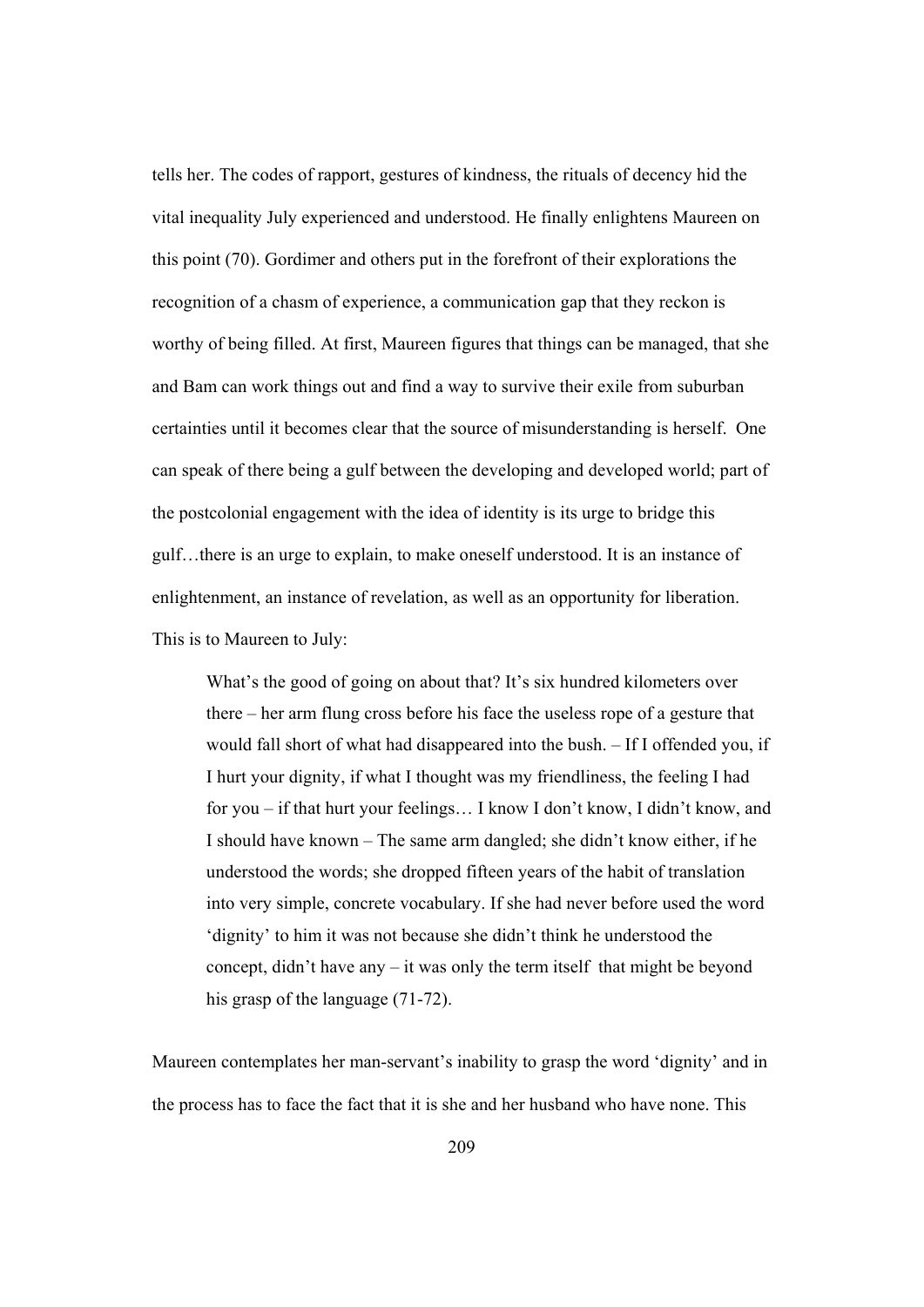mounting sense of anxiety leaves Maureen feeling less and less able to communicate, first with July, her servant turned guardian, and then with her husband. This moment of recognition leaves her feeling panicky and she runs as if for her life, but she is free, not bound. She is free of nothing, of course, but dread. For Maureen this is enough.

Dialogue is called for. This may be easily supplied, but for too long the words, the messages, the speeches and the lessons came from one side. Chenjerai Hove sees the inequality of relations in terms of an entirely one-sided conversation, between an insistent parent and a child, expected to listen and obey:

'The white man thinks we are children,that is why his tongue is loose. The day he learns that we are also grown-ups, he will learn to tighten his tongue. He was brought up like that. You do not expect him to think differently from what his mother told him. Do you think all of us here went to school where the white man is called baas: we were brought up like that. So it is not our fault. One day we will also learn that the white man is like us, if we prick him with a thorn in his buttocks, he will cry for his mother like anybody else' (1990: 63).

Hove is optimistic, believing that an eventual, perhaps inevitable dialogue between equals will come. Others are less confident. Certainly, July felt dishonoured by Maureen's distrust; he felt he had been treated as a child. She is stunned by this fact.

This sort of resignation and frustration is not the dominant sensibility found. It is my contention that postcolonialists often respond to the challenges described by Edward Said with the exhilaration of Gordimer's fleeing heroine, not trapped in despair, not exiled *from* but exiled *to* what is very often a more worthwhile place.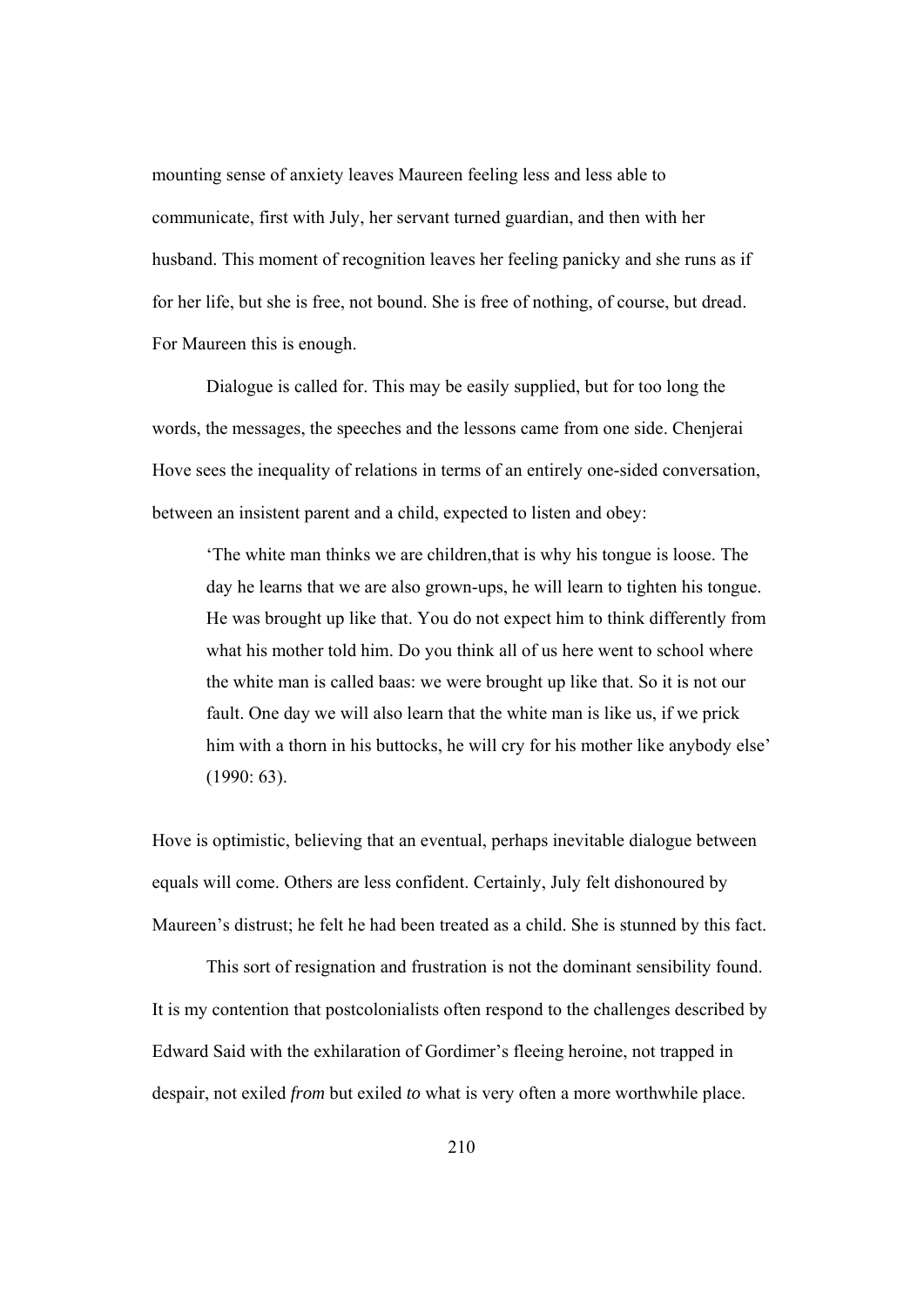Said articulates well what has been lost and, in his words, the unbearable toll such loss has taken on culture:

Exiles are cut off from their roots, their land, their past. They generally do not have armies or states, although they are often in search of them. Exiles feel, therefore, an urgent need to reconstitute their broken lives, usually by choosing to see themselves as part of a triumphant ideology or a restored people. The crucial thing is that a state of exile free from this triumphant ideology – designed to reassemble an exile's broken history into a new whole – is virtually unbearable, and virtually impossible in today's world (177).

Many postcolonial writers may, as Said says, engage in a restorative project; they are engaged in a reconstruction of sorts, but his sense of their being part of an ideology of triumph is less obvious, although not altogether mistaken. Certainly Said has made the case himself for one's capacity for self-invention.

What is sought and accomplished is far more equivocal. One gets a sense of how fragile and tentative the gains are, but also the ambitions. As in Gordimer's *July's People*, the survivor wants little more than to be understood. Yet this can be seen as an instructive moment. Homi Bhabha's contention is that postcoloniality is dedicated to finding instruction in disaster (1994: 90). This is what animates Lucy in J.M. Coetzee's *Disgrace*. This is what motivates her to stay after her brutal victimisation at the hands of a group of male thugs. She sees things rightly and knows what has happened to her and why:

'What if … what if *that* is the price one has to pay for staying on? Perhaps that is how they look at it; perhaps that is how I should look at it too. They see me as owing something. They see themselves as debt collectors, tax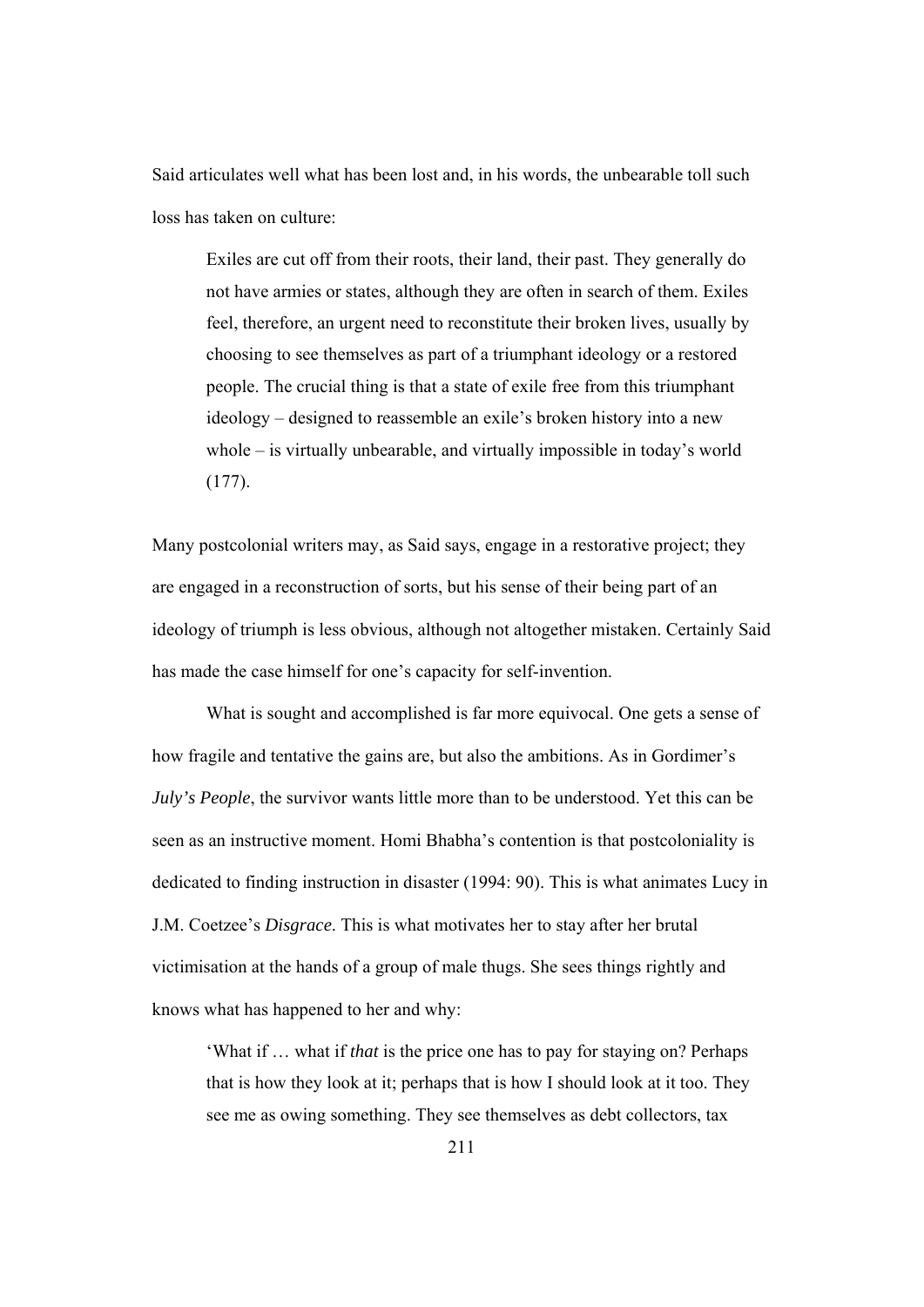collectors. Why should I be allowed to live here without paying? Perhaps that is what they tell themselves?'(158).

Unlike her father David, Lucy seeks to see things from the other side, from the point of view of her neighbours, from the point of view of the South African blacks who had always been in the majority but who were never represented. She wants to reach across the divide that separates, not escape, not seek to save herself by the means obvious to her father, but through reaching an accommodation with her tormentors. Lucie recognizes, Boehmer (2006) tells us, her dilemma as one that demands 'the acceptance of disgrace as a 'state of being' (140). She says to her father:

'I am determined to be a good mother, David. A good mother and a good person. You should try to be a good person, too.' 'I suspect it is too late for me. I'm just an old lag serving out my sentence. But you go ahead. You are well on the way.' A good person. Not a bad resolution to make, in dark times. (216).

Lucy intuits the terms of her struggle. She is neither naïve nor sentimental. She grasps fully what her submission means and understands what the men are demanding. Catharine A. MacKinnon (2007) in her studies on genocide and rape enforces Lucy's crucial insight:

Sexuality socially means possession; forced sex means that the raped belongs to the rapist, instead of to herself or to the people with whom she identifies herself and to whom she gives herself intimately (227).

David, of course, is horrified by the implication of his daughter's resolve and can't quite fathom it. The debate is critical to one's understanding of the project of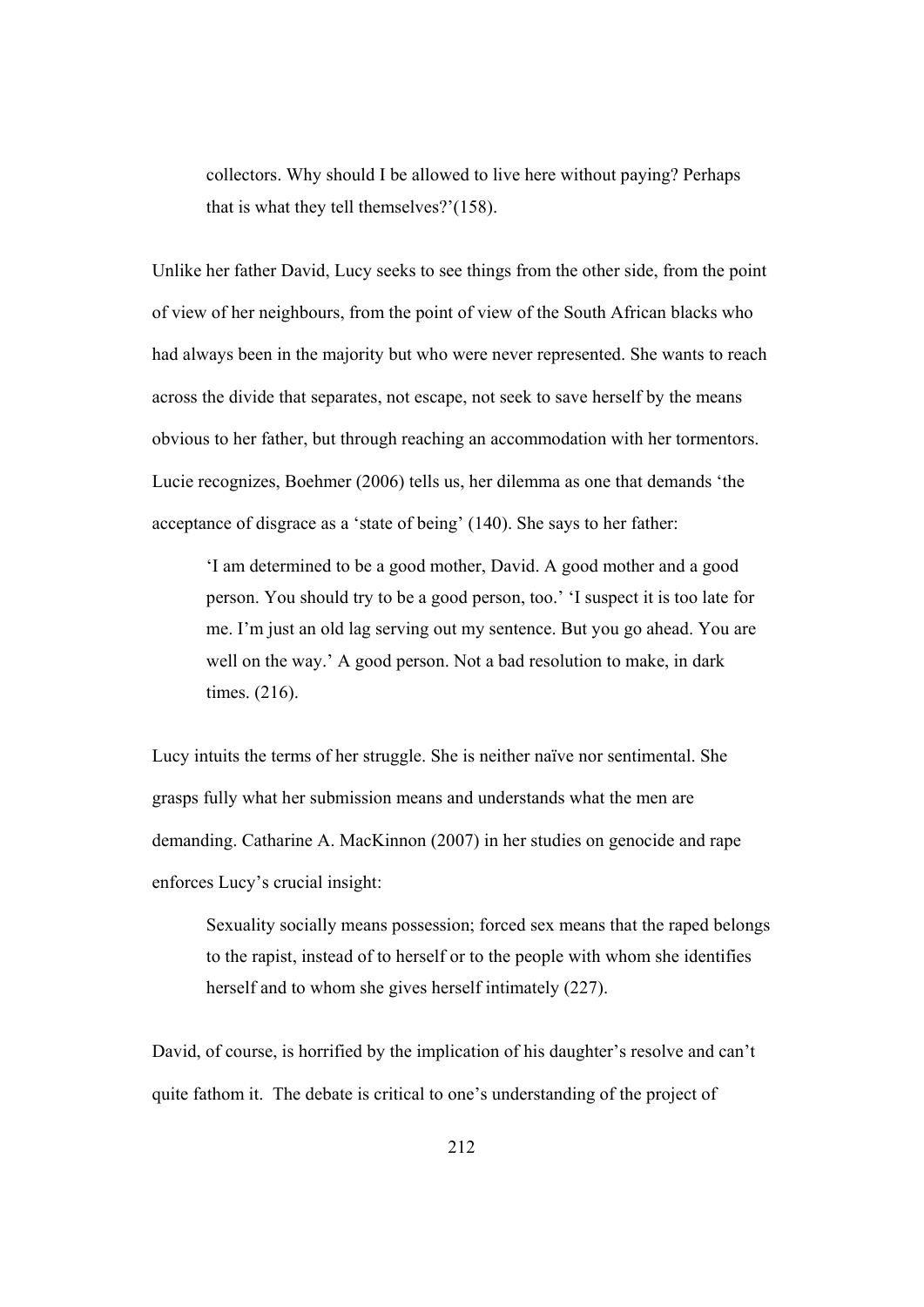recovery. One's impulse is to get out, but again Lucy's intuition guides her to a larger truth, namely there is nowhere to go. She recognises that there would be no empowerment through escape for her. She wants too much. She writes to her father telling him that he, the teacher, the university professor can no longer be a teacher for her.

Achille Mbembe (1995) expounds on such conflicts, linking the political with the intimate, with an analysis of the tensions that arise from powerlessness. Lucy is both able to face her assailants and face them down because she recognises their essential weakness. This insight is illumination at a political level by Mbembe:

It is here, within the confines of this intimacy, that the forces of tyranny in Africa must be studied. Such research must go beyond institutions, beyond formal positions of power, and beyond the written rules, and examine how the implicit and explicit are interwoven, and how the practices of those who command and those who are assumed to obey are so entangled as to render both powerless. For it is precisely the situations of powerlessness that are the situations of violence par excellence (2006: 69).

What could be seen as merely a moment of compassion, or a misguided form of sentimental complicity, according to Lucy's father, is instead guided by the intellectual understanding of one's position, of one's standing. Mbembe widens the scope of this insight that the violence arises from powerlessness.

 In 'Postcolonial Writing and Terror' (2009), Elleke Boehmer places a regenerative impulse at the heart of postcolonial writing, seeing Lucy's torment and her hopefulness as vital to the project of what is called postcoloniality, This is not an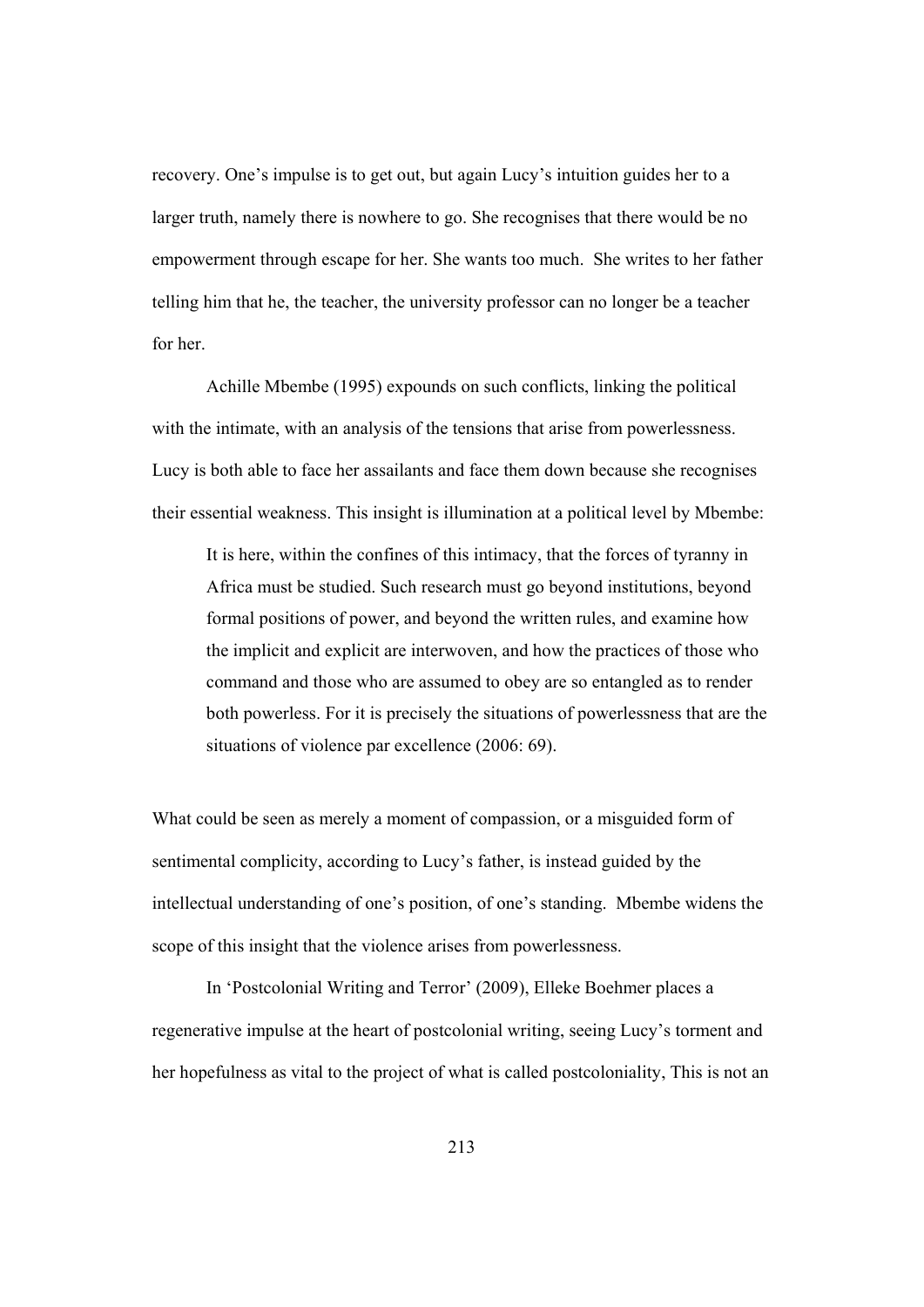affirmation of victim status. She argues that cultural reconstruction is animated by an ethical imperative which is forward looking:

By narrating historical pain, but also recovery and endurance, postcolonial writing posits futurity (whether the consummation of individual pleasures or the fulfillment of the nation) in relation to the futureless (that is: terror, necropolis). True, 'national writing' may arguably be more concerned with restitution in the future, the restoration of roots; and 'migrant writing' with the hoped-for retracing and recovery of roots. Yet both tendencies within postcolonial literature direct attention to the future because of their awareness of the on-going pressure of colonial 'pasts,' of the 'regeneration of colonialism through other means,' and of the need to remain vigilant about and survive such regeneration (146).

Boehmer's idea that postcolonial writing emerges in the face of a possible extinction coincides with the thrust of Jonathan Lear's exploration of a survivors' ethic, a kind of manifesto emerging from his studies of Native Americans who have not only faced extinction but of those who in fact became extinct, that is, those whose way of life ended, finally and completely.

In *Radical Hope*, Lear (2006) takes up an inquiry into what it could have meant for a people such as the American Crow to see their way of life vanish. From this, he extrapolates an ethics of survival on the premise that such an end could come to any culture or to all cultures:

We live at a time of a heightened sense that civilizations are themselves vulnerable. This is basically an *ethical* inquiry: into how one should live in relation to a peculiar human possibility. But it also has what philosophers call an *ontological* dimension: if we are going to think about how to live with this possibility, we need to figure out what it is. What is this possibility of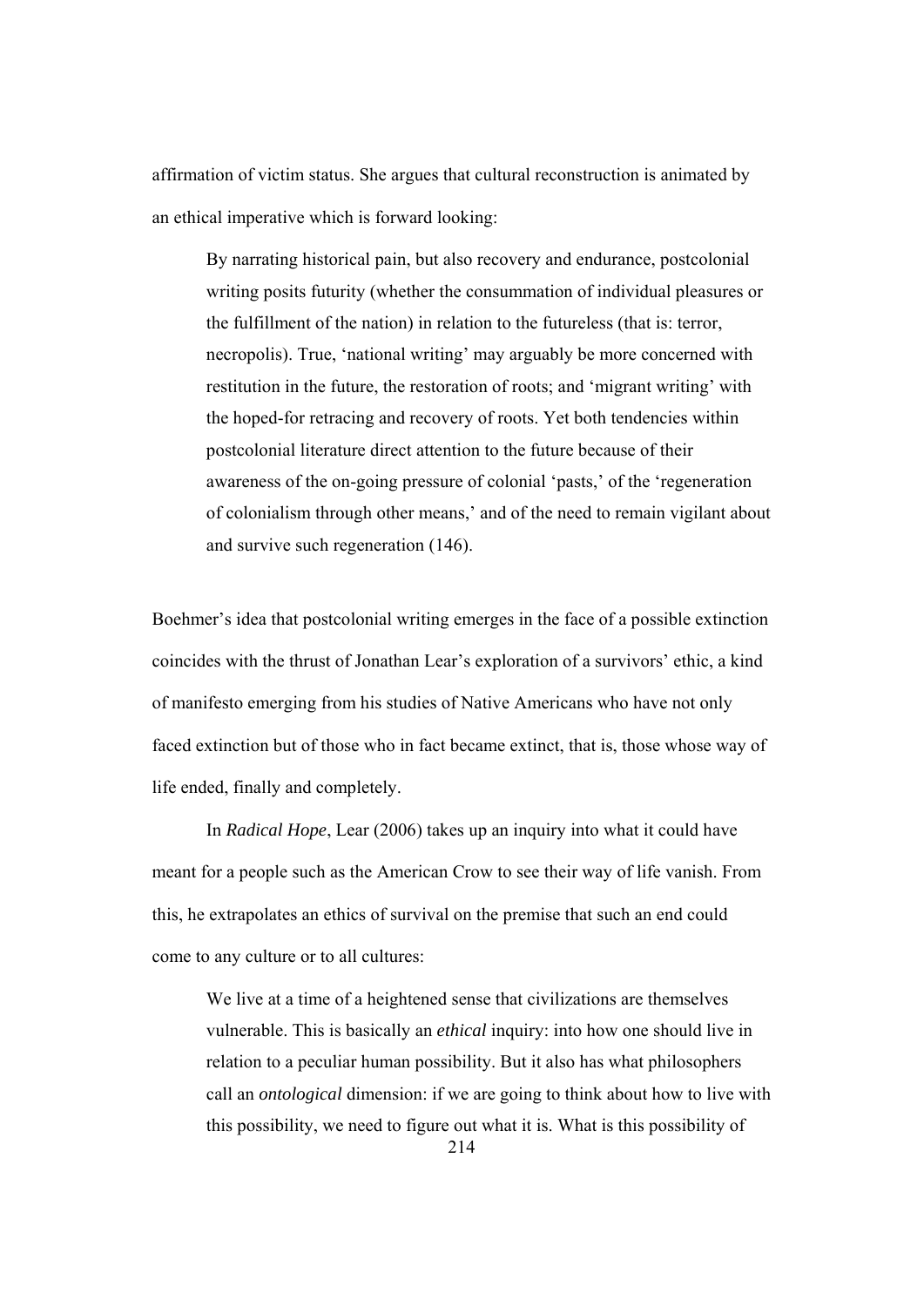things' ceasing to happen? The inquiry is rather into what it *would* be if it *were* true that after a certain point nothing happened (7-8).

Lear is fascinated by the moment in his narrated autobiography when Plenty Coups, 'the last great chief of the Crown nation,' told his story in 1885 to a white man but could not continue his narrative beyond the point when the buffalo disappeared. It was after that point, the Crow chief said, that their way of life and their purpose in life came to an end. 'After this nothing happened' is the extraordinary phrase used in the text (2). Lear explains his focus:

So: it is one thing to give an account of the circumstances in which a way of life actually collapses; it is another to give an account of *what it would be* for it to collapse (2006: 9).

Collapse often animates postcolonial writing, as a prospect, a threat and, all too often, as a fact. Lear's discover of hope in the response of Plenty Coups' recognition of an impending cultural extinction offers a viable and significant language of recovery:

In the interpretation I am exploring, Plenty Coups had his dream in the context of a communal sense of anxiety. A way of life was anxious about its ability to go forward into an unfathomable future. The dream was a manifestation of radical hope – and it gave the tribe the resources to adopt a stance of radical hope – in that it enabled them to go forward hopefully into a future that they would be able to grasp only retrospectively, when they could reemerge with concepts with which to understand themselves and their experiences. If we can make the case that this stance was a manifestation of courage, we could presumably come to see how radical hope can be not just

215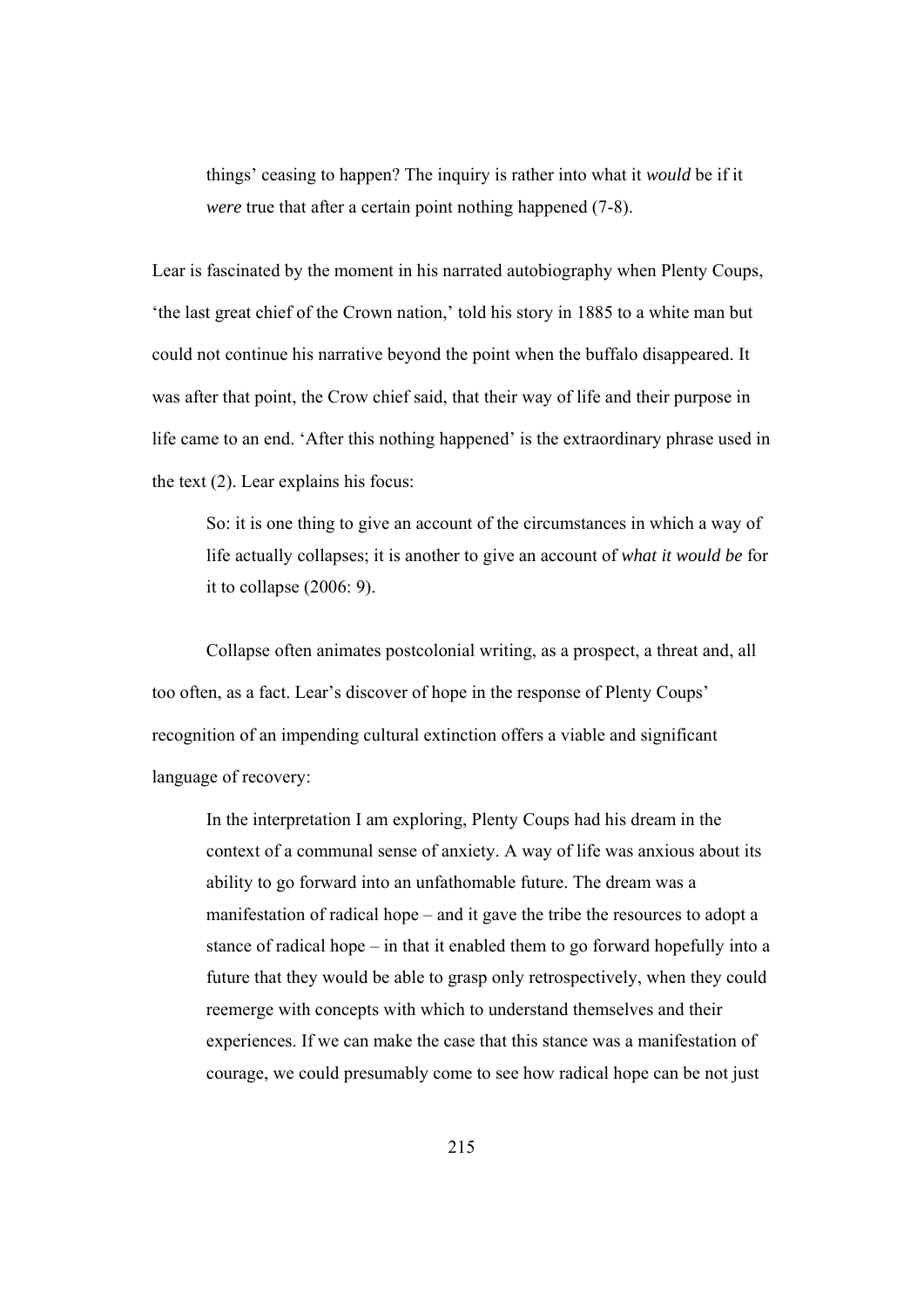psychologically advantageous but a legitimate response even to world catastrophe (115).

What is proposed is nothing less than a grand repudiation of extinction. It is conceived as a frame of mind, as a way of seeing things. It could also take place in a single gesture, an act.

Futurity is the critical starting point. This is what excites the reader at the end of Gordimer's *July's People*. The protagonists go forth to live. The reader believes that there is little worthwhile behind them. Yet in this novel there is little evidence of what Boehmer refers to as restorative. The emancipatory impulse lacks this component. The dynamic of escape as revealed in the act does not alone create a vision for a new world. For this one may turn to narratives of ritual reenactment, celebrations of the past, acknowledgements of things lost or regained under conditions of severe pressure. It is the equivalent of praying before execution.

What some postcolonial writers use as their starting point is their shared sense that their cultural identity is threatened by extinction. This is not specific to a given peoples, although that has been true in the past. The central insight is that the end of culture threatens the human race. This is how postcolonialism is tied to the rise of genocide in recent decades, but also tied to those trends that converged in the 20<sup>th</sup> century in Europe with totalitarianism, namely, the appearance of mass man whose central characteristic is his lack of cultural identity. Hannah Arendt (2005) speaks to this point:

To me, modern masses are distinguished by the fact that they are 'masses' in a strict sense of the word. They are distinguished from the multitudes of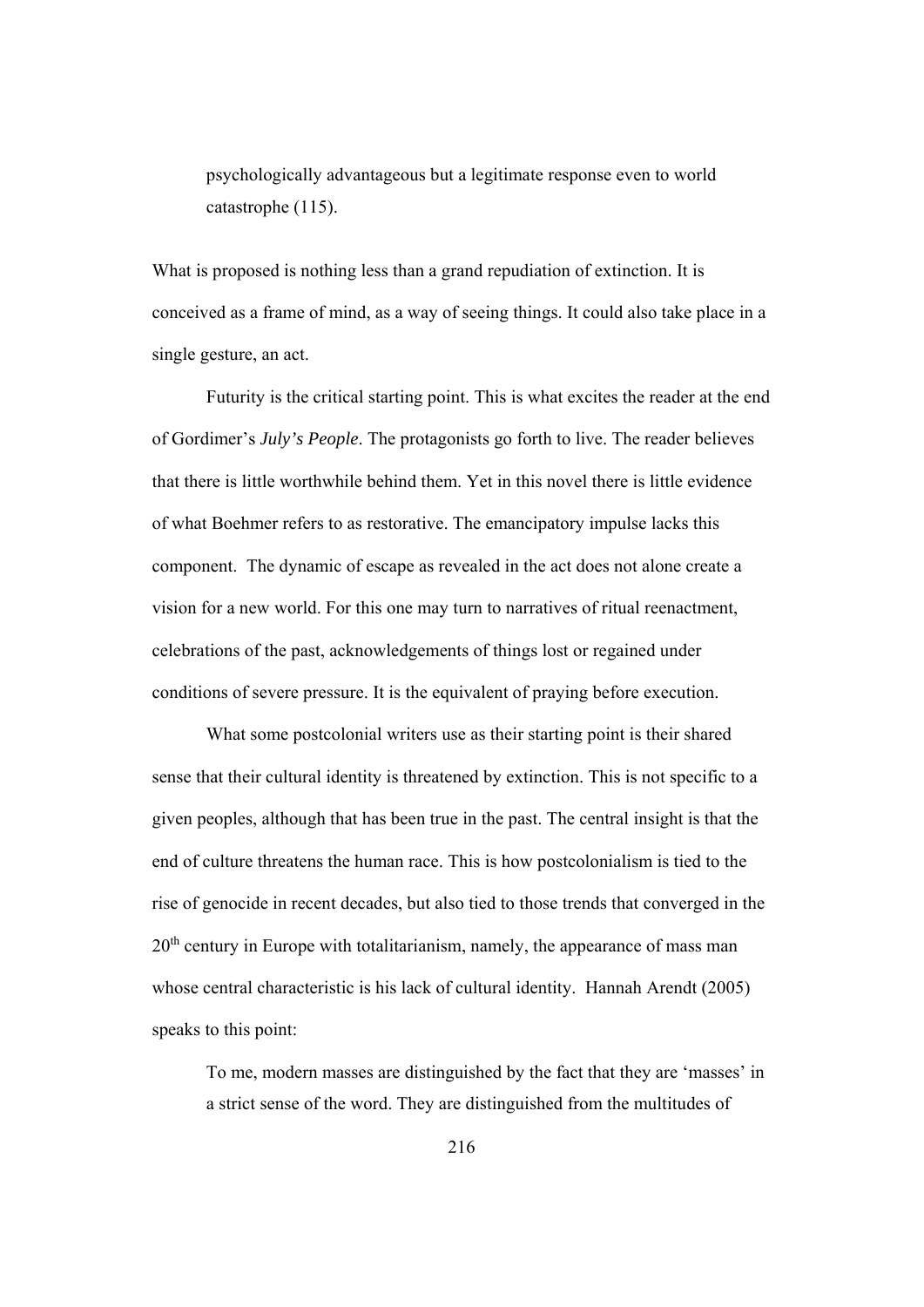former centuries in that they do not have common interests to bind them together or any kind of common 'consent' which, according to Cicero, constitutes *inter-est*, that which is between men, ranging all the way from material to spiritual and other matters (406).

Arendt's contention is that the creation of the mass is a perquisite to genocide. Once stripped of identity, mass man becomes more vulnerable to extermination. Cultural awareness through processes of memory and regeneration are vital to living, not merely to recovering something past. Holocaust awareness is vital as a form of resistance. This is the crucial importance of Plenty Coups' insight with regards to his own people. For European Jews and for Native Americans cultural extinction and the reality of genocide moved from theory to practice. It is in this connection that cultural recovery not only expresses a feature of historiography but demonstrates a way of life.

Deracination is what threatens world cultures and is what modern peoples around the world are threatened by. 'The lack of common interest so characteristic of modern masses is therefore only another sign of their homelessness and rootlessness' (Arendt 406). Arendt defines the threat and the conditions of our time. Her project entails forming a response to this critical dilemma, namely, how culture can be reconstituted, *politically*. Agamben paints a stark picture: 'Contemporary politics is precisely this devastating *experimentum linguae* that disarticulates and empties, all over the planet, traditions and beliefs, ideologies and religions, identities and communities' (quoted by Simoes da Silva 2005:7) Arendt sees the threat of total annihilation as more radically disturbing than that attributed to diasporans who may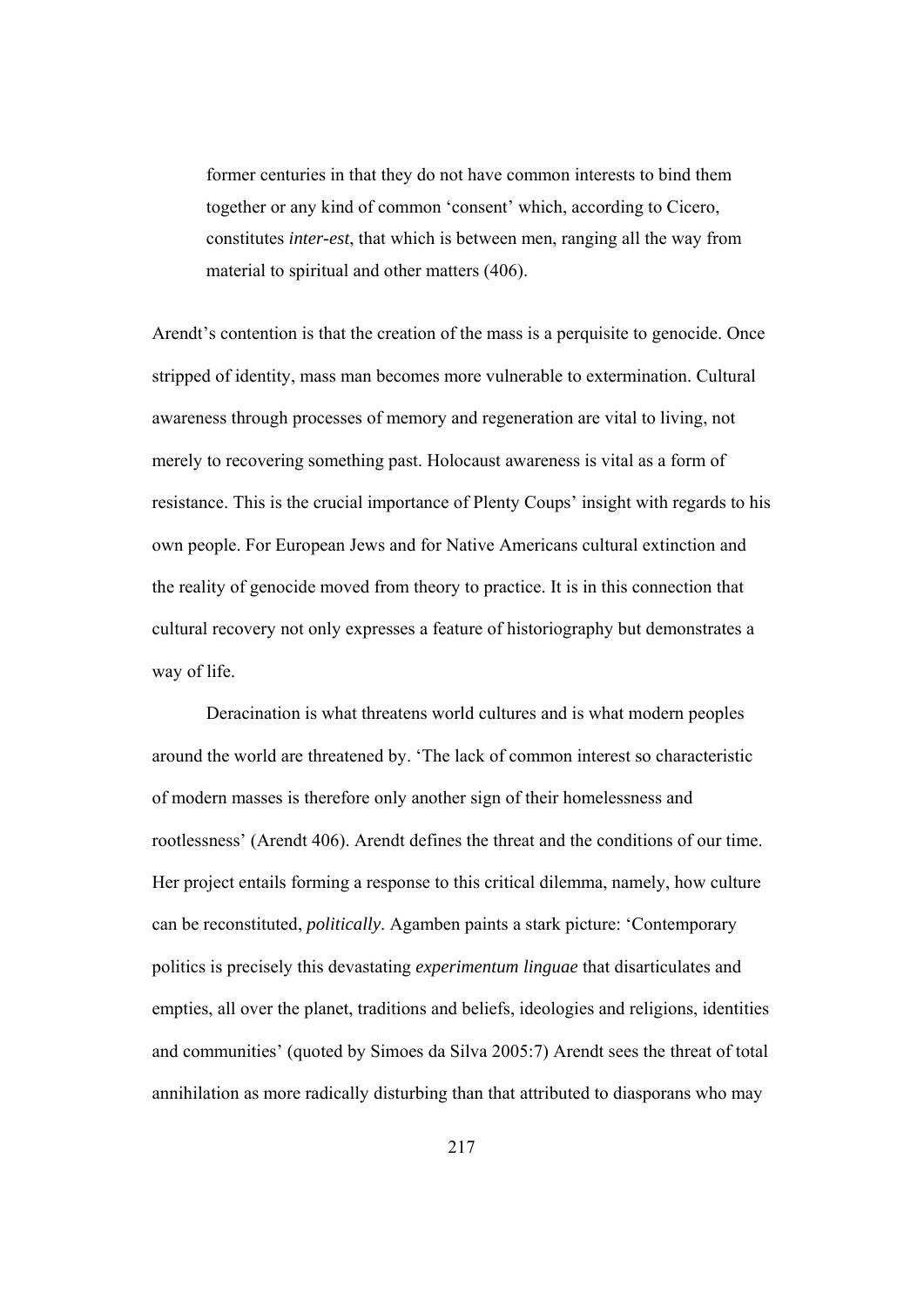harbour notions of return to an imagined homeland (Ramraj 1996: 215). Her vision of genocidal threat admits of no retrieval; what was once shared is lost.

It has been shown how escape can function as a form of self-imposed exile, or as a means of getting away from a hopeless situation; it has also been shown as the promise of a new beginning. Ceremony is another. Ritualised behaviour can function as a way of reestablishing a threatened identity. Adam Shoemaker (1996) identifies the use of ritual most closely with native authors, but I think the impulse can be found in writers whose sense of identity is threatened, whose sense of self or community is in danger of being obliterated. Shoemaker says:

As all of these extracts reveal, native authors believe that an exploration of traditional religious beliefs is an essential underpinning for their verbal art. However, this phenomenon should not be considered solely on the level of content: it is not just the writings which reflect this preoccupation by the writers themselves (256).

Shoemaker may be right to speak of this in terms of writers' 'attitude towards writing,' but I think this may fall short of its true significance. The word attitude suggests a frame of mind while what is happening is closer to an action. Tayo, the protagonist in Leslie Silko's *Ceremony*, overcomes the traumatic, maiming experience of having served in the war in the Pacific by 'refiguring' his identity, through a form of therapy that involves 'a spiritual reappropriation of the homeland' (Ganser 2004: 149). Tayo, who has been marked for self-destruction by falling victim to helplessness in the face the soul annihilating experiences of battle, recovers and gains human composure by rediscovering his heritage, by recovering and reconstituting himself as a human being in the context of the traditions of the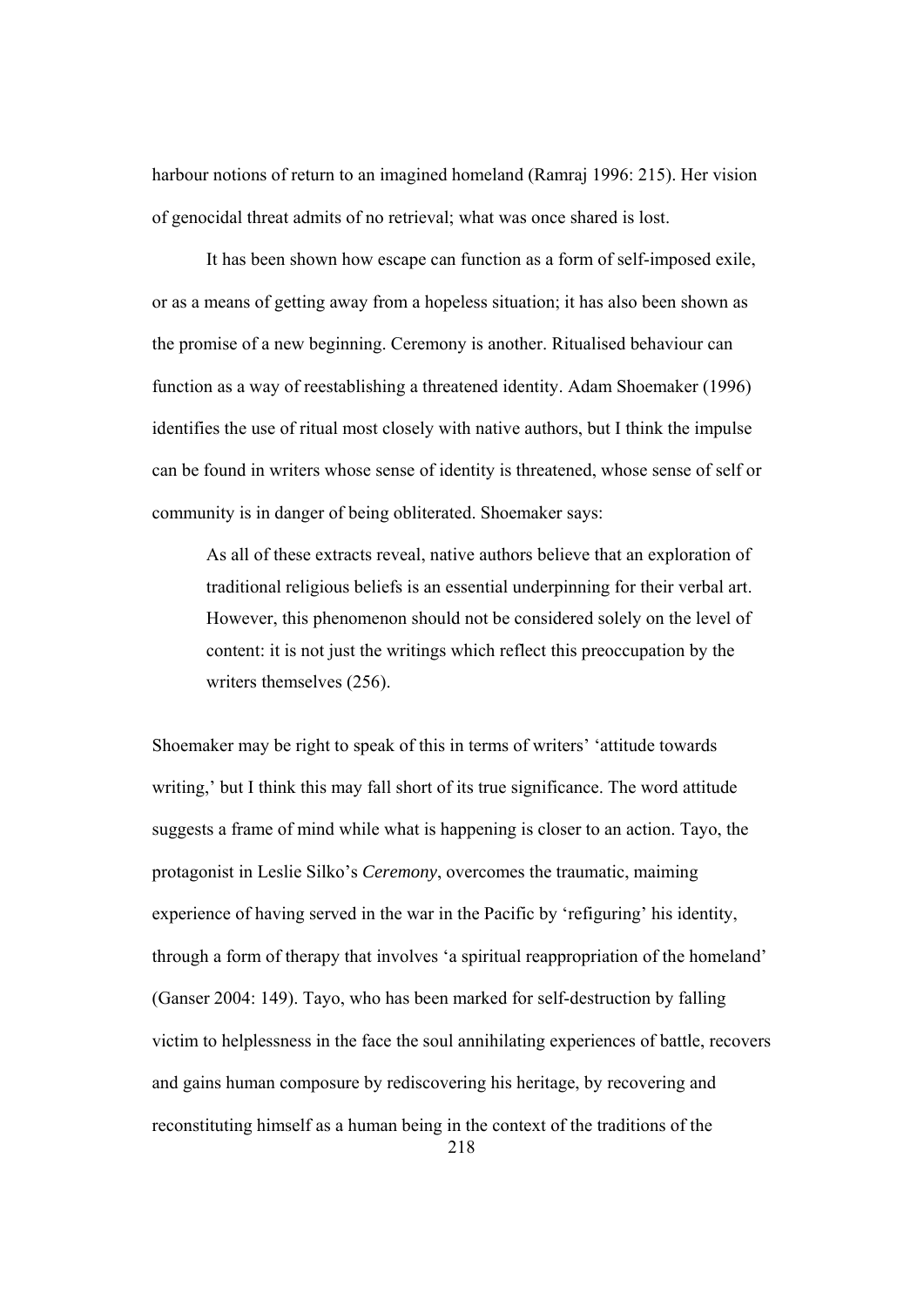Laguna Pueblo people. It is precisely through such essential acts that Ella Shohat insists the assertion of culture is justified (1992: 110).

Perpetrators of war atrocities can find themselves crippled by guilt and shame according to Sebald (2003: 185-6). Native American novelist Leslie Marmon Silko (1977) subjects her protagonist in *Ceremony* to debilitating bouts of paralysing guilt that sends him, like Saul Bellow's protagonist, on a quest, if not for redemption, then for relief. The return of Tayo to the Laguna reservation of his youth offers little immediate relief to the traumas he has been subjected to and to those he has witnessed, but part of his agony originates in his inability to make his actions understandable to others. In this connection, Silko's Tayo and Bellow's Henderson experience similar torments. Certainly, the intensity of their sense of estrangement is comparable. What differentiates their inner struggles is that Tayo is searching for communal understanding whereas Henderson's contents himself with redemption of a personal nature. Tayo has trouble carrying back to his village the incomprehensible agonies of  $20<sup>th</sup>$  century warfare. He has been initiated by America's war in the Pacific to horrors unimagined and unimaginable to the elders of his community:

He didn't know how to explain what had happened. He did not know how to tell him that he had not killed any enemy or that he did not think that he had. But that he had done things for worse, and the effects were everywhere in the cloudless sky, on the dry brown hills, shrinking skin and hide taut over sharp bone (36).

219 When one compares Tayo's impulse to be reintegrated into the community of the Laguna Pueblo reservation with Henderson's, it becomes clear that while the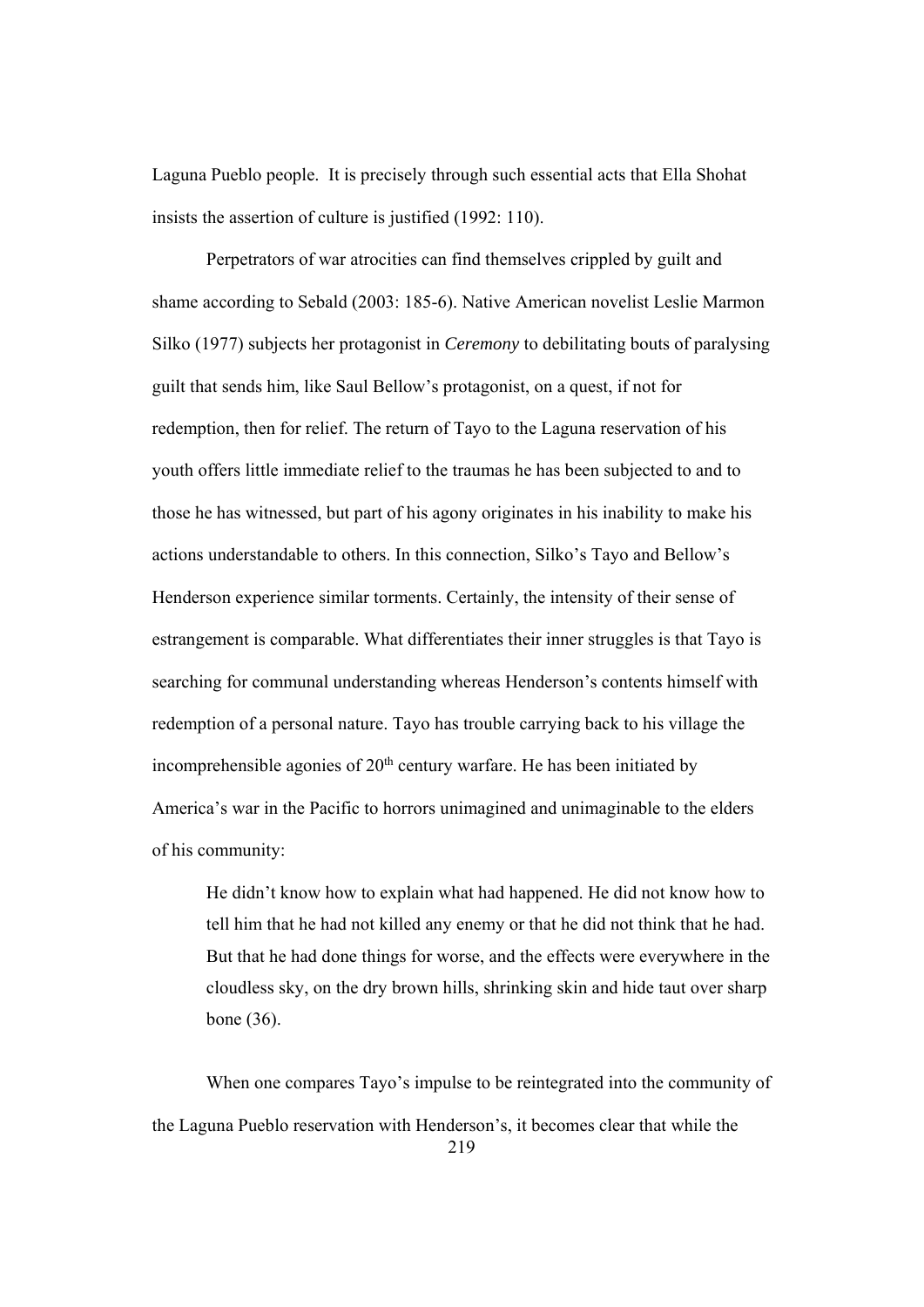intensity of their self-doubt is comparable, the terms of their dilemma are experienced by them differently. Tayo zeroes in on the ways wars can make returning to peaceful reconstruction impossible. He experiences post-war depression not as personal disappointment but as community corruption. The world is coarsened by war-memory, war-weariness. It has the feel of a permanent loss. Silko sees post-WWII America as a country filled with communities crippled by war-loss, death-haunted and guilt-ridden environments, but chiefly she concentrates on those of Native Americans. This is Helen Jean who surveys the local scene with mounting disgust:

These Laguna Guys were about the worst she'd run into, especially that guy they picked up walking along the highway; he acted funny. Too quiet, and not very friendly. She wanted to get away from them. They weren't mean like the two Oklahoma guys who beat her up one afternoon in a parked car behind the El Fidel. Pawnees, they said. Normandy. Omaha Beach. They heat her up – took turns holding and hitting her. They yelled at her because they both wanted her; they had been buddies all through the war together, and she was trying to split them up (161).

The silence, the abusive behaviour, the inability to settle down: this is typical among war veterans. According to Ganser (2004), 'When the conscious processing of one's individual memories has become impossible, these painful memories take on a demonic nature, i.e., they haunt the person by incontrollable recurrence…' (147).

War had a way of insinuating itself into peacetime, informing and shaping post-war lives. Silko shows how Native-American identity was remade after the War, and shows how the War dominated criteria of assimilation. She even goes so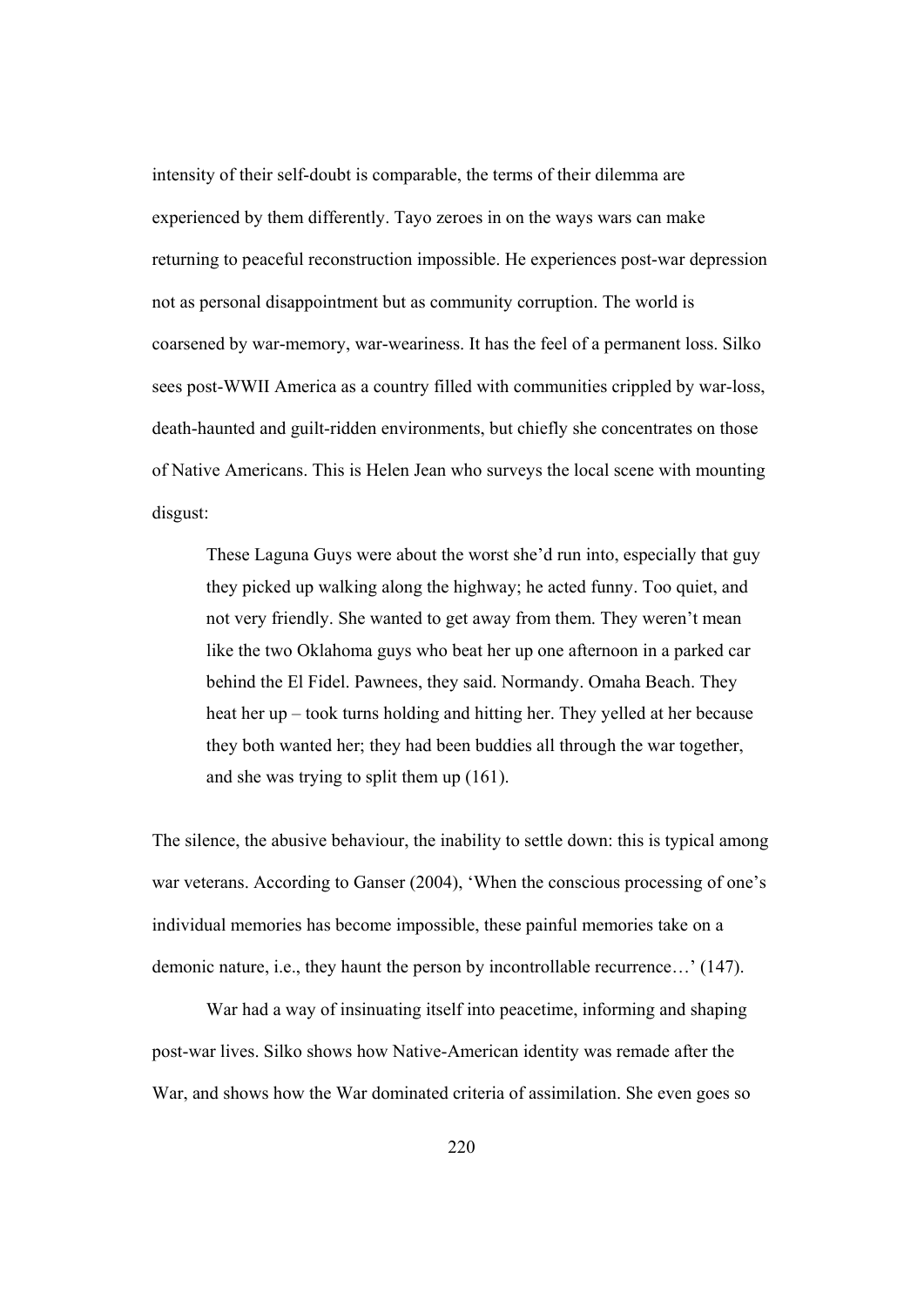far to suggest that men who had once been Pawnees now belonged to a larger tribe known as 'vets'; their pasts were nearly erased by their war-time identities. The Utes, the Laguna, even the Apache now shared a common war vocabulary, they'd been to the same places, seen the same things:

These Indians who fought in the war were full of stories about all the places they'd seen. San Diego, Oakland, Germany, the Philippines... They had ribbons and medals they carried in their wallets; and if the US Government decorated them, they must be okay (166).

Of course, it does not take too long for Helen Jean to get wise to the fact that these guys were not in fact okay. Many of them were alcoholics, some of them violent.

The

men and their women were going nowhere:

She looked at the Laguna guys. They had been treated first class once, with their uniforms. As long as there had been a war and the white people were afraid of the Japs and Hitler. But these Indians got fooled when they thought it would last. She is tired of pretending with them, tired of making believe it had lasted. It was almost a year since she had left Towac. There was something about Gallup that made her think about it. She didn't like the looks of the Indian women she saw in Gallup, dancing at Eddie's club with the drunks that stumbled around the floor with them. Their hair was dirty and straight. They'd shaved off their eyebrows, but the hairs were growing back and they didn't bother to pencil them anymore. Their blouses had buttons missing and were fastened with safety pins. Their western pants were splitting out at the seams; there were stains around the crotch  $(166)$ .

She intuitively recognises that her survival demands on resisting these selfdestructive behaviours; she feels the need to distance herself from 'the passivity of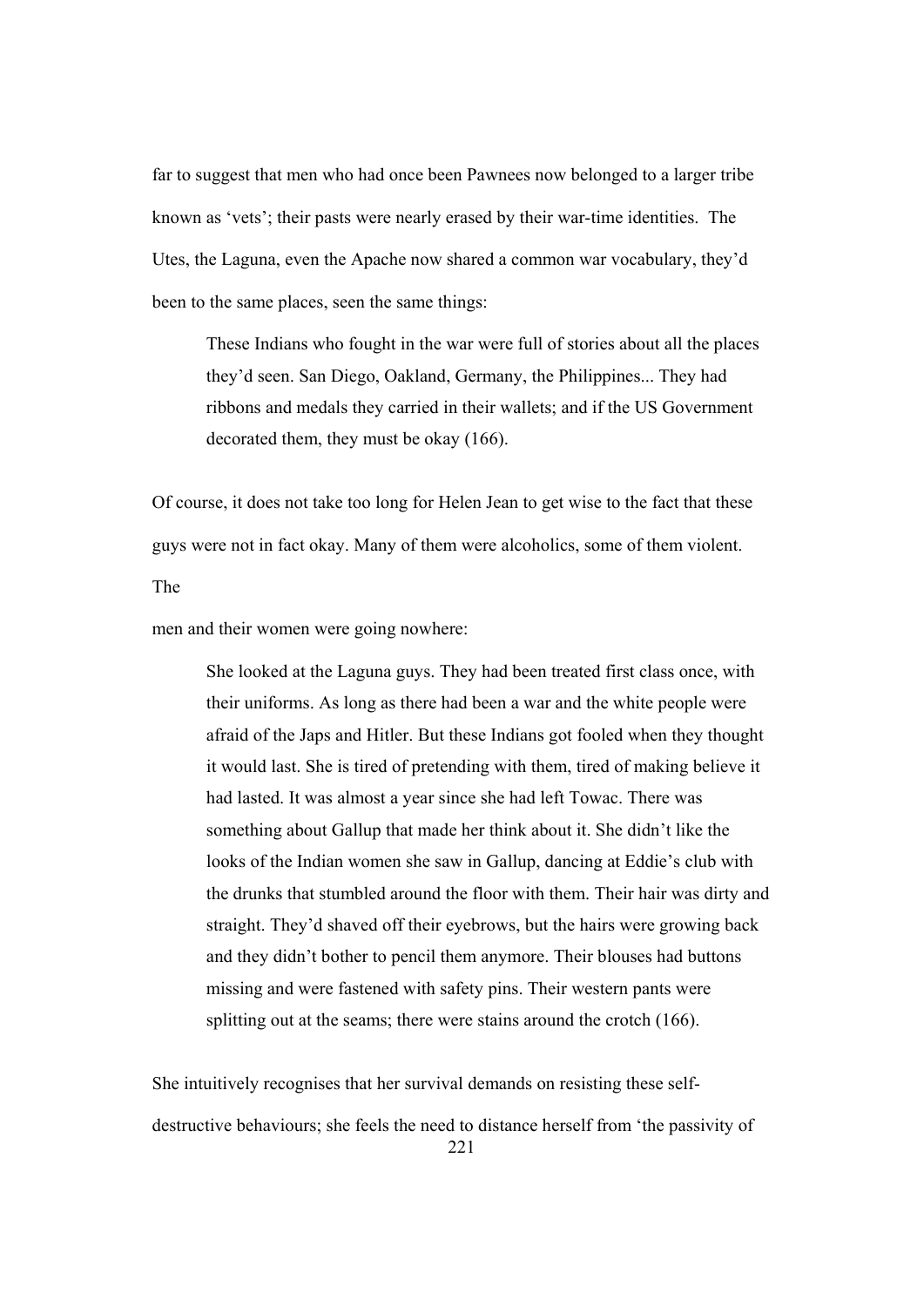the victimised Indian,' self-abuse through alcoholism, and those behaviours associated with low self-regard (Ganser: 150).

Unlike Bellow's Henderson, whose therapeutic moment is personal, and who ultimately comes to terms with his own demons, Tayo, who sees much of what Helen Jean sees and reaches the same conclusion, strives to have his trauma understood as a communal estrangement, to be reunited with his people, as though what he has witnessed and participated in has made him a stranger to his own kind:

In the old way of warfare, you couldn't kill another human being in battle without knowing it, without seeing the result, because even a wounded deer that got up and ran again left great clots of lung blood or spilled guts on the ground. That way the hunter knew it would die. Human beings were different. But the old man would not have believed white warfare – killing across great distances without knowing who or how many had died. It was all too alien to comprehend, the mortars and big guns; and even if he could have taken the old man to see the target areas, even if he could have led him through the fallen jungle trees and muddy craters of torn earth to show him the dead, the old man would not have believed anything so monstrous. Ku'oosh would have looked at the dismembered corpses and the atomic heatflash outlines, where human bodies had evaporated, and the old man would have said something close and terrible had killed these people. Not even oldtime witches killed like that (36-37).

Ganser characterizes Tayo's journey as one 'of refiguring identity within a highly conformist community of Native Americans' (148). Tayo grapples with issues of ethnic identity that had been undermined by his war experiences (Sarairah 2003; Ganser 2004). Tayo's instincts confirm Sebald's argument that individuals need not remain in isolation. He claims that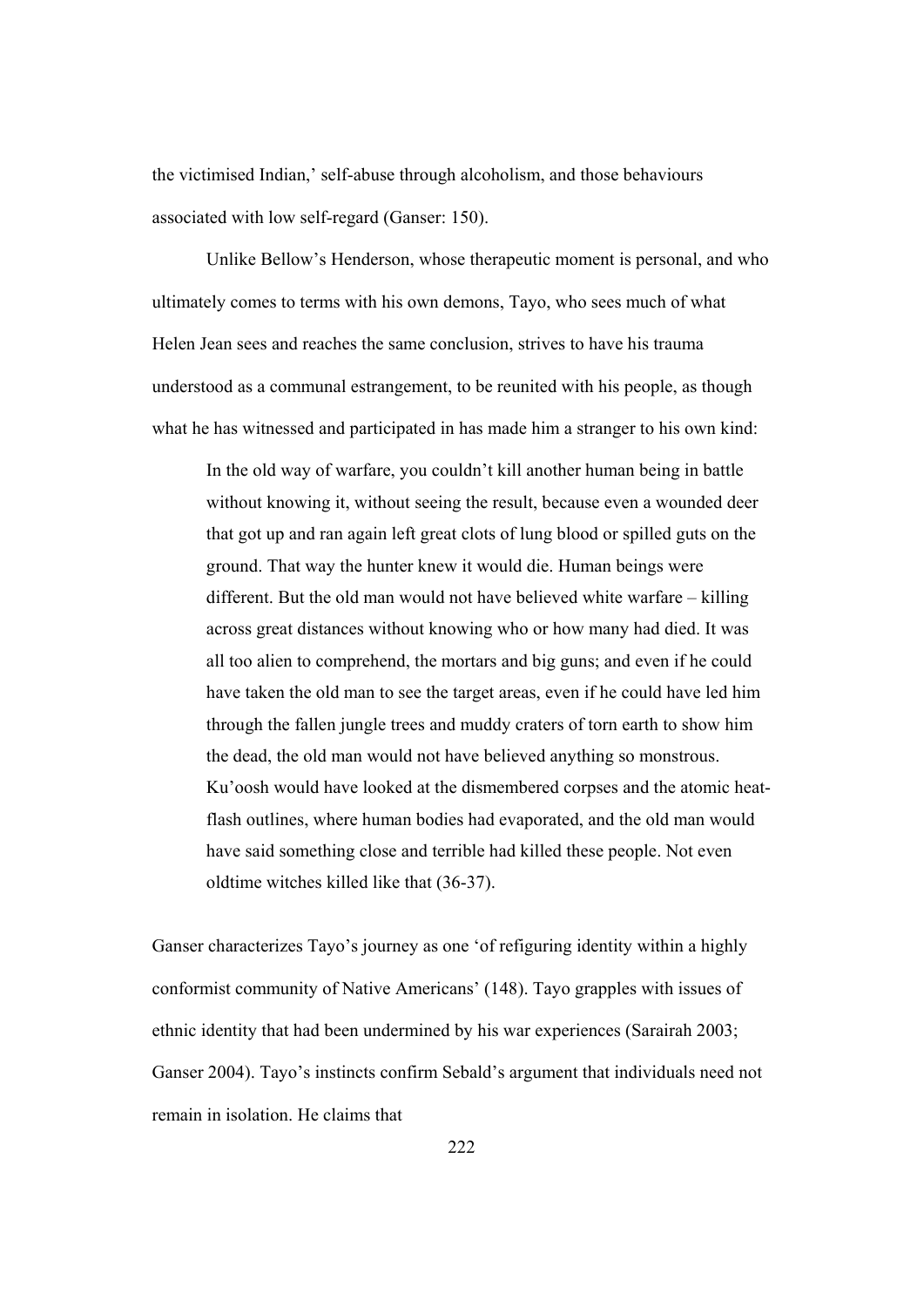even private suffering increasingly merges with a realization that the grotesque deformities of our inner lives have their background and origin in collective social history (184).

Tayo's ceremony fulfills his quest to rediscover his ancestral self, and to shed the identity he was forced to adopt as a soldier and as a veteran. His quest, like Henderson's, confirms W. H. New's argument that one can find 'recurrent structural patterns in each literature', which 'offer an approach to the underlying cultural sensibilities.' These, Ashcroft, Griffiths and Tifflin quote New as saying, stress commonality of experience over essentialist identities: '[T]he degree to which they overlap provides…a guard against easy assertions about national distinctiveness in literature' (1989: 29). The war had in some ways erased differences that their respective communal rites reassert.

Tayo's life was shattered when he was sent to fight the Japanese and ended up suffering as a prisoner of war. Again, Tayo has trouble coping with survival and with the trauma of having witnessed the brutal deaths of friends. Tayo, as the product of the Laguna Pueblo community, by reflex relies on ritualised behaviour to cope with challenges but is disoriented by having to adjust, first to the rituals of war and then to those of peacetime. It is as though personality played less of a role in his sense of character than group behaviour. Everything was about belonging:

Belonging was drinking and laughing with the platoon, dancing with blond women, buying drinks for buddies born in Cleveland, Ohio. Tayo knew what they had been trying to do. They repeated the stories about good times in Oakland and San Diego; they repeated them like long medicine chants, the beer bottles pounding on the counter tops like drums (43).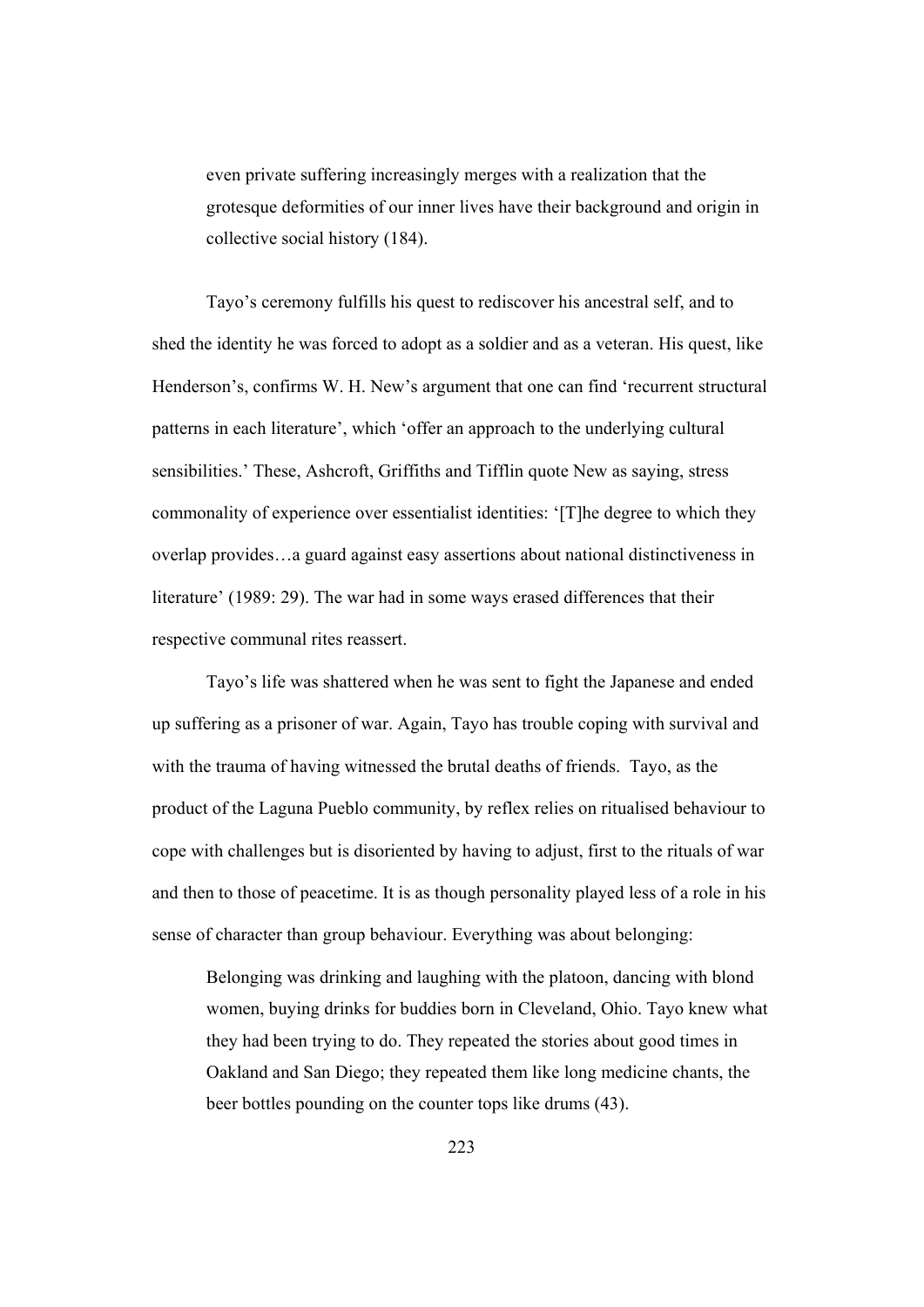Dafer Yousif Sarairah (2003) identifies in Tayo's struggle the element that saves his quest from such criticisms. Sarairah argues, I think persuasively, that through his regenerative ceremonies of remembering, Tayo finds his composure in the present, that he assembles an identity that is no longer fractured and fragmentary. Tayo rises out of anonymity, from the mass of nobodies, not by discovering a nonexistent past, but by recognising meaningful connections in the present. 'Tayo's heightened sensitivity allows him to see that each seemingly incongruent and disparate aspect of his life is in fact closely related to each other seemingly incongruent and disparate part' (Sarairah 2003:158).

 'The crucial element of spirituality' is enacted by word or deed in a struggle for survival. Ceremonies of community survival take place and are witnessed; narratives of survival call upon incidents of ritual as a way of reidentifying lost peoples. According to Keneally, some Jews literally sang in the face of death:

The man yelling the order in there was the SS man Edmund Sdrojewski. Ukrainian NCOs marched among the women hitting them with whip handles. M presumed they were Jewish, probably women caught with Aryan papers, brought here from Montelupich prison. Some cried out at the blows, but others were silent, as if to refuse the Ukrainians that much satisfaction. One of them began to intone the *Shema Yisroel*, and the others took it up. The verses rose rigorously above the mound, as if it had just occurred to the girls – who till yesterday had played straight Aryans – that now the pressure was off they were freer than anyone to celebration their tribal difference in the faces of Sdrojewski and the Ukrainians (2007: 210).

224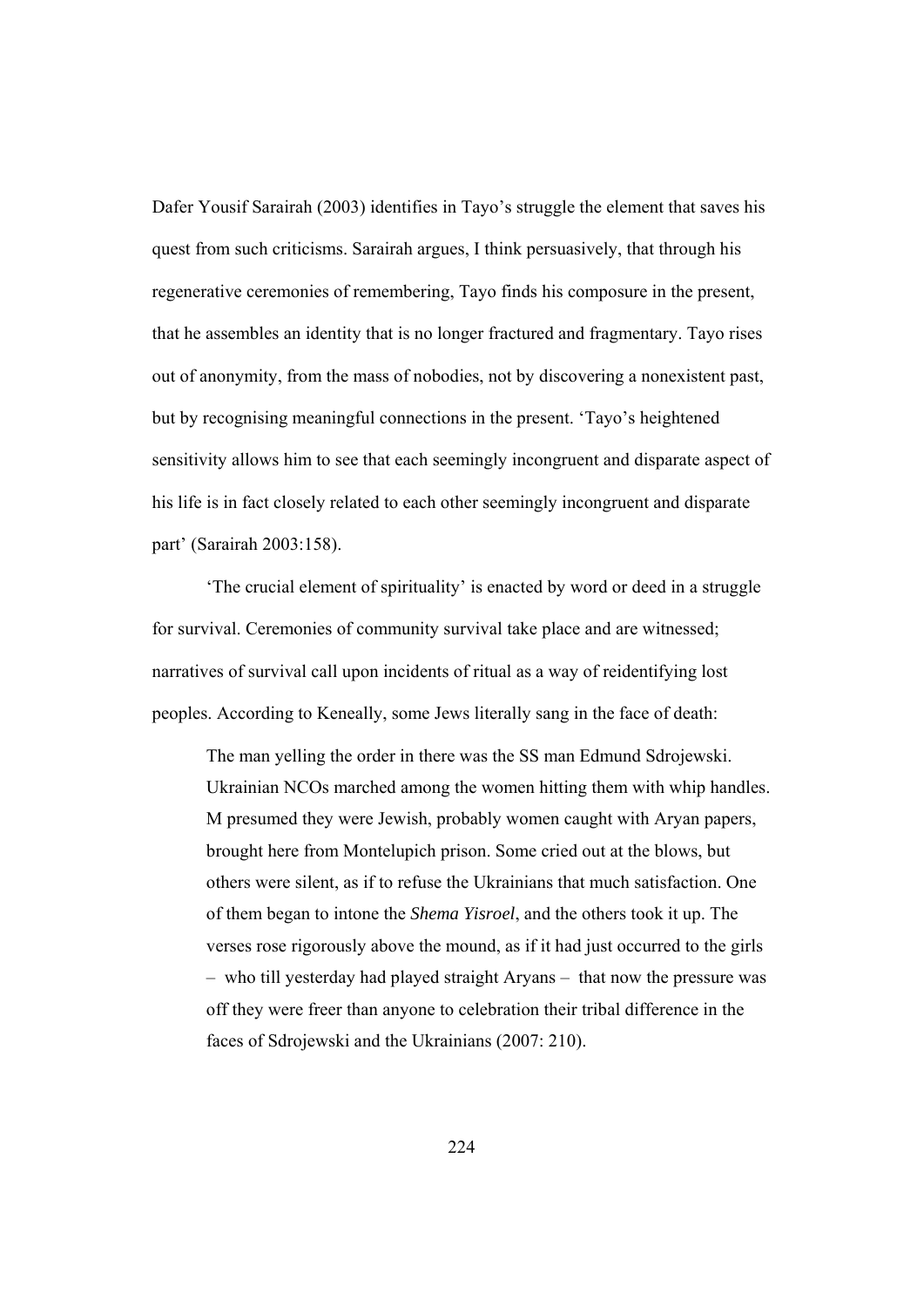Perhaps nothing can be compared to the suffering of the Jews in Nazi camps, but a case can be made that others have also faced a sense of cultural decimation if not physical extermination.

Spirituality can be more than something made important by the writer. It can also be enacted as ritual, either personal or political or both. As a personal expression of something indefinable, it may provide a means of reckoning or function as a form of solace. Silko sets before the maimed and traumatised the challenge of rebuilding a meaningful life without resorting to violence. She seeks to make clear through Tayo's acts and reenactments that a new life can be constructed through recognition. Her point, according to Ganser, is that 'both mental and physical war wounds' can be healed through an acknowledgement of one's true heritage (157-58).

Ritualised, communal behaviour can also be seen as a form of protest, even as a kind of demonstration (Griffiths 2006: 167). That is, one can see that the enactment of such rituals possesses a political component. Because it takes an act of courage to perform such rituals in the face of death, rituals of this kind are in essence acts that defy death. Ella Shohat (1992) warns against some interpretations of ritual which may fail to recognise the political necessity of cultural enactments:

Post-colonial theory's celebration of hybridity risks an anti-essentialist condescension toward those communities obliged by circumstances to assert, for their very survival, a lost and even irretrievable past. In such cases, the assertion of culture prior to conquest forms part of the fight against a continuing form of annihilation (110).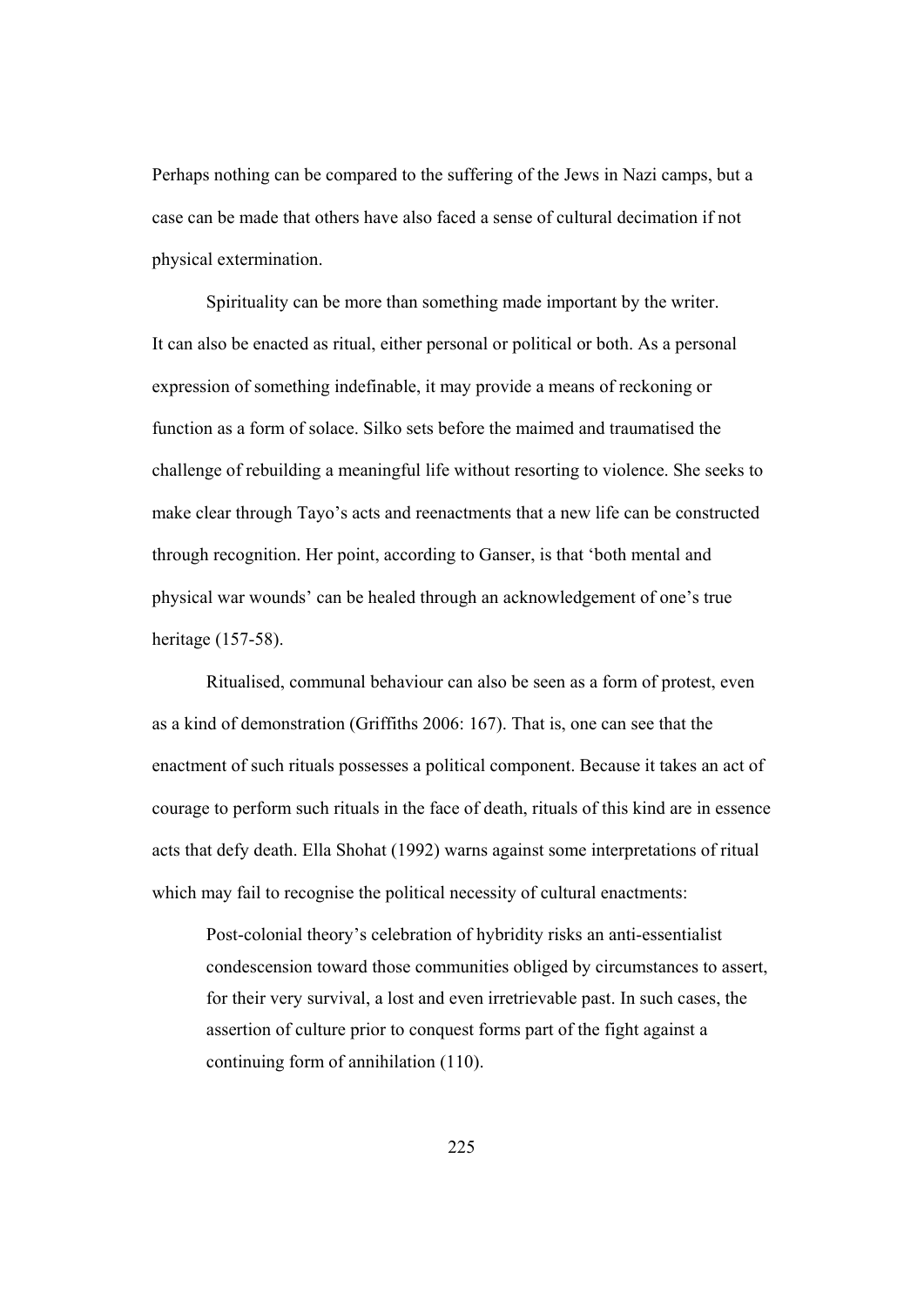Ashraf Rushdy's use of the term 'palimpsest' to describe identity formation goes a long way toward capturing the way memories overtake the present (2000). The acknowledgement of the past as an influence on the present, as an informing presence, reinforces historical insights into events of the past, their causation and consequences, and explain why they should not be allowed to be forgotten. Elleke Boehmer (2009) sees unpeeling the palimpsest of past terrors as part of the postcolonial project of regeneration. The act of recovery functions as a means of memorialising. Victor J. Ramraj (1996) identifies in the work of Derek Walcott a concern with his 'in-between state', which at once expresses his own ancestral background (220). This heightening of awareness is suggestively expressed in Derek Walcott's poetry, his ability to weave images of swastikas and pineapples make for an odd medley, but Boehmer claims that such juxtapositions are crucial to creating the informed images of our time:

Intricate and deathly forms of terror and counter-terror, as I have suggested, interpenetrate the global order. Although it cannot deny its fascination with the necropolitical act (even if this is critically reflective), postcolonial writing has the power to draw attention to places outside the terror-stricken state, to supply a fuller understanding of the painful losses as well as strategic gains of such acts. So it might, for example, explore the human inwardness that inheres to situations of extreme decimation, carnage and grief (2009: 146).

Here is Derek Walcott's 'North and South' from *The Fortunate Traveller*:

Now, at the rising of Venus – the steady star that survives translation, if one can call this lamp the planet that pierces us over indigo islands – despite the critical sand flies, I accept my function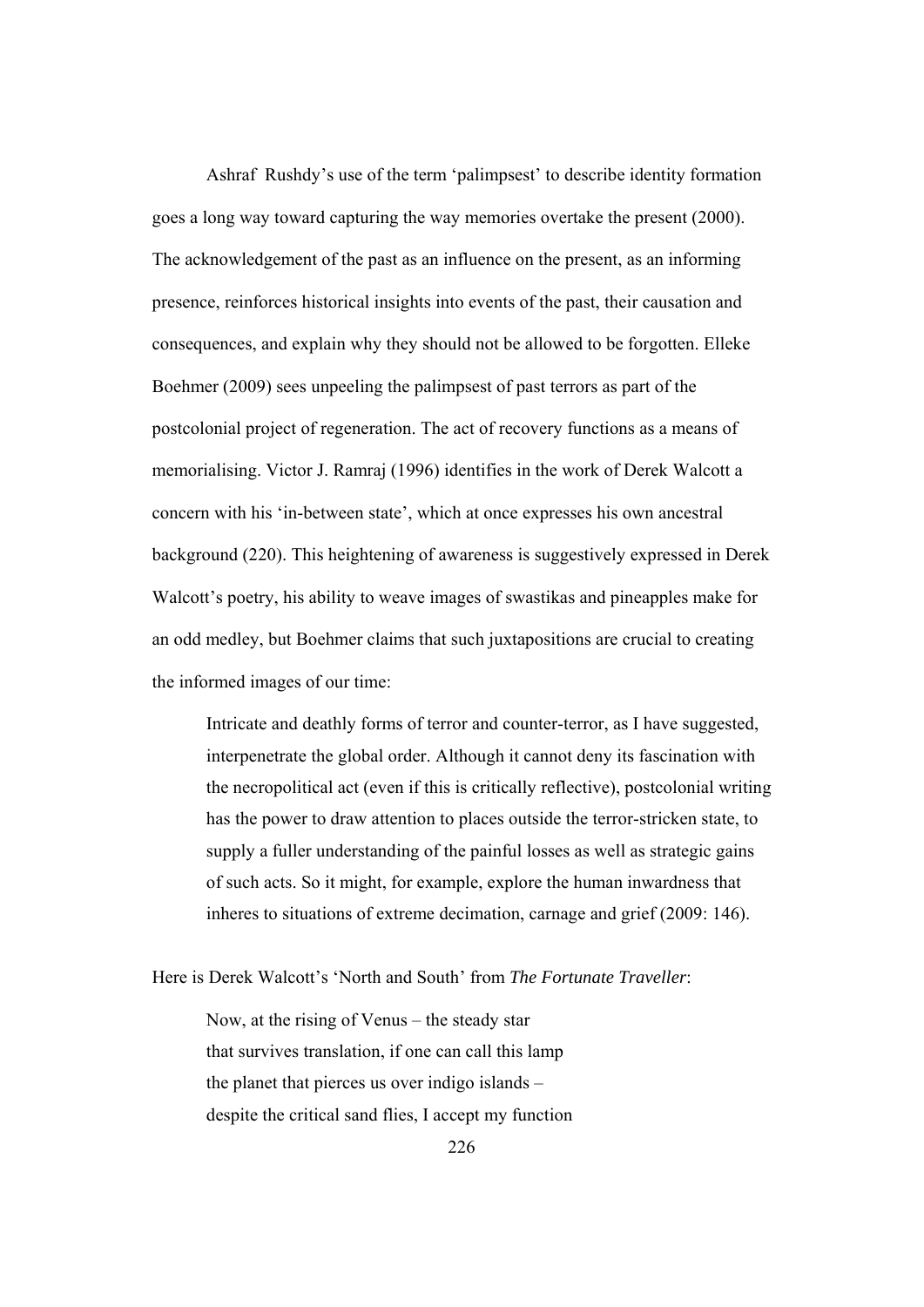as a colonial upstart at the end of empire, a single, circling, homeless satellite. I can listen to its guttural death rattle in the shoal of the legions' withdrawing roar, from the raj, from the Reich, and see the full moon again like a white flag rising over Fort Charlotte, and sunset slowly collapsing like the flag.

The poet casually refers to British imperialism and the Nazis in a couple of lines, as though such a connection was the most obvious thing in the world. It is indeed a connection worth making, but not an obvious one. What Walcott intuitively grasps is historically verified. It is not postcolonial discourse that finds the connection; rather the historical wreckage of the 20th century is linked by an ideology that legitimised that wreckage, which informed and guided it, giving it a rationale:

 In all these ways, extinction discourse forms a powerful nexus of ideas that has been hegemonic for countless European explorers, colonists, writers, artists, officials, missionaries, humanitarians, and anthropologists. Albeit in less overtly racist terms, the general nexus of ideas is still at work in the insistence by the West that the rest of the planet must travel the road of capitalist economic development (Brantlinger 2003: 189-190).

227 Extinction discourse's contribution to the various destructive events that punctuate intercourse between cultures may not be causative, as Brantlinger points out (189), but what can be said is that racist forms of othering give the perpetrators a clear conscience, at least temporarily. What becomes paramount, at least for Walcott, is the association of political trauma across time, shown in the rich juxtapositions of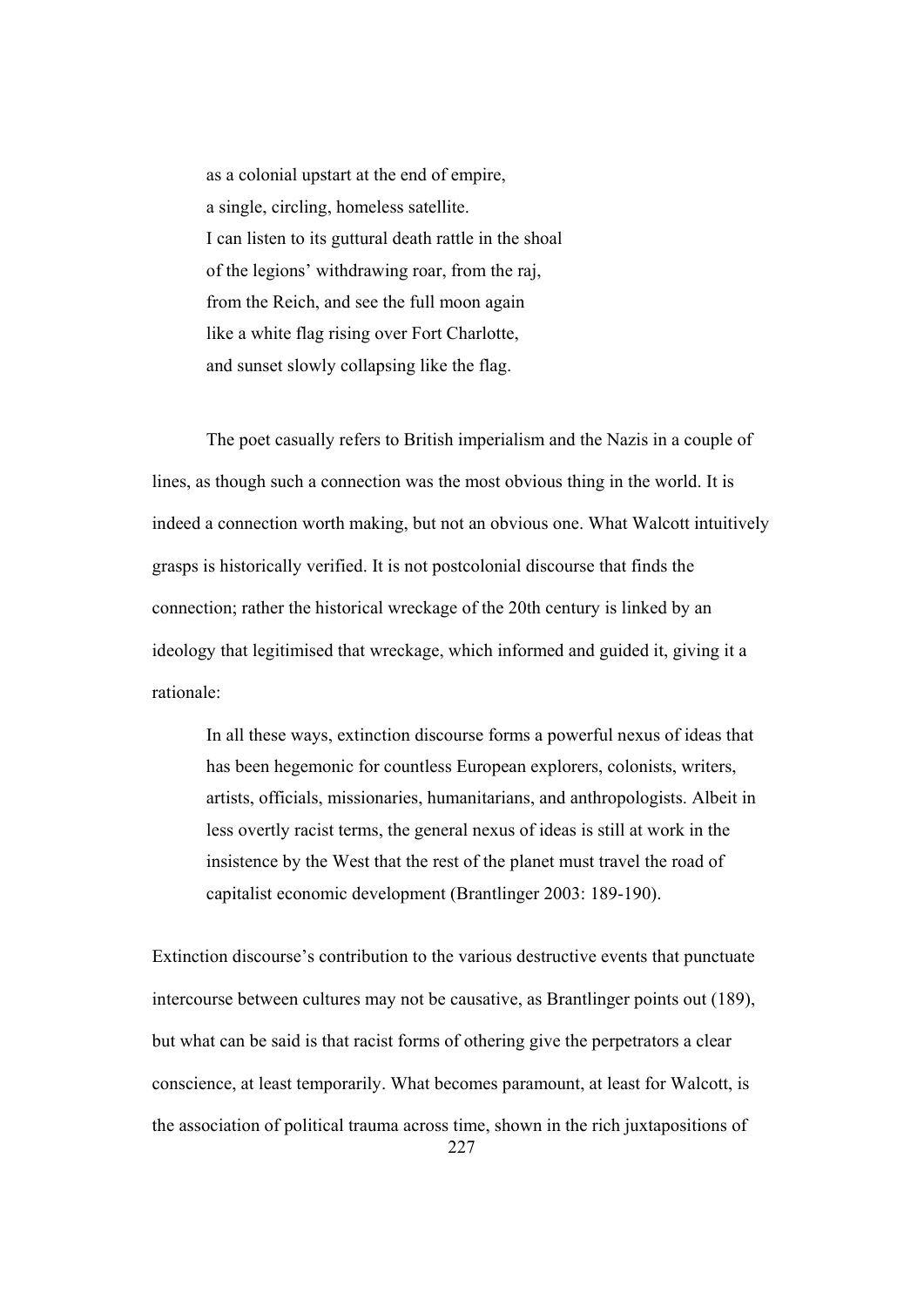imagery in his poem. His images tie colonial exploitation to genocide, imperial invasions to the Nazis' 'final solution' for Gypsies and Jews. Walcott puts into poetry the consequence of extinction discourse:

I think of Europe as a gutter of autumn leaves Choked like the thoughts in an old woman's throat.

Under the blue sky of winter in Virginia the brick chimneys flute white smoke through skeletal lindens, as a spaniel churns up a pyre of blood-rusted leaves; there is no memorial here to their Treblinka – as a van delivers from the ovens loaves as warm as flesh, its brakes jaggedly screech like the square wheel of a swastika. The mania of history veils even the clearest air, the sickly-sweet taste of ash, of something burning.

Walcott's poem continues:

The ghosts of white-robed horsemen float through the trees, the galloping hysterical abhorrence of my race – like any child of the Diaspora, I remember this even as the flakes whiten Sheridan's shoulders, and I remember once looking at my aunt's face, the wintry blues eyes, the rusty hair, and thinking

In his analysis of genocide, Achille Mbembe (2003) traces such observations to Hannah Arendt (1964) and her breakthrough text *The Origins of Totalitarianism* on the development of  $20<sup>th</sup>$  century totalitarianism from what she argues were its antecedents in 19th century imperialism. In *Necropolis*, Mbembe (2003) says: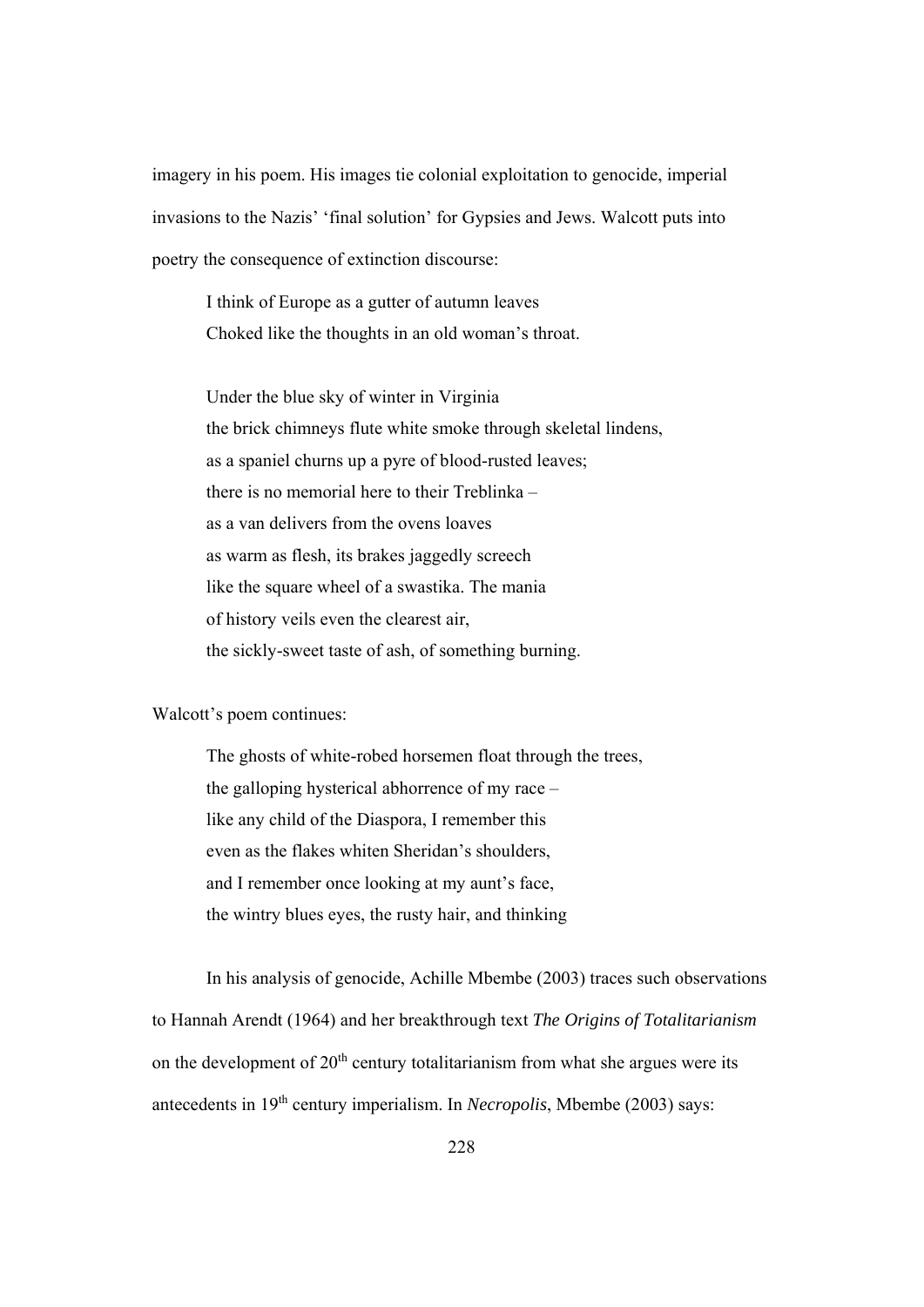Arendt develops the thesis that there is a link between national-socialism and traditional imperialism. According to her, the colonial conquest revealed a potential for violence previously unknown. What one witnesses in World War II is the extension to the 'civilised' peoples of Europe of the methods previously reserved for the 'savages' (18).

Walcott sees this connection and beyond to its implications for those living like himself on the fringe of great self-destructive empires, such as the British in Africa, the Jews of Eastern Europe pressed between the Russians and the Germans, and peoples of the Caribbean like himself, who live in the shadow of the behemoth to the north:

maybe we are part jewish, and felt a vein run through this earth and clench itself like a fist around an ancient root, and wanted the privilege to be yet another of the races they fear and hate instead of one of the haters and the afraid. Above the spiny woods, dun grass, skeletal trees, the chimney serenely fluting something from Schubert – like the wraith of smoke that comes from someone burning – veins with air with an outcry that I cannot help (15).

 As Walcott's war-torn poem continues, it is clear that the past remains, haunts even, but that the past is also changed through a process of recognition and awareness:

The winter branches are mined with buds, the fields of March will detonate the crocus, the olive battalions of the summer woods will shout orders back to the wind. To the soldiers' mind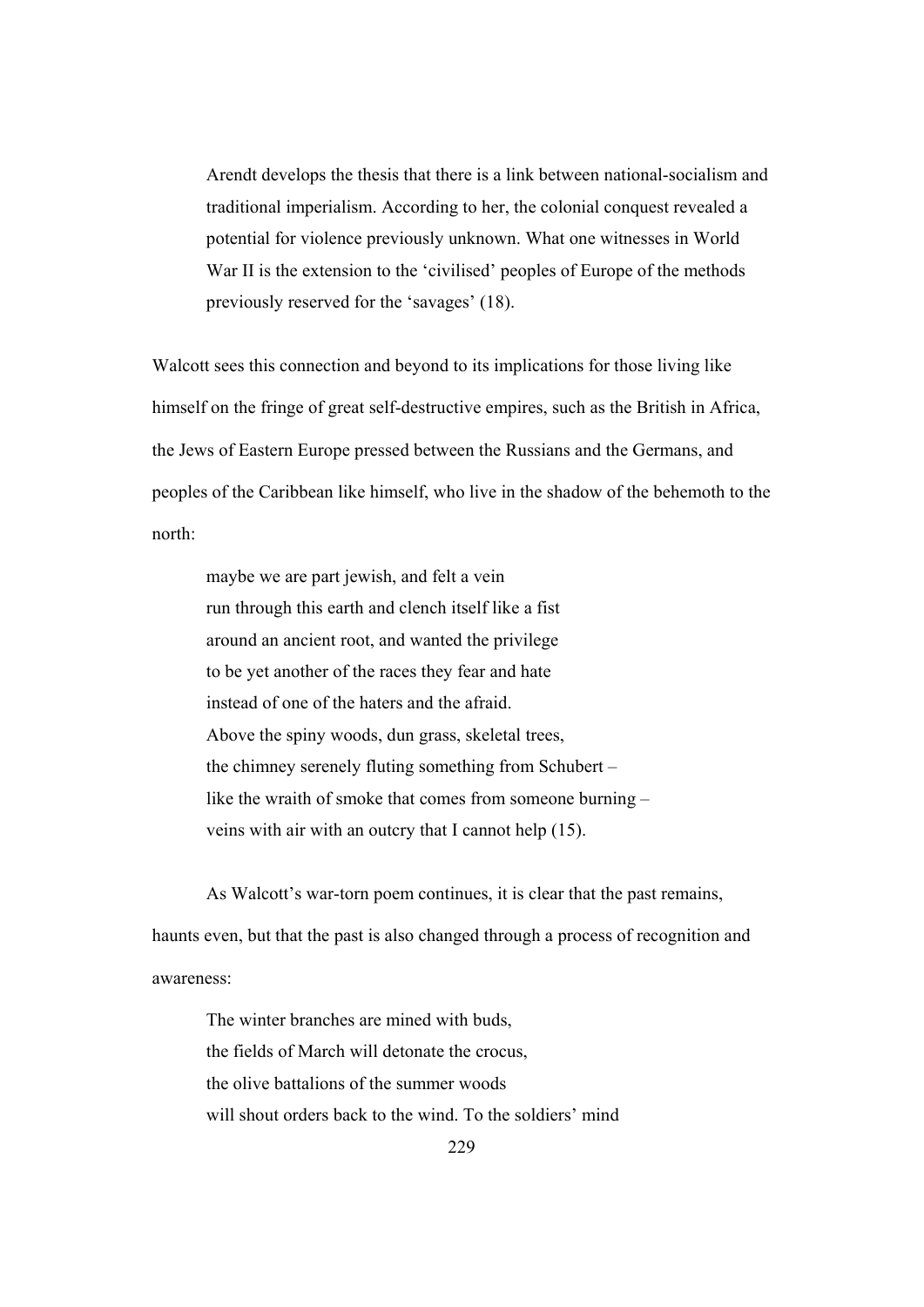the season's passage round the pole is martial, the massacres of autumn sheeted in snow, as winter turns white as a veterans hospital. Something quivers in the blood beyond control – something deeper than our transient fevers (15).

 The term 'palimpsest' captures well the sense of multi-layered selfconsciousness that permeates Walcott's poem. Walcott's poem fits perfectly Rushdy's use of the concept, as he speaks of the presence of the past, its persistence and its exertion of influence (2000). Here, however, memories are not secrets but explicit historical references, reverberations of memory that are not easily shaken. Rushdy's insights into the persistence of a slave past is useful to understanding how the world wars of the  $20<sup>th</sup>$  century maintain their hold. Phyllis Sakinofsky (2009) explains how Rushdy's idea works:

Palimpsest narrative aligns with the psychological concept of the transgenerational transmission of trauma that emerged from work with Holocaust survivors, but Rushdy has related to the idea of literature, particularly pertaining to the descendants of American slaves. He explains how fiction can be used to expose and resolve the memories of traumas that have been submerged but nonetheless passed down through generations. He defines palimpsest narratives as the transmission of the memories of dark family secrets and unspoken taboos through the generations of those who have been the victims of history (2009: 8).

As in Wideman's *Philadelphia Fire,* Walcott's poem uses historical events as common references, as shared memory, not revealed secrets. The repercussions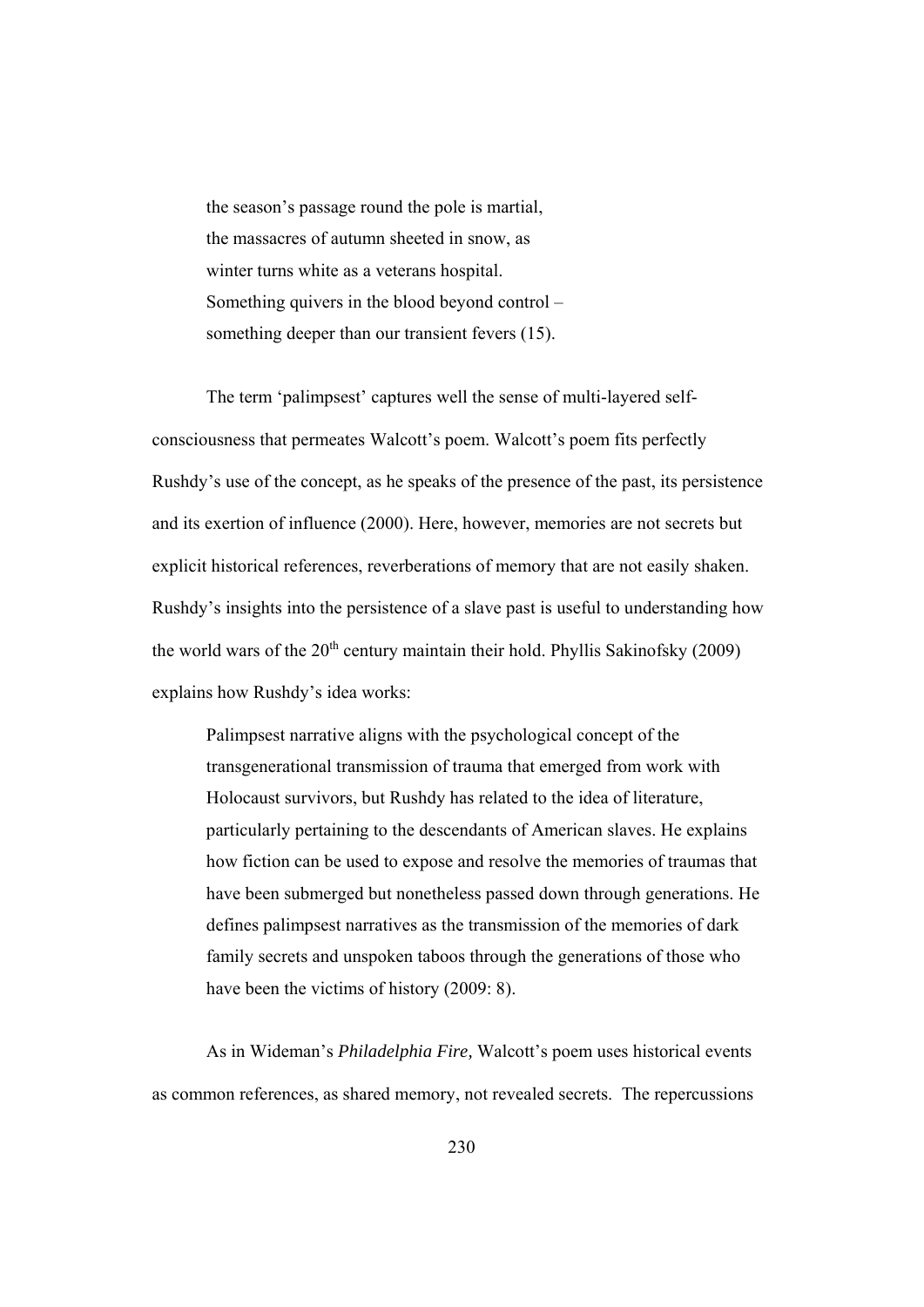of slavery may continue, but slavery itself is over, at least in the parts of the world of concern to Rushdy. Tyranny, however, is not. Certain events are of such significance that they have been incorporated into any rhetoric of awareness. The Nazi 'vocabulary' of terror no longer speaks exclusively to a single moment in time but speaks, as seen in DeLillo's work, to a present, impending abuse of power.

In Gordimer's short story 'My Father Leaves Home', there is a sense that one begins a new life in a new place. On the one hand, the father is overcome by thoughts of leaving everything familiar behind. On the other hand, however, he is overcome by thoughts of life in Lithuania: as he contemplates the thrashers unsettling frightened flocks, he remembers villagers fleeing from attacking Cossacks. The immigrant carries memories that inform, embolden, and even cripple.

The layering of sensibilities and memories that animate Gordimer's characters illustrates Bhabha's notion of culture 'as a strategy of survival' (1994). In Gordimer's story the old watchmaker's sense of displacement sharpens his eye for social injustices and makes him aware of how the black workers were made to feel in their own land; that is, his sense of estrangement gave him an acute ability to empathise with the workers:

He waylaid white miners and replaced balance wheels and broken watchfaces while-you-wait, he went to the compounds where black miners had proudly acquired watches as the manacles of their new slavery: to shift work. In this, their own country, they were migrants from their homes, like him. They had only a few words of the language, like him (1992: 61-62).

The past informs and sharpens the powers of observation in 'My Father Leaves Home':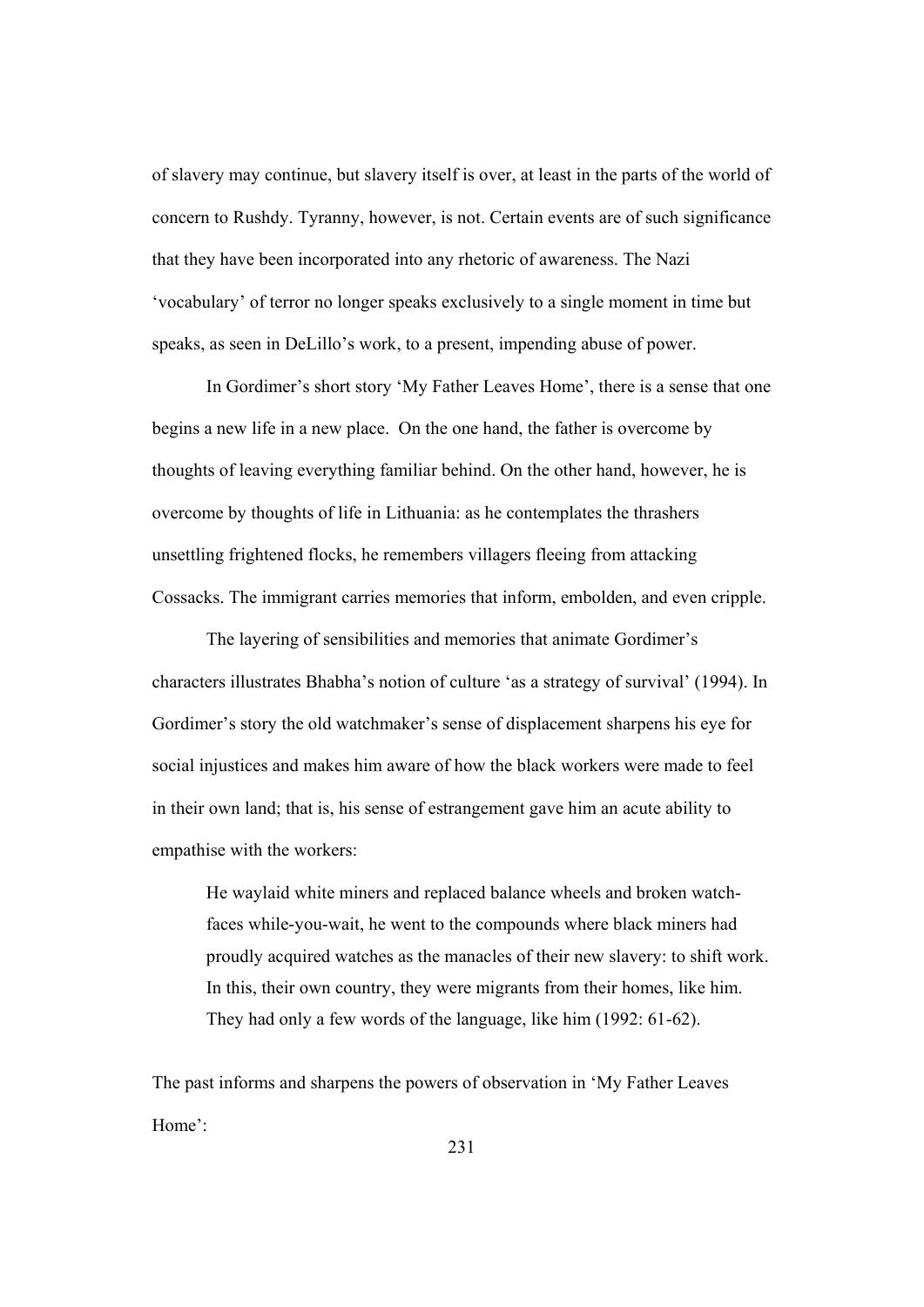In the quarrels between husband and wife, she saw them as ignorant and dirty; she must have read something somewhere that served as a taunt: you slept like animals round a stove, stinking of garlic, you bathed once a week. The children knew how low it was to be unwashed. And whipped into anger, he knew the lowest category of all in her country, this country. *You speak to me as if I was a kaffir* (64).

It was precisely this ability to draw on one's own sense of estrangement that informed the settlers. 'Because horror comes slowly' (1992: 13). This is Nadine Gordimer's apt expression for capturing the sensibility of the war haunted. There is a sense of not being able to grasp what one has witnessed, but ignorance leaves one more vulnerable, less well equipped to cope and less compassionate. The incidents crowd one's mind, as one seeks to explain what is clearly senseless:

How could you associate yourself with the murderous horde that burns down hospitals, cuts off the ears of villagers, blows up trains full of innocent workers going home to their huts, rapes children and forces women at gunpoint to kill their husbands and eat their flesh? (1992: 13).

Memory makes one more able to grasp what is happening around one and therefore more able to cope. Empathy, like the father's in Gordimer's 'My Father Leaves Home', comes from a shared past that continues to haunt. As Gordimer's story makes clear, newly arrived immigrants carried with them memories that made a clean break from the past, even if desired, nearly impossible. The old man, for instance, cannot help thinking of his past encounters with the Russian Cossacks as he observes local beaters as they thrash sticks to drive the pheasants: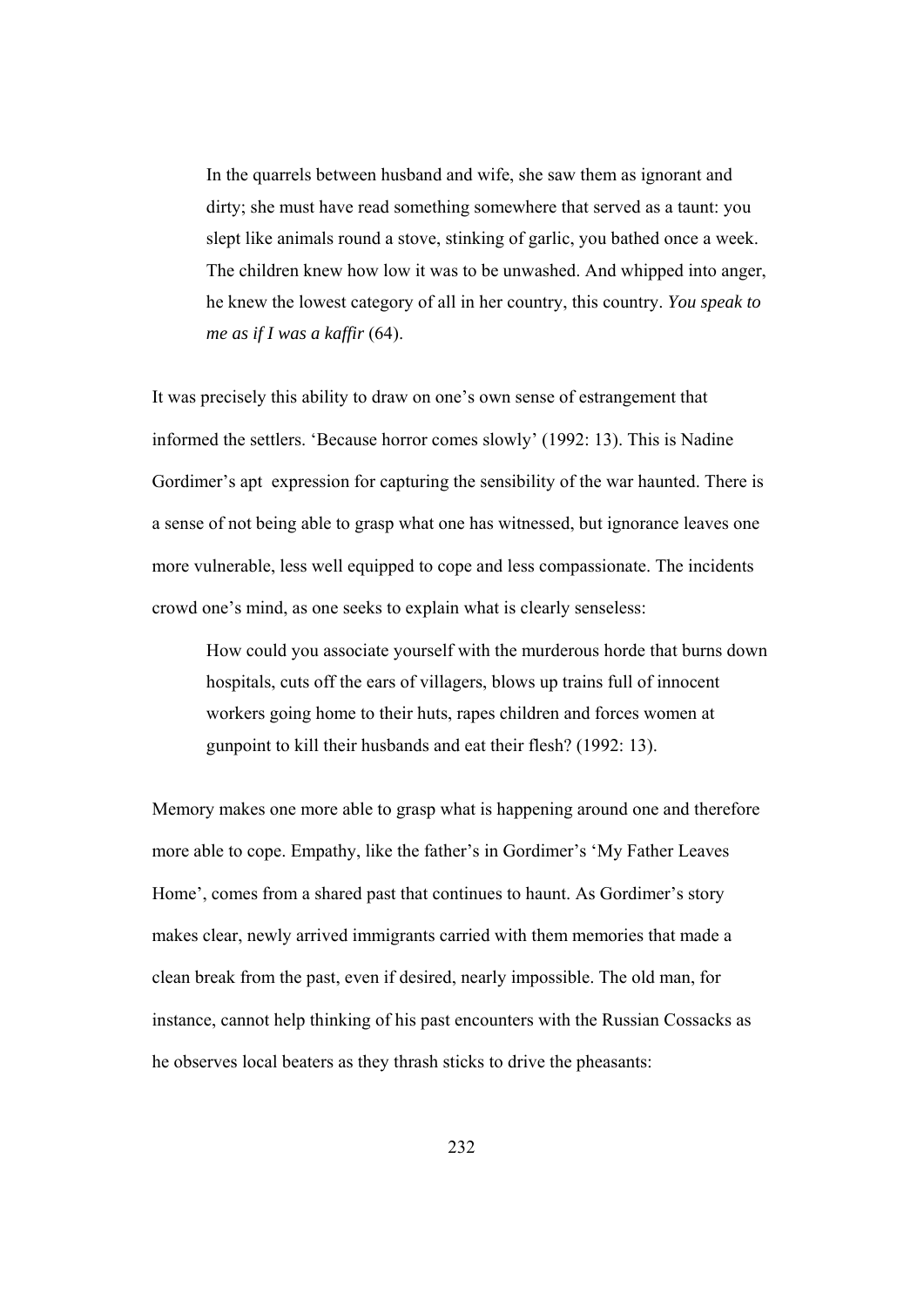They have wings but dare not fly and reveal themselves, there was nowhere to run to from the village to the fields as they came on and on, the kick of a cossack's mount ready to strike creeping heads, the thrust of a bayonet lifting a man by the heart like a piece of meat on a fork. Death advancing and nowhere to go. Blindness coming by fire or shot and no way out to see, shelling peas by feel. Cracks of detonation and wild agony of flutter all around me. I crouch away from the sound and sight, only a spectator, only a spectator, please, but the cossacks' hooves rode those pleading wretches down. A bird thuds dead, striking my shoulder before it hits the soft bed of leaves beside me (1992: 66).

This instance of historical resonance illustrates in an instant the ways the past reverberates in one's subconscious. It requires little in terms of exegesis to comprehend how a memory can invade and overtake the present. Gordimer's use here of so potent an historical imagery as this Babel-like moment of Cossacks at full gallop through the mind of an old South African émigré shows well how the 'residual' has staying power; it is, in fact, unshakeable.

The past blinds and the past guides. The forward movement, the sense of futurity is enfolded by the past. In Gordimer's stories, exile never means escape, even when it is sought. A young Hungarian couple, in her story 'The First Sense,' finds that language, memories, and loyalties make the transition of emigration more than a challenge. There is a sense that one can change one's place but never one's mind. Ferenc, Gordimer tells us, becomes Fred, but he was never able to leave completely what had become the past:

For the first years Ferenc had friends, still back there, send him newspapers. But reading, here, what was happening in Hungary, what crowds were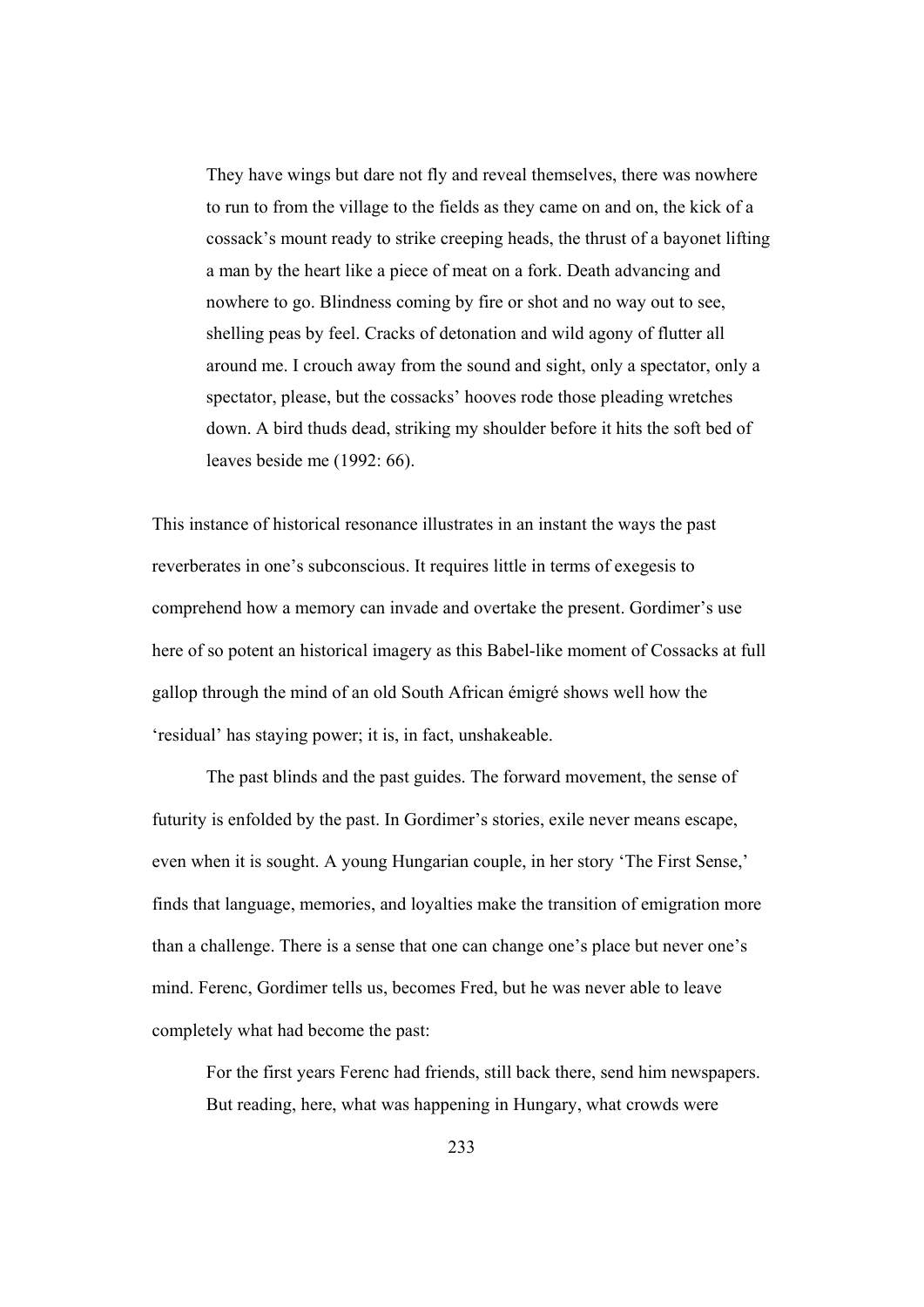demanding of whatever new government, what was being discussed in he endless forum of Budapest cafés became detached from the venue, abstract, without accompanying vision, awareness of familiar place. (2007: 143).

It is a perfect instance of the inner life of the immigrant whose present is enfolded by the past, forming, as described by Sakinofsky, an instance of a palimpsest narrative (2009: 8). In 'The First Sense', the moment does not capture any form of trauma, save that of profound cultural dislocation, but the sense of the past engulfing and disorienting is well described:

This was the reverse of looking at old photographs, recognizing the place in which they were taken and having no memory of who the people were. It was Fred, driving in his Korean car across the vast suspension bridge – named for this country's great hero, Mandela – who was suddenly crossing from Buda to Pest over the gleaming breast of the Danube, and not over the confusion of railroad tracks the hero's bridge actually spans (2007: 143).

Gordimer sets the challenge of postcolonial identity. Her sense of the past strikes me as being closer to Bhabha's than to what Said expresses in 'Reflections*'*. Said sees exile as entailing an irretrievable loss, not just of something in the past, but of something affecting the present and the future. He considers exile as a betrayal and a punishment, a weighing down that wearies and disarms: 'Against this large, impersonal setting, exile cannot be made to serve notions of humanism' (174). On this subject, that is so personal to the author, there remains much ambiguity. When Said writes of exile, he invokes the language of those scattered abroad, of a people who has lost its homeland. In fact, he conflates those in exile and those of the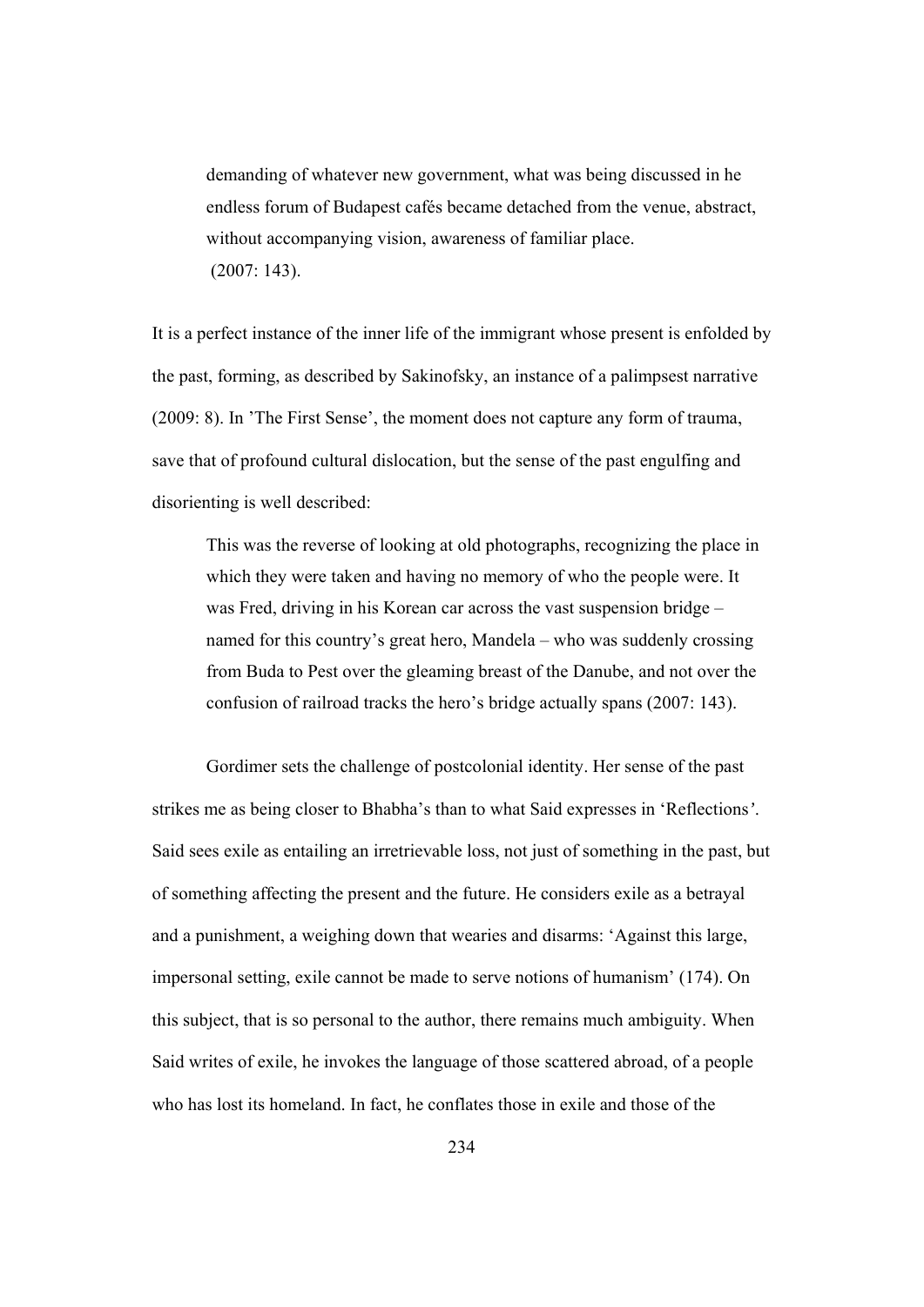diaspora. Victor J. Ramraj captures their sense of lost identity: 'Diasporic writings are invariably concerned with the individual's or community's attachment to the centrifugal homeland' (1996: 216). Perhaps this is why Said reveals an insensitivity to those for whom the homeland has come to mean so little. Bhabha, on the other hand, sees such loss as a challenge. Exile is necessary for his definition of postcoloniality; it is the central factor in rebuilding: 'Culture as a strategy of survival is both transnational and translational' (1994: 247).

 'Which world? Whose world?' This is the way Gordimer expressed her starting point in 1997 (2005: 535). According to her, the world may be turned upside down, but much has been gained. She postulates a concept of worldliness that is restorative and dignifying. Maureen and Bam are exiled to July's village where *he* not they are in control. As a result of this, Maureen and Bam's 'world picture,' in Coetzee's memorable words, 'undergoes a chastening revision' (2007: 250).

If one sees postcolonialism as a literary project aimed at reviving a dying culture, or even at rediscovering a lost one, if one understands the project of postcolonial literature as a response to extinction theory, which, unlike the postmodernists who anticipate an impending apocalypse, assumes that one has already taken place, there is little time to spare on considerations of nostalgia. The destruction may be taken for granted, but the project of rebuilding is also assumed to be both possible and worthwhile. There is an undercurrent of optimism. Incredibly, it would be a mistake to see this optimism as naïve.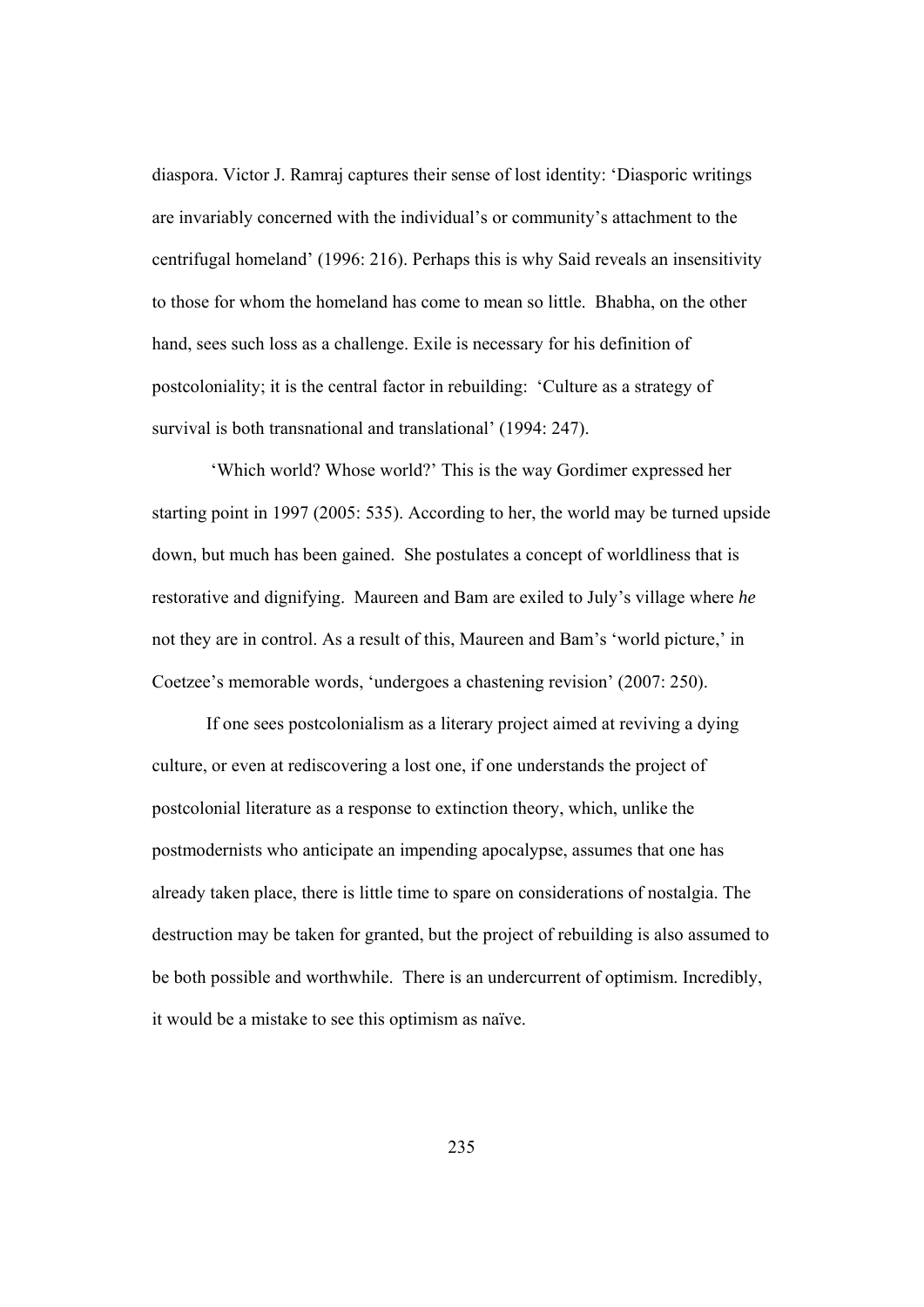W. G. Sebald, in his study of Germany's recovery in the years following WWII, found to his and the reader's astonishment that survival and revival come even in the face of total devastation and predictions of cultural collapse:

Instead, and with remarkable speed, social life, that other natural phenomenon, revived. People's ability to forget what they do not want to know, to overlook what is before their eyes, was seldom put to the test better than in Germany at that time (41).

Sebald suggests that Germans rebuilt in a state of willful forgetting; Homi Bhabha, on the other hand, makes this point in *The Location Culture* that the postcolonial project entails seeks to address dislocations of culture, 'social pathologies' which may arise from war: 'There is even a growing conviction that the affective experience of social marginality – as it emerges n non-canonical cultural forms – transforms our critical strategies' (246). The context of war is but one of the considerations that deserves attention. Bhabha emphasizes that 'contemporary postcolonial discourses are rooted in specific histories of cultural displacement' but what is found in the writings of Coetzee, Silko, and Gordimer is a narrative of recovery through remembrance.

Some postcolonial writers often find conflict at the point of contact, the moment of cultural clash when the simple act of meeting has dramatic and unpredictable consequences. Nadine Gordimer has made this her concern as well. In contrast to the nearly apocalyptic vision of political chaos and revolution found in *July's People*, Gordimer's *None to Accompany Me* captures the breathtaking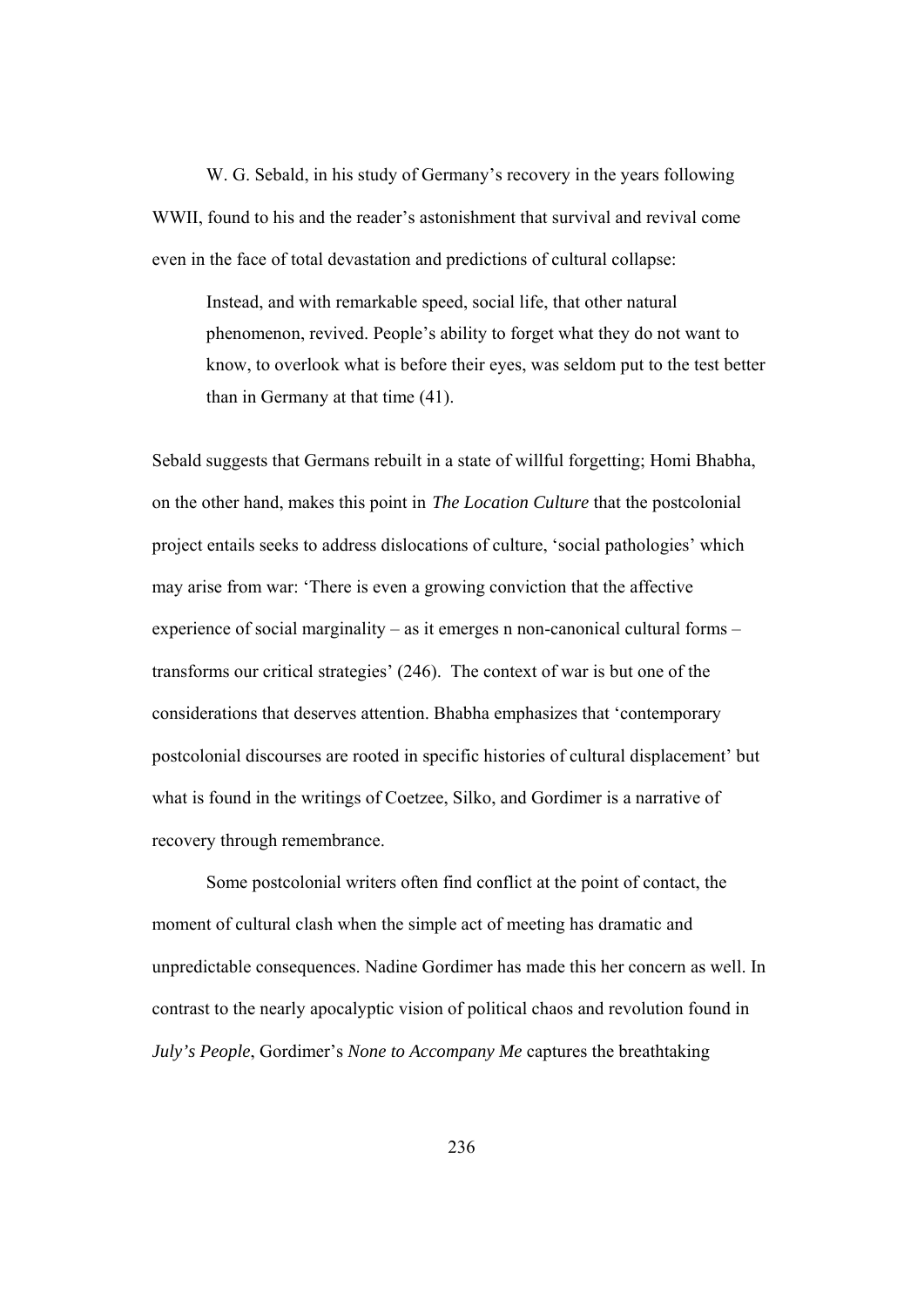excitement and nearly universal goodwill that surrounded events as they unfolded in South Africa following the election of Mandela:

Children seen for the first time were tossed from hands to shoulders, welcome banners were trampled, flowers waved, bull-horns sounded, the hugging, capering procession of transit to repossession, life regained, there outside the airport terminal was a carnival beyond belief it would ever be possible to celebrate (44).

In *None to Accompany Me*, Gordimer (1994) responds to the extraordinary events unfolding at the time in South Africa. There is a sense about the book that events are unfolding beyond the control or understanding of the characters. Things are getting away from people; people are having trouble keeping up. Exile can be more comforting than either remaining or returning home. This was the case for Gordimer's returning radicals who had grown accustomed to bourgeois comforts while living abroad.

When Vera's old friends, Sibongile and Didymus Maqoma, return to South Africa with their daughter, Mpho, after 20 years of European exile, Vera welcomes them as family. The Maqomas, formerly of Soweto, schooled in Moscow, educated in England, exiled into the comforts of Western decadence, had grown soft and fussy over the years. Mpho, for example, never learned the language of her parents, and was embarrassed to try to learn. Her parents see this less as her lack than as part of what happens to people torn from their homeland, robbed of their heritage: 'My girl,' says Mpho's mother,

that is exactly what has been done to our people, you, your father, me. We've been alienated from what is ours, and it's not only in exile. Your father's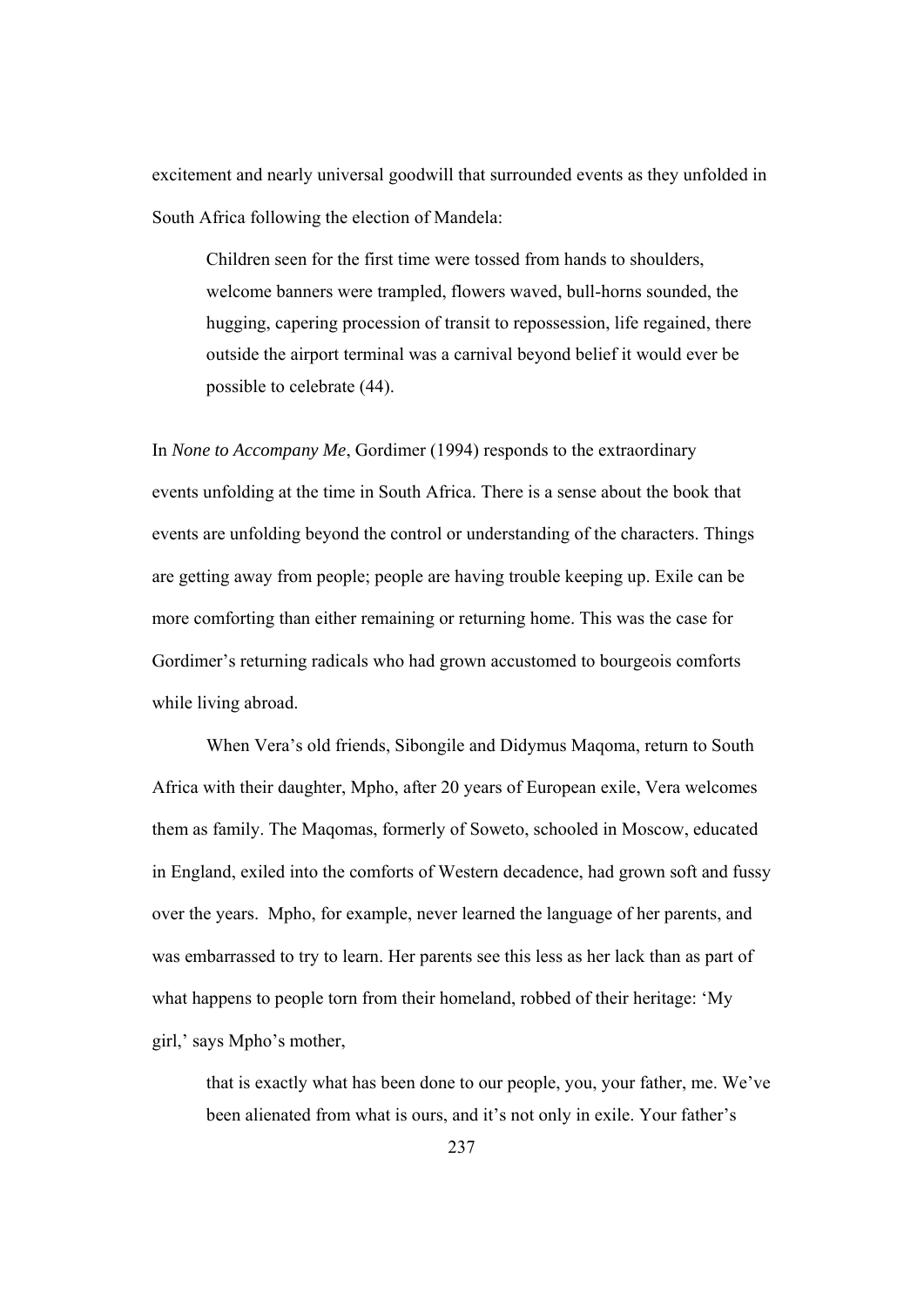descended from great chiefs who resisted the British more than a hundred years ago – you have a name to live up to! You were robbed of your birth – that should have been right here. Take back your language (50).

Their return causes Vera to engage in a prolonged meditation on the possibilities of the rebirth of the self in a new born land. She observes the possibilities of change, and is exhilarated by the aesthetics as well as the politics of the newly-emerging hybrid culture:

Boundaries are changed, ideologies merge, sects, religious and philosophical, create new idols out of combinations of belief, scientific discoveries link cause and effect between the disparate, ethnically jumbled territorial names make a nationality out of many-tongued peoples of different religions, a style of beauty comes out of the clash between domination and resistance (49).

The world Gordimer describes exemplifies Bhabha's depiction of a contemporary culture struggling against what he calls 'the sentence of history – subjugation, domination, diaspora, displacement' and, it is his contention that it is from this kind of world that one learns 'our most enduring lessons for living and thinking' (246). This point of view comes closest to articulating for Gordimer what she wishes to convey in this novel.

238 In the course of the narrative, Vera sells her home, leaves her husband, and agrees finally to consider a post in the newly formed free government. She moves to free herself from unwanted baggage: let others fight to keep what they have. As in *July's People*, Gordimer implies, continuing a thread found throughout her works, that a devotion to the public, to the future, requires that one first free oneself of debilitating preoccupations. As Caryl Phillips (2002) has pointed out, *None to*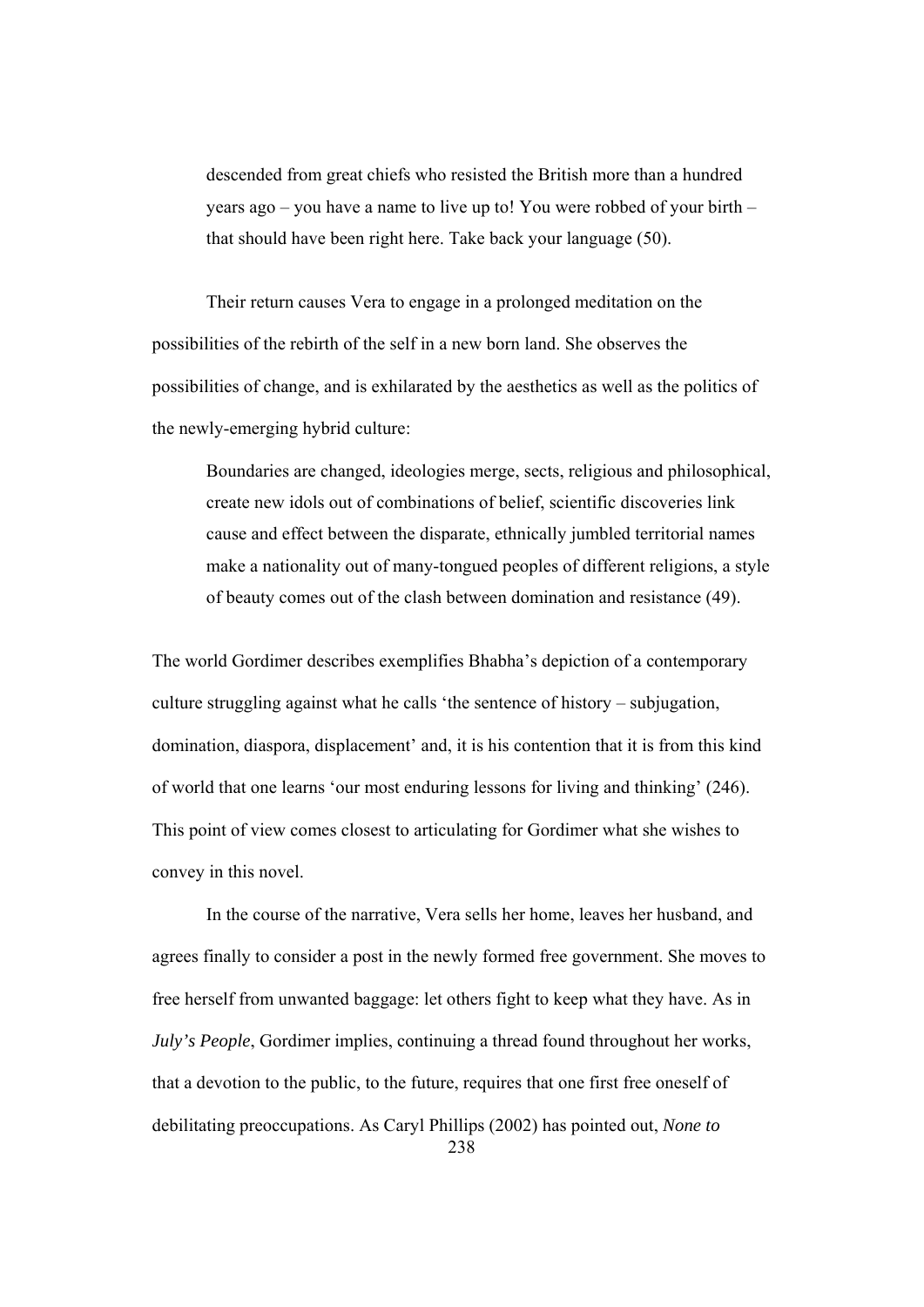*Accompany Me* 'works best when it deals with the kind of life that politically active black South Africans, who were exiled during the later stages of white rule, have to face when returning to their country' (105).

The past is an impediment; yet, without it, all would be lost. Perhaps this is Gordimer's final message. The South Africans are finally freed from exile, from their cells, from doom, only to find themselves, as we all are, imprisoned between past and future. Yet, despite the urgency and reality of change that accompanied the returning exiles, there was, as Gordimer often finds, persistence, continuity, and a sense of living in the shadow of the past. There is an unfolding, but not a clean break in Gordimer's world; an enlarging, but not a complete breakthrough:

Yet beneath it, under the disguise of flesh, behind the sunken eyes, within the clothes of a foreign cut, the black leather caps of East Germany, the dashikis of Tanzania, the Arab keffiyeh worn as a scarf, the old events and circumstances exist; standing there in the street, the old dependencies, the old friendships, the old rivalries, the old betrayals and loyalties, political scandals and sexual jealousies were not gone forever but persisted in evidence of traceable, ineffaceable features, visible cell structure, still living. The past was there (36).

Vera Stark, a professional political advocate, might remind one of the author's previous heroines; like Maureen Smales in *July's People*, for example, Vera is an embodiment of caution and enthusiasm in the face of electrifying political change, a woman torn personally between memories of past intimacies and the desire to get on with life.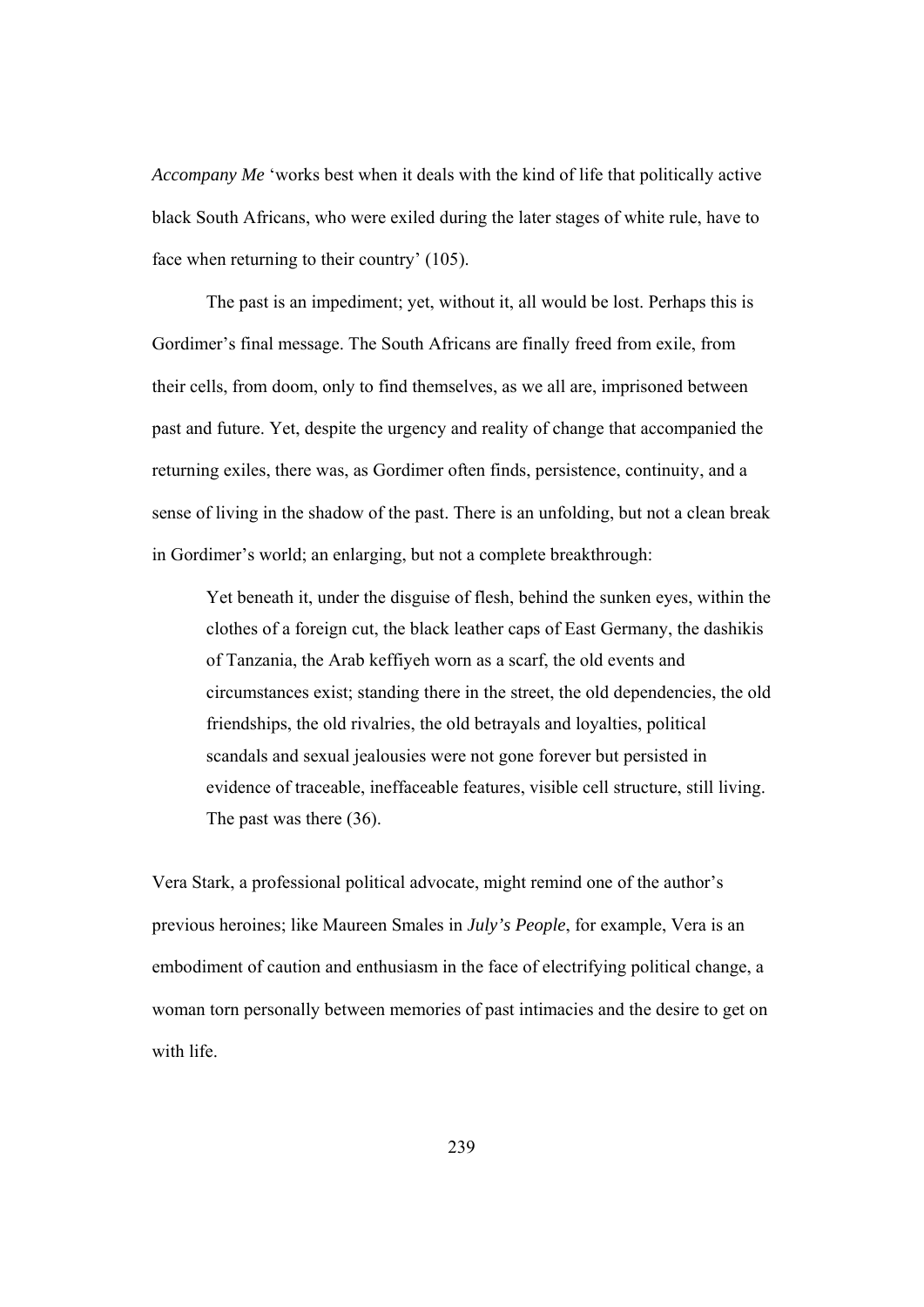Woven into Gordimer's narrative of returning political refugees is the author's narrative of Vera's personal life which involves persons with ties to Europe, persons with 'histories,' survivors of conflicts more gruesome than South Africa's. Otto, a Viennese filmmaker, with whom Vera was living, was an orphan, the product of Nazi race policies. Before his disclosure, she imagined the rumours of his Jewish background to be true and seemed to embrace them. Vera recognised the limits of her ability to identify with him, to understand, but was drawn to him, perhaps even finding his victimisation comforting:

Vera was a gentile atheist gratified by the idea that her lover was a Jew, orphaned by racism, without a name that was his own – this linked him with the open, daily purpose of her life, the files of displaced communities on her desk and, before he on the other side of it, day after day, the faces of those who had been made wanderers because they were decreed the wrong race  $(67)$ .

She did not have to struggle to imagine what he might have experiences. Images played easily in her mind:

She would ask no more: the Gestapo round-up, the closed cattle-train, the concentration camp, the gas chamber; a provenance she could be familiar with only from books and films, documentation (67).

But it was not so. He confessed to her that his father had been a soldier chosen to impregnate his mother as part of an Aryan purification program. He was in fact a 'Hitler Baby,' he told her: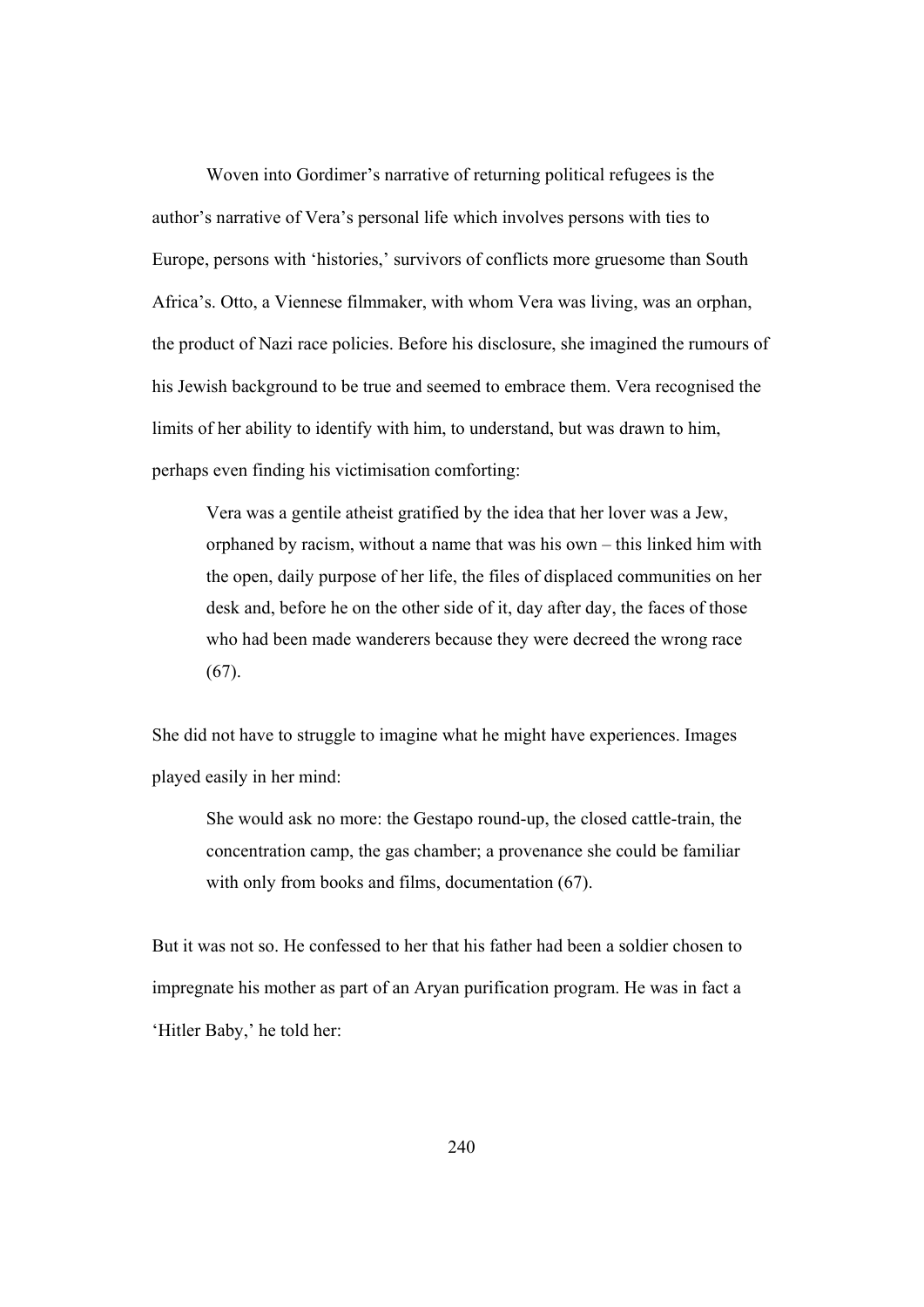'My mother was mated like a cow to produce a good German child for Hitler. I don't know who the Aryan stud was. She didn't know. Was never told his name when he was put on her' (69).

Vera identified with his vulnerability. The political and the personal merged:

She was making up to him for the deprivation of childhood, deprivation like that of so many she knew in the veld settlements she investigated. She was giving him toys and sweets. Naked in bed with her, he was also an infant deported, naked in the world (67).

She also connects the world of apartheid with that of the Nazi Empire, identifying white South African racists with Nazis: 'The Nazis didn't end in the war where your parents died. They were reborn here' (68). He was shaken by what he was witnessing daily, the parallels between his memories and the occurrences he witnessed and filmed were easy to draw:

…he was becoming filled with horror at what he recorded on film, the savagery of those who called their victims savages, the shooting of children, beatings, torture, and the savagery that this was beginning to bring forth in retaliation, the knifings and burnings in the revenge of the night (68).

This contextualisation of the contemporary within the more infamous conflagration of the Second World War suggests, as is the case of DeLillo's use of Nazi references, that Gordimer reads the present as not being free of its past, that the 'residual' resides in the present inexorably, perhaps functioning as a warning. Hers is an example of the ways the past can be shown to be seamlessly woven into the present. According to Judith Butler (2005), such narrative attention to the past shows 'the way we are implicated, beholden, derived, sustained by a social world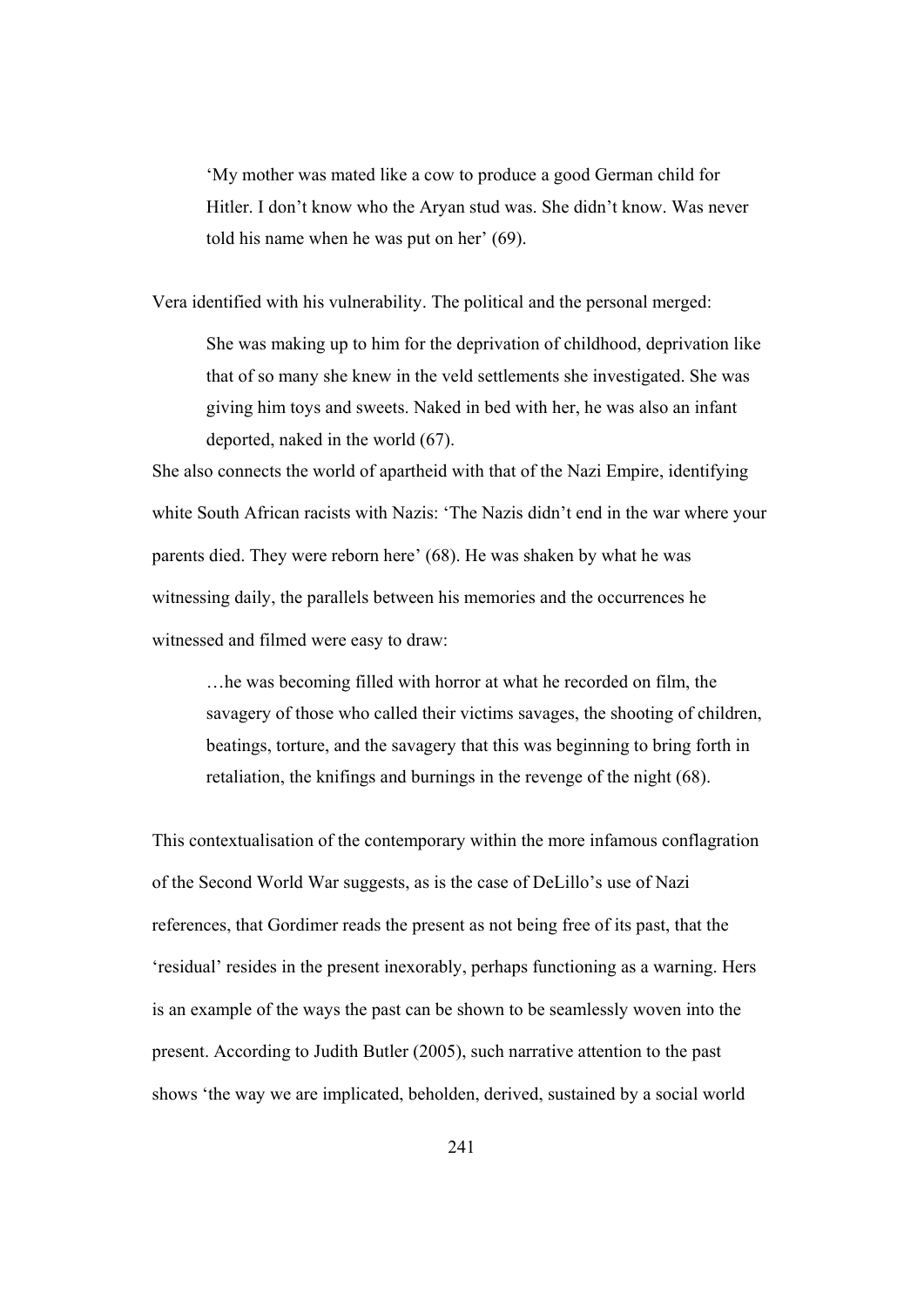that is beyond us and before us' (64). Gordimer's use of the past is easily referenced, as she explicitly embeds South Africa's apartheid regime in the recent past, specifically in her numerous references to the Nazi regime and its racial policies.

The violence described by Gordimer and by Coetzee is a different sort from that described the postmodern apocalyptic violence of Cormac McCarthy. His is a meaningless, chaotic violence, a *sense-less* violence. He describes an apolitical, ahistorical violence which is terrifying because its fearsomeness lies in its irrationality; it belongs both to the distant past and to the future, scenes of ritualistic torture bereft of symbolic importance, emptied of meaning, belonging only to the author's strange world of the pre- and the post-modern:

Shapes of dried blood in the stubble grass and gray coils of viscera where the slain had been field-dressed and hauled away. The wall beyond held a frieze of human heads, all faced alike, dried and caved with their taut grins and shrunken eyes. They wore gold rings in their leather ears and in the wind their sparse and ratty hair twisted about on their skulls… [.] The heads not truncheoned shapeless had been flayed of their skins and the raw skulls painted and signed across the forehead in a scrawl and one white bone skull had the plate sutures etched carefully in ink like a blueprint for assembly (90).

Gordimer, on the other hand, describes crimes that do make sense, although they may be no less shocking. They are acts of revenge, perhaps, a kind of resistance, or a form of protest (2010: 566-67). She does not describe them as a sign of descent, marks of decline, or proof of some kind of spiralling out of control:

Some mornings, attacks on farms; a white farmer shot, the wife raped or killed, money and car missing. Taken. 'Taken' to mean the motive is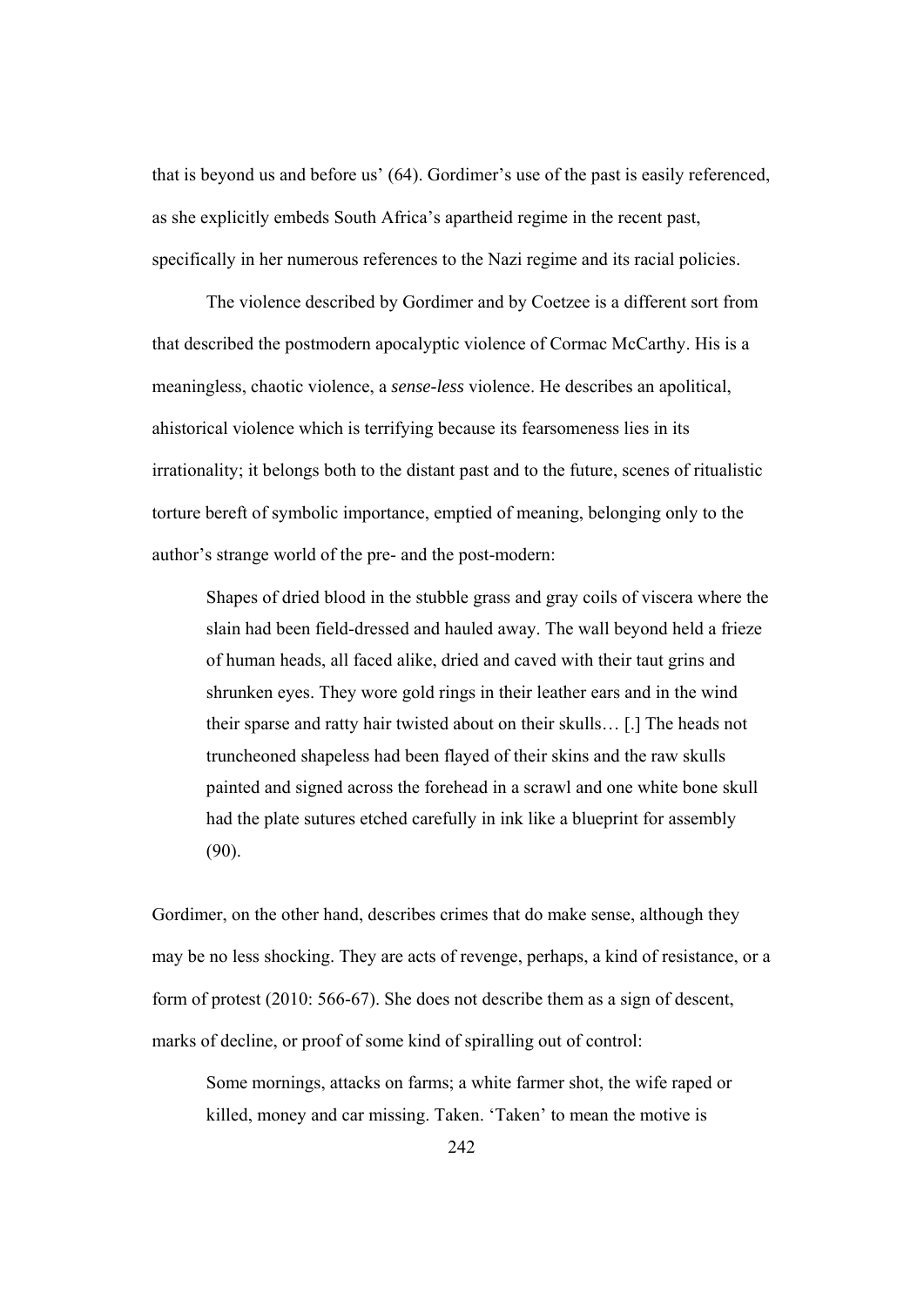robbery; as if robbery has a single meaning in every country at every period. Take car, take money, take life. These mornings robbery means taking everything you haven't got from those who appear to have everything: money, a car to sell for money, a way of life with house and land and cattle (Gordimer 110).

Still, it is clear that she is mystified by the random acts of violence that have become part of daily life and in *None to Accompany Me* has not yet worked out how to think about them.

 This is the case when Vera and Oupa are attacked and shot in a highway robbery, where they are stripped of their possessions and left on the side of the road, penniless and without the means to call for help. She is in pain but recovers; Oupa's small wound festers and he eventually dies in hospital. Vera has trouble taking it in, making sense of the attack, finding meaning in the event:

The sacred human body is only another object that can be patched together, like a tyre. This is a meaning of what had happened on the road. Something to be traced with a forefinger. There are many. Violence has many: now, in this country, as the working out of vengeance, as the return of the repressed, for some; the rationalization for their fear, of their flight, for others (200).

Vera is not sure how to think about this event, nor able to consider the act from the point of view of the perpetrators. She is hesitant to blame, she is not angry, and she does not herself seek revenge. Perhaps she and Oupa had it coming and deserved it:

While you were fighting, while I was screaming, weren't we conscious of getting what we deserved, according to the rules? If I had stayed home as a white woman should in these times (what other times have there been in the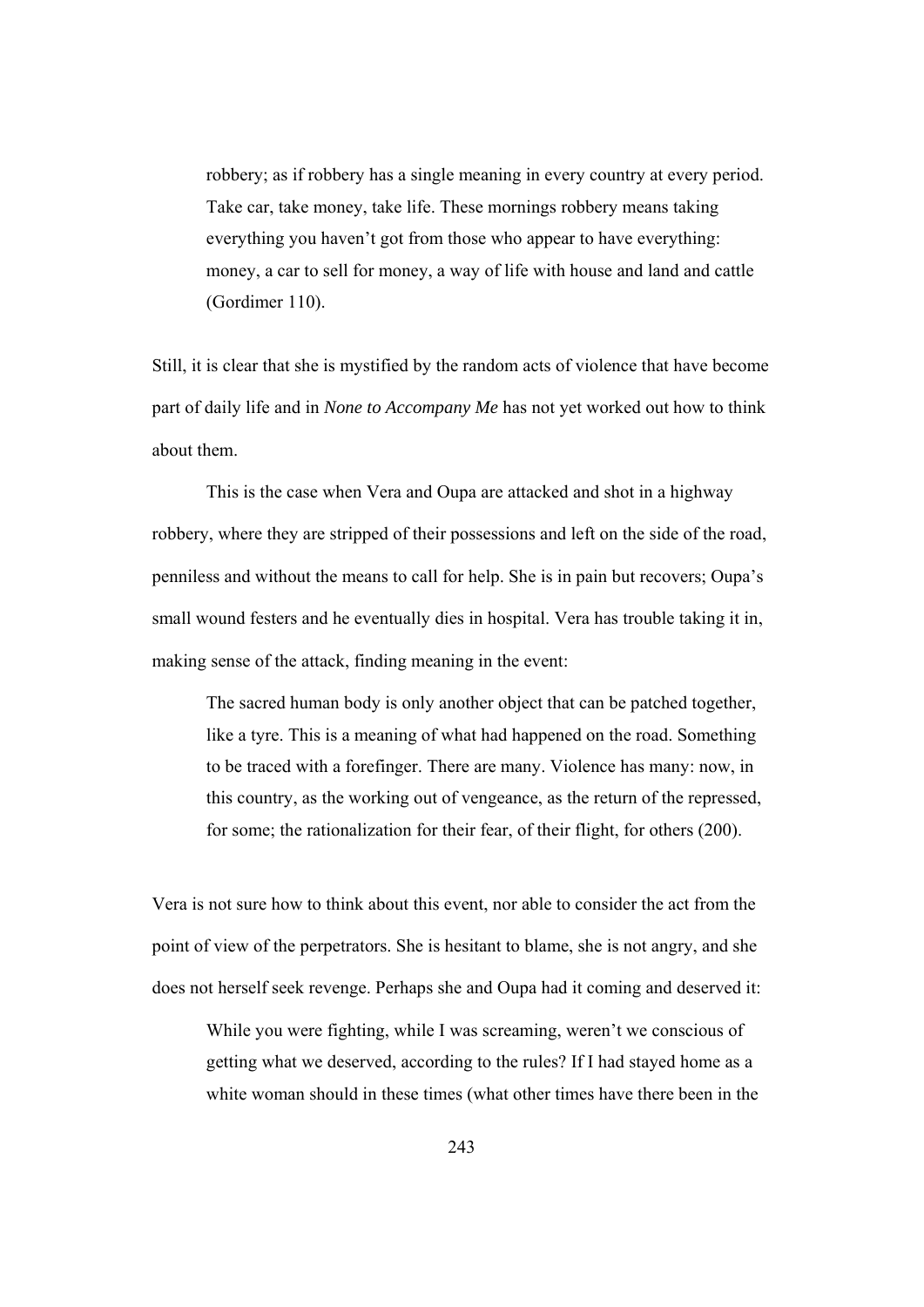efficacy of a country run by fear) it wouldn't have happened, serve you right (201).

Vera connects the events of the present to those of the very near past, trying to calibrate her response to her awareness of causation. Her moral stand is formed in the shadow of history. She cannot condemn those who shot her, those who have taken the peace of the night away. She is saying that one must be mindful of the violence, but not forgetful of at what cost the 'peace' and 'safety' were once maintained.

In this chapter, I have looked at the ways contemporary novelists cope with cultural recovery and restoration in the face of the centrifugal forces of social unrest, political upheaval and war. The impact of the kinds of event that send people away from home can be seen in the narratives considered by authors such as J. M. Coetzee, Leslie Marmon Silko, and Nadine Gordimer. They write of conscripts sent across oceans to distant wars, political activists forced to live on foreign shores, those who have left permanently and then of those who finally choose to return. Expressions of recuperation, retrieval, and revitalisation are crucial to the means by which their protagonists cope with what has been lost. Instances of personal rehabilitation and recovery create patterns, but chiefly one sees fragmented efforts to make sense of what looks to be a reordering of society along lines that are hard to recognise.

Coetzee, Silko, and Gordimer narrate projects of recovery in disordered societies, fraught with violence. Their protagonists, already shaken by experiences of exile and war or both, face uncertainties as they seek refuge in new lands or in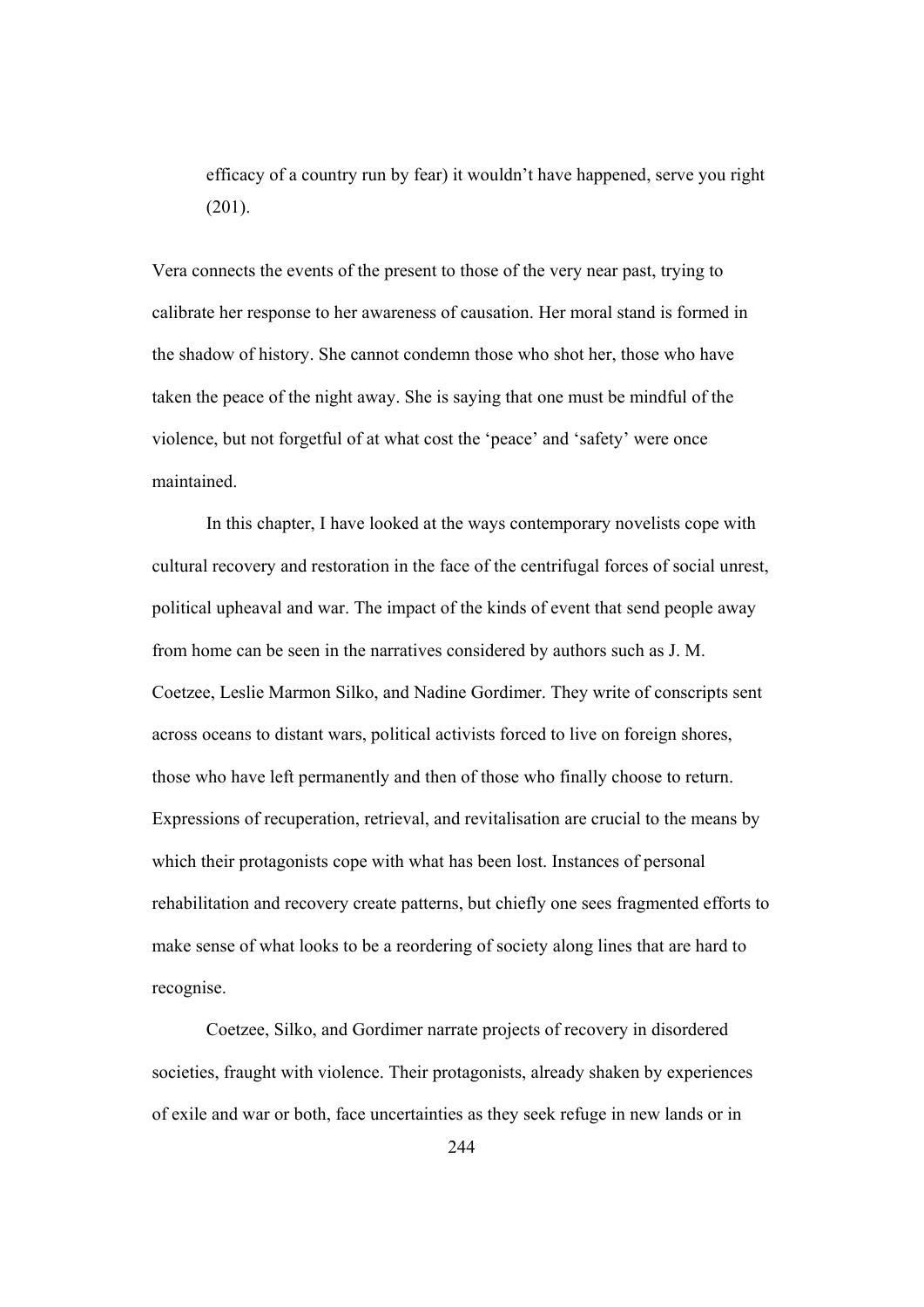lands they once knew. The uncertainty of regaining one's footing is very much what these narratives consider. The narratives express a yearning to make sense of the ways things past are lost, to heal breaks, and to embrace what is new. The writers explore the subject of personal trauma in the context of social upheaval, creating worlds in which what has been experienced as trauma is part of the fabric of life, shared. Renewal in the wake of dislocation preoccupies their protagonists.

What these writers consider is the way those once thought safe and immune now find themselves suddenly vulnerable. What was once thought commonplace to some, suddenly becomes dramatic because it happens to those for whom such occurrences were once considered unthinkable. There are reversals of fortune. New mechanisms of hierarchy and subordination are not easily understood, not quite established. The exilic may find themselves finally at home, only to have trouble getting their bearings. Certainties are replaced by ambivalence.

The writers place their narratives in the broader context of the dissolution, but Silko's Tayo, Coetzee's Rayment, and Gordimer's Vera finds themselves burdened with the responsibility of finding their equilibrium. It is entirely up to them to get reestablished. Each is committed to carrying on despite an inability to move beyond their ambivalent feelings toward their adopted or transformed cultures, their heritage and their place in it. There is very much a sense of moving on with a lessening of anguish, but with little clarity. Tayo, Rayment, and Vera can neither live in or with their pasts, nor live without them. They cannot face the future while believing that they must face it alone; there is a striving for the communal, for a sense of belonging to a collective, for being part of something.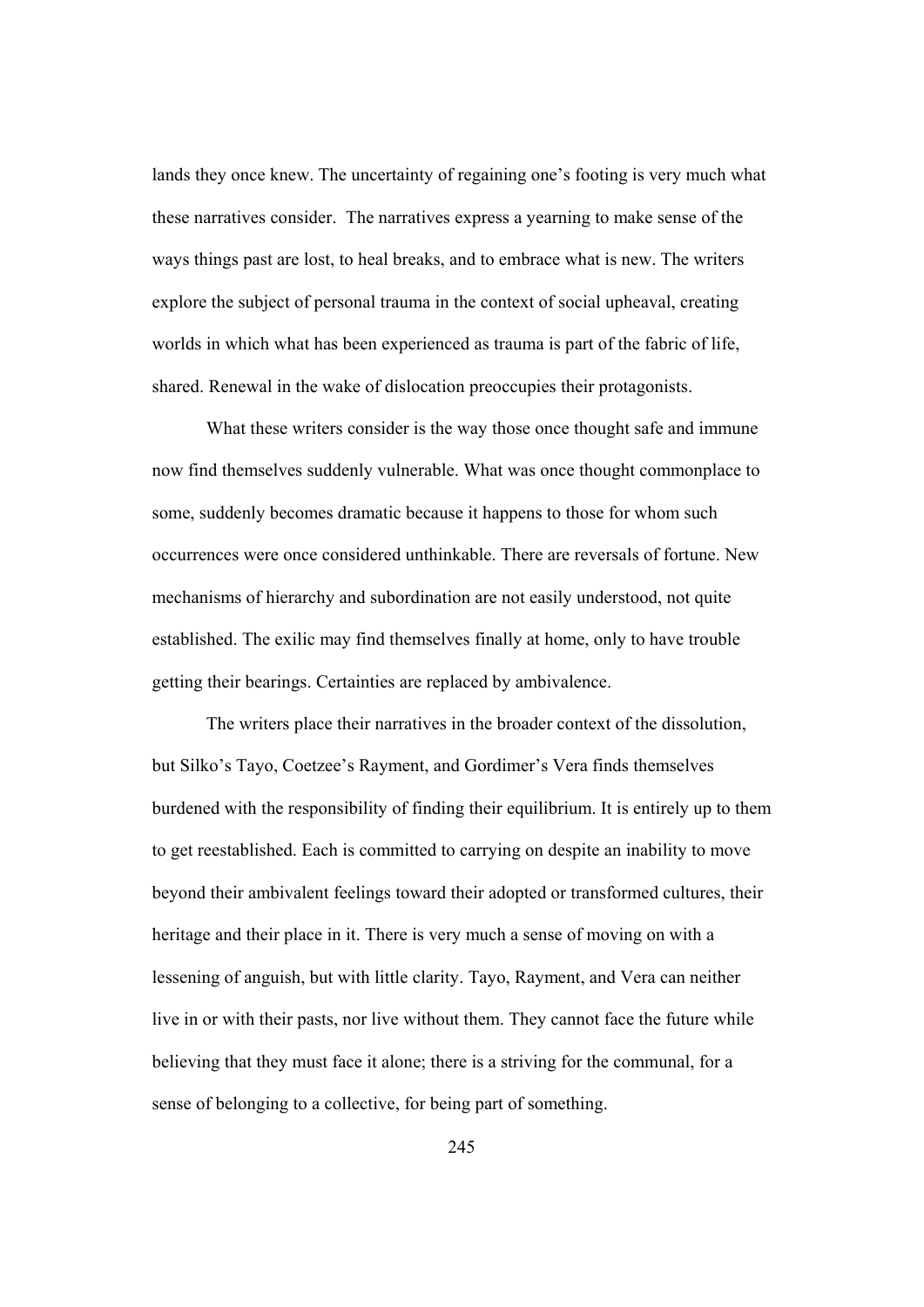America's Pacific War haunts Tayo. Rayment cannot shake off Europe's dark times. Vera's memories move between apartheid and the Holocaust. They are not stricken by memories, but they cannot see past what has happened, cannot see forward without a reckoning. Their visions of renewal demand an acknowledgement and full consideration of how their respective societies have arrived where they are. Their chief question is not who is responsible, but once responsibility has been accepted, how does one reconcile oneself with what one has always believed to be true. Not reconciliation with others, but with oneself. How does one bear knowing what one has learned, if only about oneself?

## **Conclusion: The Other Is Oneself**

Oh that's how it is people go all over, you never hear what's with them, these days, it's let's try this place let's try that and you never know they's alive or dead, my brothers gone off to Cape Town they don't know who they are anymore … so where you from? (15)

---- Gordimer, 'Beethoven Was One Sixteenth Black'

 This thesis has traced the struggle to survive the reach of empire: living on the frontier, surviving internment, fleeing urban violence. Modes of resistance, expressions of transgression, however tentative and frustrated, and occasional acts of rebellion and escape reveal across geographic boundaries moments of willful rejection of imperial hegemony. Diasporic dislocations and temporary habitations have been shown to occasion public and domestic transgressions. Instances of personal growth as seen in Gordimer's fiction can be compared to displays of collapse as in Philip Roth's melancholy narrative. I have argued that the apolitical resignation found in works by Cormac McCarthy, DeLillo, and Roth can be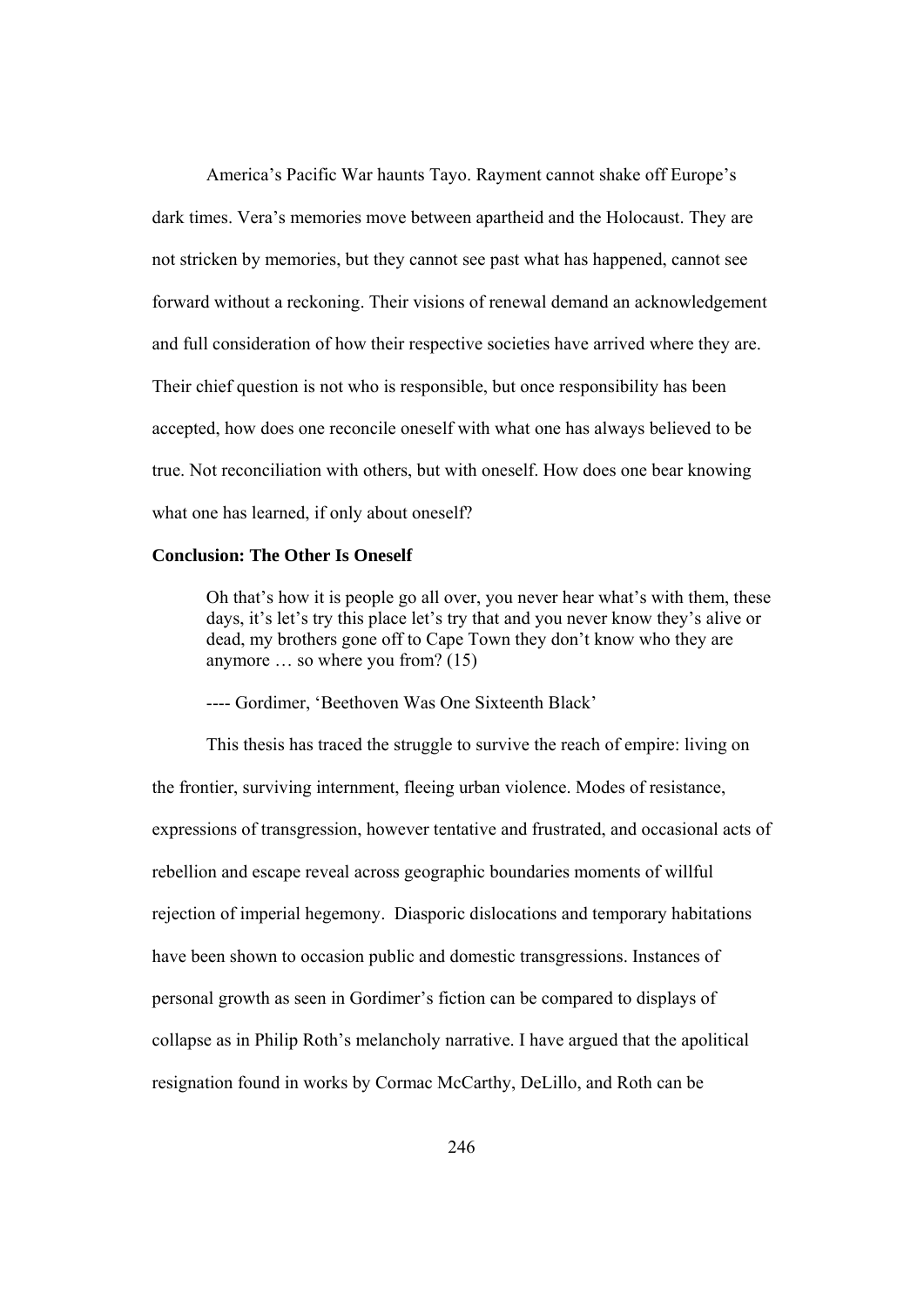suggestively juxtaposed with the writings of Gordimer, Coetzee, and Silko, in whose writings one finds moments of ritualised assertion and ceremonies of resistance.

 What Bhabha, Mbembe, and Elleke Boehmer make clear is that the Holocaust does not belong to the past. Hannah Arendt's analysis of totalitarianism and its origins forbids the sort of reduction that wants to make the Holocaust part of some sort of culture of memory. The resonances of traumatic memory are not to be dismissed; the significance of the events of the past lies in the ways they continue to inform the present. The precondition of totalitarianism described by Hannah Arendt (1964) as 'world alienation' remains operative; nothing illustrates this sense of mass helplessness better than the spectre of nuclear war. What has emerged in recent decades, however, is the threat of total domination. Annihilation has replaced marginalisation and oppression as the potential consequence of global conflict. The recent American 'war against terror' has, according to Susan Sontag, called forth 'the dangerous, lobotomizing notion of endless war' (2007: 123). Adorno describes a glimpse of what his generation witnessed and, what he warns, threatens ours:

 Cinema newsreel: the invasion of the Marianas, including Guam. The impression is not of battles, but of civil engineering and blasting operations undertaken with immeasurably intensified vehemence, also of 'fumigation', insect-extermination on a terrestrial scale (56).

 This thesis has proposed that those who 'bear witness' help define the space that 'constitutes,' according to Bhabha, 'the memory and the moral of the event as a narrative, a disposition to cultural communality, a form of social and psychic identification' (1994: 349). The Holocaust may very well be 'a powerful prism,' as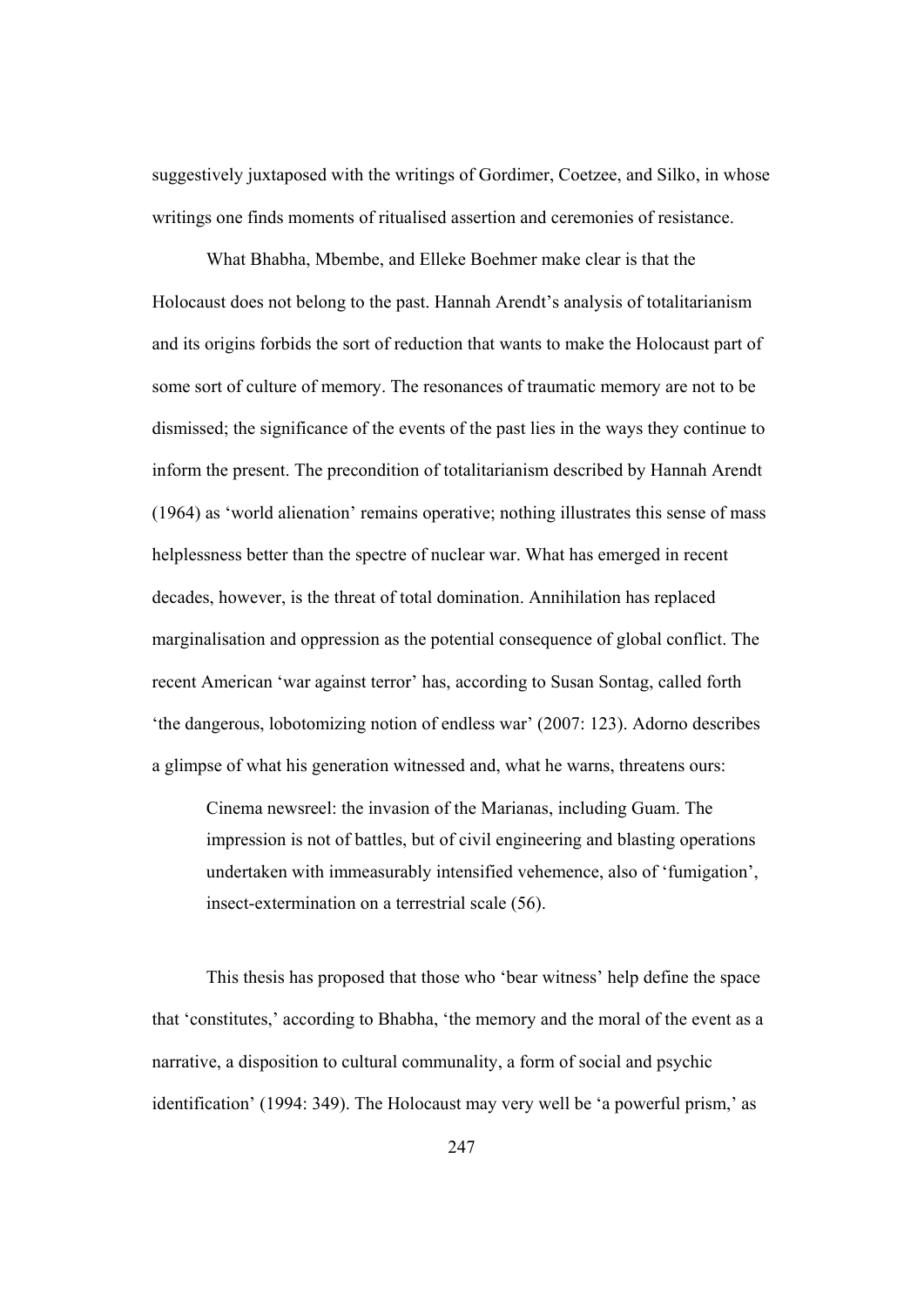Andreas Huyssen points out, 'through which we may look at other instances of genocide (2003: 14). But such ways of speaking suggest that the Holocaust is an event of the past now made use of, rather than a political reality that has permanently shaped our lives. Affording those who 'bear witness' full hearing 'reinscribes the 'lessons of the past' into the very textuality of the present that determines both the identification with, and the interrogation of, modernity…' (Bhabha 1994: 354).

 I hope to have shown that events have left one estranged from modernity in so far as its justification of hierarchy and racial supremacy informs human degradation and domination. Adorno, Wolin and Arendt show how new ways of organising human relations were introduced throughout the 20<sup>th</sup> century that continue to be put into practice today. If, as Arendt (1964) makes clear, war is an equaliser, the anonymous mass grows increasingly less able to perpetuate 'the imaginaries of sovereignty' that make Othering reflexive (Mbembe 2003: 18). The prospect of global conflagration, therefore, presents a challenge to traditional notions of the Other. It is recognised that global war would leave few survivors and, as the saying goes, the living would envy the dead…in the aftermath of nuclear holocaust. The point is that a vital break has occurred in our traditional conception of the Other as one who inevitably poses a threat (Mbembe 2003: 18). This thesis points to the emergence of a transnational culture in which the Other can no longer be distinguished from oneself.

 Such questions recall Rayment's preoccupation in Coetzee's *Slow Man* (2006): In an increasingly transnational culture, how does one locate one's culture?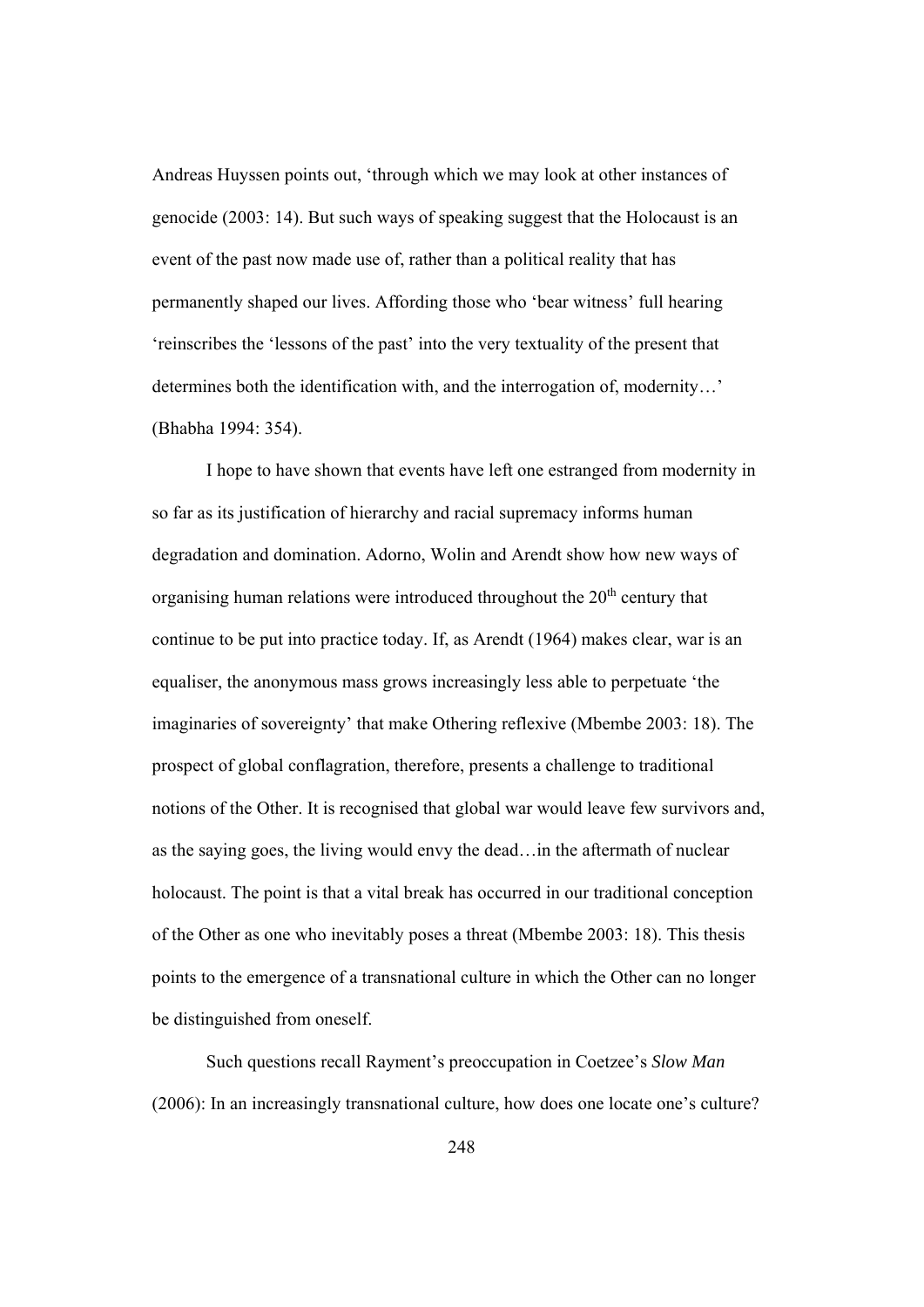Disparate events – the Amritsar massacre (1919), Katyn Forest (1940) or My Lai (1968) – can, of course, be studied both in isolation and in their broader contexts. Although Arendt, Steiner, and Mbembe have focused on those pertaining to Nazism and the Holocaust, their significance for postcolonial studies has been rarely emphasised. These events were in fact of such signal moment that their long-term consequences can be seen as multi-generational and continue to shape the postcolonial world in ways often only narrowly conceived (Johnson & Poddar 2005).

 It is not only a matter for cultural critics such as W. G. Sebald and George Steiner who see the centrality of war atrocity; writers such as Lessing, Gordimer and Coetzee create characters whose memories and experiences were shaped by war. I have explored writers of widely diverse backgrounds whose narratives display converging, trans-generational memories. It is in recognition of Sebald's moral claims that I have broadened my outline. His argument, which I find persuasive, is that 'our inner lives have their background and origin in collective social history' invites a redefinition of the postcolonial (2004: 184). I have demonstrated that new alignments of comparison are dictated by pervasive thematic similarities that should be accorded significance. Where national contexts might invite narrowing, similarities of experience and response have called for expansion.

 It is not only through the discrete examination of individuals that the weight of 20th century embattlement can be measured; it is rather the accrual of war experience, through war-fatigue and cultural exhaustion, that informs postcolonial frameworks. Commonalities and similarities can be traced among disparate loci of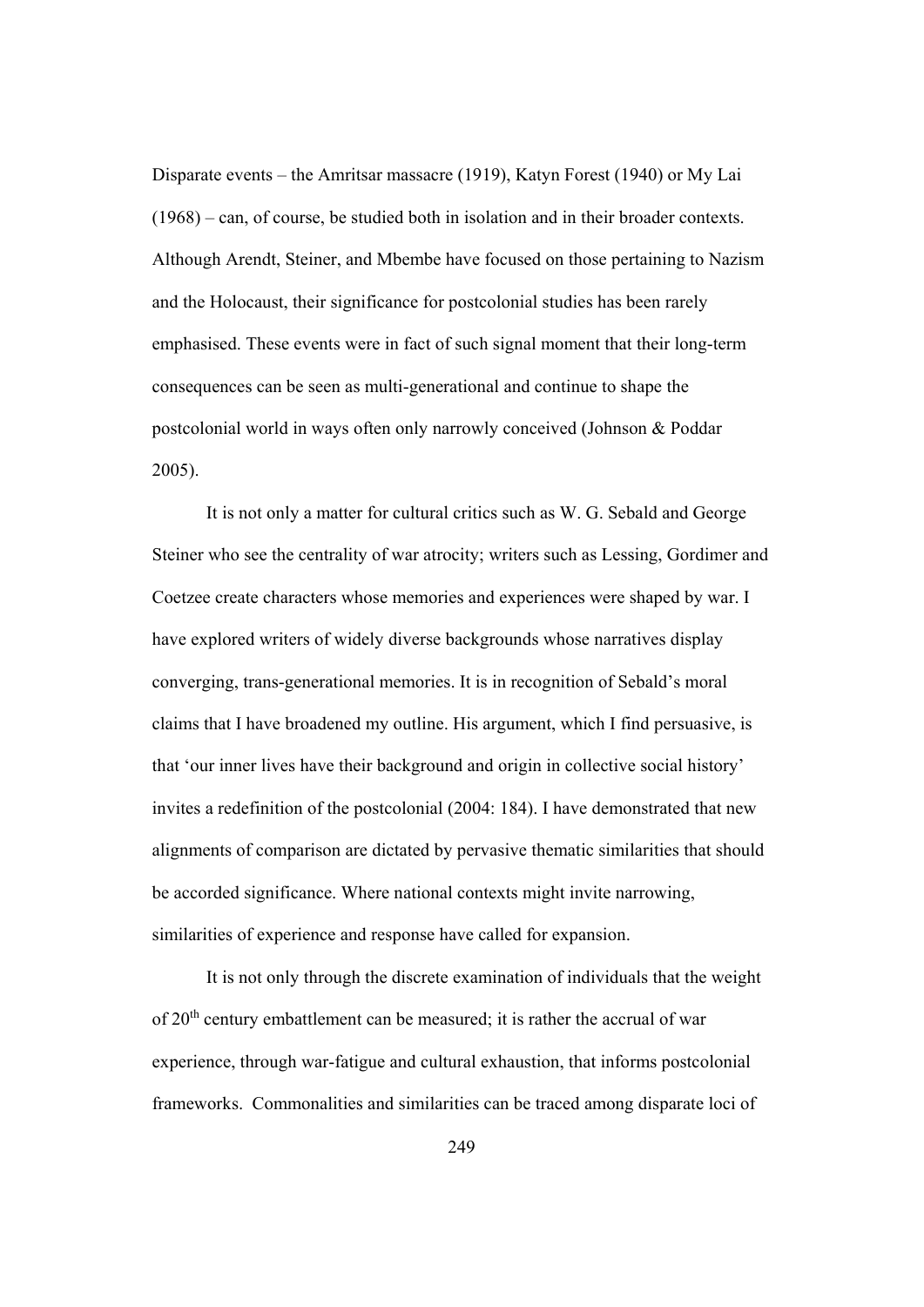upheaval. Steiner (1971) and Mbembe (2003) concur in their insistence on making war-remembrance central to understanding culture formation. 'Yet the barbarism which we have undergone reflects, at numerous and precise points, the culture which it sprang from and set out to desecrate' (Steiner 1971: 30). If one could realistically claim that the threat to human existence belonged to the past, these matters would be best left to the expertise of historians; that the potential for the extermination of entire peoples exists makes understanding its causes and purposes vital to the postcolonial project.

 It is in this connection that one is reminded of the prescriptive impulse in the postcolonial project of some authors, especially those who conceive of a radical regenerative project that sees in totalitarianism a living threat. Elizabeth Costello in Coetzee's novel of the same name suggestively argues that the machinery of industrial meat production is to be compared to the butchery of the Third Reich (2003: 63). Understood in this way, and taking seriously Hannah Arendt's warning against modes of domination as an ever-possible way for society to organise itself, Kirsten Holst Peterson and Anna Rutherford skillfully articulate why the postcolonial resists narrowing:

What one must remember is that fulfilment is a *ceaseless* task of the psyche; that *identity is part of an infinite movement* [my emphasis], that one can only come into a dialogue with the past and future, a dialogue which is necessary, if one ceases to invest in a single (and therefore latent totalitarian) identity. If one invests in identity one locks oneself in an immobile horizon; totalitarian identity was the extreme function of the Nazis. One must be prepared to participate in the immense and specific challenges of a wider community, to participate in what Wilson Harris calls the 'complex creativity

250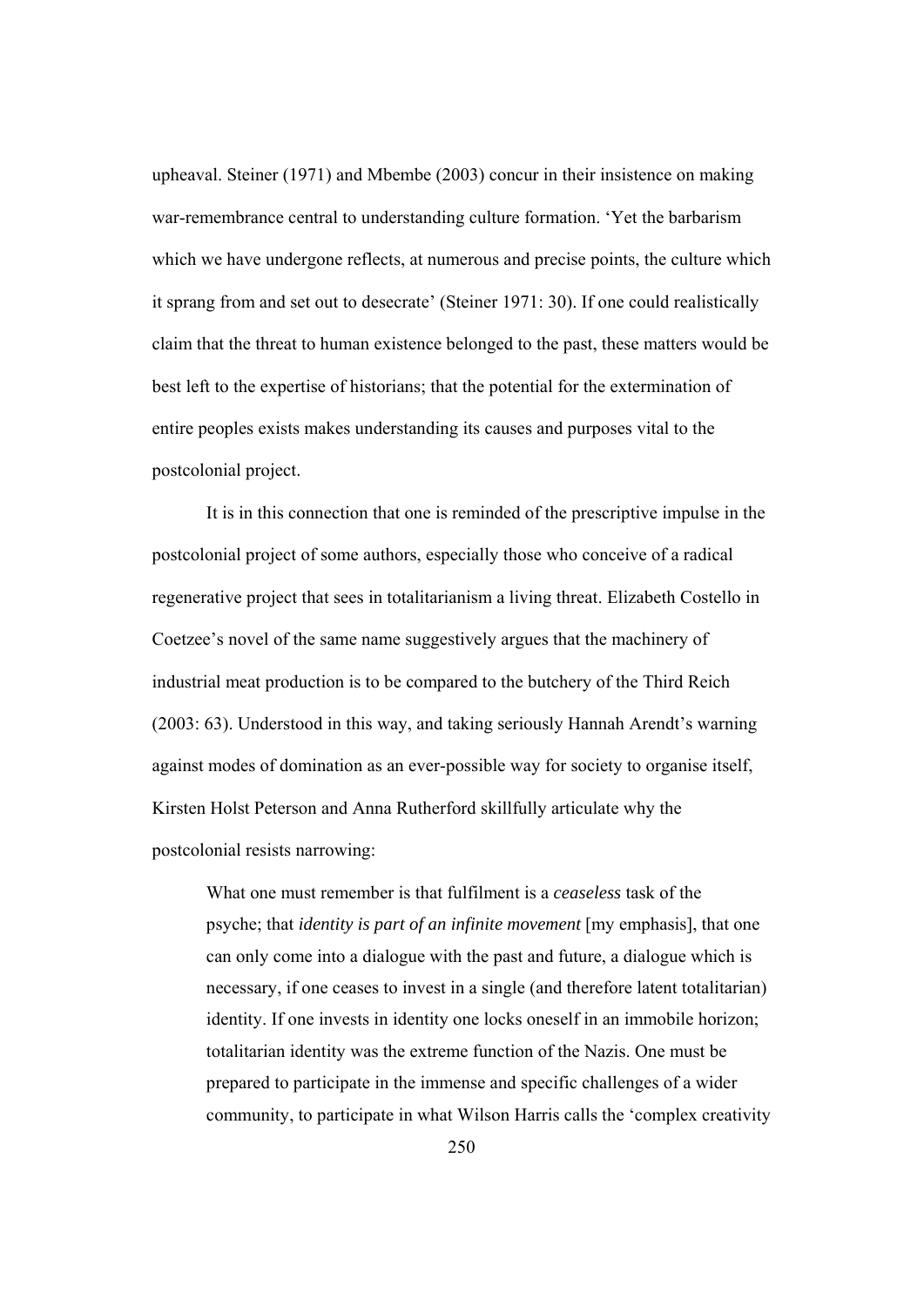involved in the 'digestion' and 'liberation' of contrasting spaces' (2006: 142).

Such a challenge is central as I see it to the postcolonial project. Devadas and Prentice embrace this challenge: 'Postcolonial critique remains productive to the extent that it brings its commitment to the analysis of all violent sovereignties that have followed colonialism's modern movement' (2007: 3).

 In the first chapter, I wanted to provide an understanding of how settlers were alienated by their surroundings, but also, and more importantly, that they carried with them emotional and physical scars from their experiences as soldiers of the British Empire. Lessing in particular has been clear that her father's suffering was transmitted and shared by the women in his house, thus creating an atmosphere of torment and disquiet that she came to express in her writings from Africa and beyond.

Said speaks of the 'consolidated vision' of imperial intent revealed in artistic endeavours and creations as varied as opera, poetry and novels. In the first chapter of this thesis I have concentrated on those writers whose works contributed to undermining this 'vision'. Said himself admits that the 'vision', however consolidated it may be, is not total, that there is an opening, as it were, in which competing or contending visions might be exposed. In *Culture and Imperialism*, Said writes:

I suggested that studying the relationship between the 'West' and its dominated cultural 'others' is not just a way of understanding an unequal relationship between unequal interlocutors, but also a point of entry into

251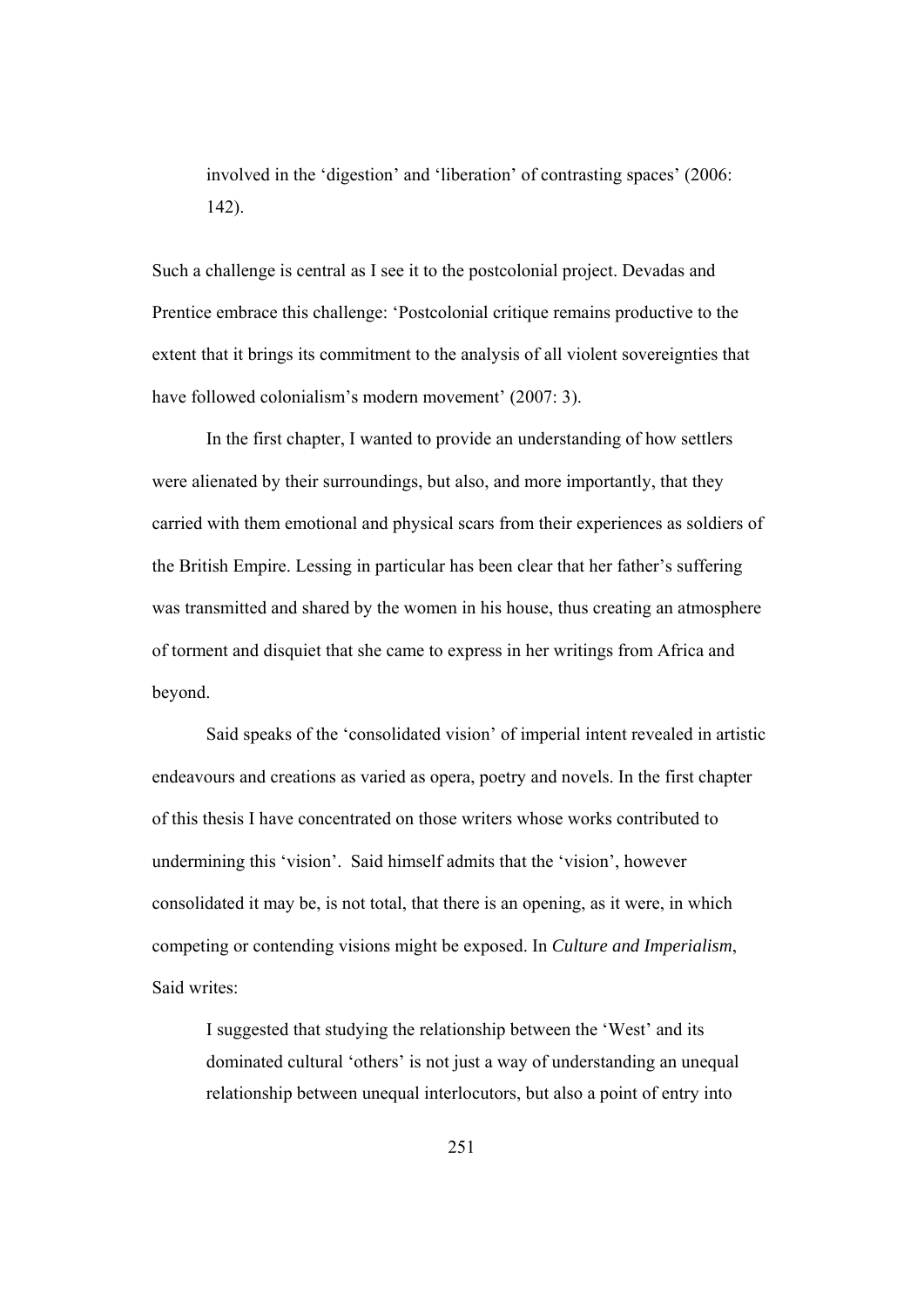studying the formation and meaning of Western cultural practices themselves (1994: 190).

Said places emphasis on those  $19<sup>th</sup>$  century sources that reinforce hegemony. It must be said, however, that he makes room for the ambiguities others insist on recognising, as in the following passage:

Far from being unitary or monolithic or autonomous things, cultures actually assume for "foreign" elements, alterities, differences, than they consciously exclude (15).

 Said is also very aware of the ways imperial powers maintain their hegemony through propaganda – its power to 'mobilize passions atavistically' – in the service of the state and in preparation for war, but his study does not address those explicitly opposed to war or address the topic of how the hegemony is undermined.

The case for this is reinforced by the reality of the Great War. The war veteran is not easily assimilated. Veterans of all stripes often carry the burden of repudiating the forces that seek to uphold a vision of empire. The fears and anxieties experienced by veterans, not to say physical traumas suffered, undermine confidence in authority. Soldiers are among the first to turn their backs on imperial ideology, as are women. As shown to be true of Doris Lessing's memories of living with her warcrippled father, the domestic scenes are war-haunted, frequently with women left to carry the burden of nursing wounded men back to life. Frequently, the soldiers' family members are left wounded in the process by the strain and stress of living with embittered, less than articulate companions. Doris Lessing (2008) came to see after many years that the Great War had been the defining event of both her parents'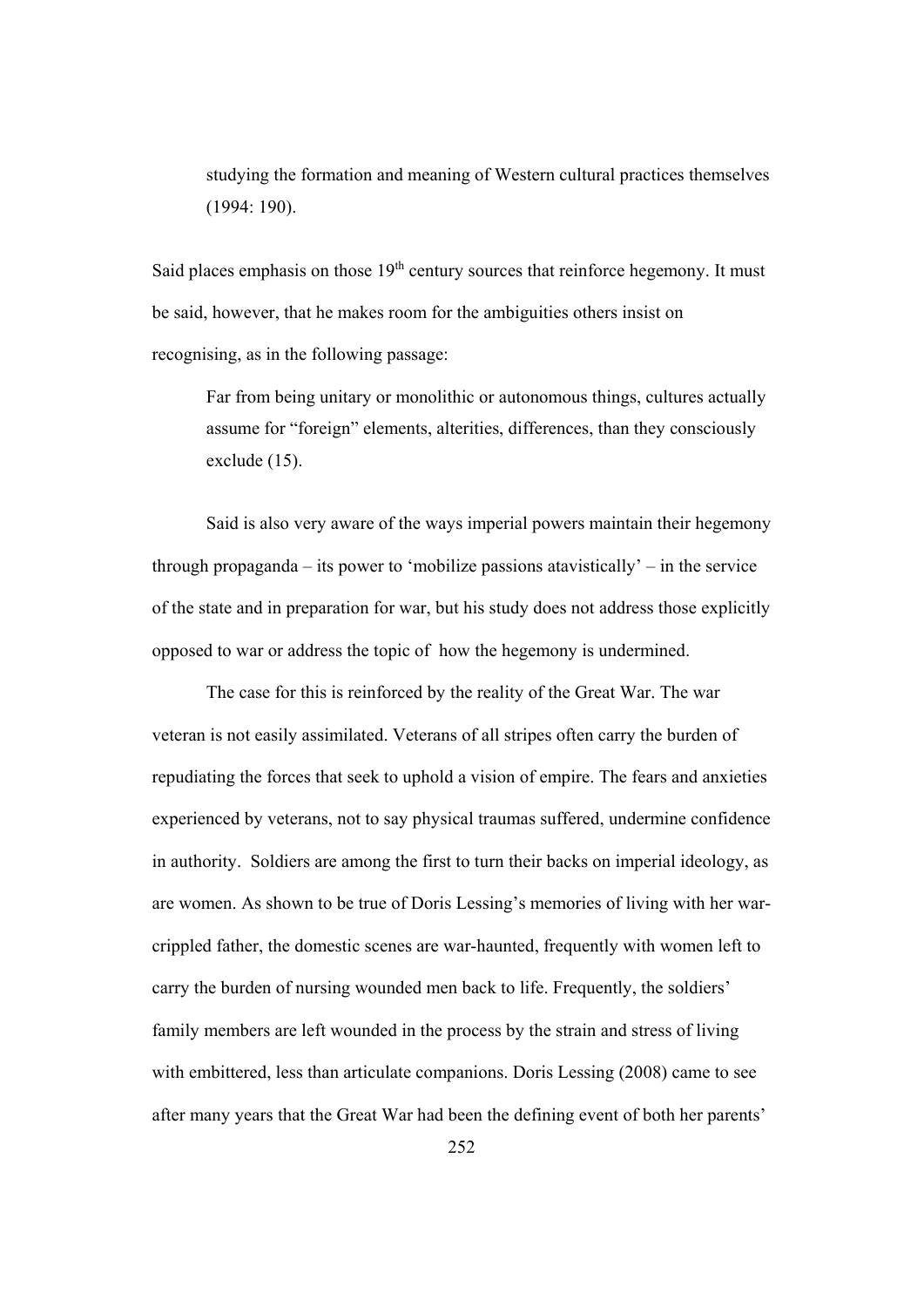lives. Lessing's female protagonists are scarred by neglect and socially constricting values, constraints against female self-definition, but she never allows it to be forgotten that the source of their despair was the Great War (170). Hers is a vision shaped by her father's despair.

What one finds within the range of writings I have considered is a concern for personal and social identity. It is the contention of this study that writers frequently do reinforce hegemonic ideologies but they do not always do so. Margery Fee (2006) points out this limitation in Said's conception of an imperialist intellectual dynamic. There is more room for ambiguity and complexity on all sides of the dominant ideology than Said's 'consolidated vision' seems to embrace. Fee rightly sees Homi Bhabha as seeking to articulate a more fluid interpretive language:

 It is not possible simply to assume that a work written by an 'Other' (however defined), even a politicised Other, will have freed itself from the dominant ideology. Homi Bhabha says 'there is always, in Said, the suggestion that colonial power and discourse is possessed entirely by the coloniser, which is an historical and theoretical simplification' (2006: 171).

253 In his essay 'Reflections on Exile' Said writes: 'Modern Western culture is in large part the work of exiles, émigrés, refugees' (173). On the face of it, this seems like one of those statements that cuts to the heart of the matter. Certainly, the writers and artists are there to back up such a claim. Said, however, says this with more than mere numbers in mind. He is seeking to identify a kind of modern sensibility, and it would seem easy enough to locate. Trans-nationality is certainly a key to defining and recognising contemporary sensibilities, whether they are found among Europeans ruined by the brutality of modern wars or among first and second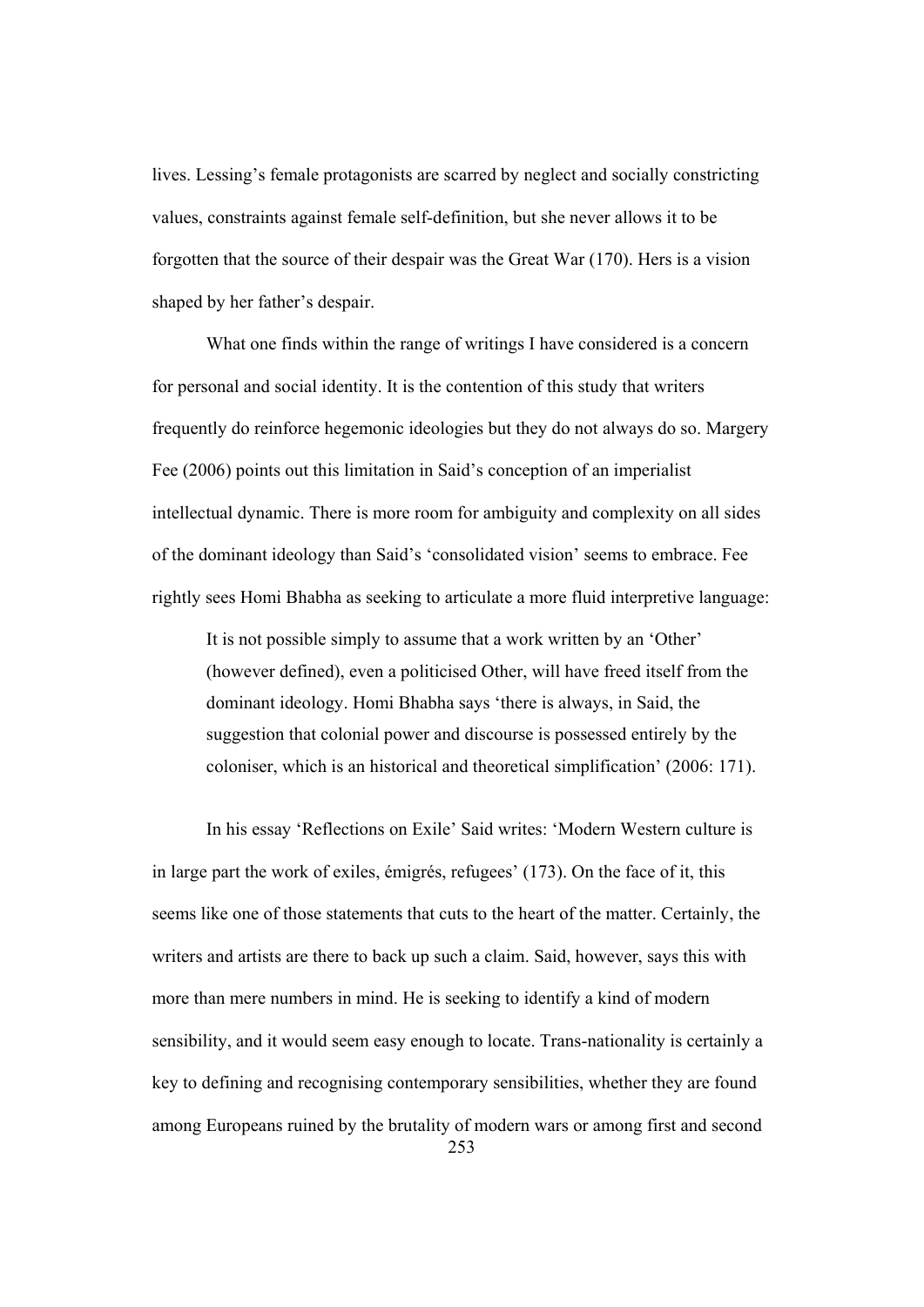generation immigrants, refugees, and exiles who move ambivalently between two or more worlds. Said would be right had he said that writers in the  $20<sup>th</sup>$  century are forced to become 'travel' writers, while insisting, clearly, on the profound differences between forced exile and leisure travel. Exile may be described as a psychological uprooting, but perhaps what is lost is less disturbing when one has belonged through class to a transnational order. As Andrew Smith (2004) points out:

Without the right circumstances of birth or bank account the majority of the world's population remain intractably in place and very distant from the celebration of a newly mobile, hybrid order. Because our world is marked by such disparities – because travel is price-tagged like any other commodity – migration can involve forms of domination as well as liberation and can give rise to blinkered vision as well as epiphanies (246).

It is arguable that Bhabha's sense of the negotiated voice communicating from this 'third' space is the inevitable voice of the writer who has lost his or her home and experienced the cultural conditions of diaspora. Such voices as Lessing's and Gordimer's may articulate colonial interests, but such expressions need not be part of the 'consolidated' vision found by Said; they may be said instead to express Bhabha's notion of a 'hybrid' voice born of the circumstance of exile, colonial settlement or expatriation. Homi Bhabha in *The Location of Culture* expresses his understanding of this fluid by-play whereby writing is to be understood as much as a negotiation as a description:

254 The pact of interpretation is never simply an act of communication between the I and You designated in the statement. The production of meaning requires that these two places be mobilised in the passage through a Third space, which represents both the general conditions of language and the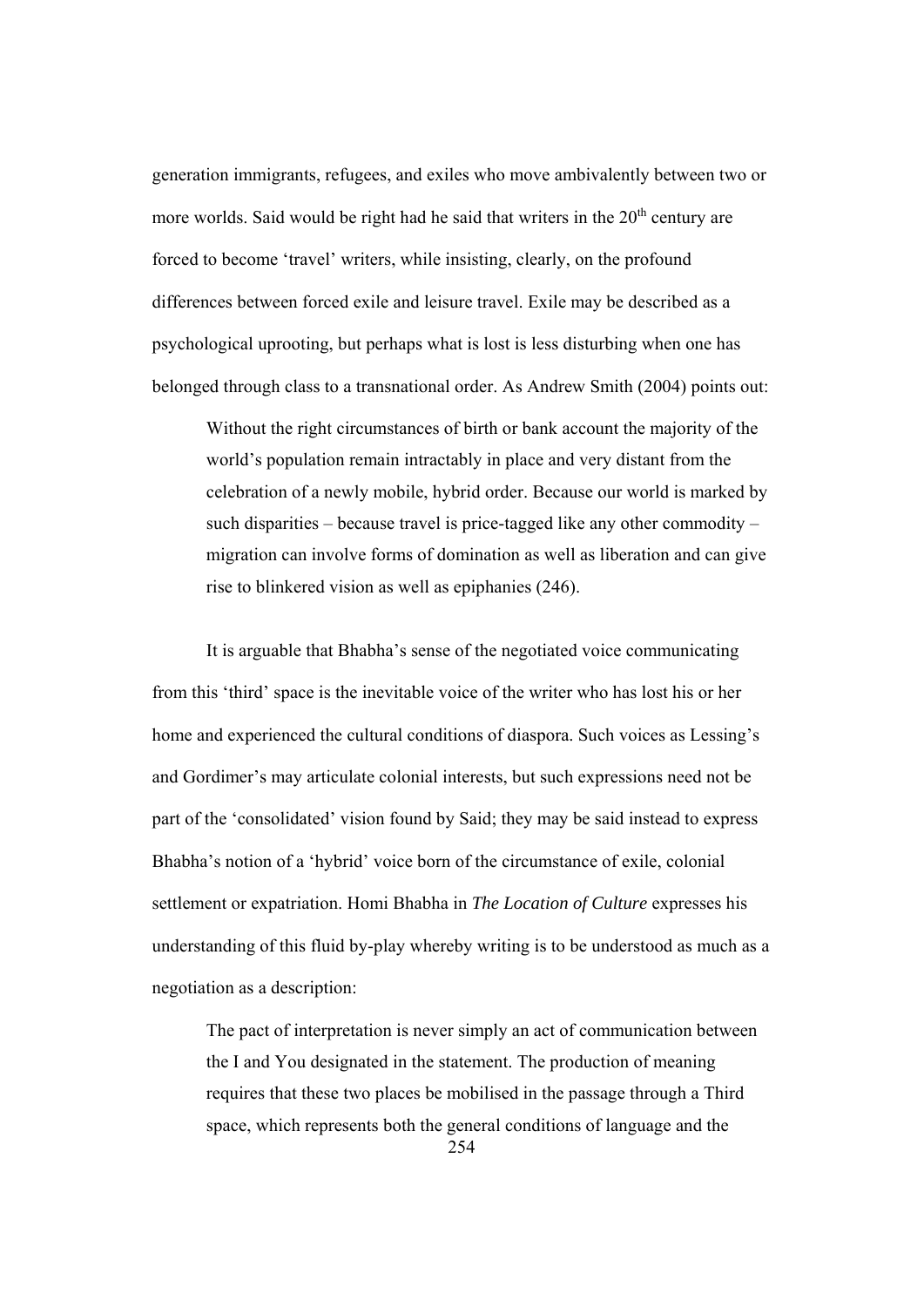specific implication of the utterance in a performative and institutional strategy of which it cannot 'in itself ' be conscious (1994: 36).

As has been shown, however, the location of that 'true home' remains in doubt. The postcolonial identity instead remains trapped in conditions identified in Chapter 2 and best described as Kafkaesque.

Zadie Smith (2008) says, 'These days we all find our anterior legs flailing before us. We're all insects, all *Ungeziefer*, now' (17). Smith identifies that most disturbing of modern realisations, namely, the recognition that the drama of the individual has ended. The individual is nothing. This threat, discussed in Chapter 4, is addressed by Bhabha who warns that 'in the renaming of modernity' one must guard against 'the fact that the hegemonic structures of power are maintained in a position of authority' (1994: 347). While Adorno's attention was drawn to the ordeal of soldiers dying in battle without glory, as insects, the potential for sinking into oblivion without recognition preoccupies Milan Kundera: 'Hell (hell on earth) is not tragic; what's hell is horror that has not a trace of the tragic' (2008: 115).

 It is a time, Adorno (2005) argues, that makes the idea of the home increasingly obsolete because, although it may offer solace, it cannot provide protection: 'There is no remedy but steadfast diagnosis of oneself and others, the attempt, through awareness, if not to escape doom, at least to rob it of its dreadful violence, that of blindness' (2005: 33). Unlike Said, who seems in some ways preoccupied with the experience of loss and with what has been lost, Bhabha and others, echoing Adorno, are determined to see what has been and can be gained even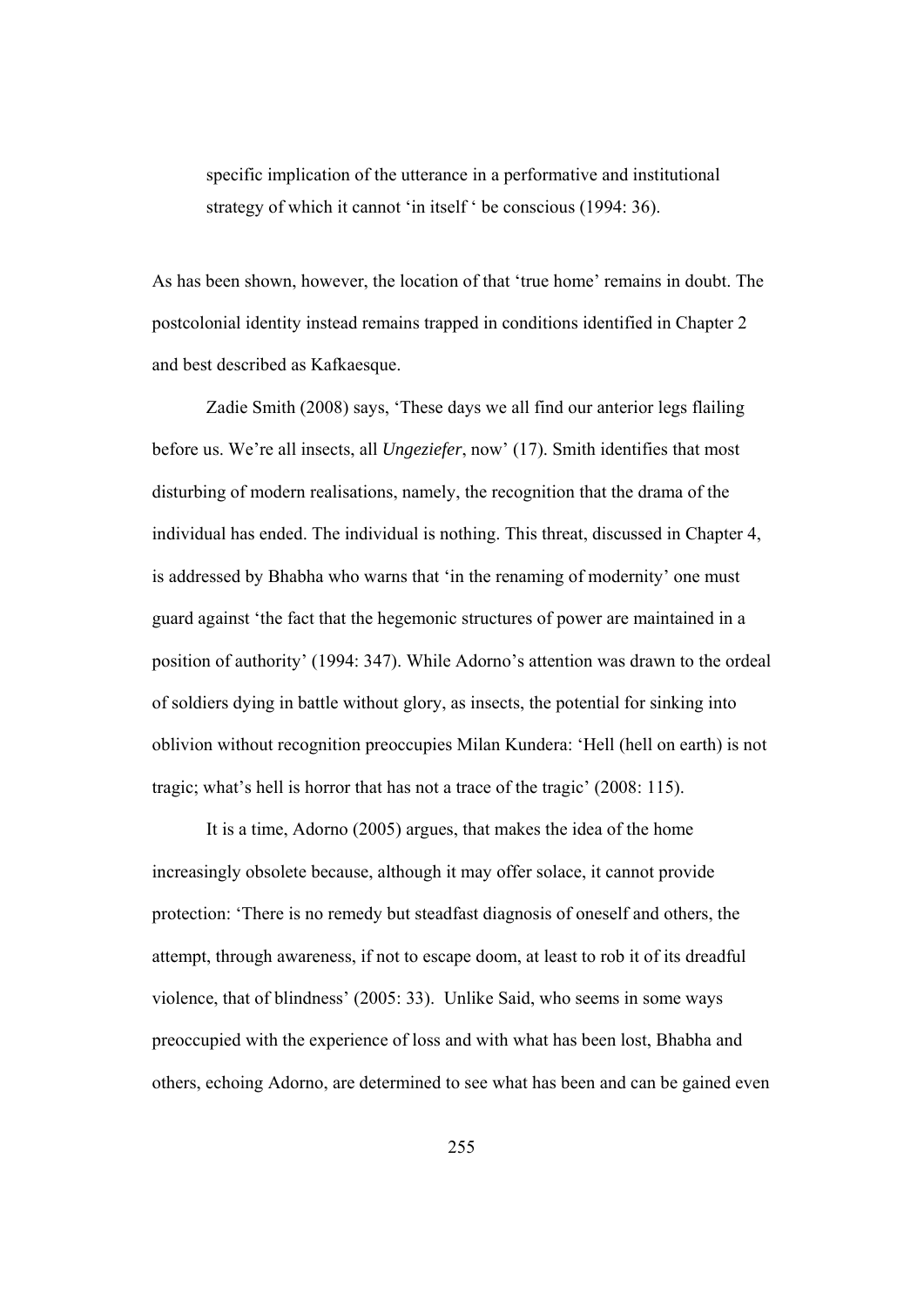with the recognition that what remains can be described as 'a kingdom of bones' (Kadare, 2000: 61).

What distinguishes Said's and Bhabha's points of view is their understanding of the past. Said describes well the emotional laceration afflicted on intellectuals torn from their cultural heritage, left adrift in foreign lands, forced to learn new languages and to adjust, as he had to do in the United States. Rightly, he places the exile at the centre of the age, without, perhaps, taking proper care to make the important distinctions offered by Chelva Kanaganayakam (1996) between the exile, expatriate, refugee, and immigrant (202). Be that as it may, like Hannah Arendt, Said locates the terrible events of the  $20<sup>th</sup>$  century at the centre of what it means to talk about culture in our time. This is crucial and a central concern of his. What he cannot seem to bring himself to admit is that the cultures that were lost created the conflicts that bore them away. Said's definition of the exile seems not to be mitigated by an appreciation for the sense of loss that may be imbedded in the culture left behind 'in this era of world wars, deportations, and mass exterminations' (Said 2000: 183).

On the other hand, Said's high praise for the writings of Theodor Adorno suggests an ambivalence that is worth considering. He quotes from what he calls Adorno's 'masterwork', *Minima Moralia: Reflections From a Mutilated Life*:

[T]he house is past. The bombings of European cities, a well as the labour and concentration camps, merely precede as executors, with what the immanent development of technology had long decided was to be the fate of houses. These are now good only be thrown away like old food cans (184).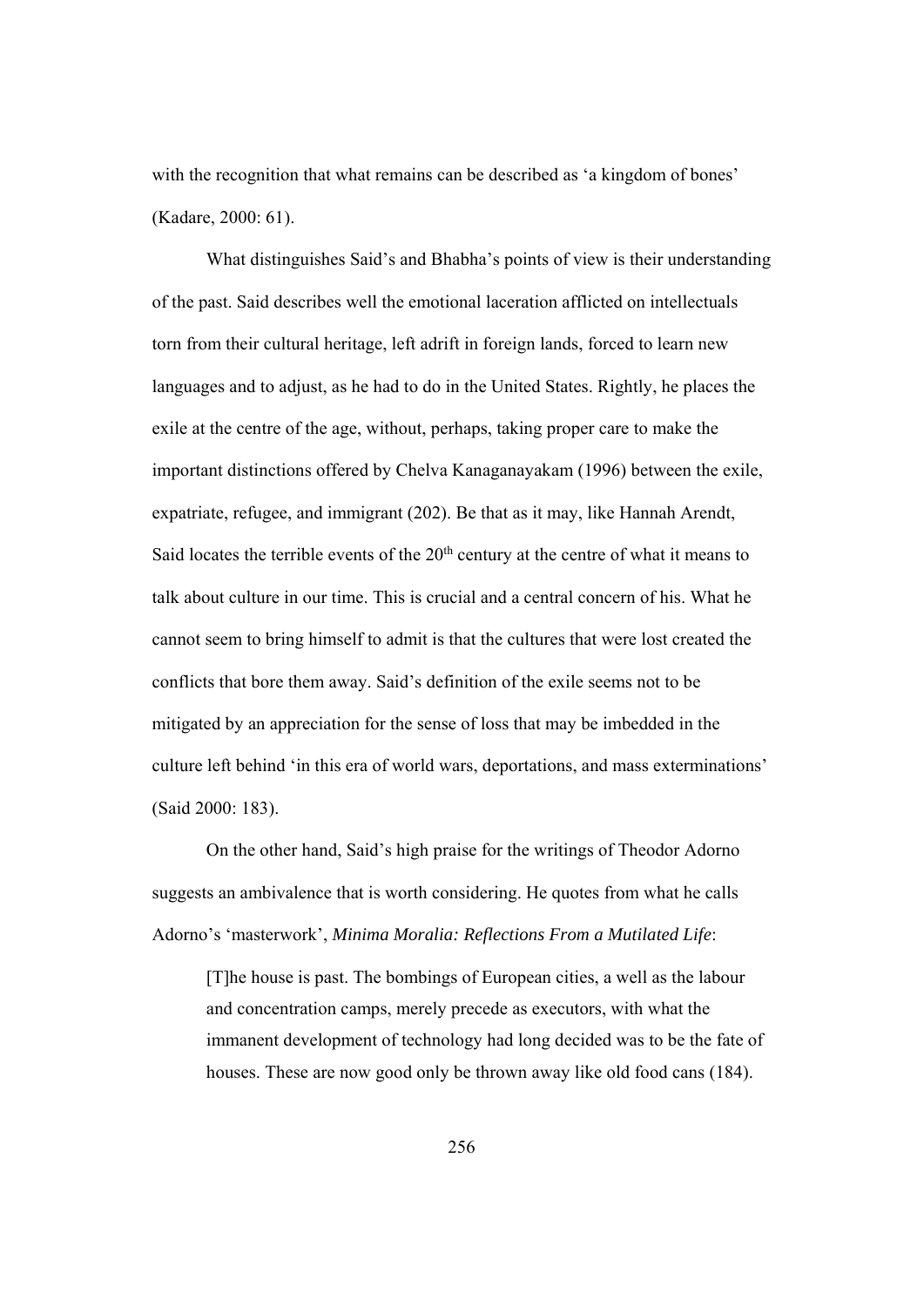This is not far from what Bhabha sees and properly places this recognition at the centre of his definition of postcolonialism:

The time for 'assimilating' minorities to holistic and organic notions of cultural value has dramatically passed. The very language of cultural community needs to be rethought from a postcolonial perspective, in a move similar to the profound shift in the language of sexuality, the self and cultural community, effected by feminists in the 1970s and the gay community in the 1980s (251).

From this sense of homelessness, Bhabha finds it possible to speak beyond despair. The loss does not function as an obstacle to renewal. Bhabha argues that it is not that culture is lost, but that it is found on the grounds of historical trauma:

The study of world literature might be the study of the way in which cultures recognise themselves through their projections of 'otherness'. Where, once, the transmission of national traditions was the major theme of world literature, perhaps we can now suggest that transnational histories of migrants, the colonised, or political refugees – these borders and frontier conditions – may be the terrains of world literature (1994:17).

Part of this project entails identity formation (Bhabha 1994: 63). There is tension between the desire to break with one's past and the urge to restore. There may be the sense that nothing is left, or that one has left everything behind, for better or for worse.

257 In Chapter 2, I make the argument that a century of war, totalitarianism and genocide served to unsettle personal relations, to that extent personal relations even when not directly disturbed by civic disorder were warped and distorted. Lessing, Gordimer and Coetzee write of relationships coloured by settings that resemble the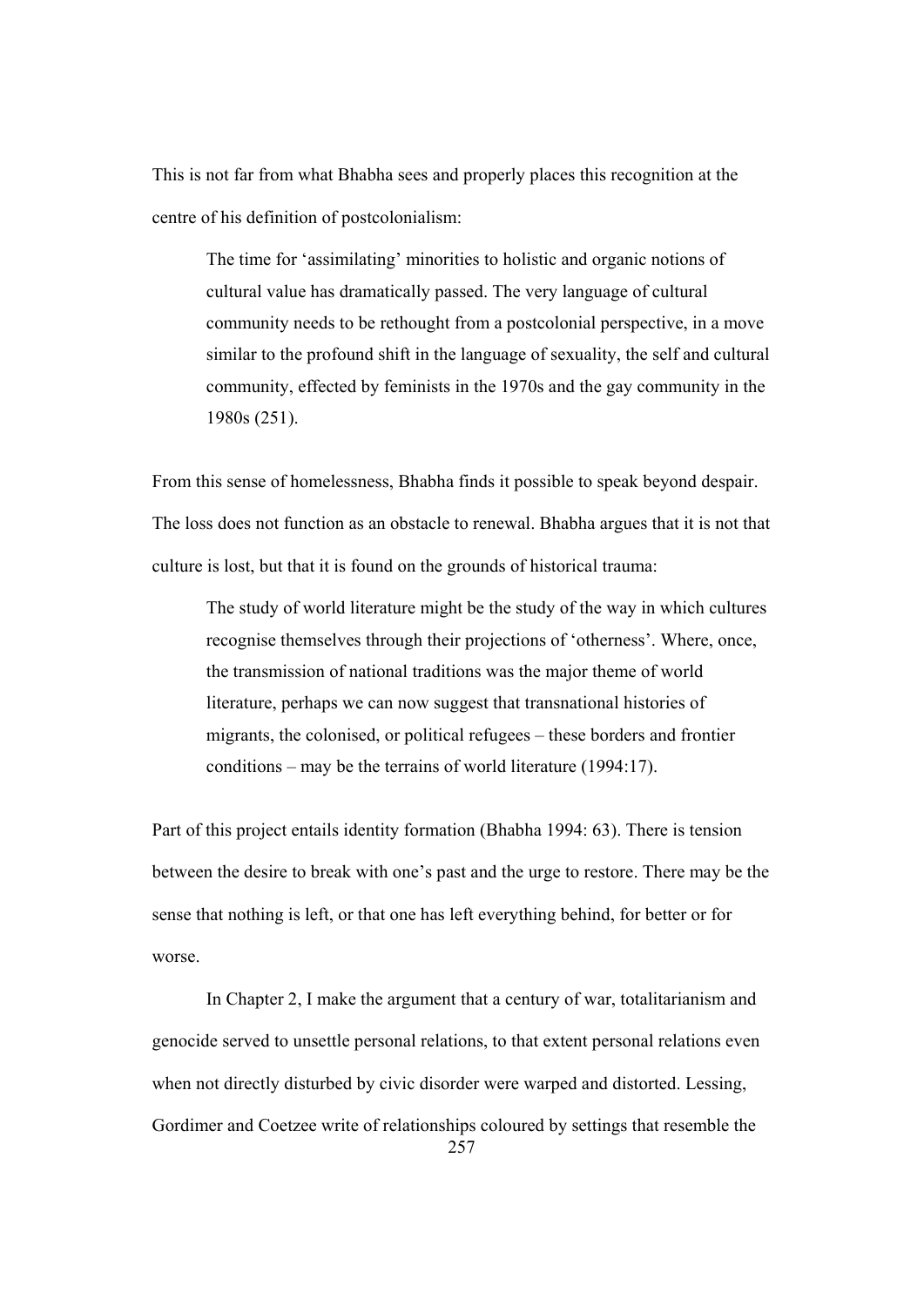discord and oppression of the Nazi state. The machinery of European imperialism insinuated itself into social relations, of course, but beyond that, into the private, even intimate negotiations between spouses and lovers.

The predicament of otherness and colonial presumption is seen dramatically in the pieces explored in depth in Chapter 2, which focuses on imperialism as a part of the Third Reich's territorial ambitions and its racial policies. In numerous passages taken from the works of Lessing, Gordimer and Coetzee, one sees the clash between rival expectations, resulting in responses ranging from disappointment to madness, as in the case of Mary Turner. In these exchanges, what emerges is a glimpse into the inner turmoil wrought by relationships created by imperial associations based on social barriers, those created by class, race or hierarchy. These texts give evidence of the sort of malaise described by Aimé Césaire (1972) as an ineluctable part of colonialism:

What am I driving at? At this idea: that no one colonizes innocently, that no one colonizes with impunity either; that a nation which colonizes, that a civilization which justifies colonization – and therefore force – is already a sick civilization. A civilization that is morally diseased, that irresistibly, progressing from one consequence to another, one repudiation to another, calls for its Hitler, I mean its punishment (4).

Césaire connects the barbarities of colonialism to the brutalities of Europe's twentieth century wars and beyond to America's continuous use of military force to maintain its global power. His insight is that the imperial enterprise leads eventually to barbarism at home: 'Colonization: bridgehead in a campaign to civilize barbarism, from which there may emerge at any moment the negation of civilization,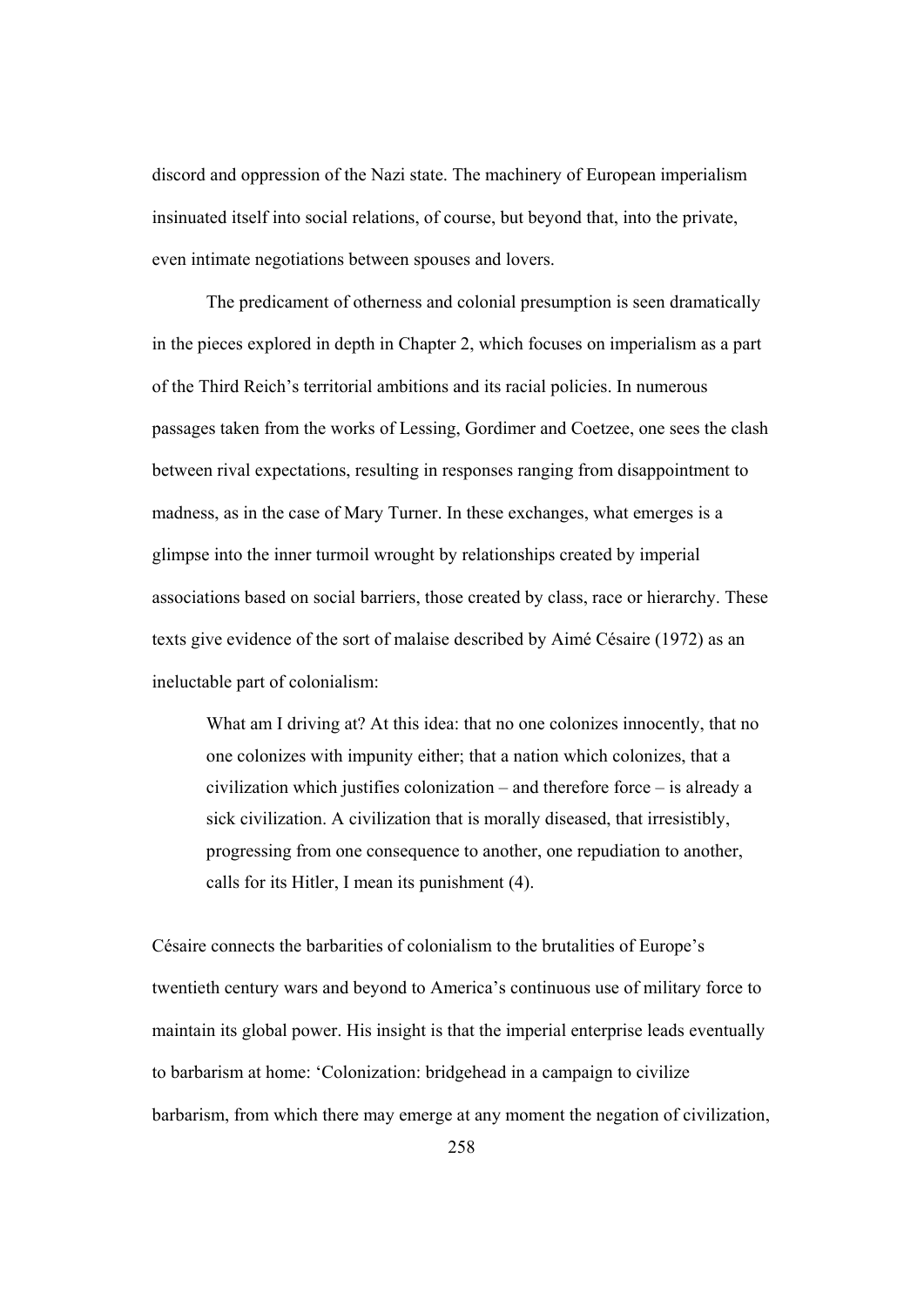pure and simple'(3). This, I have suggested, is the meaning of the Swede's confrontation with his daughter; Roth skillfully essays the consequence of a war brought home and the burdens heaped on a society that thought it could get away with murder. This is, finally, the reverberation of the quest for imperial expansion, guided by extinction theory and the premise of cultural superiority. The ultimate repercussion is to be found in what Wideman, McCarthy and DeLillo set forth, namely, the end of the world.

Bellow and Roth are fascinating examples of writers in the postwar years whose experiences reflect mentalities formed within the orbit of the American empire and the juggernaut of the Cold War. Bellow's Henderson searches for a way to find himself in a postwar environment, where the entitlement and triumph of battle no longer have a place. He rebels against the expectations and oppressions of suburban domesticity, but has nowhere to turn, save for the author's imagined Africa. His adventure is not an escape but a journey of discovery, through which he acknowledges responsibility. He learns to face and admit complicity; he traces the source of his guilt to himself. Roth's hero also has nowhere else to turn, as the world around him falls apart. The war he and his generation conspired to forget or to remember in silence did not prepare him for the war his daughter and her generation chose to bring home.

The key writers studied in Chapter 4 take Roth's tragic narrative beyond personal disappointment. Wideman, McCarthy and DeLillo consider the wider implications of American imperialism to the society at large. They participate in a larger project, which takes as its subject the prospect of an American triumphant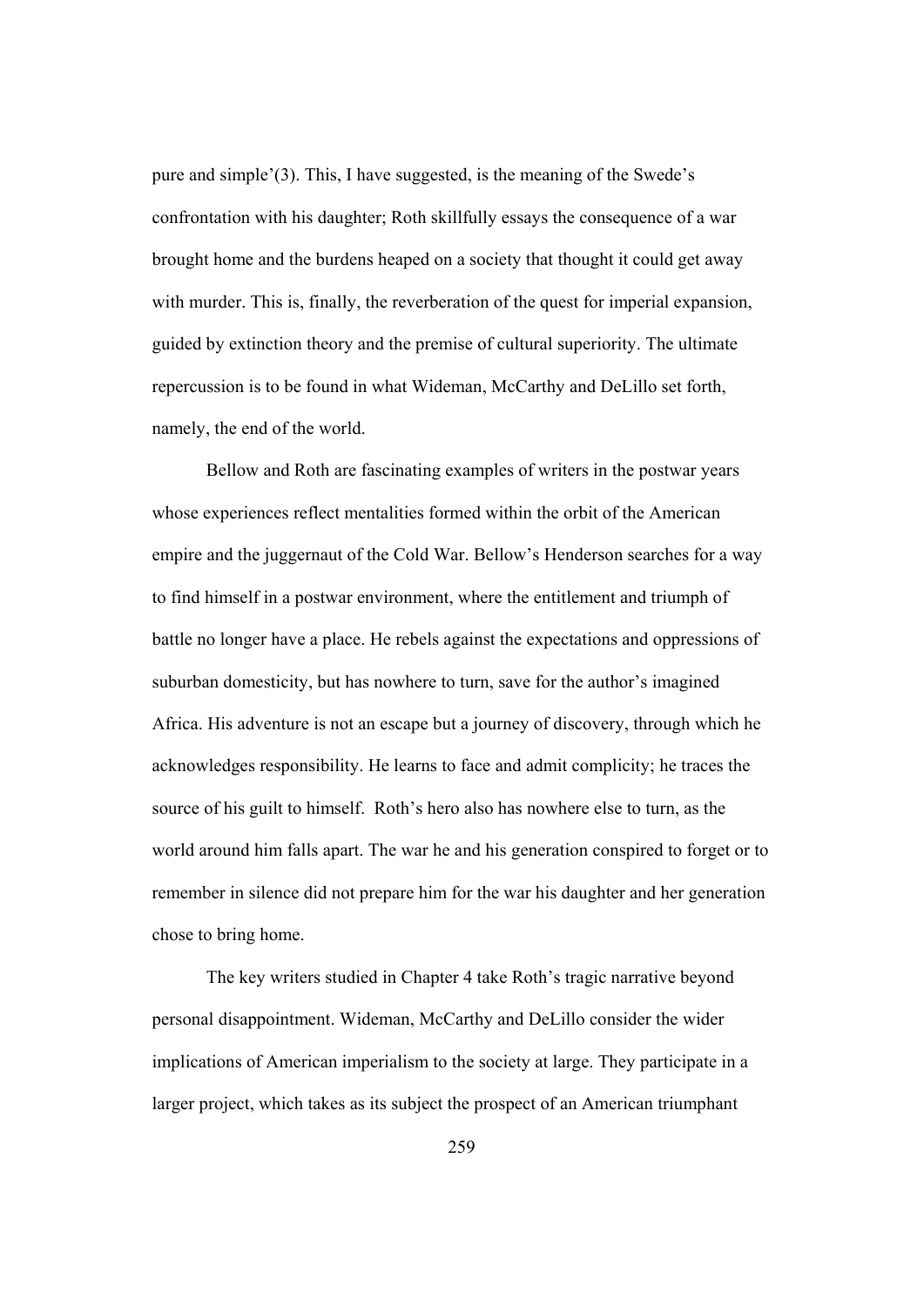imperialism at war with its own people. These writers show an America home-front undermined and threatened by dissolution. In the case of Wideman, that instability is mirrored by his narrative techniques, which undermine traditional modes of narrativity as the societal monolith is undermined. DeLillo's text also presents a society in flux, by presenting events which undermine stability and uniformity. Neither of these writers searches for the means of imposing singularity on the extremes they depict, but seek to embrace the heterogeneity they face.

Roth and McCarthy, however, describe worlds from which they both emotionally and intellectually recoil. Theirs is not a search for flux, but an effort to retreat from the happenings that undermine stability and sanity. Roth and McCarthy create protagonists who are faced with silent menaces. Roth's daughter, a stutterer, rebels by refusing to speak to her father, the Swede. Eventually, her injuries rob her of the ability to speak coherently. McCarthy's protagonists in *The Road* seek to survive in a silent world, threatened by faceless marauders, cannibals in some instances, who eventually succeed in killing the father. Roth's daughter becomes a kind of lone Other, sporting the urban demeanor and looks of the MOVE members described by Wideman. The Swede finally finds her, a virtual mute, the victim of a terrible sexual assault that left her barely alive and covered in excrement. She is described as living alone under a highway crossing, made vulnerable to the sort of victimisation that the MOVE members experienced at the hands of the Philadelphia police.

The political order that devised the machinery of death that annihilated an entire generation in the trenches of World War I had had years of practice in the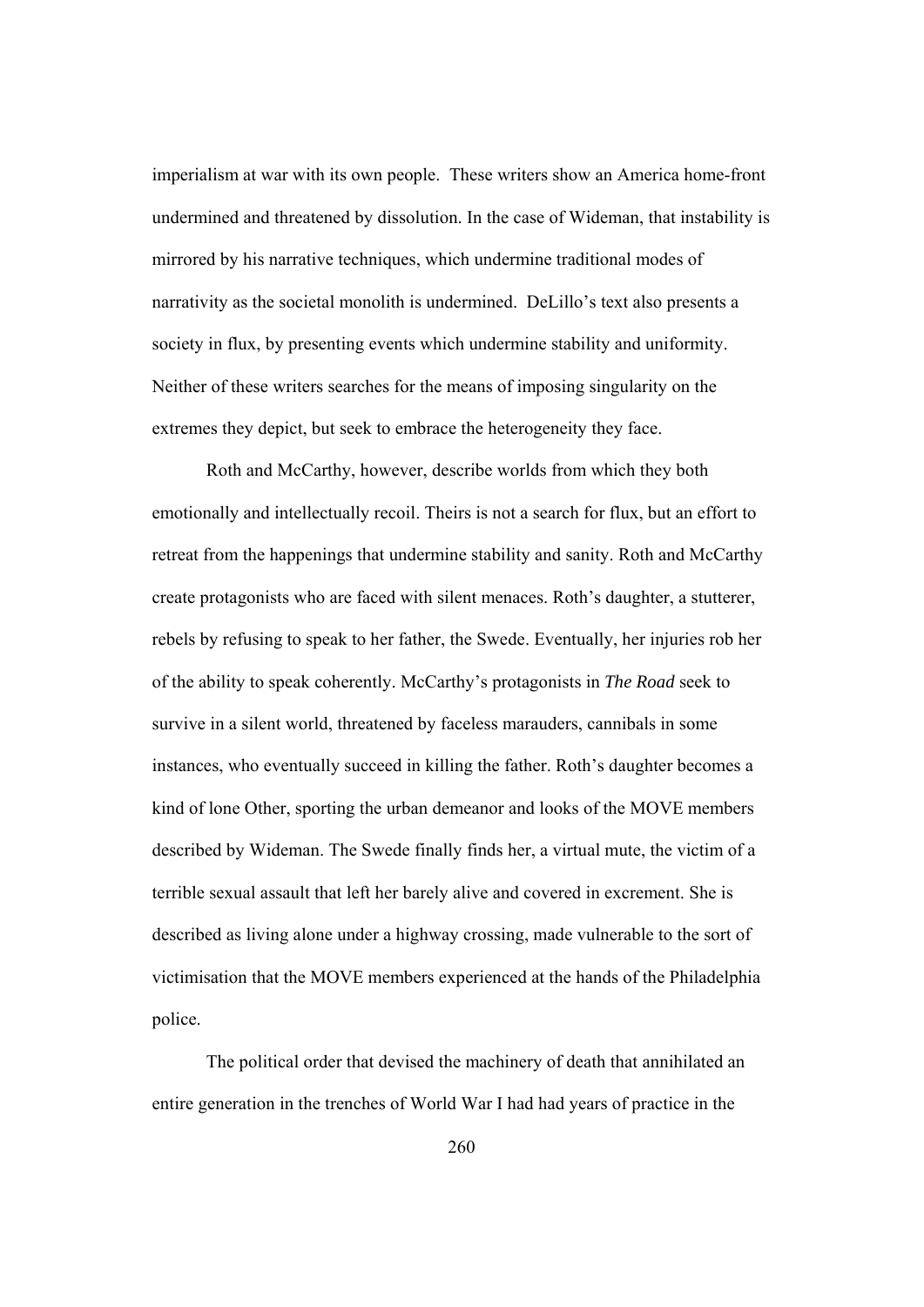colonies. It was those experiences that had hardened and equipped that society for the brutalities to come, only this time to be turned against its own people. These principles and capacities were to be extended by the Germans against the peoples of Eastern Europe, with special attention given to the annihilation of the Jews. By addressing the Nazi atrocities and insisting on seeing them as the culmination of colonial logic, Césaire gives coherence to what otherwise might be forgotten as disparate incoherent events, or memorialized for their uniqueness.

 What these well-known incidents and events make clear is that the distinction between coloniser and colonized had become irrelevant. The brutalisation and dehumanisation had become systematic, as has been shown in the works considered at length in Chapter 4. These writers participate in a project committed to giving voice to those for whom identity is related to the act of historical recovery. Writers such as Wideman are engaged in a kind of struggle against amnesia. This is true of Gordimer and Coetzee as well. As supplement, I have cited Derek Walcott at length to show how his poetry exemplifies the ways memories can provide interpretive perspective on the present. The pounding hoofs of the Cossacks reverberate through the writings of Gordimer, at once a reminder of her Lithuanian heritage, and of the connection between South African apartheid and European genocide.

Wideman and DeLillo demonstrate the ways contemporary modes of communication serve to drown out individual voices. Theirs is an exercise in retrieval and recuperation, as a response to cultural fragmentation. Wideman is alert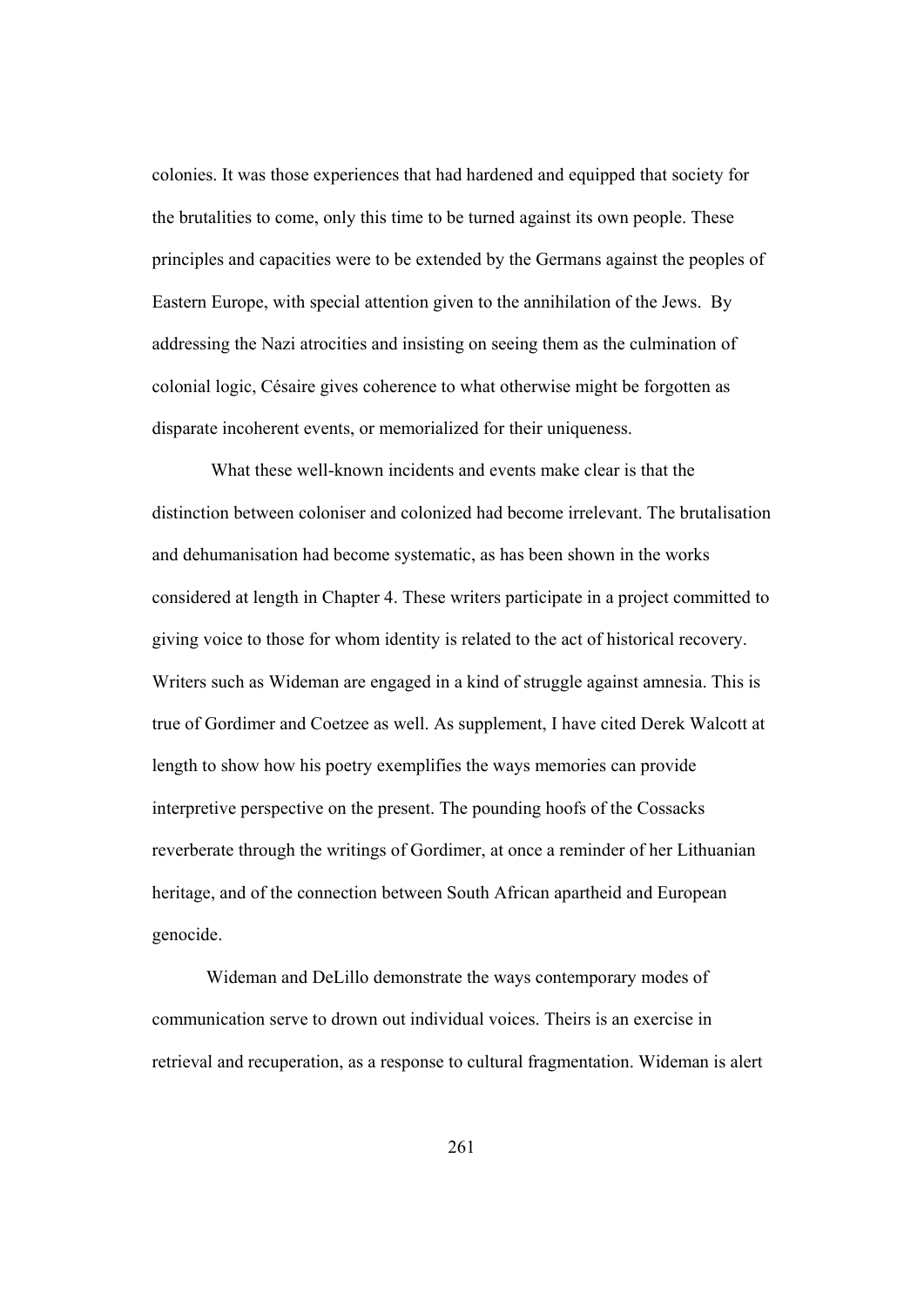to cultural genocide, if not as physical extermination, then as dilution. His work narrates Césaire's despairing thought:

The Indians massacred, the Muslim world defiled and perverted for a good century, the Negro world disqualified, mighty voices stilled forever, homes scattered to the wind, all this wreckage, all this waste, humanity reduced to a monologue(19).

Chapter 5 seeks an answer to the question of how it is that one can be expected to live with the knowledge of what has been allowed to occur, while facing the prospect of being a witness to or being victimized by further acts of barbarism. There may be divergent explanations, but Bhabha and Said are concerned with what it means for a so-called civilisation to have destroyed what it means for a people to have a home. Godimer, Silko and Coetzee are novelists whose works describe transformations of the kind now taking place around the world in response to the destruction of war. They participate in a project devoted to making life humanly possible in the context of radical upheaval. These writers look to ways of picking up the pieces, but also of making something valuable out of what might seem to be meaningless fragments. Isidore Diala (2000) finds opportunities for recovery and reconciliation in recent post-apartheid writings, particularly those of Gordimer and Coetzee (68). What I have argued is that what has been forged in South Africa can be applied beyond its borders. Trauma can be healed and, if Adorno is right, can be transformative. Reconciliation is one path but, as Sebald makes clear, so is accusation and 'the unremitting denunciation of injustice' (2004: 157).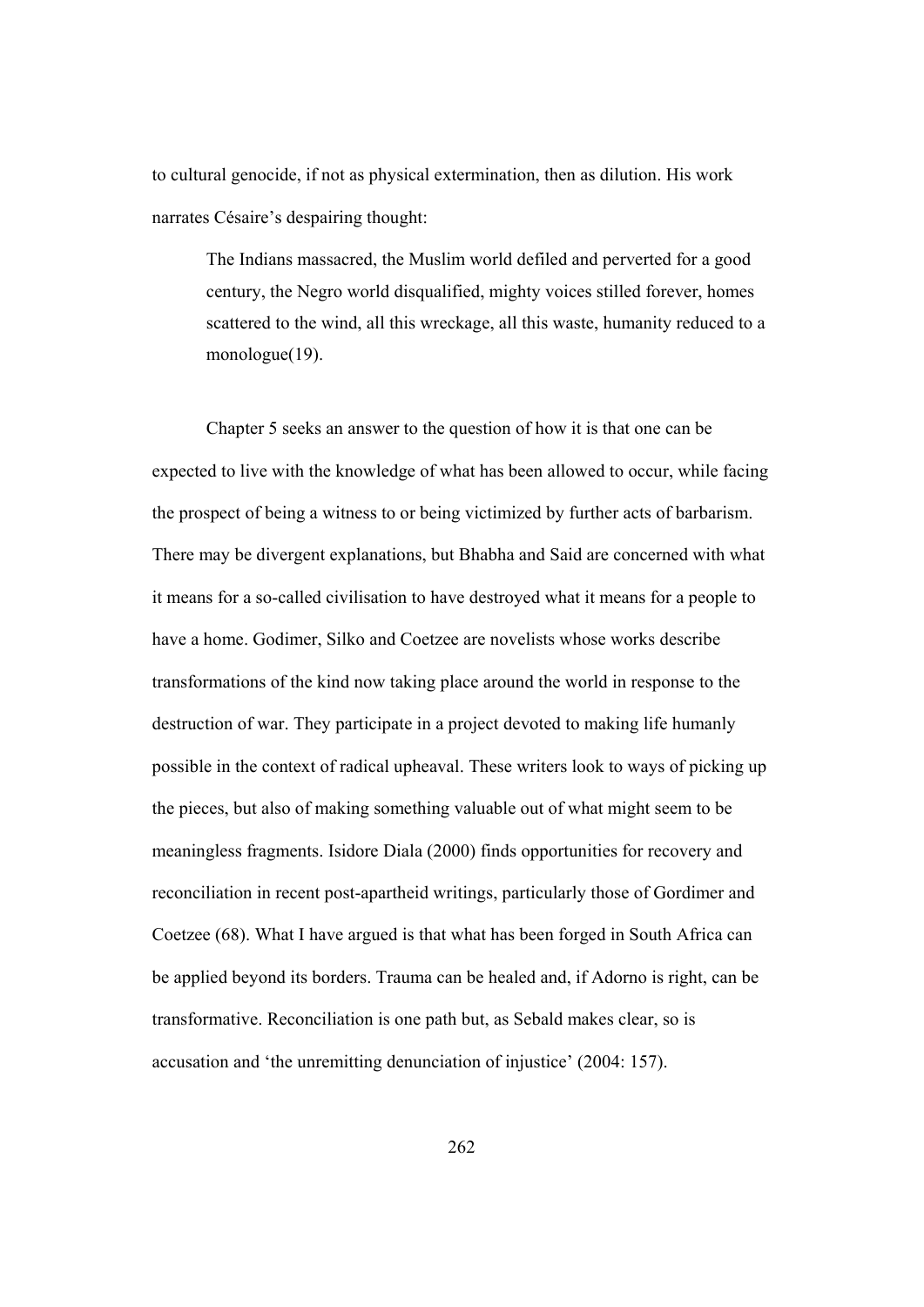This inquiry has examined literature of writers at the periphery of empire who have experienced war in the  $20<sup>th</sup>$  century and suffered its consequences. These writers show collective preoccupations with cross-cultural and transnational experiences expressed in the fictional writings of European, American, and African writers. Displacement and estrangement are central themes in the literary works analysed here, along with social class and class awareness. As James Clifford puts it, 'Not everyone is equally on the move' (2006: 182). What emerges is a realisation that the experiences of disparate peoples cannot be categorised easily, because in an increasingly contingent world the provisional has replaced the permanent (Said 2000: 185). The challenge, then, is to search for a balance between yearning and memory; this is what remains crucial to Homi Bhabha's notion of 'inbetweenness' (Clifford 2006: 157).

What remains crucial to the postcolonial project is the recognition that none has escaped unscathed from the century's upheavals. R. Radhakrishnan (2010) argues that one is not merely speaking of adjustments but of alignments, of commitments:

The challenge theorists face, particularly when they are committed to addressing the collective human condition, is that of critical alignment: how to line up the coordinates of their theoretical model with the contradictory, heterogeneous, and contingent whereabouts of life, existence, reality (794).

Furthermore, it is Kwame Anthony Appiah's contention that the reader participates in the construction, that neither the act of writing nor the act of reading is apolitical. Appiah (2001) argues that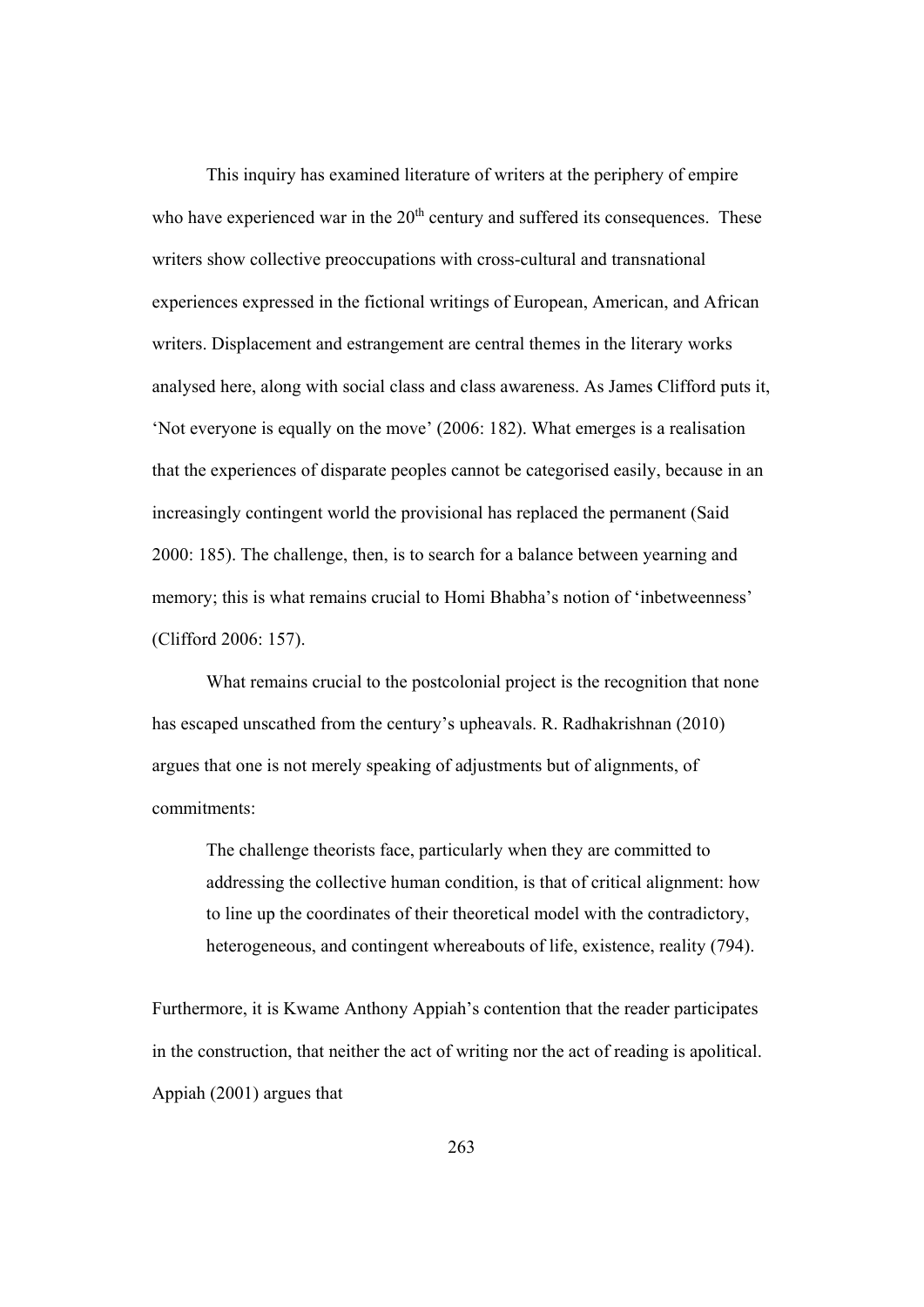what is necessary to read novels across gaps of space, time, and experience is the capacity to follow a narrative and conjure a world; and that, it turns out, there are people everywhere more than willing to do (224-25).

This is what binds the colonised and the coloniser and, therefore, points to what Sue Kossew (2000) calls 'the possibility of recovery.' The postcolonial project is not immune to the promise of belonging and, by implication, of excluding. This is why critics like Sara Suleri (2006) find it necessary to argue for a way of seeing things that eschews binaries that not only violate complexities but also offer complacencies. Strategies of thought that promise exemption from the consequences of what the 20<sup>th</sup> century has wrought are to be avoided. 'Consummate inhumanity,' to use Adorno's apt phrase, describes what has taken place (2005: 56). A perhaps even 'bloodier age' may come (Gordimer 1988: 284). Plenty Coups and the Crow leaders were forced by circumstances to forge a new way of looking at things in the face of total cultural extinction. Their challenge, Jonathan Lear (2006) argues, was to acknowledge what had befallen them by sorting out the relationship between self and Other. 'One needs to recognise the destruction that has occurred if one is to move beyond it' (152). This thesis seeks to contribute to a comparable challenge. Given fiction's capacity to deal with what we call 'actuality' and to fictionalise its implications, one strives to see patterns of continuity based on the past. The future must remain unknown, but through acknowledgment of shared experience the tension between Self and Other may be diminished.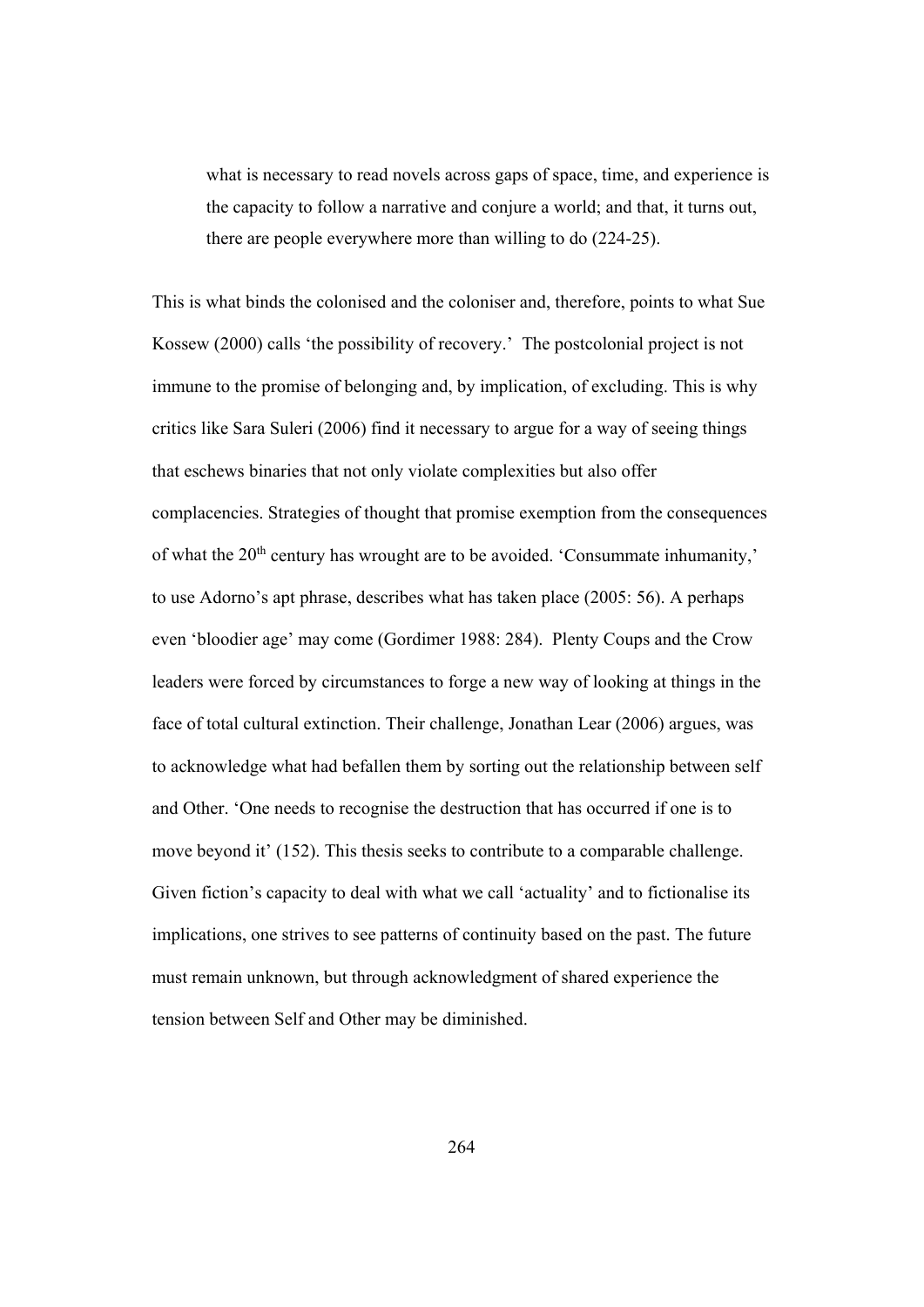# **REFERENCES Introduction: POSTCOLONIAL IDENTITY IN A CENTURY OF WAR**

Arendt, Hannah. *Origins of Totalitarianism*. New York: Meridian Books, 1964.

Ashcroft, Bill, Gareth Griffiths, and Helen Tiffin. *The Empire Writes Back*. London: Routledge, 1989.

Baldwin, James. *The Fire Next Time*. New York: Vintage International, 1993.

Bhabha, Homi. 'Cultural Diversity and Cultural Differences.' in *The Post-Colonial Studies Reader, 2nd ed.* ed. Bill Ashcroft, Gareth Griffiths, and Helen Tiffin. London: Routledge, 2006.

---. 'Signs Taken for Wonders.' in *The Post-Colonial Studies Reader, 2nd ed.* ed. Bill Ashcroft, Gareth Griffiths, and Helen Tiffin. London: Routledge, 2006.

---. *The Location of Culture*. London: Routledge, 1994.

Bluemel, Kristin. Rev. of *Colonial Strangers: Women Writing the end of the British Empire, by Phyllis Lassner. Modernism/modernity* 12.1 (2005) 186-188. http://muse.uq.edu.au/journals/modernism-modernity/v012/12.1b

Boehmer, Elleke. *Colonial & Postcolonial Literature: Migrant Metaphors*. Oxford: Oxford UP, 1995.

Brantlinger, Patrick. *Dark Vanishings: Discourse on the Extinction of Primitive Races, 1800-1930.* Ithaca: Cornell University Press, 2003.

Caruth, Cathy, ed. *Trauma: Explorations in Memory*. Baltimore, MD: Johns Hopkins

UP, 1995.

Casanova, Pascale. *The World Republic of Letters*. trans. M.B. Debevoise. Cambridge: Harvard University Press, 2004.

Chernetsky, Vitaly, Nancy Condee, Harsha Ram and Gayatri Chakravorty Spivak. 'Are We Postcolonial? Post-Soviet Space.' PMLA. Volume 121.3 (2006): 828-836. Print.

Damrosch, David. *What is World Literature?* Princeton: Princeton UP, 2003. Gewertz, Ken. 'Telling tales out of, and in, class: Bhabha studies culture and genre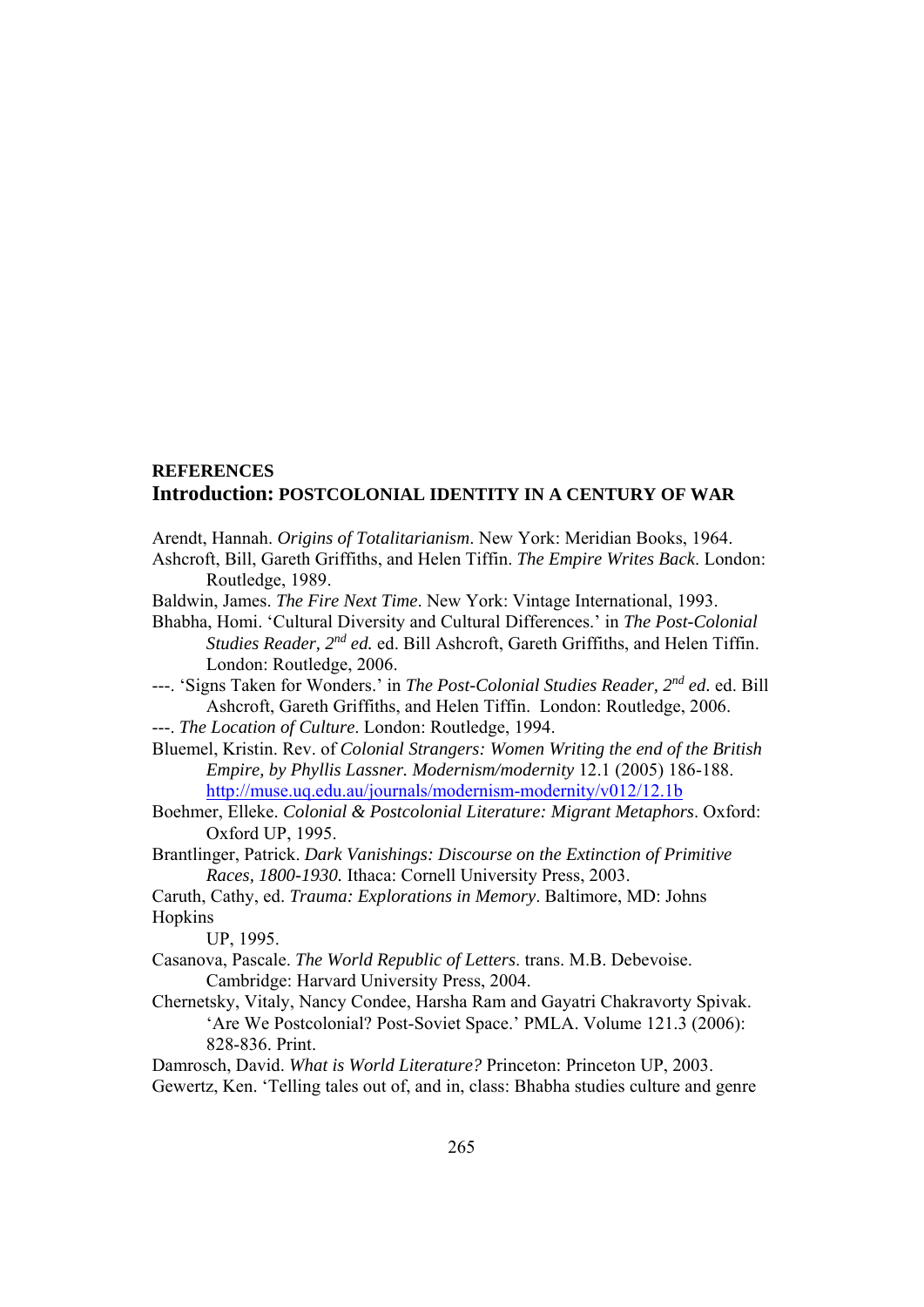with a moral squint.' Harvard University Gazette Profiles. January 31, 2002. http://www.hno.harvard.edu/gazette/2002/01.31/03-bhabha.html. 2007/01/30

Gordimer, Nadine. *The Essential Gesture: Writing, Politics, and Places*. London: Jonathan Cape, 1988.

Humphreys, Stephen. 'Legalizing Lawlessness: On Giorgio Agamden's *State of Exception.*' *The European Journal of International Law* 17.3: 2006, 677- 687.

Innes, C. L. ''Forging the Conscience of Their Race': Nationalist Writers.' In *New National Post-Colonial Literatures*. Ed. Bruce King. Oxford: Clarendon, 1996.

Kelertas, Violeta, ed. *Baltic Postcolonialism: On the Boundary of Two Worlds: Identity, Freedom, and Moral Imagination in the Baltics*. Amsterdam: Editions Rodopi BV, 2006.

- Kertész, Imre. trans. Christopher C. Wilson and Katharina M. Wilson. *Fateless.* Evanston, Ill.: Northwestern University Press, 1992.
- Lisiak, Agata Anna. 'The Making of (Post)colonial Cities in Central Europe.' *CSLWeb: Comparative Literature and Culture* 12.1 (March 2010). <http://docs.lib.purdue.edu/clcweb/vol12/iss1/3>.
- Mbembe, Achille. Trans. Libby Maintjes. 'Necropolis*.*' *Public Culture* 15 (1) 2003: 11-40. Web. 6 Apr 2010.
- Mishra, Vijay. 'The Diasporic Imaginary: Theorizing the Indian diaspora' in *The Post-Colonial Studies Reader 2nd ed.* ed. Bill Ashcroft, Gareth Griffiths, and Helen Tiffin. London: Routledge, 2006.
- Moore, David Chioni. 'Is the Post- in Postcolonial the Post- in Post-Soviet? Towards a Global Postcolonial Critique.' in *Baltic Postcolonialism: On the Boundary of Two Worlds: Identify, Freedom, and Moral Imagination in the Baltics*. Ed. Violeta. Kelertas. Amsterdam: Editions Rodopi BV, 2006.
- Neal, Andrew W. *Exceptionalism and the Politics of Counter-Terrorism; Liberty*,  *Security and the War on Terror*. London: Routledge, 2009.
- ---. 'Georgio Agamben and the politics of the exception.' Sixth Pan-European International Relations Conference of the SGIR. Standing Group on International Relations.Turin. 12-15 Sep 2007. Paper.
- Parry, Benita. '*Problems in Current Theories of Colonial Discourse*.' in *ThePost-Colonial Studies Reader, 2nd ed.* ed. Bill Ashcroft, Gareth Griffiths, and Helen Tiffin. London: Routledge, 2006.
- ---. 'The institutionalization of postcolonial studies.' in *The Cambridge Companion to Postcolonial Literary Studies*. Ed. Neil Lazarus. Cambridge: Cambridge University Press, 2004.
- Roth, Joseph. Trans. Michael Hofmann. *The Radetsky March*. London: Granta, 2002.

Said, Edward W. *Culture and Imperialism*. New York: Vintage, 1994.

---. 'Reflections on Exile.' in *Reflections on Exile.* Cambridge: Harvard UP, 2000. Sakinofsky, Phyllis. 'Shaping the Jewish South African Story: Imprints of Memories,

Shadows and Silences.' *Transnational Literature* Volume 2 No 1 November 2009. Web. 19 Apr 2010.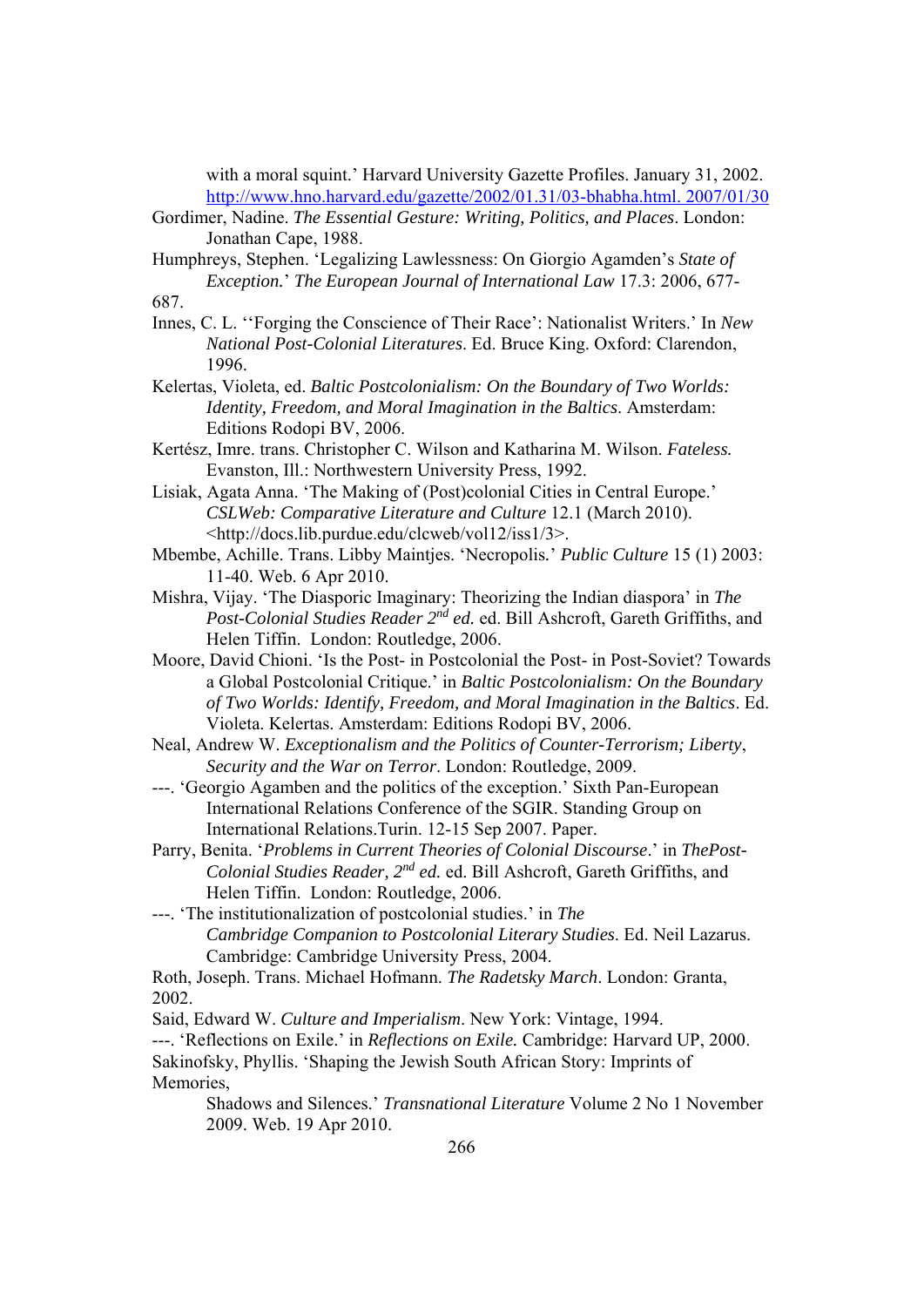Shohat, Ella. 'Notes on the 'Post-Colonial.'' *Social Text: Third World and Post- ColonialIssues* 31/32 1992: 99-113. Web. 18 Feb 2010.

Simoes da Silva, Tony. 'Narrating a White Africa: autobiography, race and history.' *Third World Quarterly*, Vol.26, No. 3, (2005): 471-478. 'Strip It Bare – Agamben's Message For a More Hopeful World.' *International Journal of Baudrillard Studies* 2.2 (July 2005).

Slemon, Stephen. 'Unsettling the Empire: Resistance Theory for the Second World.' in *The Post-Colonial Studies Reader.* Ed. Bill Ashcroft, Gareth Griffiths, and Helen Tiffin. London: Routledge, 1995.

Smith, Andrew. 'Migrancy, hybridity, and postcolonial literary studies'. in *The Cambridge Companion to Postcolonial Literary Studies*. Ed. Neil Lazarus. Cambridge: Cambridge University Press, 2004.

Steiner, George. *In Bluebeard's Castle: Some Notes Towards the Redefinition of Culture*. New Haven: Yale UP, 1974.

Van Herk, Aritha. 'Pioneers and Setters.' in *New National and Post-Colonial Literatures: An Introduction*. Ed. Bruce King. Oxford: Clarendon, 1996.

Williams, Raymond. *Culture and Society: 1780-1950*. New York: Penguin, 1971. Whitlock, Gillian. *The Intimate Empire*. London: Cassell, 2000.

#### **Chapter One: WAR AND PROTEST: WOMEN SETTLERS SPEAK OUT**

Achebe, Chinua. *Hopes and Impediments.* Doubleday, New York, 1988.

- ---. *Things Fall Apart*. New York: Anchor, 1994.
- Ashcroft, Bill, Gareth Griffiths, and Helen Tiffin. *The Empire Writes Back*. London: Routledge, 1989.
- Bahri, Deepika. 'Feminism in/and postcolonialism'. in *The Cambridge Companion to Postcolonial Literature Studies*. Ed. Neil Lazarus. Cambridge: C UP, 2004.
- Bhabha, Homi. *The Location of Culture*. London: Routledge, 1994.
- Boehmer, Elleke. *Colonial & Postcolonial Literature: Migrant Metaphors*. New York: Oxford University Press, 1995.
- Brink, André. 'Interrogating Silence: New Possibilities Faced by South African Literature.' *Writing South Africa: Literature, apartheid and democracy, 1970-1995*. Ed. Derek Attridge and Rosemary Jolly. Cambridge: CambridgeUP, 1998: 14-28.

---. *Writing in a State of Siege*. New York: Summit, 1983.

- Coetzee, J. M. *Stranger Shores: Literary Essays*. New York: Penguin, 2002.
- ---. *White Writing: On the Culture of Letters in South Africa*. New Haven: Yale University Press, 1988.
- Dao, Anna. 'A Perfect Wife.' *Opening Spaces: Contemporary African Women's Writing*. Ed. Yvonne Vera. London: Heinemann, 1999.
- Dinesen, Isak. *Out of Africa and Shadows on the Grass*. New York: Vintage, 1989.
- Drabble, Margaret. 'Ahead of Her Time.' *The Guardian.* 6 December 2008. [online] URL: http://www.guardian.co.uk/books/2008/dec/06/margaret-drabble-

doris-lessing/print. Viewed 16 May 2009.

267 Fussell, Paul. *Abroad: British Literary Traveling Between the Wars*. Oxford: Oxford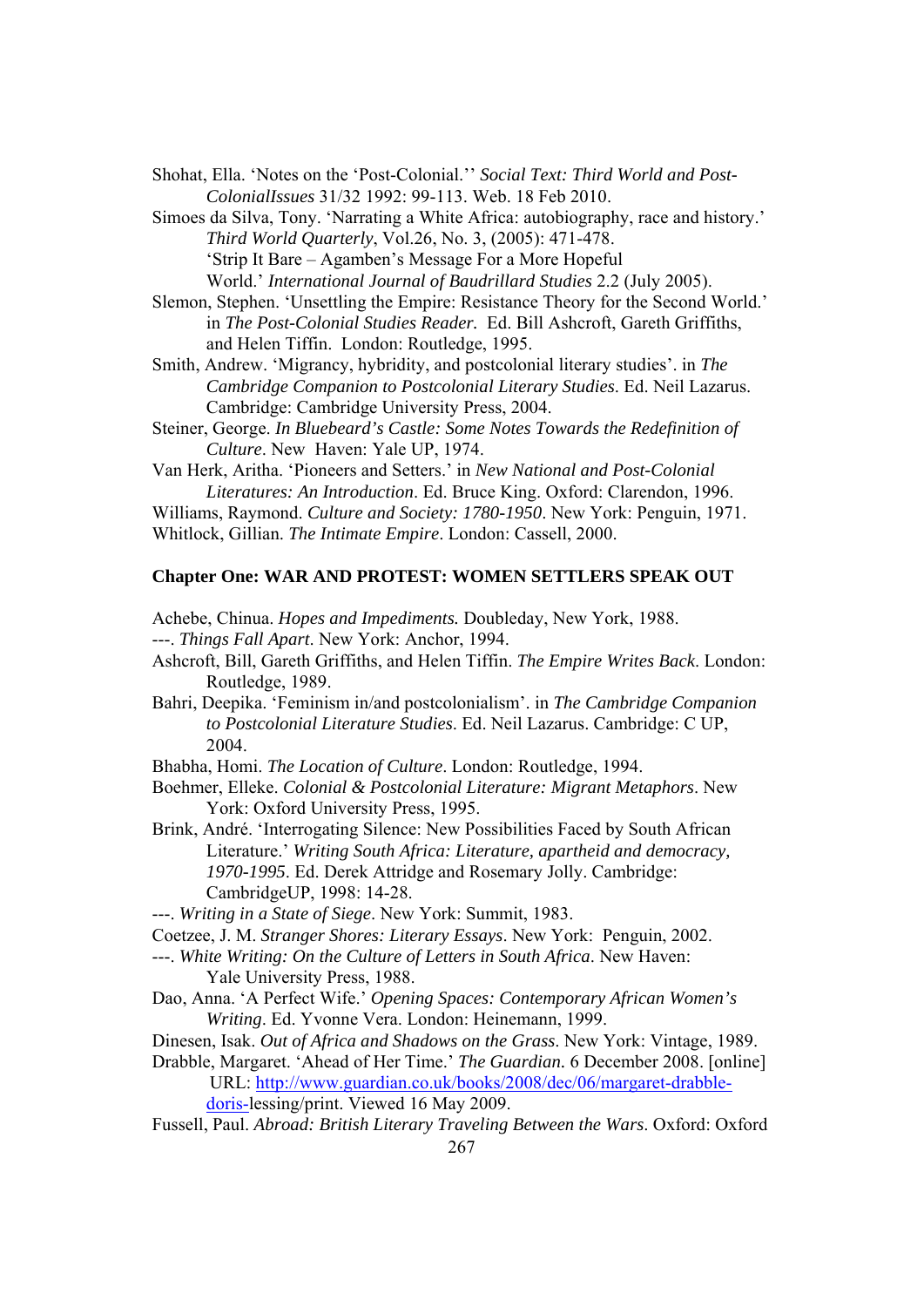University Press, 1980.

---. *The Great War and Modern Memory*. London: Oxford U Press, 1975.

Gordimer, Nadine. *The Essential Gesture: Writers and Responsibility.* The Tanner Lectures on Human Values. Delivered at the University of Michigan. October 12, 1984.

http://www.tannerlectures.utah.edu/lectures/documents/gordimer85.pdf

- ---. *The Essential Gesture: Writing, Politics and Places*. London: Jonathan Cape, 1988.
- Griffiths, Gareth. 'The Myth of Authenticity.' *The Post-Colonial Studies Reader, 2nd ed.* ed. Bill Ashcroft, Gareth Griffiths, and Helen Tiffin. London: Routledge, 2006.
- Hemingway, Ernest. *The Short Stories*. New York: Scribner, 2003.
- Hughes, David McDermott. 'The Art of Belonging: Whites Writing Landscape in Savannah Africa.' Presented to the Program in Agrarian Studies, Yale University, New Haven, Connecticut, 6 October 2006. Print.
- Innes, C. L. ''Forging the Conscience of Their Race': Nationalist Writers.' in *New National Post-Colonial Literatures*. Ed. Bruce King. Oxford: Clarendon, 1996.
- Katrak, Ketu H. 'Post-Colonial Women Writers.' in *New National and Post-Colonial*
	- *Literatures*. Ed. Bruce King. Oxford: Clarendon Press, 1996.
- Kennedy, Dane. *Islands of White: Society and Culture in Kenya and Southern Rhodesia, 1890-1939*. Durham: Duke University Press, 1987.
- Kossew, Sue. 'Giving Voice: Narrating Silence, History and Memory in André Brink's *The Other Side of Silence* and *Before I Forget*.' *Tydskrif Vir Letterkunde*. 42.1 (2005): 134-146. Web. 6 October 2010.
- ---. *Pen and Power: A Postcolonial Reading of J.M. Coetzee and André Brink*. Amsterdam-Atlanta: Rodopi, 1996.
- ---. *Writing Women, Writing Place: Contemporary Australian and South African Fiction*. London: Routledge, 2004.
- Kucich, John. *Imperial Masochism: British Fiction, Fantasy, and Social Class*. Princeton: Princeton University Press, 2007.
- Lessing, Doris. *African Laughter: Four Visits to Zimbabwe*. New York: HarperPerennial, 1992.
- ---. *African Stories*. New York: Popular Library, 1951.
- ---. *Alfred & Emily*. London: Harper Perennial, 2008.
- ---. *Canopus in Argos: Archives*. New York: Vintage, 1992.
- ---. 'Desert Child.' *New Statesman*, 56, November 15, 1958.
- ---. *The Grass Is Singing*. New York: Schribner's, 1948.
- ---. *Under My Skin: Volume One of My Autobiography to 1949*. New York: HarperCollins, 1994.
- Lewis, Simon. 'Culture, Cultivation, and Colonialism in *Out of Africa* and Beyond.' Research in African Literatures 31.1 (2000): 63-79. Web. 6 July 2009 http://muse.jhu.edu/journals/research\_in\_african\_literatures/v031/311lewis.h tml
- Mbembe, Achille. 'The Intimacy of Tyranny.' in *The Post-Colonial Studies Reader,*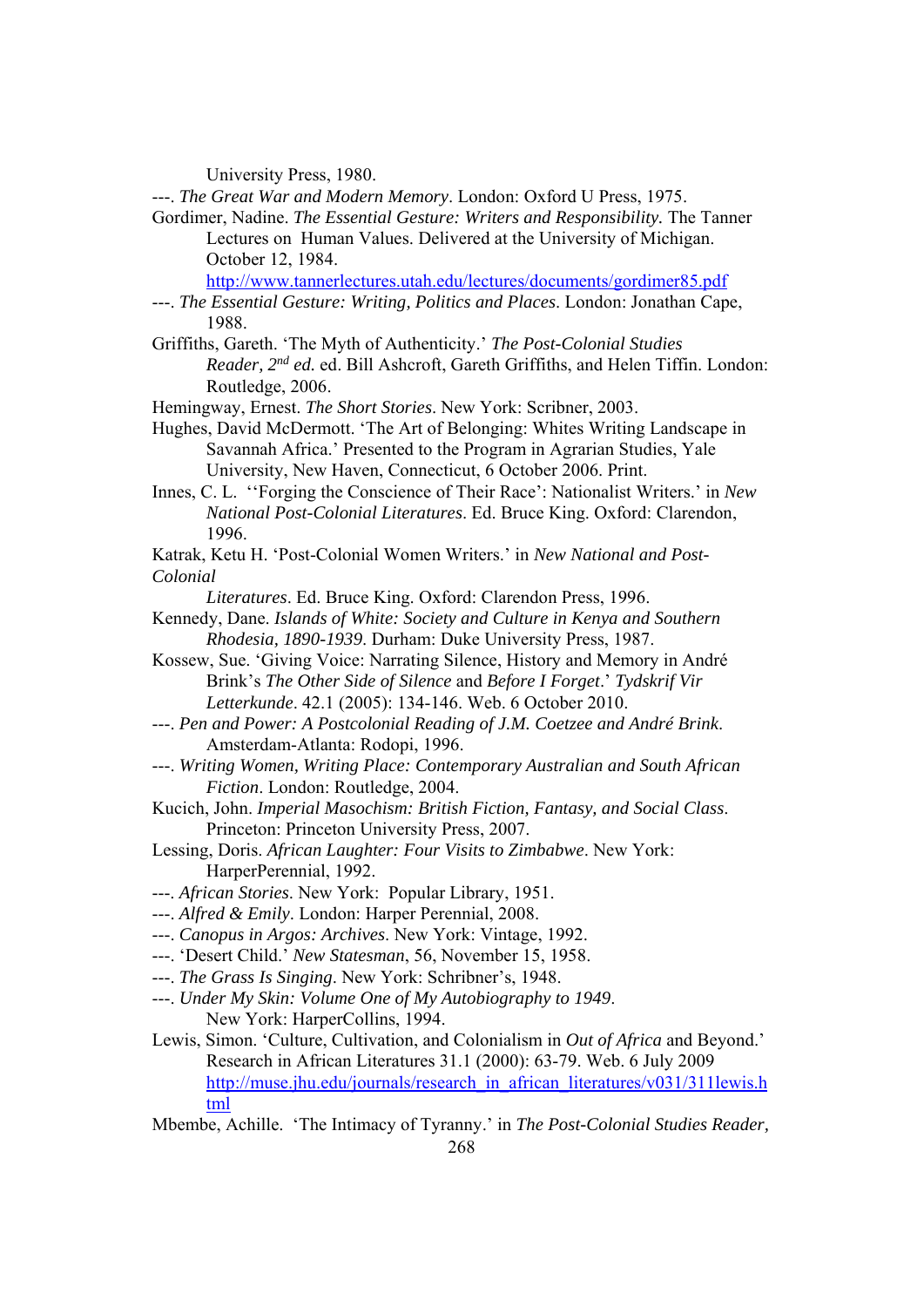*2nd ed.* Ed. Bill Ashcroft, Gareth Griffiths, and Helen Tiffin. London: Routledge, 1995. Print. 66-70.

Mlambo, Alois S. 'Building a White Man's Country: Aspects of White Migration Into Rhodesia Up To World War II.' *Zambezia* (1998), XXV, (ii): 123-146.

Naipaul, Shiva. *North of South: An African Journey*. New York: Penguin, 1980.

Naudé, Stephen. ''A Very Bitter Love-Making'. Women as Points of Cross-cultural Encounter in William Plomer's *Turbott Wolfe*'. Internet –Zeitschrift fűr Kulturwissenschaften 15.Nr. April 2005. Viewed 03 March 2009. http://www.inst.at/trans/15Nr/04\_07/naude15.htm

New, W.H. 'Colonial Literatures.' in *New National and Post-Colonial Literatures*. Ed. Bruce King. Oxford: New Clarendon Press, 1996.

Said, Edward W. *Culture and Imperialism*. New York: Vintage, 1994.

---. *The Edward Said Reader*, ed. Moustafa Bayoumi and Andrew Rubin. New York:

Vintage, 2000.

Sakinofsky, Phyllis. 'Shaping the Jewish South African Story: Imprints of Memories,

Shadows and Silences.' *Transnational Literature* Volume 2 No 1 November 2009. Web. 19 Apr 2010.

Simoes da Silva, Tony. 'Geographies of sorrow and renewal: Basali! Stories by and about Women in Lesotho.' *Mots Pluriels*, no 09 February 1999, viewed 23 Mar 2009, http://www.arts.uwa.edu.au/MotsPluriels/MP2202tss.html

---. 'African childhoods: identity, race and autobiography.' *Mots Pluriels*, no 22 September 2002, viewed 13 Dec 2008, http://www.arts.uwa.edu.au/MotsPluriels/MP2202tss.html

- ---. 'Narrating a White Africa: autobiography, race and history.' *Third World Quarterly*, Vol.26, No. 3, (2005): 471 – 478.
- Simpson, Alyse. *The Land That Never Was*. Lincoln: U of Nebraska Press, 1985.

Spivak, Gayatri Chakravorty. 'Three Women's Texts and a Critique of Imperialism.' *Race Writing and Difference*. Ed. Henry Louis Gates Jr. Chicago: U of Chicago, 1986: 262-280.

- Stach, Reiner. Trans. Shelley Frisch. *Kafka: The Decisive Years*. NY: Harcourt, 2005.
- Thurman, Judith. *Isak Dinesen: The Life of a Storyteller*. New York: St. Martin's Press, 1982.

Trzebinski, Errol, *The Kenya Pioneers.* New York: Norton, 1986.

Van Herk, Aritha. 'Pioneers and Setters.' *New National and Post-Colonial*

*Literatures: An Introduction*. Ed. Bruce King. Oxford: Clarendon, 1996. Whitlock, Gillian. *The Intimate Empire*. London: Cassell, 2000.

## **Chapter Two: POSTCOLONIALISM AND THE LEGACY OF TOTAL WAR**

Achebe, Chinua. *Things Fall Apart*. New York: Anchor, 1994.

Adams, David. *Colonial Odyssey: Empire and Epic in the Modernist Novel*. Ithaca: Cornell U. Press, 2003.

Anderson, Benedict. *Imagined Communities*. London: Verso, 2006.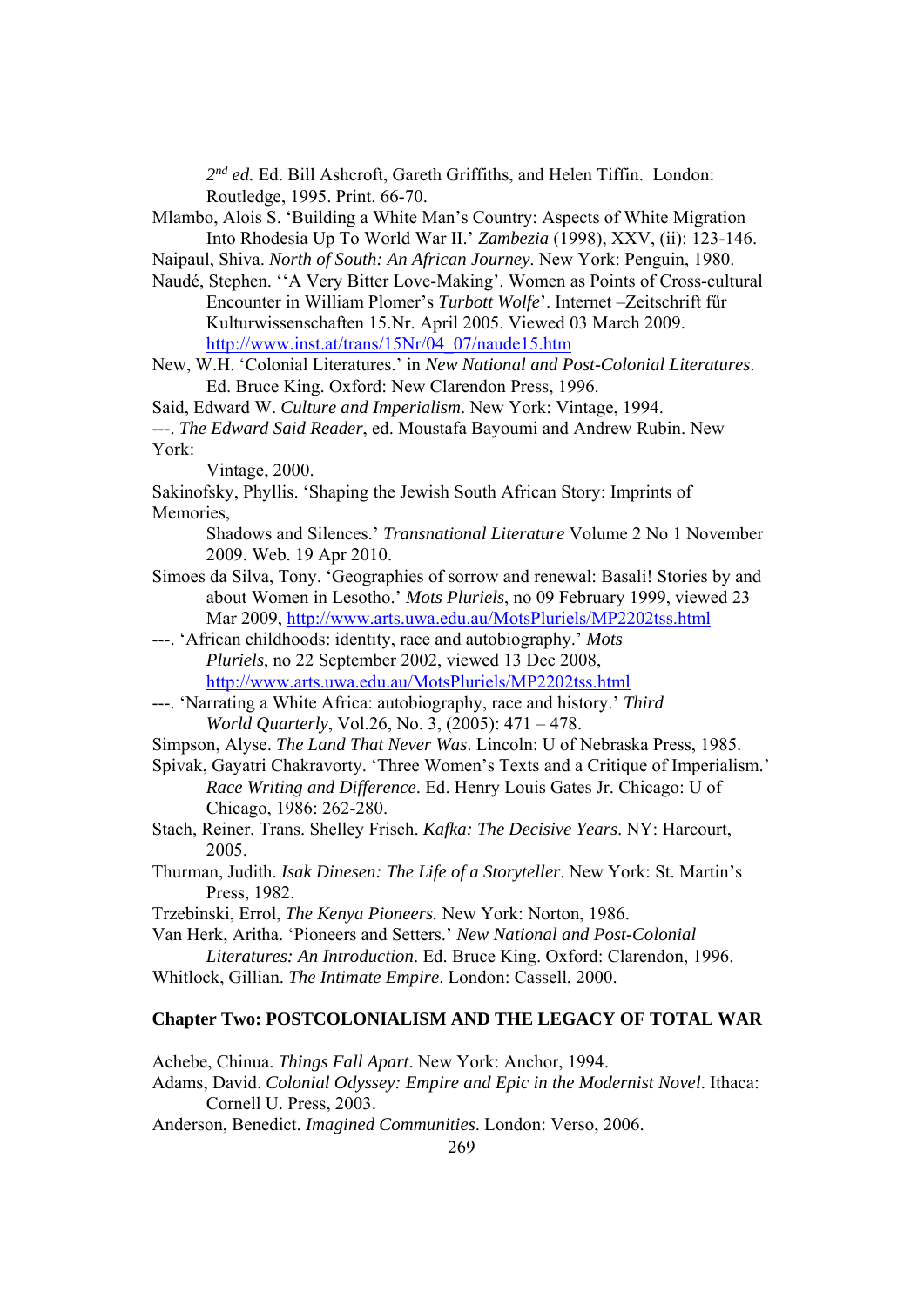Arendt, Hannah. *Origins of Totalitarianism*. New York: Meridian Books, 1964.

- Bachmann, Ingeborg. 'Early Noon.' trans. Mark Anderson, *Evidence of Fire: An Anthology of Twentieth Century German Poetry*. ed. Rich Ives. North Carolina: Owl Creek Press, 1988.
- Bahri, Deepika. 'Feminism in/and postcolonialism'. in *The Cambridge Companion*  to Postcolonial Literary Studies. Ed. Neil Lazarus. Cambridge: Cambridge UP, 2004.
- Bhabha, Homi K. *The Location of Culture*. London: Routledge, 1994.

Bluemel, Kristin. Rev. of *Colonial Strangers: Women Writing the end of the British Empire, by Phyllis Lassner. Modernism/modernity* 12.1 (2005) 186-188. http://muse.uq.edu.au/journals/modernism-modernity/v012/12.1b...

- Caruth, Cathy, ed. *Trauma: Explorations in Memory*. Baltimore, MD: Johns Hopkins UP, 1995.
- Celan, Paul. 'Death Fugue.' trans. Michael Hamburger. *Evidence of Fire: An Anthology of Twentieth Century German Poetry.*ed. Rich Ives. North Carolina: Owl Creek Press,1988.
- Chomsky, Noam. *The Essential Chomsky*. Ed. Anthony Arnove. New York: The New Press, 2008.

Coetzee, J.M. *Disgrace.* New York: Viking, 1999.

- ---. *Elizabeth Costello*. London: Secker & Warburg, 2003.
- ---. *Inner Workings, Literary Essays 2000-2005*. New York: Viking, 2007.
- ---. *Slow Man*. London: Vintage Books, 2006.
- Deleuze, Gilles and Guattari, Félix, trans. Dana Polan. *Kafka: Toward a Minor Literature.* Minneapolis: U of Minn Press, 1986.
- Elkins, Caroline. *Imperial Reckoning: The Untold Story of Britain's Gulag in Kenya*.

New York: Henry Holt, 2005.

- Evans, Richard J. 'Immoral Rearmament.' Rev. of *The Wages of Destruction: The Making and Breaking of the Nazi Economy*, by Adam Tooze. *The New York Review*. 20 Dec. 2007: 76-78.
- ---. *The Coming of the Third Reich*. New York: Penguin, 2003.

Fanon, Franz. *Wretched of the Earth*. New York: Penguin, 1990.

Gertjejanssen, Wendy Jo. *Victims, Heroes, Survivors: Sexual Violence on the Eastern Front During World War II*. PhD, University of Minnesota, 2004. Web.

Gilbert, Sandra M., and Susan Gubar. *The Madwoman in the Attic: The Woman Writer and the Nineteenth-Century Literary Imagination.* New Haven: Yale University Press, 1984.

Gordimer, Nadine. *July's People*. New York: Viking Penguin, 1981.

Hastings, Max. 'A Farewell to Arms.' Review of *The White War: Life and Death on the Italian Front, 1915-1919* by Mark Thompson. *The New York Review* 11 June 2009: 48-51.

---. 'Germans Confront the Nazi Past.' Rev. of *Germany and the Second World War*, *Volume IX/I: German Wartime Society, 1939-1945: Politicization, Disintegration, and the Struggle for Survival*, edited by Jörg Echternkamp. *The New York Review* 26 February 2009: 16-18.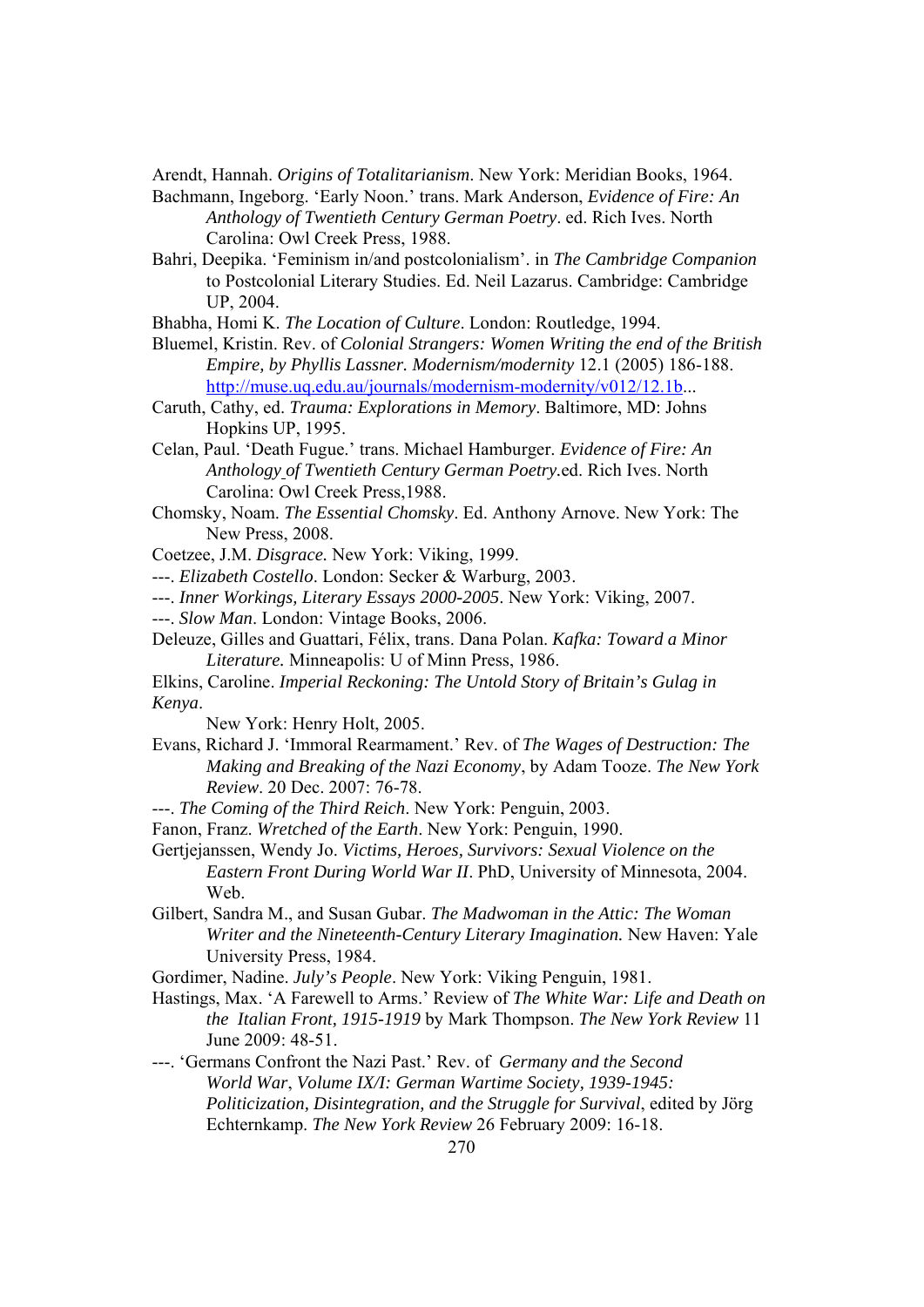- ---. 'The Most Evil Emperor.' Rev. of *Hitler's Empire: How the Nazis Rules Europe,* by Mark Marzower, *The New York Review* 23 October 2008: 46-49.
- Heather, Gerald and Stolz, Matt, 'Hannah Arendt and the Problem of Critical Theory.' *The Journal of Politics* Vol. 41, 1979, quote from Arendt, *Between Past and Present*, (Beacon Press, New York, 1961), p. 26.
- Hove, Chenjerai. *Bones.* London: Heinemann, 1990.

Innes, C. L. ''Forging the Conscience of Their Race': Nationalist Writers.' in *New National Post-Colonial Literatures*. Ed. Bruce King. Oxford: Clarendon Press, 1996.

Jay, Martin. *The Dialectical Imagination: A History of the Frankfurt School and The Institute of Social Research, 1923-1950*. Boston: Little, Brown, 1973.

Kafka, Franz. trans. Mark Harman. *The Castle*. New York: Schocken Books, 1998. ---. *The Complete Stories*. New York: Schocken Books, 1971.

Katrak, Ketu H. 'Post-colonial Women Writers and Feminisms'. in *New National and Post-Colonial Literatures*. Ed. Bruce King. Oxford: Clarendon Press, 1996.

- Kertész, Imre. trans. Christopher C. Wilson and Katharina M. Wilson. *Fateless.* Evanston, Ill.: Northwestern University Press, 1992.
- ---. *Heureka!* Trans. Ivan Sanders. Nobelprise.org. 7 December 2002. 26 August 2009 http: //nobelprise.org/nobel\_prises/literature/laureates/2002/Kerteszlecture-e.html
- ---. *The Freedom of Bedlam*. Signandsight.com. 22/08/2006. 3 September 2009 http://www.signandsight.com/features/908.html
- Kucich, John. *Imperial Masochism: British Fiction, Fantasy, and Social Class*. Princeton: Princeton University Press, 2007.
- Laub, Dori. 'Truth and Testimony: The Process and the Struggle.' In *Trauma: Explorations in Memory*. Ed. Cathy Caruth. Baltimore, MD: Johns Hopkins UP, 1995.
- Lessing, Doris. *Canopus in Argos: Archives*. New York: Vintage, 1992.
- ---. *The Grass Is Singing*. New York: Schribner's, 1948.
- Lodge, David. 'Disturbing the Peace.' Rev. of *Disgrace* by J.M.Coetzee, in *The New York Review*, 20 November 2003: http//www.nybooks.com/articles/16791: 5
- Lustig, Arnošt. Trans. Ewald Osers. *Lovely Green Eyes*. New York: Arcade Publishing, 2000.
- MacKinnon, Catharine A. *Are Women Human? And Other International Dialogues*. Cambridge: The Belkap Press, 2007.
- Mak, Geert. *In Europe: Travels Through the Twentieth Century*. NY: Vintage, 2008.
- Marrouchi, Mustapha B., 'Horrors.' www.countercurrents.org, 2111 January, 2008.
- Memmi, Albert. *The Coloniser and the Colonised*. Boston: Beacon Press, 1967.
- Motzkin, Gabriel. An Interview. *Shoah Resource Center, the International School for Holocaust Studies*, 8/14. 7 January 1998. 8 July 2009. www. yadvashem.org
- New, W.H. 'Colonial Literatures.' in *New National and Post-Colonial Literatures*. Ed. Bruce King. Oxford: New Clarendon Press, 1996.
- Pinter, Harold. 'Nobel Lecture 2005: Art, Truth & Politics.' *PMLA*. 121.3 (2006): 811-818. Print.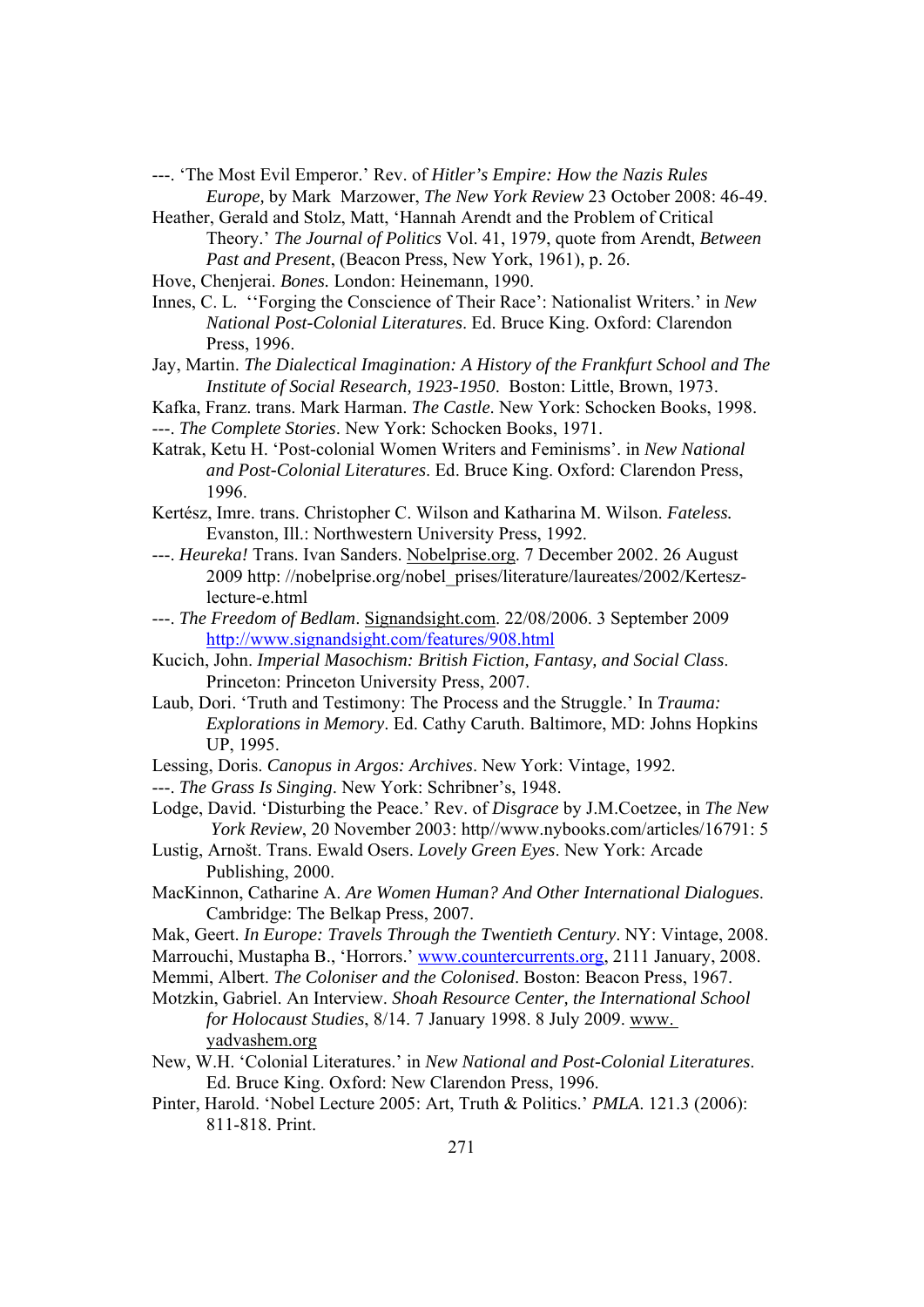Ryback, Timothy W. *Hitler's Private Library*. New York: Vintage, 2010.

Said, Edward W. *Culture and Imperialism*. New York: Vintage, 1994.

---. 'Reflections on Exile.' in *Reflections on Exile.* Cambridge: Harvard UP, 2000.

- Schlant, Ernestine. *The Language of Silence: West German Literature and the Holocaust*. London: Routledge, 1999.
- Sebald, W.G. *On the Natural History of Destruction*. New York: The Modern Library, 2003.
- Simoes Da Silva, Tony. 'African childhoods: identity, race and autobiography.' *Mots Pluriels*, no 22 September 2002,
- Snead, James. 'European pedigrees/African contagions: nationality, narrative, and communality in Tutuola, Achebe, and Reed.' from *Nation and Narration*. Homi K. Bhabha, Ed., London: Routledge, 1990.
- Steiner, George. *Extraterritorial: Papers on Literature & The Language Revolution*. New York: MacMillan, 1971.

---. *Language and Silence: Essays on Language, Literature, and the Inhuman*. New Haven: Yale UP, 1998.

- Szymborska, Wislawa. *View With a Grain of Sand, Selected Poems.* New York: Harcourt, 1995.
- Van Herk, Aritha. 'Pioneers and Setters.' *New National and Post-Colonial Literatures: An Introduction*. Ed. Bruce King. Oxford: Clarendon Press, 1996.
- Verhaeghen, Paul. *Omega Minor*. Champaign, Ill.: Dalkey Archive Press, 2007.
- Waugh, Alexander. *The House of Wittgenstein, A Family at War*. London: Bloomsbury, 2009.
- Ziemann, Benjamin. 'Book of the Week: Hitler's Empire: Nazi Rule in Occupied Europe.' *Times Higher Education.* 5 June 2008. 18 August 2009 http://www.timeshighereducation.co.uk/story.asp?storyCode=4022...

#### **Chapter Three: POSTWAR: THE TRAUMA OF PEACE**

- Achebe, Chinua. 'An Image of Africa: Racism in Conrad's 'Heart of Darkness.'' Massachusetts Review. 18. 1977. Rpt. in *Heart of Darkness*, an Authoritative Text, Background and Sources Criticism. 1961. 3<sup>rd</sup> ed. Ed. Robert Kimbrough. London: W.W. Norton and co., 1988, pp. 251-261.
- ---. *Things Fall Apart*. New York: Anchor, 1994.
- Bellow, Saul. *Henderson the Rain King*. New York: Penguin, 1976.
- Bhabha, Homi K. *The Location of Culture*. London: Routledge, 1994.
- Boehmer, Elleke. *Colonial & Postcolonial Literature: Migrant Metaphors*. Oxford: Oxford UP, 1995.
- Bradbury, Malcolm. *Saul Bellow*. London: Methuen, 1982.
- Cai, Rong. *The Subject in Crisis in Contemporary Chinese Literature*. Honolulu University of Hawaii Press, 2004.
- Caruth, Cathy, ed. *Trauma: Exploration in Memory*. Baltimore, MD: Johns Hopkins UP, 1995.
- Cooper, James Fenimore. *The Deerslayer*. New York: NAL, 1980.
- Coetzee, J.M. *Disgrace.* New York: Viking, 1999.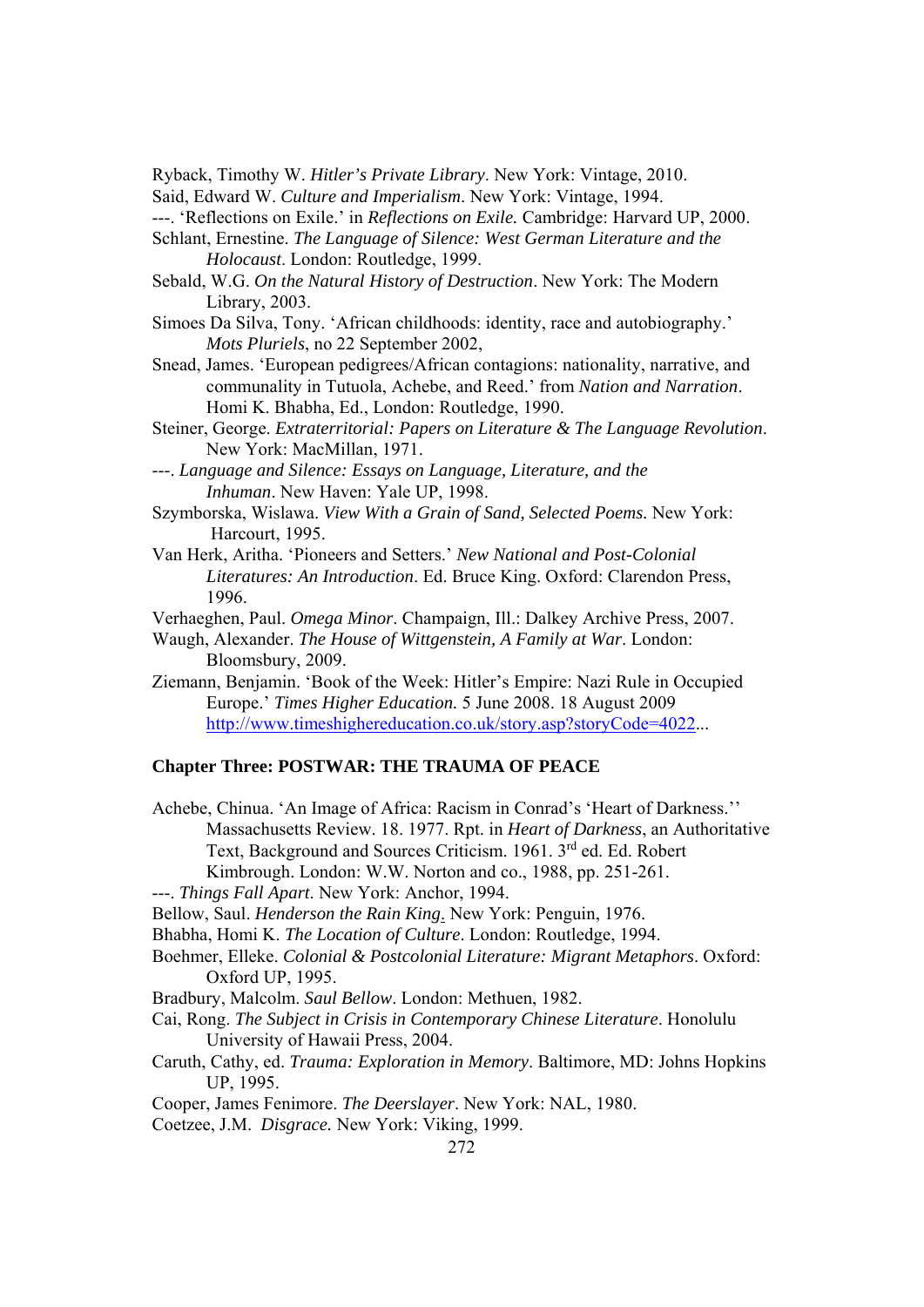---. *Elizabeth Costello*. London: Secker & Warburg, 2003.

---. *Inner Workings: Literary Essays 2000-2005*. NYC: Viking, 2007.

- Dutton, Robert R. *Saul Bellow*. Boston: Twayne, 1982.
- Fiedler, Leslie. '*A New Fiedler Reader*.' Amherst, New York: Prometheus Books, 1999.
- Fussell, Paul. '*The Great War and Modern Memory*.' New York: Oxford U Press, 1977.
- Gruesser, John Cullen. 'First-Generation Postwar Writers: Ignoring Political Realities.' *White on Black: Contemporary Literature about Africa*. Ed. John Cullen Gruesser. Urbana: U of Illinois P, 1992. 36-41.
- Hays, Peter L. *The Limping Hero: Grotesques in Literature*. New York: New York University Press, 1971.
- Johnson, Lemuel A. 'Safaris in the Bush of Ghosts: Gamara Laye, Saul Bellow, and Ayi Kwei Armah.' *Issue: A Journal of Opinion* Vol. 13, (1984): 45-54.

Lamont, Daniel. 'A Dark and Empty Continent': The Representation of Africa in Saul Bellow's Henderson the Rain King.' *Saul Bellow Journal* 16.2/17.1-2 (2001) 129-49.

- Larson, Charles. '*Heroic Ethnocentrism: The idea of universality in literature*.' in *The Post-Colonial Studies Reader, 2nd ed.* Ed. Bill Ashcroft, Gareth Griffiths, and Helen Tiffin. London: Routledge, 2006.
- Lawrence, D. H. *Studies of Classic American Literature*. NYC: Penguin, 1977.
- Lessing, Doris. *Canopus in Argos: Archives*. New York: Vintage, 1992.
- Lukács, Georg. *Theory of the Novel: A Historico-philosophical Essay on the Forms of Great Epic Literature.* Trans. Anna Bostock. Cambridge: MIT Press. 1996*.*
- Miniotaite, Daina. 'Human Quest in Saul Bellow's Novels *Henderson the Rain King* and *The Adventures of Augie March*.' *Eger Journal of English Studies* V (2005): 112-119.

Morrison, Toni. '*Playing in the Dark: Whiteness and the Literary Imagination*.' New

York: Vintage, 1993.

- New, W.H. 'Colonial Literatures.' in *New National and Post-colonial Literatures*. Ed. Bruce King. Oxford: New Clarendon Press, 1996.
- Roth, Philip. *American Pastoral*. New York: Vintage International, 1998.
- ---. 'Defender of the Faith.' *The Norton Anthology of American Literature*,

*v.2, 3rd edition*. Ed. Nina Baym, etc. New York: W. W. Norton & Co., 1989. Scheer-Schazler, Brigitte. *Saul Bellow*. New York: Ungar, 1972.

- Sebald, W.G. Trans. Anthea Bell. *On the Natural History of Destruction*. New York: The Modern Library, 2004.
- Self, Will. 'Sebald, the Good German?' *The Times Literary Supplement*. 26 January 2010. Web. 25 March 2010.
- Shaw, Tony. 'The Politics of Cold War Culture.' *Journal of Cold War Studies*, 3:3, Fall 2001, 59-76.
- Shukla, Anu. 'Bellow's Quest for the True Self.' In *Aspects of Contemporary Post/Colonial Literature*. Ed. Sheobhushan Shukla & Anu Shukla. New Delhi: Sarup & Sons, 2005.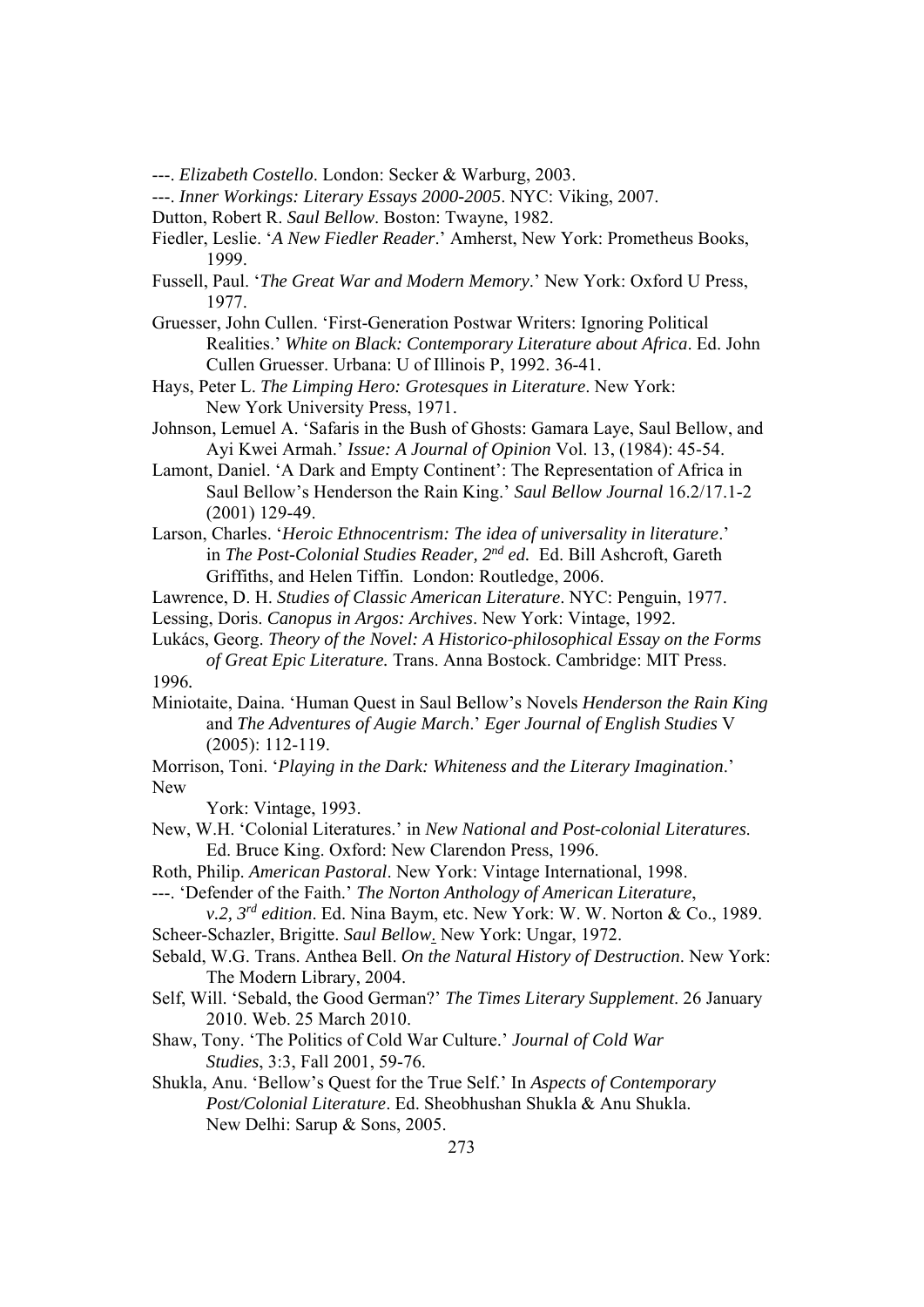- ---. 'The Protagonist's Engagement with Society.' In *Postcolonialism and Fiction in English*. Ed. Sheobhushan Shukla & Anu Shukla. New Delhi: Sarup & Sons, 2004.
- Slotkin, Richard. *Regeneration through Violence*. Norman, OK: U of Oklahoma Press, 2000.
- Tompkins, Jane. *West of Everything: The Inner Life of Westerns*. Oxford UP, New York, 1992.

Twain, Mark. *Connecticut Yankee in King Arthur's Court*. New York: Signet, 1963. Williams, Tennessee. 'Cat on a Hot Tin Roof.' New York: Signet, 1958.

#### **Chapter Four: POSTMODERNISM: SURVIVING THE APOCALYPSE**

- Adorno, Theodor. Trans. E.F.N. Jephcott. *Minima Moralia; Reflections on a Damaged Life*. London: Verso, 2006.
- Arendt, Hannah. *Eichmann and the Holocaust*. London: Penguin, 2005.
- *---. Origins of Totalitarianism*. New York: Meridian Books, 1964.
- Ashcroft, Bill, Gareth Griffiths and Helen Tifflin. *The Empire Writes Back; Theory and Practice in Post-Colonial Literatures*. London: Routledge, 1989.
- Boehmer, Elleke. *Colonial & Postcolonial Literature: Migrant Metaphors*. Oxford: Oxford University Press, 2005.
- ---. 'Networks of Resistance.' in *The Post-Colonial Studies Reader, 2nd ed.* Ed. Bill Ashcroft, Gareth Griffiths, and Helen Tiffin. London: Routledge, 2006.

---. 'Postcolonial Writing and Terror.' in *Terror and the Postcolonial: A Concise Companion.* Ed. Elleke Boehmer and Stephen Morton. Chichester: Wiley-Blackwell, 2009. 141-159. Print.

- Brantlinger, Patrick. *Dark Vanishings: Discourse on the Extinction of Primitive Races, 1800-1930.* Ithaca: Cornell University Press, 2003.
- Coetzee, J.M. *Age of Iron*. New York: Random House, 1990.

---. *Disgrace*. London: Vintage, 2000.

---. *Elizabeth Costello*. London: Secker & Warburg, 2003.

*---. Waiting for the Barbarians*. New York: Penguin, 1982.

Davis, Mike. *Ecology of Fear*. New York: Vintage, 1999.

----. *Planet of Slums*. London: Verso, 2007.

DeLillo, Don. *White Noise*. New York: Viking, 1985.

Ellison, Harlan. 'A Boy And His Dog.' in *Beyond Armageddon*. ed. Walter M. Miller, Jr. and Martin H. Greenberg. Lincoln: U of Nebraska Press, 1985.

Eaton, Mark A. 'Dis(Re)membered Bodies: Cormac McCarthy's Border Fiction.' *MFS Modern Fiction Studies* 49.1 2003: 156-180. Web. 23 Mar 2008.

Edwards, Brian. 'Refiguring The West(ern): Cormac McCarthy's Border Trilogy and

Old Markers in American Cultural History.' *Australian Journal of American Studies*. Vol.22, No. 2, December 2003, 1-9.

- Evans, Richard J. *The Coming of the Third Reich*. New York: Penguin, 2004.
- Gordimer, Nadine. *July's People*. New York: Viking Penguin, 1981.

Gorra, Michael. 'Journey into a Land beyond law.' TLS, October 28, 2005: 21.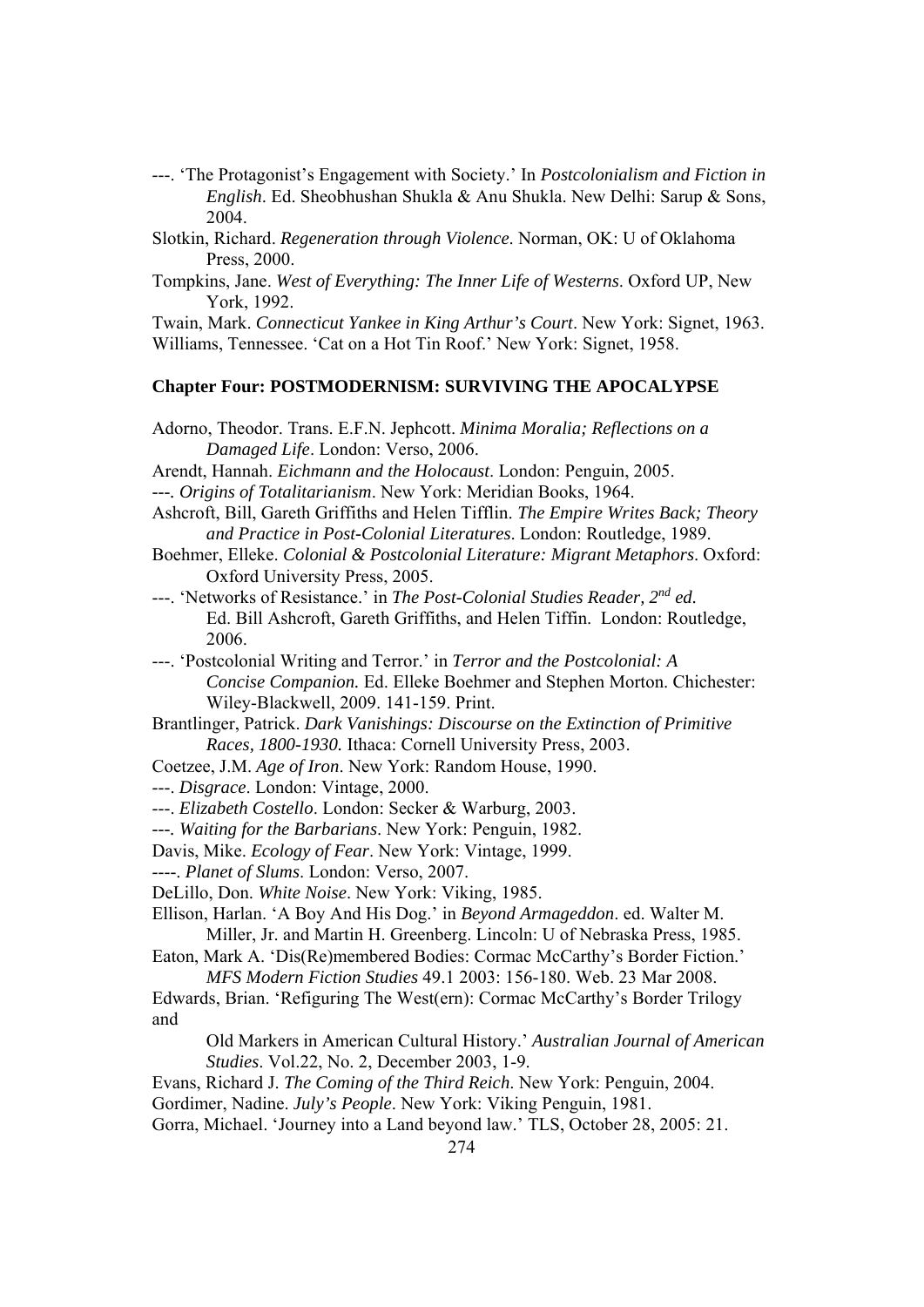- Hardt, Michael, and Antonio Negri. 'Imperial Sovereignty.' In *The Post-Colonial Studies* Reader, 2nd ed. Ed. Bill Ashcroft, Gareth Griffiths, and Helen Tifflin. London: Routledge, 2006.
- Judt, Tony. 'What have We Learned, If Anything?' *The New York Review of Books*, 1 May 2008: 16-20.

Lessing, Doris. *African Laughter: Four Visits to Zimbabwe*. New York: HarperPerennial, 1992.

----. *Canopus In Argos: Archives*. New York: Vintage, 1992.

Lukács, Georg. *The Historical Novel*. Lincoln: University of Nebraska Press, 1983.

MacKinnon, Catharine A. *Are Women Human? And Other International Dialogues*. Cambridge: The Belkap Press of Harvard University Press, 2006.

McCarthy, Cormac. *Blood Meridian Or the Evening Redness in the West*. New York:

Vintage, 1992.

*---. The Road*. New York: Vintage International, 2006.

- Mbembe, Achille. Trans. Libby Maintjes. 'Necropolis*.*' *Public Culture* 15 (1) 2003: 11-40. Web. 6 Apr 2010.
- ---. 'The Intimacy of Tyranny.' in *The Post-Colonial Studies Reader, 2nd ed.* Ed. Bill Ashcroft, Gareth Griffiths, and Helen Tiffin. London: Routledge, 2006. Print. 66-70.
- McMurry, Andrew. 'The Slow Apocalypse; A Gradualistic Theory of the World's Demise.' *Postmodern Culture* 6.3 (May, 1996).
- Nádas, Péter. Trans. Imre Goldstein. *Fire and Knowledge*. New York: FSG, 2007.
- Neal, Andrew. 'Georgio Agamben and the politics of the exception.' Paper Presented

 at the Sixth Pan-European International Relations Conference of the SGIR. Turin, September, 2007.

- Peebles, Stacey. 'Yuman Belief Systems and Cormac McCarthy's *Blood Meridian*.' *Texas Studies in Literature and Language* 45.2 2003: 231-244. Web. 12 Nov 2009.
- Pinter, Harold. 'Nobel Lecture 2005: Art, Truth & Politics.' *PMLA*. 121.3 (2006): 811-818. Print.

Said, Edward. *Reflections on Exile.* Cambridge: Harvard University Press, 2000.

- Shaw, Tony. 'The Politics of Cold War Culture.' *Journal of Cold War Studies*, 3:3, Fall 2001, 59-76.
- Simoes da Silva, Tony. 'Strip It Bare Agamben's Message For A More Hopeful World.' *International Journal of Baudrillard Studies* 2.2 2005: 1-11. Web. 21 Mar 2010.
- Steiner, George. *In Bluebeard's Castle: Some Notes Towards the Redefinition of Culture*. New Haven: Yale University Press, 1971.
- ---. *The Portage of San Critobál of A.H.: A Novel*. Chicago: U Chicago Press, 1999.
- Tompkins, Jane. *West of Everything: The Inner Life of Westerns*. Oxford UP, New York, 1992.
- Varsava, Jerry. '"Woven of Many Strands": Multiple Subjectivity in John Edgar Wideman's *Philadelphia Fire*.' CRITIQUE: Studies in Contemporary Fiction 41.4 June 22 2000: 425.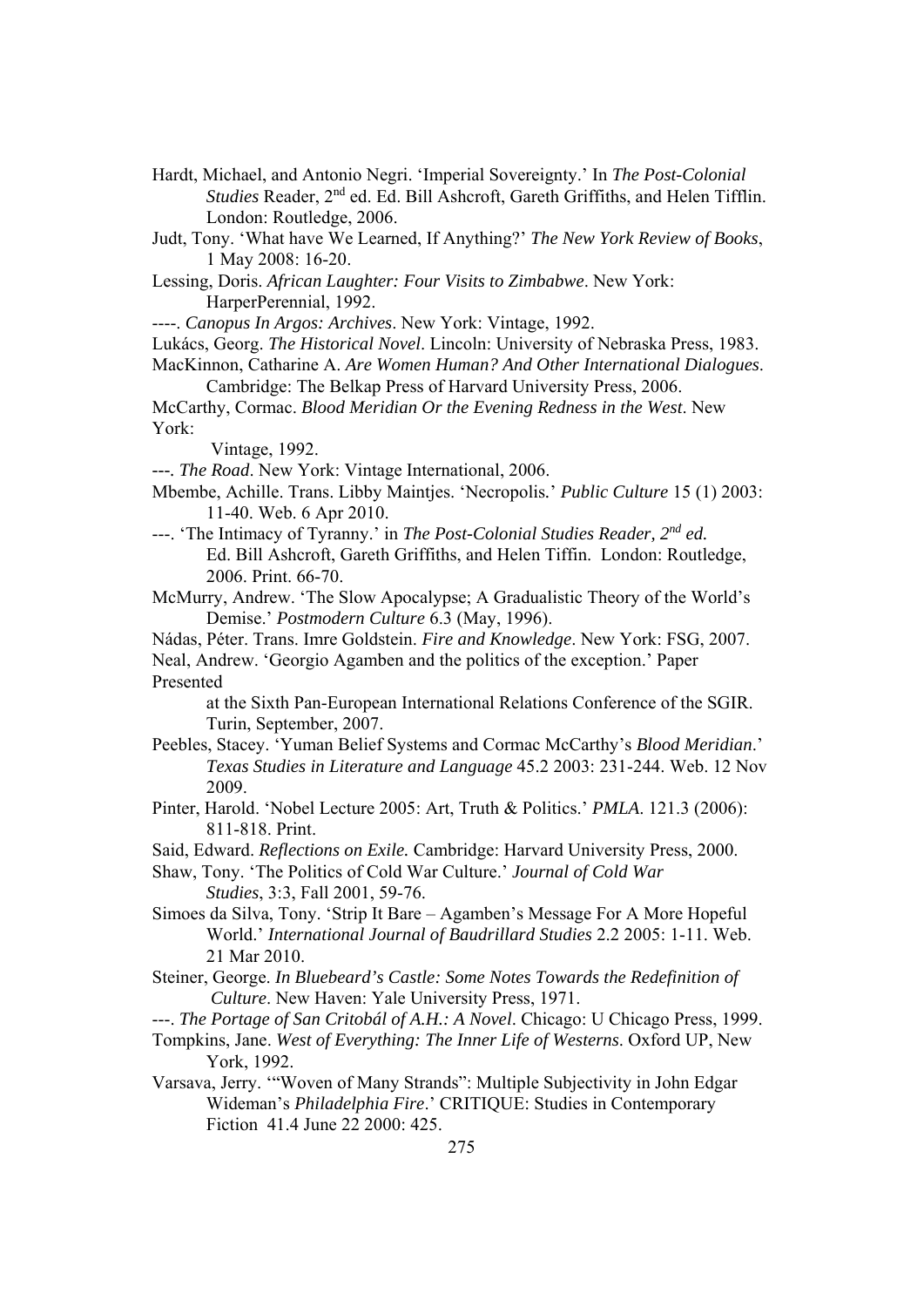Waugh, Alexander. *The House of Wittgenstein*, London: Bloomsbury, 2009. Wideman, John Edgar. *Philadelphia Fire: A Novel*. New York: Mariner, 2005. Wolin, Sheldon S. *Politics and Vision*. Princeton: Princeton University Press, 2004.

Wood, James. 'Red Planet: The Sanguinary Sublime of Cormac McCarthy.' *The New Yorker* 25 July 2005. Web. 23 Sep 2009.

http://www.newyorker.com/critics/books/articles/050725crbo\_books

### **Chapter Five: POSTCOLONIAL REGENERATION**

- Arendt, Hannah. *Essays on Understanding,1930-1954: Formation, Exile, and Totalitarianism*. New York: Schocken, 2005.
- Ashcroft, Bill, Gareth Griffiths and Helen Tiffin. *The Empire Writes Back: Theory and Practice in Post-Colonial Literatures*. London: Routledge, 1989.
- Bhabha, Homi K. *The Location of Culture*. London: Routledge, 1994.
- Boehmer, Elleke. *Colonial & Postcolonial Literature: Migrant Metaphors*. Oxford: Oxford University Press, 2005.
- ---. 'Networks of Resistance.' in *The Post-Colonial Studies Reader, 2nd ed.* Ed. Bill Ashcroft, Gareth Griffiths, & Helen Tiffin. London: Routledge, 2006.
- ---. 'Postcolonial Writing and Terror.' in *Terror and the Postcolonial: A Concise Companion.* Ed. Elleke Boehmer and Stephen Morton. Chichester: Wiley-Blackwell, 2009. 141-159. Print.
- ---. 'Sorry, Sorrier, Sorriest: The Gendering of Contrition in J. M. Coetzee's *Disgrace*.' In *J. M. Coetzee and the Idea of the Public Intellectual*. Ed. Jane Poyner. Athens, Ohio: Ohio UP, 2006: 135-147. Web.
- Butler, Judith. *Giving an Account of Oneself*. New York: Fordham UP, 2005.
- Coetzee, J.M. *Disgrace.* New York: Viking, 1999.
- ---. *Inner Workings: Essays 2000-2005*. London: Vintage, 2007.
- ---. *Slow Man*. London: Vintage Books, 2006.
- Fanon, Franz. *Black Skin, White Masks*, Intro. H. K. Bhabha. London: Pluto, 1986.

Ganser, Alexandra. 'Violence, Trauma, and Cultural Memory in Leslie Silko's  *Ceremony*.' *Atenea*. XXIV: 1. June 2004: 145-159.

- Gilroy, Paul. *The Black Atlantic: Modernity and Double Consciusness*. Cambridge: Harvard University Press, 1993.
- Gordimer, Nadine. *Beethoven Was One-Sixteenth Black and other stories*. New York: Penguin, 2007.
- ---. *July's People*. New York: Penguin, 1981.
- ---. *Jump and Other Stories*. New York: Penguin, 1992.
- ---. *None to Accompany Me*. New York: Penguin, 1995.
- ---. *Telling Times: Writing and Living, 1954-2008*. New York: W.W. Norton, 2010.
- Griffiths, Gareth. 'The Myth of Authenticity.' in *The Post-Colonial Studies Reader*, *2nd ed*. ed. Bill Ashcroft, Gareth Griffiths, Helen Tifflin. London: Routledge, 2006.
- Hove, Chenjerie. *Bones*. London: Heinemann international, 1990.
- Kanaganayakam, Chelva. 'Exiles and Expatriates.' in *New National and Post-Colonial Literatures*. Oxford: Clarendon Press, 1996.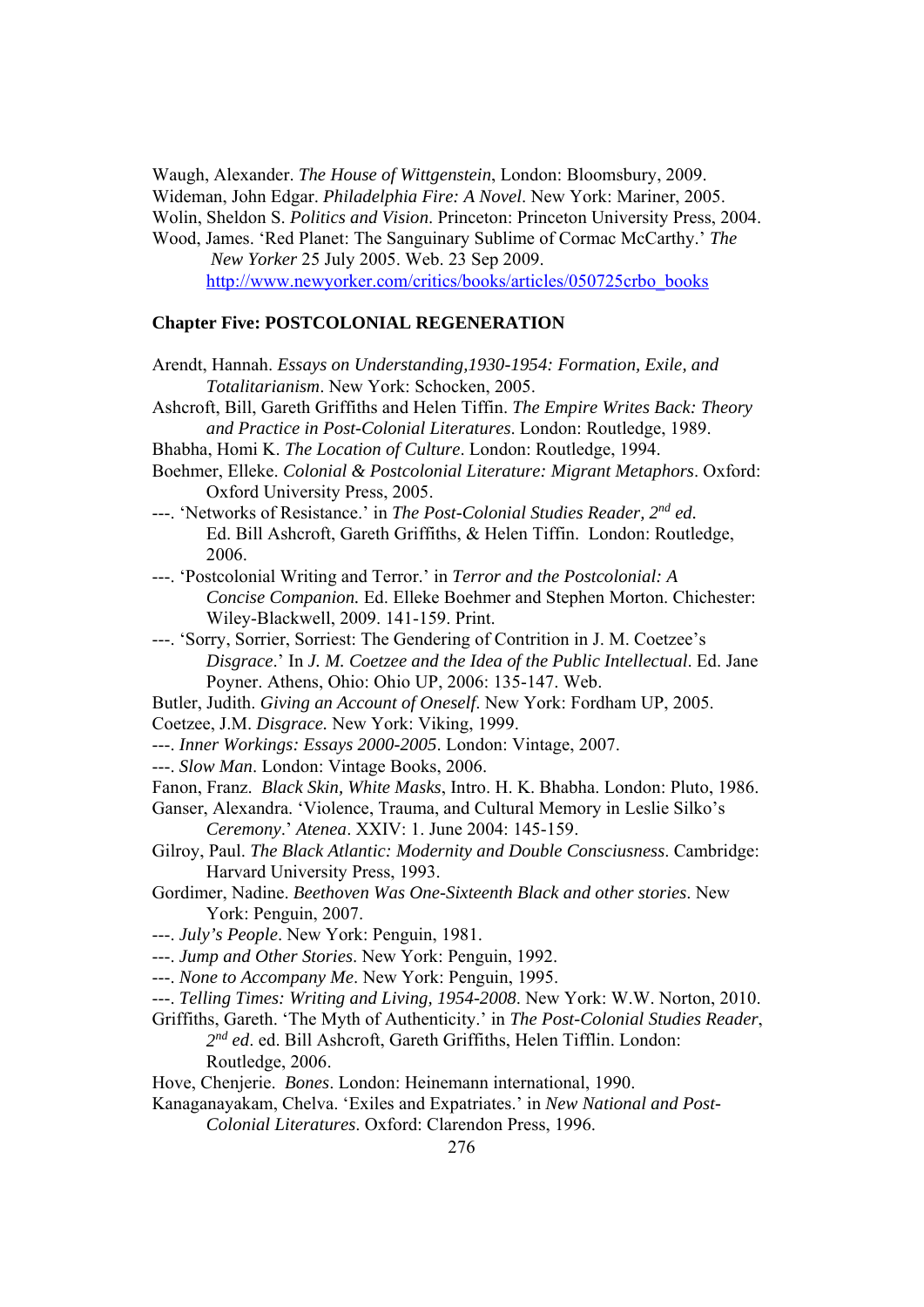Keneally, Thomas. *Schindler's Ark*. London: Hodder & Stoughton, 2007.

King, Bruce. 'New Centres of Consciousness.' *New National and Post-Colonial Literatures: An Introduction*. Oxford: Clarendon, 1996. 3-26. Print.

- Lear, Jonathan. *Radical Hope: Ethics in the Face of Radical Devastation*. Cambridge: Harvard University Press, 2006.
- Mbembe, Achille. trans. Libby Maintjes. 'Necropolis*.*' *Public Culture* 15 (1) 2003: 11-40. Web. 6 Apr 2010.
- ---. 'The Intimacy of Tyranny.' in *The Post-Colonial Studies Reader, 2nd ed.* Ed. Bill Ashcroft, Gareth Griffiths, and Helen Tiffin. London: Routledge, 2006. Print. 66-70.

Phillips, Caryl. *A New World Order: Essays*. New York: Vintage, 2002.

- Ramraj. Victor J. 'Disasporas and Multiculturalism.' *New National and Post- Colonial Literature*. Oxford: Clarendon Press, 1996.
- Rushdy, Ashaf H. A. *Remembering Generations*. Asheville: UNC Press, 2000.
- Said, Edward W. *Reflections on Exile.* Cambridge: Harvard UP, 2000.
- ---. *The Edward Said Reader*. Ed. Moustafe Bayoumi and Andrew Rubin. New York:

Vintage, 2000.

Sakinofsky, Phyllis. 'Shaping the Jewish South African Story: Imprints of Memories,

Shadows and Silences.' *Transnational Literature* 2.1 November 2009. Web. 19 Apr 2010.

- Sarairah, Dafer Yousif. 'Leslie Marmon Silko's Ceremony as a Viable Path of Resistance and Agency.' *Scientific Journal of King Faisal University* 4.2 (2003). 155-167. Web. 27 Aug. 2010.
- Sebald, W.G. *On the Natural History of Destruction*. New York: The Modern Library, 2003.
- Shoemaker, Adam. 'Paper Tracks: Indigenous Literatures in Canada, Australia, and New Zealand.' In *New National and Post-Colonial Literatures: An Introduction,* ed. Bruce King*.* Oxford: Clarendon Press, 1996. 245-262. Print.
- Shohat, Ella. 'Notes on the 'Post-Colonial'. *Social Text: Third World and Post- ColonialIssues* 31/32 1992: 99-113. Web. 18 Feb 2010.

Silko, Leslie Marmon. *Ceremony*. New York: Penguin, 1986.

- Walcott, Derek. *The Fortunate Traveller*. NYC: Farrar, Strauss & Giroux, 1981.
- Williams, Raymond. *Culture and Society: 1780-1950*. New York: Penguin, 1971.

### **Conclusion: THE OTHER IS ONESELF**

- Adorno, Theodor. Trans. E.F.N. Jephcott. *Minima Moralia; Reflections on a Damaged Life*. London: Verso, 2006.
- Appiah, Kwame Anthony. 'Cosmopolitan Reading.' *Cosmopolitan Geographies*. Ed. Vinay Dharwadker. London and New York: Routledge, 2001. 197-227.
- Arendt, Hannah. *Origins of Totalitarianism*. New York: Meridian Books, 1964. Bhabha, Homi. *The Location of Culture*. London: Routledge, 1994.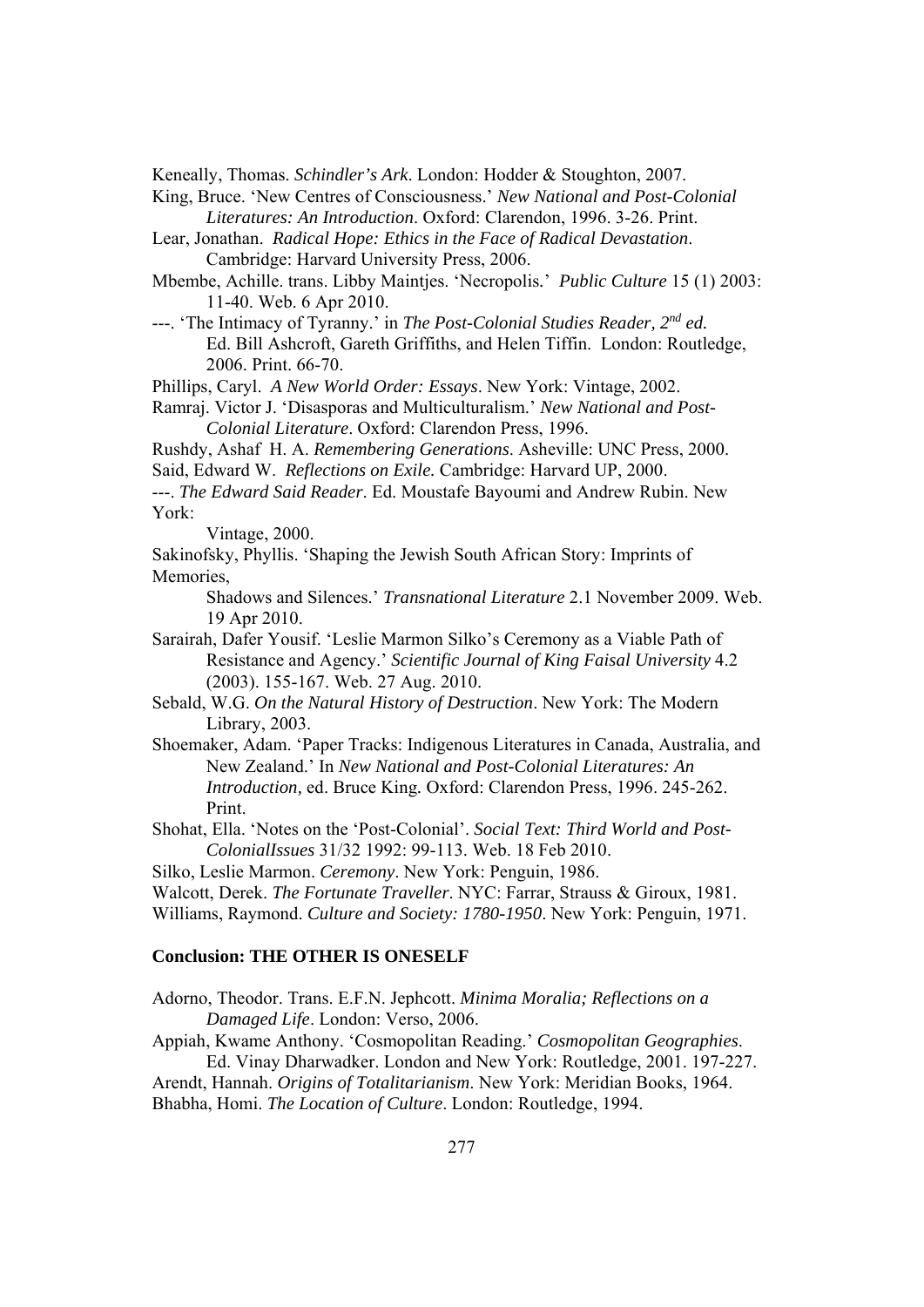- Boehmer, Elleke. 'Postcolonial Writing and Terror.' in *Terror and the Postcolonial: A Concise Companion.* Ed. Elleke Boehmer and Stephen Morton.
- Chichester: Wiley-Blackwell, 2009. 141-159. Print.
- Brennan, Timothy. '*The National Longing For Form*.' in *The Post-Colonial Studies Reader 2nd ed.* ed. Bill Ashcroft, Gareth Griffiths, and Helen Tiffin. London: Routledge, 2006.
- Césaire, Aimé. 'Discourse on Colonialism.' Trans. Joan Pinkham. New York and London: Monthly Review Press, 1972. Originally published as *Discourse sur le colonialism* by Editions Presence Africaine, 1955.
- Clifford, James. 'Indigenous Articulations.' *The Post-Colonial Studies Reader, 2nd ed.* ed. Bill Ashcroft, Gareth Griffiths, and Helen Tiffin. London: Routledge, 2006.
- Coetzee, J.M. *Elizabeth Costello*. London: Secker & Warburg, 2003.
- ---. S*low Man*. London, Vintage, 2006.
- Devadas Vijay, and Chris Prentice. 'Postcolonial Politics.' *Borderlands e-journal* 6.2: 2007. Web. 12 July 2010.
- Diala, Isadore. 'Guilt, Expiation and the Reconciliation Process in Post- Apartheid South Africa.' *Journal of Modern Literature*. 25.2. (Winter, 2001- 02): 50-68. Print.
- Fee, Margery. '*Who Can Write As Other*?' *The Post-Colonial Studies Reader, 2nd ed.* ed. Bill Ashcroft, Gareth Griffiths, and Helen Tiffin. London: Routledge, 2006.
- Gordimer, Nadine. *Beethoven Was One-Sixteenth Black and other stories*. New York: Penguin, 2007.
- ---. *None to Accompany Me*. New York: FSG, 1994.
- ---. *Telling Times: Writng and Living, 1954-2008*. New York: Norton, 2010.
- ---. *The Essential Gesture: Writing, Politics and Places*. London: Jonathan Cape, 1988.
- Huyssen, Adreas. *Present Pasts: Urban Palimpsests and the Politics of Memory*. Standford: Stanford UP, 2003.
- Johnson, David and Prem Poddar, ed. *A Historical Companion To Postcolonial Thought in English*. New York: Columbia University Press, 2005.
- Kossew, Sue. ''Something terrible happened': Nadine Gordimer's The house gun and the politics of violence and recover in post-apartheid South Africa.' *Mots Pluriel* no 13; April 2000. Web. 19 October 2010.
- Lear, Jonathan. *Radical Hope: Ethics in the Face of Radical Devastation*. Cambridge: Harvard University Press, 2006.
- Mbembe, Achille. Trans. Libby Maintjes. 'Necropolis*.*' *Public Culture* 15 (1) 2003: 11-40. Web. 6 Apr 2010.
- Petersen, Kirsten Holst and Anna Rutherford. '*Fossil and Psyche*.' in *The Post-Colonial Studies Reader, 2nd ed.* ed. Bill Ashcroft, Gareth Griffiths, and Helen Tiffin. London: Routledge, 2006.
- Radhakrishnan, R. 'Theory, Democracy, and the Public Intellectual.' in *PMLA* May 2010 Volume 125.3: 785-794.
- Said, Edward W. *Culture and Imperialism*. New York: Vintage, 1994.
- ---. 'Reflections on Exile.' *Reflections on Exile.* Cambridge: Harvard UP, 2000.